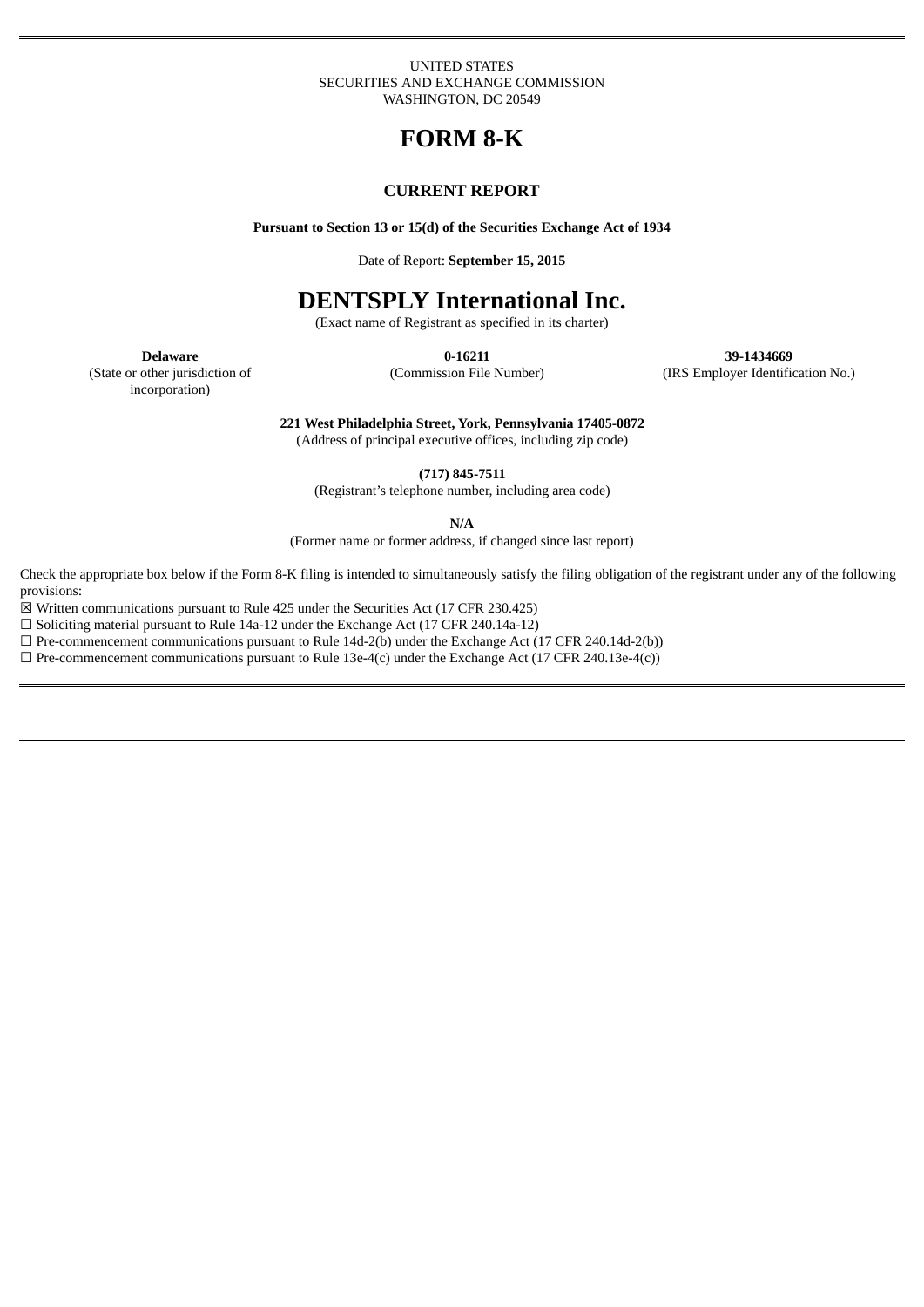#### **Item 1.01 Entry into a Material Definitive Agreement**

On September 15, 2015, DENTSPLY International Inc., a Delaware corporation ("DENTSPLY"), Sirona Dental Systems, Inc., a Delaware corporation ("Sirona"), and Dawkins Merger Sub Inc., a Delaware corporation and a direct wholly owned subsidiary of DENTSPLY ("Merger Sub"), entered into an Agreement and Plan of Merger (the "Merger Agreement") pursuant to which the companies will combine in an all-stock merger of equals. Upon the terms and subject to the conditions set forth in the Merger Agreement, Merger Sub will merge with and into Sirona (the "Merger"), with Sirona continuing as the surviving corporation and becoming a wholly owned subsidiary of DENTSPLY. Upon the closing of the Merger, the name of DENTSPLY will be changed to "DENTSPLY SIRONA Inc."

Upon the closing of the Merger, each issued and outstanding share of Sirona common stock, par value \$0.01 per share (the "Sirona Common Stock"), will automatically be converted into the right to receive 1.8142 shares of common stock, par value \$0.01 per share, of DENTSPLY (the "DENTSPLY Common Stock") (the exchange ratio of one share of Sirona Common Stock for 1.8142 shares of DENTSPLY Common Stock, the "Exchange Ratio"). Upon closing of the Merger, DENTSPLY shareholders will own 58% and Sirona shareholders will own 42% of the combined company.

Shares of DENTSPLY Common Stock to be issued in the Merger will be listed on the Nasdaq Global Select Market. No fractional shares of DENTSPLY Common Stock will be issued in the Merger, and holders of shares of Sirona Common Stock will receive cash in lieu of any such fractional shares. Sirona stock options and other equity awards will generally, upon completion of the Merger, be converted into stock options and equity awards with respect to DENTSPLY Common Stock based on the Exchange Ratio.

The Merger Agreement provides that, upon the closing of the Merger, the board of directors of the combined company will be comprised of 11 members, consisting of (a) six of DENTSPLY's current directors and (b) five of Sirona's current directors. Upon completion of the Merger, Jeffrey T. Slovin, currently a director and the President and Chief Executive Officer of Sirona, will serve as a director and as Chief Executive Officer of the combined company, and Bret W. Wise, the current Chairman and Chief Executive Officer of DENTSPLY, will serve as Executive Chairman of the board of directors of the combined company. The combined company will have its global headquarters in York, Pennsylvania, while the international headquarters will be located in Salzburg, Austria.

The respective boards of directors of DENTSPLY and Sirona have unanimously approved the Merger Agreement, and the board of directors of Sirona has agreed to recommend that Sirona's stockholders adopt the Merger Agreement. In addition, the board of directors of DENTSPLY has agreed to recommend that DENTSPLY's stockholders approve the issuance of shares of DENTSPLY Common Stock in the Merger and the amendment to the DENTSPLY certificate of incorporation to, among other things, change the name of DENTSPLY to "DENTSPLY SIRONA Inc." and increase the amount of authorized DENTSPLY Common Stock.

Consummation of the Merger is subject to customary closing conditions, including approvals by Sirona stockholders and DENTSPLY stockholders, the absence of certain legal impediments, the expiration or termination of the required waiting periods under the Hart-Scott-Rodino Antitrust Improvements Act of 1976, as amended, the approval of the European Commission pursuant to the requirements of Council Regulation 139/2004 of the European Union, as amended, the effectiveness of certain filings with the Securities and Exchange Commission (the "SEC"), the approval of certain other foreign antitrust authorities, and receipt of opinions from legal counsel regarding the intended tax treatment of the Merger.

The Merger is intended to qualify as a tax-free reorganization under the Internal Revenue Code of 1986, as amended, so that none of Sirona, DENTSPLY, Merger Sub or any of the Sirona stockholders generally will recognize any gain or loss on the issuance or receipt of DENTSPLY Common Stock in the Merger, except that Sirona stockholders generally may recognize gain or loss with respect to cash received in lieu of fractional shares of DENTSPLY Common Stock.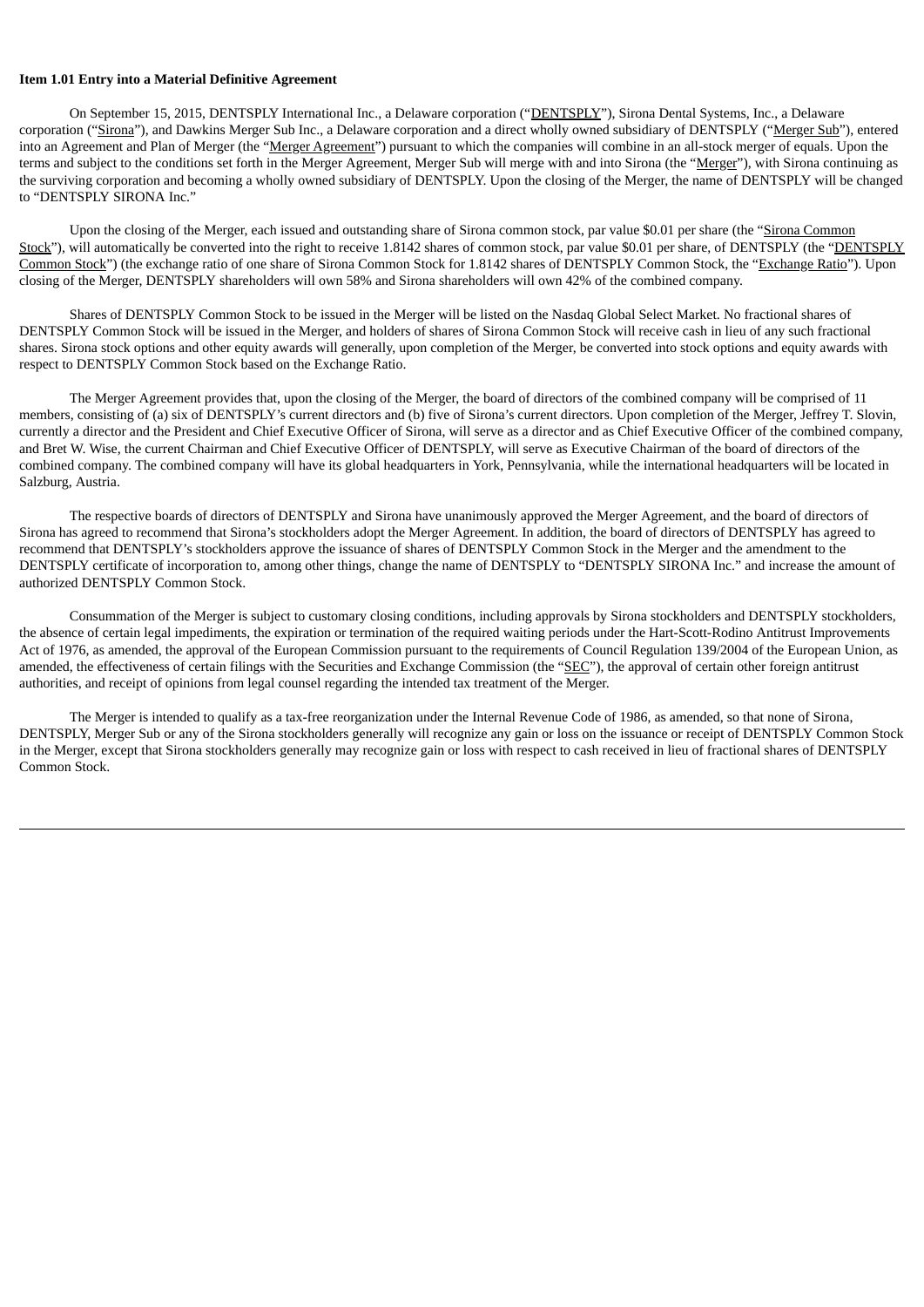The parties have made customary representations, warranties and covenants in the Merger Agreement, including covenants regarding the conduct of their respective businesses and the use of reasonable best efforts to cause the conditions to the Merger to be satisfied.

Neither DENTSPLY nor Sirona is permitted to solicit, initiate or knowingly encourage or induce any alternative transaction proposals from third parties or to engage in discussions or negotiations with third parties regarding any alternative transaction proposals. Notwithstanding this limitation, prior to a party's stockholders approving the transactions, including the Merger, such party may under certain circumstances provide information to and participate in discussions or negotiations with third parties with respect to an unsolicited alternative transaction proposal that its board of directors has determined in good faith is or could reasonably be expected to lead to a superior proposal. Each party's board of directors may change its recommendation to its stockholders (subject to the other party's right to terminate the Merger Agreement following such change in recommendation) in response to a superior proposal or an intervening event if the board of directors determines in good faith that the failure to take such action would be inconsistent with the exercise of the directors' fiduciary duties under applicable law.

The Merger Agreement contains certain termination rights for both DENTSPLY and Sirona. Upon termination of the Merger Agreement, under certain specified circumstances, (i) DENTSPLY may be required to pay a termination fee of \$280 million to Sirona, (ii) Sirona may be required to pay a termination fee of \$205 million to DENTSPLY, and (iii) a party may be required to reimburse the other party for expenses of up to \$15 million.

The foregoing description of the Merger Agreement does not purport to be a complete description and is qualified in its entirety by reference to the full text of the Merger Agreement, which is attached hereto as Exhibit 2.1 and is incorporated herein by reference.

The Merger Agreement has been included to provide security holders with information regarding its terms. It is not intended to provide any other factual information about DENTSPLY, Sirona or their respective subsidiaries and affiliates. The Merger Agreement contains representations, warranties and covenants by each of the parties to the Merger Agreement. These representations, warranties and covenants were made solely for the benefit of the other parties to the Merger Agreement and (a) are not intended to be treated as categorical statements of fact, but rather as a way of allocating risk to one of the parties if those statements prove to be inaccurate, (b) may have been qualified in the Merger Agreement by confidential disclosure schedules that were delivered to the other party in connection with the signing of the Merger Agreement, which disclosure schedules contain information that modifies, qualifies and creates exceptions to the representations, warranties and covenants set forth in the Merger Agreement, (c) may be subject to standards of materiality applicable to the parties that differ from what might be viewed as material to stockholders and (d) were made only as of the date of the Merger Agreement or such other date or dates as may be specified in the Merger Agreement. Accordingly, you should not rely on the representations, warranties and covenants or any descriptions thereof as characterizations of the actual state of facts or condition of DENTSPLY or Sirona.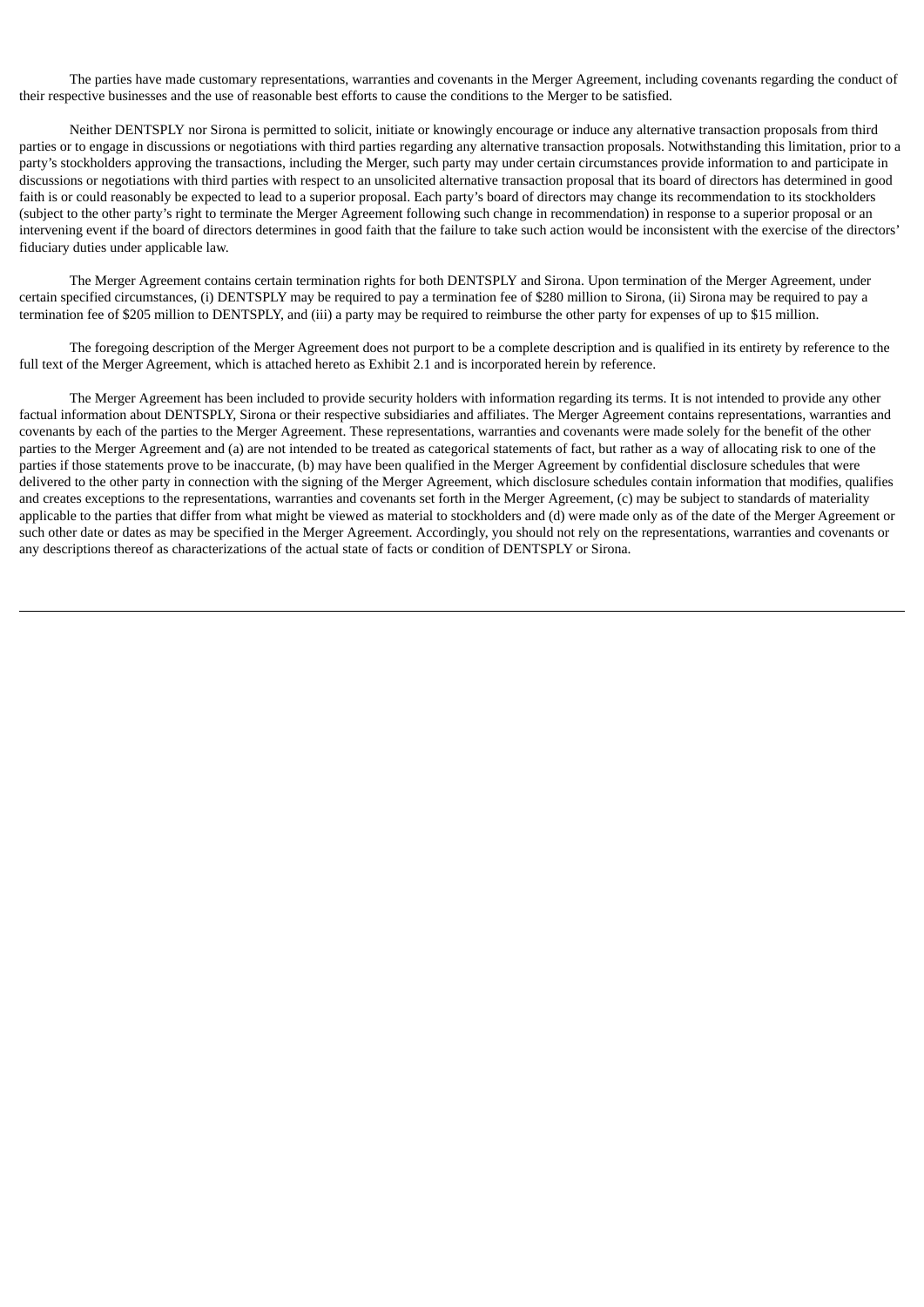#### **Forward Looking Statements**

This communication, in addition to historical information, contains "forward-looking statements" (as defined in the Securities Litigation Reform Act of 1995) regarding, among other things, future events or the future financial performance of DENTSPLY and Sirona. Words such as "anticipate," "expect," "project," "intend," "believe," and words and terms of similar substance used in connection with any discussion of future plans, actions or events identify forward-looking statements. Forward-looking statements relating to the proposed transaction include, but are not limited to: statements about the benefits of the proposed transaction between DENTSPLY and Sirona, including future financial and operating results; DENTSPLY's and Sirona's plans, objectives, expectations and intentions; the expected timing of completion of the proposed transaction; and other statements relating to the merger that are not historical facts. Forward-looking statements are based on information currently available to DENTSPLY and Sirona and involve estimates, expectations and projections. Investors are cautioned that all such forward-looking statements are subject to risks and uncertainties, and important factors could cause actual events or results to differ materially from those indicated by such forward-looking statements. With respect to the proposed transaction between DENTSPLY and Sirona, these factors could include, but are not limited to: the risk that DENTSPLY or Sirona may be unable to obtain governmental and regulatory approvals required for the transaction, or that required governmental and regulatory approvals may delay the transaction or result in the imposition of conditions that could reduce the anticipated benefits from the proposed transaction or cause the parties to abandon the proposed transaction; the risk that a condition to closing of the transaction may not be satisfied; the length of time necessary to consummate the proposed transaction, which may be longer than anticipated for various reasons; the risk that the businesses will not be integrated successfully; the risk that the cost savings, synergies and growth from the proposed transaction may not be fully realized or may take longer to realize than expected; the diversion of management time on transaction-related issues; the effect of future regulatory or legislative actions on the companies or the industries in which they operate; the risk that the credit ratings of the combined company or its subsidiaries may be different from what the companies expect; economic and foreign exchange rate volatility; the continued strength of the dental and medical device markets; unexpected changes relating to competitive factors in the dental and medical devices industries; the timing, success and market reception for DENTSPLY's and Sirona's new and existing products; the possibility of new technologies outdating DENTSPLY's or Sirona's products; the outcomes of any litigation; continued support of DENTSPLY's or Sirona's products by influential dental and medical professionals; changes in the general economic environment, or social or political conditions, that could affect the businesses; the potential impact of the announcement or consummation of the proposed transaction on relationships with customers, suppliers, competitors, management and other employees; the ability to attract new customers and retain existing customers in the manner anticipated; the ability to hire and retain key personnel; reliance on and integration of information technology systems; the risks associated with assumptions the parties make in connection with the parties' critical accounting estimates and legal proceedings; and the potential of international unrest, economic downturn or effects of currencies, tax assessments, tax adjustments, anticipated tax rates, raw material costs or availability, benefit or retirement plan costs, or other regulatory compliance costs.

Additional information concerning other risk factors is also contained in DENTSPLY's and Sirona's most recently filed Annual Reports on Form 10- K, subsequent Quarterly Reports on Form 10-Q, Current Reports on Form 8-K, and other SEC filings.

Many of these risks, uncertainties and assumptions are beyond DENTSPLY's or Sirona's ability to control or predict. Because of these risks, uncertainties and assumptions, you should not place undue reliance on these forward-looking statements. Furthermore, forward-looking statements speak only as of the information currently available to the parties on the date they are made, and neither DENTSPLY nor Sirona undertakes any obligation to update publicly or revise any forward-looking statements to reflect events or circumstances that may arise after the date of this communication. Nothing in this communication is intended, or is to be construed, as a profit forecast or to be interpreted to mean that earnings per DENTSPLY share or Sirona share for the current or any future financial years or those of the combined company, will necessarily match or exceed the historical published earnings per DENTSPLY share or Sirona share, as applicable. Neither DENTSPLY nor Sirona gives any assurance (1) that either DENTSPLY or Sirona will achieve its expectations, or (2) concerning any result or the timing thereof, in each case, with respect to any regulatory action, administrative proceedings, government investigations, litigation, warning letters, consent decree, cost reductions, business strategies, earnings or revenue trends or future financial results. All subsequent written and oral forward-looking statements concerning DENTSPLY, Sirona, the proposed transaction, the combined company or other matters and attributable to DENTSPLY or Sirona or any person acting on their behalf are expressly qualified in their entirety by the cautionary statements above.

#### **Additional Information And Where To Find It**

This communication is for informational purposes only and does not constitute an offer to sell or the solicitation of an offer to buy any securities or a solicitation of any vote or approval with respect to the proposed transaction between DENTSPLY and Sirona or otherwise, nor shall there be any sale, issuance or transfer of securities in any jurisdiction in contravention of applicable law. No offer of securities shall be made except by means of a prospectus meeting the requirements of Section 10 of the Securities Act of 1933, as amended. The proposed business combination transaction between DENTSPLY and Sirona will be submitted to the respective stockholders of DENTSPLY and Sirona for their consideration. DENTSPLY will file with the Securities and Exchange Commission (the "SEC") a registration statement on Form S-4 that will include a joint proxy statement of DENTSPLY and Sirona that also constitutes a prospectus of DENTSPLY. DENTSPLY and Sirona will deliver the joint proxy statement/prospectus to their respective stockholders as required by applicable law. DENTSPLY and Sirona also plan to file other documents with the SEC regarding the proposed transaction. This communication is not a substitute for any prospectus, proxy statement or any other document which DENTSPLY or Sirona may file with the SEC in connection with the proposed transaction. **INVESTORS AND SECURITY HOLDERS OF DENTSPLY AND SIRONA ARE URGED TO READ THE JOINT PROXY STATEMENT/PROSPECTUS AND ANY OTHER RELEVANT DOCUMENTS THAT WILL BE FILED WITH THE SEC CAREFULLY AND IN THEIR ENTIRETY WHEN THEY BECOME AVAILABLE BECAUSE THEY WILL CONTAIN IMPORTANT INFORMATION ABOUT DENTSPLY, SIRONA, THE PROPOSED TRANSACTION AND RELATED MATTERS**. Investors and stockholders will be able to obtain free copies of the joint proxy statement/prospectus and other documents containing important information about DENTSPLY and Sirona, once such documents are filed with the SEC, through the website maintained by the SEC at www.sec.gov. DENTSPLY and Sirona make available free of charge at www.sirona.com and www.dentsply.com, respectively (in the "Investor Relations" section), copies of materials they file with, or furnish to, the SEC.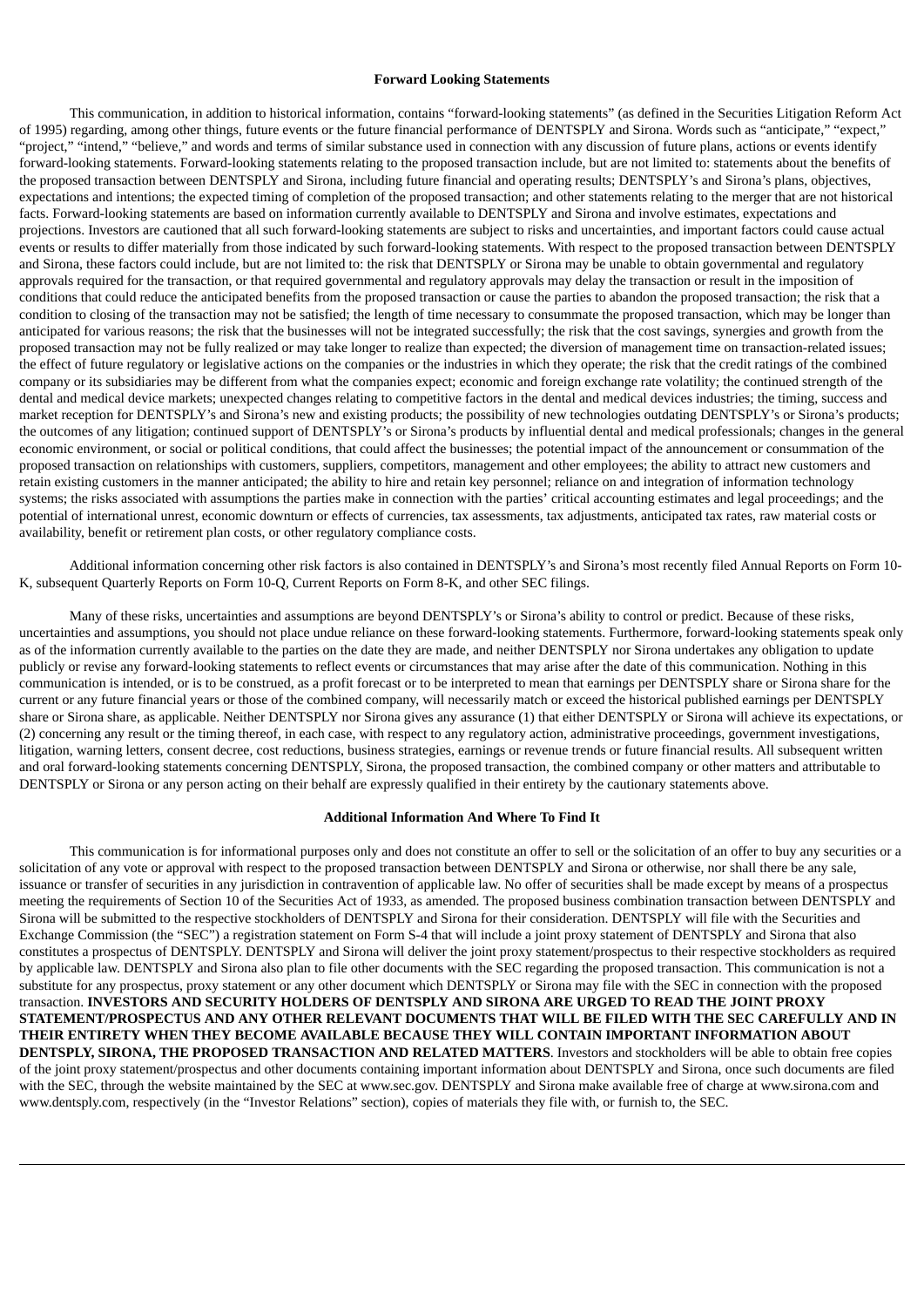### **Participants In The Merger Solicitation**

DENTSPLY, Sirona, and certain of their respective directors, executive officers and other members of management and employees may be deemed to be participants in the solicitation of proxies from the stockholders of DENTSPLY and Sirona in connection with the proposed transaction. Information about the directors and executive officers of Sirona is set forth in its proxy statement for its 2014 annual meeting of stockholders, which was filed with the SEC on January 28, 2015. Information about the directors and executive officers of DENTSPLY is set forth in its proxy statement for its 2015 annual meeting of stockholders, which was filed with the SEC on April 10, 2015. These documents can be obtained free of charge from the sources indicated above. Other information regarding those persons who are, under the rules of the SEC, participants in the proxy solicitation and a description of their direct and indirect interests, by security holdings or otherwise, will be contained in the joint proxy statement/prospectus and other relevant materials to be filed with the SEC when they become available.

## **Item 9.01 Financial Statements and Exhibits**

| (d) | Exhibits       |                                                                                                                                                                     |
|-----|----------------|---------------------------------------------------------------------------------------------------------------------------------------------------------------------|
|     | Exhibit Number | Description of Exhibit                                                                                                                                              |
|     | 2.1            | Agreement and Plan of Merger, dated as of September 15, 2015, by and among DENTSPLY International Inc., Sirona<br>Dental Systems, Inc. and Dawkins Merger Sub Inc.* |

\* The schedules to the Agreement and Plan of Merger have been omitted from this filing pursuant to Item 601(b)(2) of Regulation S-K. Registrant will furnish copies of such schedules to the U.S. Securities and Exchange Commission upon request by the Commission.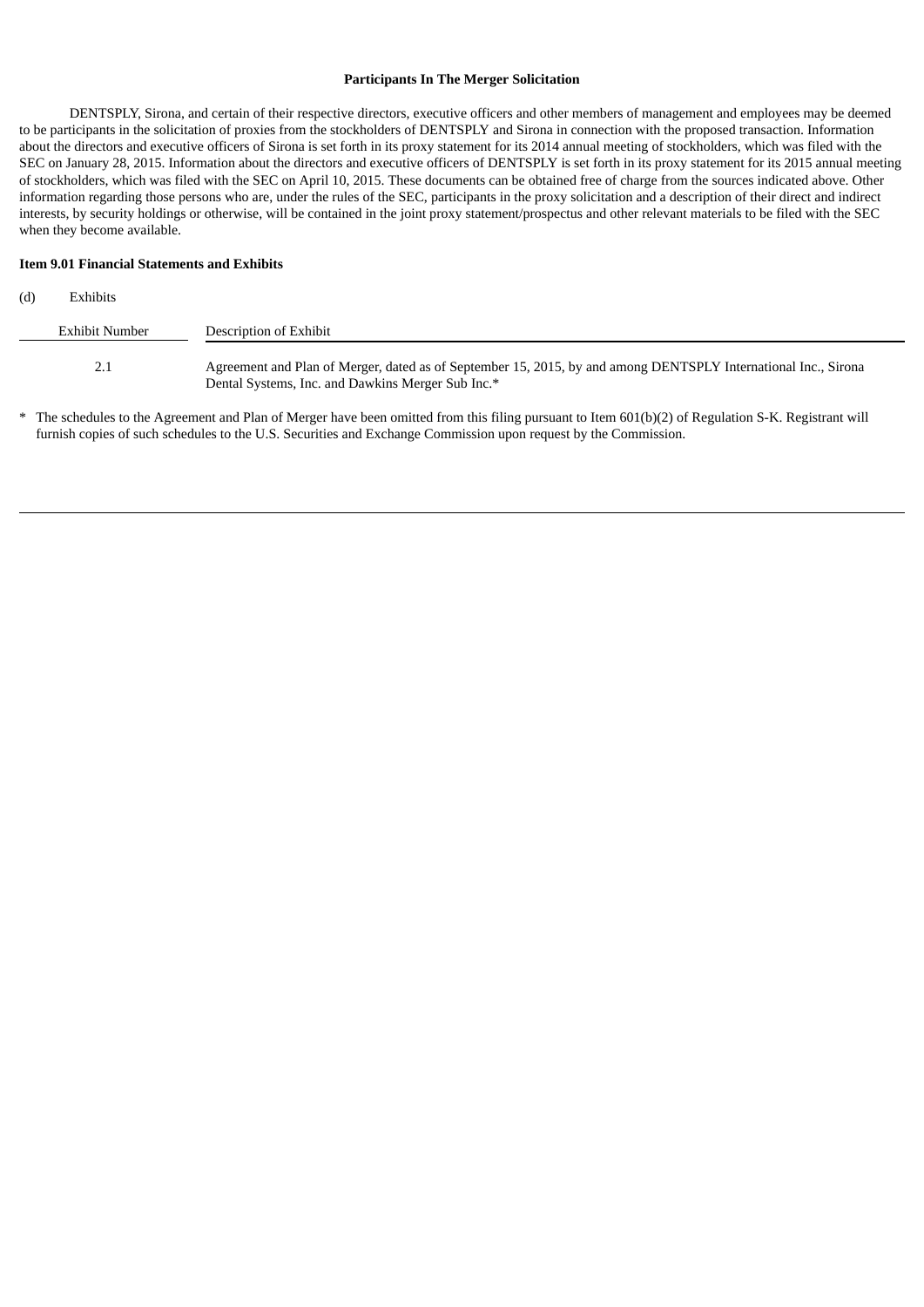# **SIGNATURES**

Pursuant to the requirements of the Securities Exchange Act of 1934, as amended, the registrant has duly caused this report to be signed on its behalf by the undersigned hereunto duly authorized.

# **DENTSPLY International Inc.**

By: /s/ Christopher T. Clark

Date: September 16, 2015 President and Chief Financial Officer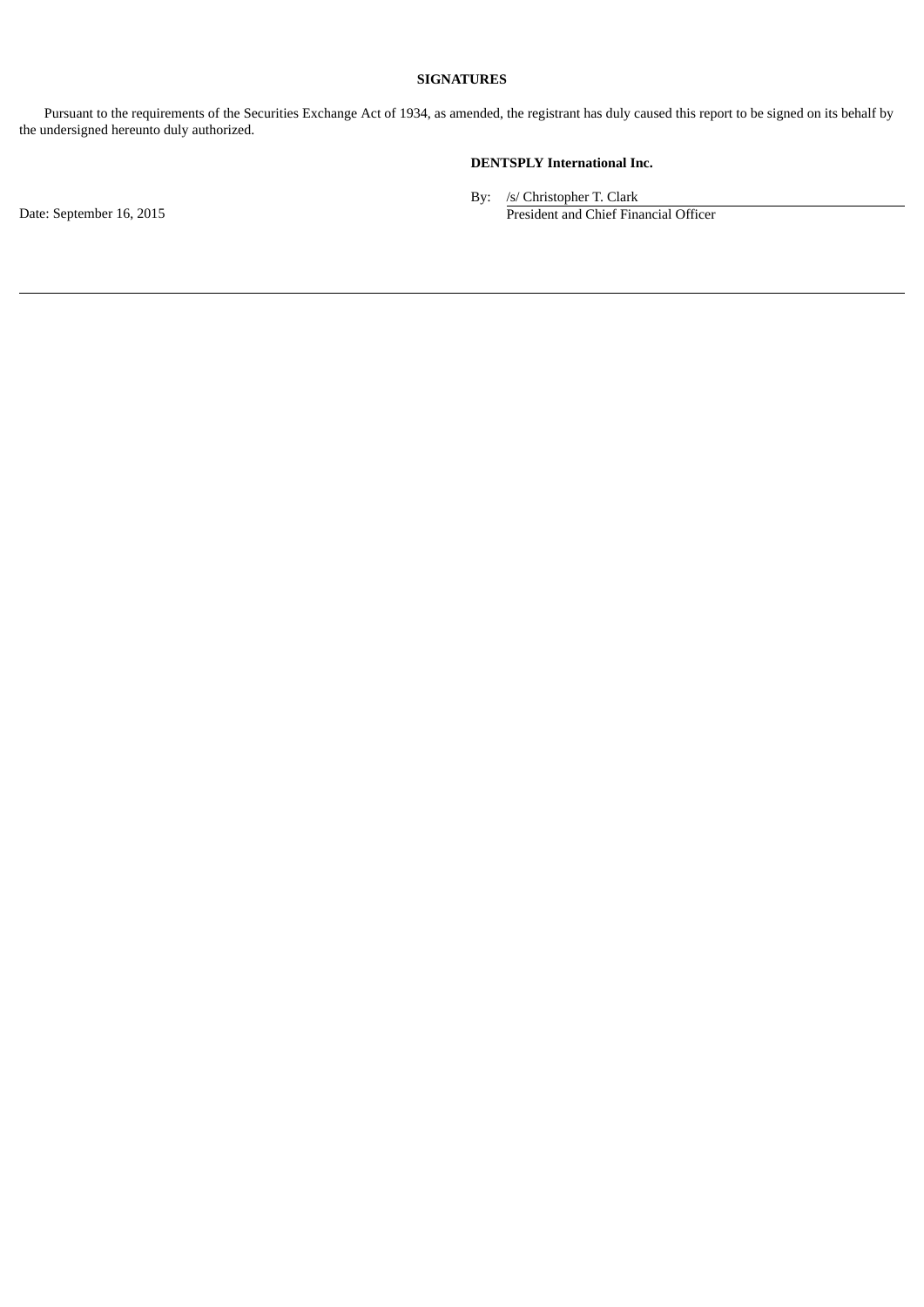# **EXHIBIT INDEX**

| Exhibit Number | Description of Exhibit                                                                                                                                                                                                                                                   |
|----------------|--------------------------------------------------------------------------------------------------------------------------------------------------------------------------------------------------------------------------------------------------------------------------|
| 2.1            | Agreement and Plan of Merger, dated as of September 15, 2015, by and among DENTSPLY International Inc., Sirona Dental<br>Systems, Inc. and Dawkins Merger Sub Inc.*                                                                                                      |
| $\ast$         | The schedules to the Agreement and Plan of Merger have been omitted from this filing pursuant to Item 601(b)(2) of<br>Regulation S-K. Registrant will furnish copies of such schedules to the U.S. Securities and Exchange Commission upon request<br>by the Commission. |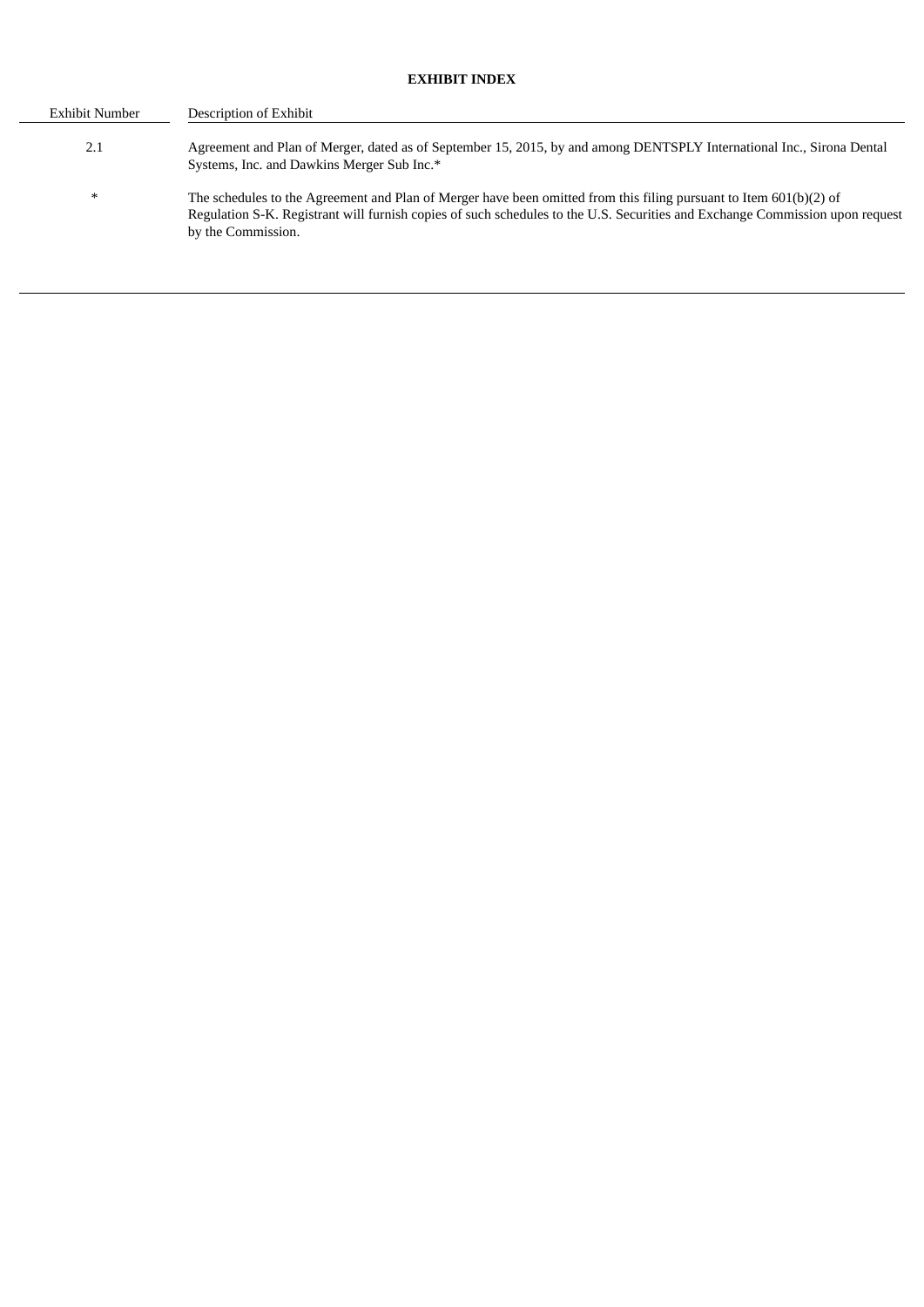**EXECUTION VERSION**

# **AGREEMENT AND PLAN OF MERGER**

among

# **DENTSPLY International Inc.,**

# **Sirona Dental Systems, Inc.,**

and

# **Dawkins Merger Sub Inc.**

Dated as of September 15, 2015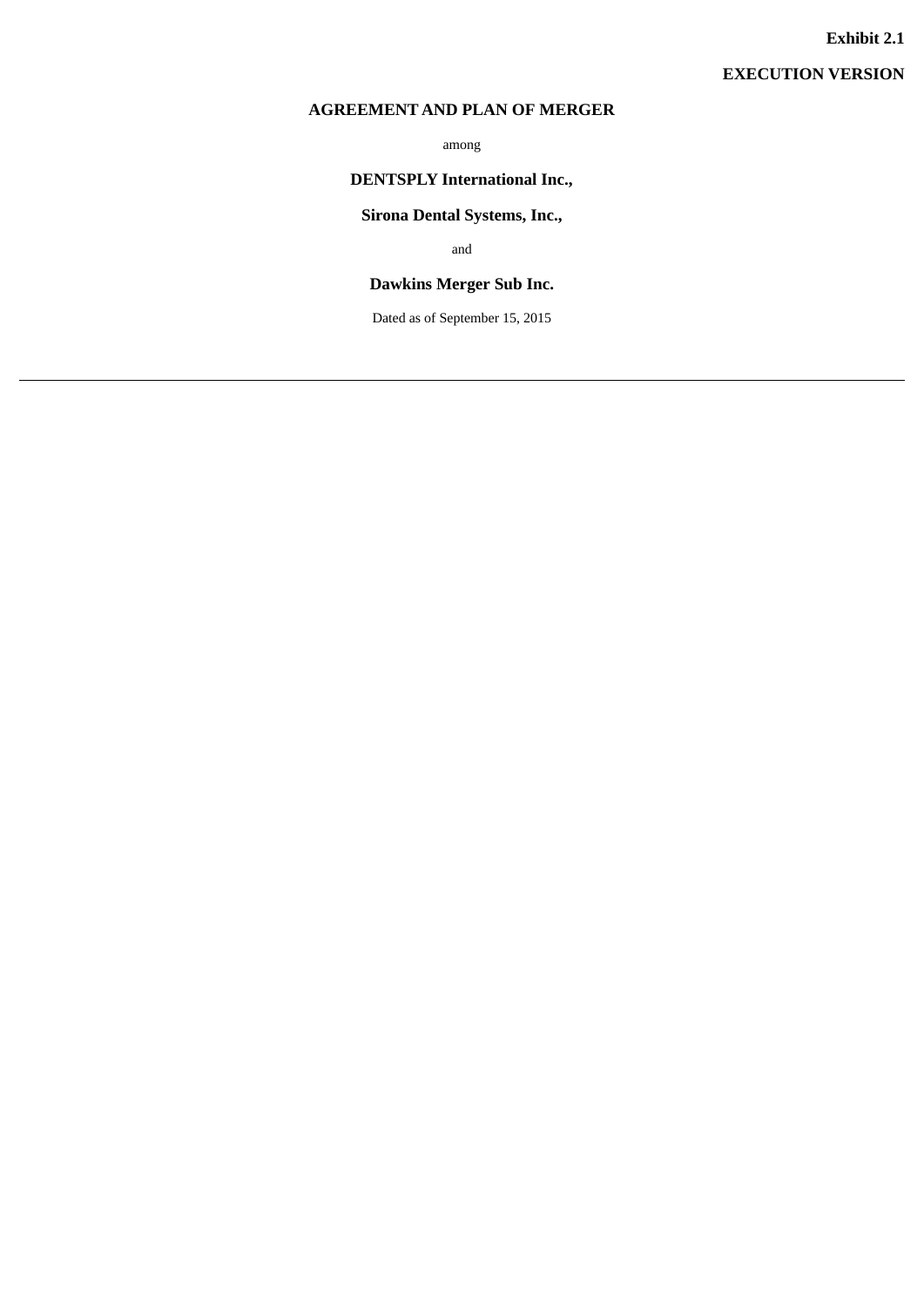# **TABLE OF CONTENTS**

|            |                                                                          | Page                    |
|------------|--------------------------------------------------------------------------|-------------------------|
|            | <b>ARTICLE 1 THE MERGER</b>                                              | $\overline{\mathbf{c}}$ |
| 1.1        | The Merger                                                               | $\overline{a}$          |
| 1.2        | Closing                                                                  | $\overline{2}$          |
| 1.3        | <b>Effective Time</b>                                                    | $\overline{a}$          |
| 1.4        | <b>Charters and Bylaws</b>                                               | $\overline{2}$          |
| 1.5        | Directors and Officers of the Surviving Corporation                      | $\overline{\mathbf{3}}$ |
| 1.6        | Directors and Officers of DENTSPLY                                       | 3                       |
| 1.7        | Headquarters                                                             | $\overline{\mathbf{4}}$ |
| 1.8        | <b>Tax Treatment</b>                                                     | $\overline{4}$          |
|            | ARTICLE 2 CONVERSION OF SECURITIES IN THE MERGER                         | 4                       |
|            |                                                                          |                         |
| 2.1        | Effect on Capital Stock of Sirona and Merger Sub                         | $\overline{4}$          |
| 2.2        | <b>Effect on DENTSPLY Common Stock</b>                                   | 5                       |
| 2.3        | Certain Adjustments                                                      | 5                       |
| 2.4        | <b>Fractional Shares</b>                                                 | 5                       |
| 2.5        | Exchange of Certificates and Book-Entry Shares                           | $\,$ 6 $\,$             |
| 2.6        | Sirona Stock Options and Stock-Based Awards                              | $\mathbf{9}$            |
| 2.7        | Withholding Rights                                                       | 10                      |
|            |                                                                          |                         |
|            | <b>ARTICLE 3 REPRESENTATIONS AND WARRANTIES OF SIRONA</b>                | <b>10</b>               |
|            |                                                                          |                         |
| 3.1        | Corporate Organization                                                   | 11                      |
| 3.2        | Sirona Capitalization                                                    | 11                      |
| 3.3<br>3.4 | Authority; Execution and Delivery; Enforceability<br><b>No Conflicts</b> | 13                      |
| 3.5        | SEC Documents; Financial Statements; Undisclosed Liabilities             | 13<br>14                |
| 3.6        | Absence of Certain Changes or Events                                     | 16                      |
| 3.7        | <b>Information Supplied</b>                                              | 16                      |
| 3.8        | <b>Legal Proceedings</b>                                                 | 17                      |
| 3.9        | Compliance with Laws                                                     | 17                      |
| 3.10       | Permits                                                                  | 18                      |
| 3.11       | <b>Employee Benefit Plans</b>                                            | 19                      |
| 3.12       | <b>Employee and Labor Matters</b>                                        | 21                      |
| 3.13       | <b>Environmental Matters</b>                                             | 22                      |
| 3.14       | <b>Real Property</b>                                                     | 23                      |
| 3.15       | <b>Tax Matters</b>                                                       | 23                      |
| 3.16       | <b>Material Contracts</b>                                                | 26                      |
| 3.17       | <b>Intellectual Property</b>                                             | 28                      |
| 3.18       | <b>Healthcare Compliance Matters</b>                                     | 30                      |
| 3.19       | <b>Broker's Fees</b>                                                     | 32                      |
| 3.20       | <b>Opinion of Financial Advisor</b>                                      | 32                      |
| 3.21       | Ownership of DENTSPLY Common Stock                                       | 33                      |
| 3.22       | <b>Insurance</b>                                                         | 33                      |

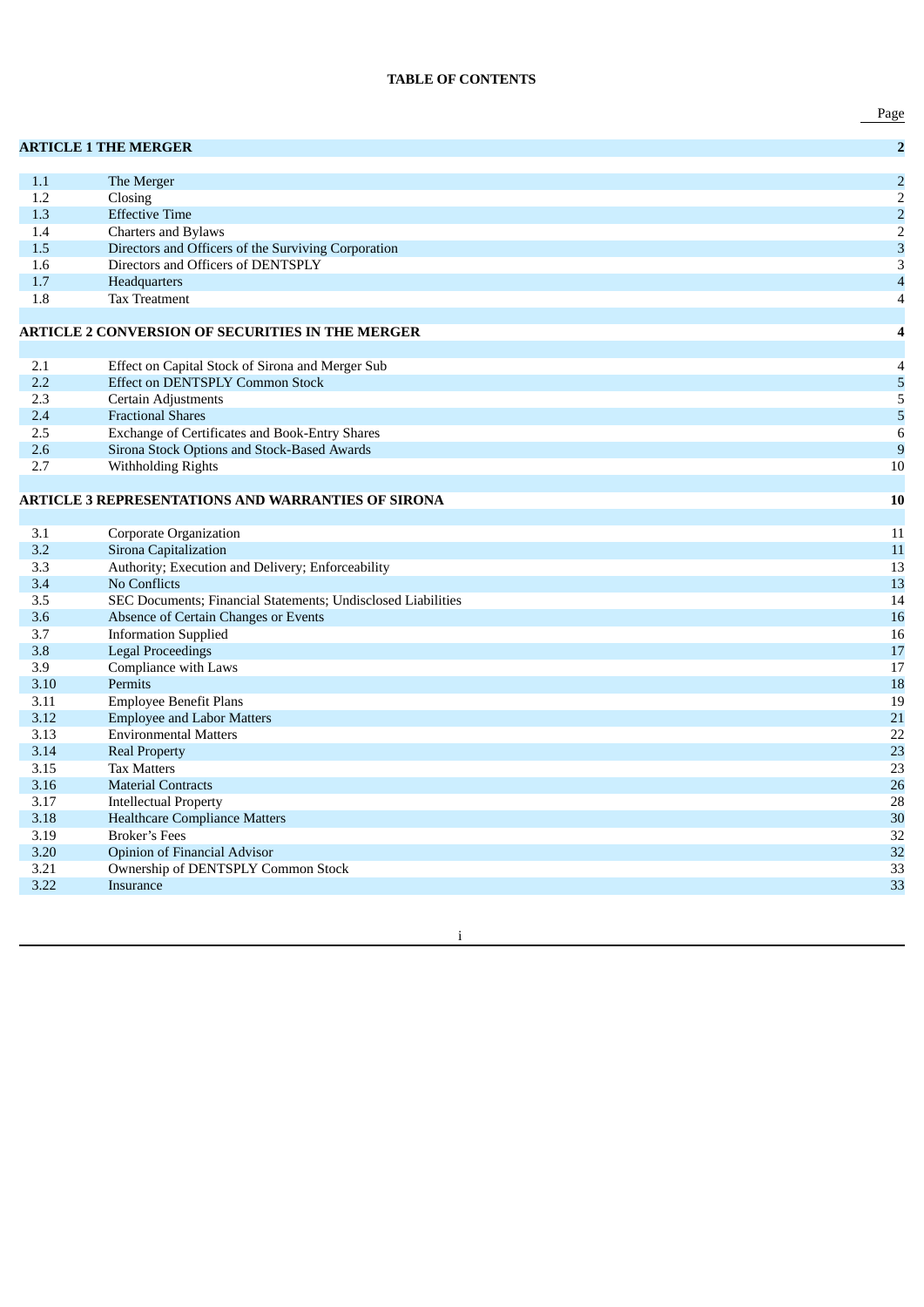| 3.23 | No Other Representations or Warranties                                           | 33 |
|------|----------------------------------------------------------------------------------|----|
|      |                                                                                  |    |
|      | ARTICLE 4 REPRESENTATIONS AND WARRANTIES OF DENTSPLY AND MERGER SUB              | 33 |
| 4.1  | <b>Corporate Organization</b>                                                    | 34 |
| 4.2  | <b>DENTSPLY Capitalization</b>                                                   | 34 |
| 4.3  | Authority; Execution and Delivery; Enforceability                                | 36 |
| 4.4  | No Conflicts                                                                     | 37 |
| 4.5  | SEC Documents; Financial Statements; Undisclosed Liabilities                     | 37 |
| 4.6  | Absence of Certain Changes or Events                                             | 39 |
| 4.7  | <b>Information Supplied</b>                                                      | 40 |
| 4.8  | <b>Legal Proceedings</b>                                                         | 40 |
| 4.9  | <b>Compliance with Laws</b>                                                      | 40 |
| 4.10 | Permits                                                                          | 41 |
| 4.11 | <b>Employee Benefit Plans</b>                                                    | 42 |
| 4.12 | <b>Employee and Labor Matters</b>                                                | 44 |
| 4.13 | <b>Environmental Matters</b>                                                     | 45 |
| 4.14 | <b>Real Property</b>                                                             | 46 |
| 4.15 | <b>Tax Matters</b>                                                               | 47 |
| 4.16 | <b>Material Contracts</b>                                                        | 49 |
| 4.17 | <b>Intellectual Property</b>                                                     | 51 |
| 4.18 | <b>Healthcare Compliance Matters</b>                                             | 54 |
| 4.19 | <b>Broker's Fees</b>                                                             | 56 |
| 4.20 | Opinion of Financial Advisor                                                     | 56 |
| 4.21 | Ownership of Sirona Common Stock                                                 | 56 |
| 4.22 | Insurance                                                                        | 56 |
| 4.23 | <b>Merger Sub</b>                                                                | 57 |
| 4.24 | No Other Representations or Warranties                                           | 57 |
|      | <b>ARTICLE 5 COVENANTS</b>                                                       | 57 |
|      |                                                                                  |    |
| 5.1  | Conduct of Business by Sirona Pending the Effective Time                         | 57 |
| 5.2  | Conduct of Business by DENTSPLY Pending the Effective Time                       | 61 |
| 5.3  | Preparation of the Form S-4 and the Joint Proxy Statement; Shareholders Meetings | 65 |
| 5.4  | No Solicitation of Transactions                                                  | 68 |
| 5.5  | Access to Information; Confidentiality                                           | 73 |
| 5.6  | <b>Appropriate Action</b>                                                        | 73 |
| 5.7  | <b>Certain Notices</b>                                                           | 76 |
| 5.8  | <b>Public Announcements</b>                                                      | 76 |
| 5.9  | Indemnification                                                                  | 77 |
| 5.10 | <b>Financing Matters</b>                                                         | 78 |
| 5.11 | <b>Stock Exchange Listing</b>                                                    | 79 |
| 5.12 | <b>Section 16 Matters</b>                                                        | 79 |
| 5.13 | Shareholder Litigation                                                           | 79 |
| 5.14 | <b>Tax Matters</b>                                                               | 79 |
| 5.15 | <b>Employee Matters</b>                                                          | 80 |

ii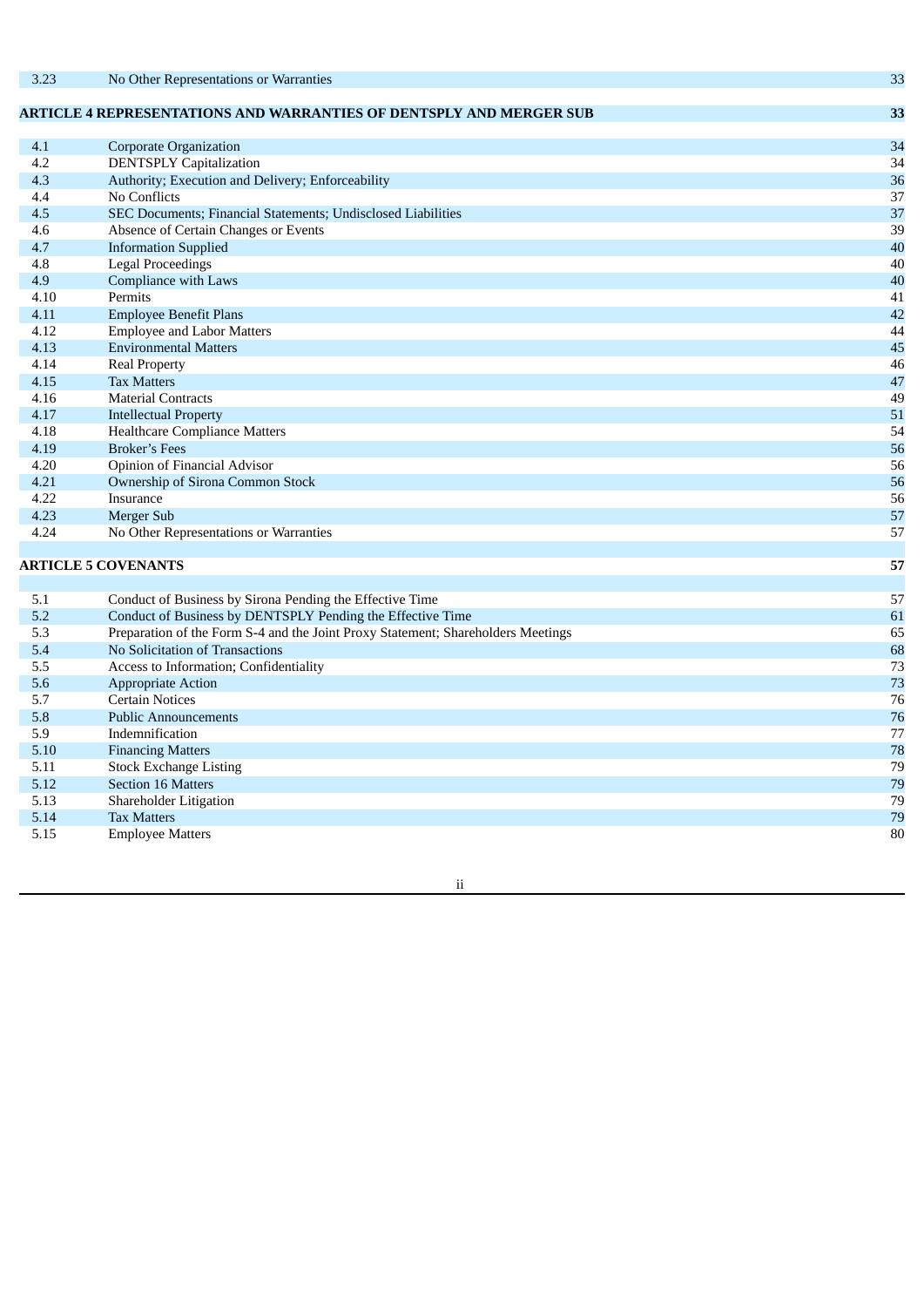| 5.16       | Cooperation                                                               | 82       |
|------------|---------------------------------------------------------------------------|----------|
|            | <b>ARTICLE 6 CONDITIONS TO CONSUMMATION OF THE MERGER</b>                 | 82       |
|            |                                                                           |          |
| 6.1        | Conditions to Obligations of Each Party Under This Agreement              | 82       |
| 6.2        | Conditions to Obligations of DENTSPLY and Merger Sub Under This Agreement | 83       |
| 6.3        | Conditions to Obligations of Sirona Under This Agreement                  | 84       |
|            |                                                                           |          |
|            | <b>ARTICLE 7 TERMINATION, AMENDMENT AND WAIVER</b>                        | 85       |
|            |                                                                           |          |
| 7.1        | Termination                                                               | 85       |
| 7.2        | <b>Effect of Termination</b>                                              | 86       |
| 7.3<br>7.4 | Termination Fee; Expenses<br>Amendment or Supplement                      | 87<br>89 |
| 7.5        | <b>Extension of Time; Waiver</b>                                          | 90       |
|            |                                                                           |          |
|            | <b>ARTICLE 8 GENERAL PROVISIONS</b>                                       | 90       |
|            |                                                                           |          |
| 8.1        | Non-Survival of Representations and Warranties                            | 90       |
| 8.2        | <b>Notices</b>                                                            | 90       |
| 8.3        | <b>Certain Definitions</b>                                                | 91       |
| 8.4        | Terms Defined Elsewhere                                                   | 99       |
| 8.5        | Headings                                                                  | 103      |
| 8.6        | Severability                                                              | 103      |
| 8.7        | <b>Entire Agreement</b>                                                   | 103      |
| 8.8        | Assignment                                                                | 103      |
| 8.9        | Parties in Interest                                                       | 103      |
| 8.10       | Mutual Drafting; Interpretation                                           | 104      |
| 8.11       | Governing Law; Consent to Jurisdiction; Waiver of Trial by Jury           | 104      |
| 8.12       | Counterparts                                                              | 105      |
| 8.13       | Delivery by Facsimile or Email                                            | 105      |
| 8.14       | Specific Performance                                                      | 105      |
| 8.15       | <b>Disclosure Schedules</b>                                               | 105      |

| Exhibit A | Form of Certificate of Incorporation of the Surviving Corporation        |
|-----------|--------------------------------------------------------------------------|
| Exhibit B | Form of Amended and Restated Certificate of Incorporation of DENTSPLY    |
| Exhibit C | Form of Amended and Restated Bylaws of DENTSPLY SIRONA Inc.              |
| Exhibit D | Form of Corporate Governance Policies/Guidelines of DENTSPLY SIRONA Inc. |
|           |                                                                          |

iii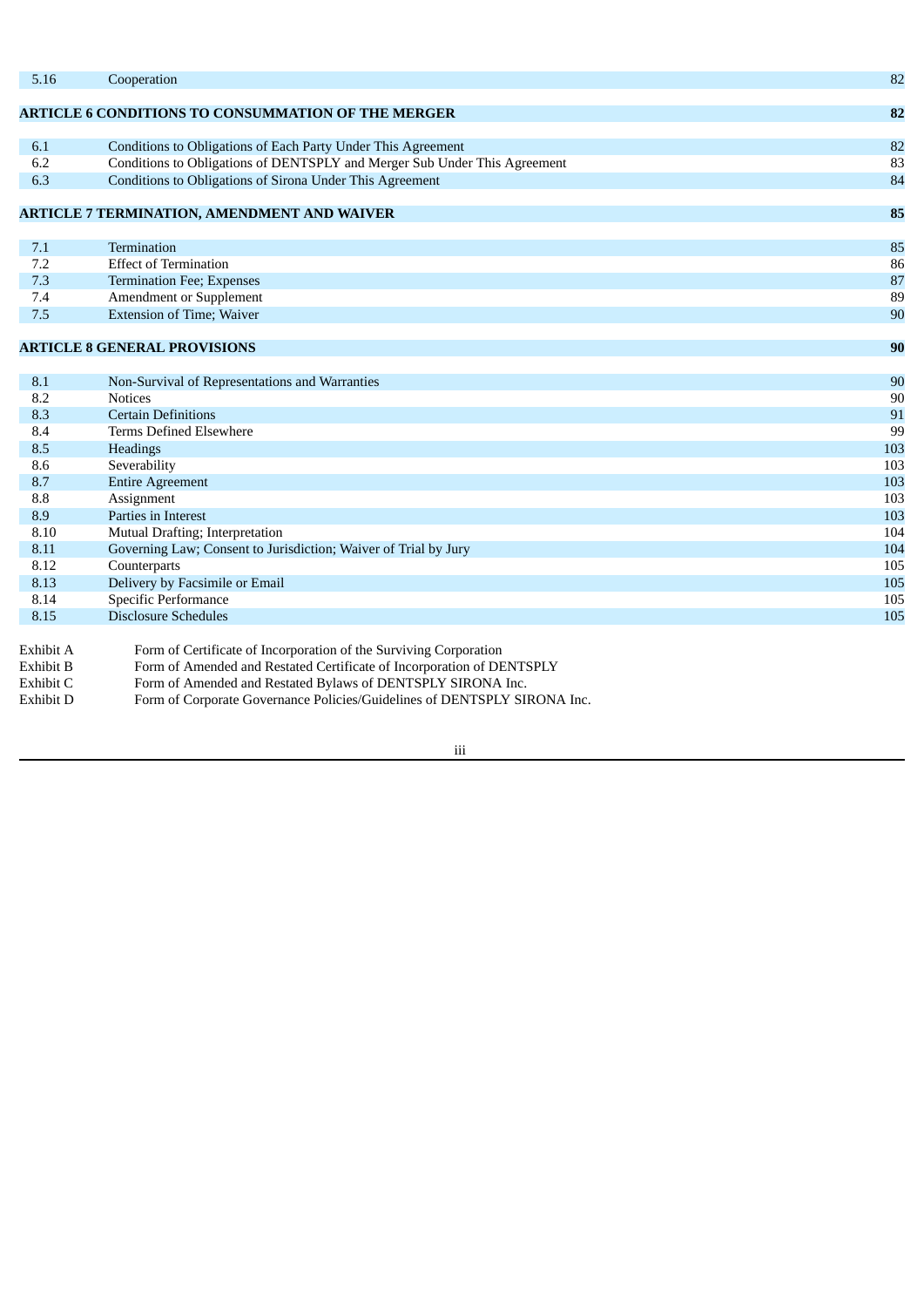# **AGREEMENT AND PLAN OF MERGER**

THIS AGREEMENT AND PLAN OF MERGER (this "Agreement") is dated as of September 15, by and among DENTSPLY International Inc., a Delaware corporation ("DENTSPLY"), Sirona Dental Systems, Inc., a Delaware corporation ("Sirona"), and Dawkins Merger Sub Inc., a Delaware corporation and a wholly-owned subsidiary of DENTSPLY ("Merger Sub").

#### **RECITALS**

WHEREAS, each of DENTSPLY, Sirona and Merger Sub desire, following the satisfaction or waiver of the conditions set forth in Article 6, to effect the Merger upon the terms and conditions set forth in this Agreement pursuant to which Merger Sub shall be merged with and into Sirona, with Sirona as the surviving entity in the Merger and becoming a wholly-owned subsidiary of DENTSPLY;

WHEREAS, the Boards of Directors of each of DENTSPLY, Sirona and Merger Sub have each approved and declared advisable this Agreement and the Transactions, including the Merger, and determined that it is advisable and in the best interests of their respective companies and shareholders to consummate the Merger and the Transactions on the terms and conditions set forth in this Agreement;

WHEREAS, the Board of Directors of DENTSPLY has, subject to Section 5.4, unanimously resolved to recommend the approval of the DENTSPLY Share Issuance and the Amended and Restated DENTSPLY Charter by the DENTSPLY shareholders, and following the execution and delivery of this Agreement, DENTSPLY shall adopt and approve this Agreement and the Merger as the sole shareholder of Merger Sub;

WHEREAS, the Board of Directors of Sirona has, subject to Section 5.4, unanimously resolved to recommend the adoption of this Agreement by the Sirona shareholders;

WHEREAS, for U.S. federal income Tax purposes, it is intended that the Merger qualify as a "reorganization" within the meaning of Section 368(a) of the Code, and the regulations promulgated thereunder, that this Agreement will constitute a "plan of reorganization" for purposes of Sections 354 and 361 of the Code, and that Sirona, Merger Sub and DENTSPLY will each be a "party to the reorganization" within the meaning of Section 368(b) of the Code; and

WHEREAS, DENTSPLY, Sirona and Merger Sub desire to make certain representations, warranties, covenants and agreements in connection with the Merger and also to prescribe various conditions to the Merger.

#### **AGREEMENT**

NOW, THEREFORE, in consideration of the mutual covenants and premises contained in this Agreement and for other good and valuable consideration, the receipt and adequacy of which are hereby acknowledged, the parties to this Agreement agree as follows: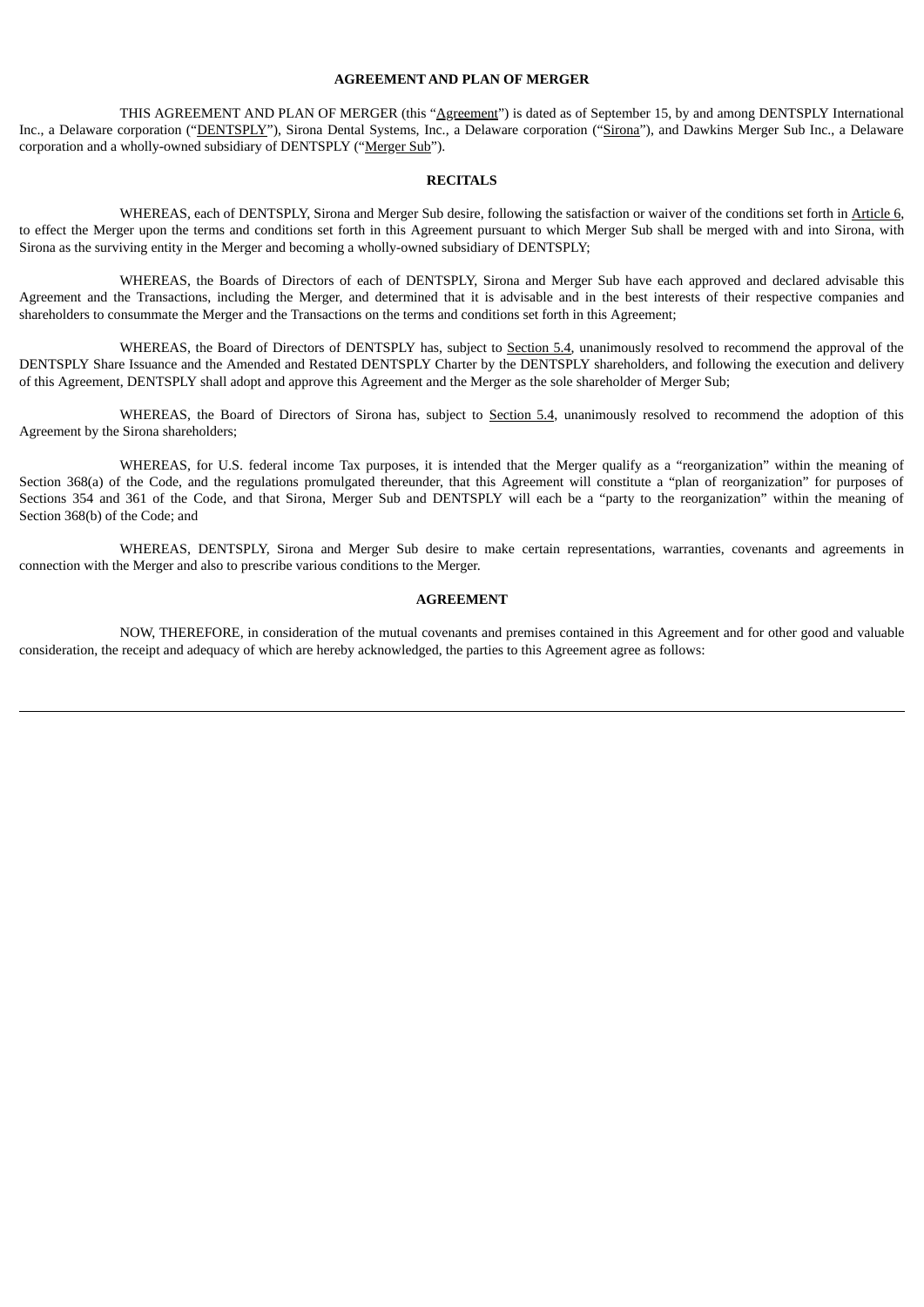## **ARTICLE 1 THE MERGER**

#### 1.1 The Merger.

(a) At the Effective Time, Merger Sub shall be merged with and into Sirona (the "Merger") in accordance with the DGCL, and upon the terms and conditions set forth in this Agreement, whereupon the separate existence of Merger Sub shall cease and Sirona shall continue as the surviving corporation (the "Surviving Corporation"). As a result of the Merger, the Surviving Corporation shall become a wholly-owned subsidiary of DENTSPLY. The Merger and other transactions contemplated by this Agreement are referred to herein as the "Transactions." References herein to "Sirona" with respect to the period from and after the Effective Time shall be deemed to be references to the Surviving Corporation.

(b) The Merger shall have the effects specified in the DGCL. From and after the Effective Time, the Surviving Corporation shall possess all the rights, powers, privileges and franchises and be subject to all of the obligations, liabilities and duties of Sirona and Merger Sub, all as provided under the DGCL.

1.2 Closing. The closing of the Merger (the "Closing") shall take place at the offices of Latham & Watkins LLP, 885 Third Avenue, New York, New York, 10022-4834 at 9:00 a.m. local time, as soon as practicable (and, in any event, within three (3) Business Days) after satisfaction or, to the extent permitted hereunder, waiver of all applicable conditions set forth in Article 6 (except for any conditions that by their nature can only be satisfied at the Closing, but subject to the satisfaction of such conditions or waiver by the party entitled to waive such conditions) or at such other time and place as DENTSPLY and Sirona shall agree. The date and time at which the Closing occurs is referred to herein as the "Closing Date."

# 1.3 Effective Time.

(a) On the Closing Date, Sirona and Merger Sub shall file a certificate of merger relating to the Merger (the "Certificate of Merger") with the Secretary of State of the State of Delaware in accordance with the relevant provisions of the DGCL and shall make all other filings or recordings required under the DGCL.

(b) The Merger shall become effective at the time the Certificate of Merger shall have been duly filed with the Secretary of State of the State of Delaware, or such later time as Sirona and DENTSPLY shall agree and specify in the Certificate of Merger (such time as the Merger becomes effective being the "Effective Time").

#### 1.4 Charters and Bylaws.

(a) Surviving Corporation Certificate of Incorporation and Bylaws. At the Effective Time, the certificate of incorporation of the Surviving Corporation shall be amended and restated pursuant to the Merger in its entirety as set forth on Exhibit A, until thereafter changed or amended as provided therein or by applicable Law. The name of the Surviving Corporation immediately after the Effective Time shall be "Sirona Dental Systems, Inc." At the Effective Time, the bylaws of the Surviving Corporation shall be amended and restated in their entirety so as to be identical to the bylaws of Merger Sub as in effect immediately prior to the Effective Time (except that the name of the Surviving Corporation shall be reflected as "Sirona Dental Systems, Inc.") until thereafter changed or amended as provided therein or by applicable Law.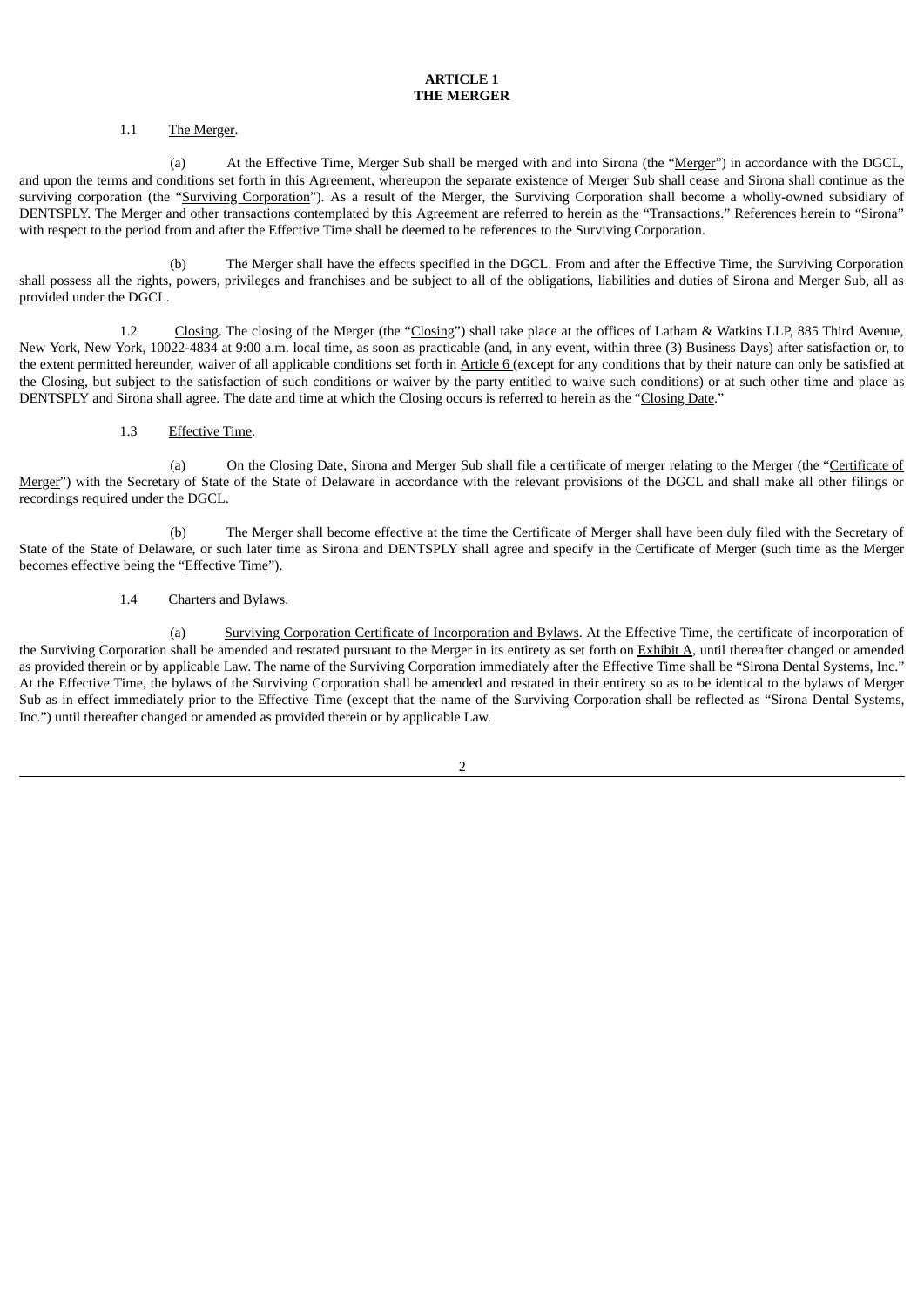(b) DENTSPLY Certificate of Incorporation and Bylaws; Name. Subject to the receipt of the DENTSPLY Shareholder Approval, at the Effective Time, the certificate of incorporation of DENTSPLY (as in effect immediately prior to the Effective Time) shall be amended and restated in its entirety as set forth on Exhibit B (the "Amended and Restated DENTSPLY Charter"), until thereafter changed or amended as provided therein or by applicable Law. At the Effective Time, the DENTSPLY Bylaws shall be amended and restated in their entirety as set forth on Exhibit C and the DENTSPLY Corporate Governance Guidelines/Policies shall be amended and restated in their entirety as set forth on Exhibit D. As set forth in the Amended and Restated DENTSPLY Charter, the name of DENTSPLY shall be "DENTSPLY SIRONA Inc."

1.5 Directors and Officers of the Surviving Corporation. From and after the Effective Time, until successors are duly elected or appointed and qualified in accordance with applicable Law, (i) the directors of the Surviving Corporation shall be the directors as set forth in Section 1.5 of the Sirona Disclosure Schedule and (ii) the officers of the Surviving Corporation shall be the officers as set forth in Section 1.5 of the Sirona Disclosure Schedule.

#### 1.6 Directors and Officers of DENTSPLY.

(a) Effective at the Effective Time, unless otherwise agreed by Sirona and DENTSPLY in writing, DENTSPLY shall take all necessary action to cause the size of the DENTSPLY Board to be increased to eleven (11) members, five (5) of which shall be designated by the Board of Directors of Sirona and each of which shall be a director of Sirona immediately prior to the Effective Time, and six (6) of which shall be designated by the Board of Directors of DENTSPLY and each of which shall be a director of DENTSPLY immediately prior to the Effective Time. One of Sirona's director designees shall be the chief executive officer of Sirona immediately prior to the Effective Time and one of DENTSPLY director designees shall be the chief executive officer of DENTSPLY immediately prior to the Effective Time. All other director designees shall qualify as an "independent director", as such term is defined in NASDAQ Equity Rule 5605(a)(2); provided, that at least two of the Sirona designees and two of the DENTSPLY designees shall meet the minimum requirements to serve on Sirona's audit committee under the NASDAQ Marketplace Rules. Effective at the Effective Time, unless otherwise agreed by Sirona and DENTSPLY in writing, DENTSPLY shall take all necessary action to cause (i) Bret W. Wise to be appointed to act as executive chairman of the DENTSPLY Board, (ii) the directors designated by Sirona and DENTSPLY respectively to be appointed to the DENTSPLY Board, (iii) the audit committee of the DENTSPLY Board to be comprised of two directors designated by DENTSPLY and one director designated by Sirona, with one such director designated by DENTSPLY to act as the chairperson of the audit committee of the DENTSPLY Board, (iv) the compensation committee of the DENTSPLY Board to be comprised of two directors designated by DENTSPLY and two directors designated by Sirona, with one such director designated by Sirona to act as the chairperson of the compensation committee of the DENTSPLY Board, (v) the nominating and corporate governance committee of the DENTSPLY Board to be comprised of two directors designated by DENTSPLY and two directors designated by Sirona, with one such director designated by DENTSPLY to act as the chairperson of the nominating and corporate governance committee of the DENTSPLY Board and (vi) one director designated by Sirona to be appointed as lead independent director.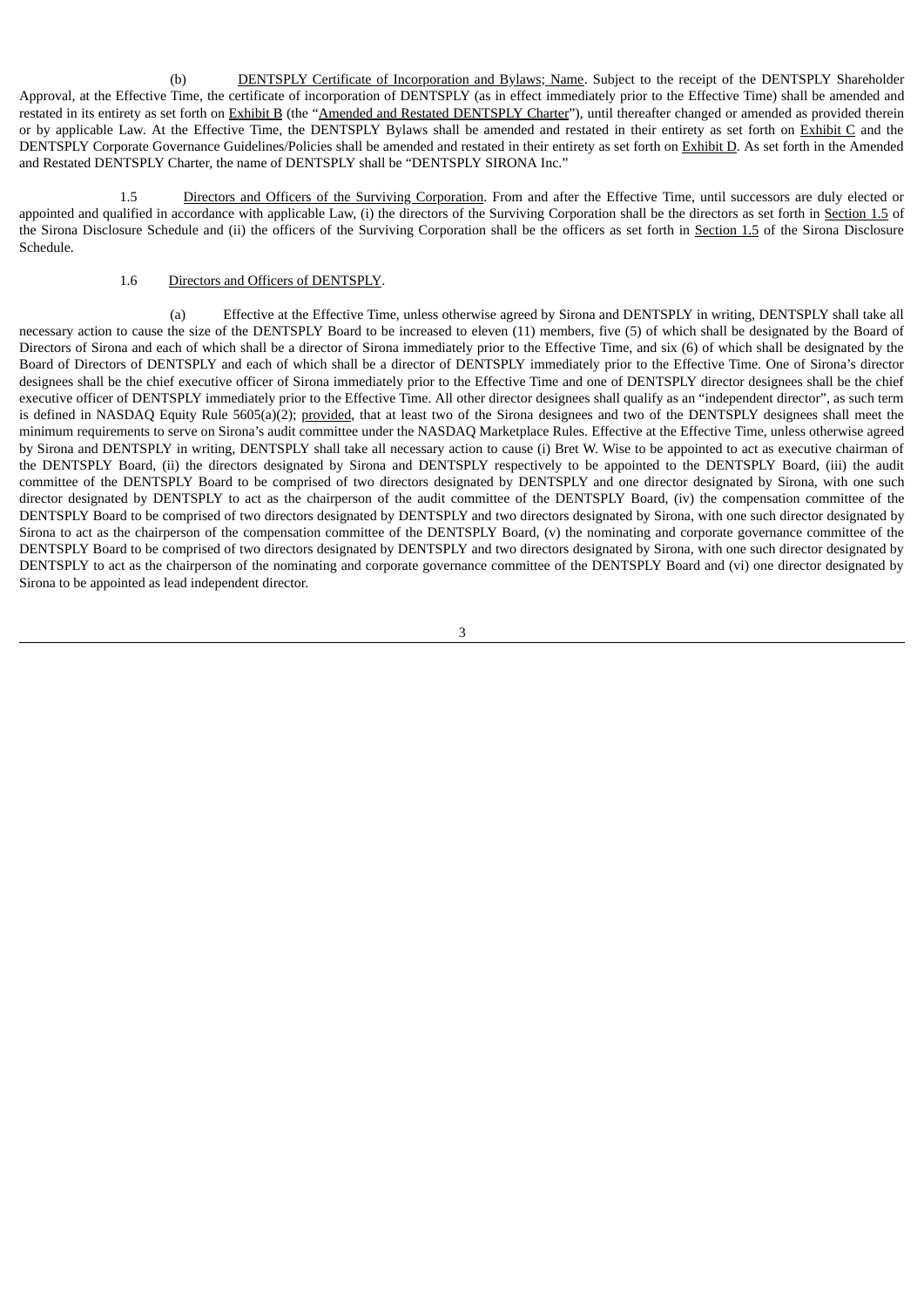(b) Effective at the Effective Time, DENTSPLY shall take all necessary action to cause Jeffrey T. Slovin to be appointed as chief executive officer of DENTSPLY and to designate the other officers of DENTSPLY as may be agreed by DENTSPLY and Sirona prior to the Effective Time, such officers to serve from and after the Effective Time until successors are duly elected or appointed and qualified in accordance with applicable Law.

1.7 Headquarters. At the Effective Time, the global headquarters and related corporate functions for DENTSPLY and its Subsidiaries will be located in York, Pennsylvania, and the international headquarters and related international corporate functions for DENTSPLY and its Subsidiaries will be located in Salzburg, Austria.

1.8 Tax Treatment. For U.S. federal income Tax purposes, it is intended that the Merger qualify as a "reorganization" within the meaning of Section 368(a) of the Code, and the regulations promulgated thereunder, that this Agreement will constitute a "plan of reorganization" for purposes of Sections 354 and 361 of the Code, and that Sirona, Merger Sub and DENTSPLY will each be a "party to the reorganization" within the meaning of Section 368(b) of the Code.

## **ARTICLE 2 CONVERSION OF SECURITIES IN THE MERGER**

2.1 Effect on Capital Stock of Sirona and Merger Sub. At the Effective Time, by virtue of the Merger and without any action on the part of DENTSPLY, Sirona, Merger Sub or any holder of any shares of Sirona common stock, \$0.01 par value per share ("Sirona Common Stock"):

(a) All shares of Sirona Common Stock that are owned by DENTSPLY, Sirona or Merger Sub immediately prior to the Effective Time shall cease to be outstanding and shall be cancelled and retired and shall cease to exist, and no consideration shall be delivered in exchange therefor.

(b) Subject to Section 2.1(a), Section 2.3 and Section 2.6, each share of Sirona Common Stock issued and outstanding immediately prior to the Effective Time shall be converted into and thereafter represent the right to receive that number of validly issued, fully paid and nonassessable shares of DENTSPLY common stock, \$0.01 par value per share ("DENTSPLY Common Stock"), equal to the Exchange Ratio. The shares of DENTSPLY Common Stock to be issued upon the conversion of shares of Sirona Common Stock pursuant to this Section 2.1 are referred to collectively as the "Merger Consideration." For purposes of this Agreement, "Exchange Ratio" means 1.8142.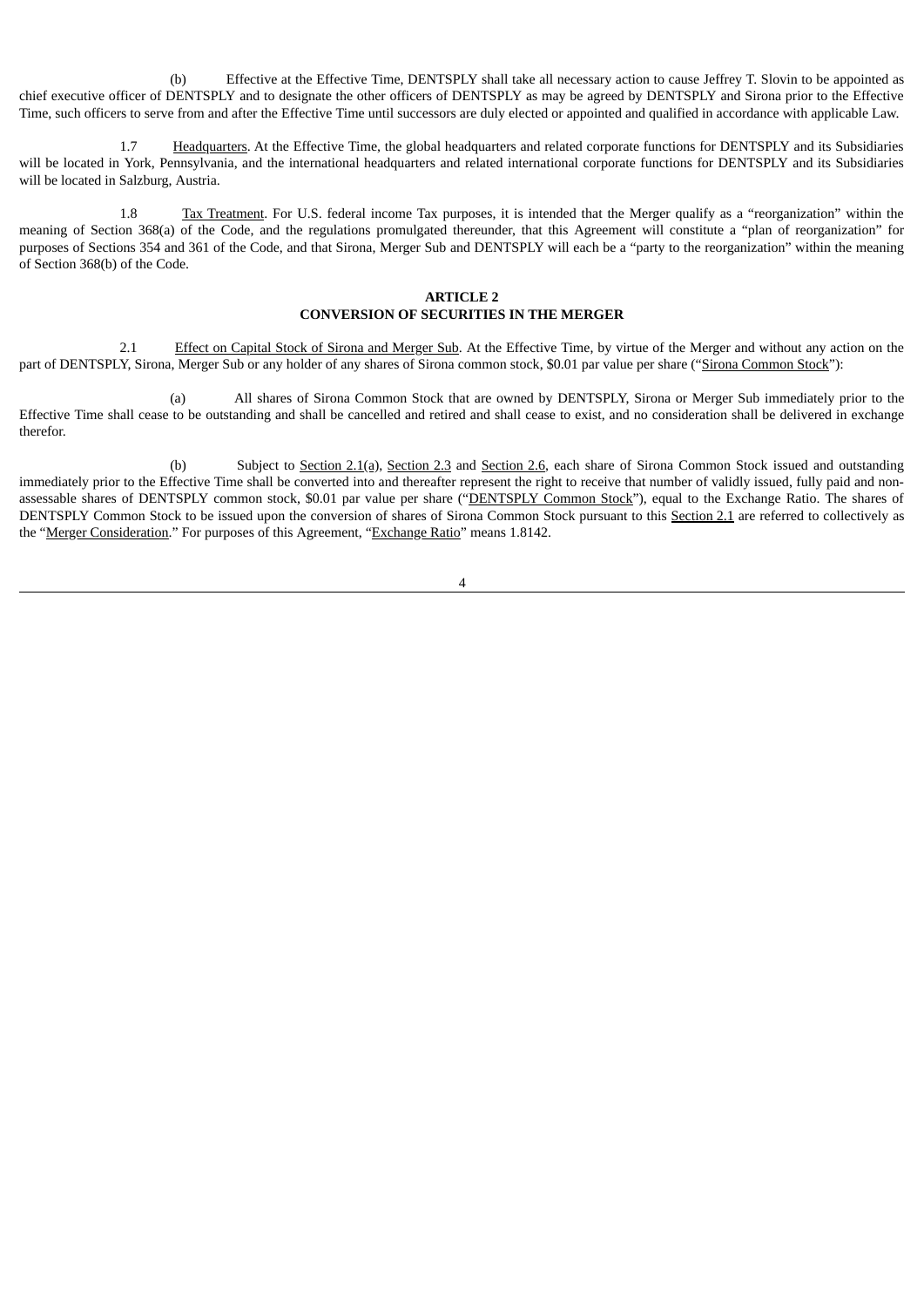(c) All of the shares of Sirona Common Stock shall be converted into shares of DENTSPLY Common Stock pursuant to this Section 2.1 and shall cease to be outstanding and shall cease to exist and, as of the Effective Time, each holder of a certificate representing any such shares of Sirona Common Stock (a "Sirona Certificate") or shares of Sirona Common Stock held in book entry form ("Sirona Book-Entry Shares") shall cease to have any rights with respect thereto, except the right to receive, in accordance with Section 2.1(b), the Merger Consideration, upon surrender of such Sirona Certificate or Sirona Book-Entry Share.

(d) Each share of common stock, par value \$0.01 per share, of Merger Sub issued and outstanding immediately prior to the Effective Time shall be converted into one share of common stock, par value \$0.01 per share, of Surviving Corporation.

2.2 Effect on DENTSPLY Common Stock. At the Effective Time, each share of DENTSPLY Common Stock issued and outstanding immediately prior to the Effective Time shall remain outstanding. Immediately following the Effective Time, shares of DENTSPLY Common Stock owned by Surviving Corporation or any wholly-owned Subsidiary of Surviving Corporation shall be surrendered to DENTSPLY without payment therefor.

2.3 Certain Adjustments. Notwithstanding anything in this Agreement to the contrary, if, from the date of this Agreement until the Effective Time, the outstanding shares of DENTSPLY Common Stock or Sirona Common Stock shall have been changed into a different number of shares or a different class by reason of any reclassification, stock split (including a reverse stock split), recapitalization, split-up, combination, exchange of shares, readjustment, or other similar transaction, or a stock dividend or stock distribution thereon shall be declared with a record date within said period, the Merger Consideration and the Exchange Ratio and any other similarly dependent items, as the case may be, shall be equitably adjusted to provide the holders of Sirona Common Stock the same economic effect as contemplated by this Agreement prior to such event.

# 2.4 Fractional Shares.

(a) No fractional shares of DENTSPLY Common Stock shall be issued in the Merger, but in lieu thereof each holder of Sirona Common Stock otherwise entitled to a fractional share of DENTSPLY Common Stock will be entitled to receive, from the Exchange Agent in accordance with the provisions of this Section 2.4, a cash payment in lieu of such fractional share of DENTSPLY Common Stock representing such holder's proportionate interest, if any, in the proceeds from the sale by the Exchange Agent (reduced by any fees of the Exchange Agent attributable to such sale) in one or more transactions of shares of DENTSPLY Common Stock equal to the excess of (A) the aggregate number of shares of DENTSPLY Common Stock to be delivered to the Exchange Agent by DENTSPLY pursuant to Section 2.5(a)(i) over (B) the aggregate number of whole shares of DENTSPLY Common Stock to be distributed to the holders of shares of Sirona Common Stock pursuant to Section 2.5(b) (such excess, the "Excess Shares"). Sirona, DENTSPLY and the Merger Sub acknowledge that payment of the cash consideration in lieu of issuing fractional shares of DENTSPLY Common Stock was not separately bargained-for consideration but merely represents a mechanical rounding off for purposes of avoiding the expense and inconvenience to DENTSPLY that would otherwise be caused by the issuance of fractional shares of DENTSPLY Common Stock. As soon as practicable after the Effective Time, the Exchange Agent, as agent for the holders of Sirona Common Stock that would otherwise receive fractional shares of DENTSPLY Common Stock, shall sell the Excess Shares at then prevailing prices on the NASDAQ in the manner provided in the following paragraph.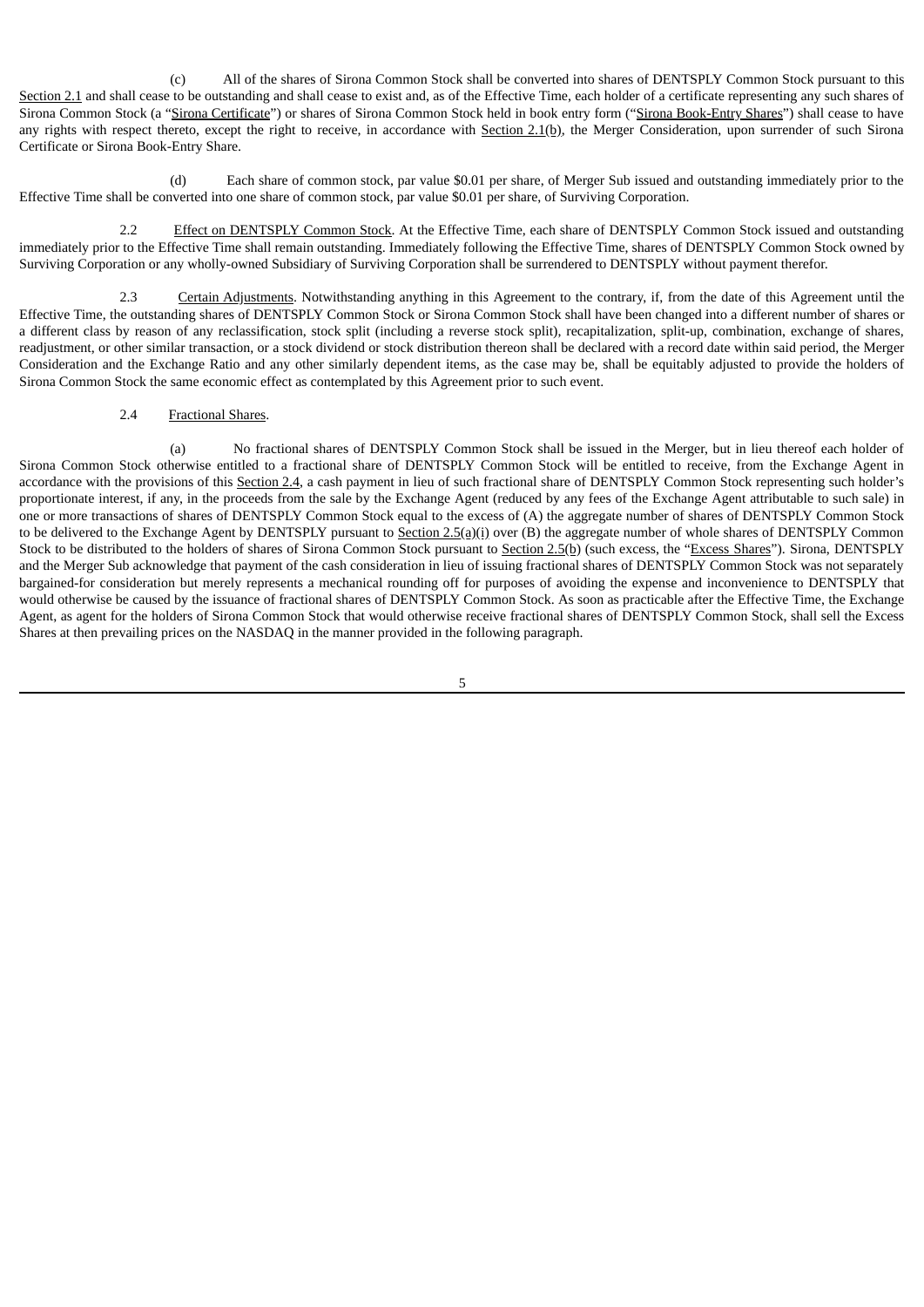(b) The sale of the Excess Shares by the Exchange Agent, as agent for the holders of Sirona Common Stock that would otherwise receive fractional shares of DENTSPLY Common Stock, shall be executed on the NASDAQ and shall be executed in round lots to the extent practicable. Until the proceeds of such sale or sales have been distributed to the holders of Sirona Common Stock, the Exchange Agent shall hold such proceeds in trust for the holders of Sirona Common Stock that would otherwise receive fractional shares of DENTSPLY Common Stock (the "Common Shares Trust"). The Exchange Agent shall determine the portion of the Common Shares Trust to which each holder of Sirona Common Stock shall be entitled, if any, by multiplying the amount of the aggregate proceeds comprising the Common Shares Trust by a fraction, the numerator of which is the amount of the fractional share interest to which such holder of Sirona Common Stock would otherwise be entitled and the denominator of which is the aggregate amount of fractional share interests to which all holders of Sirona Common Stock would otherwise be entitled (the "Fractional Shares Cash Amount").

(c) As soon as practicable after the determination of the amount of cash, if any, to be paid to holders of Sirona Common Stock in lieu of any fractional shares of DENTSPLY Common Stock, the Exchange Agent shall make available such amounts to such holders of shares of Sirona Common Stock without interest, subject to and in accordance with Section 2.5.

### 2.5 Exchange of Certificates and Book-Entry Shares.

(a) Prior to the dissemination of the Joint Proxy Statement to the shareholders of Sirona and the shareholders of DENTSPLY, DENTSPLY shall appoint a nationally recognized financial institution reasonably acceptable to Sirona to act as exchange agent (the "Exchange Agent") for the payment and delivery of the Merger Consideration. At or prior to the Effective Time, DENTSPLY shall deposit, in trust for the benefit of the holders of Sirona Common Stock, with the Exchange Agent for exchange in accordance with this Article 2, (i) a number of shares of DENTSPLY Common Stock equal to the total shares of DENTSPLY Common Stock issuable pursuant to Section 2.1 and (ii) cash sufficient to make payments of any dividends or other distributions declared or made prior to the Effective Time with a record date after the Effective Time to such holders (collectively, together with the Fractional Shares Cash Amount, the "Exchange Fund"). The Exchange Agent shall, pursuant to irrevocable instructions, deliver the whole shares of DENTSPLY Common Stock contemplated to be issued pursuant to Section 2.1 and the Fractional Shares Cash Amount out of the Exchange Fund. The Exchange Fund shall not be used for any other purpose.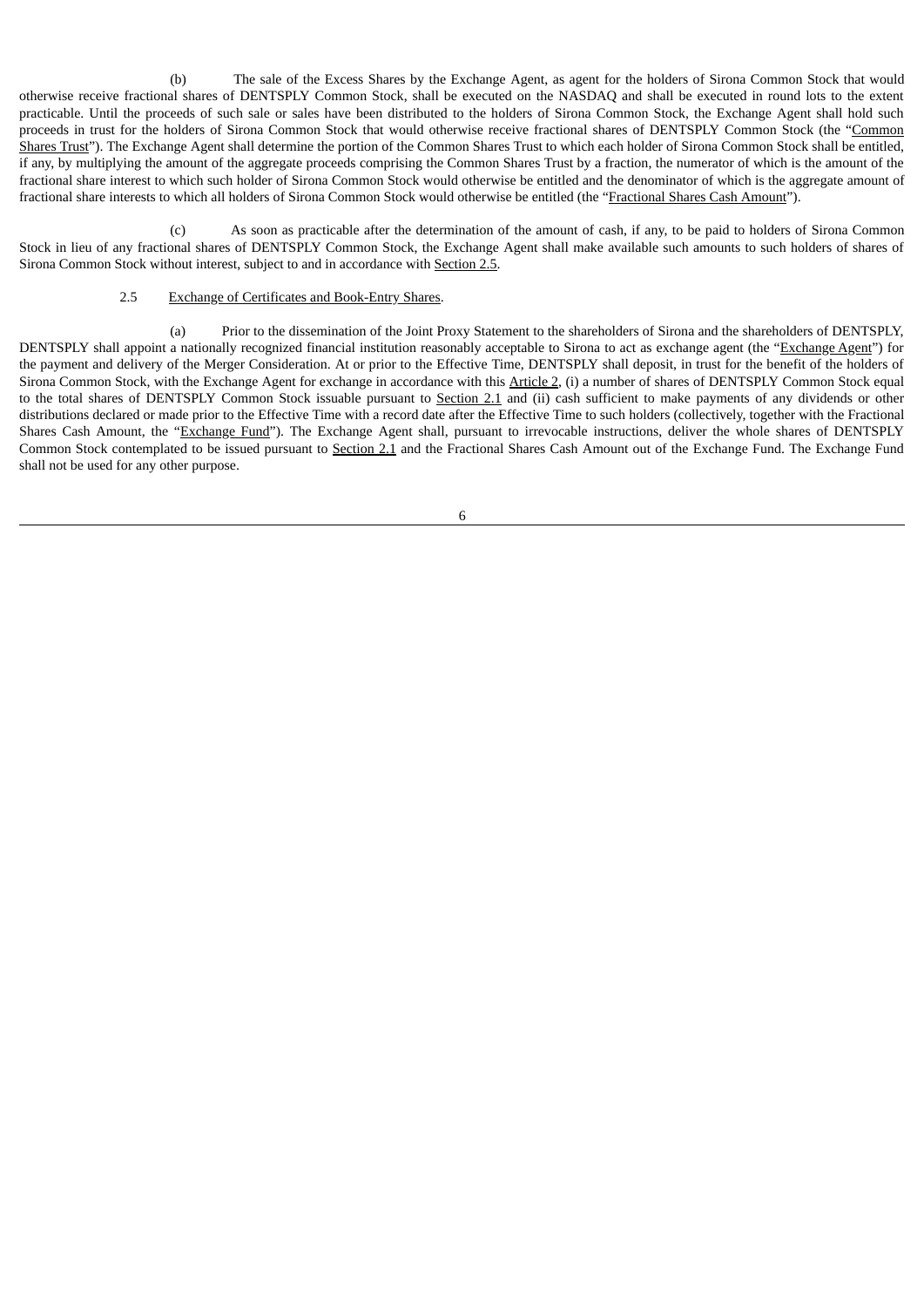(b) Exchange Procedures. As promptly as practicable after the Effective Time (but in no event later than three (3) Business Days thereafter), DENTSPLY shall cause the Exchange Agent to mail to each holder of record of a Sirona Certificate or Sirona Book-Entry Share, in each case which shares were converted into the right to receive the Merger Consideration at the Effective Time pursuant to this Agreement: (i) a letter of transmittal, which shall specify that delivery shall be effected, and risk of loss and title to the Sirona Certificates shall pass, only upon delivery of the Sirona Certificates to the Exchange Agent, and shall otherwise be in such form and have such other provisions as DENTSPLY, Sirona and the Exchange Agent may reasonably specify, and (ii) instructions for effecting the surrender of the Sirona Certificates or Sirona Book-Entry Shares in exchange for the Merger Consideration, as applicable, and the method of payment of such holder's Fractional Shares Cash Amount. Upon surrender of Sirona Certificates and Sirona Book-Entry Shares for cancellation to the Exchange Agent or to such other agent or agents as may be appointed by Sirona and DENTSPLY, and upon delivery of a letter of transmittal, duly executed and in proper form with all required enclosures and attachments, with respect to such Sirona Certificates or Sirona Book-Entry Shares, the holder of such Sirona Certificates or Sirona Book-Entry Shares shall be entitled to receive the whole shares of DENTSPLY Common Stock that such holder is entitled to receive pursuant to Section 2.1 and, if applicable, the Fractional Shares Cash Amount for each share of Sirona Common Stock formerly represented by such Sirona Certificates and for each Sirona Book-Entry Share. Any Sirona Certificates and Sirona Book-Entry Shares so surrendered shall forthwith be cancelled. If payment of the Merger Consideration is to be made to a Person other than the Person in whose name any surrendered Sirona Certificate is registered, it shall be a condition precedent to payment that the Sirona Certificate so surrendered shall be properly endorsed or shall be otherwise in proper form for transfer, and the Person requesting such payment shall have paid any transfer and other similar Taxes required by reason of the delivery of the Merger Consideration, as applicable, to a Person other than the registered holder of the Sirona Certificate so surrendered and shall have established to the satisfaction of Sirona that such Taxes either have been paid or are not required to be paid. Delivery of the Merger Consideration with respect to Sirona Book-Entry Shares shall only be made to the Person in whose name such Sirona Book-Entry Shares are registered. Until surrendered as contemplated hereby, each Sirona Certificate or Sirona Book-Entry Share shall be deemed at any time after the Effective Time to represent only the right to receive the Merger Consideration as provided in this Agreement.

(c) Transfer Books. At the Effective Time, the stock transfer books of Sirona shall be closed and thereafter there shall be no further registration of transfers of shares of Sirona Common Stock on the records of Sirona. From and after the Effective Time, the holders of Sirona Certificates and Sirona Book-Entry Shares representing shares of Sirona Common Stock outstanding immediately prior to the Effective Time shall cease to have any rights with respect to such shares except as otherwise provided for herein or by applicable Law. If, after the Effective Time, Sirona Certificates representing shares of Sirona Common Stock are presented to the Surviving Corporation for any reason, they shall be cancelled and exchanged for the whole shares of DENTSPLY Common Stock that such holder is entitled to receive pursuant to Section 2.1 and, if applicable, the Fractional Shares Cash Amount as provided in this Agreement.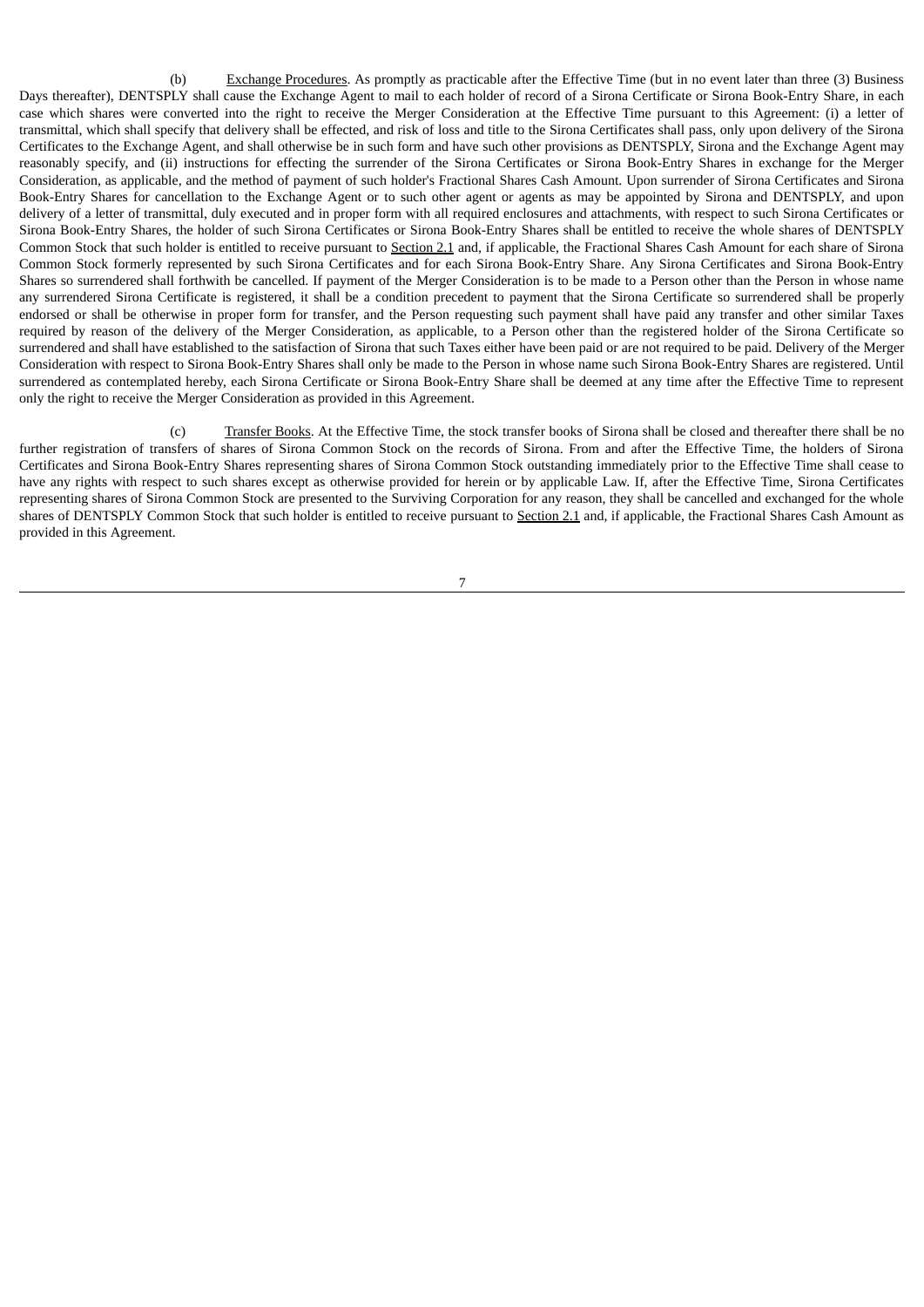(d) Termination of Fund; Abandoned Property. At any time following six months after the Closing Date, DENTSPLY shall be entitled to require the Exchange Agent to deliver to it any shares of DENTSPLY Common Stock or cash remaining in the Exchange Fund made available to the Exchange Agent and not delivered to holders of Sirona Certificates or Sirona Book-Entry Shares, and thereafter such holders shall be entitled to look only to DENTSPLY (subject to abandoned property, escheat or other similar Laws) only as general creditors thereof with respect to the Merger Consideration payable upon due surrender of their Sirona Certificates or Sirona Book-Entry Shares and compliance with the procedures in Section 2.5. If, prior to six years after the Closing Date (or otherwise immediately prior to such time on which any payment in respect hereof would escheat to or become the property of any Governmental Entity pursuant to any applicable abandoned property, escheat or similar Laws), any holder of Sirona Certificates or Sirona Book-Entry Shares has not complied with the procedures in Section 2.5 to receive the Merger Consideration to which such holder would otherwise be entitled, the Merger Consideration to which such holder would otherwise be entitled in respect of such Sirona Certificates or Sirona Book-Entry Shares shall, to the extent permitted by applicable Law, become the property of DENTSPLY, free and clear of all claims or interest of any Person previously entitled thereto. Notwithstanding the foregoing, none of DENTSPLY, the Surviving Corporation or the Exchange Agent, or any Representative or affiliate thereof, shall be liable to any holder of a Sirona Certificate or Sirona Book-Entry Shares for Merger Consideration delivered to a public official pursuant to any applicable abandoned property, escheat or similar Law.

(e) Lost, Stolen or Destroyed Certificates. In the event that any Sirona Certificates shall have been lost, stolen or destroyed, the Exchange Agent shall issue in exchange for such lost, stolen or destroyed Sirona Certificates, upon the making of an affidavit of that fact by the holder thereof, the Merger Consideration payable in respect thereof pursuant to Section 2.1(b); provided, however, that DENTSPLY or the Exchange Agent may, in its reasonable discretion and as a condition precedent to the payment of the Merger Consideration, require the owners of such lost, stolen or destroyed Sirona Certificates to deliver a bond in such sum as it may reasonably direct as indemnity against any claim that may be made against DENTSPLY, the Surviving Corporation or the Exchange Agent with respect to the Sirona Certificates alleged to have been lost, stolen or destroyed.

(f) Distributions with Respect to Unexchanged DENTSPLY Common Stock. No dividends or other distributions declared or made after the Effective Time with respect to DENTSPLY Common Stock with a record date after the Effective Time shall be paid to the holder of any unsurrendered Sirona Certificate or Sirona Book-Entry Share with respect to the shares of DENTSPLY Common Stock represented thereby, and, if applicable, no portion of the Fractional Shares Cash Amount shall be paid to any such holder pursuant to Section 2.4, unless and until the holder of such Sirona Certificate or Sirona Book-Entry Share shall surrender such Sirona Certificate or Sirona Book-Entry Share. Subject to the effect of escheat, Tax or other applicable Laws, following surrender of any such Sirona Certificate, there shall be paid by DENTSPLY to the holder of the certificates representing whole shares of DENTSPLY Common Stock issued in exchange therefor, without interest, (i) promptly, the portion of the Fractional Shares Cash Amount, if applicable, payable with respect to a fractional share of DENTSPLY Common Stock to which such holder is entitled pursuant to Section 2.4 and the amount of dividends or other distributions with a record date after the Effective Time theretofore paid with respect to such whole shares of DENTSPLY Common Stock and (ii) at the appropriate payment date, the amount of dividends or other distributions, with a record date after the Effective Time but prior to surrender and a payment date occurring after surrender, payable with respect to such whole shares of DENTSPLY Common Stock.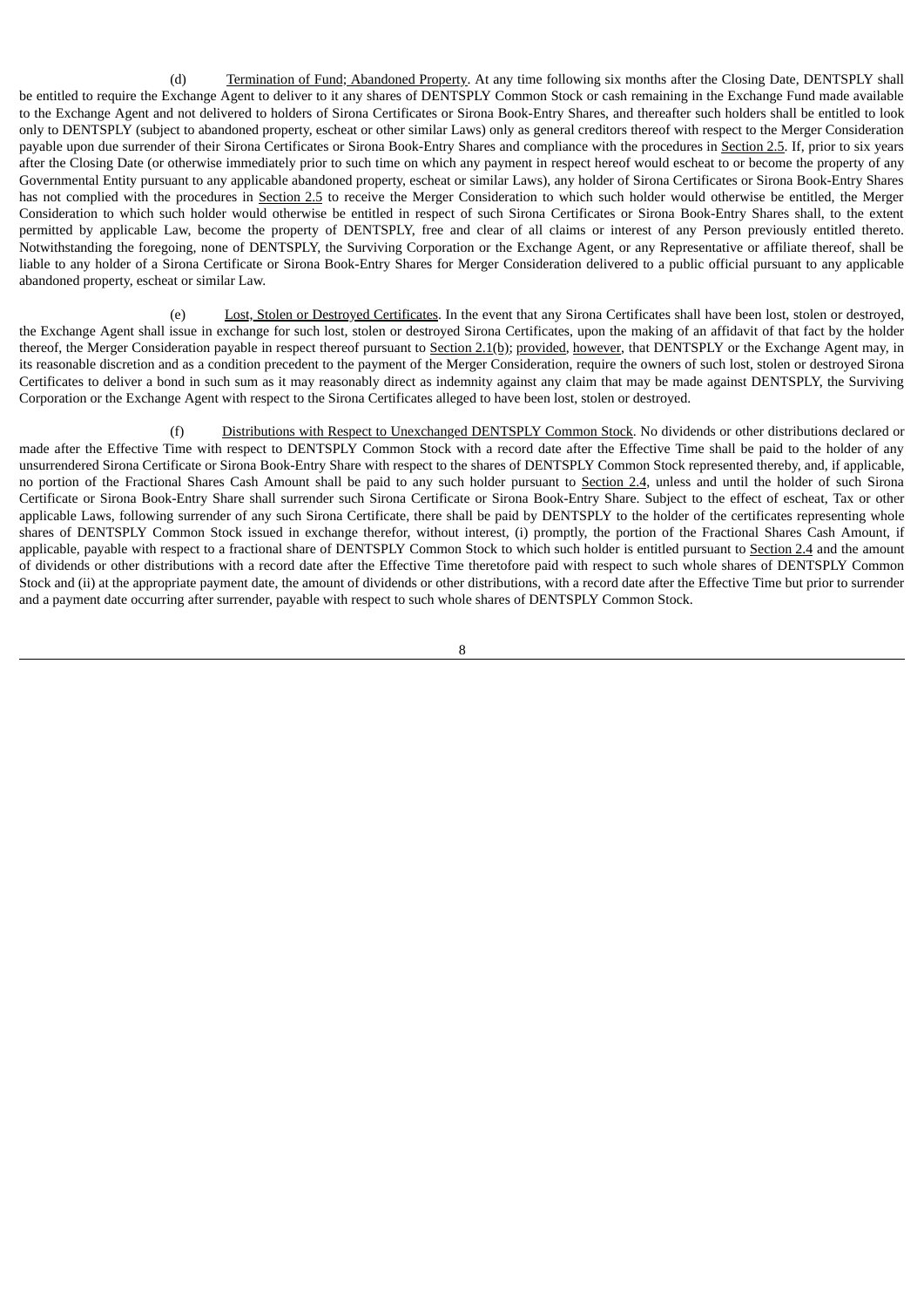### 2.6 Sirona Stock Options and Stock-Based Awards.

(a) Treatment of Sirona Stock Options. As of the Effective Time, each option to acquire shares of Sirona Common Stock (a "Sirona Stock Option") granted under the Sirona Stock Plans that is outstanding and unexercised immediately prior to the Effective Time, whether or not then vested or exercisable, shall be assumed by DENTSPLY and shall be converted into an option (a "DENTSPLY Stock Option") to acquire shares of DENTSPLY Common Stock in accordance with this Section 2.6. Each such DENTSPLY Stock Option as so assumed and converted shall continue to have, and shall be subject to, the same terms and conditions as applied to the Sirona Stock Option immediately prior to the Effective Time (but taking into account any changes thereto provided for in the applicable Sirona Stock Plan, in any award agreement or in such Sirona Stock Option by reason of this Agreement or the Transactions). As of the Effective Time, each such DENTSPLY Stock Option as so assumed and converted shall be an option to acquire that number of whole shares of DENTSPLY Common Stock (rounded down to the nearest whole share) equal to the product of (i) the number of shares of Sirona Common Stock subject to such Sirona Stock Option and (ii) the Exchange Ratio, at an exercise price per share of DENTSPLY Common Stock (rounded up to the nearest whole cent) equal to the quotient obtained by dividing (x) the exercise price per share of Sirona Common Stock of such Sirona Stock Option by (y) the Exchange Ratio; provided, that the exercise price and the number of shares of DENTSPLY Common Stock subject to the DENTSPLY Stock Option shall be determined in a manner consistent with the requirements of Section 409A of the Code, and, in the case of Sirona Stock Options that are intended to qualify as incentive stock options within the meaning of Section 422 of the Code, consistent with the requirements of Section 424 of the Code.

(b) Treatment of Sirona Restricted Stock Units. As of the Effective Time, each restricted stock unit award granted under the applicable Sirona Stock Plan (a "Sirona RSU") that is outstanding immediately prior to the Effective Time and that is not vested by its terms as of the Effective Time shall be assumed by DENTSPLY and shall be converted into a restricted stock unit award (a "DENTSPLY RSU") to acquire DENTSPLY Common Stock in accordance with this Section 2.6. Each such DENTSPLY RSU as so assumed and converted shall continue to have, and shall be subject to, the same terms and conditions as applied to the Sirona RSU immediately prior to the Effective Time (but taking into account any changes thereto provided for in the applicable Sirona Stock Plan, in any award agreement or in such Sirona RSU by reason of this Agreement or the Transactions). As of the Effective Time, each such DENTSPLY RSU as so assumed and converted shall be a restricted stock unit award for that number of shares of DENTSPLY Common Stock (rounded down to the nearest whole share) equal to the product of (i) the number of shares of Sirona Common Stock underlying such Sirona RSU multiplied by (ii) the Exchange Ratio. As of the Effective Time, each restricted stock unit award granted under the applicable Sirona Stock Plan that is outstanding immediately prior to the Effective Time and that vests as of the Effective Time in accordance with its terms shall be canceled as of the Effective Time and converted into the right to receive the Merger Consideration in respect of each share of Sirona Common Stock subject thereto as of immediately before the Effective Time.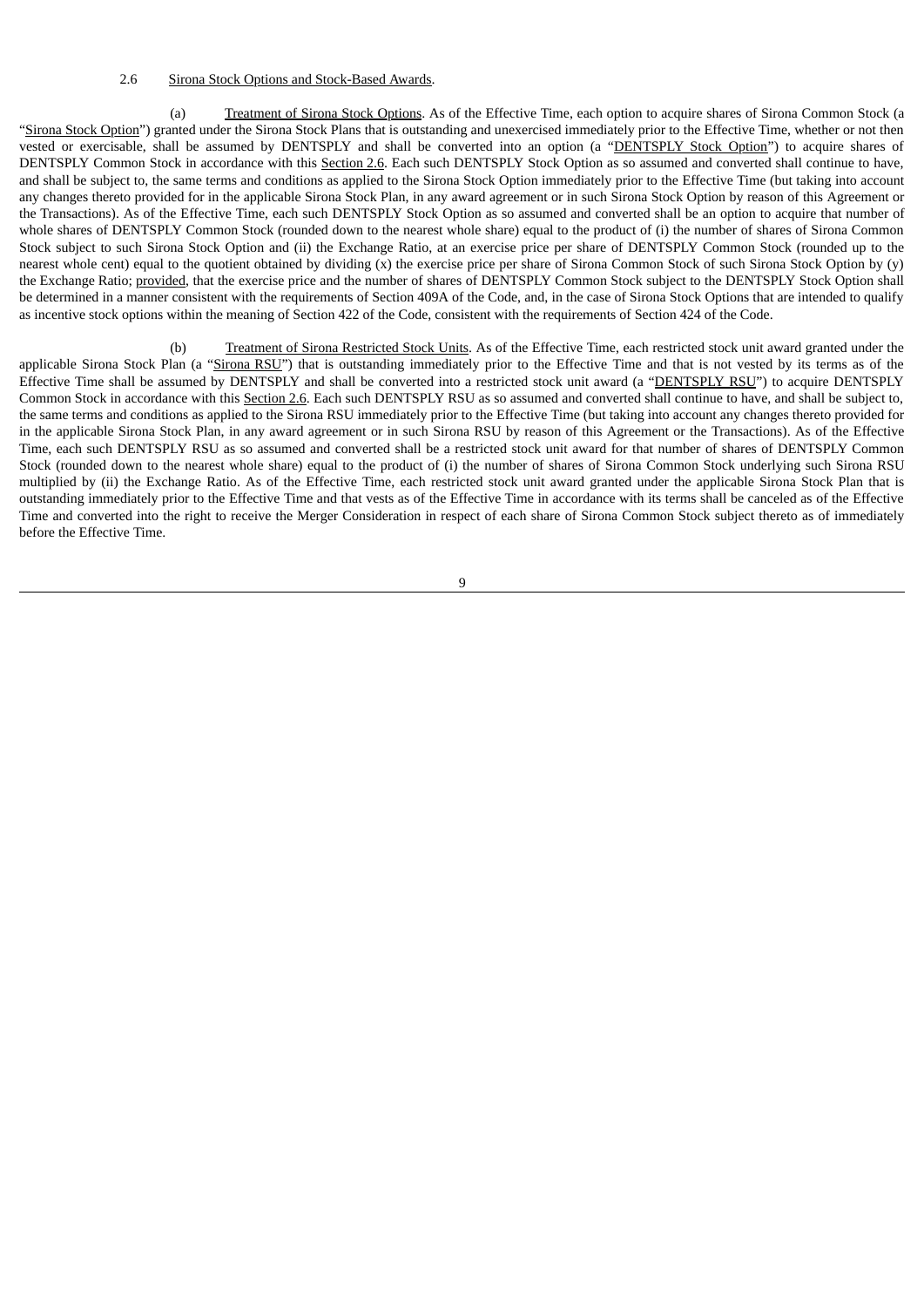(c) Not later than the Closing Date, DENTSPLY shall deliver to the holders of Sirona Stock Options and Sirona RSUs any required notices setting forth such holders' rights pursuant to the relevant Sirona Stock Plan and award documents and stating that such Sirona Stock Options or Sirona RSUs have been assumed by DENTSPLY and shall continue in effect on the same terms and conditions subject, in each case, to the adjustments required by this Section 2.6 after giving effect to the Merger and the terms of the relevant Sirona Stock Plan.

(d) Prior to the Effective Time, Sirona shall take all necessary action for the adjustment of Sirona Stock Options and Sirona RSUs under this Section 2.6. DENTSPLY shall reserve for future issuance a number of shares of DENTSPLY Common Stock at least equal to the number of shares of DENTSPLY Common Stock that will be subject to DENTSPLY Stock Options and DENTSPLY RSUs as a result of the actions contemplated by this Section 2.6. Not later than the Closing Date, DENTSPLY shall file an effective registration statement on Form S-8 (or other applicable form) with respect to the DENTSPLY Common Stock subject to such DENTSPLY Stock Options and DENTSPLY RSUs and shall distribute a prospectus relating to such Form S-8, and DENTSPLY shall use reasonable best efforts to maintain the effectiveness of such registration statement or registration statements (and maintain the current status of the prospectus or prospectuses contained therein) for so long as such DENTSPLY Stock Options and DENTSPLY RSUs remain outstanding.

(e) Immediately after the Effective Time, Sirona shall take all necessary actions necessary to terminate the Sirona Stock Plans, and no additional equity-based awards shall be issued thereunder.

2.7 Withholding Rights. Each of DENTSPLY, the Surviving Corporation, Sirona, Merger Sub and the Exchange Agent shall be entitled to deduct and withhold from any consideration otherwise payable pursuant to this Agreement to any holder of a Sirona Certificate or Sirona Book-Entry Share or any other Person who is entitled to receive the Merger Consideration or Fractional Shares Cash Amount, such amounts as are required to be deducted and withheld under the Code, Treasury Regulations promulgated under the Code or any provisions of applicable state, local or non-U.S. Tax Law. To the extent that amounts are so deducted and withheld and paid over to the applicable Governmental Entity, such deducted and withheld amounts shall be treated for all purposes of this Agreement as having been paid to the person(s) in respect of which such deduction and withholding was made.

## **ARTICLE 3 REPRESENTATIONS AND WARRANTIES OF SIRONA**

Except (a) as set forth in the Sirona Disclosure Schedule (subject to Section 8.15) and (b) as otherwise disclosed or identified in the Sirona SEC Documents publicly filed or furnished after September 30, 2013 and prior to the date hereof (other than (i) any forward-looking disclosures contained in the "Forward Looking Statements" and "Risk Factors" sections of the Sirona SEC Documents and any other disclosures included therein to the extent they are primarily predictive, cautionary or forward looking in nature and (ii) information included in, or incorporated by reference as, exhibits and schedules to any Sirona SEC Document, and provided that the exception provided for in this clause (b) shall be applied if, and only if, the nature and content of the applicable disclosure in any such Sirona SEC Document publicly filed or furnished prior to the date hereof is reasonably specific as to matters and items such that the subject matter of such disclosure is reasonably apparent on the face of the text of such disclosure to be applicable to the representation set forth herein), Sirona hereby represents and warrants to DENTSPLY as follows: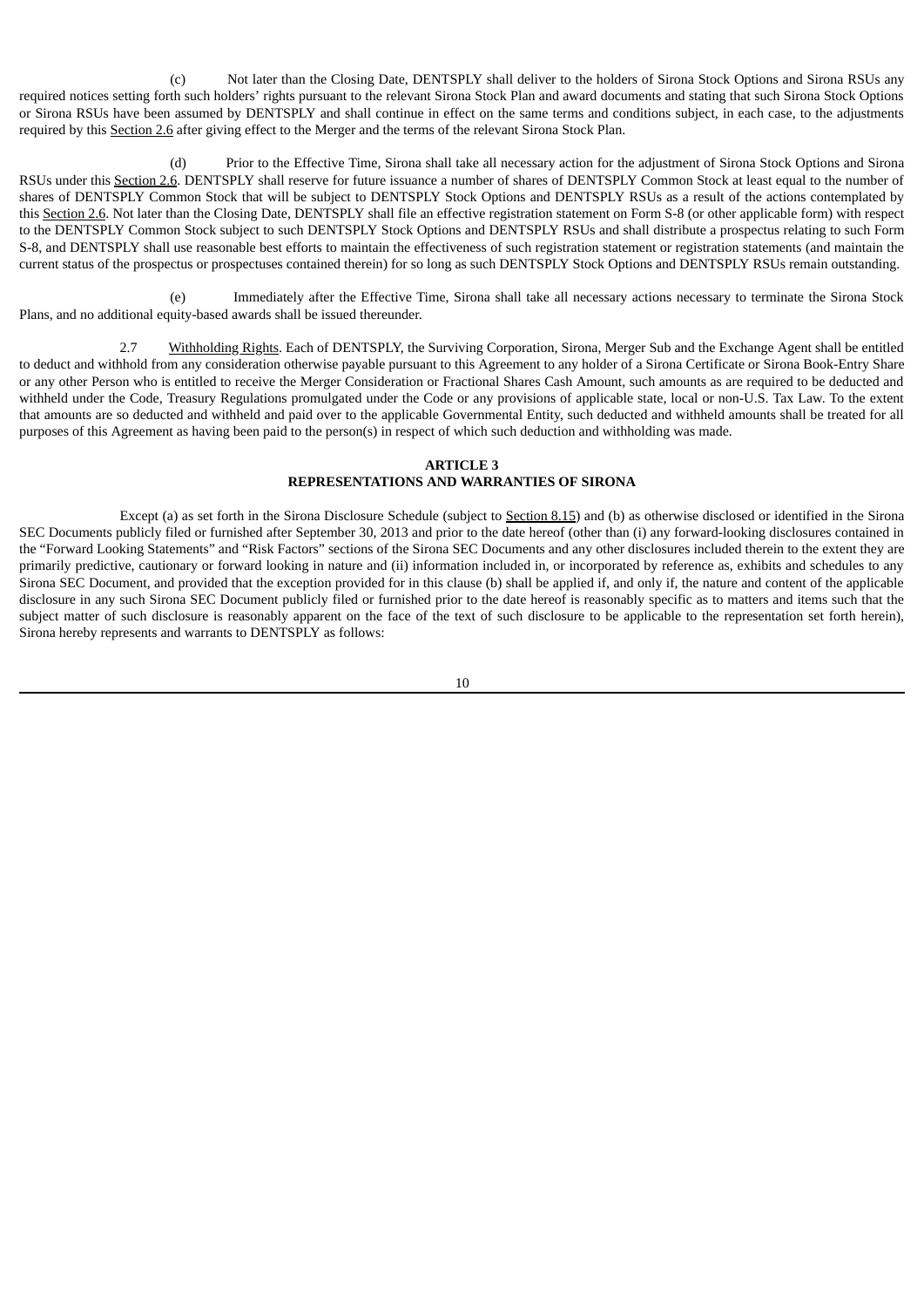3.1 Corporate Organization. Each of Sirona and, except where the failure to be in good standing has not had and would not reasonably be expected to have, individually or in the aggregate, a Sirona Material Adverse Effect, its Subsidiaries is a corporation or other entity duly organized, validly existing and, to the extent applicable, in good standing under the laws of the jurisdiction of its organization and has the requisite corporate or other entity power and authority to own or lease all of its properties and assets and to carry on its business as it is now being conducted. Each of Sirona and its Subsidiaries is duly licensed or qualified to do business in each jurisdiction in which the nature of the business conducted by it or the character or location of the properties and assets owned or leased by it makes such licensing or qualification necessary, except where the failure to be so licensed or qualified, has not had and would not reasonably be expected to have, individually or in the aggregate, a Sirona Material Adverse Effect. The copies of the Amended and Restated Certificate of Incorporation, as amended (the "Sirona Charter"), and By-Laws of Sirona (the "Sirona Bylaws") as most recently filed with the Sirona SEC Documents are true, complete and correct copies of such documents as in effect as of the date of this Agreement. Sirona is not in violation of any of the provisions of the Sirona Charter. True and complete copies of all minute books of Sirona since January 1, 2013 have been made available by Sirona to DENTSPLY, except for such portions of the minutes subject to attorney-client privilege or with respect to the consideration of a possible acquisition or business combination involving Sirona.

#### 3.2 Sirona Capitalization.

(a) The authorized capital stock of Sirona consists of ninety-five million (95,000,000) shares of Sirona Common Stock and five million (5,000,000) shares of preferred stock, par value \$0.01 per share ("Sirona Preferred Stock"). As of September 11, 2015, (i) 55,896,586 shares of Sirona Common Stock (other than treasury shares) were issued and outstanding, all of which were validly issued and fully paid, nonassessable and free of preemptive rights, (ii) 2,471,499 shares of Sirona Common Stock were held in the treasury of Sirona or by its Subsidiaries, (iii) 1,480,768 shares of Sirona Common Stock were issuable (and such number was reserved for issuance) upon exercise of Sirona Stock Options granted under a Sirona Stock Plan, Sirona RSUs granted under the Sirona Stock Plans and performance-based stock unit awards (the "Sirona Performance Units") granted under a Sirona Stock Plan outstanding as of such date and (iv) no shares of Sirona Preferred Stock were issued and outstanding. Except for Sirona Stock Options, Sirona RSUs and Sirona Performance Units to purchase not more than 1,480,768 shares of Sirona Common Stock, there are no options, warrants or other rights, agreements, arrangements or commitments of any character to which Sirona or any of its Subsidiaries is a party or by which Sirona or any of its Subsidiaries is bound relating to the issued or unissued capital stock or other Equity Interests of Sirona or any of its Subsidiaries, or securities convertible into or exchangeable for such capital stock or other Equity Interests, or obligating Sirona or any of its Subsidiaries to issue or sell any shares of its capital stock or other Equity Interests, or securities convertible into or exchangeable for such capital stock of, or other Equity Interests in, Sirona or any of its Subsidiaries. Since September 11, 2015, Sirona has not issued any shares of its capital stock or other Equity Interests, or securities convertible into or exchangeable for such capital stock or other Equity Interests, other than those shares of capital stock reserved for issuance described in this Section 3.2(a). Sirona has previously provided DENTSPLY with a true and complete list, as of the date hereof, of the prices at which each outstanding Sirona Stock Option, Sirona RSU and Sirona Performance Unit may be exercised under the applicable Sirona Stock Plan, the number of Sirona Stock Options, Sirona RSUs and Sirona Performance Units outstanding at each such price and the vesting schedule of the Sirona Stock Options, Sirona RSUs and Sirona Performance Units. None of the Sirona Stock Options are "incentive stock options" within the meaning of Section 422 of the Code. All shares of Sirona Common Stock subject to issuance under a Sirona Stock Plan, upon issuance prior to the Effective Time on the terms and conditions specified in the instruments pursuant to which they are issuable, will be duly authorized, validly issued, fully paid, nonassessable and free of preemptive rights. There are no bonds, debentures, notes or other indebtedness of Sirona having the right to vote on any matters on which shareholders of Sirona may vote. Neither Sirona nor any of its Subsidiaries is a party to any voting agreement with respect to the voting of any Equity Interests of Sirona or any of its Subsidiaries.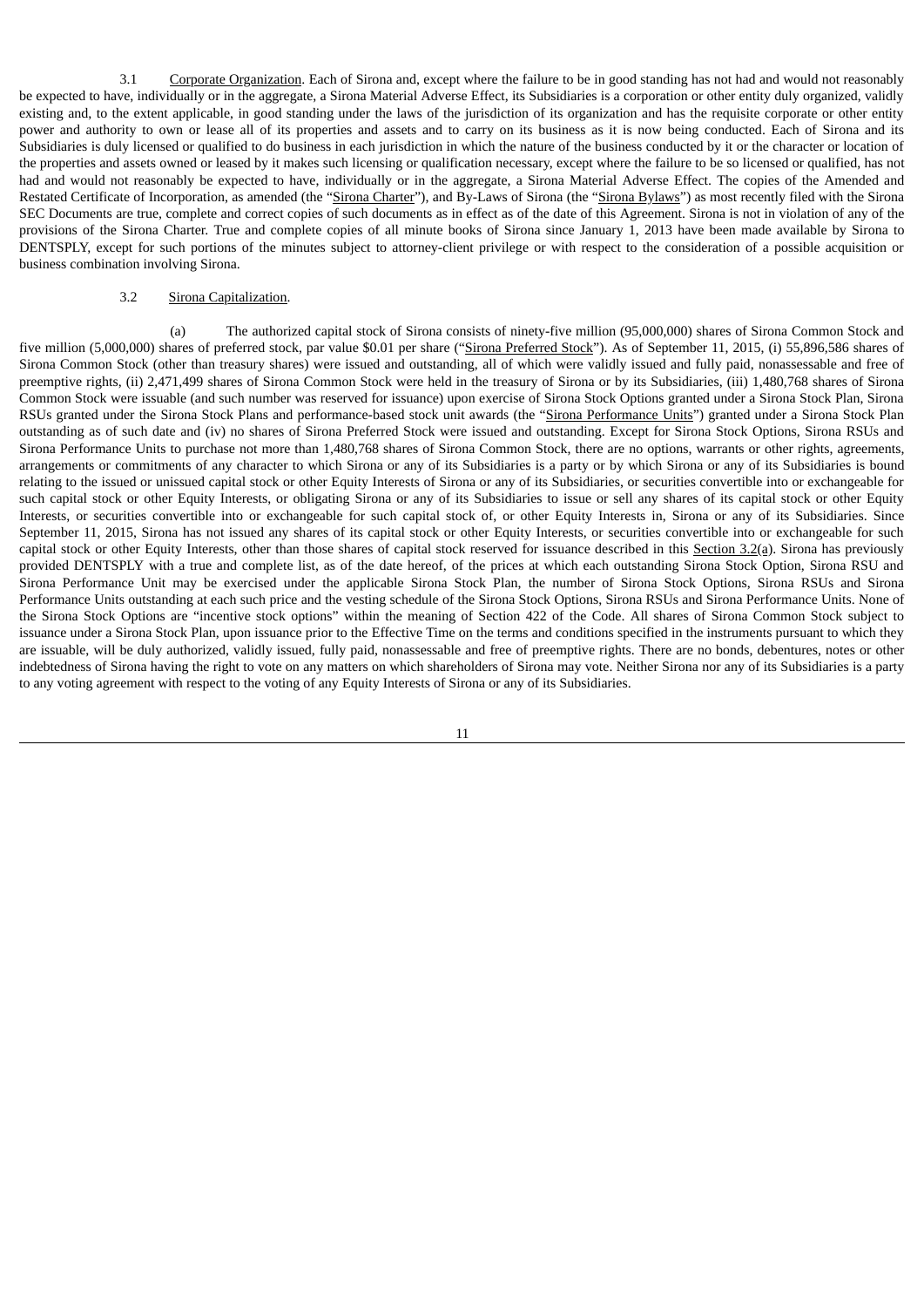(b) Except with respect to Sirona RSUs and Sirona Performance Units, there are no outstanding contractual obligations of Sirona or any of its Subsidiaries (i) restricting the transfer of, (ii) affecting the voting rights of, (iii) requiring the repurchase, redemption or disposition of, or containing any right of first refusal with respect to, (iv) requiring the registration for sale of, or (v) granting any preemptive or antidilutive right with respect to, any shares of Sirona Common Stock or any capital stock of, or other Equity Interests in, Sirona or any of its Subsidiaries.

(c) Section 3.2(c) of the Sirona Disclosure Schedule sets forth a true and complete list of all of the Subsidiaries of Sirona and the jurisdiction of organization of each such Subsidiary. Except as set forth in Section  $3.2(c)$  of the Sirona Disclosure Schedule, none of Sirona or any of its Subsidiaries holds an Equity Interest in any other Person. Each outstanding share of capital stock or other Equity Interest in each Subsidiary of Sirona is duly authorized, validly issued, fully paid, nonassessable and free of preemptive rights and is owned, beneficially and of record, by Sirona or one or more of its wholly-owned Subsidiaries free and clear of all Liens. There are no outstanding contractual obligations of Sirona or any of its Subsidiaries to provide funds to, or make any investment (in the form of a loan, capital contribution or otherwise) in, any Subsidiary of Sirona (in excess of \$5 million) or any other Person, other than guarantees by Sirona of any indebtedness or other obligations of any wholly-owned Subsidiary of Sirona.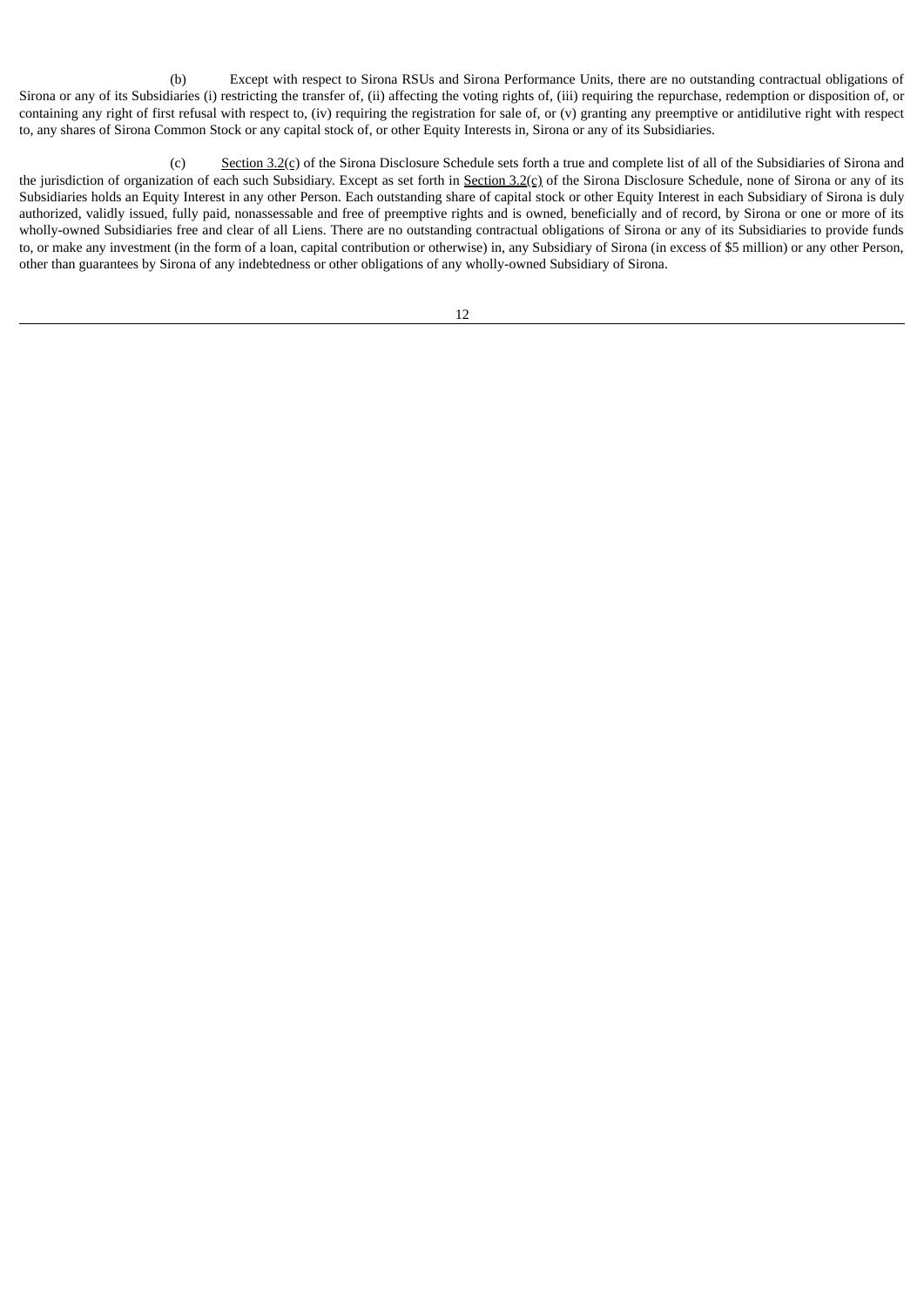#### 3.3 Authority; Execution and Delivery; Enforceability.

(a) Sirona has all necessary power and authority to execute and deliver this Agreement, to perform and comply with each of its obligations under this Agreement and, subject to the receipt of the Sirona Shareholder Approval, to consummate the Transactions applicable to Sirona. The execution and delivery by Sirona of this Agreement, the performance and compliance by Sirona with each of its obligations herein and the consummation by Sirona of the Transactions applicable to it have been duly authorized by all necessary corporate action on the part of Sirona, subject to receipt of the Sirona Shareholder Approval, and no other corporate proceedings on the part of Sirona and no shareholder votes are necessary to authorize this Agreement or the consummation by Sirona of the Transactions to which it is a party. Sirona has duly and validly executed and delivered this Agreement and, assuming the due authorization, execution and delivery by DENTSPLY and Merger Sub of this Agreement, this Agreement constitutes its legal, valid and binding obligation, enforceable against it in accordance with its terms, except as limited by Laws affecting the enforcement of creditors' rights generally, by general equitable principles or by the discretion of any Governmental Entity before which any Proceeding seeking enforcement may be brought.

(b) The Board of Directors of Sirona (the "Sirona Board"), at a meeting duly called and held, unanimously adopted resolutions (i) approving this Agreement and the consummation of the Transactions upon the terms and subject to the conditions set forth in this Agreement, (ii) determining that the terms of the Agreement, the Merger and the other Transactions are fair to, and in the best interests of, Sirona and its shareholders, (iii) directing that this Agreement be submitted to the shareholders of Sirona for adoption, (iv) recommending that its shareholders adopt this Agreement and (v) declaring that this Agreement is advisable (the "Sirona Recommendation").

(c) Assuming the accuracy of the representations and warranties in Section 4.21, to the Knowledge of Sirona, no takeover, anti-takeover, business combination, control share acquisition or similar Law applies to the Merger or the other Transactions. The only vote of holders of any class or series of Sirona Common Stock or other Equity Interests of Sirona necessary to adopt this Agreement is the adoption of this Agreement by the holders of a majority of the shares of Sirona Common Stock outstanding and entitled to vote thereon at the Sirona Shareholders Meeting (the "Sirona Shareholder Approval"). No other vote of the holders of Sirona Common Stock or any other Equity Interests of Sirona is necessary to consummate the Transactions.

## 3.4 No Conflicts.

(a) The execution and delivery of this Agreement by Sirona does not and will not, and the performance of this Agreement by Sirona and the consummation of the Transactions will not, (i) assuming the Sirona Shareholder Approval is obtained, conflict with or violate any provision of the Sirona Charter or the Sirona Bylaws or any equivalent organizational documents of any Subsidiary of Sirona, (ii) assuming that all consents, approvals, authorizations and permits described in Section 3.4(b) have been obtained and all filings and notifications described in Section 3.4(b) have been made and any waiting periods thereunder have terminated or expired, conflict with or violate any Law applicable to Sirona or any of its Subsidiaries or by which any property or asset of Sirona or any of its Subsidiaries is bound or affected or (iii) require any consent or approval under, result in any breach of or any loss or impairment of any benefit under, constitute a change of control or default (or an event which with notice or lapse of time or both would become a default) under or give to others any right of termination, vesting, amendment, acceleration or cancellation of, or result in the creation of a Lien on any property or asset of Sirona or any of its Subsidiaries pursuant to, any Contract or Permit, except, with respect to clauses (ii) and (iii), for any such conflicts, violations, breaches, defaults or other occurrences which would not, individually or in the aggregate, reasonably be expected to (A) prevent or delay beyond the Outside Date consummation of the Merger, (B) otherwise prevent or delay beyond the Outside Date performance by Sirona of any of its material obligations under this Agreement or (C) have a Sirona Material Adverse Effect.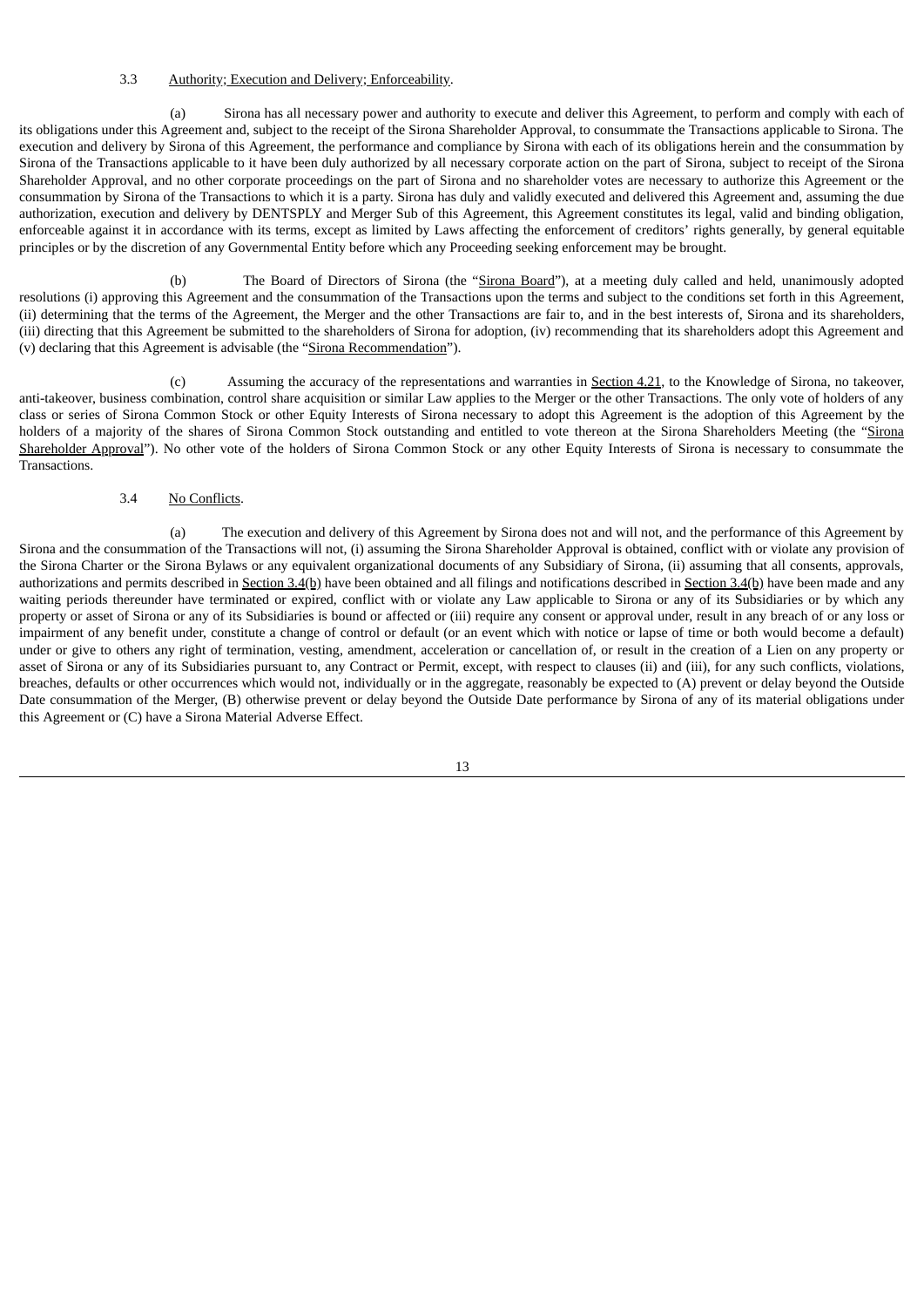(b) The execution and delivery of this Agreement by Sirona do not and will not, and the consummation by Sirona of the Transactions and compliance by Sirona with any of the terms or provisions hereof will not, require any consent, approval, authorization or permit of, or filing with or notification to, any Governmental Entity or any other Person, except (i) under the Exchange Act, Securities Act, any applicable blue sky Law, and the rules and regulations of the NASDAQ, (ii) under the HSR Act, the EU Merger Regulation or other applicable foreign, federal, state or supranational antitrust, competition, fair trade or similar applicable Laws, (iii) the filing of the Certificate of Merger as required by the DGCL and (iv) where failure to obtain such consents, approvals, authorizations or permits, or to make such filings or notifications to a Person other than a Governmental Entity, would not, individually or in the aggregate, reasonably be expected to (A) prevent or delay beyond the Outside Date consummation of the Merger or other Transactions, (B) otherwise prevent or delay beyond the Outside Date performance by Sirona of any of its material obligations under this Agreement or (C) have a Sirona Material Adverse Effect.

#### 3.5 SEC Documents; Financial Statements; Undisclosed Liabilities.

(a) Sirona has filed or furnished all reports, schedules, forms, statements, registration statements, prospectuses and other documents required to be filed or furnished by Sirona with the SEC under the Securities Act or the Exchange Act since October 1, 2012 (the "Sirona SEC Documents"). None of the Subsidiaries of Sirona is required to make or makes any filings with the SEC.

(b) As of its respective filing date, and, if amended, as of the date of the last amendment prior to the date of this Agreement, each Sirona SEC Document complied in all material respects with the requirements of the Exchange Act or the Securities Act, as the case may be, and the rules and regulations of the SEC promulgated thereunder applicable to such Sirona SEC Document and did not contain any untrue statement of a material fact or omit to state a material fact required to be stated therein or necessary in order to make the statements therein, in light of the circumstances under which they were made, not misleading.

(c) The consolidated financial statements of Sirona included in the Sirona SEC Documents (including, in each case, any notes or schedules thereto) and all related compilations, reviews and other reports issued by Sirona's accountants with respect thereto (the "Sirona SEC Financial Statements"), comply as to form in all material respects with applicable accounting requirements and the published rules and regulations of the SEC with respect thereto. The Sirona SEC Financial Statements fairly present, in all material respects, the financial condition and the results of operations, cash flows and changes in shareholders' equity of Sirona (on a consolidated basis) as of the respective dates of and for the periods referred to in the Sirona SEC Financial Statements, and were prepared in accordance with GAAP applied on a consistent basis during the periods involved (except as may be indicated in the notes thereto), subject, in the case of interim Sirona SEC Financial Statements, to normal year-end adjustments (which are not material in significance or amount) and the absence of notes. The books and records of Sirona and its Subsidiaries are accurate and complete in all material respects, have been maintained in accordance with sound business practices and accurately present and reflect in all material respects all of the transactions and actions therein described and the Sirona SEC Financial Statements have been prepared, in all material respects, in accordance with such books and records. No financial statements of any Person other than Sirona and its Subsidiaries are required by GAAP to be included in the consolidated financial statements of Sirona. Except as required by GAAP, Sirona has not, between June 30, 2015 and the date of this Agreement, made or adopted any material change in its accounting methods, practices or policies in effect on June 30, 2015.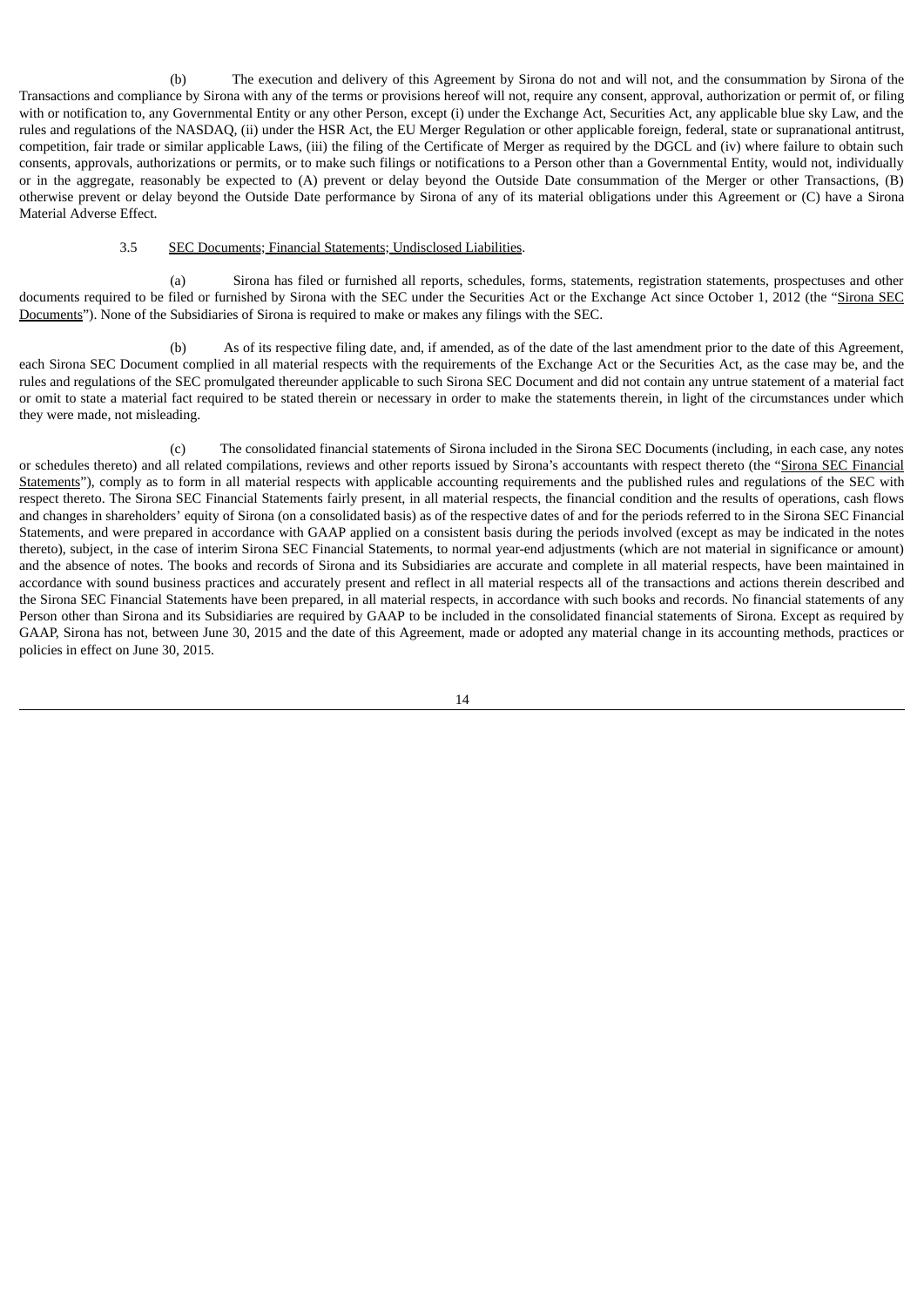(d) Sirona is in compliance in all material respects with (i) the applicable provisions of the Sarbanes-Oxley Act of 2002 and the related rules and regulations promulgated thereunder or under the Exchange Act (the "Sarbanes-Oxley Act") and (ii) the applicable listing and corporate governance rules and regulations of the NASDAQ.

(e) Sirona has made available to DENTSPLY true and complete copies of all written comment letters from the staff of the SEC received since October 1, 2013 relating to the Sirona SEC Documents and all written responses of Sirona thereto other than with respect to requests for confidential treatment or which are otherwise publicly available on the SEC's EDGAR system. To the Knowledge of Sirona, there are no outstanding or unresolved comments in comment letters received from the SEC staff with respect to any Sirona SEC Documents and none of the Sirona SEC Documents (other than confidential treatment requests) is the subject of ongoing SEC review. There are no internal investigations with respect to which Sirona has retained outside counsel, SEC inquiries or investigations or other governmental inquiries or investigations, to the Knowledge of Sirona, pending or threatened, in each case regarding any accounting practices of Sirona.

(f) Sirona has established and maintains disclosure controls and procedures and internal control over financial reporting (as such terms are defined in paragraphs (e) and (f), respectively, of Rule 13a-15 and paragraph (e) of Rule 15d-15 under the Exchange Act) as required by Rules 13a-15 and 15d-15 under the Exchange Act. Sirona's disclosure controls and procedures are designed to ensure that all information (both financial and non-financial) required to be disclosed by Sirona in the reports that it files or furnishes under the Exchange Act is recorded, processed, summarized and reported within the time periods specified in the rules and forms of the SEC, and that all such information is accumulated and communicated to Sirona's management as appropriate to allow timely decisions regarding required disclosure and to make the certifications required pursuant to Sections 302 and 906 of the Sarbanes-Oxley Act. Sirona's management has completed an assessment of the effectiveness of Sirona's disclosure controls and procedures and, to the extent required by applicable Law, presented in any applicable Sirona SEC Document that is a report on Form 10-K or Form 10-Q, or any amendment thereto, its conclusions about the effectiveness of the disclosure controls and procedures as of the end of the period covered by such report or amendment based on such evaluation. Based on Sirona's management's most recently completed evaluation of Sirona's internal control over financial reporting prior to the date hereof, (i) Sirona had no significant deficiencies or material weaknesses in the design or operation of its internal control over financial reporting that would reasonably be expected to adversely affect Sirona's ability to record, process, summarize and report financial information and (ii) Sirona does not have Knowledge of any fraud, whether or not material, that involves management or other employees who have a significant role in Sirona's internal control over financial reporting.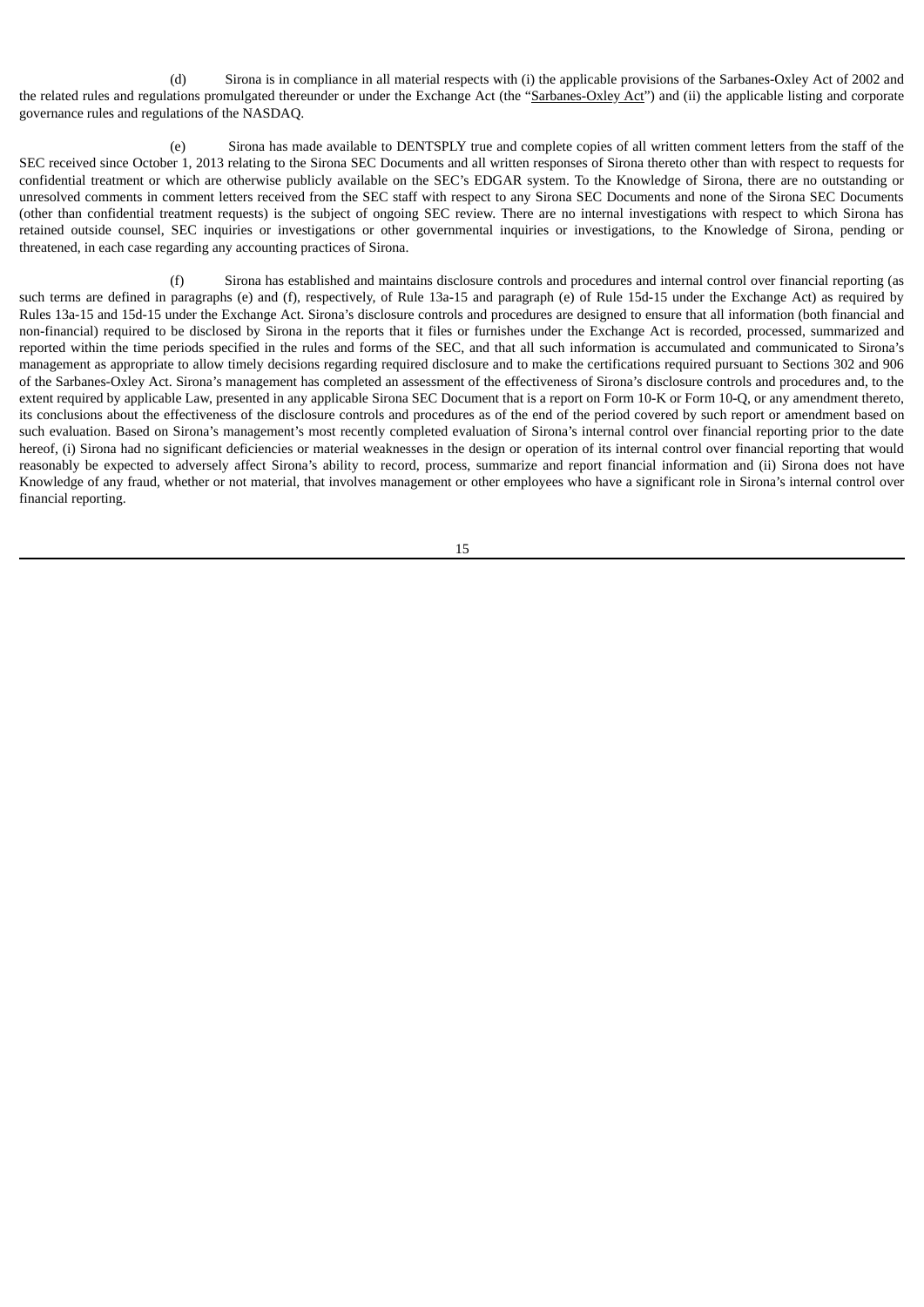(g) Sirona and its Subsidiaries do not have any liabilities or obligations of any nature (whether absolute or contingent, asserted or unasserted, known or unknown, primary or secondary, direct or indirect, and whether or not accrued or required to be reflected in Sirona's financial statements in accordance with GAAP), except (i) as disclosed, reflected or reserved against in the most recent audited balance sheet included in the Sirona SEC Financial Statements or the notes thereto, (ii) for liabilities and obligations incurred in the ordinary course of business since the date of the most recent audited balance sheet included in the Sirona SEC Financial Statements, (iii) for liabilities and obligations arising out of or in connection with this Agreement, the Merger or the Transactions and (iv) for liabilities and obligations that, individually or in the aggregate, have not had, and would not reasonably be expected to have, a Sirona Material Adverse Effect.

3.6 Absence of Certain Changes or Events. Since July 1, 2015 and through the date of this Agreement, (a) Sirona and its Subsidiaries have conducted their businesses in all material respects only in the ordinary course and in a manner consistent with past practice and (b) there has not been any change, event, development, condition or occurrence that, individually or in the aggregate, has had or would reasonably be expected to have a Sirona Material Adverse Effect. Since July 1, 2015 and through the date of this Agreement, neither Sirona nor any of its Subsidiaries has taken any action that would have constituted a breach of, or required DENTSPLY's consent pursuant to, Sections 5.1(e), (m), (n), (n), (n), (r) and (s) had the covenants therein applied since July 1, 2015.

3.7 Information Supplied. None of the information supplied or to be supplied by Sirona for inclusion or incorporation by reference in (i) the registration statement on Form S-4 to be filed with the SEC by DENTSPLY in connection with the Merger (the "Form S-4") will, at the time the Form S-4 is filed with the SEC, and at any time it is amended or supplemented or at the time it becomes effective under the Securities Act, contain any untrue statement of a material fact or omit to state any material fact required to be stated therein or necessary to make the statements therein not misleading, and (ii) the Joint Proxy Statement will, at the date it or any amendment or supplement is mailed to each of the holders of DENTSPLY Common Stock and Sirona Common Stock and at the time of each of the DENTSPLY Shareholders Meeting and Sirona Shareholders Meeting, contain any untrue statement of a material fact or omit to state a material fact necessary to make the statements therein, in light of the circumstances in which they are made, not misleading (except that no representation or warranty is made by Sirona to such portions thereof that relate expressly to DENTSPLY or any of its Subsidiaries, including Merger Sub, or to statements made therein based on information supplied by or on behalf of DENTSPLY for inclusion or incorporation by reference therein). The Form S-4 and Joint Proxy Statement will comply as to form in all material respects with the requirements of the Securities Act or Exchange Act, as applicable, and other applicable Law.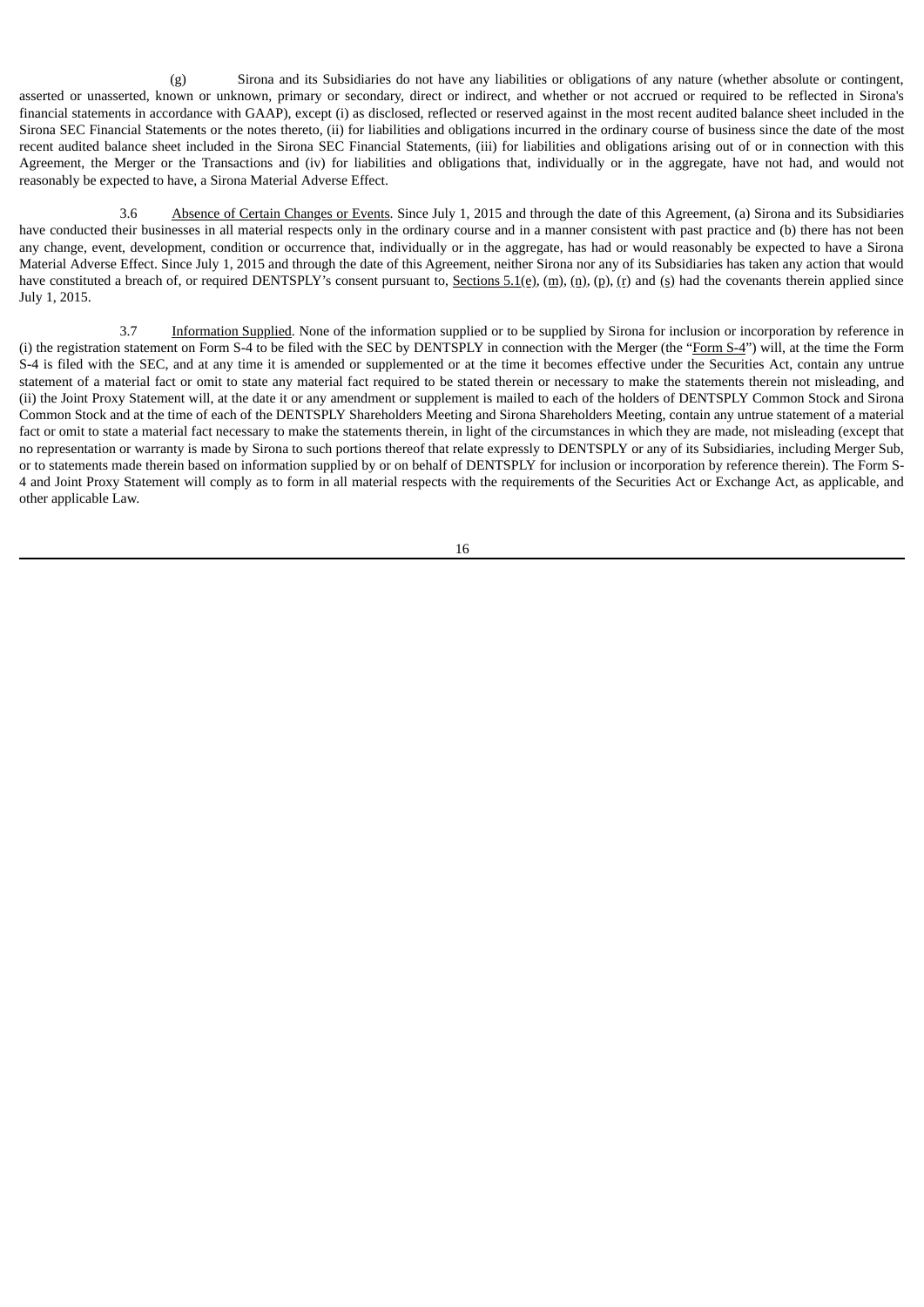3.8 Legal Proceedings. As of the date hereof, there are no Proceedings pending, or to the Knowledge of Sirona, threatened against Sirona or any of its Subsidiaries or any of their respective assets, rights or properties or any of the officers or directors of Sirona, that would, in each case, individually or in the aggregate, reasonably be expected to prevent or materially delay the consummation of the Transactions. There are no Proceedings pending, or to the Knowledge of Sirona, threatened against Sirona or any of its Subsidiaries or any of their respective assets, rights or properties or any of the officers or directors of Sirona, except, in each case, for those that, individually or in the aggregate, have not had, and would not reasonably be expected to have, a Sirona Material Adverse Effect. Neither Sirona nor any of its Subsidiaries nor any of their respective properties, rights or assets is or are subject to any Order, except for those that, individually or in the aggregate, have not had, and would not reasonably be expected to have, a Sirona Material Adverse Effect.

#### 3.9 Compliance with Laws.

(a) (i) Sirona and its Subsidiaries are in compliance, and for the past five years have been in compliance, with all Laws and Orders applicable to Sirona or any of its Subsidiaries or any assets owned or used by any of them (except for such past noncompliance as has been remedied and imposes no continuing obligations or costs on Sirona or its Subsidiaries), and (ii) neither Sirona nor any of its Subsidiaries has received any written communication during the past five years from a Governmental Entity that alleges that Sirona or any of its Subsidiaries is not in compliance with any such Law or Order, except in the case of clauses (i) and (ii) where any non-compliance, individually or in the aggregate, has not had and would not reasonably be expected to have, a Sirona Material Adverse Effect.

(b) Sirona and each of its Subsidiaries (i) are in compliance, and for the past five years have been in compliance, in all material respects with the United States Foreign Corrupt Practices Act of 1977 (the "FCPA") and any other applicable Anti-corruption Laws; (ii) during the past five years have not been investigated, to the Knowledge of Sirona, by any Governmental Entity with respect to, or been given notice by a Governmental Entity or any other Person of, any actual or alleged violation by Sirona or any of its Subsidiaries of the FCPA or any other Anti-corruption Laws and (iii) during the past five years have had an operational and effective FCPA and anti-corruption compliance program that includes, at a minimum, policies, procedures and training intended to enhance awareness of and compliance by Sirona and its Subsidiaries with the FCPA and any other applicable Anticorruption Laws.

(c) To the Knowledge of Sirona, none of Sirona or its Subsidiaries has, directly or indirectly through its Representatives or any Person authorized to act on its behalf (including any distributor, agent, sales intermediary or other third party), offered, promised, paid, authorized or given, money or anything of value to any Person for the purpose of: (i) influencing any act or decision of any Government Official or Other Covered Party; (ii) inducing any Government Official or Other Covered Party to do or omit to do an act in violation of a lawful duty; (iii) securing any improper advantage; or (iv) inducing any Government Official or Other Covered Party to influence the act or decision of a government or government instrumentality, in order to obtain or retain business, or direct business to, any person or entity, in any way.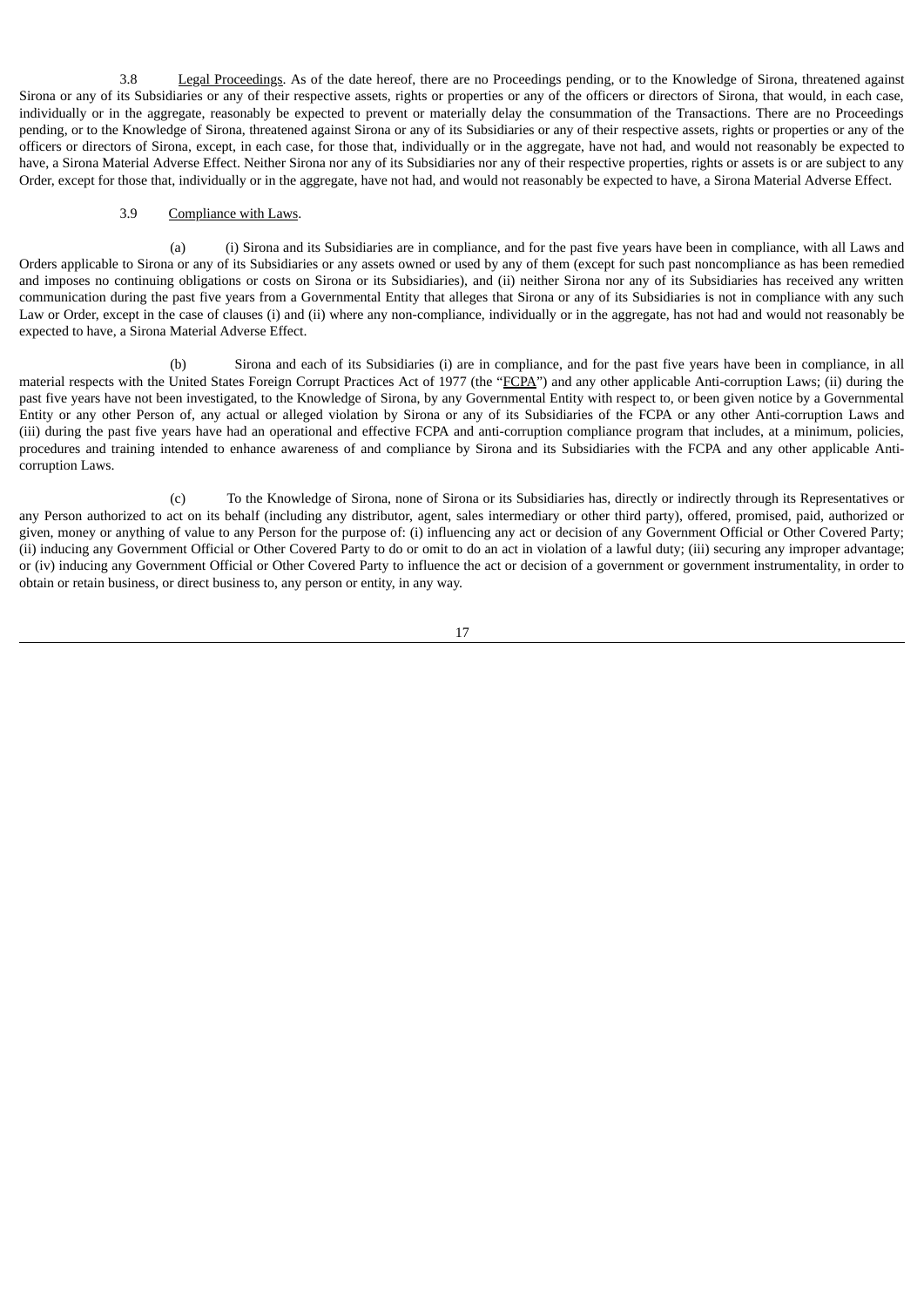(d) To the Knowledge of Sirona, during the past five years, Sirona and its Subsidiaries have maintained complete and accurate books and records, including records of payments to any agents, consultants, representatives, third parties and Government Officials, in accordance with GAAP, in all material respects. There have been no false or fictitious entries made in the books and records of Sirona or its Subsidiaries relating to any unlawful offer, payment, promise to pay, or authorization of the payment of any money, or unlawful offer, gift, promise to give, or authorization of the giving of anything of value, including any bribe, kickback or other illegal or improper payment, and Sirona and its Subsidiaries have not established or maintained a secret or unrecorded fund.

(e) To the Knowledge of Sirona, during the past five years, none of Sirona or its Subsidiaries has had a customer or supplier or other business relationship with, is a party to any Contract with, or has engaged in any transaction with, any Person (i) that is organized or domiciled in or that is a citizen of Cuba, Iran, North Korea, Sudan, or Syria (including any Governmental Entity within such country) or (ii) that is the subject of any international economic or trade sanction administered or enforced by the Office of Foreign Assets Control of the United States Department of the Treasury ("OFAC"), the United Nations Security Council, the European Union, Her Majesty's Treasury, the United Kingdom Export Control Organization or other relevant sanctions authority (including but not limited to being listed on the Specially Designated Nationals and Blocked Persons List administered by OFAC).

3.10 Permits. Sirona and each of its Subsidiaries have all required governmental permits, licenses, franchises, certificates, registrations, approvals, exemptions, clearances, billings and authorizations and similar rights ("Permits") necessary for the conduct of their business and the use of their properties and assets, as presently conducted and used, and each of the Permits is valid, subsisting and in full force and effect, except where the failure to have or maintain such Permit, individually or in the aggregate, has not had and would not reasonably be expected to have a Sirona Material Adverse Effect. Except as would not reasonably be expected to have, individually or in the aggregate, a Sirona Material Adverse Effect, (i) the operation of the business of Sirona and its Subsidiaries as currently conducted is not, and has not been since June 30, 2012, in violation of, nor is Sirona or its Subsidiaries in default or violation under, any Permit (except for such past violation or default as has been remedied and imposes no continuing obligations or costs on Sirona or its Subsidiaries), and (ii) to the Knowledge of Sirona, no event has occurred which, with notice or the lapse of time or both, would constitute a default or violation of any term, condition or provision of any Permit. There are no actions pending or, to the Knowledge of Sirona, threatened, that seek the revocation, cancellation or modification of any Permit, except where such revocation, cancellation or modification, individually or in the aggregate, has not had and would not reasonably be expected to have, a Sirona Material Adverse Effect. Since June 30, 2012, neither Sirona nor its Subsidiaries have received written notice of any charge, claim or assertion alleging any violations of or noncompliance with any Permit, nor to the Knowledge of Sirona, has any charge, claim or assertion been threatened, except where such notice, charge, claim or assertion, individually or in the aggregate, has not had and would not reasonably be expected to have, a Sirona Material Adverse Effect.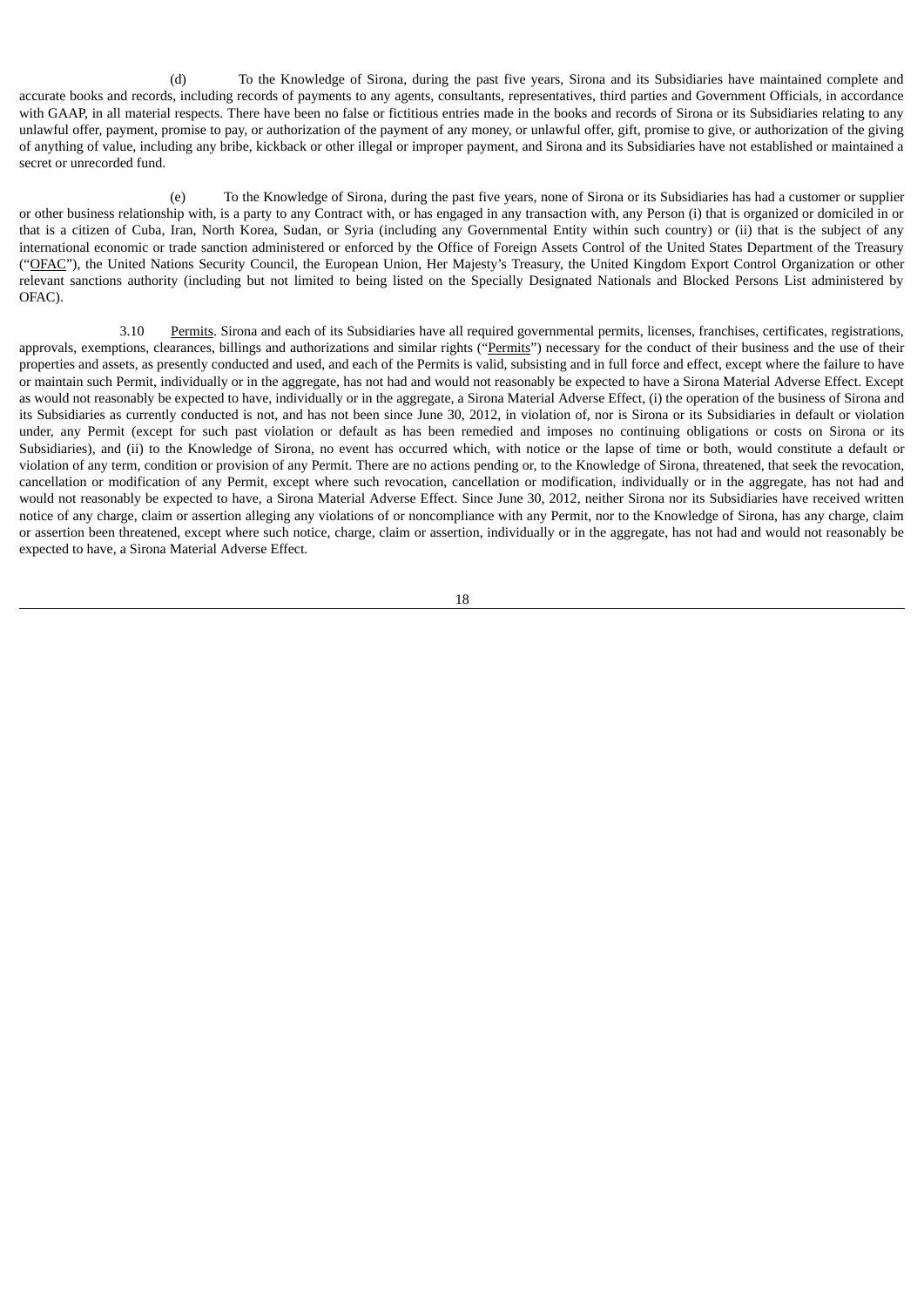#### 3.11 Employee Benefit Plans.

(a) Section 3.11(a) of the Sirona Disclosure Schedule sets forth a true and complete list of each "employee benefit plan" as defined in Section 3(3) of ERISA and any other plan, policy, program, Contract, or arrangement (whether written or oral) providing compensation or other benefits to any current or former director, officer or employee (or to any dependent or beneficiary thereof) of Sirona or any of its Subsidiaries, in each case that is maintained, sponsored or contributed to by Sirona or any of its U.S. ERISA Affiliates, or under which Sirona or any of its Subsidiaries has any material obligation or material liability, whether actual or contingent, including all incentive, bonus, deferred compensation, profit-sharing, pension, retirement, vacation, holiday, sick pay, cafeteria, fringe benefit, medical, disability, retention, severance, termination, change in control, stock purchase, stock option, stock appreciation, phantom stock, restricted stock or other equity-based compensation plans, policies, programs, practices or arrangements, in each case, which  $(x)$  is not sponsored and administered by a Governmental Entity and  $(y)$  is not required by Law to be provided (each a "Sirona Benefit Plan"). Neither Sirona, nor to the Knowledge of Sirona, any other Person, has any express or implied commitment, whether legally enforceable or not, to (i) modify, change or terminate any Sirona Benefit Plan, other than with respect to a modification, change or termination required by ERISA, the Code or the terms of such Sirona Benefit Plan or (ii) adopt any new Sirona Benefit Plan.

(b) With respect to each Sirona Benefit Plan, Sirona has made available to DENTSPLY a current written copy thereof (if any) and, to the extent applicable: (i) any related trust agreement; (ii) the most recent IRS determination letter; (iii) the most recent summary plan description and summary of material modifications, and (iv) for the most recent plan year (A) the Form 5500 and attached schedules and (B) audited financial statements.

(c) Each Sirona Benefit Plan has been administered in all material respects in accordance with its terms and all applicable Laws, including ERISA and the Code, and contributions required to be made under the terms of any of the Sirona Benefit Plans have been timely made or, if not yet due, have been properly reflected on the most recent consolidated balance sheet filed or incorporated by reference in the Sirona SEC Documents.

(d) Except as has not had or would not reasonably be expected to have, individually or in the aggregate, a Sirona Material Adverse Effect: (i) each Sirona Benefit Plan which is intended to qualify under Section 401(a) of the Code has either received a favorable determination letter or opinion letter from the IRS as to its qualified status, and each trust established in connection with any Sirona Benefit Plan which is intended to be exempt from federal income taxation under Section 501(a) of the Code is so exempt, and to Sirona's Knowledge no fact or event has occurred that could adversely affect the qualified status of any such Sirona Benefit Plan or the exempt status of any such trust, (ii) to Sirona's Knowledge there has been no prohibited transaction (within the meaning of Section 406 of ERISA or Section 4975 of the Code), other than a transaction that is exempt under a statutory or administrative exemption, with respect to any Sirona Benefit Plan, and (iii) no Proceeding has been brought, or to the Knowledge of Sirona is threatened, against or with respect to any Sirona Benefit Plan, including any audit or inquiry by the IRS or United States Department of Labor (other than for routine benefits claims).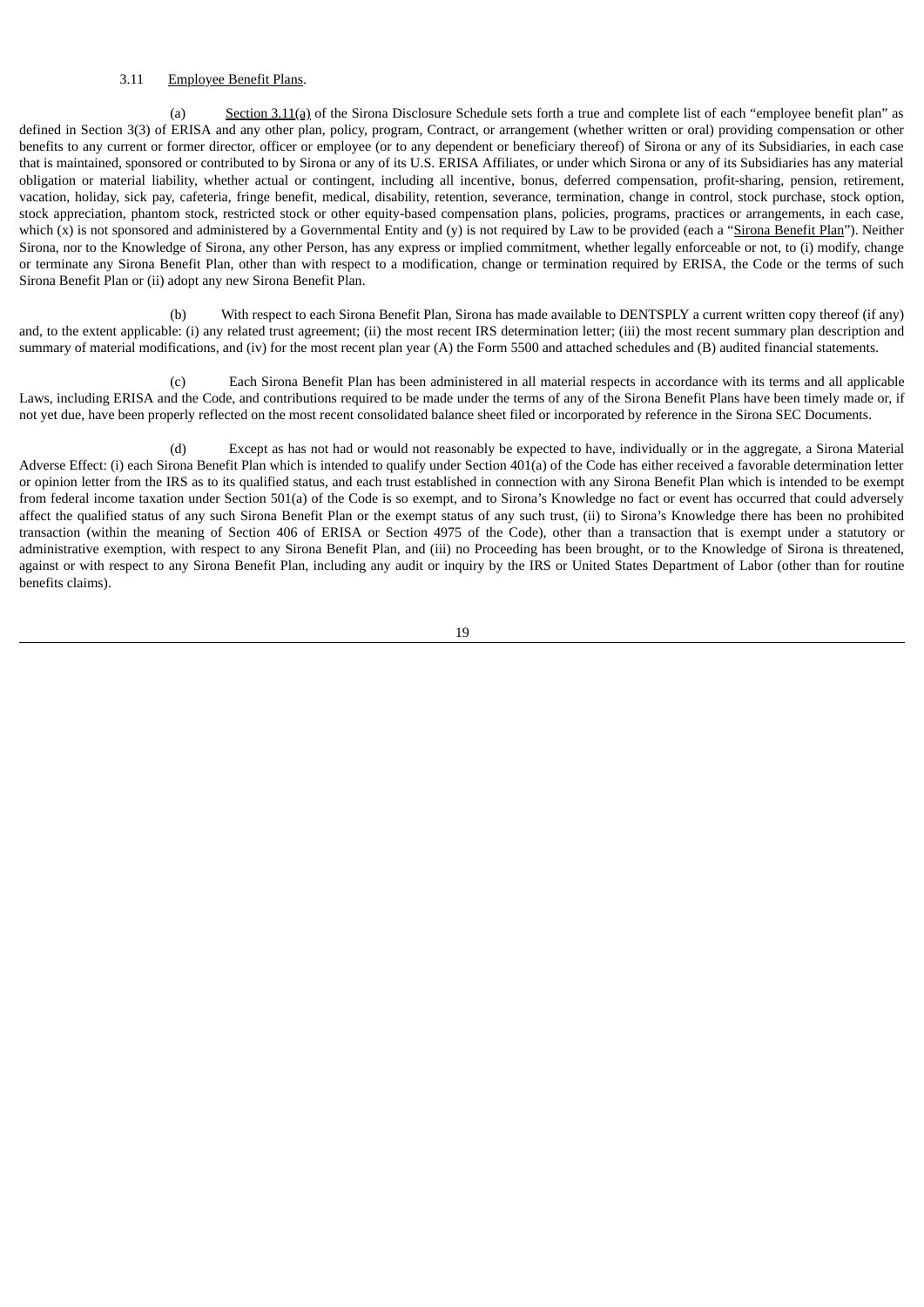(e) No Sirona Benefit Plan is a multiemployer plan (as defined in Section 3(37) or Section 4001(a)(3) of ERISA) ("Multiemployer Plan") or other plan subject to Title IV of ERISA or the minimum funding requirements of Section 302 of ERISA or Section 412 of the Code, and during the preceding six (6) years none of Sirona or any ERISA Affiliate thereof has maintained, sponsored or contributed to or been required to contribute to a Multiemployer Plan or other pension plan subject to Title IV of ERISA. No material liability under Title IV of ERISA has been incurred by Sirona or any ERISA Affiliate thereof that has not been satisfied in full, and no condition exists that presents a material risk to Sirona or any ERISA Affiliate thereof of incurring or being subject (whether primarily, jointly or secondarily) to a material liability thereunder. None of Sirona or any of its Subsidiaries has incurred any material withdrawal liability under Section 4201 of ERISA.

(f) No amount that could be received (whether in cash or property or the vesting of property), as a result of the consummation of the Merger or other Transactions, by any employee, officer or director of Sirona or any of its Subsidiaries who is a "disqualified individual" (within the meaning of Section 280G of the Code) could be characterized as an "excess parachute payment" (within the meaning of Section 280G(b)(1) of the Code).

(g) Except as required by Law, no Sirona Benefit Plan provides post-employment medical, disability or life insurance benefits to any former director, employee or their respective dependents.

(h) Except for the adjustment and assumption of the Sirona Stock Options and Sirona RSUs in accordance with Section 2.6, neither the execution of this Agreement nor the consummation of the Merger or other Transactions will (i) entitle any employee or director of Sirona or any of its Subsidiaries to a bonus, severance or change in control payment, (ii) accelerate the time of payment or vesting or trigger any payment or funding (through a grantor trust or otherwise) of compensation or benefits, increase the amount payable or trigger any other material obligation pursuant to any of the Sirona Benefit Plans or (iii) result in any breach or violation of, or default under any Sirona Benefit Plan.

(i) Each Sirona Benefit Plan that constitutes in any part a nonqualified deferred compensation plan within the meaning of Section 409A of the Code has been operated and maintained in all material respects in operational and documentary compliance with Section 409A of the Code and all IRS guidance promulgated thereunder, to the extent such section and such guidance have been applicable to such Sirona Benefit Plan. There is no agreement, plan, Contract or other arrangement to which Sirona or, to the Knowledge of Sirona, any of its Subsidiaries is a party or by which any of them is otherwise bound to compensate any Person in respect of Taxes pursuant to Section 409A or 4999 of the Code.

(j) Except as has not had and would not reasonably be expected to have, individually or in the aggregate, a Sirona Material Adverse Effect, with respect to each Sirona Benefit Plan established or maintained outside of the United States of America primarily for the benefit of employees of Sirona or any Subsidiary thereof residing outside the United States of America (a "Sirona Foreign Benefit Plan"): (i) all employer and employee contributions to each Sirona Foreign Benefit Plan required by law or by the terms of any Sirona Foreign Benefit Plan have been made or, if applicable, accrued, in accordance with normal accounting practices; (ii) the fair market value of the assets of each funded Sirona Foreign Benefit Plan, the liability of each insurer for any Sirona Foreign Benefit Plan funded through insurance or the book reserve established for any Sirona Foreign Benefit Plan, together with any accrued contributions, is sufficient to procure or provide for the accrued benefit obligations with respect to all current and former participants in such Sirona Foreign Benefit Plan according to the actuarial assumptions and valuations most recently used to determine employer contributions to such Sirona Foreign Benefit Plan, and neither the execution of this Agreement nor the consummation of the Merger or other Transactions will cause such assets or insurance obligations to be less than such benefit obligations; and (iii) to the Knowledge of Sirona, each Sirona Foreign Benefit Plan required to be registered has been registered and has been maintained in good standing with applicable regulatory authorities.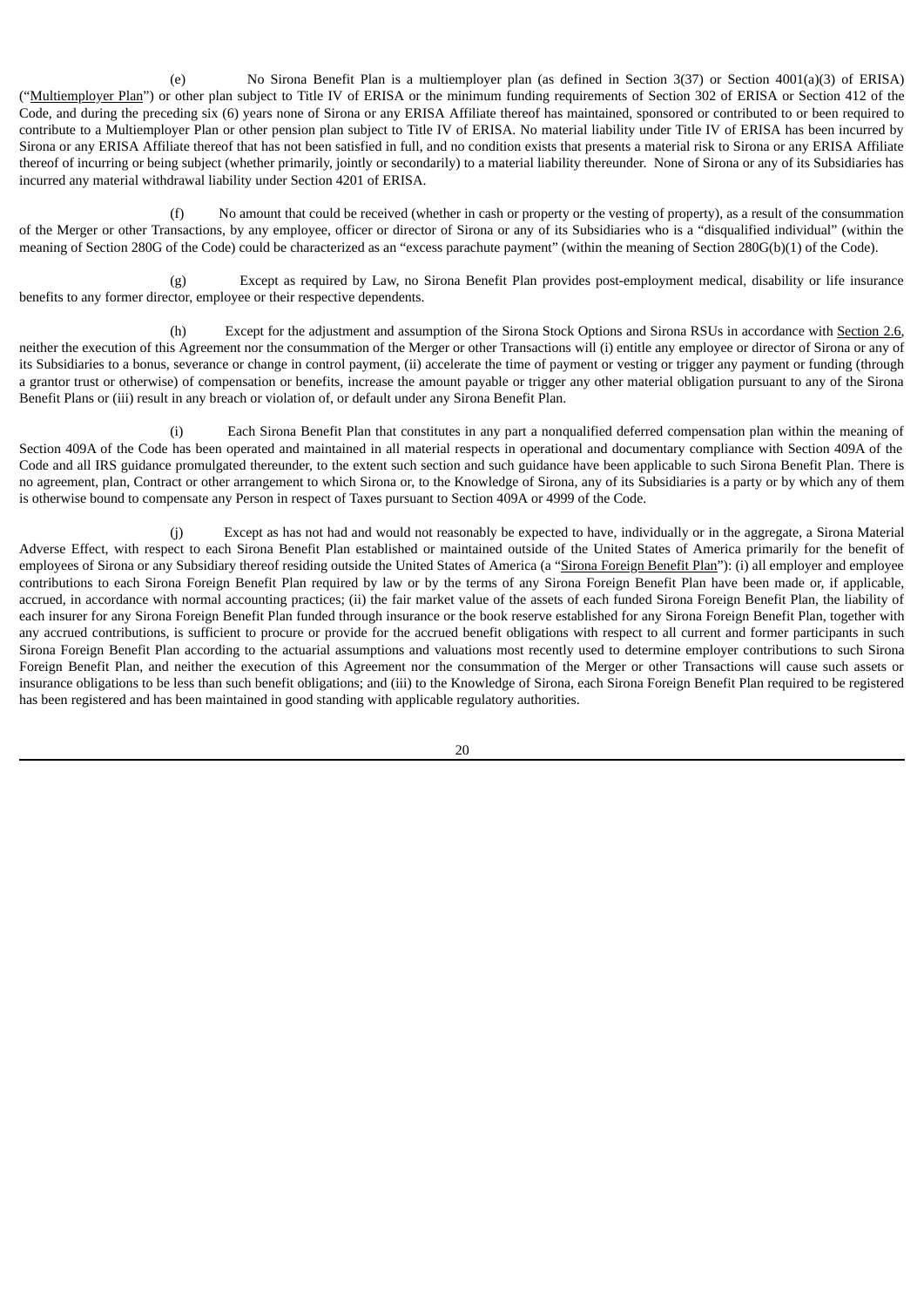#### 3.12 Employee and Labor Matters.

(a) Neither Sirona nor any of its Subsidiaries is a party to or bound by any material collective bargaining agreement, material agreement with any works council, or material labor contract, no labor union, labor organization, works council, or group of employees of Sirona or any of its Subsidiaries has made a pending demand for recognition or certification, and there are no representation or certification proceedings or petitions seeking a representation proceeding presently pending or threatened in writing to be brought or filed with the National Labor Relations Board or any other labor relations tribunal or authority with respect to any individuals employed by or otherwise performing services for Sirona or any of its Subsidiaries (the "Sirona Business Personnel"), and there is no unfair labor practice complaint or grievance or other administrative or judicial complaint, action or investigation pending or, to the Knowledge of Sirona, threatened in writing against Sirona or any of its Subsidiaries by the National Labor Relations Board or any other Governmental Entity with respect to any present or former Sirona Business Personnel which is reasonably likely to materially interfere with the business activities of Sirona and its Subsidiaries, taken as a whole. There is no labor strike, dispute, lockout, slowdown or stoppage pending or, to the Knowledge of Sirona, threatened against or affecting Sirona or any Subsidiary which would, individually or in the aggregate, reasonably be expected to have a Sirona Material Adverse Effect.

(b) Neither Sirona nor any of its Subsidiaries are required to provide notice to any work council or similar representative body prior to the execution of this Agreement or the consummation of the Transactions, except where the failure to provide such notice would not, individually or in the aggregate, reasonably be expected to (i) result in material liability to Sirona and its Subsidiaries, taken as a whole, or (ii) materially delay or prevent the consummation of the Transactions.

(c) Sirona and its Subsidiaries are and for the past five years have been in compliance with all applicable Laws respecting employment and employment practices, including, without limitation, all Laws respecting terms and conditions of employment, health and safety, wage payment, wages and hours, child labor, collective bargaining, immigration and work authorizations, employment discrimination, retaliation, civil rights, veterans' rights, disability rights or benefits, equal opportunity, plant closures and layoffs, affirmative action, workers' compensation, labor relations, social welfare obligations, proper classification of employees as exempt and non-exempt and as employees and independent contractors, unemployment insurance and the collection and payment of withholding and/or social security Taxes and any similar Tax, except for noncompliance as individually or in the aggregate, has not had and would not reasonably be expected to have, a Sirona Material Adverse Effect.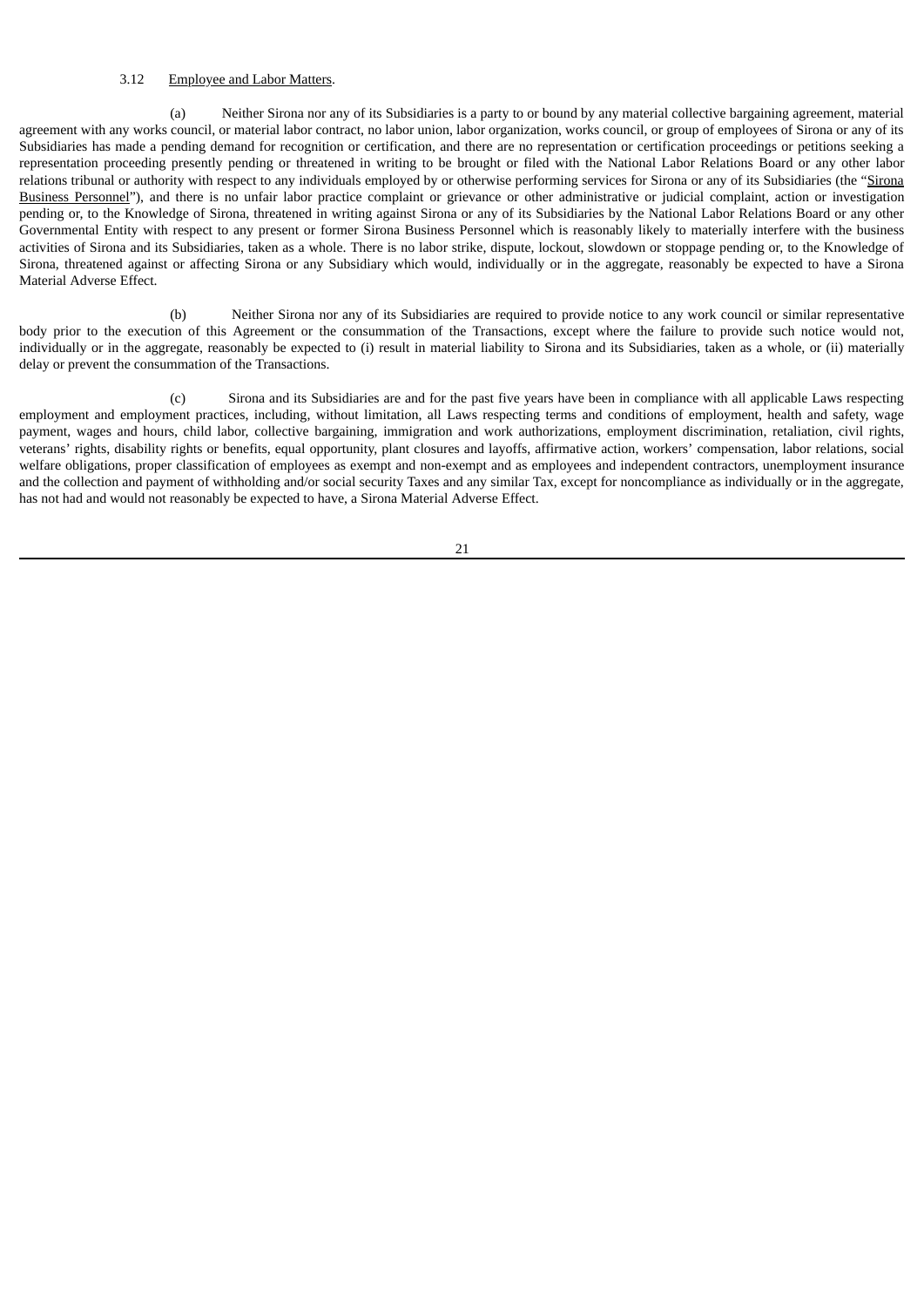(d) To the Knowledge of Sirona, no Sirona Business Personnel is in any respect in violation of any term of any employment agreement, nondisclosure agreement, common law nondisclosure obligation, fiduciary duty, noncompetition agreement, restrictive covenant or other obligation to Sirona or any of its Subsidiaries or to a former employer of any such employee relating (i) to the right of any such individual to be employed by or provide services for Sirona or its Subsidiaries or (ii) to the knowledge or use of trade secrets or proprietary information, in each case except as, individually or in the aggregate, has not had and would not reasonably be expected to have, a Sirona Material Adverse Effect.

(e) Sirona and its Subsidiaries are not delinquent in payments to any current or former Sirona Business Personnel for any services or amounts required to be reimbursed or otherwise paid except as has not had and would not reasonably be expected to have, individually or in the aggregate, a Sirona Material Adverse Effect.

3.13 Environmental Matters. Except as, individually or in the aggregate, has not had and would not reasonably be expected to have, a Sirona Material Adverse Effect:

(a) Sirona and each of its Subsidiaries (i) have been within the last five (5) years, and are, in compliance with all, and are not subject to any liability with respect to noncompliance with any, applicable Environmental Laws, (ii) have and hold, or have applied for, all Environmental Permits necessary for the conduct of their business and the use of their properties and assets, as currently conducted and used, and (iii) are in compliance with their respective Environmental Permits.

(b) There are no Environmental Claims pending, nor to the Knowledge of Sirona, threatened against Sirona or any of its Subsidiaries, and none of Sirona or any of its Subsidiaries has received any notification of any allegation of actual or potential responsibility for any Release or threatened Release of any Hazardous Materials with respect to any location.

(c) There have been no Releases of Hazardous Materials at any properties that are owned, operated, leased or used by Sirona or any of its Subsidiaries, or to the Knowledge of Sirona, at properties that were formerly owned, operated, leased or used by Sirona or any of its Subsidiaries, that are reasonably likely to cause Sirona or any of its Subsidiaries to incur liability pursuant to applicable Environmental Law.

(d) None of Sirona or any of its Subsidiaries (i) has entered into or agreed to any consent decree or consent order or is otherwise subject to any judgment, decree, or judicial or administrative Order relating to compliance with Environmental Laws or Environmental Permits, the investigation, sampling, monitoring, treatment, remediation, response, removal or cleanup of Hazardous Materials, and no Proceeding is pending, or to the Knowledge of Sirona is threatened, with respect thereto, or (ii) is an indemnitor by contract or otherwise in connection with any claim, demand, suit or action threatened or asserted by any third-party for any liability under any Environmental Law or otherwise relating to any Hazardous Materials.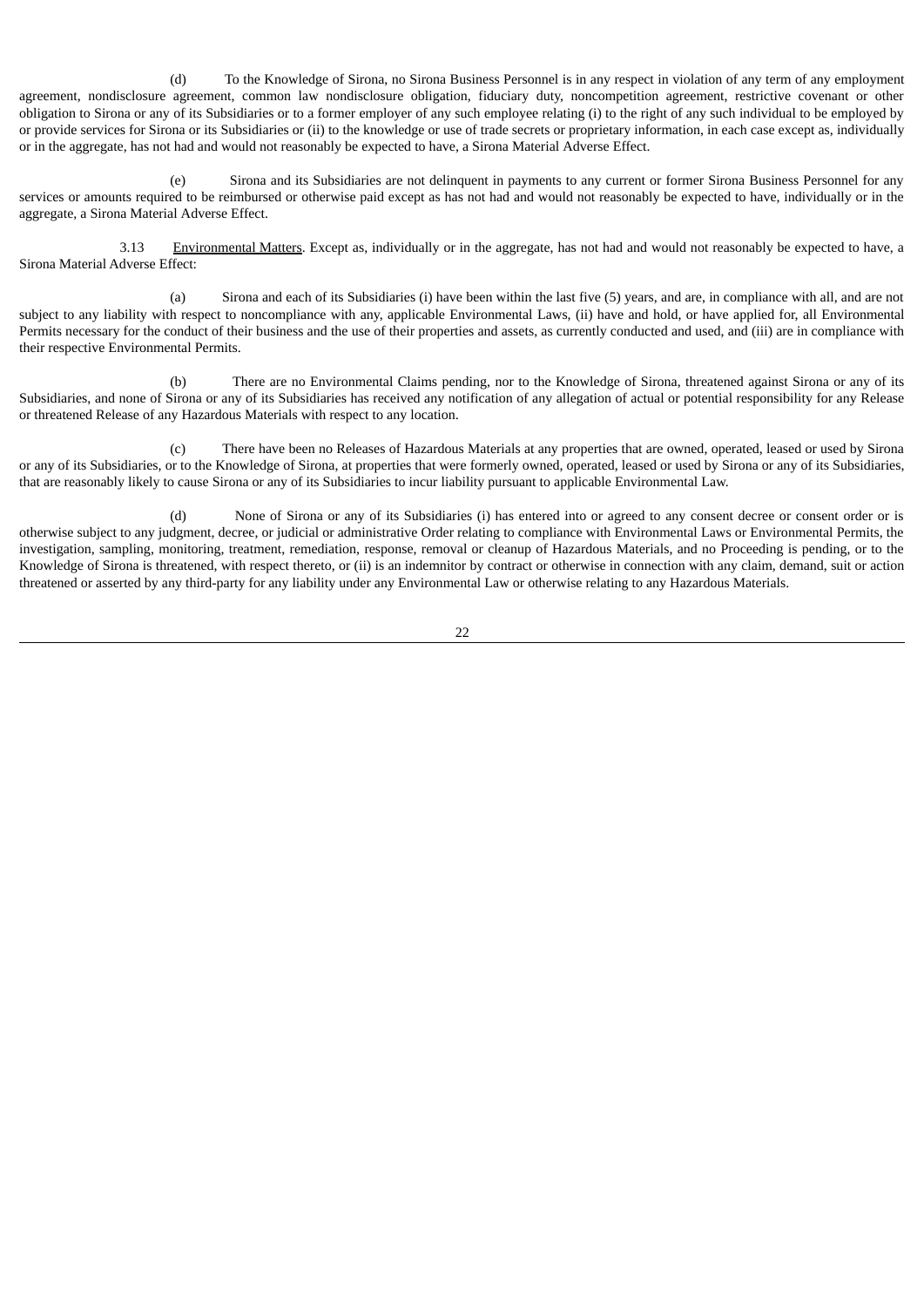#### 3.14 Real Property.

(a) Sirona or its Subsidiaries, as the case may be, holds good, valid and marketable fee title to the Sirona Owned Real Property, free and clear of all Liens, except for Permitted Liens.

(b) Sirona or its Subsidiaries, as the case may be, has a valid and subsisting leasehold or subleasehold interest in the Sirona Leased Real Property free and clear of all Liens, except for Permitted Liens.

(c) The Sirona Owned Real Property and the Sirona Leased Real Property are referred to collectively herein as the "Sirona Real Property." The Sirona Real Property constitutes all real property necessary for the conduct of the business of Sirona and its Subsidiaries, taken as a whole, as currently conducted. Except as has not had and would not reasonably be expected to have, individually or in the aggregate, a Sirona Material Adverse Effect, neither Sirona nor any of its Subsidiaries has received written notice of any Proceedings in eminent domain, condemnation or other similar Proceedings that are pending, and to Sirona's Knowledge there are no such Proceedings threatened, affecting any portion of the Sirona Real Property and neither Sirona nor any of its Subsidiaries has received written notice of the existence of any Order or of any pending Proceeding relating to the ownership, lease, use, occupancy or operation by any Person of the Sirona Real Property. Neither Sirona nor any of its Subsidiaries has leased, subleased, licensed or otherwise granted any Person a material right to use or occupy any of the Sirona Real Property or any material portion thereof. Neither Sirona nor any of its Subsidiaries has granted any option or other right to any third party to purchase any of the material Sirona Real Property or any material portion thereof. Except as has not had and would not reasonably be expected to have, individually or in the aggregate, a Sirona Material Adverse Effect, each Sirona Real Property and all buildings and improvements located on the Sirona Real Property are in a state of good operating condition, subject to reasonable wear and tear.

#### 3.15 Tax Matters.

(a) Except as would not, individually or in the aggregate, reasonably be expected to have a Sirona Material Adverse Effect:

(i) all Tax Returns that are required to be filed by or with respect to Sirona or any of its Subsidiaries have been timely filed (taking into account any extension of time within which to file), and all such Tax Returns are true, complete and accurate;

(ii) Sirona and its Subsidiaries have paid all Taxes due and owing by any of them (whether or not shown on any Tax Return), have established adequate accruals and reserves, in accordance with GAAP, on the financial statements included in the Sirona SEC Documents for all Taxes payable by Sirona and its Subsidiaries for all taxable periods and portions thereof through the date of such financial statements and have not received written notice of any deficiencies for any Tax of Sirona or any of its Subsidiaries from any taxing authority for which there are not adequate reserves on the financial statements included in the Sirona SEC Documents;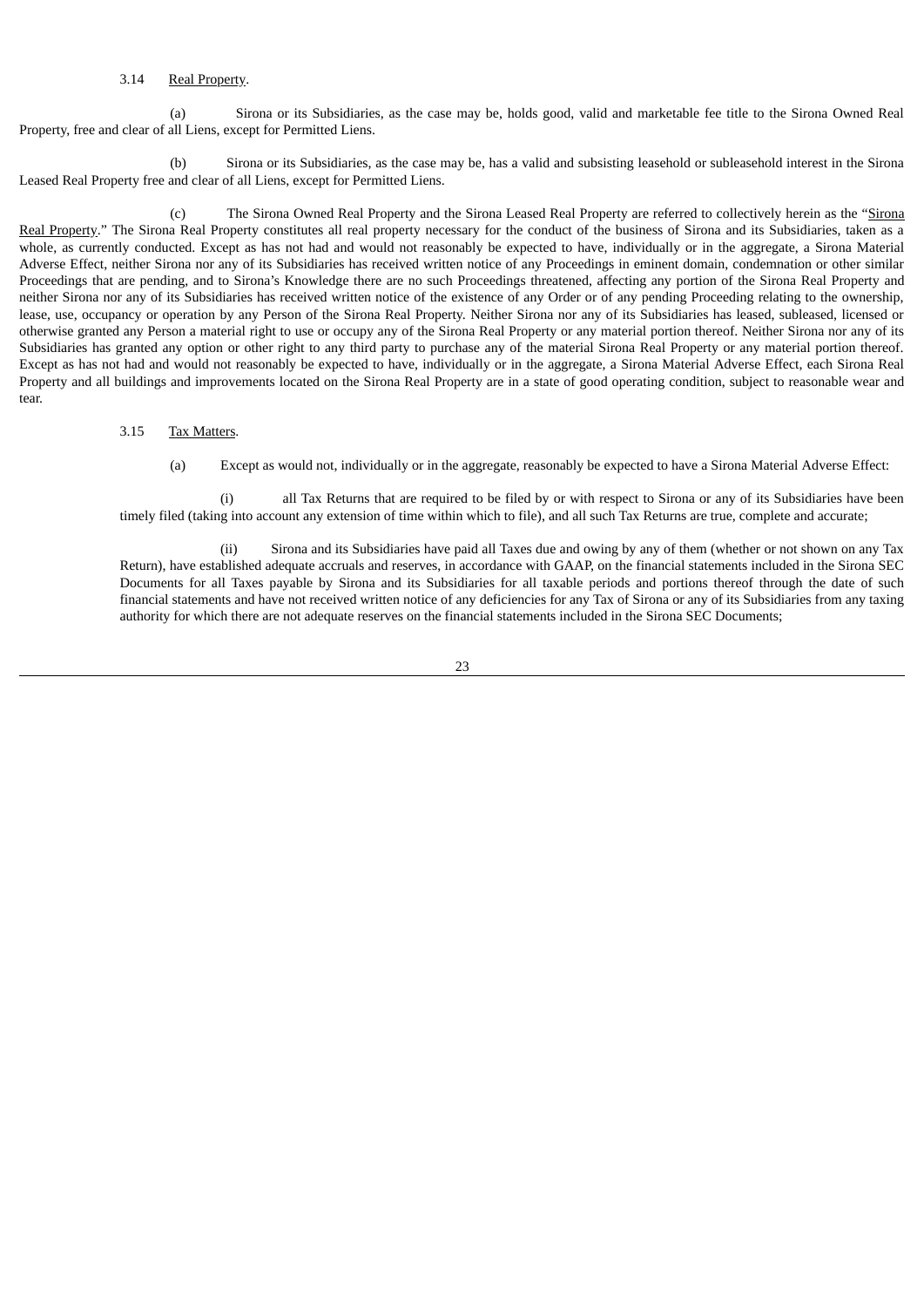(iii) Sirona and its Subsidiaries have withheld and paid all Taxes required to have been withheld and paid in connection with amounts paid or owing to any employee, independent contractor, creditor, stockholder or other third party; such withheld amounts were either timely paid to the appropriate taxing authority or set aside in accounts for such purpose and were reported to the appropriate taxing authority and to each such employee, independent contractor, creditor, stockholder or other third party, as required under Law;

(iv) neither Sirona nor any of its Subsidiaries is the subject of any currently ongoing Tax audit or other proceeding with respect to Taxes nor has any audit or other proceeding with respect to Taxes been proposed against any of them in writing, and any deficiencies asserted or assessments made as a result of any audit or other proceeding with respect to Taxes have been paid in full, are being contested in good faith, or adequate accruals or reserves for such deficiencies or assessments have been established;

(v) no claim has ever been made in writing by a taxing authority of a jurisdiction where Sirona or one of its Subsidiaries has not filed Tax Returns that Sirona or such Subsidiary is or may be subject to taxation by that jurisdiction;

(vi) neither Sirona nor any of its Subsidiaries has waived any statute of limitations with respect to Taxes or agreed to any extension of time with respect to a Tax assessment or deficiency;

(vii) neither Sirona nor any of its Subsidiaries has constituted a "distributing corporation" or a "controlled corporation" (within the meaning of Section 355(a)(1)(A) of the Code) in a distribution of stock intended to qualify for tax-free treatment under Section 355 of the Code (or any similar provision of state, local, or non-U.S. Law) or otherwise as part of a plan (or series of related transactions), within the meaning of Section 355(e) of the Code, that includes the Merger, in the two years prior to the date of this Agreement;

(viii) none of Sirona or any of its Subsidiaries is a party to any written Tax allocation, sharing, indemnity, or reimbursement agreement or arrangement (other than an agreement with Sirona or its Subsidiaries or any customary Tax indemnification provisions in ordinary course commercial agreement or arrangements that are not primarily related to Taxes) or has any liability for Taxes of any Person (other than Sirona or any of its Subsidiaries) under U.S. Treasury Regulation Section 1.1502-6 (or any similar provision of state, local, or non-U.S. Law) or as transferee or successor;

(ix) there are no Liens for Taxes upon any property or assets of Sirona or any of its Subsidiaries, except for Taxes not yet due and payable;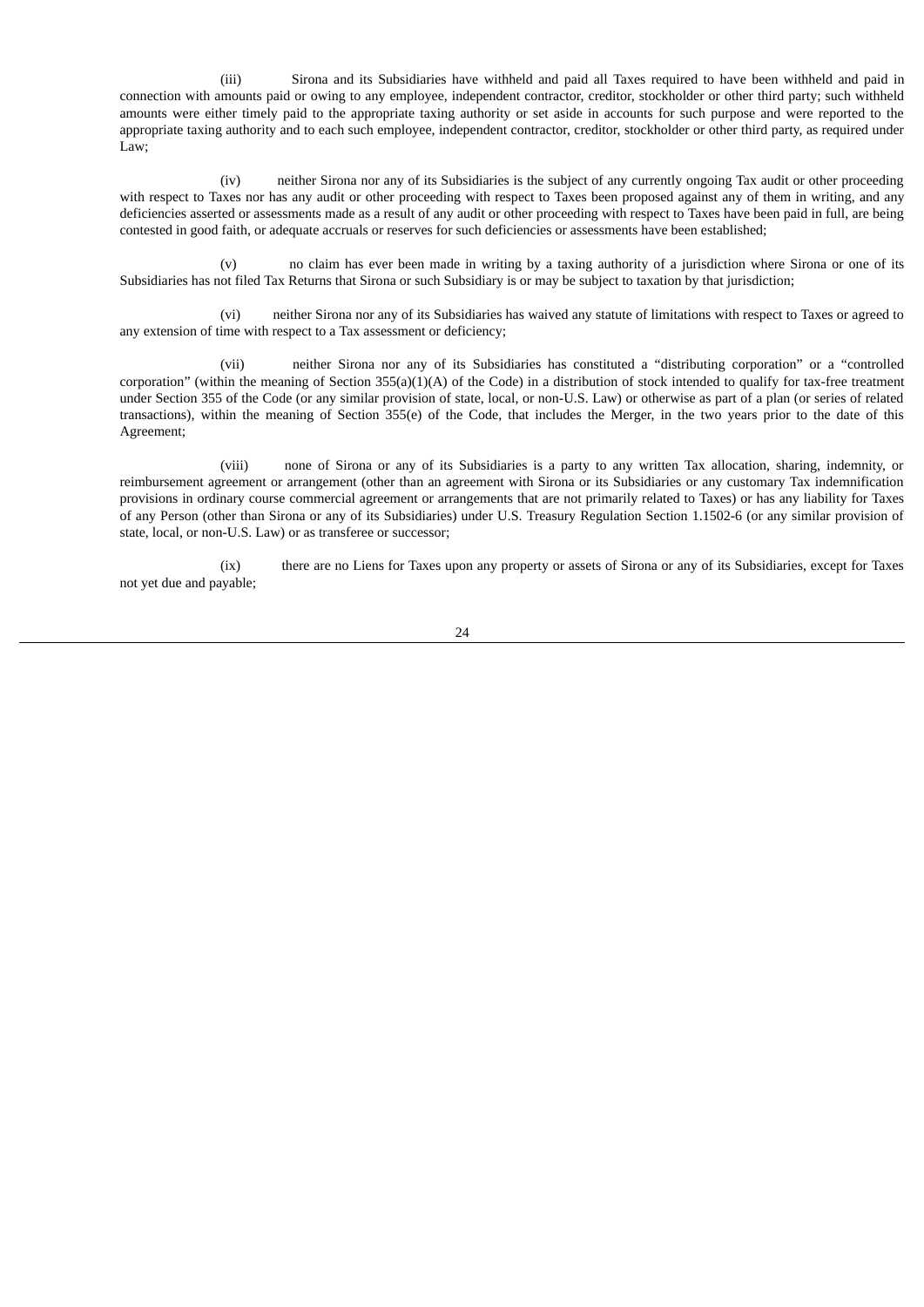(x) neither Sirona nor any of its Subsidiaries has entered into any "listed transaction" within the meaning of U.S. Treasury Regulation Section 1.6011-4(b)(2) (or any similar provision of state, local or non-U.S. Law);

(xi) Sirona has made available to DENTSPLY or its legal or accounting representative copies of all U.S. federal and state income Tax Returns for Sirona and each of its Subsidiaries filed for all periods including and after the period ended December 31, 2011;

(xii) Sirona is not a United States real property holding corporation within the meaning of Section 897(c)(2) of the

Code;

(xiii) neither Sirona nor any of its Subsidiaries (i) has filed any extension of time within which to file any Tax Returns that have not been filed, except in the ordinary course of business, (ii) has entered into any agreement or other arrangement waiving or extending the statute of limitations or the period of assessment or collection of any Taxes, (iii) has granted any power of attorney that is in force with respect to any matters relating to any Taxes, (iv) has applied for a ruling from a taxing authority relating to any Taxes that has not been granted or has proposed to enter into an agreement with a taxing authority that is pending, (v) has, since December 31, 2011, been issued any private letter rulings, technical advice memoranda or similar agreement or rulings by any taxing authority, or (vi) will be required to include any item of income or gain in, or be required to exclude any item of deduction of loss from, any period ending after the Closing Date as a result of any (A) "closing agreement" as described in Section 7121 of the Code (or any similar provision of state, local or non-U.S. Tax Law), (B) installment sale or open transaction made on or prior to the Closing Date, (C) election under section 108(i) of the Code or (D) prepaid amount received prior to the Closing Date; and

(xiv) neither Sirona nor any of its Subsidiaries has agreed to, requested, or is required to include any adjustment under Section 481 of the Code (or any corresponding provision of applicable state, local or non-U.S. Tax Law) by reason of a change in accounting method or otherwise.

(b) Neither Sirona nor any of its Subsidiaries has knowledge of any facts, agreements, plans or other circumstances or has taken or agreed to take any action that would reasonably be expected to prevent or impede the Merger from qualifying as a "reorganization" within the meaning of Section 368(a) of the Code.

(c) It is agreed and understood that no representation or warranty is made by Sirona in respect of Tax matters in any Section of this Agreement other than Section 3.5, Section 3.6, Section 3.7, Section 3.11 and this Section 3.15.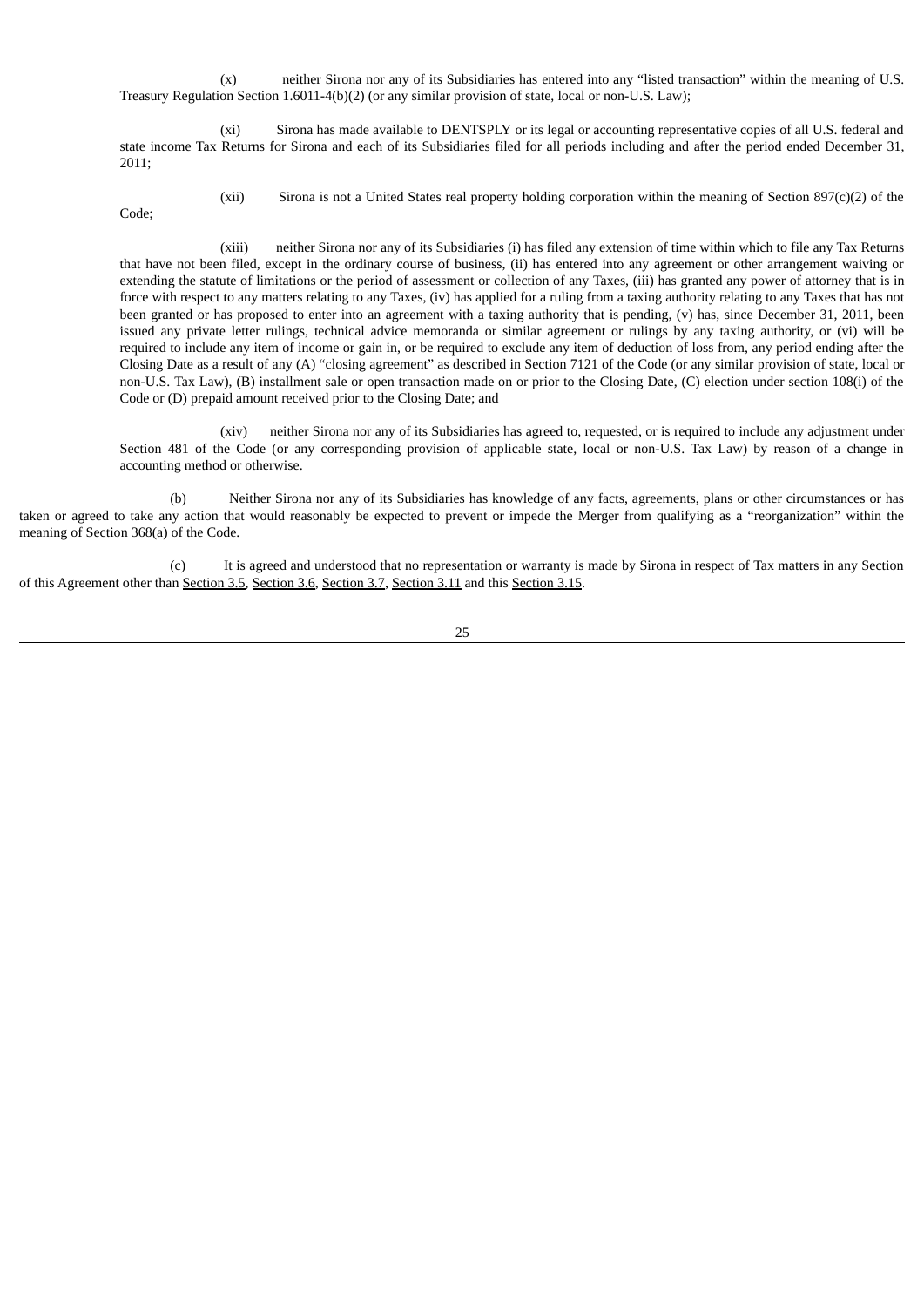#### 3.16 Material Contracts.

(a) All Contracts required to be filed as exhibits to the Sirona SEC Documents have been so filed in a timely manner. Section 3.16(a) of the Sirona Disclosure Schedule sets forth a true and complete list, as of the date hereof, of each of the following Contracts to which Sirona or any of its Subsidiaries is a party or by which Sirona or any of its Subsidiaries or any of their assets or businesses are bound (and any amendments, supplements and modifications thereto):

> (i) any Contract that is a "material contract" (as such term is defined in Item 601(b)(10) of Regulation S-K of the Exchange Act);

> (ii) any Contract that materially limits the ability of Sirona or any of its affiliates (including, following the consummation of the Transactions, the Surviving Corporation and its affiliates) to compete or provide services in any line of business or with any Person or in any geographic area or market segment or to engage in any type of business (including any license, collaboration, agency or distribution agreements);

> > (iii) any Contract required to be disclosed pursuant to Item 404 of Regulation S-K of the Exchange Act;

(iv) any Contract or series of related Contracts relating to indebtedness for borrowed money (A) in excess of \$10 million or (B) that becomes due and payable as a result of the Transactions;

(v) any license, sublicense, option, development or collaboration agreement or other Contract relating to Sirona Material Intellectual Property reasonably expected to result in payments in excess of \$10 million in any twelve (12) month period after the Closing Date (excluding license agreements for "shrink-wrap," "click-wrap" or other commercially available off-the-shelf software that is not the subject of a negotiated agreement, and excluding agreements the primary purpose of which is to purchase tangible goods or procure services unrelated to Intellectual Property and in the ordinary course of business);

(vi) any Contract reasonably expected to result in payments in excess of \$10 million in any twelve (12) month period after the Closing Date that provides for any material "most favored nation" provision or equivalent preferential pricing terms or similar obligations to which Sirona or any of its Subsidiaries is subject;

(vii) any Contract with any of Sirona's top 20 suppliers (including purchasing agreements and group purchasing agreements) (measured by dollar volume of purchases of Sirona during the twelve (12) months ended June 30, 2015);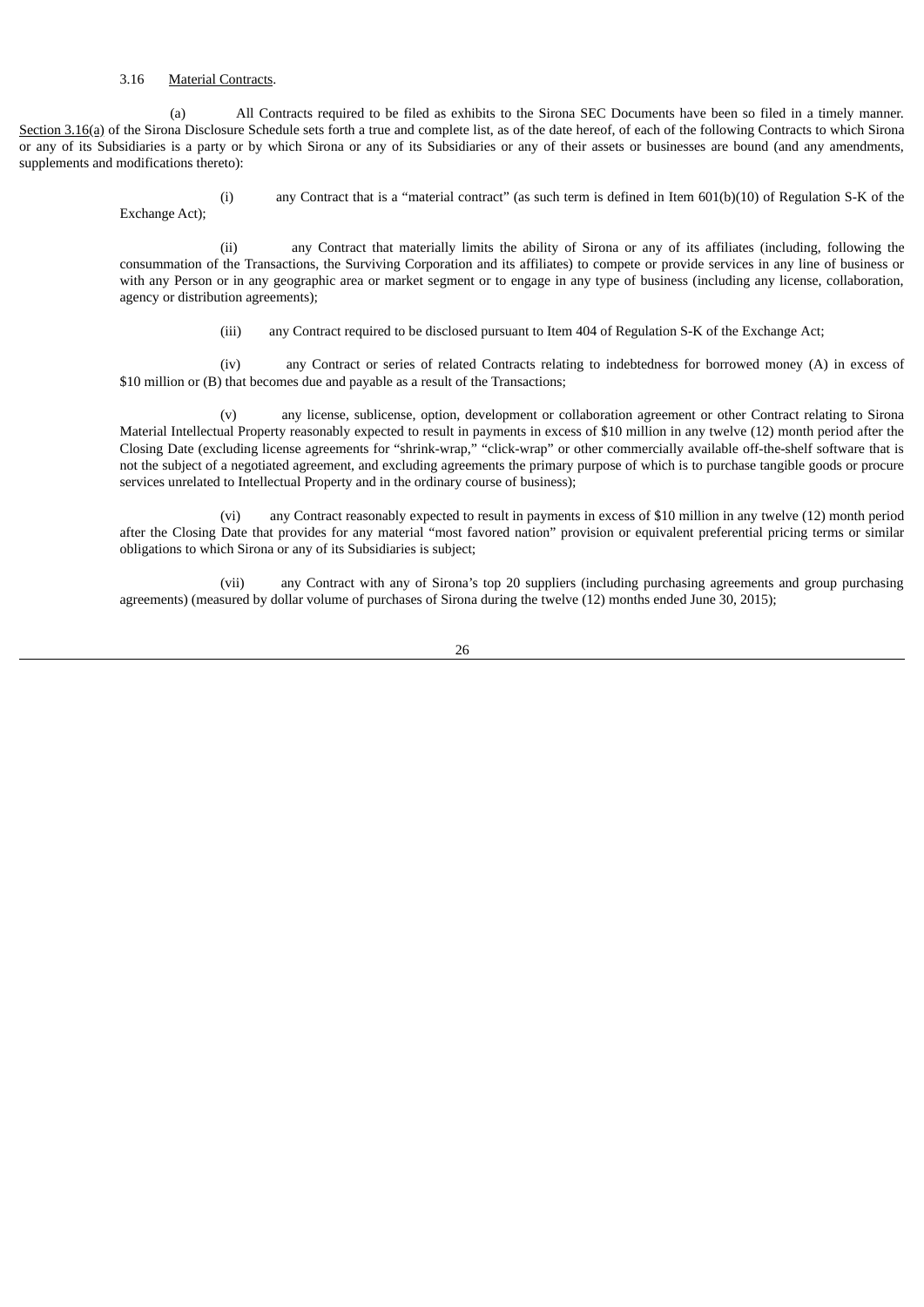(viii) any Contract with any of Sirona's top 20 customers (measured by dollar volume of spending by the customer during the twelve (12) months ended June 30, 2015);

(ix) any purchase, sale or supply contract that contains volume requirements or commitments, exclusive or preferred purchasing arrangements or promotional requirements reasonably expected to result in payments in excess of \$10 million in any twelve (12) month period after the Closing Date;

(x) any lease, sublease, occupancy agreement or other Contract with respect to the Sirona Leased Real Property reasonably expected to result in payments in excess of \$10 million in any twelve (12) month period after the Closing Date;

(xi) any agreement that grants any right of first refusal or right of first offer or similar right or that limits or purports to limit the ability of Sirona or any of its Subsidiaries to own, operate, sell, transfer, pledge or otherwise dispose of any material amount of assets or businesses (in any case in excess of \$10 million);

(xii) any acquisition or divestiture agreement (A) entered into since June 30, 2012 with a purchase price in excess of \$20 million or (B) that contains "earn-out" provisions or other contingent payment obligations that could reasonably be expected to exceed \$10 million (including indemnification obligations) that have not been satisfied in full;

(xiii) any agreement that by its terms limits the payment of dividends or other distributions by Sirona or any of its Subsidiaries;

(xiv) any Contract for any joint venture, partnership or similar arrangement, or any Contract involving a sharing of revenues, profits, losses, costs, or liabilities by Sirona or any of its Subsidiaries with any other Person involving a potential combined commitment or payment by Sirona and any of its Subsidiaries in excess of \$10 million annually;

(xv) any "single source" supply Contract pursuant to which goods or materials that are material to Sirona or any of its Subsidiaries are supplied to Sirona or such Subsidiary from an exclusive source reasonably expected to result in payments in excess of \$10 million in any twelve (12) month period after the Closing Date;

(xvi) any Contract with any Governmental Entity reasonably expected to result in payments in excess of \$10 million in any twelve (12) month period after the Closing Date; or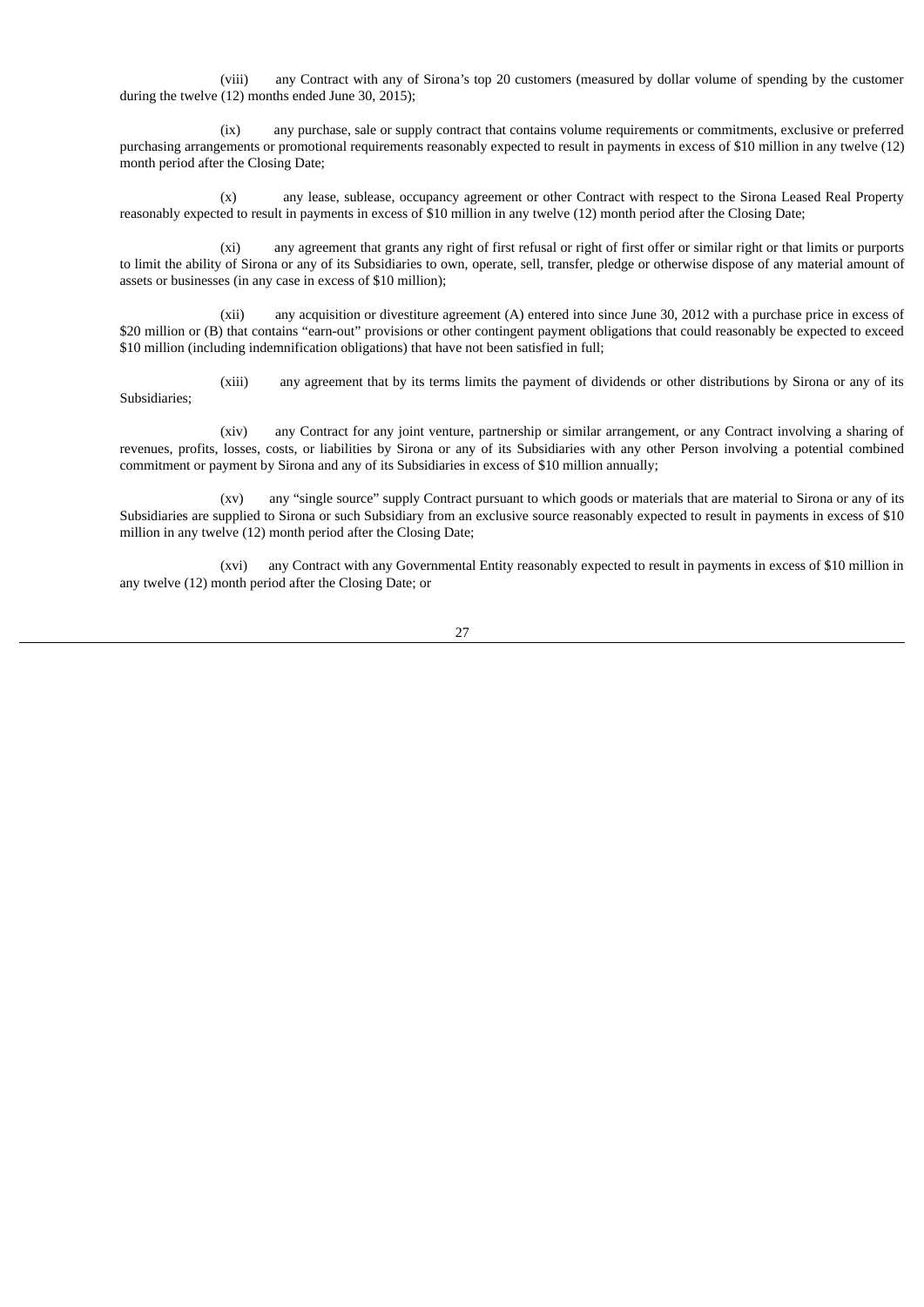# (xvii) any other agreement which would prohibit or delay beyond the Outside Date the consummation of Merger or any other Transaction contemplated by this Agreement.

Section 3.16(a).

(b) Sirona has heretofore made available to DENTSPLY true, correct and complete copies of the Contracts set forth in

(c) Except as has not had and would not reasonably be expected to have, individually or in the aggregate, a Sirona Material Adverse Effect, (i) all Contracts set forth or required to be set forth in Section 3.16(a) of the Sirona Disclosure Schedule or filed or required to be filed as exhibits to the Sirona SEC Documents (the "Sirona Material Contracts") are valid, binding and in full force and effect and are enforceable by Sirona or its applicable Subsidiary in accordance with their terms, except as limited by Laws affecting the enforcement of creditors' rights generally, by general equitable principles or by the discretion of any Governmental Entity before which any Proceeding seeking enforcement may be brought, (ii) Sirona, or its applicable Subsidiary, has performed all obligations required to be performed by it under the Sirona Material Contracts, and it is not (with or without notice or lapse of time, or both) in breach or default thereunder and, to the Knowledge of Sirona, no other party to any Sirona Material Contract is (with or without notice or lapse of time, or both) in breach or default thereunder, (iii) since January 1, 2015, neither Sirona nor any of its Subsidiaries has received written notice of any actual, alleged, possible or potential violation of, or failure to comply with, any term or requirement of any Sirona Material Contract, and (iv) neither Sirona nor any of its Subsidiaries has received any written notice of the intention of any party to cancel, terminate, change the scope of rights under or fail to renew any Sirona Material Contract.

### 3.17 Intellectual Property.

(a) With respect to all (i) issued patents and pending patent applications, (ii) trademark and service mark registrations and applications, (iii) copyright registrations and applications, and (iv) internet domain name registrations, in each case that are owned by Sirona or any of its Subsidiaries (collectively, the "Sirona Registered Intellectual Property"), except as has not had and would not reasonably be expected to have, individually or in the aggregate, a Sirona Material Adverse Effect, (A) either Sirona or one of its Subsidiaries is the sole owner and possesses all right, title and interest in and to the item, free and clear of all Liens (other than Permitted Liens), and (B) no Proceeding is pending or, to Knowledge of Sirona, threatened, that challenges the legality, validity, enforceability, registration, use or ownership of the item (except for office actions by the applicable Governmental Entities in the normal course of prosecution efforts in connection with applications for the registration or issuance of Intellectual Property). Each item of material Sirona Registered Intellectual Property that is registered, filed, issued, or applied for has been duly registered in, filed in or issued by the official governmental registers and/or issuers (or officially recognized registers or issuers) for such Intellectual Property and each such registration, filing, issuance and/or application, to the Knowledge of Sirona, (x) has not been abandoned or cancelled, (y) has been maintained effective by all requisite filings, renewals and payments, and (z) remains in full force and effect.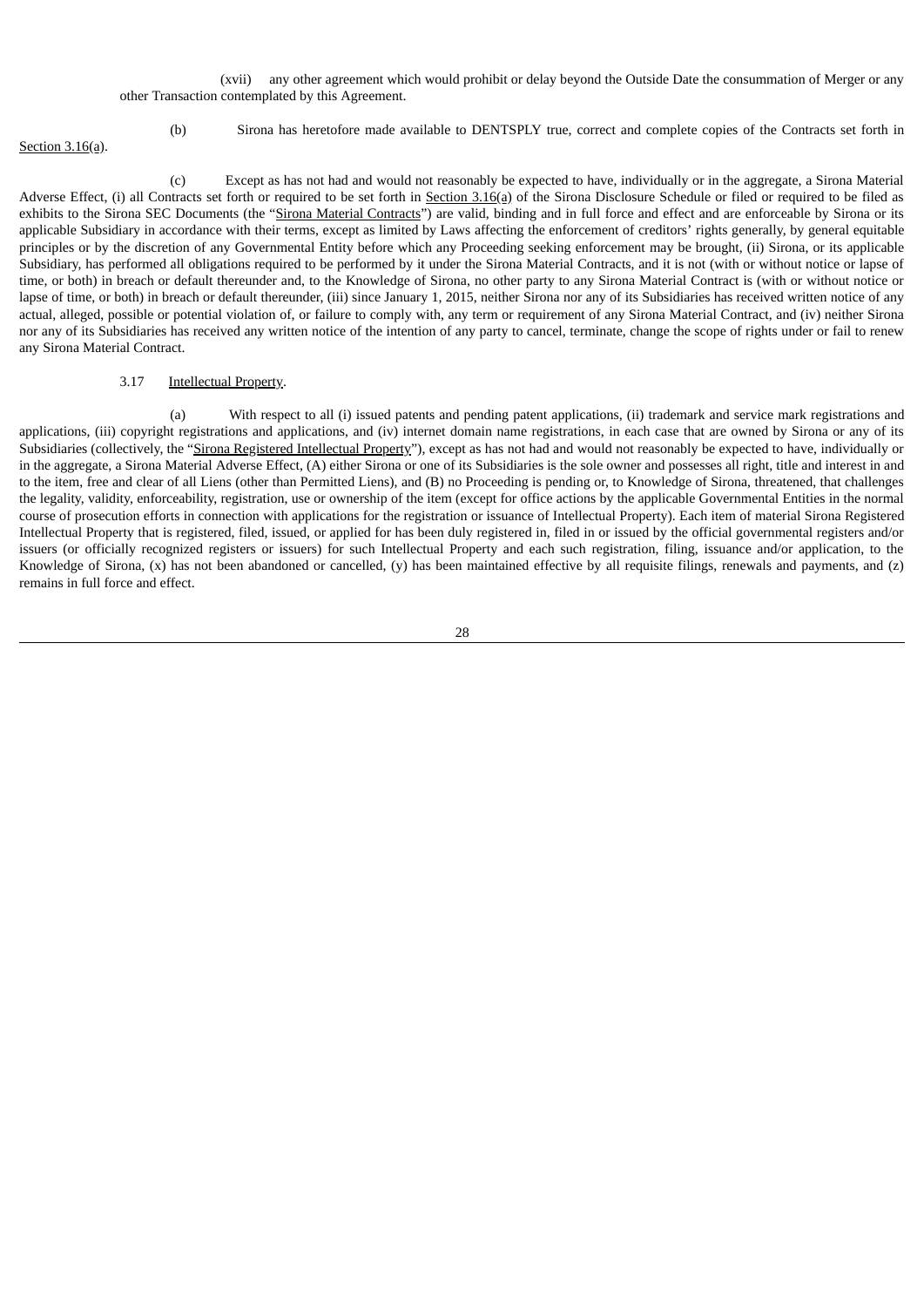(b) Except as has not had and would not reasonably be expected to have, individually or in the aggregate, a Sirona Material Adverse Effect, each of Sirona and its Subsidiaries owns and possesses all right, title and interest in and to (or has the right pursuant to a valid and enforceable license or otherwise possesses legally enforceable rights to use) all Intellectual Property that is necessary for or used or held for use in the conduct of the business of Sirona and its Subsidiaries in substantially the same manner as presently conducted and currently proposed to be conducted. Neither the execution and delivery of this Agreement by Sirona, nor the performance of this Agreement by Sirona, will result in the loss, forfeiture, termination, or impairment of, or give rise to a right of any Person to limit, terminate, or consent to the continued use of, any rights of Sirona or any of its Subsidiaries in any Intellectual Property except as has not had and would not reasonably be expected to have, individually or in the aggregate, a Sirona Material Adverse Effect.

(c) Except as has not had and would not reasonably be expected to have, individually or in the aggregate, a Sirona Material Adverse Effect, to the Knowledge of Sirona, neither Sirona nor any of its Subsidiaries nor the conduct of their businesses is infringing, misappropriating, diluting, or otherwise violating the Intellectual Property rights of any Person. Neither Sirona nor any of its Subsidiaries has received any written charge, complaint, claim, demand, or notice since June 30, 2012 (or earlier, if presently not resolved) alleging any such infringement, misappropriation, dilution, or violation (including any claim that Sirona or any of its Subsidiaries must license or refrain from using any Intellectual Property rights of any Person) which alleged infringement, misappropriation, dilution, or violation, if true, would reasonably be expected to have, individually or in the aggregate, a Sirona Material Adverse Effect. To the Knowledge of Sirona, no Person is infringing, misappropriating, diluting or otherwise violating any Intellectual Property owned by Sirona or any of its Subsidiaries except as has not had and would not reasonably be expected to have, individually or in the aggregate, a Sirona Material Adverse Effect. Neither Sirona nor any of its Subsidiaries has made or asserted any charge, complaint, claim, demand or notice since June 30, 2012 (or earlier, if presently not resolved) alleging any such infringement, misappropriation, dilution, or violation which alleged infringement, misappropriation, dilution, or violation, if true, would reasonably be expected to have, individually or in the aggregate, a Sirona Material Adverse Effect.

(d) Sirona and its Subsidiaries have taken commercially reasonable steps to maintain, police and protect the Intellectual Property that is material to their business ("Sirona Material Intellectual Property"). Except as has not had and would not reasonably be expected to have, individually or in the aggregate, a Sirona Material Adverse Effect, all Sirona Material Intellectual Property that derives independent economic value, actual or potential, from not being generally known to the public or to other persons who can obtain economic value from its disclosure or use has been maintained in confidence in accordance with protection procedures that are in accordance with procedures customarily used in the industry to protect rights of like importance and, to the Knowledge of Sirona, adequate for protection. To the Knowledge of Sirona, there has been no unauthorized disclosure of any Sirona Material Intellectual Property. Except as has not had and would not reasonably be expected to have, individually or in the aggregate, a Sirona Material Adverse Effect, to the Knowledge of Sirona, all former and current officers, directors, employees, personnel, consultants, advisors, agents, and independent contractors of Sirona and its Subsidiaries, and each of their predecessors, who have contributed to or participated in the conception and development of Intellectual Property for such entities have entered into valid and binding proprietary rights agreements with Sirona or one of its Subsidiaries or predecessors, vesting ownership of such Intellectual Property in Sirona or one of its Subsidiaries. No such Person has asserted, and to the Knowledge of Sirona, no such Person has, any right, title, interest or other claim in, or the right to receive any royalties or other consideration with respect to, any Sirona Material Intellectual Property.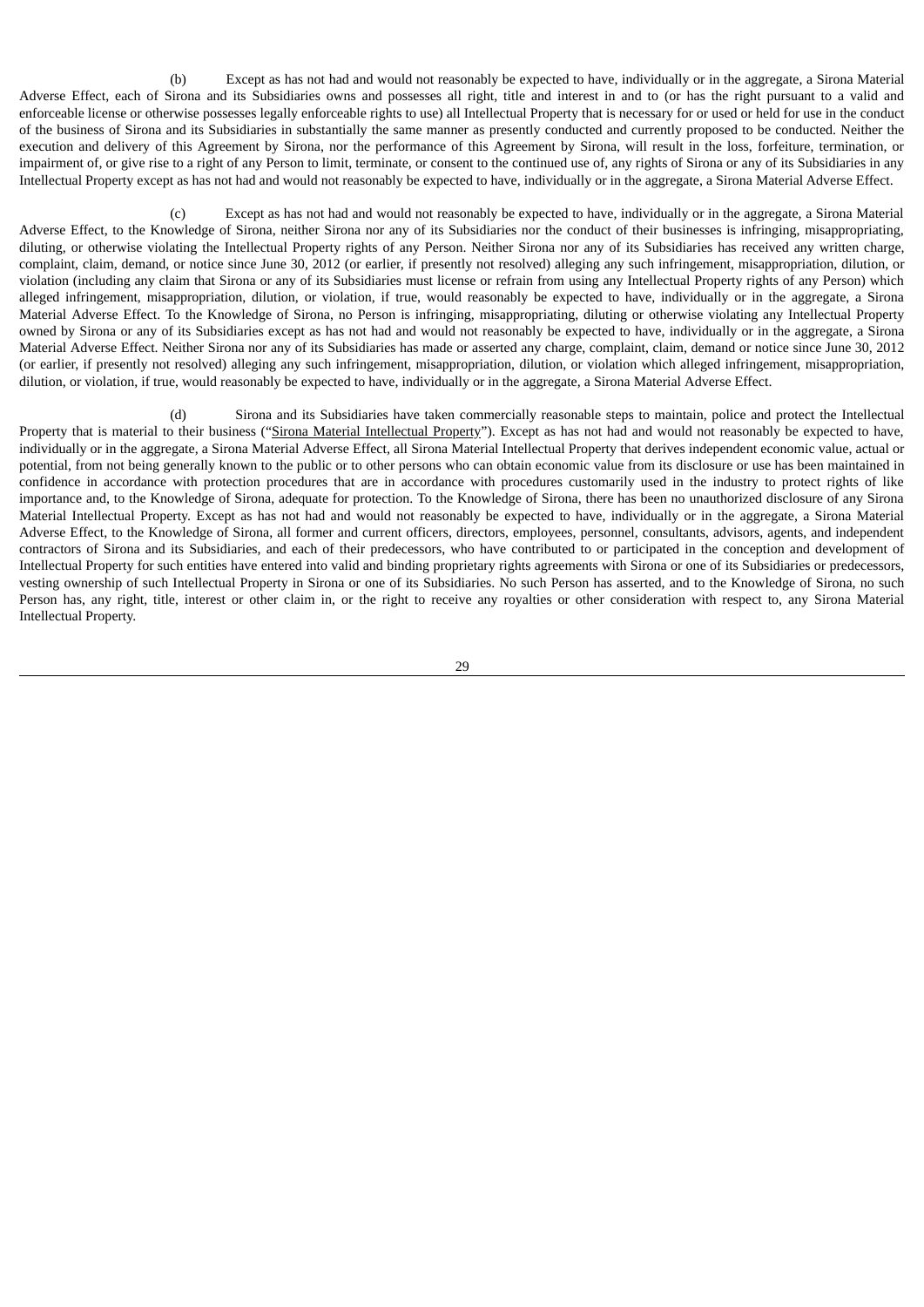(e) Except as has not had and would not reasonably be expected to have, individually or in the aggregate, a Sirona Material Adverse Effect, the IT Assets of Sirona and its Subsidiaries operate in all material respects in accordance with their documentation and functional specifications and as required by Sirona and its Subsidiaries to operate the business of Sirona and its Subsidiaries as presently conducted and have not, since June 30, 2012, materially malfunctioned or failed. Sirona and its Subsidiaries have implemented commercially reasonable measures to protect the confidentiality and security of such IT Assets and information stored or contained therein against any unauthorized use, access, interruption or corruption. Sirona and its Subsidiaries have implemented commercially reasonable data backup, data storage, system redundancy and disaster avoidance procedures with respect to their IT Assets.

(f) To the Knowledge of Sirona, no software included in the Sirona Material Intellectual Property, which is distributed to any third party by or on behalf of Sirona or its Subsidiaries (other than software identified as belonging to a third party and subject to a third party paid or public license), or for which Sirona or its Subsidiaries may have plans to distribute to any third party, incorporates or is comprised of or distributed with any publicly available software, or is otherwise subject to the provisions of any "open source" or third party license agreement that (i) requires the distribution of source code in connection with the distribution of such software in object code form; (ii) materially limits Sirona's or any of its Subsidiaries' freedom to seek full compensation in connection with marketing, licensing, and distributing such applications; or (iii) allows a customer or requires that a customer have the right to decompile, disassemble or otherwise reverse engineer the software by its terms and not by operation of law.

#### 3.18 Healthcare Compliance Matters.

(a) (i) Sirona and each of its Subsidiaries are in compliance and since June 30, 2012 have been in compliance with all Health Care Laws applicable to Sirona or any of its Subsidiaries or any assets owned or used by any of them (except for such past noncompliance as has been remedied and imposes no continuing obligations or costs on Sirona or its Subsidiaries), and (ii) neither Sirona nor any of its Subsidiaries has received any written communication since June 30, 2012 from a Governmental Entity that remains uncured or unresolved and that alleges that Sirona or any of its Subsidiaries is not in compliance with any Health Care Law, except in the case of clauses (i) and (ii) where any non-compliance, individually or in the aggregate, has not had and would not reasonably be expected to have, a Sirona Material Adverse Effect. Neither Sirona nor, to the Knowledge of Sirona, any of its Subsidiaries is a party to or has any ongoing reporting obligations pursuant to or under any corporate integrity agreements, deferred prosecution agreements, monitoring agreements, consent decrees, settlement orders, plans of correction or similar agreements with or imposed by any Governmental Entity. Additionally, none of Sirona, its Subsidiaries or any of its respective employees, officers or directors has been excluded, suspended or debarred from participation in any U.S. state or federal health care program or, to the Knowledge of Sirona, has been convicted of any crime or is subject to a governmental inquiry, investigation, Proceeding, or other similar action, or has engaged in any conduct, that could reasonably be expected to result in debarment, suspension, or exclusion.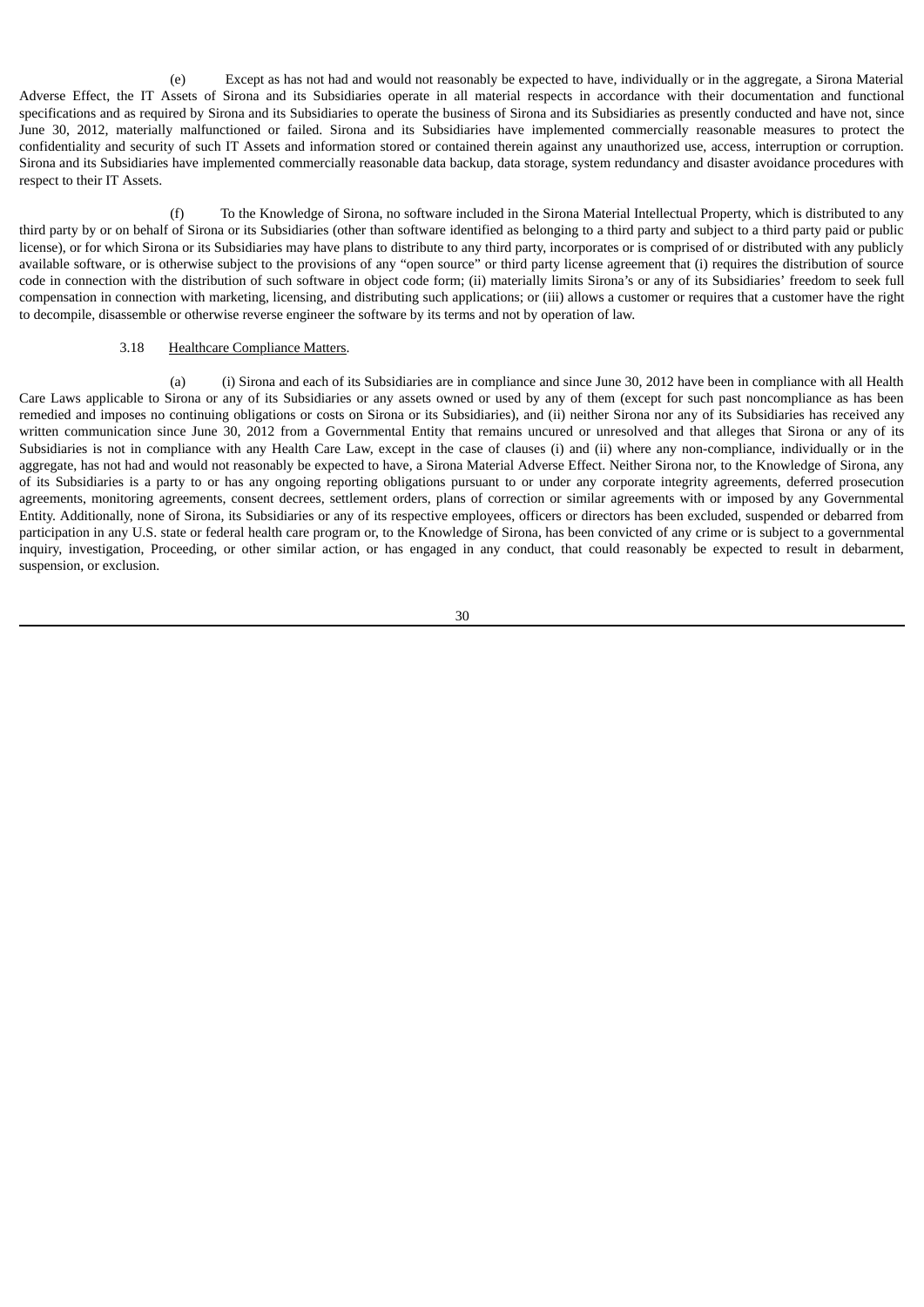(b) Sirona and each of its Subsidiaries have, maintain and are operating in material compliance with all Permits of the United States Food and Drug Administration ("FDA") and comparable Governmental Entities which are required for the conduct of their business as currently conducted (collectively, the "FDA Permits"), and all such FDA Permits are valid, subsisting, and in full force and effect, except where the failure to have, maintain or operate in material compliance with the FDA Permits has not had, and would not reasonably be expected to have, individually or in the aggregate, a Sirona Material Adverse Effect. Sirona and each of its Subsidiaries have fulfilled and performed all of their material obligations with respect to the FDA Permits, and no event has occurred which allows, or with notice or lapse of time or both, would allow revocation or termination thereof or results in any other material impairment of the rights of the holder of any FDA Permit, except where the failure to so fulfill or perform, or the occurrence of such event, would not result in a Sirona Material Adverse Effect. Sirona and each of its Subsidiaries have operated and currently are in compliance in all material respects with applicable Laws administered or enforced by the FDA and comparable Governmental Entities, except where the failure to so comply would not result in a Sirona Material Adverse Effect. Sirona and each of its Subsidiaries have not received, since June 30, 2012, written notice of any pending or threatened Proceeding (other than FDA audits) from the FDA, any Governmental Entity, any qui-tam relator or applicable foreign Governmental Entity alleging that any operation or activity of Sirona or any of its Subsidiaries is in material violation of any applicable Health Care Law which violation would reasonably be expected to have a material and adverse impact on Sirona and its Subsidiaries, taken as a whole.

(c) Except as has not had and would not reasonably be expected to have, individually or in the aggregate, a Sirona Material Adverse Effect, all applications, notifications, submissions, information, claims, reports and statistics, and other data and conclusions derived therefrom, utilized as the basis for or submitted in connection with any and all requests for a FDA Permit from the FDA or other Governmental Entity relating to Sirona and each of its Subsidiaries, their business and products, when submitted to the FDA or other Governmental Entity were true, complete and correct as of the date of submission and any necessary or required updates, changes, corrections or modification to such applications, submissions, information and data have been submitted to the FDA or other Governmental Entity.

(d) Except as has not had and would not reasonably be expected to have, individually or in the aggregate, a Sirona Material Adverse Effect, since June 30, 2012, Sirona and each of its Subsidiaries have not had any product or manufacturing site (whether owned by Sirona or its Subsidiary(s), or a contract manufacturer for their products) subject to a Governmental Entity (including FDA) shutdown or import or export prohibition, nor received any FDA Form 483 or other Governmental Entity notice of inspectional observations, "warning letters," "untitled letters" or requests or requirements to make changes to the products, or similar correspondence or notice from the FDA or other Governmental Entity alleging or asserting noncompliance with any applicable Law, Permit or such requests or requirements of a Governmental Entity.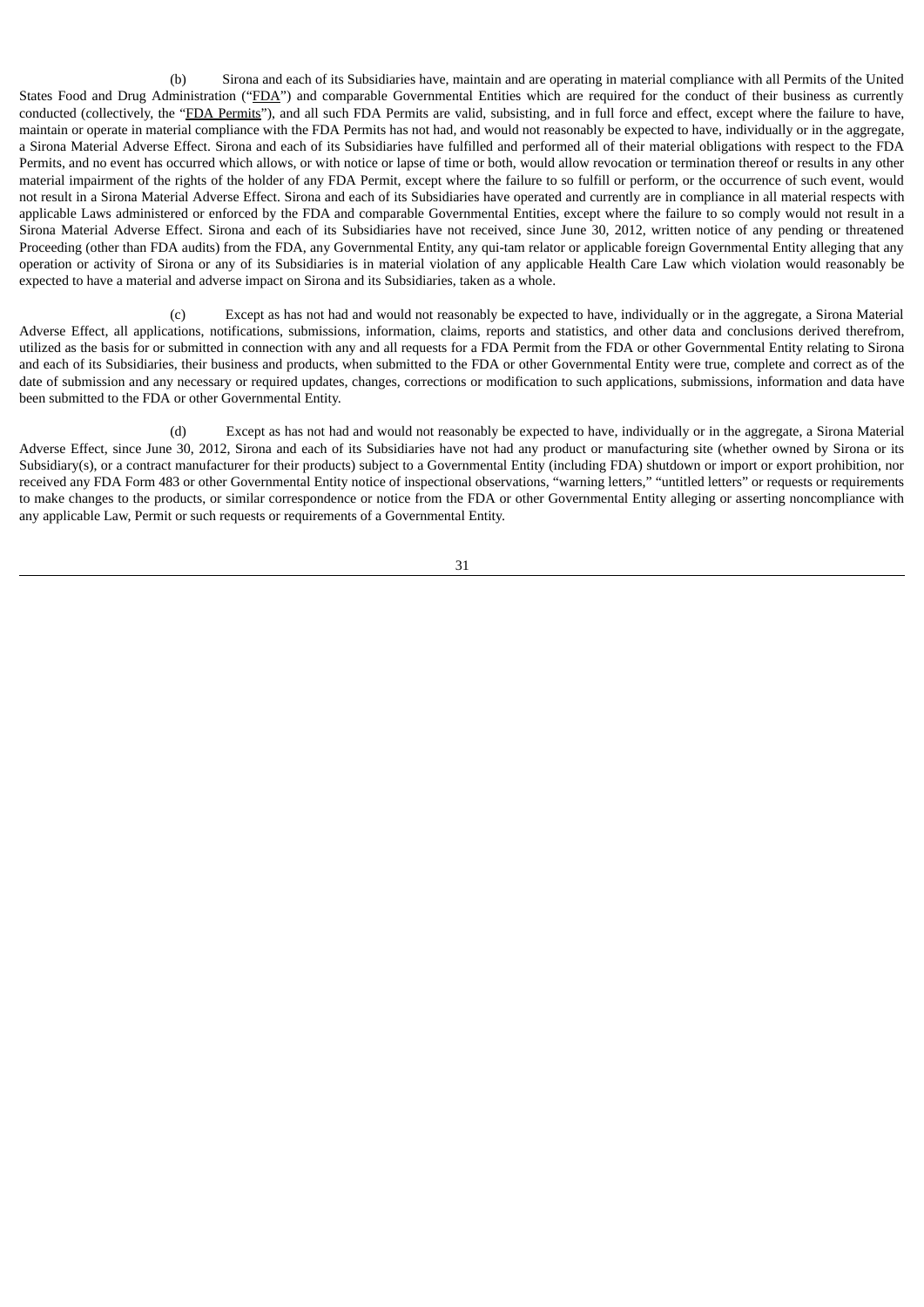(e) Except as has not had and would not reasonably be expected to have, individually or in the aggregate, a Sirona Material Adverse Effect, (i) since June 30, 2012, there have been no (A) recalls, field notifications, field corrections, market withdrawals or replacements, safety alerts or other notice of action relating to an alleged lack of safety, efficacy, or regulatory compliance ("Safety Notices") with respect to the products of Sirona and its Subsidiaries or (B) to the Knowledge of Sirona, complaints with respect to such products that are currently unresolved and (ii) to the Knowledge of Sirona, there are no facts that would be reasonably likely to result in (A) a Safety Notice with respect to such products, (B) a change in labeling of any such products, or (C) a termination or suspension of marketing or testing of any such products.

(f) Except as has not had and would not reasonably be expected to have, individually or in the aggregate, a Sirona Material Adverse Effect, (i) the clinical, pre-clinical and other studies and tests conducted by or on behalf of or sponsored by Sirona or its Subsidiaries or in which Sirona or its Subsidiaries, or any of their products or product candidates have participated were, and if still pending are, being conducted in accordance with standard medical and scientific research procedures and all applicable Laws, including, but not limited to, the Federal Food, Drug and Cosmetic Act and its applicable implementing regulations at 21 C.F.R. Parts 50, 54, 56, 58 and 812 and (ii) no investigational device exemption filed by or on behalf of Sirona or its Subsidiaries with the FDA has been terminated or suspended by the FDA, and neither the FDA nor any applicable foreign Governmental Entity has commenced, or, to the Knowledge of Sirona, threatened to commence, any action to place a clinical hold order on, or otherwise terminate, delay or suspend, any proposed or ongoing clinical investigation conducted or proposed to be conducted by or on behalf of Sirona and its Subsidiaries.

(g) Neither Sirona nor any of its Subsidiaries is the subject of any pending or, to the Knowledge of Sirona, threatened investigation in respect of Sirona, its Subsidiaries or their products, by the FDA pursuant to its "Fraud, Untrue Statements of Material Facts, Bribery, and Illegal Gratuities" Final Policy set forth in 56 Fed. Reg. 46191 (September 10, 1991) and any amendments thereto. Since June 30, 2012, neither Sirona nor, to the Knowledge of Sirona, any of their officers, employees or agents (within the meaning of the applicable Law) has been convicted of any crime or engaged in any conduct that could result in a material debarment or exclusion under (i) 21 U.S.C. Section 335a or (ii) any similar Law. As of the date hereof, no Proceedings that would reasonably be expected to result in such a debarment or exclusion are pending or, to the Knowledge of Sirona, threatened against Sirona, its Subsidiaries, or any of their officers, employees or agents.

3.19 Broker's Fees. Except for the financial advisors' fees set forth in Section 3.19 of the Sirona Disclosure Schedule, neither Sirona nor any of its Subsidiaries nor any of their respective officers or directors on behalf of Sirona or such Subsidiaries has employed any financial advisor, broker or finder or incurred any liability for any financial advisory fee, broker's fees, commissions or finder's fees in connection with any of the Transactions.

3.20 Opinion of Financial Advisor. Jefferies LLC, Sirona's financial advisor, has delivered to the Sirona Board its opinion in writing or orally, in which case, such opinion will be subsequently confirmed in writing, to the effect that, as of the date thereof and based upon and subject to the factors and assumptions set forth therein, the Exchange Ratio is fair from a financial point of view to the holders of the shares of Sirona Common Stock.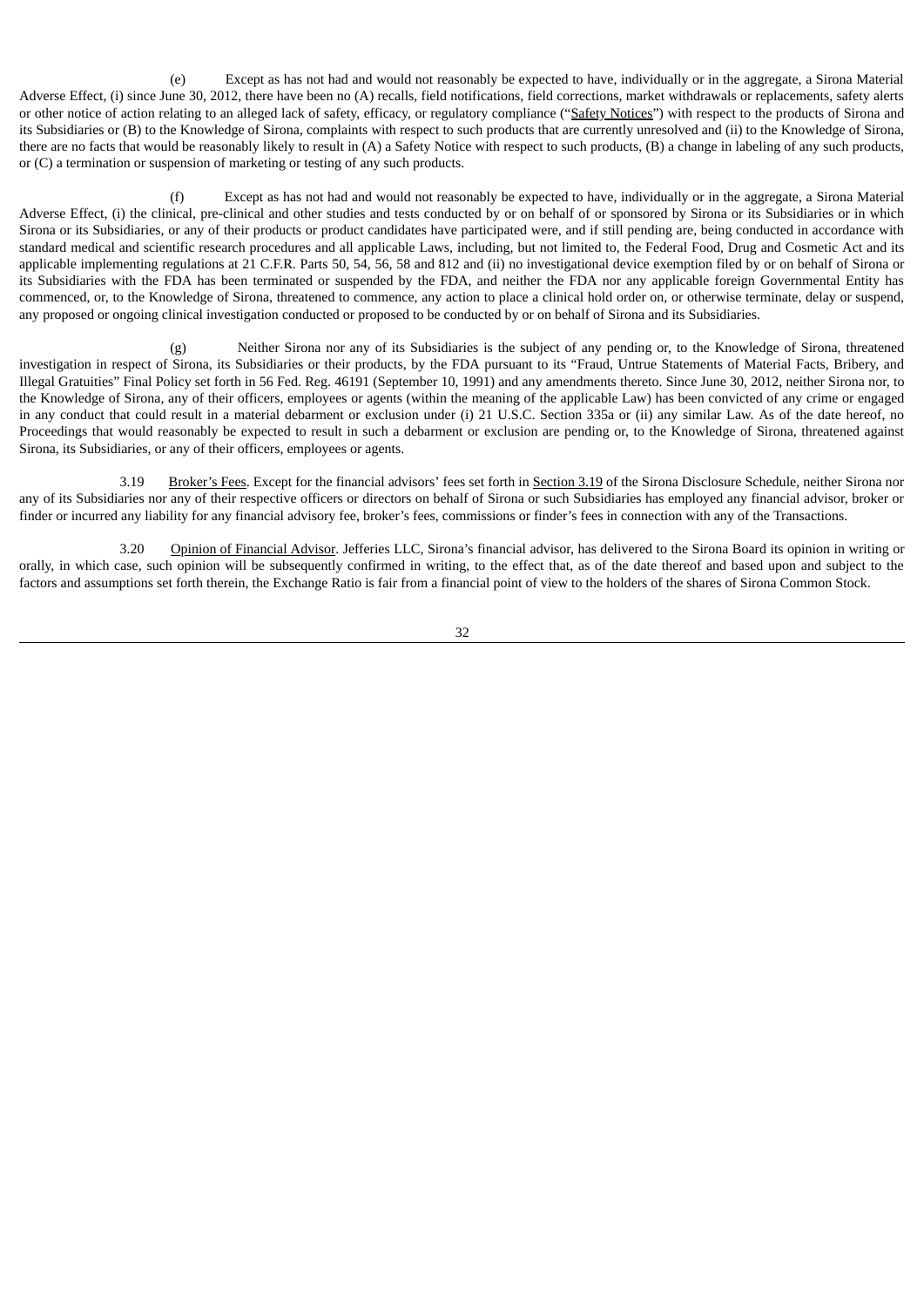3.21 Ownership of DENTSPLY Common Stock. Neither Sirona nor any of its affiliates or associates is, nor at any time during the last three (3) years has Sirona or any of its affiliates or associates been, an "interested stockholder" of DENTSPLY as defined in Section 203 of the DGCL. Sirona and its Subsidiaries, affiliates and associates do not beneficially own any shares of DENTSPLY Common Stock or other securities of DENTSPLY or any options, warrants or other rights to acquire DENTSPLY Common Stock or other securities of, or any other economic interest (through derivative securities or otherwise) in, DENTSPLY.

3.22 Insurance. All insurance policies (including policies providing casualty, liability, and workers compensation coverage, but excluding any Sirona Benefit Plans) to which Sirona or any of its Subsidiaries is currently a party are in full force and effect, and, to the Knowledge of Sirona, have been issued by licensed insurers, all premiums with respect thereto covering all periods up to and including the Closing Date have been paid, and no notice of cancellation or termination has been received with respect to any such policies, except for such cancellations or terminations which would have not had and would not reasonably be expected to have, individually or in the aggregate, a Sirona Material Adverse Effect. Except as has not had and would not reasonably be expected to have, individually or in the aggregate, a Sirona Material Adverse Effect, each of Sirona and its Subsidiaries is, and since October 1, 2013 has been, insured with respect to its assets and properties and the conduct of its business in such amounts and against such risks as are in its reasonable judgment sufficient for compliance with Law and as are adequate to protect its assets and properties and the conduct of its business.

3.23 No Other Representations or Warranties. Except for the representations and warranties expressly contained in this Article 3, neither Sirona nor any of its affiliates nor any Person acting on any of their behalf makes any other express or any implied representations or warranties with respect to (a) Sirona or any of its Subsidiaries, any of their businesses, operations, assets, liabilities, condition (financial or otherwise) or prospects or any other matter relating to Sirona or any of its Subsidiaries or (b) the accuracy or completeness of any documentation, forecasts or other information provided by Sirona, any affiliate of Sirona or any Person acting on any of their behalf to DENTSPLY, Merger Sub, any affiliate of DENTSPLY or any Person acting on any of their behalf.

## **ARTICLE 4**

## **REPRESENTATIONS AND WARRANTIES OF DENTSPLY AND MERGER SUB**

Except (a) as set forth in the DENTSPLY Disclosure Schedule (subject to Section 8.15) and (b) as otherwise disclosed or identified in the DENTSPLY SEC Documents publicly filed or furnished after December 31, 2013 and prior to the date hereof (other than (i) any forward-looking disclosures contained in the "Forward Looking Statements" and "Risk Factors" sections of the DENTSPLY SEC Documents and any other disclosures included therein to the extent they are primarily predictive, cautionary or forward looking in nature and (ii) information included in, or incorporated by reference as, exhibits and schedules to any DENTSPLY SEC Document, and provided that the exception provided for in this clause (b) shall be applied if, and only if, the nature and content of the applicable disclosure in any such DENTSPLY SEC Document publicly filed or furnished prior to the date hereof is reasonably specific as to matters and items such that the subject matter of such disclosure is reasonably apparent on the face of the text of such disclosure to be applicable to the representation set forth herein), DENTSPLY and Merger Sub hereby represent and warrant to Sirona as follows: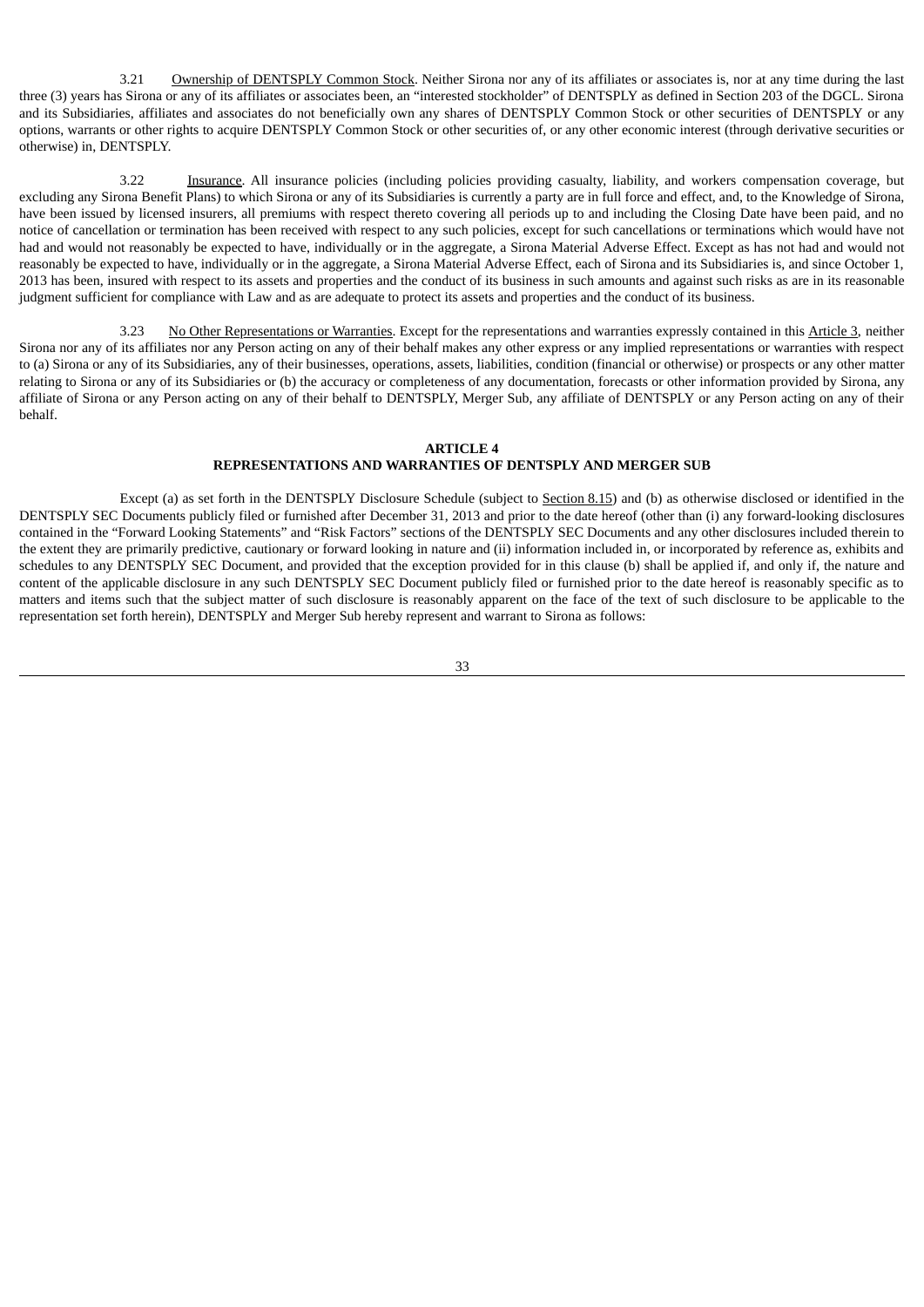4.1 Corporate Organization. Each of DENTSPLY and, except where the failure to be in good standing has not had and would not reasonably be expected to have, individually or in the aggregate, a DENTSPLY Material Adverse Effect, its Subsidiaries, including Merger Sub, is a corporation or other entity duly organized, validly existing and, to the extent applicable, in good standing under the laws of the jurisdiction of its organization and has the requisite corporate or other entity power and authority to own or lease all of its properties and assets and to carry on its business as it is now being conducted. Each of DENTSPLY and its Subsidiaries, including Merger Sub, is duly licensed or qualified to do business in each jurisdiction in which the nature of the business conducted by it or the character or location of the properties and assets owned or leased by it makes such licensing or qualification necessary, except where the failure to be so licensed or qualified, has not had and would not reasonably be expected to have, individually or in the aggregate, a DENTSPLY Material Adverse Effect. The copies of the certificate of incorporation (the "DENTSPLY Charter") and bylaws (the "DENTSPLY Bylaws") of DENTSPLY, as most recently filed with the DENTSPLY SEC Documents, and the certificate of incorporation and bylaws of Merger Sub previously provided to Sirona, are true, complete and correct copies of such documents as in effect as of the date of this Agreement. DENTSPLY is not in violation of any of the provisions of the DENTSPLY Charter or the DENTSPLY Bylaws. True and complete copies of all minute books of DENTSPLY since January 1, 2013 have been made available by DENTSPLY to Sirona, except for such portions of the minutes subject to attorney-client privilege or with respect to the consideration of a possible acquisition or business combination involving DENTSPLY.

### 4.2 DENTSPLY Capitalization.

(a) The authorized capital stock of DENTSPLY consists of two hundred million (200,000,000) shares of DENTSPLY Common Stock and two hundred fifty thousand (250,000) shares of preferred stock, par value \$1.00 per share ("DENTSPLY Preferred Stock"). As of September 11, 2015, (i) 139,813,774 shares of DENTSPLY Common Stock (other than treasury shares) were issued and outstanding, all of which were validly issued and fully paid, nonassessable and free of preemptive rights, (ii) 22,961,694 shares of DENTSPLY Common Stock were held in the treasury of DENTSPLY or by its Subsidiaries, (iii) 8,752,637 shares of DENTSPLY Common Stock were issuable (and such number was reserved for issuance) upon exercise of DENTSPLY Stock Options and DENTSPLY RSUs outstanding as of such date and (iv) no shares of DENTSPLY Preferred Stock were issued and outstanding. Except for DENTSPLY Stock Options and DENTSPLY RSUs to purchase not more than 8,752,637 shares of DENTSPLY Common Stock, there are no options, warrants or other rights, agreements, arrangements or commitments of any character to which DENTSPLY or any of its Subsidiaries is a party or by which DENTSPLY or any of its Subsidiaries is bound relating to the issued or unissued capital stock or other Equity Interests of DENTSPLY or any of its Subsidiaries, or securities convertible into or exchangeable for such capital stock or other Equity Interests, or obligating DENTSPLY or any of its Subsidiaries to issue or sell any shares of its capital stock or other Equity Interests, or securities convertible into or exchangeable for such capital stock of, or other Equity Interests in, DENTSPLY or any of its Subsidiaries. Since September 11, 2015, DENTSPLY has not issued any shares of its capital stock or other Equity Interests, or securities convertible into or exchangeable for such capital stock or other Equity Interests, other than those shares of capital stock reserved for issuance described in this Section 4.2(a). DENTSPLY has previously provided Sirona with a true and complete list, as of the date hereof, of the prices at which each outstanding DENTSPLY Stock Option and DENTSPLY RSU may be exercised under the applicable DENTSPLY Stock Plan, the number of DENTSPLY Stock Options and DENTSPLY RSUs outstanding at each such price and the vesting schedule of the DENTSPLY Stock Options and DENTSPLY RSUs. None of the DENTSPLY Stock Options are "incentive stock options" within the meaning of Section 422 of the Code. All shares of DENTSPLY Common Stock subject to issuance under the applicable DENTSPLY Stock Plan, upon issuance prior to the Effective Time on the terms and conditions specified in the instruments pursuant to which they are issuable, will be duly authorized, validly issued, fully paid, nonassessable and free of preemptive rights. There are no bonds, debentures, notes or other indebtedness of DENTSPLY having the right to vote on any matters on which shareholders of DENTSPLY may vote. Neither DENTSPLY nor any of its Subsidiaries is a party to any voting agreement with respect to the voting of any Equity Interests of DENTSPLY or any of its Subsidiaries.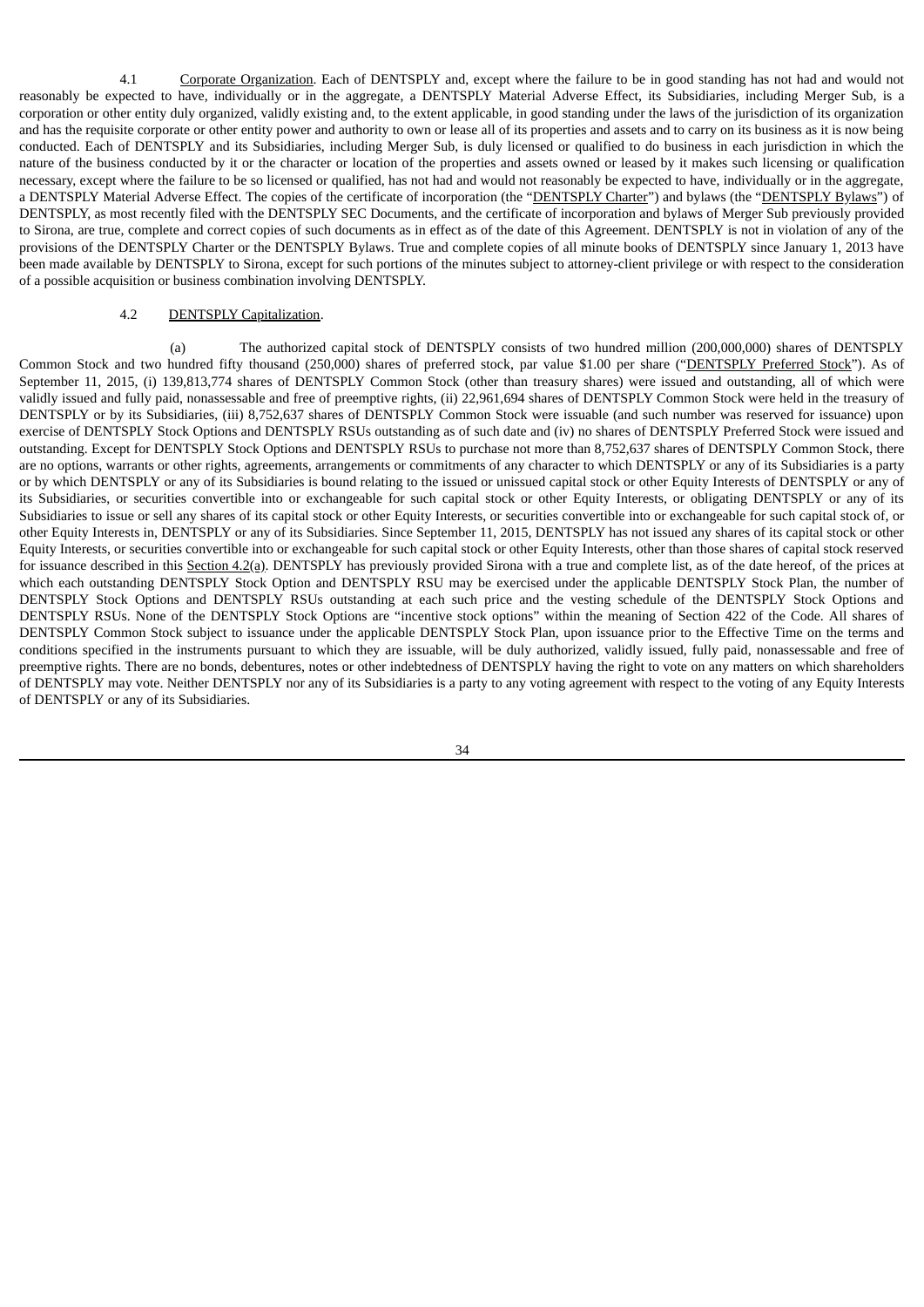(b) Except with respect to DENTSPLY RSUs, there are no outstanding contractual obligations of DENTSPLY or any of its Subsidiaries (i) restricting the transfer of, (ii) affecting the voting rights of, (iii) requiring the repurchase, redemption or disposition of, or containing any right of first refusal with respect to, (iv) requiring the registration for sale of, or (v) granting any preemptive or antidilutive right with respect to, any shares of DENTSPLY Common Stock or any capital stock of, or other Equity Interests in, DENTSPLY or any of its Subsidiaries.

(c) Section 4.2(c) of the DENTSPLY Disclosure Schedule sets forth a true and complete list of all of the Subsidiaries of DENTSPLY and the jurisdiction or organization of each such Subsidiary. Except for Merger Sub and as set forth in Section 4.2(c) of the DENTSPLY Disclosure Schedule, none of DENTSPLY or any of its Subsidiaries holds an Equity Interest in any other Person. Each outstanding share of capital stock of or other Equity Interest in each Subsidiary of DENTSPLY is duly authorized, validly issued, fully paid, nonassessable and free of preemptive rights and is owned, beneficially and of record, by DENTSPLY or one or more of its wholly-owned Subsidiaries free and clear of all Liens. There are no outstanding contractual obligations of DENTSPLY or any of its Subsidiaries to provide funds to, or make any investment (in the form of a loan, capital contribution or otherwise) in, any Subsidiary of DENTSPLY (in excess of \$5 million) or any other Person, other than guarantees by DENTSPLY of any indebtedness or other obligations of any wholly-owned Subsidiary of DENTSPLY.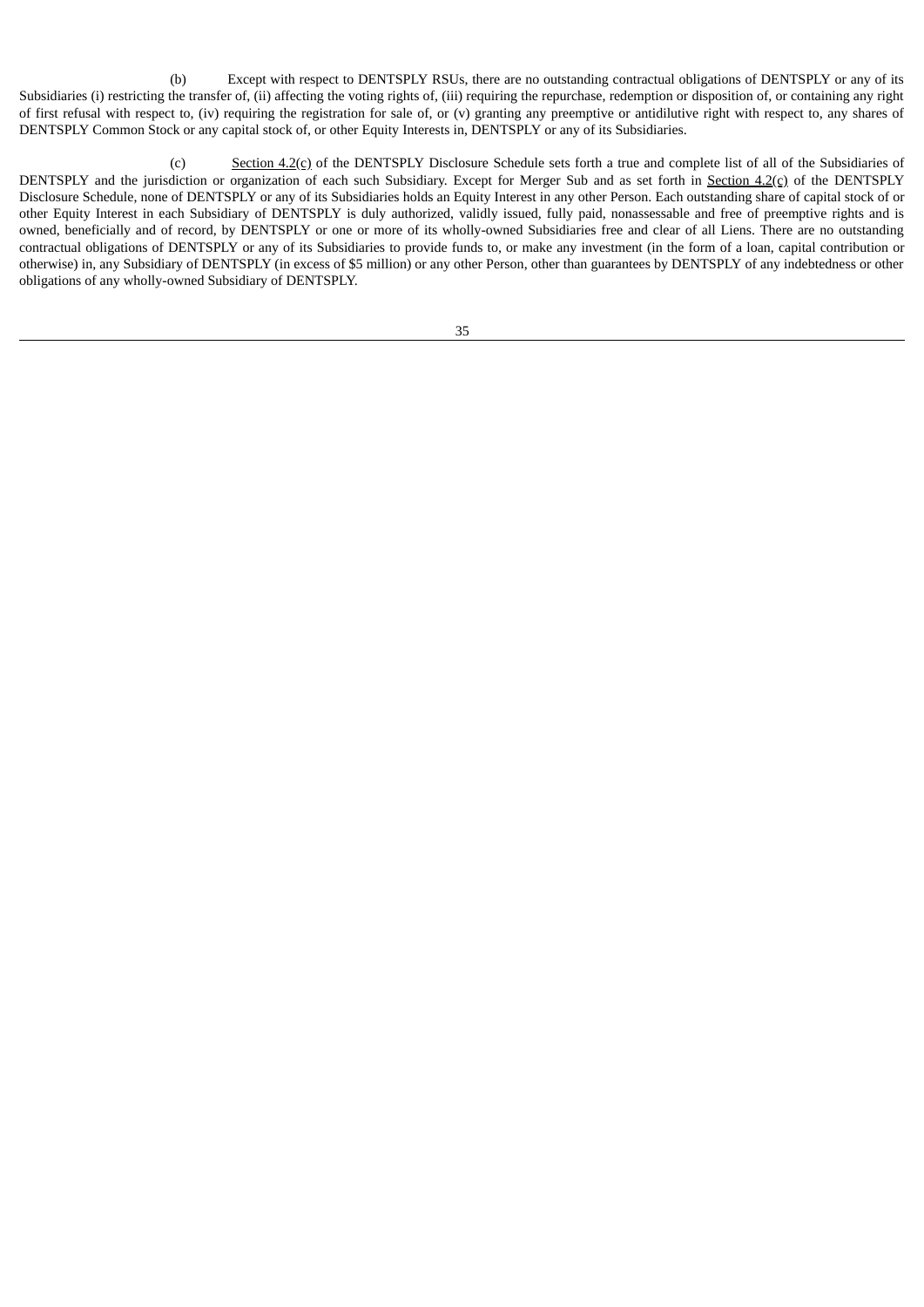## 4.3 Authority; Execution and Delivery; Enforceability.

(a) Each of DENTSPLY and Merger Sub has all necessary power and authority to execute and deliver this Agreement, to perform and comply with each of its obligations under this Agreement and, subject to the receipt of the DENTSPLY Shareholder Approval, to consummate the Transactions applicable to such party. The execution and delivery by each of DENTSPLY and Merger Sub of this Agreement, the performance and compliance by DENTSPLY and Merger Sub with each of its obligations herein and the consummation by DENTSPLY and Merger Sub of the Transactions have been duly authorized by all necessary corporate action on the part of DENTSPLY and Merger Sub, subject to the receipt of the DENTSPLY Shareholder Approval and to the adoption of this Agreement by DENTSPLY as the sole shareholder of Merger Sub, and no other corporate proceedings on the part of DENTSPLY and Merger Sub and no other shareholder votes are necessary to authorize this Agreement or the consummation by DENTSPLY and Merger Sub of the Transactions to which it is a party. Each of DENTSPLY and Merger Sub has duly and validly executed and delivered this Agreement and, assuming the due authorization, execution and delivery by Sirona of this Agreement, this Agreement constitutes its legal, valid and binding obligation, enforceable against it in accordance with its terms, except as limited by Laws affecting the enforcement of creditors' rights generally, by general equitable principles or by the discretion of any Governmental Entity before which any Proceeding seeking enforcement may be brought.

(b) The Board of Directors of DENTSPLY (the "DENTSPLY Board"), at a meeting duly called and held, unanimously adopted resolutions (i) approving this Agreement and the consummation of the Transactions upon the terms and subject to the conditions set forth in this Agreement, (ii) determining that the terms of the Agreement and the Transactions are fair to, and in the best interests of, DENTSPLY and its shareholders, (iii) directing that the DENTSPLY Share Issuance and the Amended and Restated DENTSPLY Charter be submitted to the shareholders of DENTSPLY for approval, and (iv) recommending that DENTSPLY's shareholders approve the DENTSPLY Share Issuance and the Amended and Restated DENTSPLY Charter (the "DENTSPLY Recommendation").

(c) To the Knowledge of DENTSPLY, no takeover, anti-takeover, business combination, control share acquisition or similar Law applies to the Transactions. The only vote of holders of any class or series of DENTSPLY Common Stock or other Equity Interests of DENTSPLY necessary to approve the Transactions is the approval of (i) the DENTSPLY Share Issuance by a majority of the total votes cast on such proposal by holders of the DENTSPLY Common Stock outstanding and entitled to vote thereon and (ii) the Amended and Restated DENTSPLY Charter by the holders of a majority of the DENTSPLY Common Stock outstanding and entitled to vote thereon (together, the "DENTSPLY Shareholder Approval"). No other vote of the holders of DENTSPLY Common Stock or any other Equity Interests of DENTSPLY is necessary to consummate the Transactions.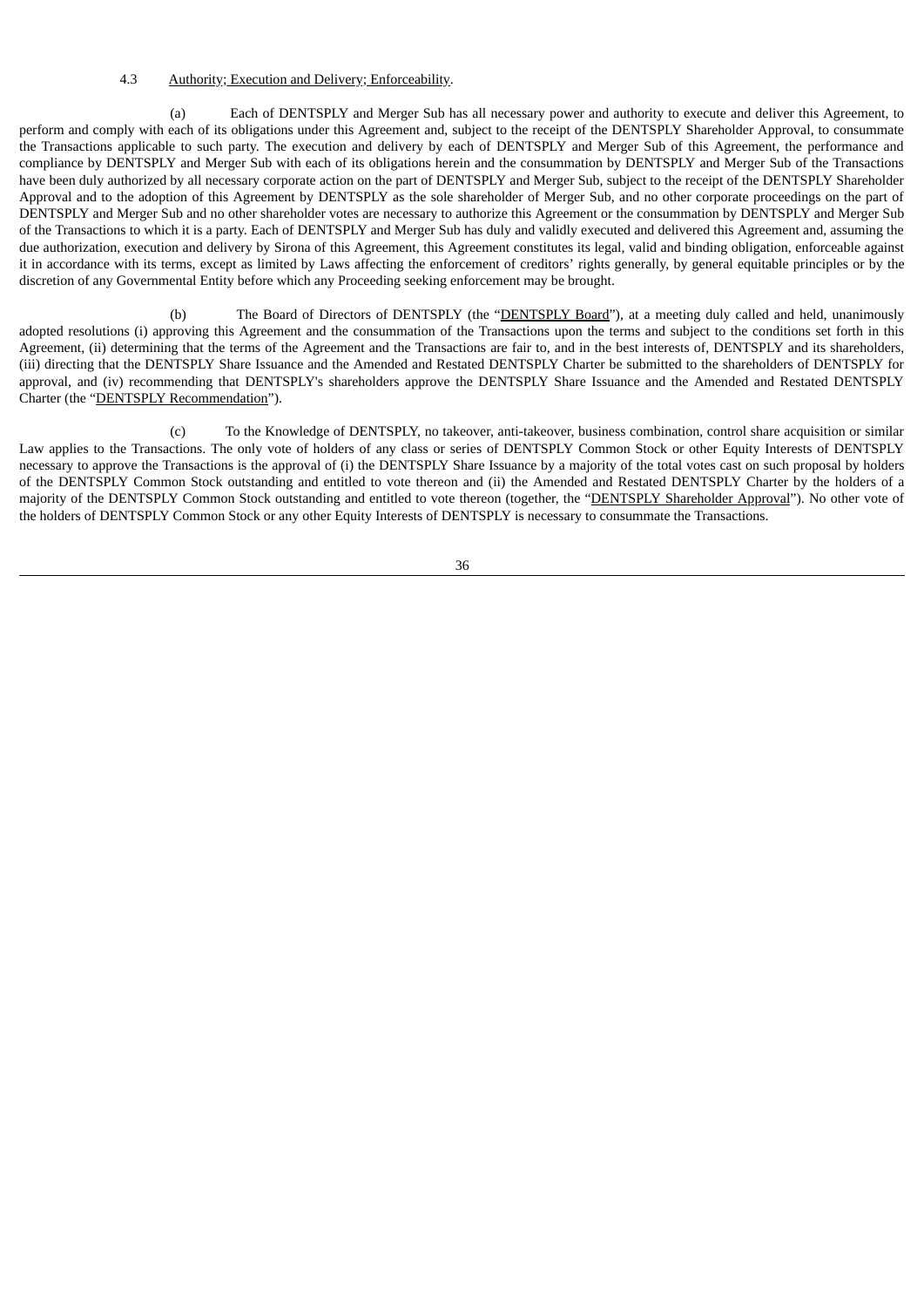## 4.4 No Conflicts.

(a) The execution and delivery of this Agreement by DENTSPLY and Merger Sub does not and will not, and the performance of this Agreement by DENTSPLY and Merger Sub and the consummation of the Transactions will not, (i) assuming the DENTSPLY Shareholder Approval is obtained, conflict with or violate any provision of the DENTSPLY Charter or the DENTSPLY Bylaws or any equivalent organizational documents of any Subsidiary of DENTSPLY, including Merger Sub, (ii) assuming that all consents, approvals, authorizations and permits described in Section 4.4(b) have been obtained and all filings and notifications described in Section 4.4(b) have been made and any waiting periods thereunder have terminated or expired, conflict with or violate any Law applicable to any of DENTSPLY or any of its Subsidiaries, including Merger Sub, or by which any property or asset of DENTSPLY or any of its Subsidiaries, including Merger Sub, is bound or affected or (iii) require any consent or approval under, result in any breach of or any loss or impairment of any benefit under, constitute a change of control or default (or an event which with notice or lapse of time or both would become a default) under or give to others any right of termination, vesting, amendment, acceleration or cancellation of, or result in the creation of a Lien on any property or asset of DENTSPLY or any of its Subsidiaries, including Merger Sub, pursuant to, any Contract or Permit, except, with respect to clauses (ii) and (iii), for any such conflicts, violations, breaches, defaults or other occurrences which would not, individually or in the aggregate, reasonably be expected to (A) prevent or delay beyond the Outside Date consummation of the Merger, (B) otherwise prevent or delay beyond the Outside Date performance by DENTSPLY of any of its material obligations under this Agreement or (C) have a DENTSPLY Material Adverse Effect.

(b) The execution and delivery of this Agreement by DENTSPLY and Merger Sub does not and will not, and the consummation by DENTSPLY and Merger Sub of the Transactions to which it is a party and compliance by DENTSPLY and Merger Sub with any of the terms or provisions hereof or thereof will not, require any consent, approval, authorization or permit of, or filing with or notification to, any Governmental Entity or any other Person, except (i) under the Exchange Act, Securities Act, any applicable blue sky Law and the rules and regulations of the NASDAQ (ii) under the HSR Act, the EU Merger Regulation or other applicable foreign, federal, state or supranational antitrust, competition, fair trade or similar applicable Laws, (iii) the filing of the Certificate of Merger as required by the DGCL and (iv) where failure to obtain such consents, approvals, authorizations or permits, or to make such filings or notifications to a Person other than a Governmental Entity, would not, individually or in the aggregate, reasonably be expected to (A) prevent or delay beyond the Outside Date consummation of the Merger or other Transactions, (B) otherwise prevent or delay beyond the Outside Date performance by DENTSPLY or Merger Sub of any of their respective material obligations under this Agreement or (C) have a DENTSPLY Material Adverse Effect.

#### 4.5 SEC Documents; Financial Statements; Undisclosed Liabilities.

(a) DENTSPLY has filed or furnished all reports, schedules, forms, statements, registration statements, prospectuses and other documents required to be filed or furnished by DENTSPLY with the SEC under the Securities Act or the Exchange Act since January 1, 2013 (the "DENTSPLY SEC Documents"). None of the Subsidiaries of DENTSPLY is required to make or makes any filings with the SEC.

(b) As of its respective filing date, and, if amended, as of the date of the last amendment prior to the date of this Agreement, each DENTSPLY SEC Document complied in all material respects with the requirements of the Exchange Act or the Securities Act, as the case may be, and the rules and regulations of the SEC promulgated thereunder applicable to such DENTSPLY SEC Document did not contain any untrue statement of a material fact or omit to state a material fact required to be stated therein or necessary in order to make the statements therein, in light of the circumstances under which they were made, not misleading.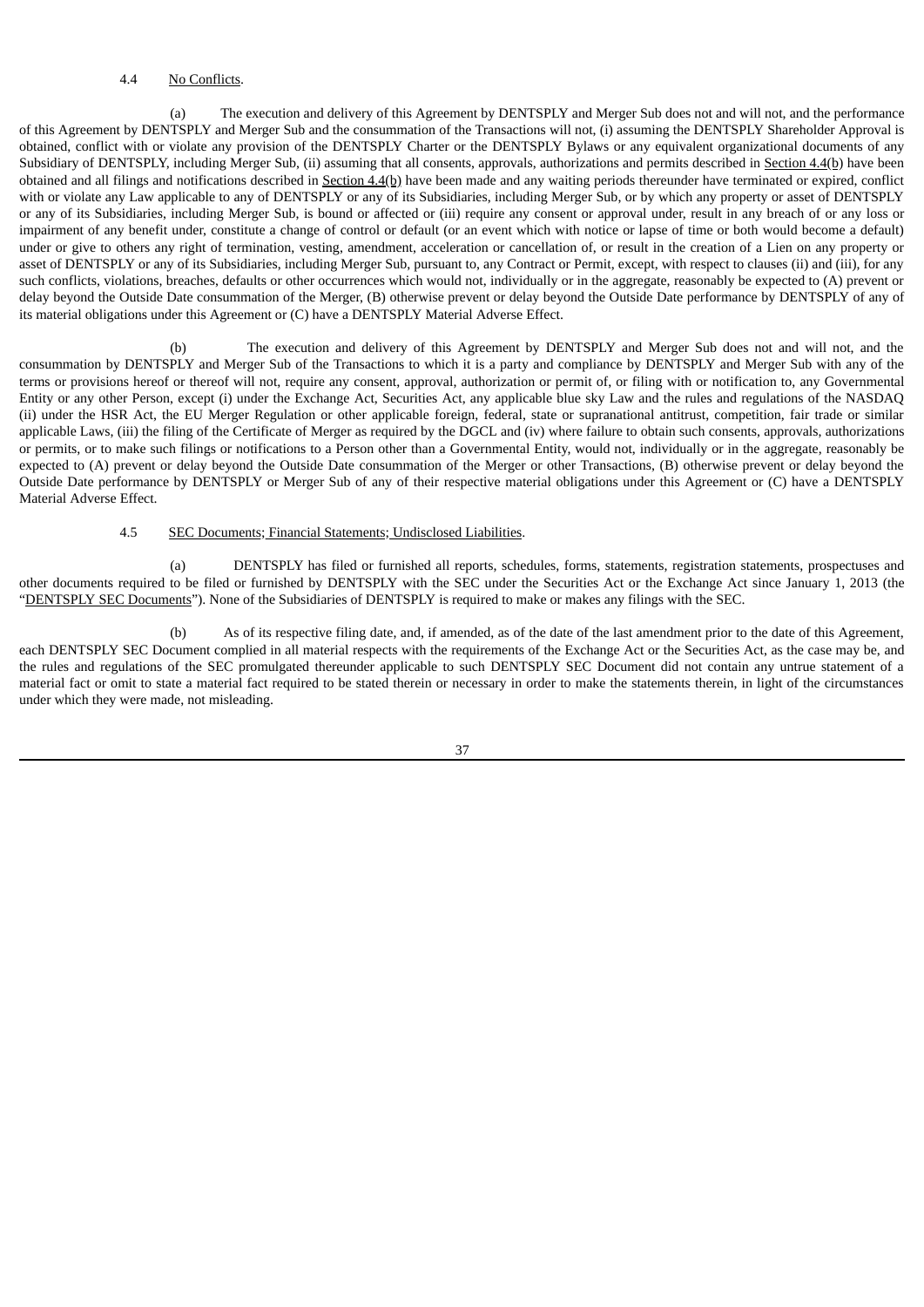(c) The consolidated financial statements of DENTSPLY included in the DENTSPLY SEC Documents (including, in each case, any notes or schedules thereto) and all related compilations, reviews and other reports issued by DENTSPLY's accountants with respect thereto (the "DENTSPLY SEC Financial Statements"), comply as to form in all material respects with applicable accounting requirements and the published rules and regulations of the SEC with respect thereto. The DENTSPLY SEC Financial Statements fairly present, in all material respects, the financial condition and the results of operations, cash flows and changes in shareholders' equity of DENTSPLY (on a consolidated basis) as of the respective dates of and for the periods referred to in the DENTSPLY SEC Financial Statements, and were prepared in accordance with GAAP applied on a consistent basis during the periods involved (except as may be indicated in the notes thereto), subject, in the case of interim DENTSPLY SEC Financial Statements, to normal year-end adjustments (which are not material in significance or amount) and the absence of notes. The books and records of DENTSPLY and its Subsidiaries are accurate and complete in all material respects, have been maintained in accordance with sound business practices and accurately present and reflect in all material respects all of the transactions and actions therein described and the DENTSPLY SEC Financial Statements have been prepared, in all material respects, in accordance with such books and records. No financial statements of any Person other than DENTSPLY and its Subsidiaries are required by GAAP to be included in the consolidated financial statements of DENTSPLY. Except as required by GAAP, DENTSPLY has not, between June 30, 2015 and the date of this Agreement, made or adopted any material change in its accounting methods, practices or policies in effect on June 30, 2015.

(d) DENTSPLY is in compliance in all material respects with (i) the applicable provisions of the Sarbanes-Oxley Act and (ii) the applicable listing and corporate governance rules and regulations of the NASDAQ.

(e) DENTSPLY has made available to Sirona true and complete copies of all written comment letters from the staff of the SEC received since January 1, 2013 relating to the DENTSPLY SEC Documents and all written responses of DENTSPLY thereto other than with respect to requests for confidential treatment or which are otherwise publicly available on the SEC's EDGAR system. To the Knowledge of DENTSPLY, there are no outstanding or unresolved comments in comment letters received from the SEC staff with respect to any DENTSPLY SEC Documents and none of the DENTSPLY SEC Documents (other than confidential treatment requests) is the subject of ongoing SEC review. There are no internal investigations with respect to which DENTSPLY has retained outside counsel, SEC inquiries or investigations or other governmental inquiries or investigations, to the Knowledge of DENTSPLY, pending or threatened, in each case regarding any accounting practices of DENTSPLY.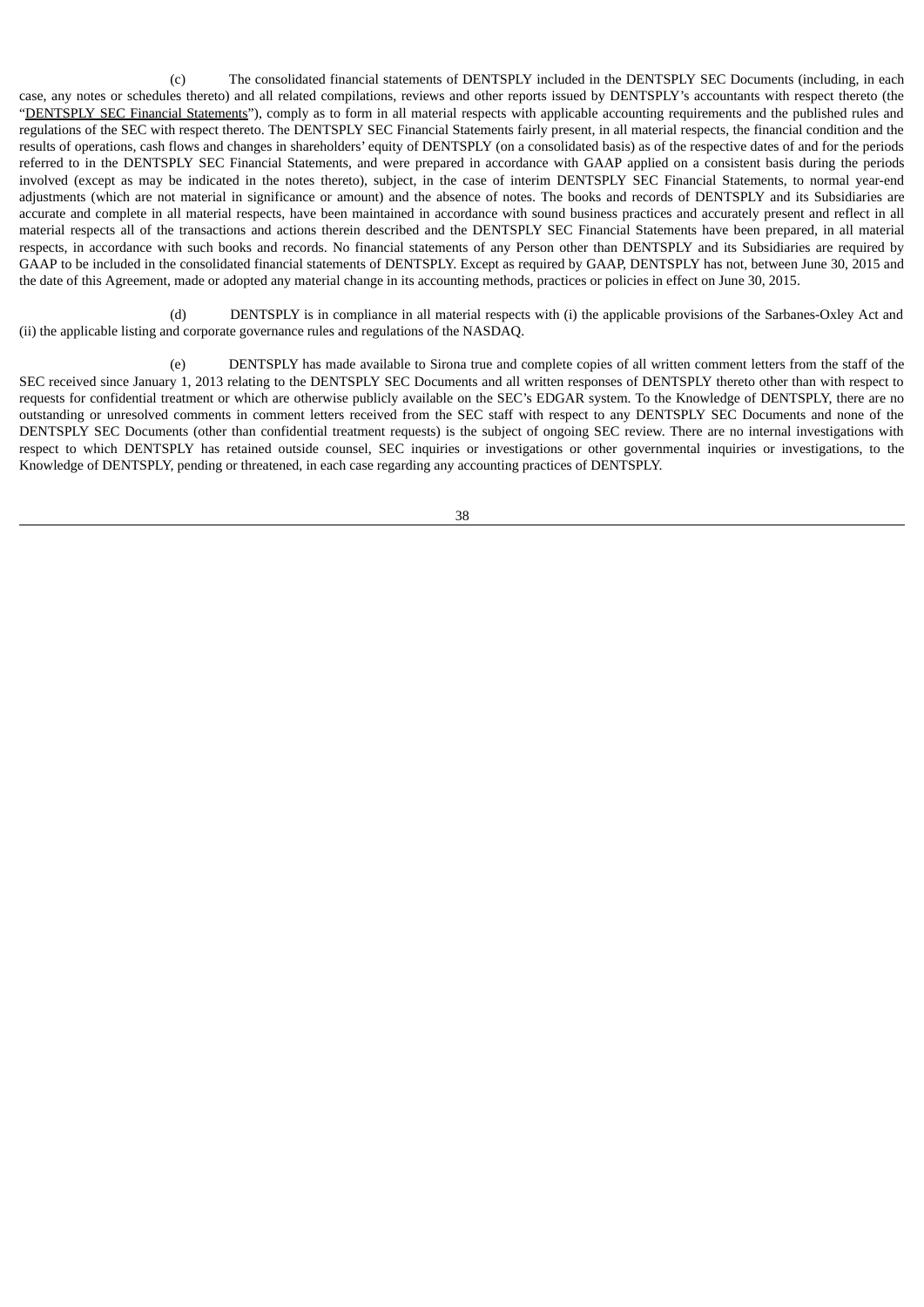(f) DENTSPLY has established and maintains disclosure controls and procedures and internal control over financial reporting (as such terms are defined in paragraphs (e) and (f), respectively, of Rule 13a-15 and paragraph (e) of Rule 15d-15 under the Exchange Act) as required by Rules 13a-15 and 15d-15 under the Exchange Act. DENTSPLY's disclosure controls and procedures are designed to ensure that all information (both financial and non-financial) required to be disclosed by DENTSPLY in the reports that it files or furnishes under the Exchange Act is recorded, processed, summarized and reported within the time periods specified in the rules and forms of the SEC, and that all such information is accumulated and communicated to DENTSPLY's management as appropriate to allow timely decisions regarding required disclosure and to make the certifications required pursuant to Sections 302 and 906 of the Sarbanes-Oxley Act. DENTSPLY's management has completed an assessment of the effectiveness of DENTSPLY's disclosure controls and procedures and, to the extent required by applicable Law, presented in any applicable DENTSPLY SEC Document that is a report on Form 10-K or Form 10-Q, or any amendment thereto, its conclusions about the effectiveness of the disclosure controls and procedures as of the end of the period covered by such report or amendment based on such evaluation. Based on DENTSPLY's management's most recently completed evaluation of DENTSPLY's internal control over financial reporting prior to the date hereof, (i) DENTSPLY had no significant deficiencies or material weaknesses in the design or operation of its internal control over financial reporting that would reasonably be expected to adversely affect DENTSPLY's ability to record, process, summarize and report financial information and (ii) DENTSPLY does not have Knowledge of any fraud, whether or not material, that involves management or other employees who have a significant role in DENTSPLY's internal control over financial reporting.

(g) DENTSPLY and its Subsidiaries do not have any liabilities or obligations of any nature (whether absolute or contingent, asserted or unasserted, known or unknown, primary or secondary, direct or indirect, and whether or not accrued or required to be reflected in DENTSPLY's financial statements in accordance with GAAP), except (i) as disclosed, reflected or reserved against in the most recent audited balance sheet included in the DENTSPLY SEC Financial Statements or the notes thereto, (ii) for liabilities and obligations incurred in the ordinary course of business since the date of the most recent audited balance sheet included in the DENTSPLY SEC Financial Statements, (iii) for liabilities and obligations arising out of or in connection with this Agreement, the Merger or the Transactions and (iv) for liabilities and obligations that, individually or in the aggregate, have not had, and would not reasonably be expected to have, a DENTSPLY Material Adverse Effect.

4.6 Absence of Certain Changes or Events. Since July 1, 2015 and through the date of this Agreement, (a) DENTSPLY and its Subsidiaries have conducted their businesses in all material respects only in the ordinary course and in a manner consistent with past practice and (b) there has not been any change, event, development, condition or occurrence that, individually or in the aggregate, has had or would reasonably be expected to have a DENTSPLY Material Adverse Effect. Since July 1, 2015 through the date of this Agreement, neither DENTSPLY nor any of its Subsidiaries has taken any action that would have constituted a breach of, or required Sirona's consent pursuant to,  $S_{\text{ections}}(S_1)$ ,  $S_{\text{ections}}(S_2)$ ,  $S_{\text{eons}}(S_1)$ ,  $S_{\text{eons}}(S_2)$  had the covenants therein applied since July 1, 2015.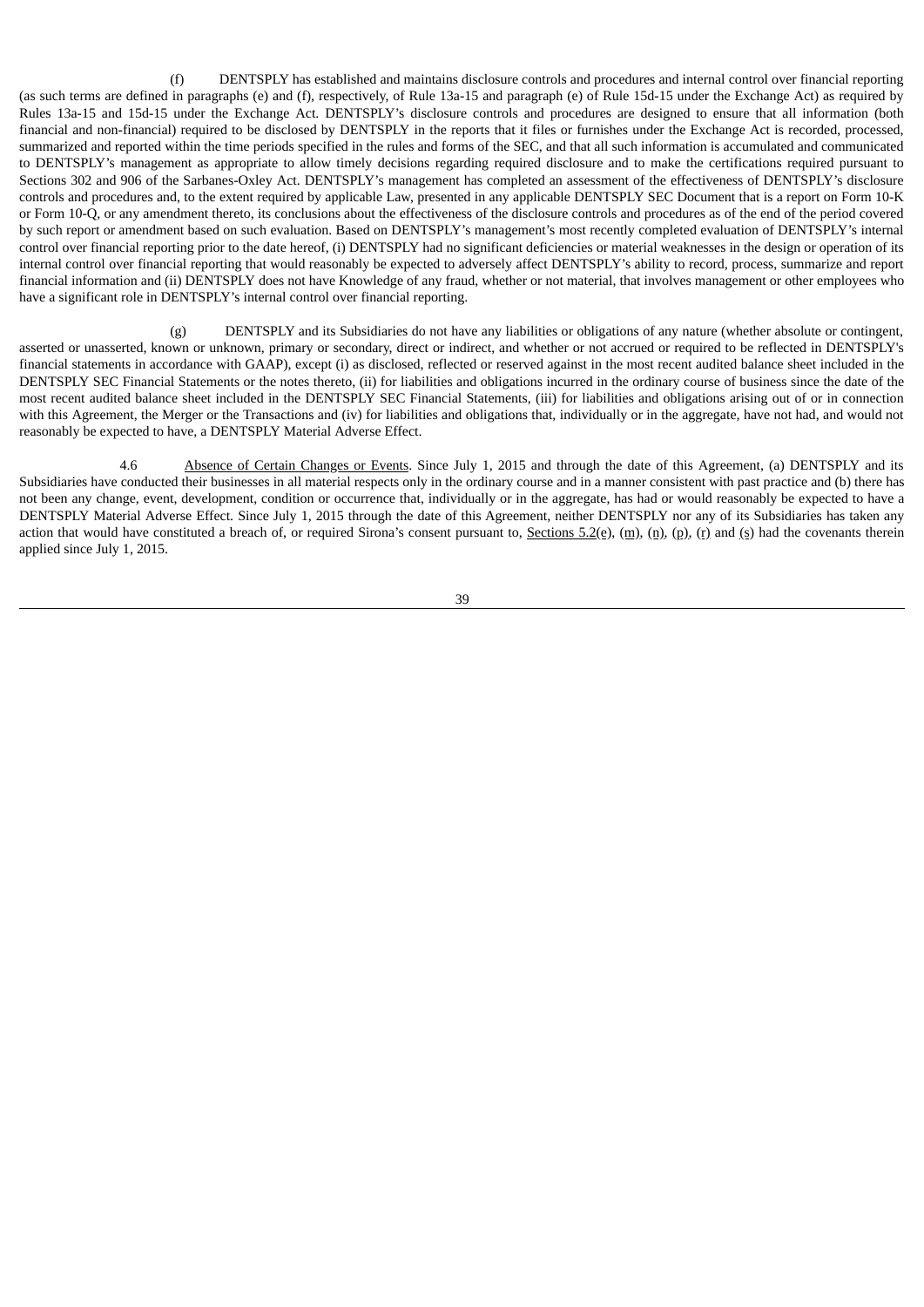4.7 Information Supplied. None of the information supplied or to be supplied by DENTSPLY or Merger Sub for inclusion or incorporation by reference in (i) the Form S-4 will, at the time the Form S-4 is filed with the SEC, and at any time it is amended or supplemented or at the time it becomes effective under the Securities Act, contain any untrue statement of a material fact or omit to state any material fact required to be stated therein or necessary to make the statements therein not misleading, and (ii) the Joint Proxy Statement will, at the date it or any amendment or supplement is mailed to holders of the shares of DENTSPLY Common Stock and at the time of the DENTSPLY Shareholders Meeting, contain any untrue statement of a material fact or omit to state a material fact necessary to make the statements therein, in light of the circumstances in which they are made, not misleading (except that no representation or warranty is made by DENTSPLY or Merger Sub to such portions thereof that relate expressly to Sirona and its Subsidiaries or to statements made therein based on information supplied by or on behalf of Sirona for inclusion or incorporation by reference therein). The Joint Proxy Statement will comply as to form in all material respects with the requirements of the Exchange Act and other applicable Law.

4.8 Legal Proceedings. As of the date hereof, there are no Proceedings pending, or to the Knowledge of DENTSPLY, threatened against DENTSPLY or any of its Subsidiaries or any of their respective assets, rights or properties or any of the officers or directors of DENTSPLY, that would, in each case, individually or in the aggregate, reasonably be expected to prevent or materially delay the consummation of the Transactions. There are no Proceedings pending, or to the Knowledge of DENTSPLY, threatened against DENTSPLY or any of its Subsidiaries or any of their respective assets, rights or properties or any of the officers or directors of DENTSPLY, except, in each case, for those that, individually or in the aggregate, have not had, and would not reasonably be expected to have, a DENTSPLY Material Adverse Effect. Neither DENTSPLY nor any of its Subsidiaries nor any of their respective properties, rights or assets is or are subject to any Order, except for those that, individually or in the aggregate, have not had, and would not reasonably be expected to have, a DENTSPLY Material Adverse Effect.

## 4.9 Compliance with Laws.

(a) (i) DENTSPLY and its Subsidiaries are in compliance, and for the past five years have been in compliance, with all Laws and Orders applicable to DENTSPLY or any of its Subsidiaries or any assets owned or used by any of them (except for such past noncompliance as has been remedied and imposes no continuing obligations or costs on DENTSPLY or its Subsidiaries), and (ii) neither DENTSPLY nor any of its Subsidiaries has received any written communication during the past five years from a Governmental Entity that alleges that DENTSPLY or any of its Subsidiaries is not in compliance with any such Law or Order, except in the case of clauses (i) and (ii) where any non-compliance, individually or in the aggregate, has not had and would not reasonably be expected to have, a DENTSPLY Material Adverse Effect.

(b) DENTSPLY and each of its Subsidiaries (i) are in compliance, and for the past five years have been in compliance, in all material respects with the FCPA and any other applicable Anti-corruption Laws; (ii) during the past five years have not been investigated, to the Knowledge of DENTSPLY, by any Governmental Entity with respect to, or been given notice by a Governmental Entity or any other Person of, any actual or alleged violation by DENTSPLY or any of its Subsidiaries of the FCPA or any other Anti-corruption Laws; and (iii) during the past five years have had an operational and effective FCPA and anti-corruption compliance program that includes, at a minimum, policies, procedures and training intended to enhance awareness of and compliance by DENTSPLY and its Subsidiaries with the FCPA and any other applicable Anti-corruption Laws.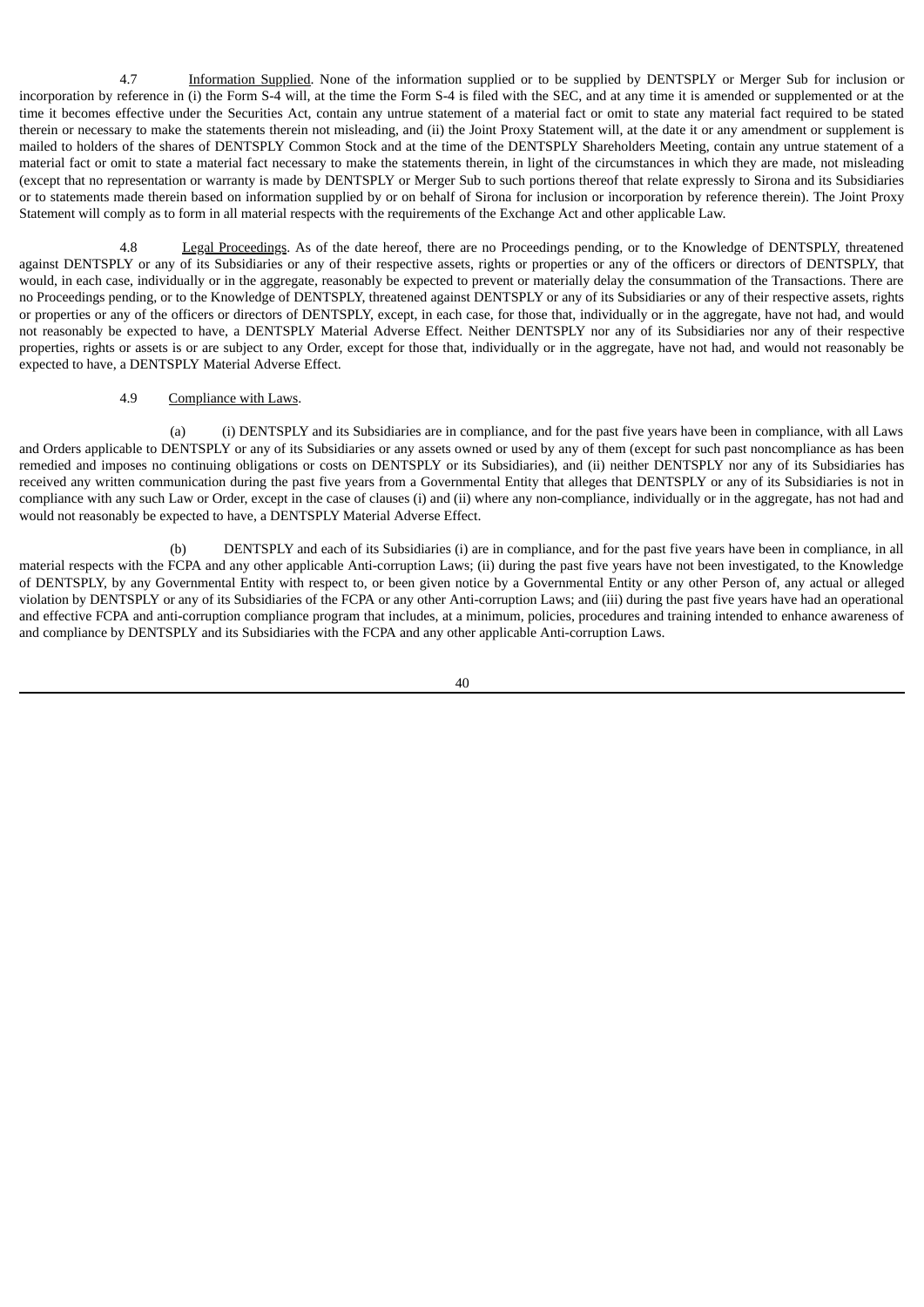(c) To the Knowledge of DENTSPLY, none of DENTSPLY or its Subsidiaries has directly or indirectly through its Representatives or any Person authorized to act on its behalf (including any distributor, agent, sales intermediary or other third party), offered, promised, paid, authorized or given money or anything of value to any Person for the purpose of: (i) influencing any act or decision of any Government Official or Other Covered Party; (ii) inducing any Government Official or Other Covered Party to do or omit to do an act in violation of a lawful duty; (iii) securing any improper advantage; or (iv) inducing any Government Official or Other Covered Party to influence the act or decision of a government or government instrumentality, in order to obtain or retain business, or direct business to, any Person or entity, in any way.

(d) To the Knowledge of DENTSPLY, during the past five years, DENTSPLY and its Subsidiaries have maintained complete and accurate books and records, including records of payments to any agents, consultants, representatives, third parties and Government Officials, in accordance with GAAP, in all material respects. There have been no false or fictitious entries made in the books and records of DENTSPLY or its Subsidiaries relating to any unlawful offer, payment, promise to pay, or authorization of the payment of any money, or unlawful offer, gift, promise to give, or authorization of the giving of anything of value, including any bribe, kickback or other illegal or improper payment, and DENTSPLY and its Subsidiaries have not established or maintained a secret or unrecorded fund.

(e) To the Knowledge of DENTSPLY, during the past five years, none of DENTSPLY or its Subsidiaries has had a customer or supplier or other business relationship with, is a party to any Contract with, or has engaged in any transaction with, any Person (i) that is organized or domiciled in or that is a citizen of Cuba, Iran, North Korea, Sudan, or Syria (including any Governmental Entity within such country) or (ii) that is the subject of any international economic or trade sanction administered or enforced by OFAC, the United Nations Security Council, the European Union, Her Majesty's Treasury, the United Kingdom Export Control Organization or other relevant sanctions authority (including but not limited to being listed on the Specially Designated Nationals and Blocked Persons List administered by OFAC).

4.10 Permits. DENTSPLY and each of its Subsidiaries have all Permits necessary for the conduct of their business and the use of their properties and assets, as presently conducted and used, and each of the Permits is valid, subsisting and in full force and effect, except where the failure to have or maintain such Permit, individually or in the aggregate, has not had and would not reasonably be expected to have, a DENTSPLY Material Adverse Effect. Except as would not reasonably be expected to have, individually or in the aggregate, a DENTSPLY Material Adverse Effect, (i) the operation of the business of DENTSPLY and its Subsidiaries as currently conducted is not, and has not been since June 30, 2012, in violation of, nor is DENTSPLY or its Subsidiaries in default or violation under, any Permit (except for such past violation or default as has been remedied and imposes no continuing obligations or costs on DENTSPLY or its Subsidiaries), and (ii) to the Knowledge of DENTSPLY, no event has occurred which, with notice or the lapse of time or both, would constitute a default or violation of any term, condition or provision of any Permit. There are no actions pending or, to the Knowledge of DENTSPLY, threatened, that seek the revocation, cancellation or modification of any Permit, except where such revocation, cancellation or modification, individually or in the aggregate, has not had and would not reasonably be expected to have, a DENTSPLY Material Adverse Effect. Since June 30, 2012, neither DENTSPLY nor its Subsidiaries have received written notice of any charge, claim or assertion alleging any violations of or noncompliance with any Permit, nor to the Knowledge of DENTSPLY, has any charge, claim or assertion been threatened, except where such notice, charge, claim or assertion, individually or in the aggregate, has not had and would not reasonably be expected to have, a DENTSPLY Material Adverse Effect.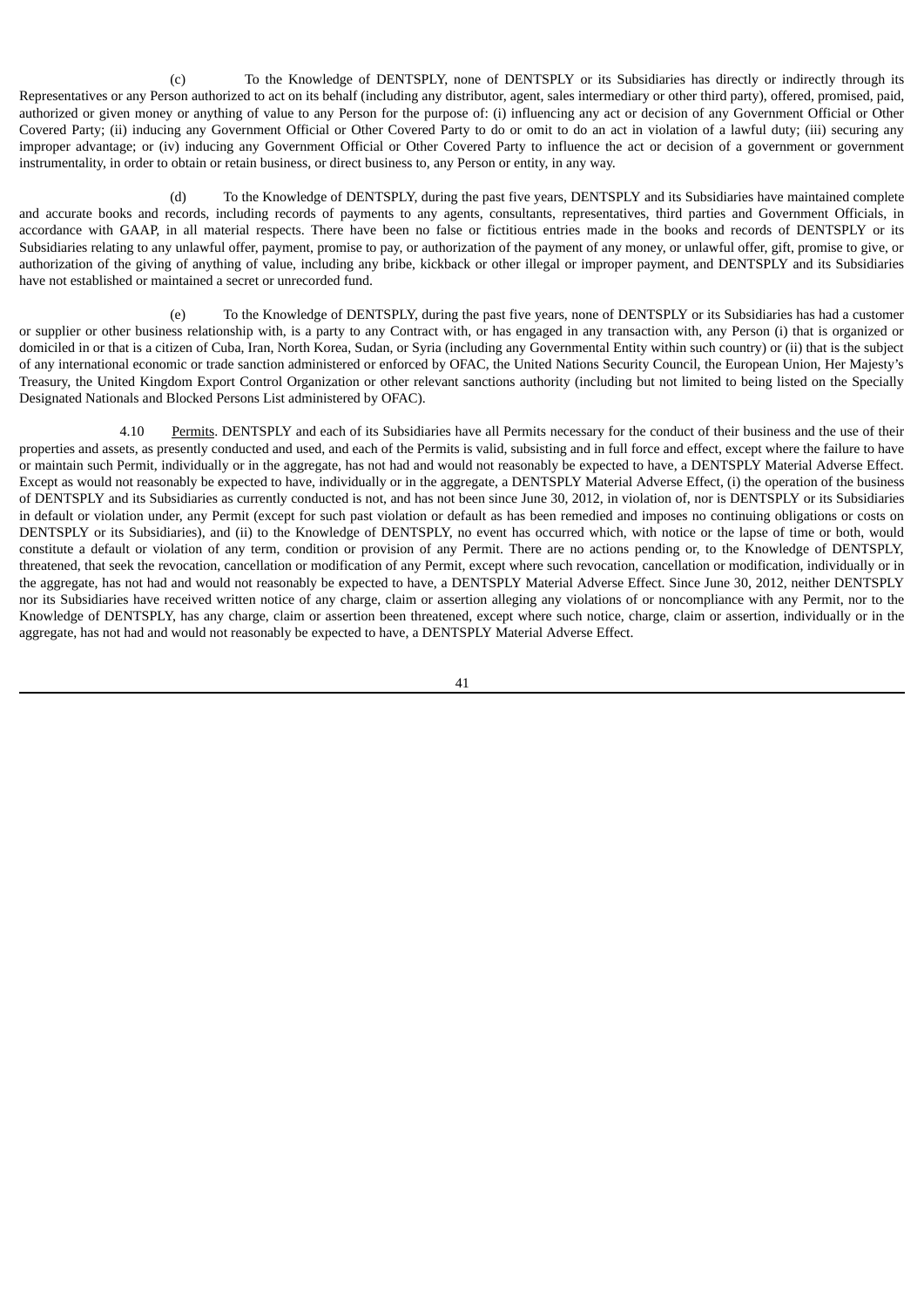## 4.11 Employee Benefit Plans.

(a) Section 4.11(a) of the DENTSPLY Disclosure Schedule sets forth a true and complete list of each "employee benefit plan" as defined in Section 3(3) of ERISA and any other plan, policy, program, Contract, or arrangement (whether written or oral) providing compensation or other benefits to any current or former director, officer or employee (or to any dependent or beneficiary thereof) of DENTSPLY or any of its Subsidiaries, in each case that is maintained, sponsored or contributed to by DENTSPLY or any of its U.S. ERISA Affiliates, or under which DENTSPLY or any of its Subsidiaries has any material obligation or material liability, whether actual or contingent, including all incentive, bonus, deferred compensation, profitsharing, pension, retirement, vacation, holiday, sick pay, cafeteria, material fringe benefit, medical, disability, retention, severance, termination, change in control, stock purchase, stock option, stock appreciation, phantom stock, restricted stock or other equity-based compensation plans, policies, programs, practices or arrangements, in each case, which (x) is not sponsored and administered by a Governmental Entity and (y) is not required by Law to be provided (each a "DENTSPLY Benefit Plan"). Neither DENTSPLY, nor to the Knowledge of DENTSPLY, any other Person, has any express or implied commitment, whether legally enforceable or not, to (i) modify, change or terminate any DENTSPLY Benefit Plan, other than with respect to a modification, change or termination required by ERISA, the Code or the terms of such DENTSPLY Benefit Plan or (ii) adopt any new DENTSPLY Benefit Plan.

(b) With respect to each DENTSPLY Benefit Plan, DENTSPLY has made available to Sirona a current written copy thereof (if any) and, to the extent applicable: (i) any related trust agreement; (ii) the most recent IRS determination letter; (iii) the most recent summary plan description and summary of material modifications, and (iv) for the most recent plan year (A) the Form 5500 and attached schedules and (B) audited financial statements.

(c) Each DENTSPLY Benefit Plan has been administered in all material respects in accordance with its terms and all applicable Laws, including ERISA and the Code, and contributions required to be made under the terms of any of the DENTSPLY Benefit Plans have been timely made or, if not yet due, have been properly reflected on the most recent consolidated balance sheet filed or incorporated by reference in the DENTSPLY SEC Documents.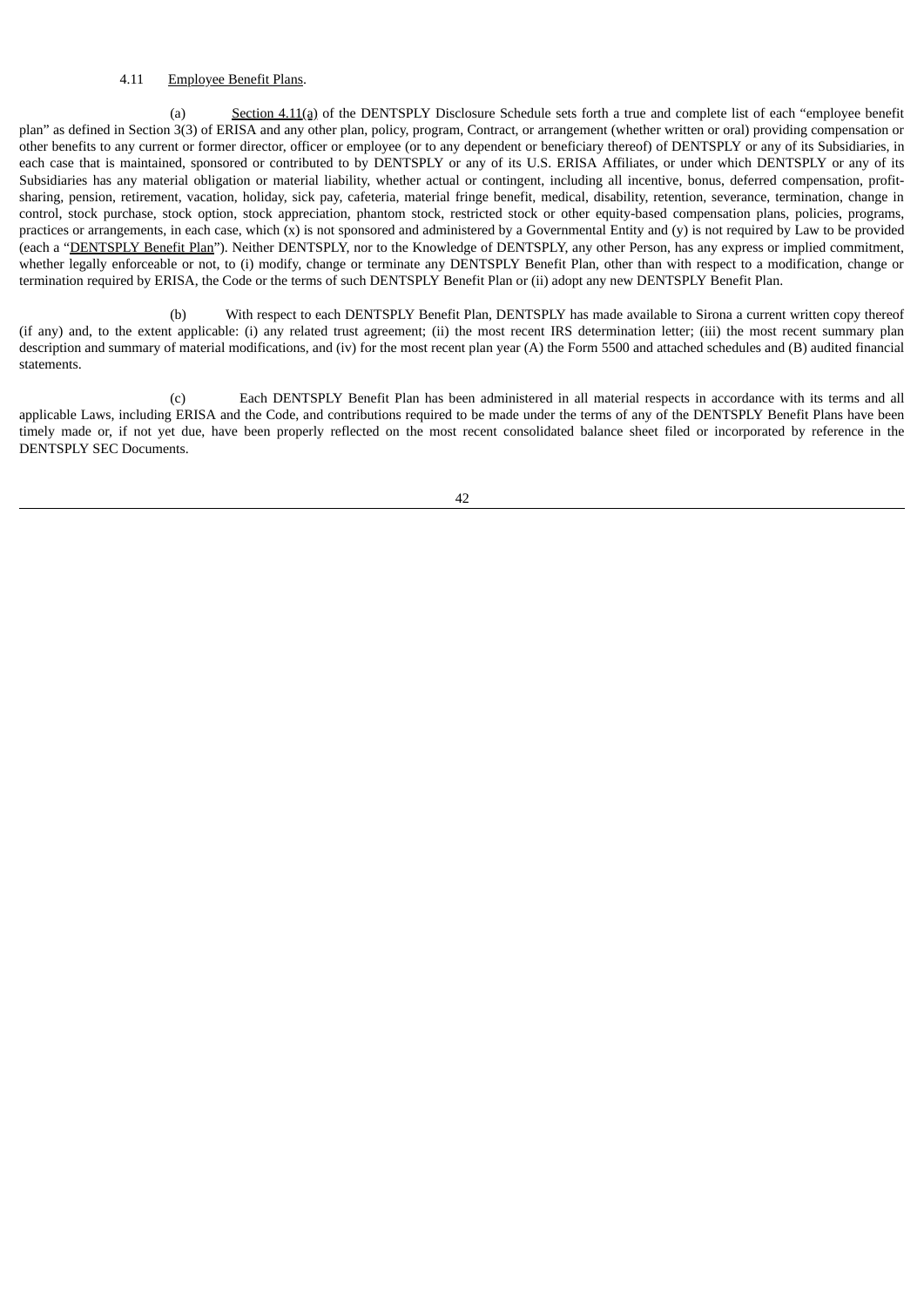(d) Except as has not had or would not reasonably be expected to have, individually or in the aggregate, a DENTSPLY Material Adverse Effect: (i) each DENTSPLY Benefit Plan which is intended to qualify under Section 401(a) of the Code has either received a favorable determination letter or opinion letter from the IRS as to its qualified status, and each trust established in connection with any DENTSPLY Benefit Plan which is intended to be exempt from federal income taxation under Section 501(a) of the Code is so exempt, and to DENTSPLY's Knowledge no fact or event has occurred that could adversely affect the qualified status of any such DENTSPLY Benefit Plan or the exempt status of any such trust, (ii) to DENTSPLY's Knowledge there has been no prohibited transaction (within the meaning of Section 406 of ERISA or Section 4975 of the Code), other than a transaction that is exempt under a statutory or administrative exemption, with respect to any DENTSPLY Benefit Plan, and (iii) no Proceeding has been brought, or to the Knowledge of DENTSPLY is threatened, against or with respect to any DENTSPLY Benefit Plan, including any audit or inquiry by the IRS or United States Department of Labor (other than for routine benefits claims).

(e) No DENTSPLY Benefit Plan is a Multiemployer Plan or other plan subject to Title IV of ERISA or the minimum funding requirements of Section 302 of ERISA or Section 412 of the Code, and during the preceding six (6) years none of DENTSPLY or any ERISA Affiliate thereof has maintained, sponsored or contributed to or been required to contribute to a Multiemployer Plan or other pension plan subject to Title IV of ERISA. No material liability under Title IV of ERISA has been incurred by DENTSPLY or any ERISA Affiliate thereof that has not been satisfied in full, and no condition exists that presents a material risk to DENTSPLY or any ERISA Affiliate thereof of incurring or being subject (whether primarily, jointly or secondarily) to a material liability thereunder. None of DENTSPLY or any of its Subsidiaries has incurred any material withdrawal liability under Section 4201 of ERISA.

(f) No amount that could be received (whether in cash or property or the vesting of property), as a result of the consummation of the Merger and other Transactions, by any employee, officer or director of DENTSPLY or any of its Subsidiaries who is a "disqualified individual" (within the meaning of Section 280G of the Code) could be characterized as an "excess parachute payment" (within the meaning of Section 280G(b)(1) of the Code).

(g) Except as required by Law, no DENTSPLY Benefit Plan provides post-employment medical, disability or life insurance benefits to any former director, employee or their respective dependents.

(h) Neither the execution of this Agreement nor the consummation of the Merger or the other Transactions will (i) entitle any employee or director of DENTSPLY or its Subsidiaries to a bonus, severance or change in control payment, (ii) accelerate the time of payment or vesting or trigger any payment or funding (through a grantor trust or otherwise) of compensation or benefits, increase the amount payable or trigger any other material obligation pursuant to any of the DENTSPLY Benefit Plans or (iii) result in any breach or violation of, or default under any DENTSPLY Benefit Plan.

(i) Each DENTSPLY Benefit Plan that constitutes in any part a nonqualified deferred compensation plan within the meaning of Section 409A of the Code has been operated and maintained in all material respects in operational and documentary compliance with Section 409A of the Code and all IRS guidance promulgated thereunder, to the extent such section and such guidance have been applicable to such DENTSPLY Benefit Plan. There is no agreement, plan, Contract or other arrangement to which DENTSPLY or, to the Knowledge of DENTSPLY, any of its Subsidiaries is a party or by which any of them is otherwise bound to compensate any Person in respect of Taxes pursuant to Section 409A or 4999 of the Code.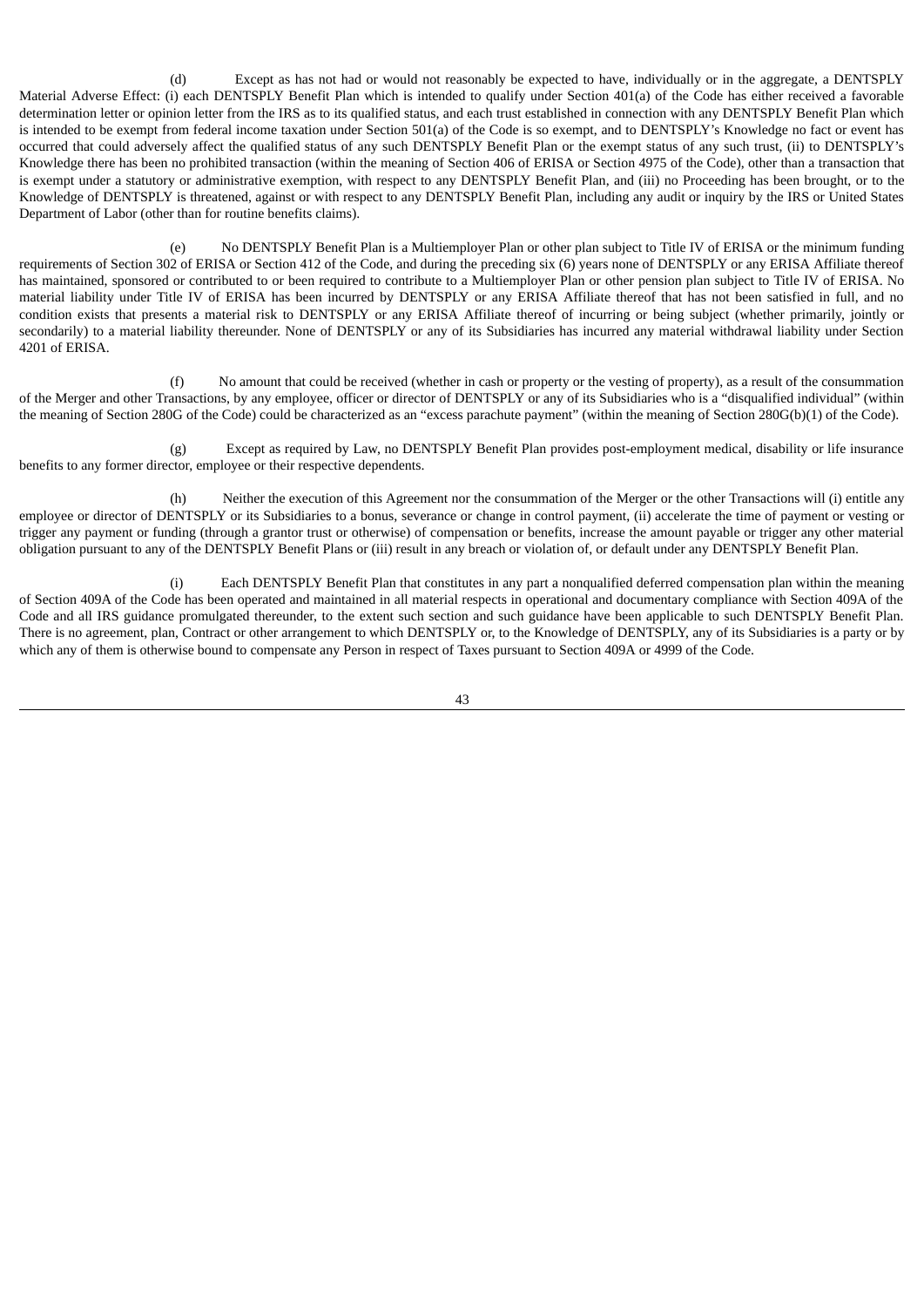(j) Except as has not had and would not reasonably be expected to have, individually or in the aggregate, a DENTSPLY Material Adverse Effect, with respect to each DENTSPLY Benefit Plan established or maintained outside of the United States of America primarily for the benefit of employees of DENTSPLY or any Subsidiary thereof residing outside the United States of America (a "DENTSPLY Foreign Benefit Plan"): (i) all employer and employee contributions to each DENTSPLY Foreign Benefit Plan required by law or by the terms of any DENTSPLY Foreign Benefit Plan have been made or, if applicable, accrued, in accordance with normal accounting practices; (ii) the fair market value of the assets of each funded DENTSPLY Foreign Benefit Plan, the liability of each insurer for any DENTSPLY Foreign Benefit Plan funded through insurance or the book reserve established for any DENTSPLY Foreign Benefit Plan, together with any accrued contributions, is sufficient to procure or provide for the accrued benefit obligations with respect to all current and former participants in such DENTSPLY Foreign Benefit Plan according to the actuarial assumptions and valuations most recently used to determine employer contributions to such DENTSPLY Foreign Benefit Plan, and neither the execution of this Agreement nor the consummation of the Merger or other Transactions will cause such assets or insurance obligations to be less than such benefit obligations; and (iii) to the Knowledge of DENTSPLY, each DENTSPLY Foreign Benefit Plan required to be registered has been registered and has been maintained in good standing with applicable regulatory authorities.

#### 4.12 Employee and Labor Matters.

(a) Neither DENTSPLY nor any of its Subsidiaries is a party to or bound by any material collective bargaining agreement, material agreement with any works council, or material labor contract, no labor union, labor organization, works council, or group of employees of DENTSPLY or any of its Subsidiaries has made a pending demand for recognition or certification, and there are no representation or certification proceedings or petitions seeking a representation proceeding presently pending or threatened in writing to be brought or filed with the National Labor Relations Board or any other labor relations tribunal or authority with respect to any individuals employed by or otherwise performing services for DENTSPLY or any of its Subsidiaries (the "DENTSPLY Business Personnel"), and there is no unfair labor practice complaint or grievance or other administrative or judicial complaint, action or investigation pending or, to the Knowledge of DENTSPLY, threatened in writing against DENTSPLY or any of its Subsidiaries by the National Labor Relations Board or any other Governmental Entity with respect to any present or former DENTSPLY Business Personnel which is reasonably likely to materially interfere with the business activities of DENTSPLY and its Subsidiaries, taken as a whole. There is no labor strike, dispute, lockout, slowdown or stoppage pending or, to the Knowledge of DENTSPLY, threatened against or affecting DENTSPLY or any Subsidiary would, individually or in the aggregate, reasonably be expected to have a DENTSPLY Material Adverse Effect.

(b) Neither DENTSPLY nor any of its Subsidiaries are required to provide notice to any work council or similar representative body prior to the execution of this Agreement or consummation of the Transactions, except where failure to provide such notice would not, individually or in the aggregate, reasonably be expected to (i) result in material liability to DENTSPLY and its Subsidiaries, taken as a whole, or (ii) materially delay or prevent the consummation of the Transactions.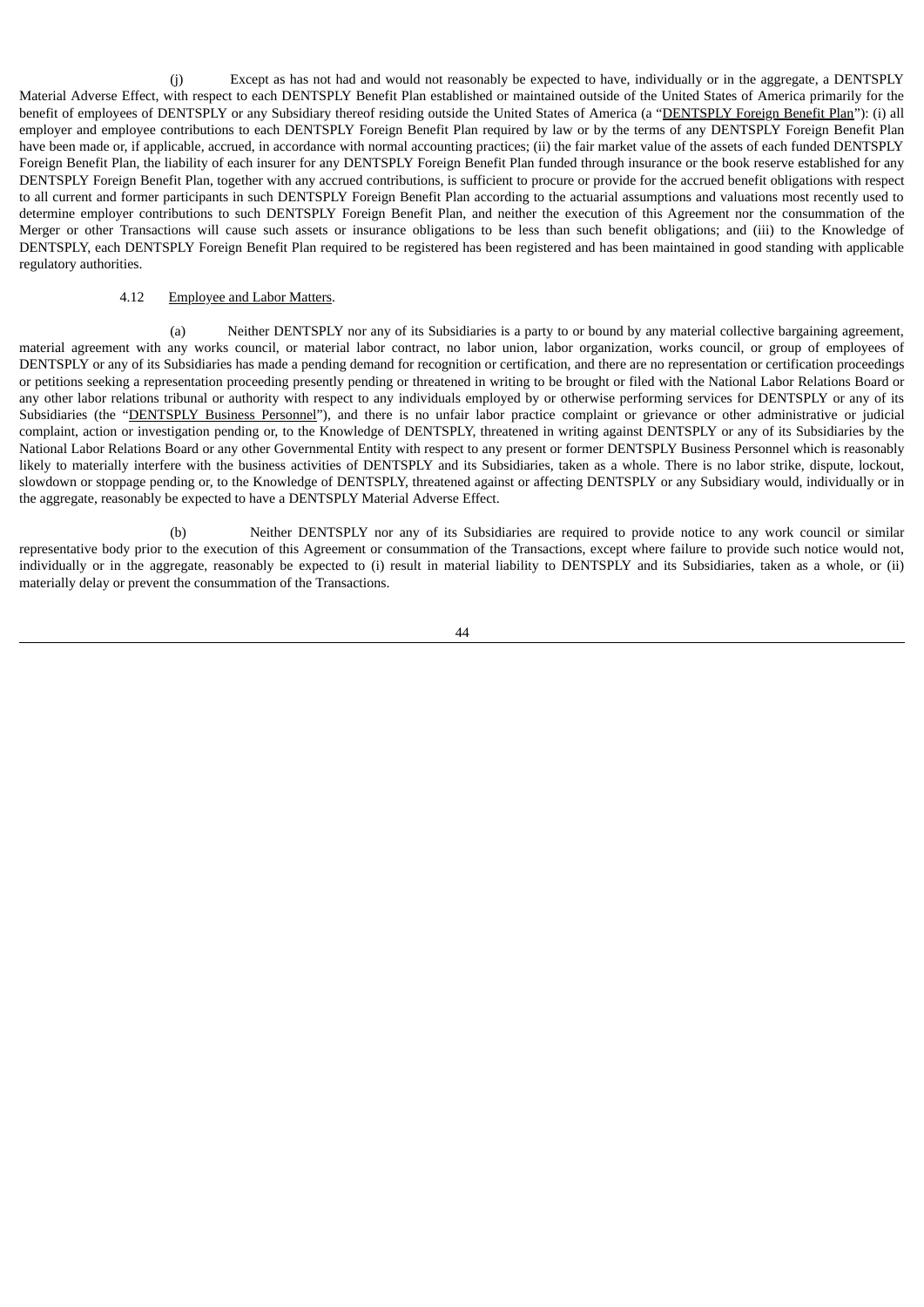(c) DENTSPLY and its Subsidiaries are and for the past five years have been in compliance with all applicable Laws respecting employment and employment practices, including, without limitation, all Laws respecting terms and conditions of employment, health and safety, wage payment, wages and hours, child labor, collective bargaining, immigration and work authorizations, employment discrimination, retaliation, civil rights, veterans' rights, disability rights or benefits, equal opportunity, plant closures and layoffs, affirmative action, workers' compensation, labor relations, social welfare obligations, proper classification of employees as exempt and non-exempt and as employees and independent contractors, unemployment insurance and the collection and payment of withholding and/or social security Taxes and any similar Tax, except for noncompliance as individually or in the aggregate, has not had and would not reasonably be expected to have, a DENTSPLY Material Adverse Effect.

(d) To the Knowledge of DENTSPLY, no DENTSPLY Business Personnel is in any respect in violation of any term of any employment agreement, nondisclosure agreement, common law nondisclosure obligation, fiduciary duty, noncompetition agreement, restrictive covenant or other obligation to DENTSPLY or any of its Subsidiaries or to a former employer of any such employee relating (i) to the right of any such individual to be employed by or provide services for DENTSPLY or its Subsidiaries or (ii) to the knowledge or use of trade secrets or proprietary information, in each case except as, individually or in the aggregate, has not had and would not reasonably be expected to have a DENTSPLY Material Adverse Effect.

(e) DENTSPLY and its Subsidiaries are not delinquent in payments to any current or former DENTSPLY Business Personnel for any services or amounts required to be reimbursed or otherwise paid except as has not had and would not reasonably be expected to have, individually or in the aggregate, a DENTSPLY Material Adverse Effect.

4.13 Environmental Matters. Except as, individually or in the aggregate, has not had and would not reasonably be expected to have, a DENTSPLY Material Adverse Effect:

(a) DENTSPLY and each of its Subsidiaries (i) have been within the last five (5) years, and are, in compliance with all, and are not subject to any liability with respect to noncompliance with any, applicable Environmental Laws, (ii) have and hold, or have applied for, all Environmental Permits necessary for the conduct of their business and the use of their properties and assets, as currently conducted and used, and (iii) are in compliance with their respective Environmental Permits.

(b) There are no Environmental Claims pending, nor to the Knowledge of DENTSPLY, threatened against DENTSPLY or any of its Subsidiaries, and none of DENTSPLY or any of its Subsidiaries has received any notification of any allegation of actual or potential responsibility for any Release or threatened Release of any Hazardous Materials with respect to any location.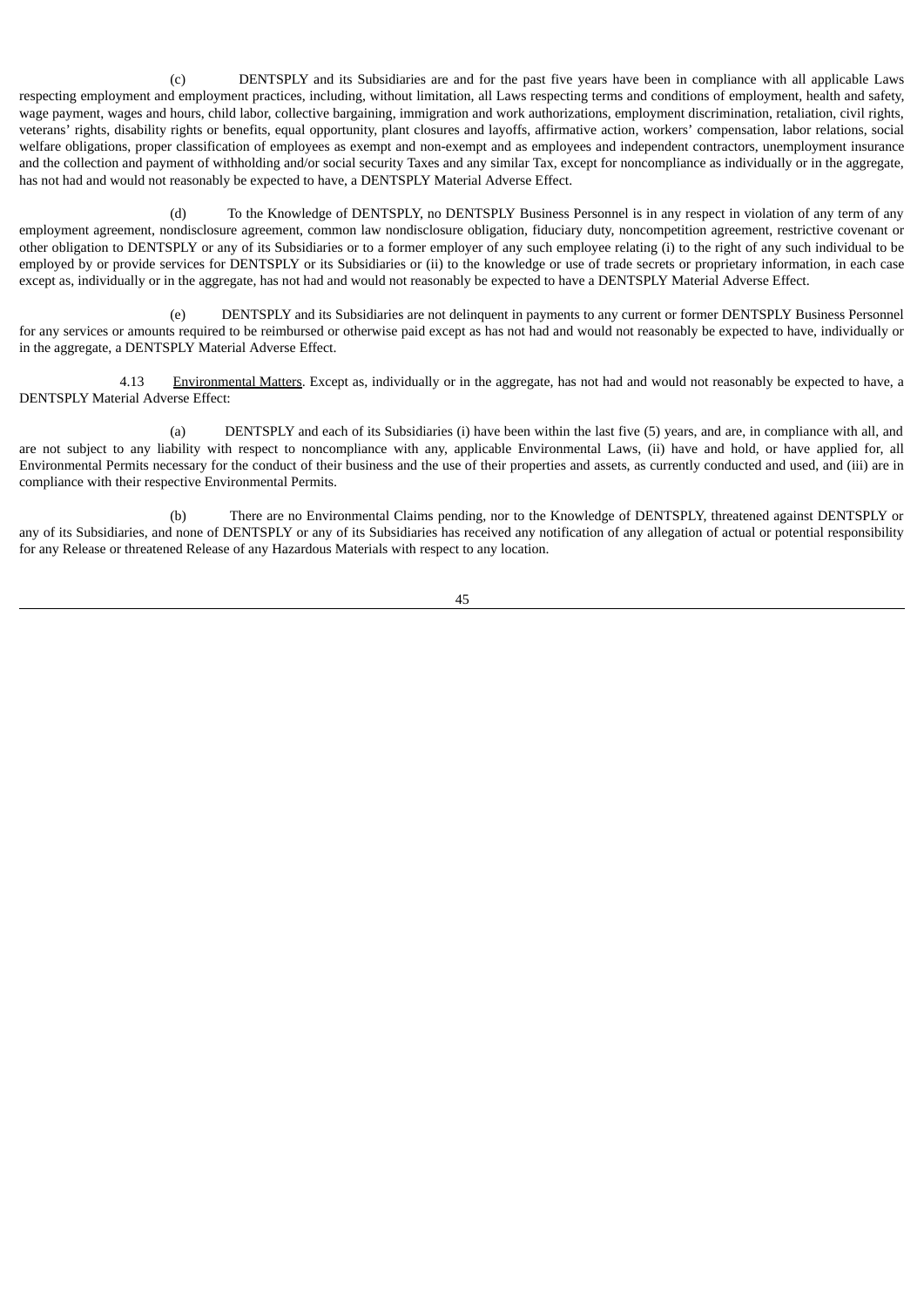(c) There have been no Releases of Hazardous Materials at any properties that are owned, operated, leased or used by DENTSPLY or any of its Subsidiaries, or to the Knowledge of DENTSPLY, at properties that were formerly owned, operated, leased or used by DENTSPLY or any of its Subsidiaries, that are reasonably likely to cause DENTSPLY or any of its Subsidiaries to incur liability pursuant to applicable Environmental Law.

(d) None of DENTSPLY or any of its Subsidiaries (i) has entered into or agreed to any consent decree or consent order or is otherwise subject to any judgment, decree, or judicial or administrative Order relating to compliance with Environmental Laws or Environmental Permits, the investigation, sampling, monitoring, treatment, remediation, response, removal or cleanup of Hazardous Materials, and no Proceeding is pending, or to the Knowledge of DENTSPLY is threatened, with respect thereto, or (ii) is an indemnitor by contract or otherwise in connection with any claim, demand, suit or action threatened or asserted by any third-party for any liability under any Environmental Law or otherwise relating to any Hazardous Materials

## 4.14 Real Property.

(a) DENTSPLY or its Subsidiaries, as the case may be, holds good, valid, legal and marketable fee title to the DENTSPLY Owned Real Property, free and clear of all Liens, except for Permitted Liens.

(b) DENTSPLY or its Subsidiaries, as the case may be, has a valid and subsisting leasehold or subleasehold interest in the DENTSPLY Leased Real Property free and clear of all Liens, except for Permitted Liens.

(c) The DENTSPLY Owned Real Property and the DENTSPLY Leased Real Property are referred to collectively herein as the "DENTSPLY Real Property." The DENTSPLY Real Property constitutes all real property necessary for the conduct of the business of DENTSPLY and its Subsidiaries, taken as a whole, as currently conducted. Except as has not had and would not reasonably be expected to have, individually or in the aggregate, a DENTSPLY Material Adverse Effect, neither DENTSPLY nor any of its Subsidiaries has received written notice of any Proceedings in eminent domain, condemnation or other similar Proceedings that are pending, and to DENTSPLY's Knowledge there are no such Proceedings threatened, affecting any portion of the DENTSPLY Real Property and neither DENTSPLY nor any of its Subsidiaries has received written notice of the existence of any Order or of any pending Proceeding relating to the ownership, lease, use, occupancy or operation by any Person of the DENTSPLY Real Property. Neither DENTSPLY nor any of its Subsidiaries has leased, subleased, licensed or otherwise granted any Person a material right to use or occupy any of the material DENTSPLY Real Property or any material portion thereof. Neither DENTSPLY nor any of its Subsidiaries has granted any option or other right to any third party to purchase any of the material DENTSPLY Real Property or any material portion thereof. Except as has not had and would not reasonably be expected to have, individually or in the aggregate, a DENTSPLY Material Adverse Effect, each DENTSPLY Real Property and all buildings and improvements located on the DENTSPLY Real Property are in a state of good operating condition, subject to reasonable wear and tear.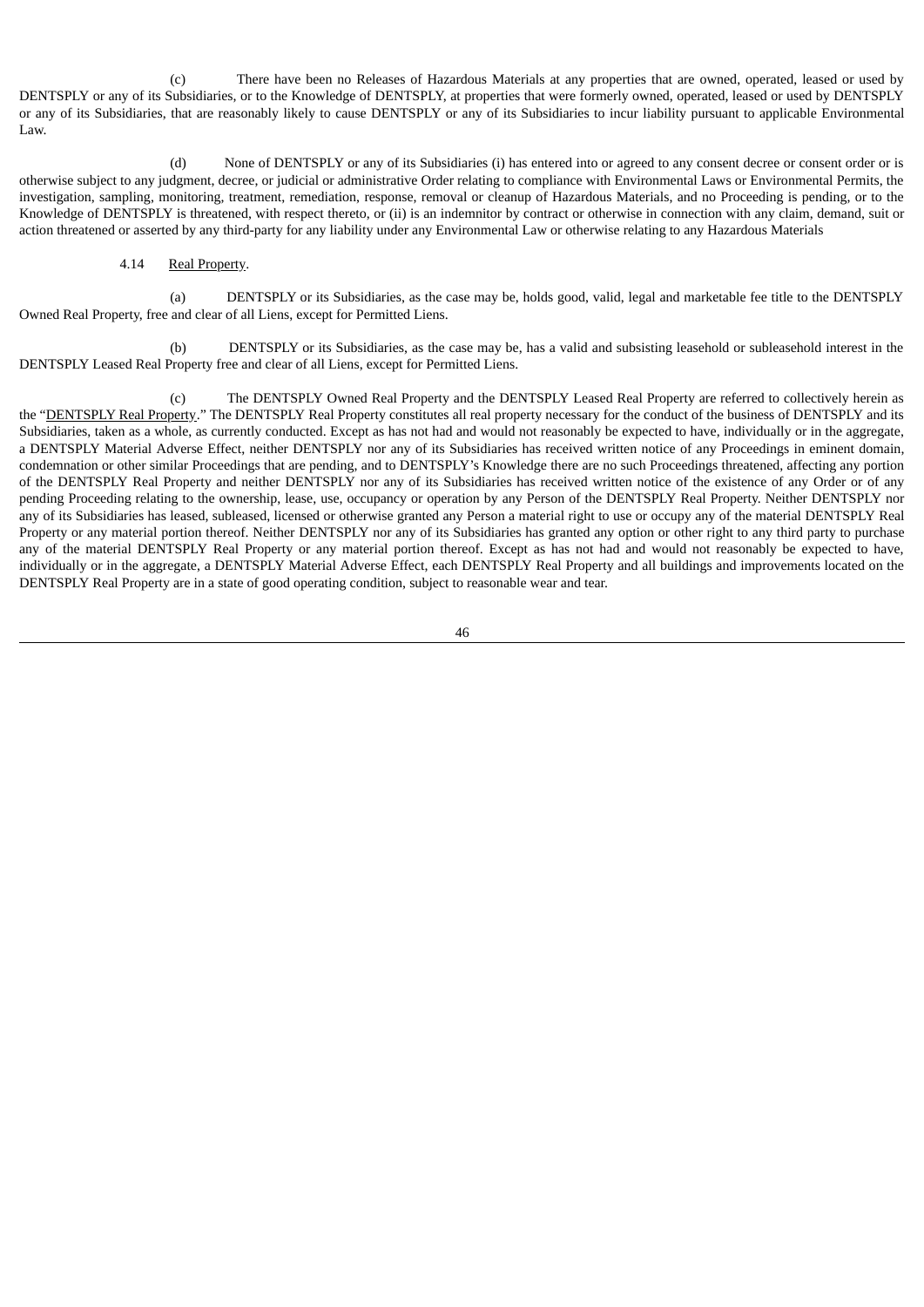#### 4.15 Tax Matters.

Effect:

(a) Except as would not, individually or in the aggregate, reasonably be expected to have a DENTSPLY Material Adverse

(i) all Tax Returns that are required to be filed by or with respect to DENTSPLY or any of its Subsidiaries have been timely filed (taking into account any extension of time within which to file), and all such Tax Returns are true, complete and accurate;

(ii) DENTSPLY and its Subsidiaries have paid all Taxes due and owing by any of them (whether or not shown on any Tax Return), have established adequate accruals and reserves, in accordance with GAAP, on the financial statements included in the DENTSPLY SEC Documents for all Taxes payable by DENTSPLY and its Subsidiaries for all taxable periods and portions thereof through the date of such financial statements and have not received written notice of any deficiencies for any Tax of DENTSPLY or any of its Subsidiaries from any taxing authority for which there are not adequate reserves on the financial statements included in the DENTSPLY SEC Documents;

(iii) DENTSPLY and its Subsidiaries have withheld and paid all Taxes required to have been withheld and paid in connection with amounts paid or owing to any employee, independent contractor, creditor, stockholder or other third party; such withheld amounts were either timely paid to the appropriate taxing authority or set aside in accounts for such purpose and were reported to the appropriate taxing authority and to each such employee, independent contractor, creditor, stockholder or other third party, as required under Law;

(iv) neither DENTSPLY nor any of its Subsidiaries is the subject of any currently ongoing Tax audit or other proceeding with respect to Taxes nor has any audit or other proceeding with respect to Taxes been proposed against any of them in writing, and any deficiencies asserted or assessments made as a result of any audit or other proceeding with respect to Taxes have been paid in full, are being contested in good faith, or adequate accruals or reserves for such deficiencies or assessments have been established;

(v) no claim has ever been made in writing by a taxing authority of a jurisdiction where the DENTSPLY or one of its Subsidiaries has not filed Tax Returns that DENTSPLY or such Subsidiary is or may be subject to taxation by that jurisdiction;

(vi) neither DENTSPLY nor any of its Subsidiaries has waived any statute of limitations with respect to Taxes or agreed to any extension of time with respect to a Tax assessment or deficiency;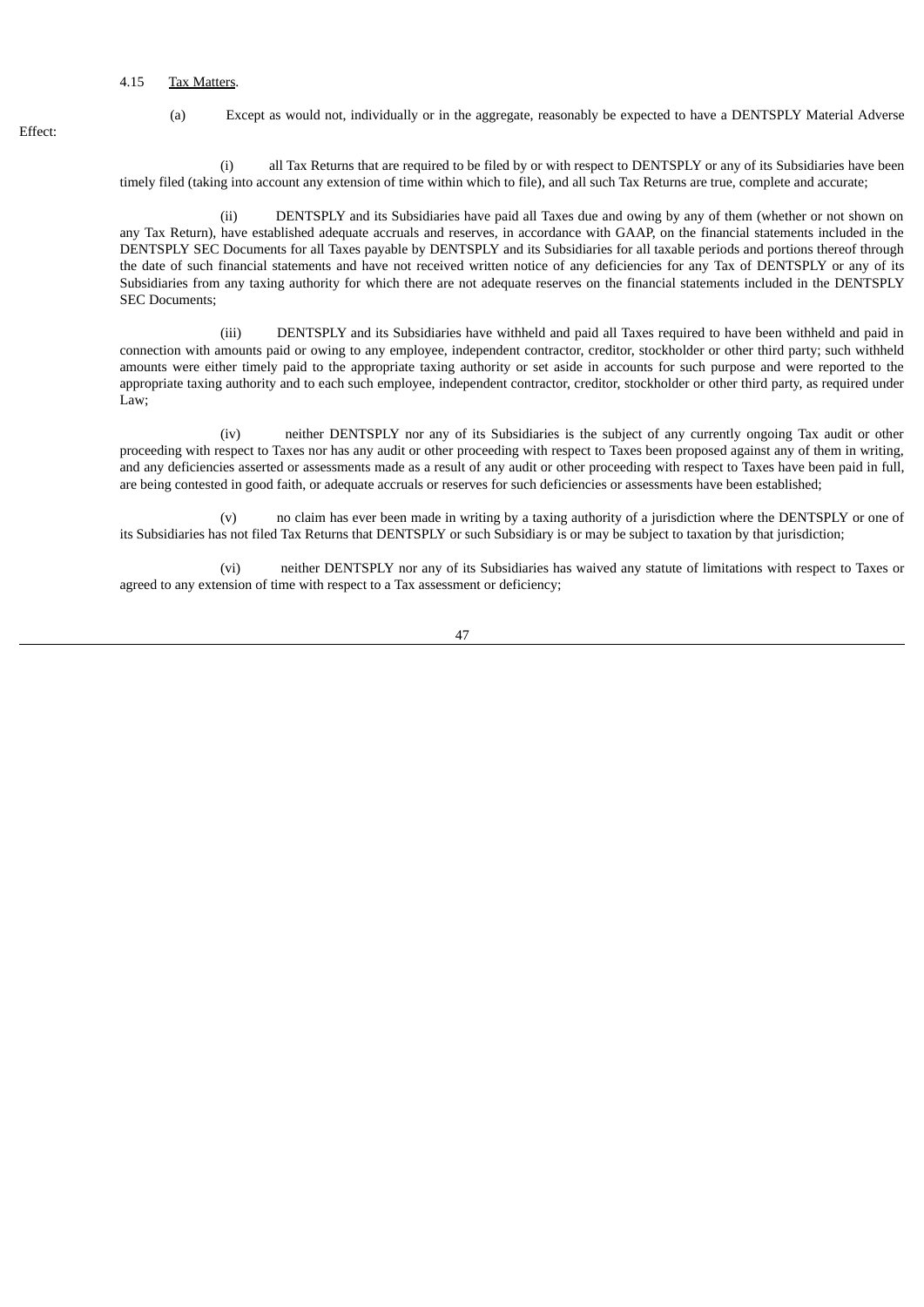(vii) neither DENTSPLY nor any of its Subsidiaries has constituted a "distributing corporation" or a "controlled corporation" (within the meaning of Section 355(a)(1)(A) of the Code) in a distribution of stock intended to qualify for tax-free treatment under Section 355 of the Code (or any similar provision of state, local, or non-U.S. Law) or otherwise as part of a plan (or series of related transactions), within the meaning of Section 355(e) of the Code, that includes the Merger, in the two years prior to the date of this Agreement;

(viii) none of DENTSPLY or any of its Subsidiaries is a party to any written Tax allocation, sharing, indemnity, or reimbursement agreement or arrangement (other than an agreement with DENTSPLY or its Subsidiaries or any customary Tax indemnification provisions in ordinary course commercial agreements or arrangements that are not primarily related to Taxes) or has any liability for Taxes of any Person (other than DENTSPLY or any of its Subsidiaries) under U.S. Treasury Regulation Section 1.1502-6 (or any similar provision of state, local, or non-U.S. Law) or as transferee or successor;

(ix) there are no Liens for Taxes upon any property or assets of DENTSPLY or any of its Subsidiaries, except for Taxes not yet due and payable;

(x) neither DENTSPLY nor any of its Subsidiaries has entered into any "listed transaction" within the meaning of U.S. Treasury Regulation Section 1.6011-4(b)(2) (or any similar provision of state, local or non-U.S. Law);

(xi) DENTSPLY has made available to Sirona or its legal or accounting representative copies of all U.S. federal and state income Tax Returns for DENTSPLY and each of its Subsidiaries filed for all periods including and after the period ended December 31, 2011;

the Code;

(xii) DENTSPLY is not a United States real property holding corporation within the meaning of Section 897(c)(2) of

(xiii) neither DENTSPLY nor any of its Subsidiaries (i) has filed any extension of time within which to file any Tax Returns that have not been filed, except in the ordinary course of business, (ii) has entered into any agreement or other arrangement waiving or extending the statute of limitations or the period of assessment or collection of any Taxes, (iii) has granted any power of attorney that is in force with respect to any matters relating to any Taxes, (iv) has applied for a ruling from a taxing authority relating to any Taxes that has not been granted or has proposed to enter into an agreement with a taxing authority that is pending, (v) has, since December 31, 2011, been issued any private letter rulings, technical advice memoranda or similar agreement or rulings by any taxing authority, or (vi) will be required to include any item of income or gain in, or be required to exclude any item of deduction of loss from, any period ending after the Closing Date as a result of any (A) "closing agreement" as described in Section 7121 of the Code (or any similar provision of state, local or non-U.S. Tax Law), (B) installment sale or open transaction made on or prior to the Closing Date, (C) election under section 108(i) of the Code or (D) prepaid amount received prior to the Closing Date; and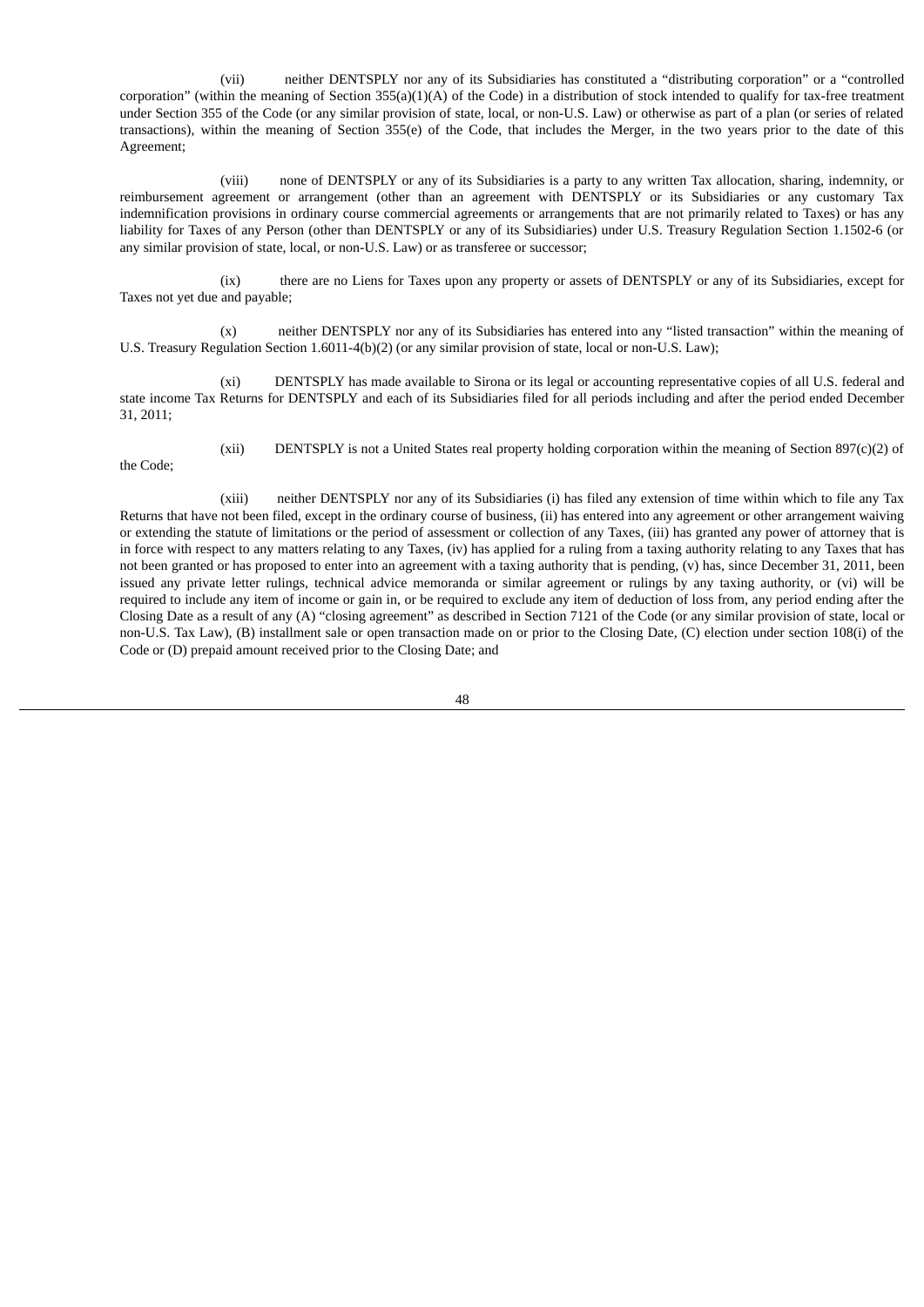(xiv) neither DENTSPLY nor any of its Subsidiaries has agreed to, requested, or is required to include any adjustment under Section 481 of the Code (or any corresponding provision of applicable state, local or non-U.S. Tax Law) by reason of a change in accounting method or otherwise.

(b) Neither DENTSPLY nor any of its Subsidiaries has knowledge of any facts, agreements, plans or other circumstances or has taken or agreed to take any action that would reasonably be expected to prevent or impede the Merger from qualifying as a "reorganization" within the meaning of Section 368(a) of the Code.

(c) It is agreed and understood that no representation or warranty is made by DENTSPLY in respect of Tax matters in any Section of this Agreement other than Section 4.5, Section 4.6, Section 4.7, Section 4.11 and this Section 4.15.

## 4.16 Material Contracts.

(a) All Contracts required to be filed as exhibits to the DENTSPLY SEC Documents have been so filed in a timely manner. Section 4.16(a) of the DENTSPLY Disclosure Schedule sets forth a true and complete list, as of the date hereof, of each of the following Contracts to which DENTSPLY or any of its Subsidiaries is a party or by which DENTSPLY or any of its Subsidiaries or any of their assets or businesses are bound (and any amendments, supplements and modifications thereto):

> (i) any Contract that is a "material contract" (as such term is defined in Item 601(b)(10) of Regulation S-K of the Exchange Act);

> (ii) any Contract that materially limits the ability of DENTSPLY or any of its affiliates (including, following the consummation of the Transactions, the Surviving Corporation and its affiliates) to compete or provide services in any line of business or with any Person or in any geographic area or market segment or to engage in any type of business (including any license, collaboration, agency or distribution agreements);

> > (iii) any Contract required to be disclosed pursuant to Item 404 of Regulation S-K of the Exchange Act;

(iv) any Contract or series of related Contracts relating to indebtedness for borrowed money (A) in excess of \$10 million or (B) that becomes due and payable as a result of the Transactions;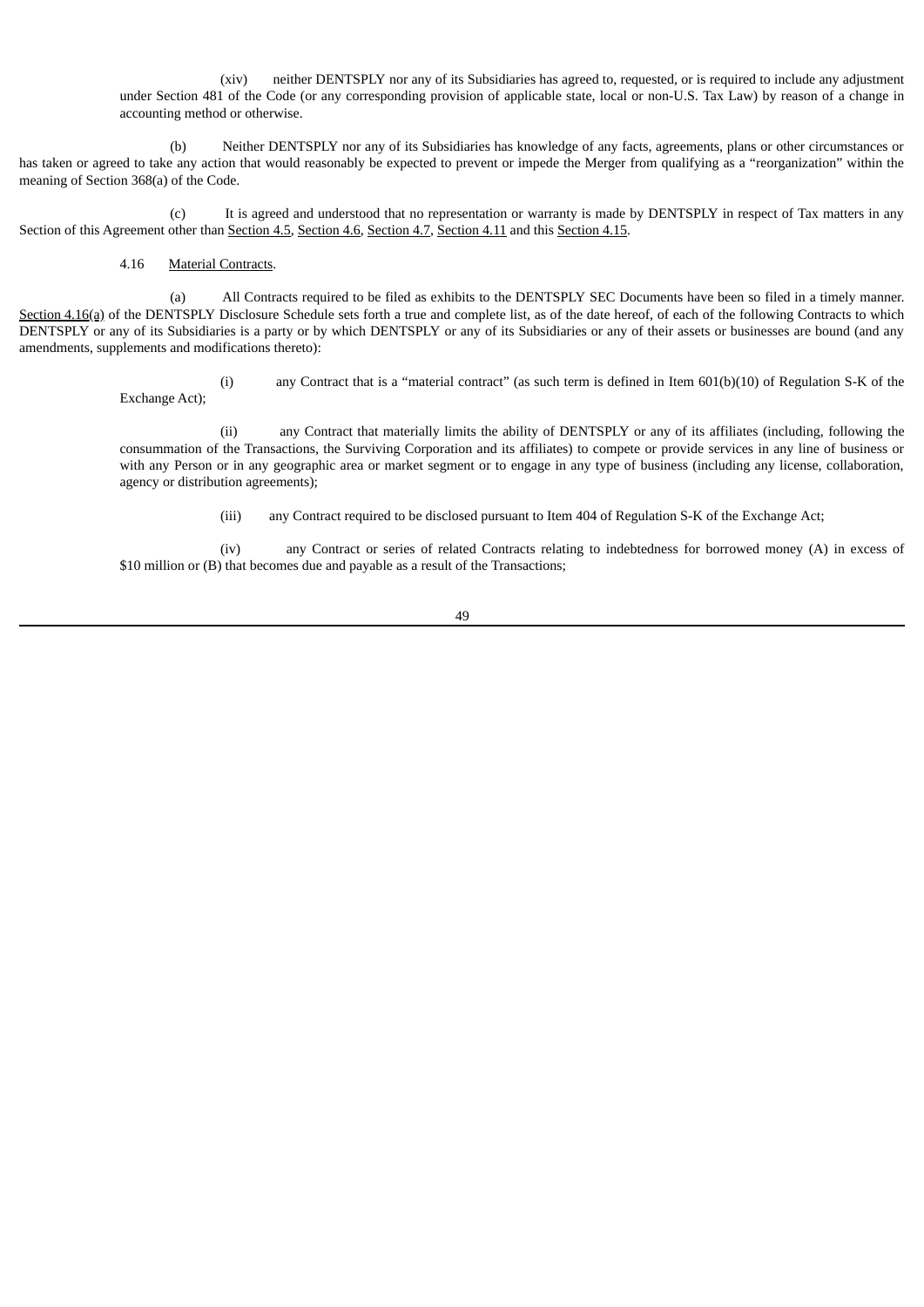(v) any license, sublicense, option, development or collaboration agreement or other Contract relating to DENTSPLY Material Intellectual Property reasonably expected to result in payments in excess of \$10 million in any twelve (12) month period after the Closing Date (excluding license agreements for "shrink-wrap," "click-wrap" or other commercially available off-the-shelf software that is not the subject of a negotiated agreement, and excluding agreements the primary purpose of which is to purchase tangible goods or procure services unrelated to Intellectual Property and in the ordinary course of business);

(vi) any Contract reasonably expected to result in payments in excess of \$10 million in any twelve (12) month period after the Closing Date that provides for any material "most favored nation" provision or equivalent preferential pricing terms or similar obligations to which DENTSPLY or any of its Subsidiaries is subject;

(vii) any distribution Contract with any of DENTSPLY's top three distributors (measured by dollar volume of spending by the distributor during the twelve (12) months ended June 30, 2015);

(viii) any purchase, sale or supply contract that contains volume requirements or commitments, exclusive or preferred purchasing arrangements or promotional requirements reasonably expected to result in payments in excess of \$10 million in any twelve (12) month period after the Closing Date;

(ix) any lease, sublease, occupancy agreement or other Contract with respect to the DENTSPLY Leased Real Property reasonably expected to result in payments in excess of \$10 million in any twelve (12) month period after the Closing Date;

(x) any agreement that grants any right of first refusal or right of first offer or similar right or that limits or purports to limit the ability of DENTSPLY or any of its Subsidiaries to own, operate, sell, transfer, pledge or otherwise dispose of any material amount of assets or businesses (in any case in excess of \$10 million);

(xi) any acquisition or divestiture agreement (A) entered into since June 30, 2012 with a purchase price in excess of \$20 million or (B) that contains "earn-out" provisions or other contingent payment obligations that could reasonably be expected to exceed \$10 million (including indemnification obligations) that have not been satisfied in full;

(xii) any agreement that by its terms limits the payment of dividends or other distributions by DENTSPLY or any of its Subsidiaries;

(xiii) any Contract for any joint venture, partnership or similar arrangement, or any Contract involving a sharing of revenues, profits, losses, costs, or liabilities by DENTSPLY or any of its Subsidiaries with any other Person involving a potential combined commitment or payment by DENTSPLY and any of its Subsidiaries in excess of \$10 million annually;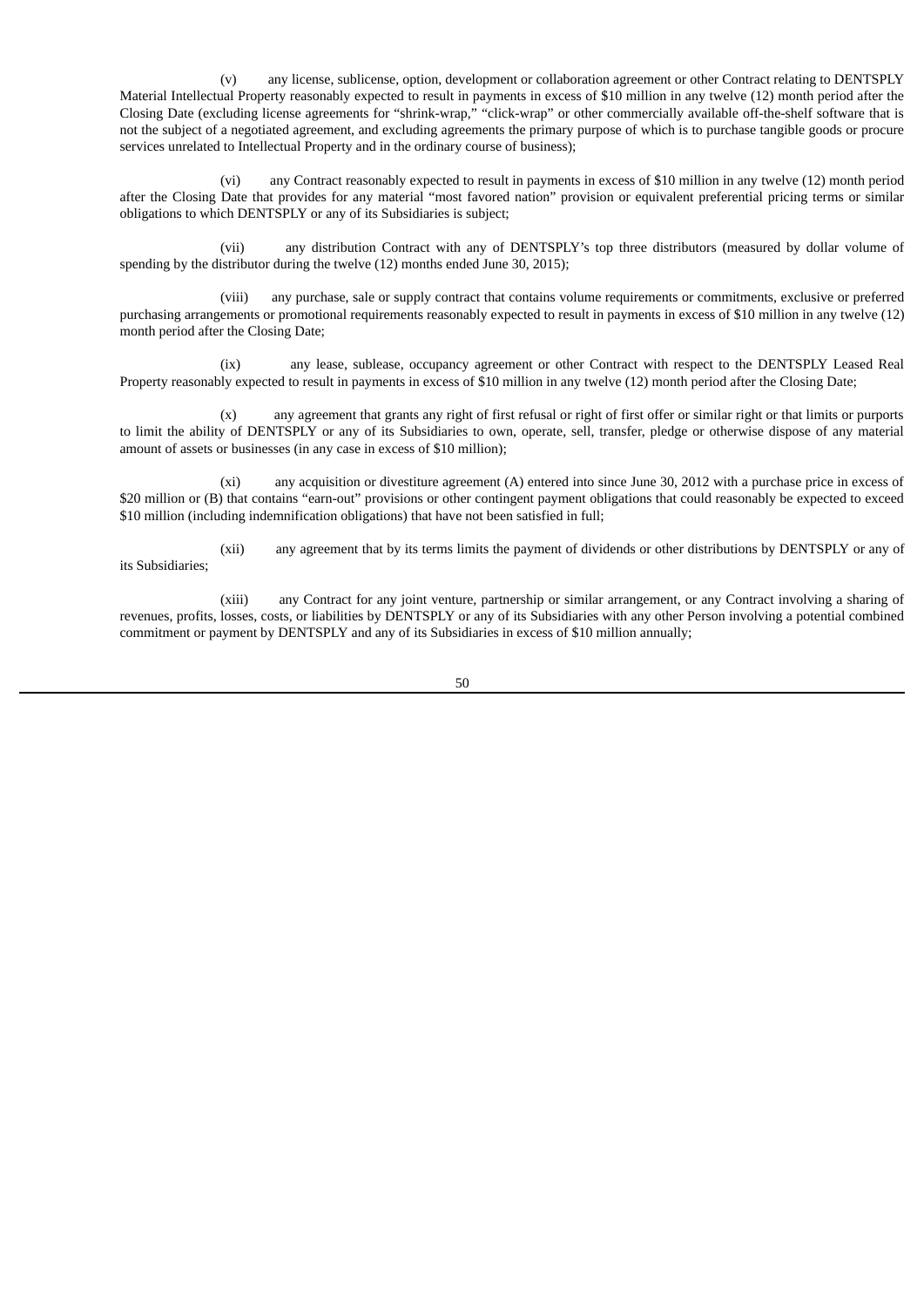(xiv) any "single source" supply contract pursuant to which goods or materials that are material to DENTSPLY or any of its Subsidiaries are supplied to DENTSPLY or such Subsidiary from an exclusive source reasonably expected to result in payments in excess of \$10 million in any twelve (12) month period after the Closing Date;

(xv) any Contract with a Governmental Entity reasonably expected to result in payments in excess of \$10 million in any twelve (12) month period after the Closing Date; or

(xvi) any other agreement which would prohibit or delay beyond the Outside Date the consummation of Merger or any other Transaction contemplated by this Agreement.

Section 4.16(a).

(b) DENTSPLY has heretofore made available to Sirona true, correct and complete copies of the Contracts set forth in

(c) Except as has not had and would not reasonably be expected to have, individually or in the aggregate, a DENTSPLY Material Adverse Effect, (i) all Contracts set forth or required to be set forth in Section 4.16(a) of the DENTSPLY Disclosure Schedule or filed or required to be filed as exhibits to the DENTSPLY SEC Documents (the "DENTSPLY Material Contracts") are valid, binding and in full force and effect and are enforceable by DENTSPLY or its applicable Subsidiary in accordance with their terms, except as limited by Laws affecting the enforcement of creditors' rights generally, by general equitable principles or by the discretion of any Governmental Entity before which any Proceeding seeking enforcement may be brought, (ii) DENTSPLY, or its applicable Subsidiary, has performed all obligations required to be performed by it under the DENTSPLY Material Contracts, and it is not (with or without notice or lapse of time, or both) in breach or default thereunder and, to the Knowledge of DENTSPLY, no other party to any DENTSPLY Material Contract is (with or without notice or lapse of time, or both) in breach or default thereunder, (iii) since January 1, 2015, neither DENTSPLY nor any of its Subsidiaries has received written notice of any actual, alleged, possible or potential violation of, or failure to comply with, any term or requirement of any DENTSPLY Material Contract, and (iv) neither DENTSPLY nor any of its Subsidiaries has received any written notice of the intention of any party to cancel, terminate, materially change the scope of rights under or fail to renew any DENTSPLY Material Contract.

4.17 Intellectual Property.

(a) With respect to all (i) issued patents and pending patent applications, (ii) trademark and service mark registrations and applications, (iii) copyright registrations and applications, and (iv) internet domain name registrations, in each case that are owned by DENTSPLY or any of its Subsidiaries (collectively, the "DENTSPLY Registered Intellectual Property"), except as has not had and would not reasonably be expected to have, individually or in the aggregate, a DENTSPLY Material Adverse Effect, (A) either DENTSPLY or one of its Subsidiaries is the sole owner and possesses all right, title and interest in and to the item, free and clear of all Liens (other than Permitted Liens), and (B) no Proceeding is pending or, to Knowledge of DENTSPLY, threatened, that challenges the legality, validity, enforceability, registration, use or ownership of the item (except for office actions by the applicable Governmental Entities in the normal course of prosecution efforts in connection with applications for the registration or issuance of Intellectual Property). Each item of material DENTSPLY Registered Intellectual Property that is registered, filed, issued, or applied for has been duly registered in, filed in or issued by the official governmental registers and/or issuers (or officially recognized registers or issuers) for such Intellectual Property and each such registration, filing, issuance and/or application, to the Knowledge of DENTSPLY, (x) has not been abandoned or cancelled, (y) has been maintained effective by all requisite filings, renewals and payments, and (z) remains in full force and effect.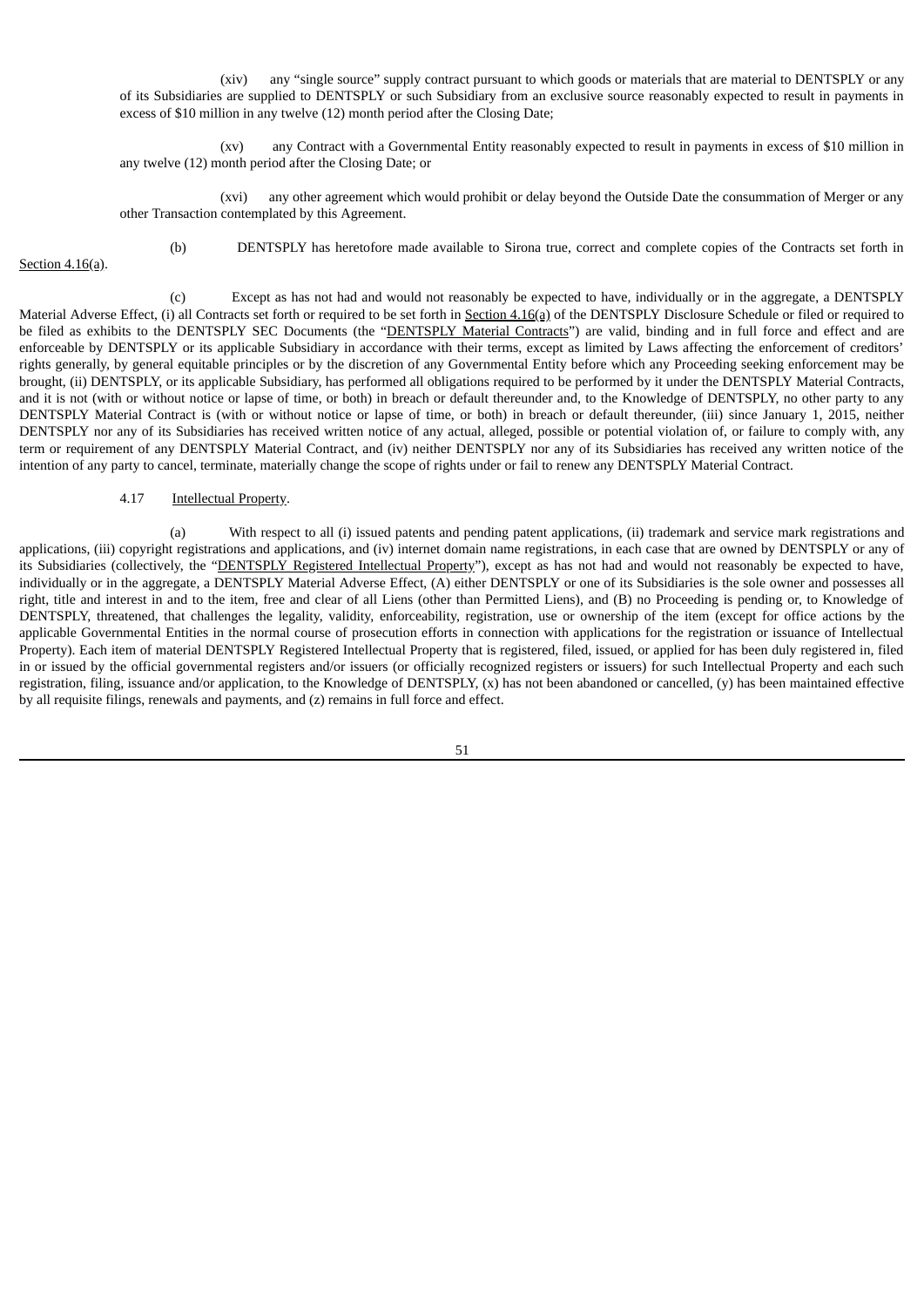(b) Except as has not had and would not reasonably be expected to have, individually or in the aggregate, a DENTSPLY Material Adverse Effect, each of DENTSPLY and its Subsidiaries owns and possesses all right, title and interest in and to (or has the right pursuant to a valid and enforceable license or otherwise possesses legally enforceable rights to use) all Intellectual Property that is necessary for or used or held for use in the conduct of the business of DENTSPLY and its Subsidiaries in substantially the same manner as presently conducted and currently proposed to be conducted. Neither the execution and delivery of this Agreement by DENTSPLY, nor the performance of this Agreement by DENTSPLY, will result in the loss, forfeiture, termination, or impairment of, or give rise to a right of any Person to limit, terminate, or consent to the continued use of, any rights of DENTSPLY or any of its Subsidiaries in any Intellectual Property except as has not had and would not reasonably be expected to have, individually or in the aggregate, a DENTSPLY Material Adverse Effect.

(c) Except as has not had and would not reasonably be expected to have, individually or in the aggregate, a DENTSPLY Material Adverse Effect, to the Knowledge of DENTSPLY, neither DENTSPLY nor any of its Subsidiaries nor the conduct of their businesses is infringing, misappropriating, diluting, or otherwise violating the Intellectual Property rights of any Person. Neither DENTSPLY nor any of its Subsidiaries has received any written charge, complaint, claim, demand, or notice since June 30, 2012 (or earlier, if presently not resolved) alleging any such infringement, misappropriation, dilution, or violation (including any claim that DENTSPLY or any of its Subsidiaries must license or refrain from using any Intellectual Property rights of any Person) which alleged infringement, misappropriation, dilution, or violation, if true, would reasonably be expected to have, individually or in the aggregate, a DENTSPLY Material Adverse Effect. To the Knowledge of DENTSPLY, no Person is infringing, misappropriating, diluting or otherwise violating any Intellectual Property owned by DENTSPLY or any of its Subsidiaries except as has not had and would not reasonably be expected to have, individually or in the aggregate, a DENTSPLY Material Adverse Effect. Neither DENTSPLY nor any of its Subsidiaries has made or asserted any charge, complaint, claim, demand or notice since June 30, 2012 (or earlier, if presently not resolved) alleging any such infringement, misappropriation, dilution, or violation which alleged infringement, misappropriation, dilution, or violation, if true, would reasonably be expected to have, individually or in the aggregate, a DENTSPLY Material Adverse Effect.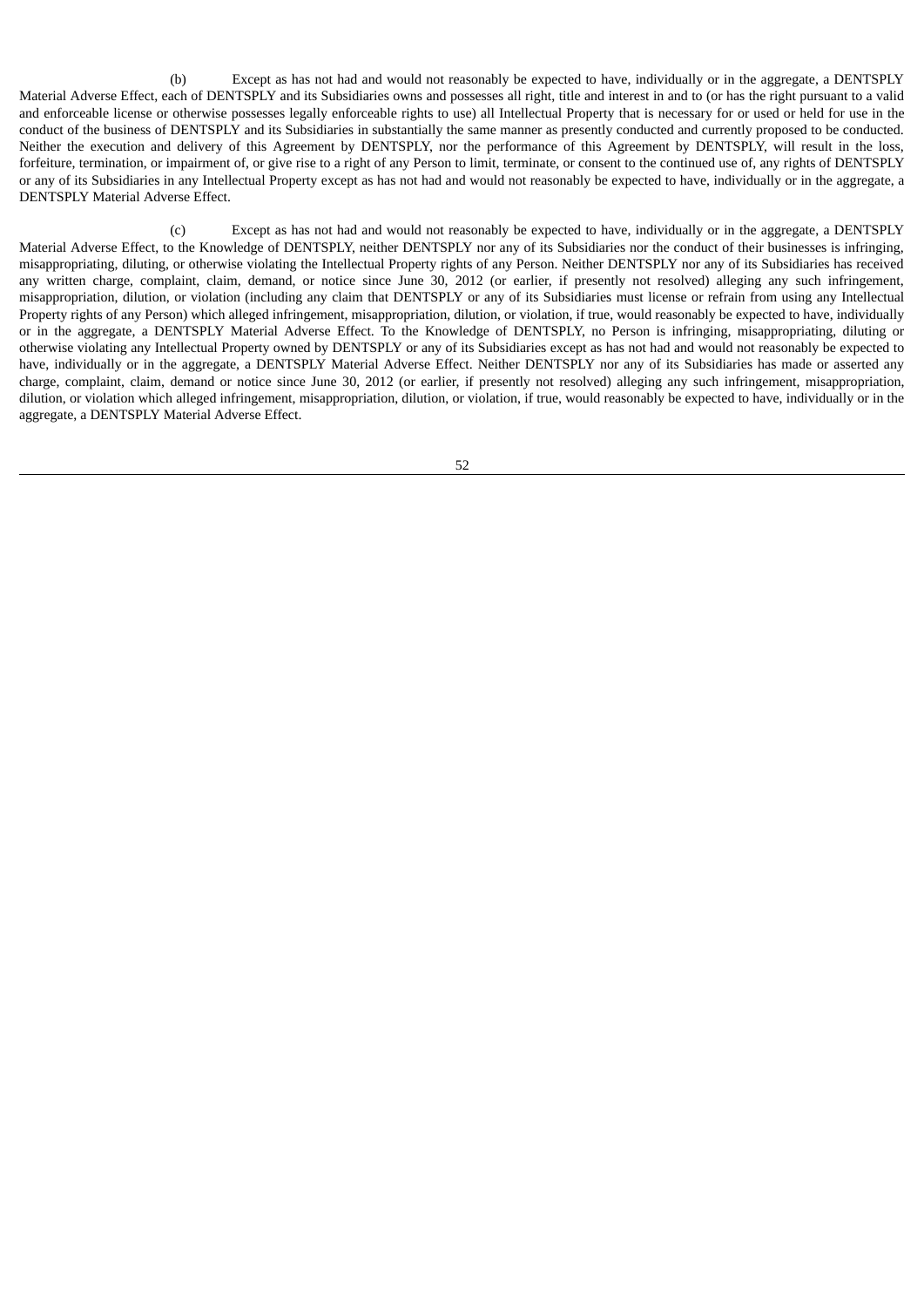(d) DENTSPLY and its Subsidiaries have taken commercially reasonable steps to maintain, police and protect the Intellectual Property that is material to their business ("DENTSPLY Material Intellectual Property"). Except as has not had and would not reasonably be expected to have, individually or in the aggregate, a DENTSPLY Material Adverse Effect, all DENTSPLY Material Intellectual Property that derives independent economic value, actual or potential, from not being generally known to the public or to other persons who can obtain economic value from its disclosure or use has been maintained in confidence in accordance with protection procedures that are in accordance with procedures customarily used in the industry to protect rights of like importance and, to the Knowledge of DENTSPLY, adequate for protection. To the Knowledge of DENTSPLY, there has been no unauthorized disclosure of any DENTSPLY Material Intellectual Property. Except as has not had and would not reasonably be expected to have, individually or in the aggregate, a DENTSPLY Material Adverse Effect, to the Knowledge of DENTSPLY, all former and current officers, directors, employees, personnel, consultants, advisors, agents, and independent contractors of DENTSPLY and its Subsidiaries, and each of their predecessors, who have contributed to or participated in the conception and development of Intellectual Property for such entities have entered into valid and binding proprietary rights agreements with DENTSPLY or one of its Subsidiaries or predecessors, vesting ownership of such Intellectual Property in DENTSPLY or one of its Subsidiaries. No such Person has asserted, and to the Knowledge of DENTSPLY, no such Person has, any right, title, interest or other claim in, or the right to receive any royalties or other consideration with respect to, any DENTSPLY Material Intellectual Property.

(e) Except as has not had and would not reasonably be expected to have, individually or in the aggregate, a DENTSPLY Material Adverse Effect, the IT Assets of DENTSPLY and its Subsidiaries operate in all material respects in accordance with their documentation and functional specifications and as required by DENTSPLY and its Subsidiaries to operate the business of DENTSPLY and its Subsidiaries as presently conducted and have not, since June 30, 2012, materially malfunctioned or failed. DENTSPLY and its Subsidiaries have implemented commercially reasonable measures to protect the confidentiality and security of such IT Assets and information stored or contained therein against any unauthorized use, access, interruption or corruption. DENTSPLY and its Subsidiaries have implemented commercially reasonable data backup, data storage, system redundancy and disaster avoidance procedures with respect to their IT Assets.

(f) To the Knowledge of DENTSPLY, no software included in the DENTSPLY Material Intellectual Property, which is distributed to any third party by or on behalf of DENTSPLY or its Subsidiaries (other than software identified as belonging to a third party and subject to a third party paid or public license), or for which DENTSPLY or its Subsidiaries may have plans to distribute to any third party, incorporates or is comprised of or distributed with any publicly available software, or is otherwise subject to the provisions of any "open source" or third party license agreement that (i) requires the distribution of source code in connection with the distribution of such software in object code form; (ii) materially limits DENTSPLY's or any of its Subsidiaries' freedom to seek full compensation in connection with marketing, licensing, and distributing such applications; or (iii) allows a customer or requires that a customer have the right to decompile, disassemble or otherwise reverse engineer the software by its terms and not by operation of law.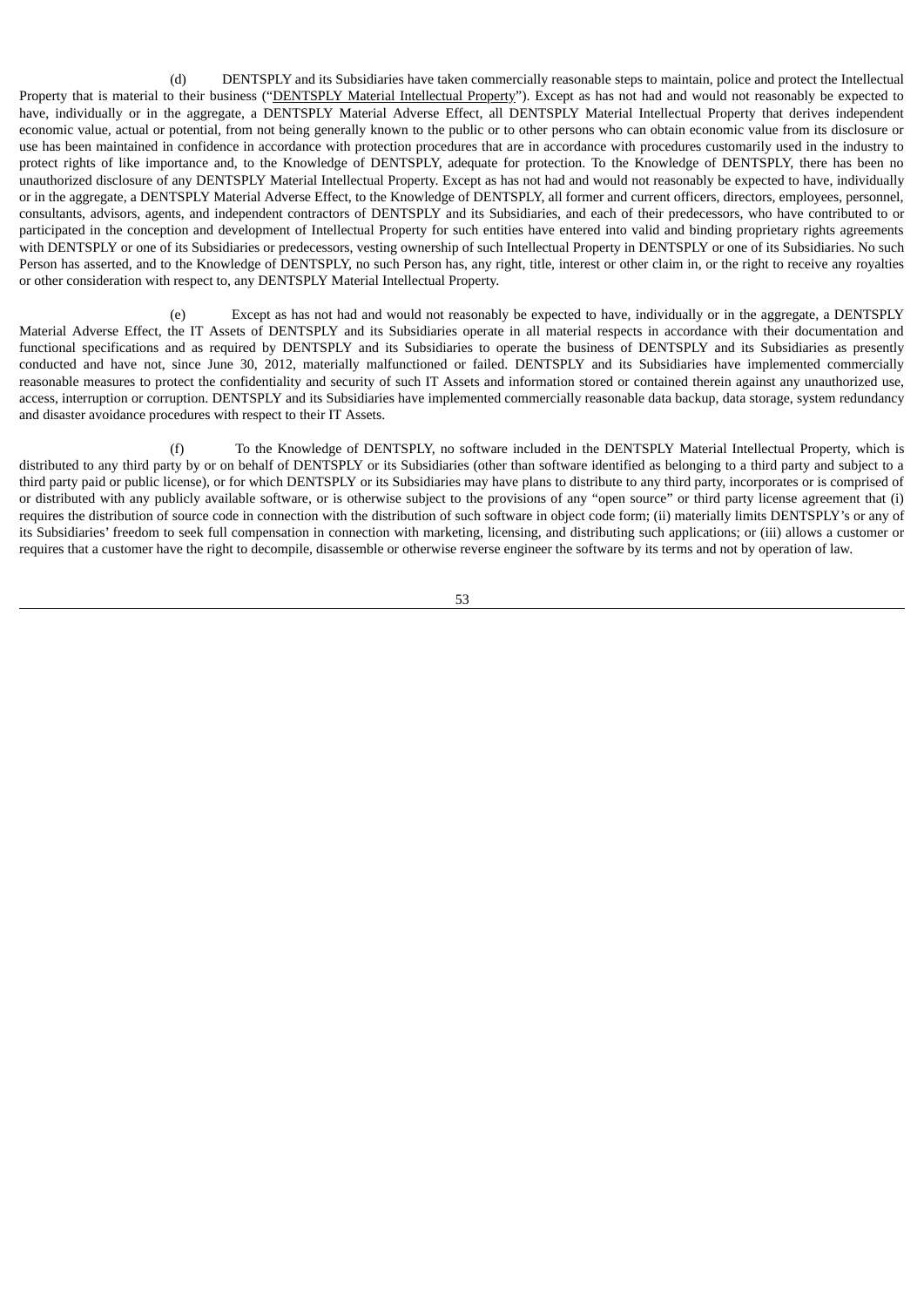### 4.18 Healthcare Compliance Matters.

(a) (i) DENTSPLY and each of its Subsidiaries are in compliance and since June 30, 2012 have been in compliance with all Health Care Laws applicable to DENTSPLY or any of its Subsidiaries or any assets owned or used by any of them (except for such past noncompliance as has been remedied and imposes no continuing obligations or costs on DENTSPLY or its Subsidiaries), and (ii) neither DENTSPLY nor any of its Subsidiaries has received any written communication since June 30, 2012 from a Governmental Entity that remains uncured or unresolved and that alleges that DENTSPLY or any of its Subsidiaries is not in compliance with any Health Care Law, except in the case of clauses (i) and (ii) where any non-compliance, individually or in the aggregate, has not had and would not reasonably be expected to have, a DENTSPLY Material Adverse Effect. Neither DENTSPLY nor, to the Knowledge of DENTSPLY, any of its Subsidiaries is a party to or has any ongoing reporting obligations pursuant to or under any corporate integrity agreements, deferred prosecution agreements, monitoring agreements, consent decrees, settlement orders, plans of correction or similar agreements with or imposed by any Governmental Entity. Additionally, none of DENTSPLY, its Subsidiaries or any of its respective employees, officers or directors has been excluded, suspended or debarred from participation in any U.S. state or federal health care program or, to the Knowledge of DENTSPLY, has been convicted of any crime or is subject to a governmental inquiry, investigation, Proceeding, or other similar action, or has engaged in any conduct, that could reasonably be expected to result in debarment, suspension, or exclusion.

(b) DENTSPLY and each of its Subsidiaries have, maintain and are operating in material compliance with all FDA Permits, and all such FDA Permits are valid, subsisting, and in full force and effect, except where the failure to have, maintain or operate in material compliance with the FDA Permits has not had, and would not reasonably be expected to have, individually or in the aggregate, a DENTSPLY Material Adverse Effect. DENTSPLY and each of its Subsidiaries have fulfilled and performed all of their material obligations with respect to the FDA Permits, and no event has occurred which allows, or with notice or lapse of time or both, would allow revocation or termination thereof or results in any other material impairment of the rights of the holder of any FDA Permit, except where the failure to so fulfill or perform, or the occurrence of such event, would not result in a DENTSPLY Material Adverse Effect. DENTSPLY and each of its Subsidiaries have operated and currently are in compliance in all material respects with applicable Laws administered or enforced by the FDA and comparable Governmental Entities, except where the failure to so comply would not result in a DENTSPLY Material Adverse Effect. DENTSPLY and each of its Subsidiaries have not received, since June 30, 2012, written notice of any pending or threatened Proceeding (other than FDA audits) from the FDA, any Governmental Entity, any qui-tam relator or applicable foreign Governmental Entity alleging that any operation or activity of DENTSPLY or any of its Subsidiaries is in material violation of any applicable Health Care Law which violation would reasonably be expected to have a material and adverse impact on DENTSPLY and its Subsidiaries, taken as a whole.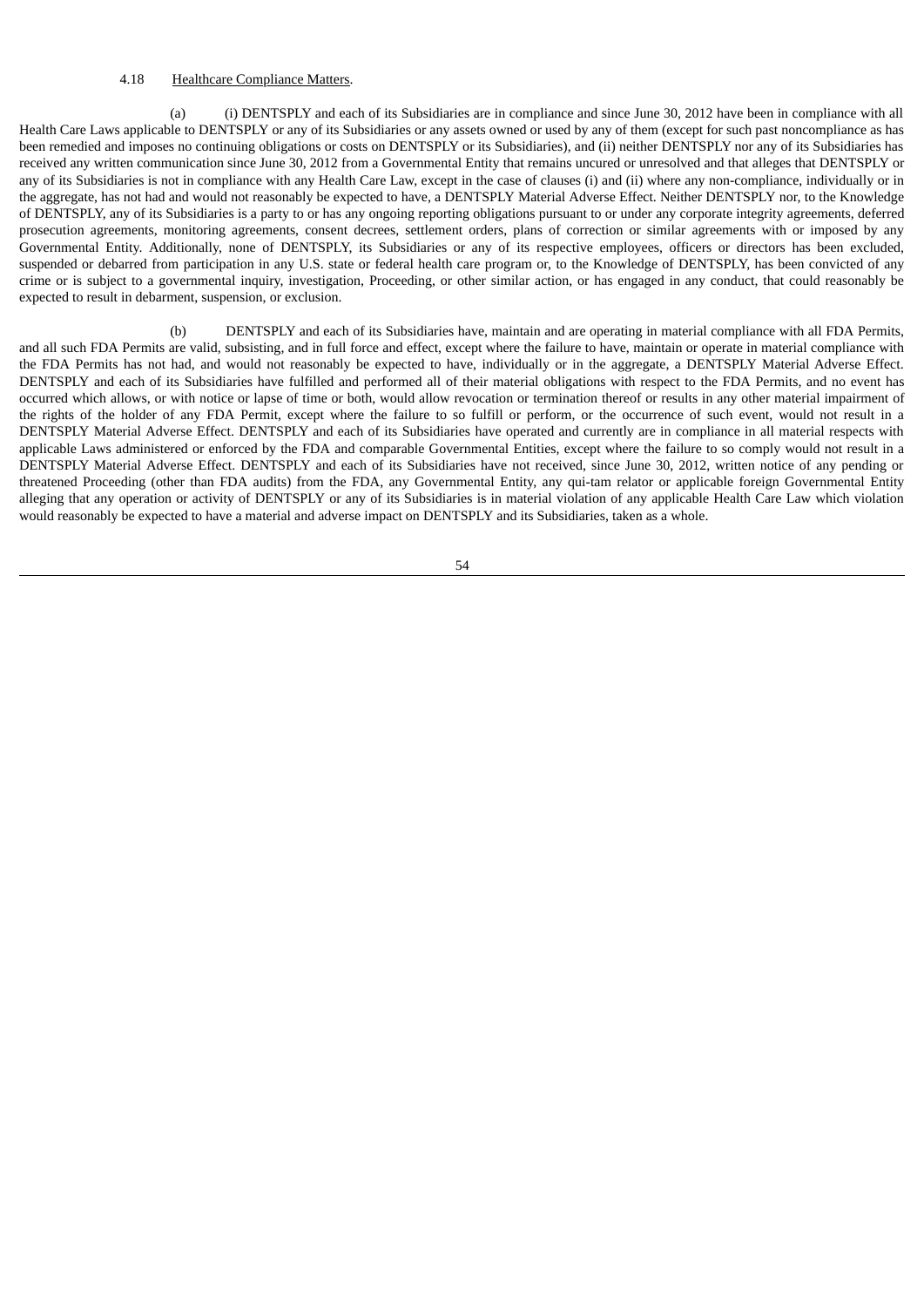(c) Except as has not had and would not reasonably be expected to have, individually or in the aggregate, a DENTSPLY Material Adverse Effect, all applications, notifications, submissions, information, claims, reports and statistics, and other data and conclusions derived therefrom, utilized as the basis for or submitted in connection with any and all requests for a FDA Permit from the FDA or other Governmental Entity relating to DENTSPLY and each of its Subsidiaries, their business and products, when submitted to the FDA or other Governmental Entity were true, complete and correct as of the date of submission and any necessary or required updates, changes, corrections or modification to such applications, submissions, information and data have been submitted to the FDA or other Governmental Entity.

(d) Except as has not had and would not reasonably be expected to have, individually or in the aggregate, a DENTSPLY Material Adverse Effect, since June 30, 2012, DENTSPLY and each of its Subsidiaries have not had any product or manufacturing site (whether owned by DENTSPLY or its Subsidiary(s), or a contract manufacturer for their products) subject to a Governmental Entity (including FDA) shutdown or import or export prohibition, nor received any FDA Form 483 or other Governmental Entity notice of inspectional observations, "warning letters," "untitled letters" or requests or requirements to make changes to the products, or similar correspondence or notice from the FDA or other Governmental Entity alleging or asserting noncompliance with any applicable Law, Permit or such requests or requirements of a Governmental Entity.

(e) Except as has not had and would not reasonably be expected to have, individually or in the aggregate, a DENTSPLY Material Adverse Effect, (i) since June 30, 2012, there have been no (A) Safety Notices with respect to the products of DENTSPLY and its Subsidiaries or (B) to the Knowledge of DENTSPLY, complaints with respect to such products that are currently unresolved and (ii) to the Knowledge of DENTSPLY, there are no facts that would be reasonably likely to result in (A) a Safety Notice with respect to such products, (B) a change in labeling of any such products, or (C) a termination or suspension of marketing or testing of any such products.

(f) Except as has not had and would not reasonably be expected to have, individually or in the aggregate, a DENTSPLY Material Adverse Effect, (i) the clinical, pre-clinical and other studies and tests conducted by or on behalf of or sponsored by DENTSPLY or its Subsidiaries or in which DENTSPLY or its Subsidiaries, or any of their products or product candidates have participated were, and if still pending are, being conducted in accordance with standard medical and scientific research procedures and all applicable Laws, including, but not limited to, the Federal Food, Drug and Cosmetic Act and its applicable implementing regulations at 21 C.F.R. Parts 50, 54, 56, 58 and 812 and (ii) no investigational device exemption filed by or on behalf of DENTSPLY or its Subsidiaries with the FDA has been terminated or suspended by the FDA, and neither the FDA nor any applicable foreign Governmental Entity has commenced, or, to the Knowledge of DENTSPLY, threatened to commence, any action to place a clinical hold order on, or otherwise terminate, delay or suspend, any proposed or ongoing clinical investigation conducted or proposed to be conducted by or on behalf of DENTSPLY and its Subsidiaries.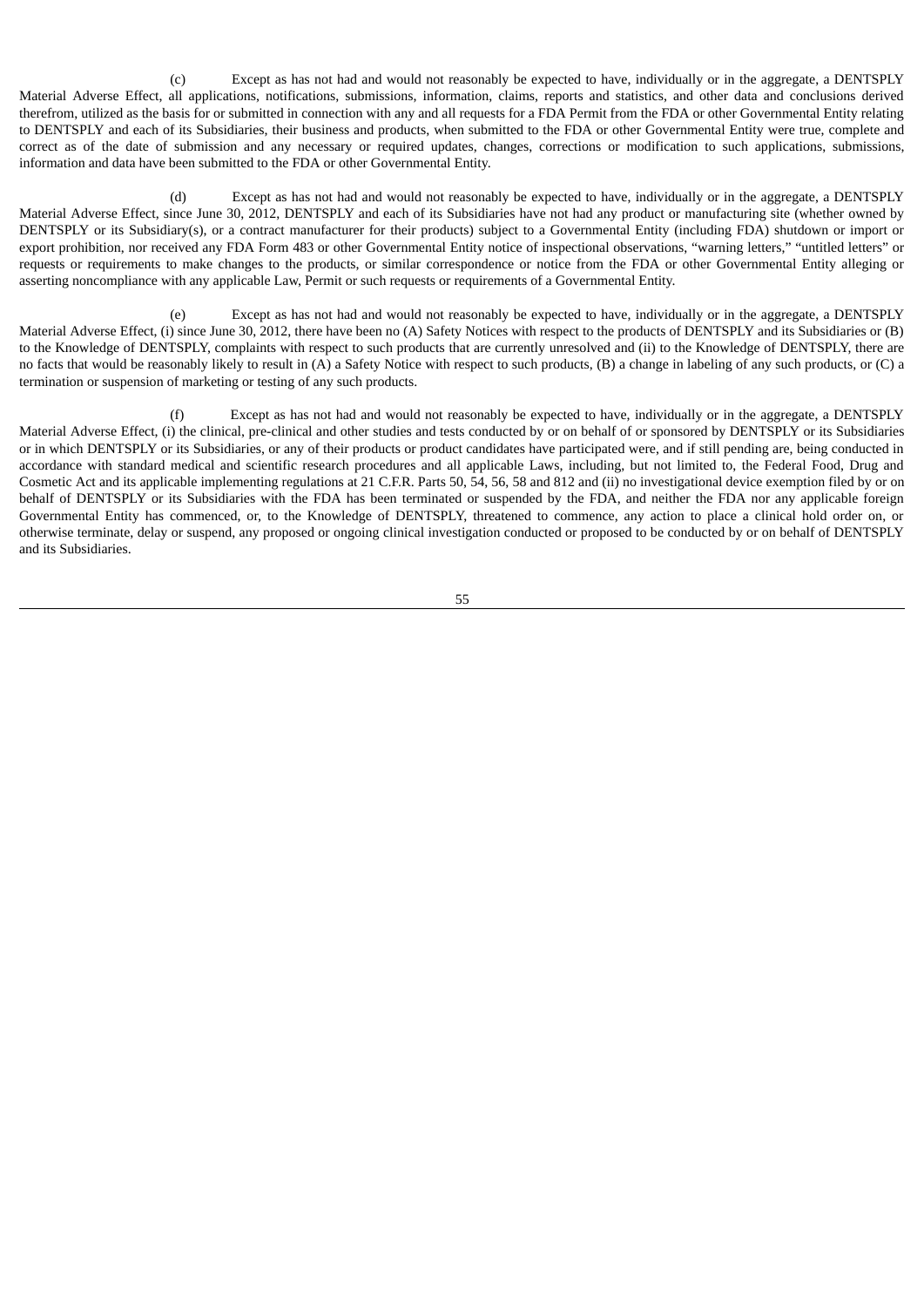(g) Neither DENTSPLY nor any of its Subsidiaries is the subject of any pending or, to the Knowledge of DENTSPLY, threatened investigation in respect of DENTSPLY, its Subsidiaries or their products, by the FDA pursuant to its "Fraud, Untrue Statements of Material Facts, Bribery, and Illegal Gratuities" Final Policy set forth in 56 Fed. Reg. 46191 (September 10, 1991) and any amendments thereto. Since June 30, 2012, neither DENTSPLY nor, to the Knowledge of DENTSPLY, any of their officers, employees or agents (within the meaning of the applicable Law) has been convicted of any crime or engaged in any conduct that could result in a material debarment or exclusion under (i) 21 U.S.C. Section 335a or (ii) any similar Law. As of the date hereof, no Proceedings that would reasonably be expected to result in such a debarment or exclusion are pending or, to the Knowledge of DENTSPLY, threatened against DENTSPLY, its Subsidiaries, or any of their officers, employees or agents.

4.19 Broker's Fees. Except for the financial advisors' fees set forth in Section 4.19 of the DENTSPLY Disclosure Schedule, neither DENTSPLY nor any of its Subsidiaries nor any of their respective officers or directors on behalf of DENTSPLY or such Subsidiaries has employed any financial advisor, broker or finder or incurred any liability for any financial advisory, broker's fees, commissions or finder's fees in connection with any of the Transactions.

4.20 Opinion of Financial Advisor. Moelis & Company LLC, DENTSPLY's financial advisor, has delivered to the DENTSPLY Board its opinion in writing or orally, in which case, such opinion will be subsequently confirmed in writing, to the effect that, as of the date thereof and based upon and subject to the factors and assumptions set forth therein, the Exchange Ratio is fair from a financial point of view to DENTSPLY.

4.21 Ownership of Sirona Common Stock. Neither DENTSPLY nor any of its affiliates or associates is, nor at any time during the last three (3) years has DENTSPLY or any of its affiliates or associates been, an "interested stockholder" of Sirona as defined in Section 203 of the DGCL. DENTSPLY and its Subsidiaries, affiliates and associates do not beneficially own any shares of Sirona Common Stock or other securities of Sirona or any options, warrants or other rights to acquire Sirona Common Stock or other securities of, or any other economic interest (through derivative securities or otherwise) in, Sirona.

4.22 Insurance. All insurance policies (including policies providing casualty, liability and workers compensation coverage, but excluding any DENTSPLY Benefit Plan) to which DENTSPLY or any of its Subsidiaries is currently a party are in full force and effect, and, to the Knowledge of DENTSPLY, have been issued by licensed insurers, all premiums with respect thereto covering all periods up to and including the Closing Date have been paid, and no notice of cancellation or termination has been received with respect to any such policies, except for such cancellations or terminations which would have not had and would not reasonably be expected to have, individually or in the aggregate, a DENTSPLY Material Adverse Effect. Except as has not had and would not reasonably be expected to have, individually or in the aggregate, a DENTSPLY Material Adverse Effect, each of DENTSPLY and its Subsidiaries is, and since December 31, 2013 has been, insured with respect to its assets and properties and the conduct of its business in such amounts and against such risks as are in its reasonable judgment sufficient for compliance with Law and as are adequate to protect its assets and properties and the conduct of its business.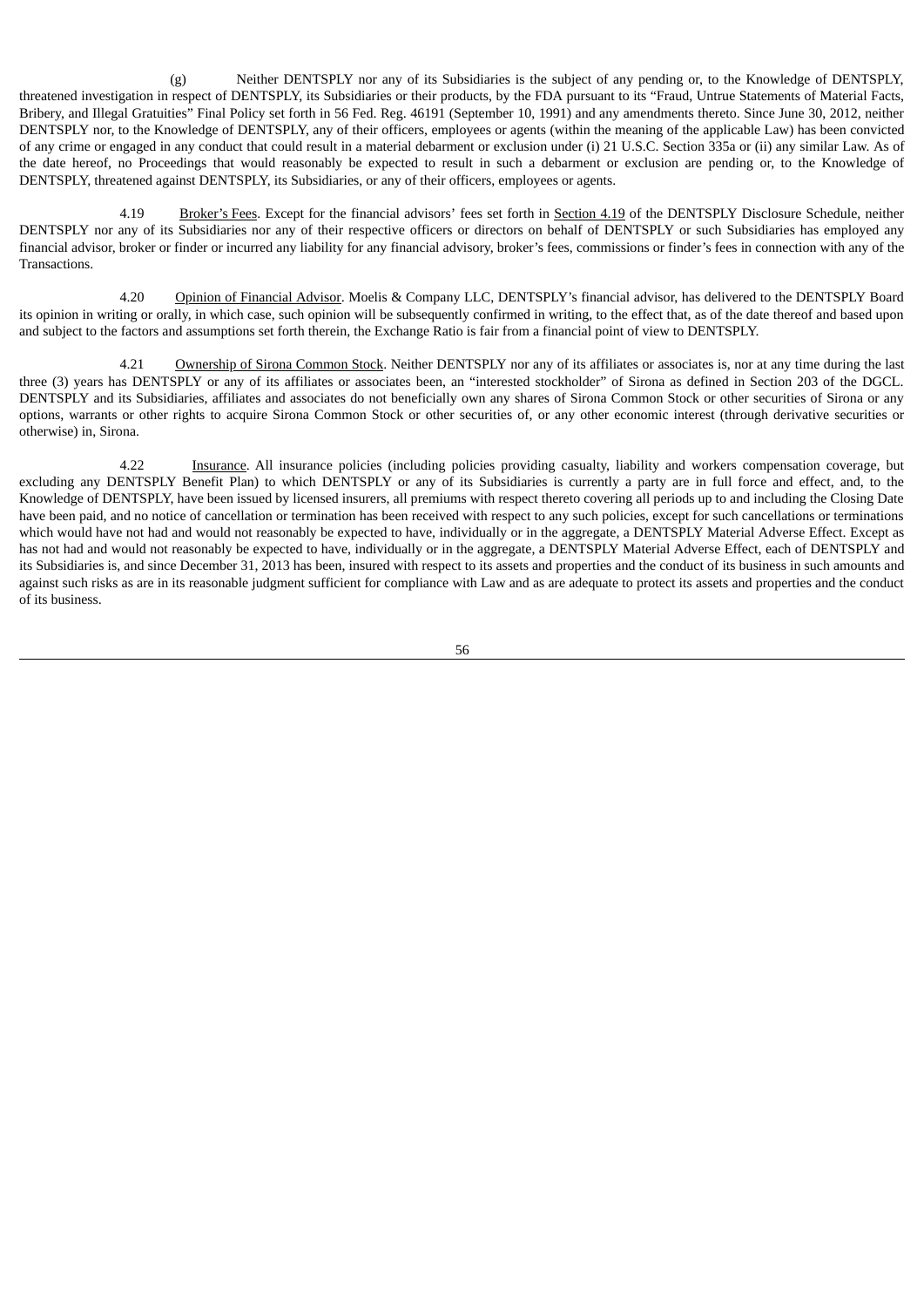4.23 Merger Sub. Since its date of incorporation, Merger Sub has not carried on any business or conducted any operations other than the execution of this Agreement, the performance of its obligations hereunder and matters ancillary thereto. The authorized capital stock of Merger Sub consists of one thousand (1,000) shares of common stock, par value \$0.01 per share, all of which have been validly issued, are fully paid and nonassessable and are owned directly or indirectly by DENTSPLY free and clear of any Liens.

4.24 No Other Representations or Warranties. Except for the representations and warranties expressly contained in this Article 4, neither DENTSPLY nor any of its affiliates nor any Person acting on any of their behalf makes any other express or any implied representations or warranties with respect to (a) DENTSPLY or any of its Subsidiaries, any of their businesses, operations, assets, liabilities, condition (financial or otherwise) or prospects or any other matter relating to DENTSPLY or any of its Subsidiaries or (b) the accuracy or completeness of any documentation, forecasts or other information provided by DENTSPLY, any affiliate of DENTSPLY or any Person acting on any of their behalf to Sirona, any affiliate of Sirona or any Person acting on any of their behalf.

# **ARTICLE 5 COVENANTS**

5.1 Conduct of Business by Sirona Pending the Effective Time. Sirona agrees that, between the date of this Agreement and the Effective Time, except as set forth in Section 5.1 of the Sirona Disclosure Schedule or as otherwise expressly contemplated by any other provision of this Agreement, unless DENTSPLY shall otherwise consent in writing (such consent not to be unreasonably withheld, conditioned or delayed), Sirona will, and will cause each of its Subsidiaries to, (i) conduct its operations only in the ordinary course of business consistent with past practice, (ii) use its commercially reasonable efforts to keep available the services of the current officers, employees and consultants of Sirona and each of its Subsidiaries and to preserve the goodwill and current relationships of Sirona and each of its Subsidiaries with customers, suppliers and other Persons with which Sirona or any of its Subsidiaries has business relations, and (iii) use its commercially reasonable efforts to preserve intact its business organization and comply with all applicable Law. Without limiting the foregoing, and as an extension thereof, except as set forth in Section 5.1 of the Sirona Disclosure Schedule or as otherwise expressly contemplated by any other provision of this Agreement, Sirona shall not, and shall not permit any of its Subsidiaries to, between the date of this Agreement and the Effective Time, directly or indirectly, take any of the following actions without the prior written consent of DENTSPLY (such consent not to be unreasonably withheld, conditioned or delayed):

(a) amend or otherwise change its certificate of incorporation or bylaws or equivalent organizational documents;

(b) issue, sell, pledge, dispose of, grant, transfer or encumber, or authorize the issuance, sale, pledge, disposition, grant, transfer, or encumbrance of, any shares of capital stock of, or other Equity Interests in, Sirona or any of its Subsidiaries of any class, or securities convertible into, or exchangeable or exercisable for, any shares of such capital stock or other Equity Interests, or any options, warrants or other rights of any kind to acquire any shares of such capital stock or other Equity Interests or such convertible or exchangeable securities, or any other ownership interest (including any such interest represented by Contract right), or any "phantom" stock, "phantom" stock rights, stock appreciation rights or stock based performance rights, of Sirona or any of its Subsidiaries, other than (i) the issuance of Sirona Common Stock upon the exercise of Sirona Stock Options, Sirona RSUs or Sirona Performance Units outstanding as of the date hereof in accordance with their terms or (ii) the issuance of any Sirona Stock Options, Sirona RSUs or Sirona Performance Units pursuant to the terms of any employment agreement outstanding as of the date hereof in accordance with its terms;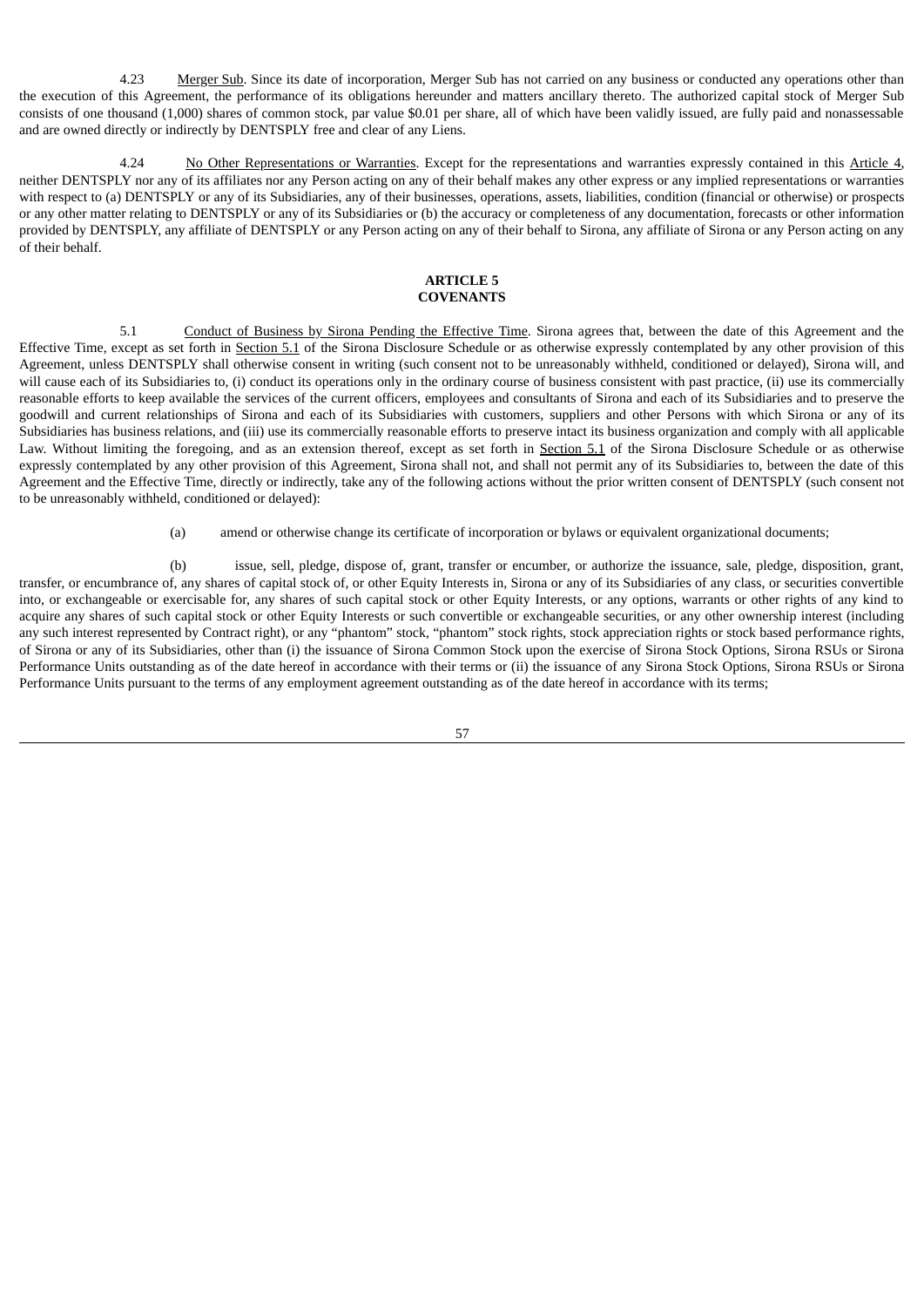(c) sell, pledge, dispose of, transfer, lease, license, guarantee or encumber any property or assets of Sirona or any of its Subsidiaries with value in excess of \$10 million, except pursuant to existing Contracts or the sale or purchase of goods in the ordinary course of business consistent with past practice;

(d) (i) sell, assign, pledge, grant or acquire, agree to grant to or acquire from any Person, or otherwise encumber, transfer, license, abandon, place in the public domain, permit to lapse, disclose or agree to disclose or otherwise dispose of any material Sirona Registered Intellectual Property or any Sirona Material Intellectual Property, except pursuant to the terms of existing Contracts or the licensing of any such Intellectual Property in the ordinary course of business consistent with past practice or (ii) compromise, settle or agree to settle, or consent to judgment in, any one or more actions or institute any action concerning any Sirona Material Intellectual Property except in the ordinary course of business consistent with past practice;

(e) declare, set aside, make or pay any dividend or other distribution (whether payable in cash, shares, property or a combination thereof) with respect to any of its capital stock or other Equity Interests (other than dividends paid by a wholly-owned Subsidiary of Sirona to Sirona or another wholly-owned Subsidiary of Sirona) or enter into any agreement with respect to the voting or registration of its capital stock or other Equity Interests;

(f) reclassify, combine, split, subdivide or amend the terms of, or redeem, purchase or otherwise acquire, directly or indirectly, any of its capital stock or other Equity Interests;

(g) merge or consolidate Sirona or any of its Subsidiaries with any Person or adopt a plan of complete or partial liquidation or resolutions providing for a complete or partial liquidation, dissolution, restructuring, recapitalization or other reorganization of Sirona or any of its Subsidiaries, other than internal reorganizations in the ordinary course of business that would not have a material and adverse impact on Sirona and its Subsidiaries or the Transaction;

(h) acquire (including by merger, consolidation, or acquisition of shares or assets) any interest in any Person or any assets thereof in each case with value in excess of \$10 million, other than in the ordinary course of business consistent with past practice or pursuant to the Contracts set forth on Section 5.1(h) of the Sirona Disclosure Schedule;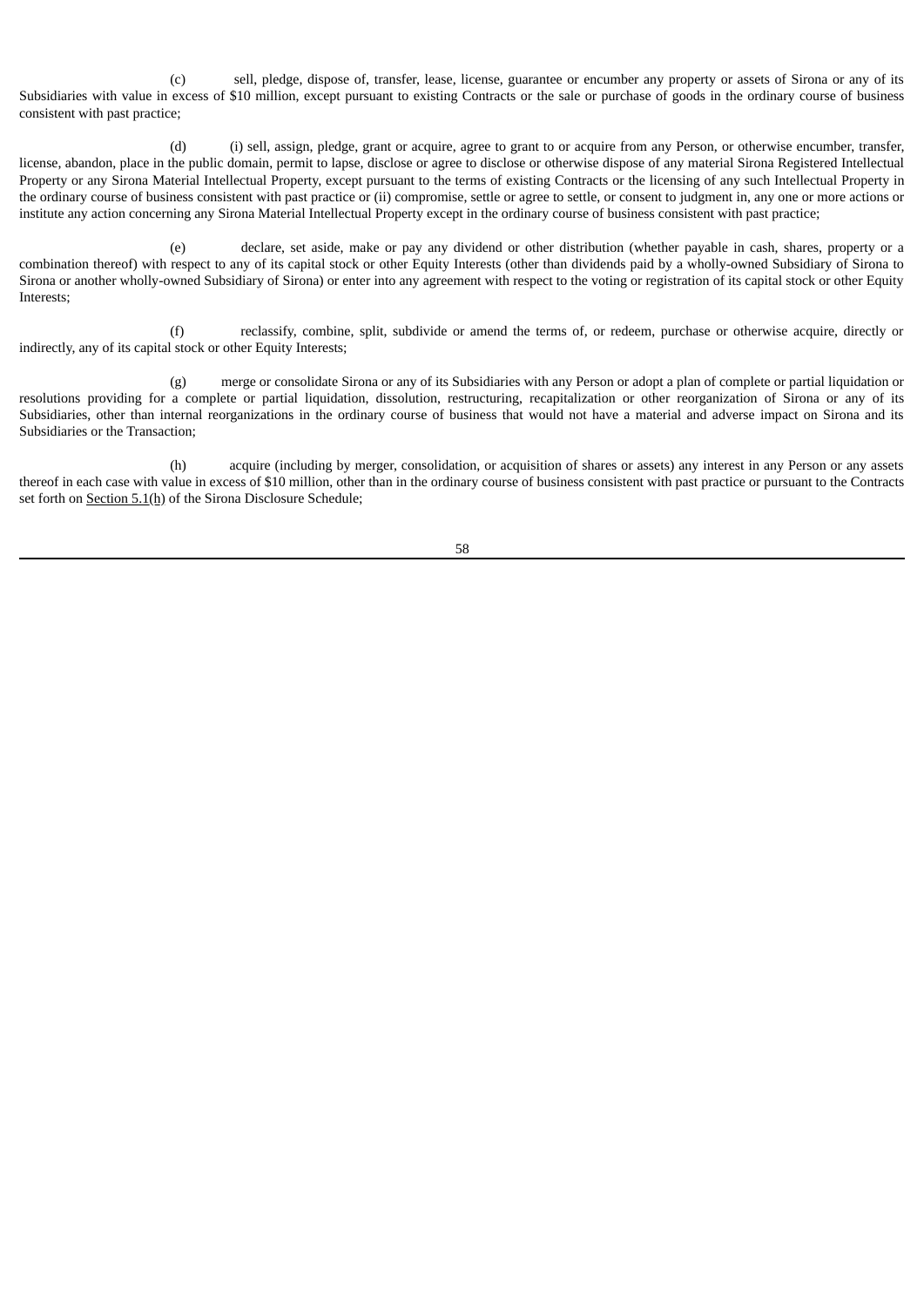(i) repurchase, repay, refinance or incur any indebtedness for borrowed money, except as required by the terms of any such indebtedness as of the date hereof, or issue any debt securities or assume, guarantee or endorse, or otherwise as an accommodation become responsible for (whether directly, contingently or otherwise), the obligations of any Person (other than a wholly-owned Subsidiary of Sirona) for borrowed money, except for borrowings under Sirona's existing credit facilities or issuances of commercial paper for working capital and general corporate purposes in the ordinary course of business consistent with past practice;

(j) make any loans, advances or capital contributions to, or investments in, any other Person (other than any wholly-owned Subsidiary of Sirona) in excess of \$10 million in the aggregate;

(k) terminate, cancel, renew, or request or agree to any material change in or waiver under any Sirona Material Contract, or enter into or amend any Contract that, if existing on the date hereof, would be a Sirona Material Contract, in each case other than in the ordinary course of business consistent with past practice;

(l) make or authorize any capital expenditure in excess of Sirona's capital expenditure budget as disclosed to DENTSPLY prior to the date hereof, other than capital expenditures that are not, in the aggregate, in excess of \$10 million;

(m) except in the ordinary course of business consistent with past practice or to the extent required by (i) applicable Law, (ii) the existing terms of any Sirona Benefit Plan disclosed in Section 3.11(a) of the Sirona Disclosure Schedule or (iii) contractual commitments or corporate policies with respect to severance or termination pay in existence on the date of this Agreement disclosed in Section 3.11(a) of the Sirona Disclosure Schedule: (A) increase the compensation or benefits payable or to become payable to directors, officers or employees of Sirona or its Subsidiaries; (B) grant any rights to severance or termination pay or bonus payments to, or enter into any employment or severance agreement with, any director, officer or employee of Sirona or its Subsidiaries, or establish, adopt, enter into or amend any collective bargaining agreement or other Contract with any labor union or labor organization, Sirona Benefit Plan or similar plan, agreement, trust, fund, policy or arrangement for the benefit of any director, officer or employee of Sirona or its Subsidiaries, except to the extent required by the terms of a collective bargaining agreement in existence on the date of this Agreement or in the ordinary course of business consistent with past practice; (C) take any action to amend or waive any performance or vesting criteria or accelerate vesting, exercisability or funding under any Sirona Benefit Plan; or (D) terminate the employment of any officer of Sirona other than for cause;

(n) forgive any loans to directors, officers or employees of Sirona or its Subsidiaries;

(o) waive, release, pay, discharge or satisfy any claims, liabilities or obligations (absolute, accrued, contingent or otherwise) with value in excess of \$10 million, except in the ordinary course of business consistent with past practice and in accordance with their terms;

(p) make any change in accounting policies, practices, principles, methods or procedures, other than as required by GAAP or by a Governmental Entity;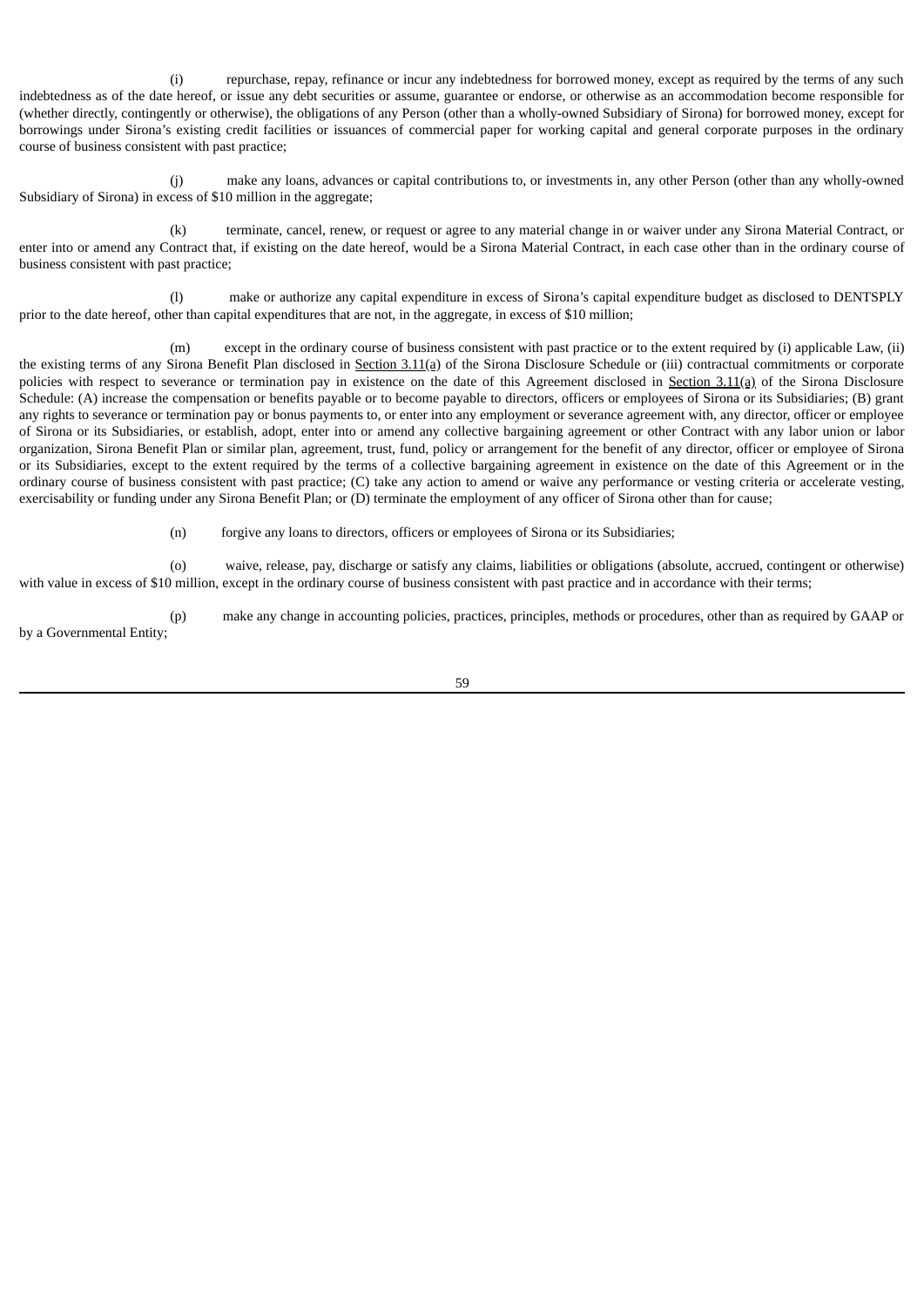of its Subsidiaries;

(q) waive, release, assign, settle or compromise any claims or rights with value in excess of \$10 million held by Sirona or any

(r) compromise, settle or agree to settle any Proceeding or investigation (including any Proceeding or investigation relating to this Agreement or the Transactions) other than compromises, settlements or agreements in the ordinary course of business consistent with past practice that involve only the payment of monetary damages not in excess of \$10 million individually or \$50 million in the aggregate, in any case without the imposition of equitable relief on, or the admission of wrongdoing by, Sirona or any of its Subsidiaries;

(s) except as required by applicable Law, make, change or revoke any material Tax election, change any Tax accounting period for purposes of a material Tax or material method of Tax accounting, file any material amended Tax Return, settle or compromise any audit or proceeding relating to a material amount of Taxes, agree to an extension or waiver of the statute of limitations with respect to a material amount of Taxes, enter into any "closing agreement" within the meaning of Section 7121 of the Code (or any similar provision of state, local, or non-U.S. Law) with respect to any material Tax, surrender any right to claim a material Tax refund, or undertake any transaction with any non-U.S. Subsidiary of Sirona that would reasonably be expected to have any significant U.S. federal income tax consequences to Sirona or its Subsidiaries (clause (p), clause (t) and this clause (s) being the sole provisions of this Section 5.1 governing Tax matters);

(t) take any action that would, or fail to take any action, the failure of which would, reasonably be expected to prevent the Merger from qualifying as a reorganization within the meaning of Section 368(a) of the Code;

(u) write up, write down or write off the book value of any assets, in the aggregate, in excess of \$10 million, except for depreciation and amortization in accordance with GAAP consistently applied;

(v) convene any annual or special meeting (or any adjournment thereof) of the shareholders of Sirona, other than the Sirona Shareholders Meeting and the 2016 annual meeting of shareholders (only if such 2016 annual meeting is not otherwise combined with the Sirona Shareholders Meeting);

(w) fail to use reasonable efforts to maintain existing material insurance policies or comparable replacement policies to the extent available for a reasonable cost; or

foregoing.

(x) authorize or enter into any Contract to do any of the foregoing or otherwise make any commitment to do any of the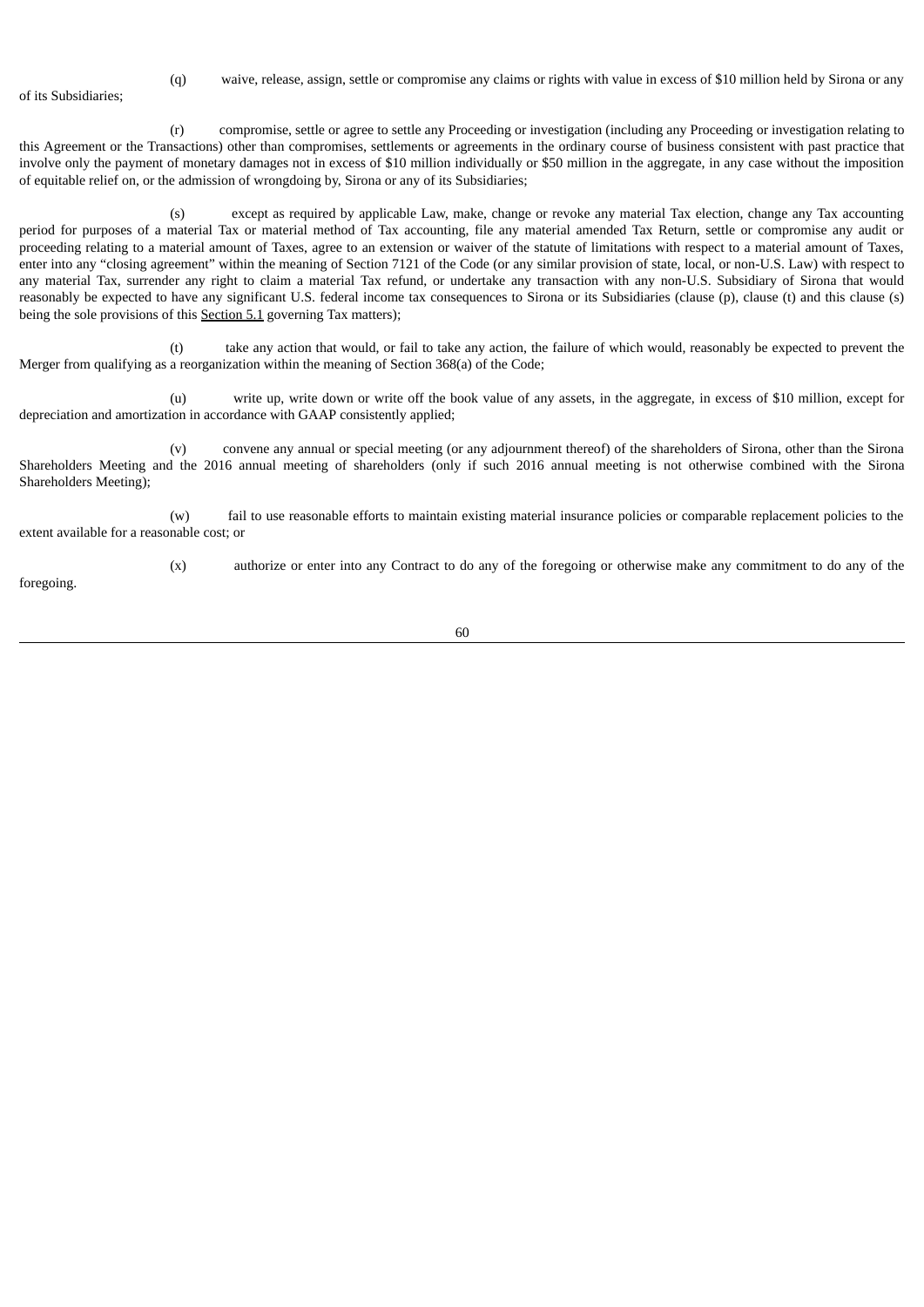5.2 Conduct of Business by DENTSPLY Pending the Effective Time. DENTSPLY agrees that, between the date of this Agreement and the Effective Time, except as set forth in Section 5.2 of the DENTSPLY Disclosure Schedule or as otherwise expressly contemplated by any other provision of this Agreement, unless Sirona shall otherwise consent in writing (such consent not to be unreasonably withheld, conditioned or delayed), DENTSPLY will, and will cause each of its Subsidiaries to, (i) conduct its operations only in the ordinary course of business consistent with past practice, (ii) use its commercially reasonable efforts to keep available the services of the current officers, employees and consultants of DENTSPLY and each of its Subsidiaries and to preserve the goodwill and current relationships of DENTSPLY and each of its Subsidiaries with customers, suppliers and other Persons with which DENTSPLY or any of its Subsidiaries has business relations, (iii) use its commercially reasonable efforts to preserve intact its business organization and comply with all applicable Laws. Without limiting the foregoing, and as an extension thereof, except as set forth in Section 5.2 of the DENTSPLY Disclosure Schedule or as otherwise expressly contemplated by any other provision of this Agreement, DENTSPLY shall not, and shall not permit any of its Subsidiaries to, between the date of this Agreement and the Effective Time, directly or indirectly, take any of the following actions without the prior written consent of Sirona (such consent not to be unreasonably withheld, conditioned or delayed):

(a) amend or otherwise change its certificate of incorporation or bylaws or equivalent organizational documents;

(b) issue, sell, pledge, dispose of, grant, transfer or encumber, or authorize the issuance, sale, pledge, disposition, grant, transfer, or encumbrance of, any shares of capital stock of, or other Equity Interests in, DENTSPLY or any of its Subsidiaries of any class, or securities convertible into, or exchangeable or exercisable for, any shares of such capital stock or other Equity Interests, or any options, warrants or other rights of any kind to acquire any shares of such capital stock or other Equity Interests or such convertible or exchangeable securities, or any other ownership interest (including any such interest represented by Contract right), or any "phantom" stock, "phantom" stock rights, stock appreciation rights or stock based performance rights, of DENTSPLY or any of its Subsidiaries, other than (i) the issuance of DENTSPLY Common Stock upon the exercise of DENTSPLY Stock Options or DENTSPLY RSUs outstanding as of the date hereof in accordance with their terms, (ii) the issuance of any DENTSPLY Stock Options or DENTSPLY RSUs pursuant to the terms of any employment agreement outstanding as of the date hereof in accordance with its terms or (iii) in connection with the assumption and conversion of Sirona Stock Options and Sirona RSUs in accordance with the terms of this Agreement;

(c) sell, pledge, dispose of, transfer, lease, license, guarantee or encumber any property or assets of DENTSPLY or any of its Subsidiaries with value in excess of \$10 million, except pursuant to existing Contracts or the sale or purchase of goods in the ordinary course of business consistent with past practice;

(d) (i) sell, assign, pledge, grant or acquire, agree to grant to or acquire from any Person, or otherwise encumber, transfer, license, abandon, place in the public domain, permit to lapse, disclose or agree to disclose or otherwise dispose of any material DENTSPLY Registered Intellectual Property or any DENTSPLY Material Intellectual Property, except pursuant to the terms of existing Contracts or the licensing of any such Intellectual Property in the ordinary course of business consistent with past practice or (ii) compromise, settle or agree to settle, or consent to judgment in, any one or more actions or institute any action concerning any DENTSPLY Material Intellectual Property except in the ordinary course of business consistent with past practice;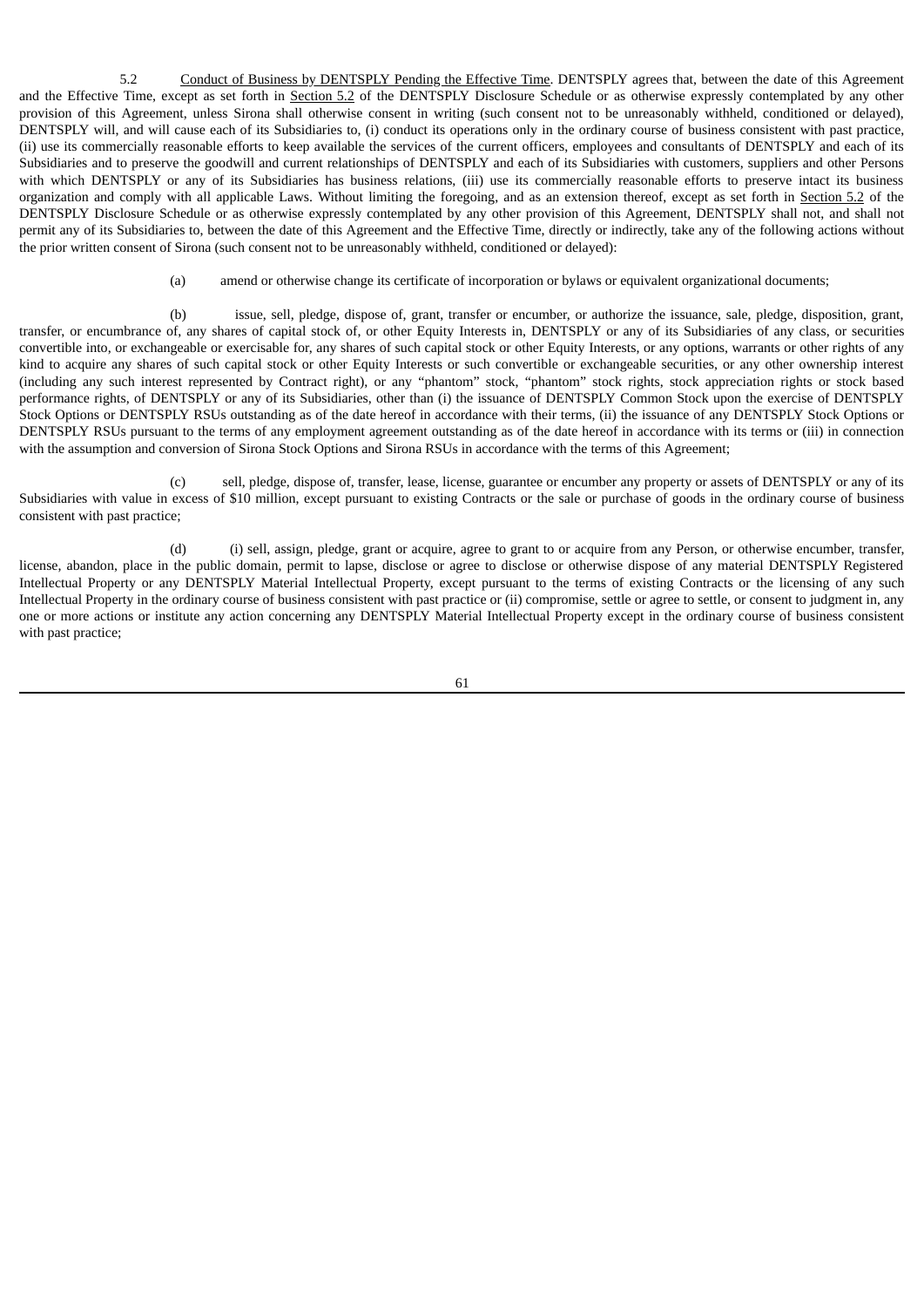(e) declare, set aside, make or pay any dividend or other distribution (whether payable in cash, shares, property or a combination thereof) with respect to any of its capital stock or other Equity Interests (other than (i) quarterly cash dividends in an amount not to exceed \$0.0725 per share declared and paid by DENTSPLY in the ordinary course of business consistent with current practice and (ii) dividends paid by a whollyowned Subsidiary of DENTSPLY to DENTSPLY or another wholly-owned Subsidiary of DENTSPLY) or enter into any agreement with respect to the voting or registration of its capital stock or other Equity Interests;

(f) reclassify, combine, split, subdivide or amend the terms of, or redeem, purchase or otherwise acquire, directly or indirectly, any of its capital stock or other Equity Interests;

(g) merge or consolidate DENTSPLY or any of its Subsidiaries with any Person or adopt a plan of complete or partial liquidation or resolutions providing for a complete or partial liquidation, dissolution, restructuring, recapitalization or other reorganization of DENTSPLY or any of its Subsidiaries, other than internal reorganizations in the ordinary course of business that would not have a material and adverse impact on DENTSPLY and its Subsidiaries or the Transaction;

(h) acquire (including by merger, consolidation, or acquisition of stock or assets) any interest in any Person or any assets thereof in each case with value in excess of \$10 million, other than in the ordinary course of business consistent with past practice or pursuant to the Contracts set forth on Section 5.2(h) of the DENTSPLY Disclosure Schedule;

(i) repurchase, repay, refinance or incur any indebtedness for borrowed money, except as required by the terms of any indebtedness as of the date hereof, or issue any debt securities or assume, guarantee or endorse, or otherwise as an accommodation become responsible for (whether directly, contingently or otherwise), the obligations of any Person (other than a wholly-owned Subsidiary of DENTSPLY) for borrowed money, except for borrowings under DENTSPLY's existing credit facilities or issuances of commercial paper for working capital and general corporate purposes in the ordinary course of business consistent with past practice;

(j) make any loans, advances or capital contributions to, or investments in, any other Person (other than any wholly-owned Subsidiary of DENTSPLY) in excess of \$10 million in the aggregate;

(k) terminate, cancel, renew, or request or agree to any material change in or waiver under any DENTSPLY Material Contract, or enter into or amend any Contract that, if existing on the date hereof, would be a DENTSPLY Material Contract, in each case other than in the ordinary course of business consistent with past practice;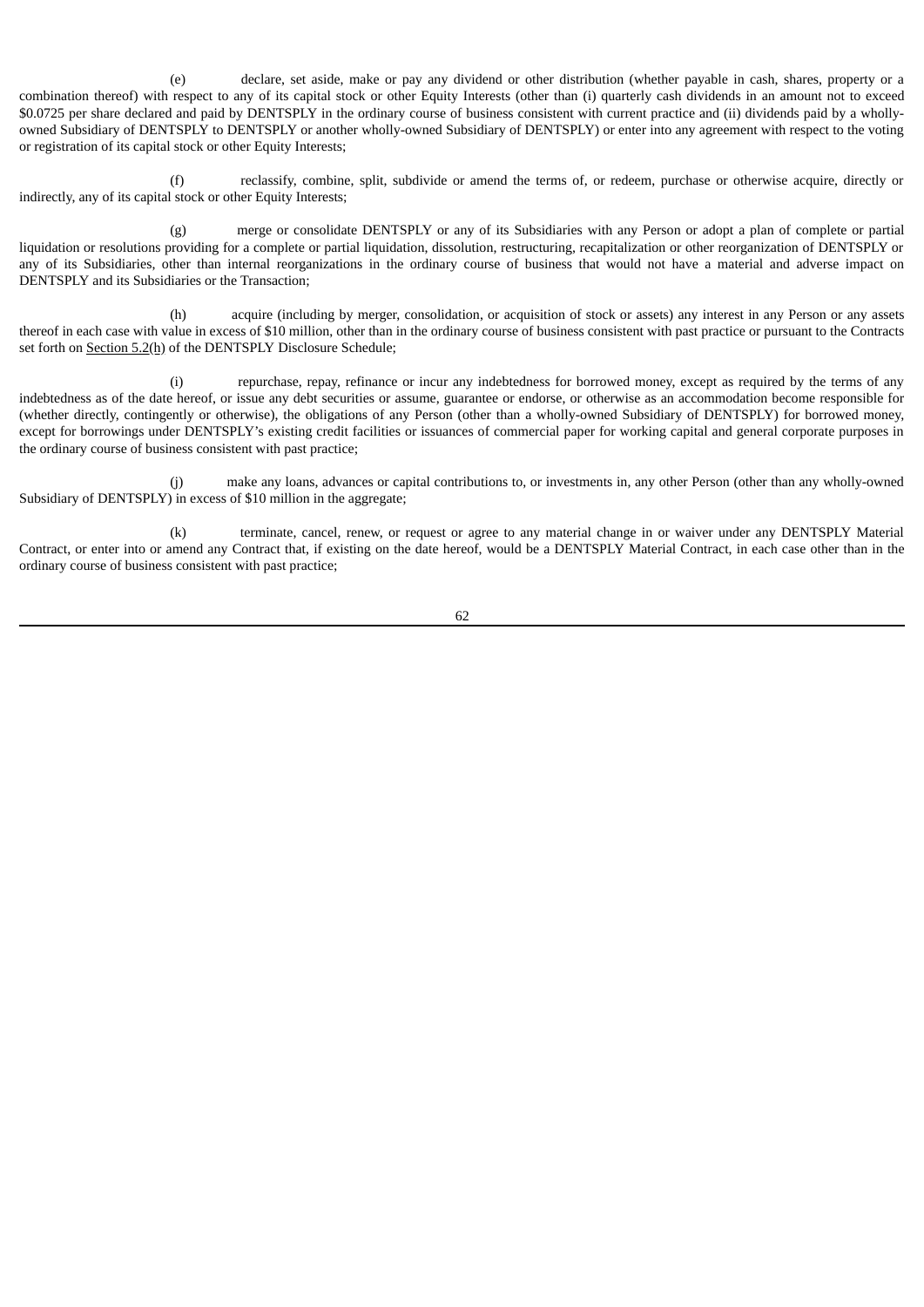(l) make or authorize any capital expenditure in excess of DENTSPLY's capital expenditure budget as disclosed to Sirona prior to the date hereof, other than capital expenditures that are not, in the aggregate, in excess of \$10 million;

(m) except in the ordinary course of business consistent with past practice or to the extent required by (i) applicable Law, (ii) the existing terms of any DENTSPLY Benefit Plan disclosed in Section 4.11(a) of the DENTSPLY Disclosure Schedule or (iii) contractual commitments or corporate policies with respect to severance or termination pay in existence on the date of this Agreement disclosed in Section 4.11(a) of the DENTSPLY Disclosure Schedule: (A) increase the compensation or benefits payable or to become payable to directors, officers or employees of DENTSPLY or its Subsidiaries; (B) grant any rights to severance or termination pay or bonus payments to, or enter into any employment or severance agreement with, any director, officer or employee of DENTSPLY or its Subsidiaries, or establish, adopt, enter into or amend any collective bargaining agreement or other Contract with any labor union or labor organization, DENTSPLY Benefit Plan or similar plan, agreement, trust, fund, policy or arrangement for the benefit of any director, officer or employee of DENTSPLY or its Subsidiaries, except to the extent required by the terms of a collective bargaining agreement in existence on the date of this Agreement or in the ordinary course of business consistent with practice; (C) take any action to amend or waive any performance or vesting criteria or accelerate vesting, exercisability or funding under any DENTSPLY Benefit Plan; or (D) terminate the employment of any officer of DENTSPLY other than for cause;

(n) forgive any loans to directors, officers or employees of DENTSPLY or its Subsidiaries;

(o) waive, release, pay, discharge or satisfy any claims, liabilities or obligations (absolute, accrued, contingent or otherwise) with value in excess of \$10 million, except in the ordinary course of business consistent with past practice and in accordance with their terms;

(p) make any change in accounting policies, practices, principles, methods or procedures, other than as required by GAAP or by a Governmental Entity;

or any of its Subsidiaries;

(q) waive, release, assign, settle or compromise any claims or rights with value in excess of \$10 million held by DENTSPLY

(r) compromise, settle or agree to settle any Proceeding or investigation (including any Proceeding or investigation relating to this Agreement or the Transactions) other than compromises, settlements or agreements in the ordinary course of business consistent with past practice that involve only the payment of monetary damages not in excess of \$10 million individually or \$50 million in the aggregate, in any case without the imposition of equitable relief on, or the admission of wrongdoing by, DENTSPLY or any of its Subsidiaries;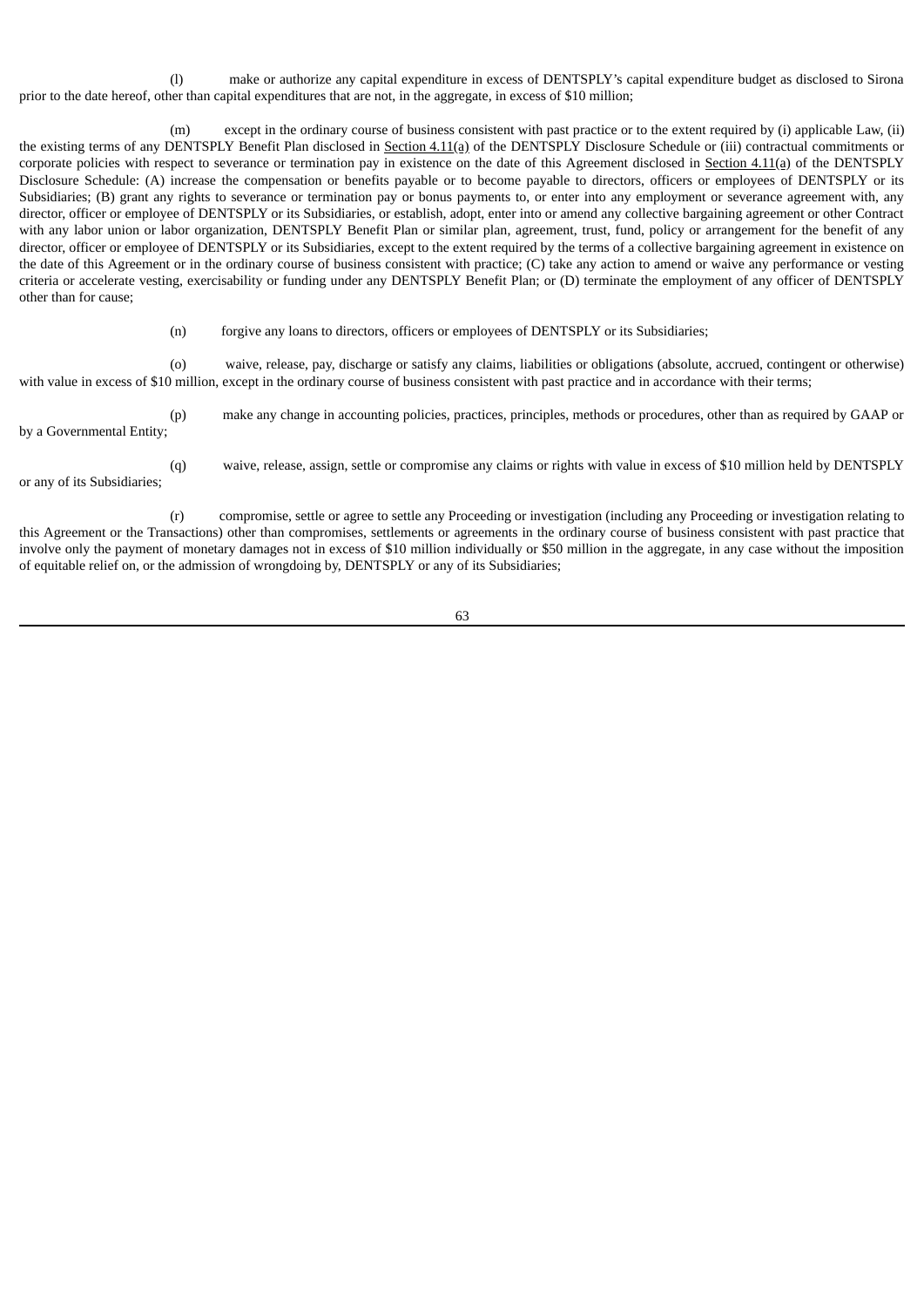(s) except as required by applicable Law, make, change or revoke any material Tax election, change any Tax accounting period for purposes of a material Tax or material method of Tax accounting, file any material amended Tax Return, settle or compromise any audit or proceeding relating to a material amount of Taxes, agree to an extension or waiver of the statute of limitations with respect to a material amount of Taxes, enter into any "closing agreement" within the meaning of Section 7121 of the Code (or any similar provision of state, local, or non-U.S. Law) with respect to any material Tax, or surrender any right to claim a material Tax refund, or undertake any transaction with any non-U.S. Subsidiary of DENTSPLY that would reasonably be expected to have any significant U.S. federal income tax consequences to DENTSPLY or its Subsidiaries (clause (p), clause (t) and this clause (s) being the sole provisions of this Section 5.2 governing Tax matters);

(t) take any action that would, or fail to take any action, the failure of which would, reasonably be expected to prevent the Merger from qualifying as a reorganization within the meaning of Section 368(a) of the Code;

(u) write up, write down or write off the book value of any assets, in the aggregate, in excess of \$10 million, except for depreciation and amortization in accordance with GAAP consistently applied;

(v) convene any annual or special meeting (or any adjournment thereof) of the shareholders of DENTSPLY, other than the DENTSPLY Shareholders Meeting and the 2016 annual meeting of shareholders (only if such 2016 annual meeting is not otherwise combined with the DENTSPLY Shareholders Meeting);

(w) fail to use reasonable efforts to maintain existing material insurance policies or comparable replacement policies to the extent available for a reasonable cost; or

(x) authorize or enter into any Contract to do any of the foregoing or otherwise make any commitment to do any of the foregoing.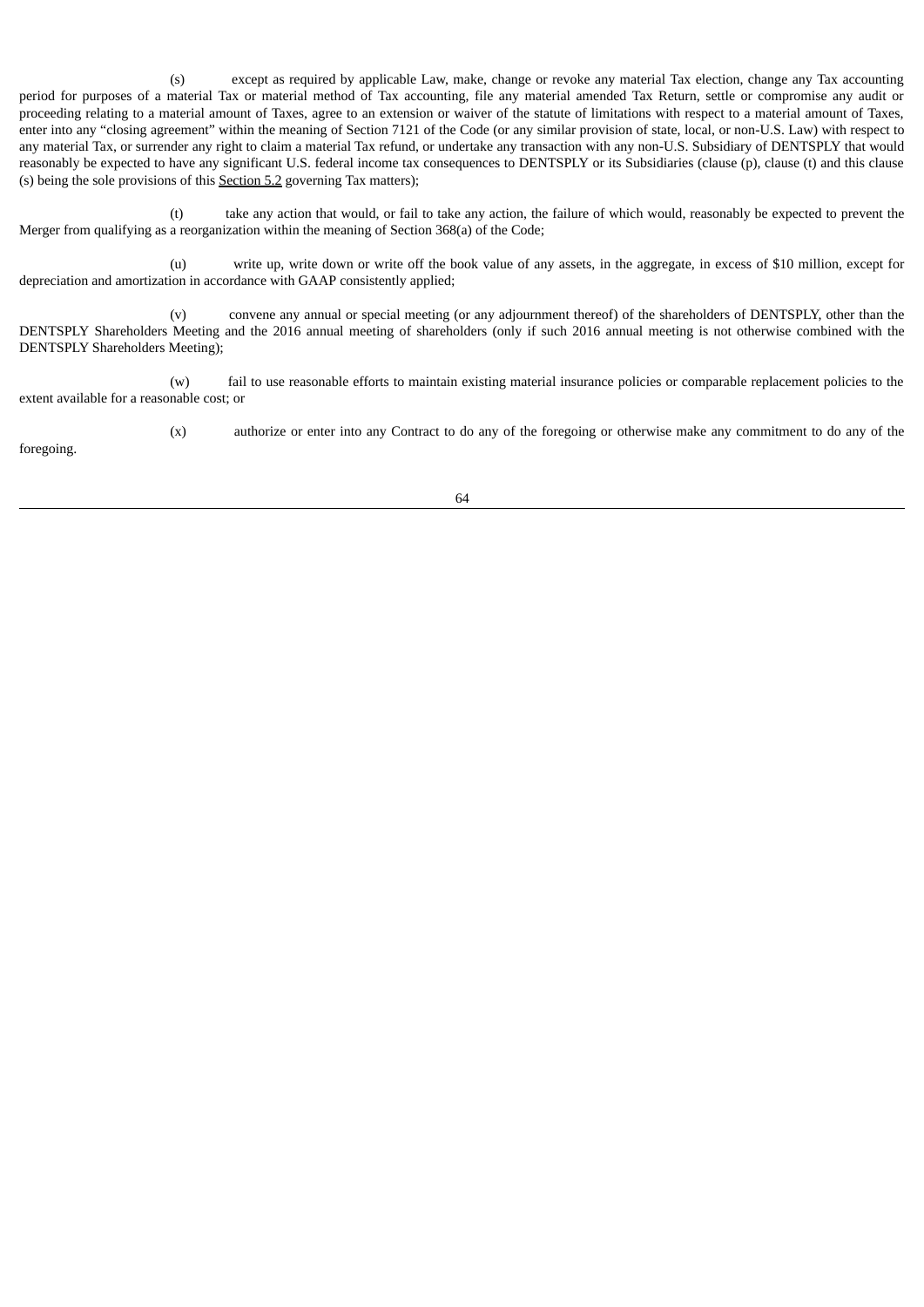### 5.3 Preparation of the Form S-4 and the Joint Proxy Statement; Shareholders Meetings.

(a) As promptly as practicable after the execution of this Agreement, (i) DENTSPLY and Sirona shall jointly prepare and cause to be filed with the SEC, the Joint Proxy Statement to be sent to the shareholders of DENTSPLY and the shareholders of Sirona, as applicable, relating to the DENTSPLY Shareholders Meeting and the Sirona Shareholders Meeting and (ii) DENTSPLY and Sirona shall prepare and DENTSPLY shall file with the SEC the Form S-4, in which the Joint Proxy Statement will be included as a prospectus, in connection with the registration under the Securities Act of the shares of DENTSPLY Common Stock to be issued in the Merger. Each of DENTSPLY and Sirona shall use its reasonable best efforts to have the Form S-4 declared effective as promptly as practicable after such filing (including by responding to comments of the SEC) and, prior to the effective date of the Form S-4, each of DENTSPLY and Sirona shall take all action reasonably required (other than qualifying to do business in any jurisdiction in which it is not now so qualified or filing a general consent to service of process in any such jurisdiction) to be taken under any applicable securities Laws in connection with the issuance of Sirona Common Stock. Each of DENTSPLY and Sirona shall furnish all information as may be reasonably requested by the other party in connection with any such action and the preparation, filing and distribution of the Form S-4 and the Joint Proxy Statement. As promptly as practicable after the Form S-4 shall have become effective, each of DENTSPLY and Sirona shall use its reasonable best efforts to cause the Joint Proxy Statement to be mailed to its respective shareholders. No filing of, or amendment or supplement to, the Form S-4 will be made by DENTSPLY, and no filing of, or amendment or supplement to, the Joint Proxy Statement will be made by DENTSPLY or Sirona, in each case without providing the other party with a reasonable opportunity to review and comment thereon. If at any time prior to the Effective Time any information relating to DENTSPLY or Sirona, or any of their respective affiliates, directors or officers, should be discovered by DENTSPLY or Sirona which should be set forth in an amendment or supplement to either the Form S-4 or the Joint Proxy Statement, so that either such document would not include any misstatement of a material fact or omit to state any material fact necessary to make the statements therein, in light of the circumstances under which they were made, not misleading, the party that discovers such information shall promptly notify the other party and an appropriate amendment or supplement describing such information shall be promptly filed with the SEC and, to the extent required by Law, disseminated to the shareholders of DENTSPLY and the shareholders of Sirona. Each party shall notify the other party promptly of the time when the Form S-4 has become effective, and of the issuance of any stop order or suspension of the qualification of the shares of DENTSPLY Common Stock issuable in connection with the Merger for offering or sale in any jurisdiction. In addition, each party agrees to provide the other party and their respective counsel with copies of any written comments, and shall inform the other party of any oral comments, that such party or its counsel may receive from time to time from the SEC or its staff with respect to the Form S-4 or the Joint Proxy Statement promptly after receipt of such comments, and any written or oral responses thereto. Each party and their respective counsel shall be given a reasonable opportunity to review any such written responses and each party shall give due consideration to the additions, deletions or changes suggested thereto by the other party and their respective counsel.

#### (b) Sirona Shareholders Meeting.

(i) Sirona shall, promptly following the date on which the Form S-4 has been filed with the SEC and the parties otherwise mutually determine to be appropriate, establish a record date for, and, as soon as practicable following the effectiveness of the Form S-4, duly call and give notice of and convene and hold a meeting of its shareholders (the "Sirona Shareholders Meeting") for the purpose of seeking the Sirona Shareholder Approval; provided, however, that Sirona may postpone or adjourn the Sirona Shareholders Meeting (A) with the prior written consent of DENTSPLY; (B) if a quorum has not been established; (C) to allow reasonable additional time for the filing and mailing of any supplemental or amended disclosure which the Sirona Board has determined in good faith after consultation with outside counsel is necessary under applicable Law and for such supplemental or amended disclosure to be disseminated and reviewed by Sirona's shareholders prior to the Sirona Shareholders Meeting; (D) to allow reasonable additional time to solicit additional proxies, if and to the extent the requisite Sirona Shareholder Approval would not otherwise be obtained; or (E) if required by Law; provided, however, that in the case of clauses (B), (C), (D) and (E), the Sirona Shareholders Meeting shall not be postponed or adjourned for more than ten (10) Business Days in the aggregate from the originally scheduled date of the Sirona Shareholders Meeting without the prior written consent of DENTSPLY. Sirona shall, upon the reasonable request of DENTSPLY, advise DENTSPLY at least on a daily basis on each of the last seven (7) Business Days prior to the date of the Sirona Shareholders Meeting as to the aggregate tally of proxies received by Sirona with respect to the Sirona Shareholder Approval.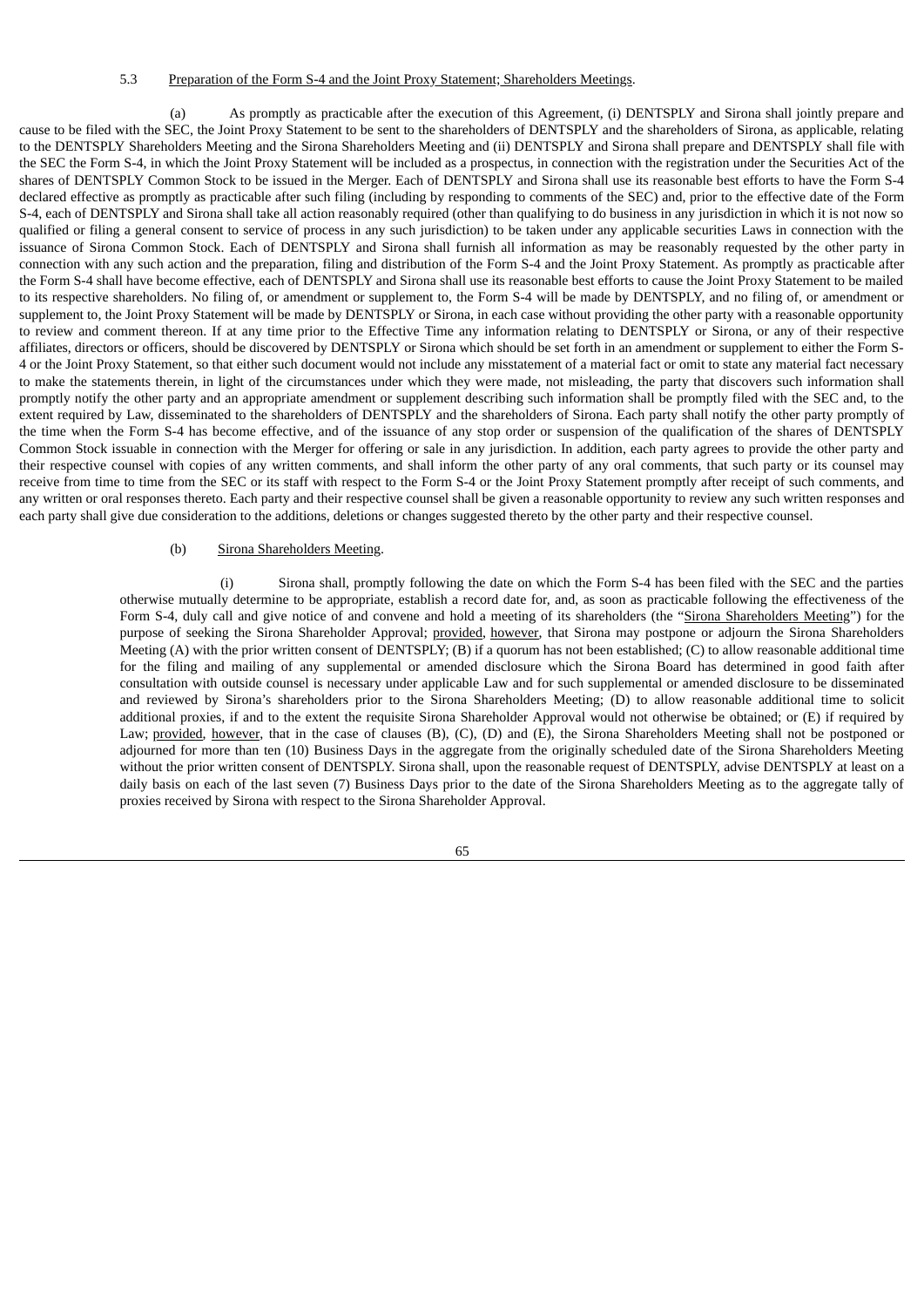(ii) Sirona shall, through the Sirona Board, make the Sirona Recommendation and include such Sirona Recommendation in the Joint Proxy Statement (subject to Section 5.4) and use its reasonable best efforts to (A) solicit from its shareholders proxies in favor of the adoption of this Agreement and the Transactions, including the Merger and (B) take all other action necessary or advisable to secure the Sirona Shareholder Approval. Except as expressly permitted in Section 5.4(b) and Section 5.4(d), neither the Sirona Board nor any committee thereof shall (x) withhold, withdraw, modify or qualify, or propose publicly to withhold, withdraw, modify or qualify, in a manner adverse to DENTSPLY, the approval, determination of advisability, or recommendation by the Sirona Board of, this Agreement, the Merger and the other Transactions, (y) make, or permit any director or executive officer to make, any public statement in connection with the Sirona Shareholders Meeting by or on behalf of the Sirona Board or such committee that would reasonably be expected to have the same effect or (z) approve, determine to be advisable, or recommend, or propose publicly to approve, determine to be advisable, or recommend, any Competing Proposal (the actions specified in the foregoing clauses  $(x)$ ,  $(y)$  and  $(z)$  being referred to as a "Sirona Adverse Recommendation Change").

(iii) Notwithstanding any Sirona Adverse Recommendation Change, unless this Agreement is terminated in accordance with its terms, the obligations of the parties hereunder shall continue in full force and effect. Without limiting the generality of the foregoing, unless this Agreement is terminated in accordance with its terms, this Agreement and the Merger shall be submitted to the shareholders of Sirona for approval at the Sirona Shareholders Meeting whether or not (x) the Sirona Board shall have effected a Sirona Adverse Recommendation Change or (y) any Competing Proposal shall have been publicly proposed or announced or otherwise submitted to Sirona or any of its Representatives.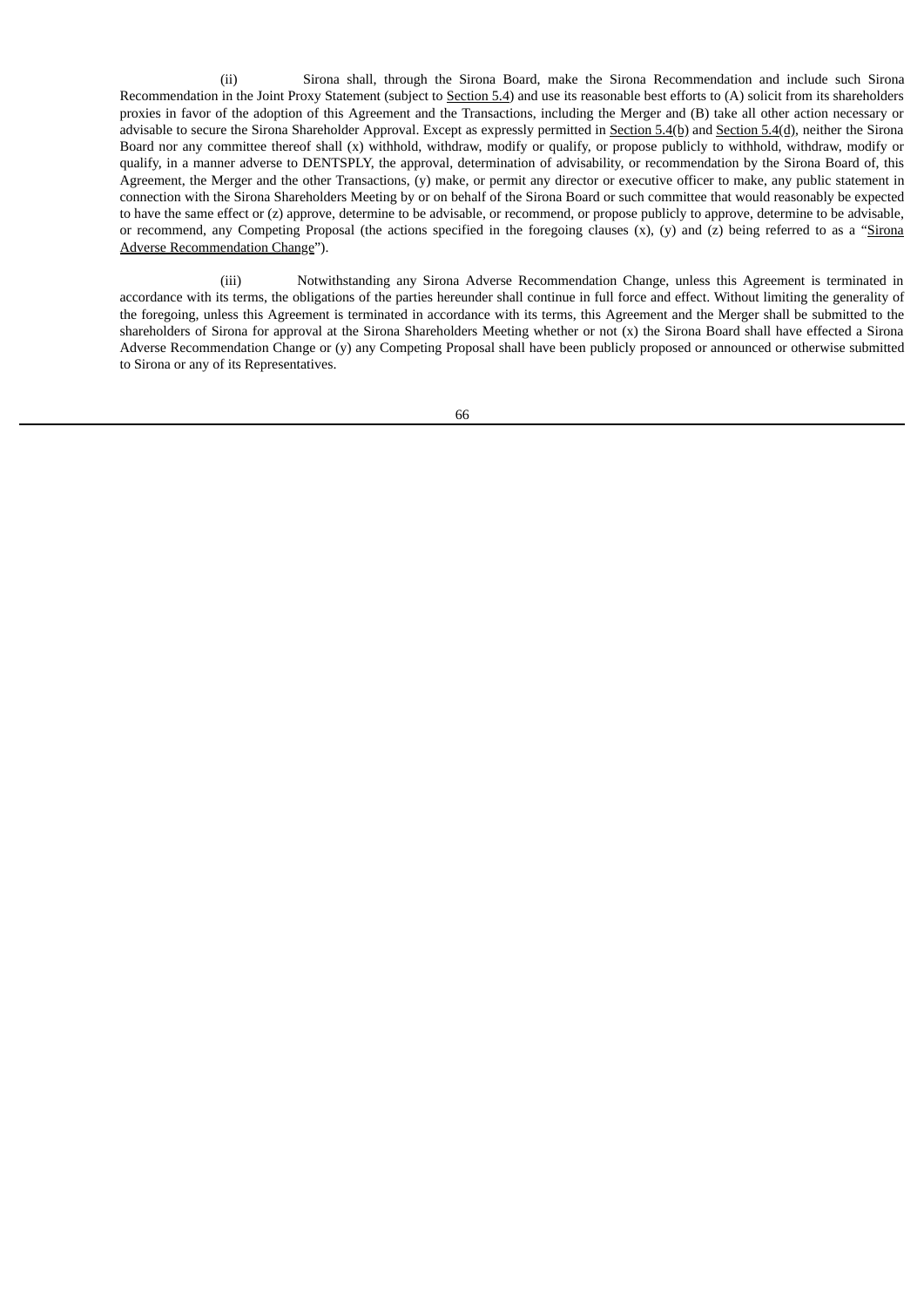### (c) DENTSPLY Shareholders Meeting.

(i) DENTSPLY shall, as soon as practicable following the date on which the Form S-4 has been filed with the SEC and the parties otherwise mutually determine to be appropriate, establish a record date for, and, as soon as practicable following the effectiveness of the Form S-4, duly call and give notice of and convene and hold a meeting of its shareholders (the "DENTSPLY Shareholders Meeting") for the purpose of seeking the DENTSPLY Shareholder Approval; provided, however, that DENTSPLY may postpone or adjourn the DENTSPLY Shareholders Meeting (A) with the prior written consent of Sirona; (B) if a quorum has not been established; (C) to allow reasonable additional time for the filing and mailing of any supplemental or amended disclosure which the DENTSPLY Board has determined in good faith after consultation with outside counsel is necessary under applicable Law and for such supplemental or amended disclosure to be disseminated and reviewed by DENTSPLY's shareholders prior to the DENTSPLY Shareholders Meeting; (D) to allow reasonable additional time to solicit additional proxies, if and to the extent the requisite DENTSPLY Shareholder Approval would not otherwise be obtained; or (E) if required by Law; provided, however, that in the case of clauses (B), (C), (D) and (E), the DENTSPLY Shareholders Meeting shall not be postponed or adjourned for more than ten (10) Business Days in the aggregate from the originally scheduled date of the DENTSPLY Shareholders Meeting without the prior written consent of Sirona. DENTSPLY shall, upon the reasonable request of Sirona, advise Sirona at least on a daily basis on each of the last seven (7) Business Days prior to the date of the DENTSPLY Shareholders Meeting as to the aggregate tally of proxies received by DENTSPLY with respect to the DENTSPLY Shareholder Approval.

(ii) DENTSPLY shall, through the DENTSPLY Board, make the DENTSPLY Recommendation and include such DENTSPLY Recommendation in the Joint Proxy Statement (subject to Section 5.4) and use its reasonable best efforts to (A) solicit from its shareholders proxies in favor of the approval of the DENTSPLY Share Issuance and the Amended and Restated Charter and (B) take all other action necessary or advisable to secure the DENTSPLY Shareholder Approval. Except as expressly permitted in Section 5.4(b) and Section 5.4(d), neither the DENTSPLY Board nor any committee thereof shall (x) withhold, withdraw, modify or qualify, or propose publicly to withhold, withdraw, modify or qualify, in a manner adverse to Sirona, the approval, determination of advisability, or recommendation by the DENTSPLY Board of, the DENTSPLY Share Issuance and the Amended and Restated DENTSPLY Charter, (y) make, or permit any director or executive officer to make, any public statement in connection with the DENTSPLY Shareholders Meeting by or on behalf of the DENTSPLY Board or such committee that would reasonably be expected to have the same effect or (z) approve, determine to be advisable, or recommend, or propose publicly to approve, determine to be advisable, or recommend, any Competing Proposal (the actions specified in the foregoing clauses  $(x)$ ,  $(y)$  and  $(z)$  being referred to as a "DENTSPLY Adverse Recommendation Change").

(iii) Notwithstanding any DENTSPLY Adverse Recommendation Change, unless this Agreement is terminated in accordance with its terms, the obligations of the parties hereunder shall continue in full force and effect. Without limiting the generality of the foregoing, unless this Agreement is terminated in accordance with its terms, the DENTSPLY Share Issuance and the Amended and Restated DENTSPLY Charter shall be submitted to the shareholders of DENTSPLY for approval at the DENTSPLY Shareholders Meeting whether or not (x) the DENTSPLY Board shall have effected a DENTSPLY Adverse Recommendation Change or (y) any Competing Proposal shall have been publicly proposed or announced or otherwise submitted to DENTSPLY or any of its Representatives.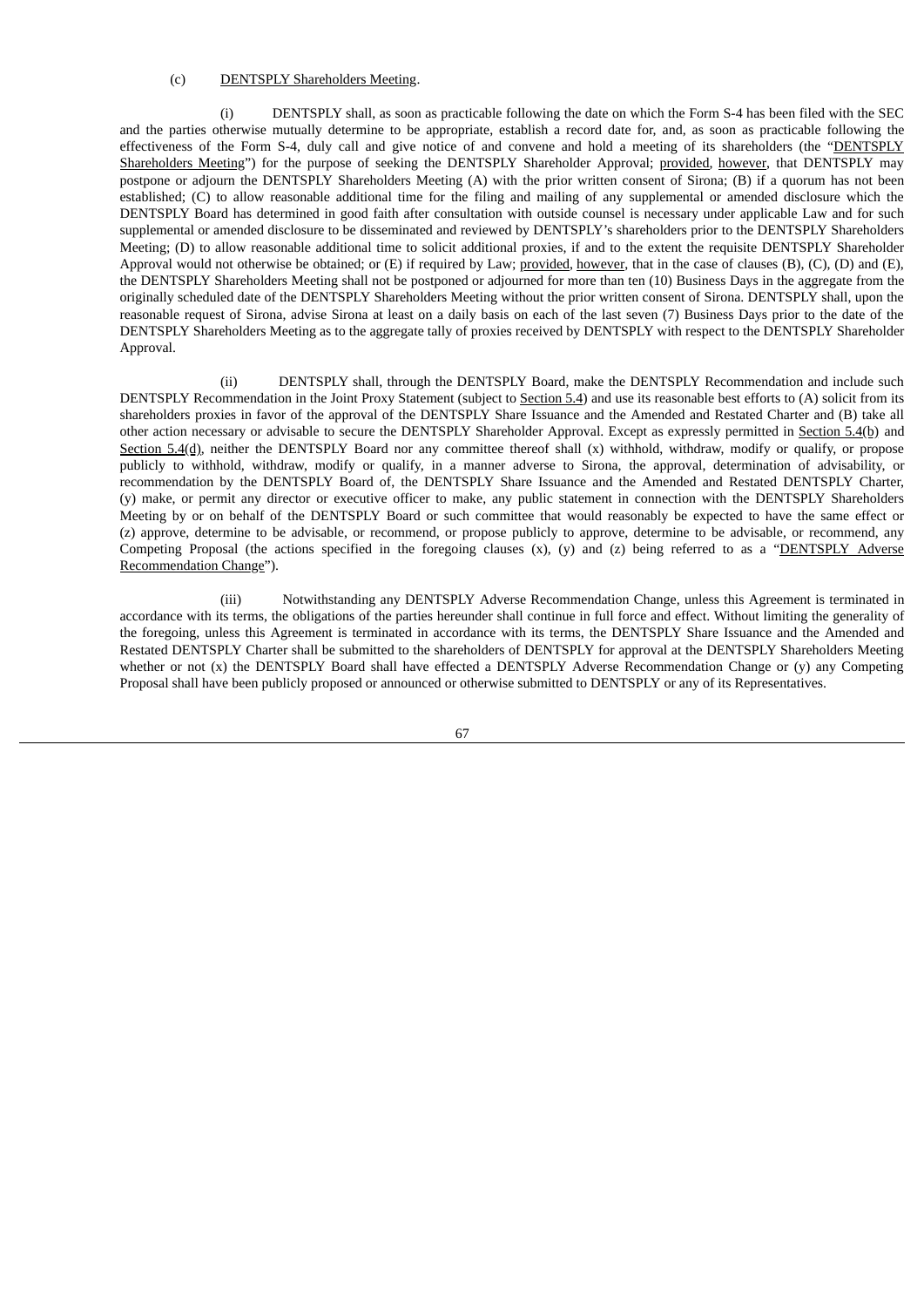(d) Sirona and DENTSPLY will use their respective reasonable best efforts to hold the Sirona Shareholders Meeting and the DENTSPLY Shareholders Meeting on the same date.

#### 5.4 No Solicitation of Transactions.

(a) Each of Sirona and DENTSPLY shall immediately cease, and shall cause its respective Subsidiaries and Representatives to immediately cease, any discussions or negotiations with any Person that may be ongoing with respect to a Competing Proposal, or any proposal that could reasonably be expected to lead to a Competing Proposal, and shall request to have returned promptly to Sirona or DENTSPLY, as applicable, any confidential information that has been provided in any such discussions or negotiations. From the date hereof until the earlier of the Effective Time or the date of termination of this Agreement in accordance with Article 7, each of Sirona and DENTSPLY shall not, and shall cause its respective Subsidiaries and Representatives not to, directly or indirectly, (i) solicit, initiate or knowingly encourage or induce (including by way of furnishing information which has not been previously publicly disseminated), or take any other action designed to facilitate, any inquiries or the making of any proposal which constitutes, or could reasonably be expected to lead to, any Competing Proposal, or (ii) engage in any discussions or negotiations regarding any Competing Proposal; provided, however, that (x) such party may ascertain facts from the Person making an unsolicited Competing Proposal for the sole purpose of the Sirona Board or the DENTSPLY Board, as applicable, informing itself about the terms of such Competing Proposal and the Person that made it and (y) if, prior to obtaining the Sirona Shareholder Approval (in the case of Sirona) or the DENTSPLY Shareholder Approval (in the case of DENTSPLY) and following the receipt of a bona fide written Competing Proposal made after the date hereof that the Sirona Board or DENTSPLY Board, as applicable, determines in good faith (after receiving advice of its financial advisor and of its outside legal counsel) is or could reasonably be expected to lead to a Superior Proposal and that was not, directly or indirectly, solicited, initiated or knowingly encouraged in violation of this Section 5.4, the Sirona Board or the DENTSPLY Board, as applicable, determines in good faith, after consultation with outside legal counsel, that a failure to take action with respect to such Competing Proposal, as applicable, would be inconsistent with its fiduciary duties to Sirona's shareholders or DENTSPLY's shareholders, as applicable, under applicable Law, Sirona or DENTSPLY may, in response to such Competing Proposal, as applicable, and subject to compliance with Section 5.4(c), (A) furnish information with respect to Sirona or DENTSPLY, as applicable, to the Person making such Competing Proposal pursuant to an Acceptable Confidentiality Agreement, and (B) engage in discussions or negotiations with such Person regarding such Competing Proposal. Except as expressly permitted by this Section 5.4, each of DENTSPLY and Sirona shall not, and shall cause their respective Subsidiaries and Representatives not to, from and after the date of this Agreement until the earlier of the Effective Time or the date, if any, on which this Agreement is terminated pursuant to Article 7, directly or indirectly (1) approve, endorse, recommend or enter into, or publicly propose to approve, endorse, recommend or enter into, any letter of intent, memorandum of understanding, agreement in principle, acquisition agreement, merger agreement or similar definitive agreement (other than an Acceptable Confidentiality Agreement) with respect to any Competing Proposal; (2) take any action to make the provisions of any takeover statute inapplicable to any transactions contemplated by a Competing Proposal; or (3) terminate, amend, release, modify or knowingly fail to enforce any provision of, or grant any permission, waiver or request under, any standstill, confidentiality or similar agreement entered into by the applicable party in respect of or in contemplation of a Competing Proposal (other than to the extent the DENTSPLY Board or the Sirona Board, as applicable, determines in good faith after consultation with its outside legal counsel, that failure to take any of such actions under clause (3) would be inconsistent with its fiduciary duties under applicable Law), or (4) propose to do any of the foregoing. For the avoidance of doubt, nothing in this Section 5.4(a) shall relieve any party from its obligations under Section 5.6.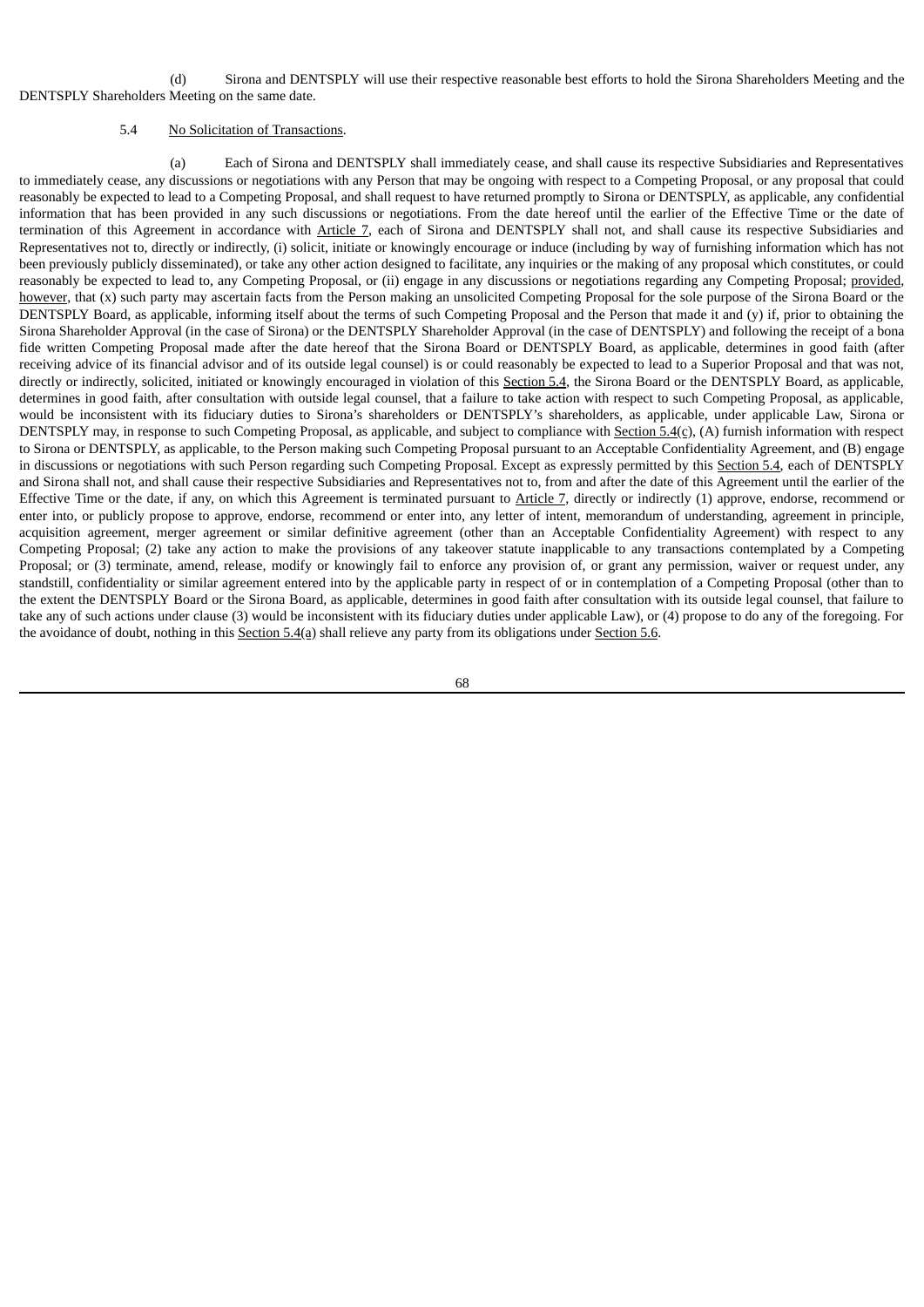(b) Notwithstanding any other provision of this Agreement, including Section 5.3 but subject to compliance with this Section 5.4, prior to receipt of the Sirona Shareholder Approval, the Sirona Board may, or, prior to receipt of the DENTSPLY Shareholder Approval, the DENTSPLY Board may, in response to any bona fide written Competing Proposal that was not, directly or indirectly, solicited, initiated or knowingly encouraged in violation of this Section 5.4, effect a Sirona Adverse Recommendation Change or a DENTSPLY Adverse Recommendation Change, as applicable, if and only if (i) the Sirona Board or the DENTSPLY Board, as applicable, concludes in good faith, after consultation with Sirona's or DENTSPLY's outside financial advisors and outside legal counsel, that such Competing Proposal constitutes a Superior Proposal and (ii) the DENTSPLY Board or the Sirona Board, as applicable, provides the other party five (5) Business Days prior written notice of its intention to take such action (a "Competing Proposal Notice"), which notice shall include the information with respect to such Competing Proposal that is specified in Section 5.4(c), as well as a copy of such Competing Proposal (it being agreed that neither the delivery of such notice by a party nor any public announcement thereof that such party determines it is required to make under applicable Law shall constitute a Sirona Adverse Recommendation Change or a DENTSPLY Adverse Recommendation Change, as applicable, unless and until such party shall have failed at or prior to the end of the period referred to in clause (iii) below (and, upon the occurrence of such failure, such notice and such public announcement shall constitute a Sirona Adverse Recommendation Change or a DENTSPLY Adverse Recommendation Change, as applicable) to publicly announce that it (A) is recommending the Transactions and (B) has determined that such other Competing Proposal (taking into account (x) any modifications or adjustments made to the Transactions agreed to by the other party in writing and (y) any modifications or adjustments made to such other Competing Proposal) is not a Superior Proposal and has publicly rejected such Competing Proposal); (iii) during the five (5) Business Days following such written notice (the "Negotiation Period"), if requested by the other party, the Board of Directors effecting the recommendation change and its Representatives have negotiated in good faith with the other party regarding any revisions to the terms of the Transactions proposed by the other party in response to such Competing Proposal; and (iv) at the end of the five (5) Business Day period described in the foregoing clause (iii), the Sirona Board or DENTSPLY Board, as applicable, concludes in good faith, after consultation with Sirona's or DENTSPLY's outside legal counsel and financial advisors (and taking into account any adjustment or modification of the terms of this Agreement to which the other party has agreed in writing to make to the terms of the Transactions), that the Competing Proposal continues to be a Superior Proposal and, after consultation with Sirona's or DENTSPLY's outside legal counsel, that the failure to make a Sirona Adverse Recommendation Change or DENTSPLY Adverse Recommendation Change, as applicable, would be inconsistent with the exercise by the Sirona Board or DENTSPLY Board of its fiduciary duties to the shareholders of Sirona or shareholders of DENTSPLY under applicable Law. Any material amendment or modification to any Competing Proposal shall require a new Competing Proposal Notice and the Negotiation Period shall be extended by an additional three (3) Business Days from the date of receipt of such new Competing Proposal Notice.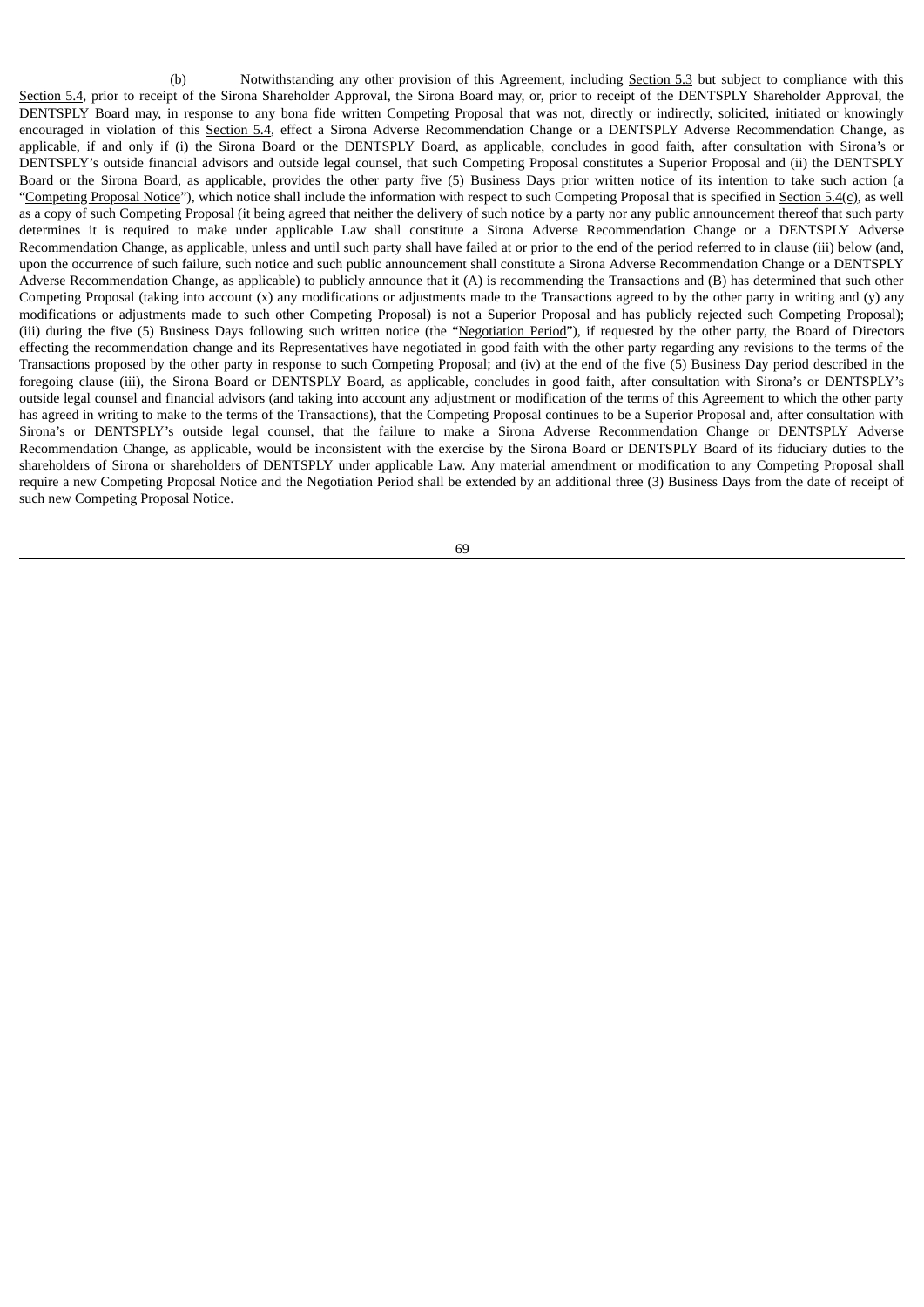(c) In addition to the obligations of DENTSPLY and Sirona set forth in Section 5.4(a) and Section 5.4(b), DENTSPLY or Sirona shall promptly, and in any event no later than 24 hours, after it receives (i) any Competing Proposal or indication by any Person that is considering making a Competing Proposal, (ii) any request for non-public information relating to DENTSPLY or Sirona or their respective Subsidiaries other than requests for information in the ordinary course of business consistent with past practice and unrelated to a Competing Proposal or (iii) any inquiry or request for discussions or negotiations regarding any Competing Proposal, notify the other party orally and in writing of any of the foregoing occurrences, the identity of the person making such request, inquiry or Competing Proposal and a copy of such request, inquiry or Competing Proposal (or where no such copy is available, a reasonably detailed description of such request, inquiry or Competing Proposal), including any modifications thereto. Each party shall keep the other party reasonably informed (orally and in writing) on a current basis (and in any event at the other party's request and otherwise no later than 24 hours after the occurrence of any material changes, developments, discussions or negotiations) of the status of any request, inquiry or Competing Proposal (including the terms and conditions thereof and of any modification thereto), and any material developments, discussions and negotiations, including furnishing copies of any written inquiries, material correspondence and draft documentation, and written summaries of any material oral inquiries or discussions. Without limiting the foregoing, each party shall promptly (and in any event within 24 hours) notify the other party orally and in writing if it determines to begin providing information or to engage in discussions or negotiations concerning a Competing Proposal pursuant to Section 5.4. Each of DENTSPLY and Sirona agrees that, subject to applicable restrictions under applicable Law, it shall, prior to or concurrent with the time it is provided to any third parties, provide to the other party any non-public information concerning DENTSPLY or Sirona and their respective Subsidiaries that DENTSPLY or Sirona provided to any third party in connection with any Competing Proposal which was not previously provided to the other party.

(d) Notwithstanding anything in this Section 5.4 to the contrary, at any time prior to obtaining the DENTSPLY Shareholder Approval or the Sirona Shareholder Approval, the DENTSPLY Board or the Sirona Board may make a DENTSPLY Adverse Recommendation Change or a Sirona Adverse Recommendation Change, as applicable, if (i) such board determines that an Intervening Event has occurred and is continuing and (ii) such board determines in good faith (after consultation with outside counsel) that the failure to make a DENTSPLY Adverse Recommendation Change or a Sirona Adverse Recommendation Change, as applicable, in response to such Intervening Event would be inconsistent with its fiduciary duties to the applicable party's shareholders under applicable Law; provided that (x) the DENTSPLY Board or the Sirona Board has given the other party at least five (5) Business Days prior written notice of its intention to take such action and specifying in reasonable detail the circumstances related to such determination and (y) prior to effecting a DENTSPLY Adverse Recommendation Change or a Sirona Adverse Recommendation Change, the applicable party has negotiated, and has caused its Representatives to negotiate, in good faith with the other party during such notice period to the extent such other party wishes to negotiate, to enable such party to revise the terms of this Agreement, such that the failure to make a DENTSPLY Adverse Recommendation Change or a Sirona Adverse Recommendation Change, as applicable, would not be inconsistent with its fiduciary duties to shareholders under applicable Law.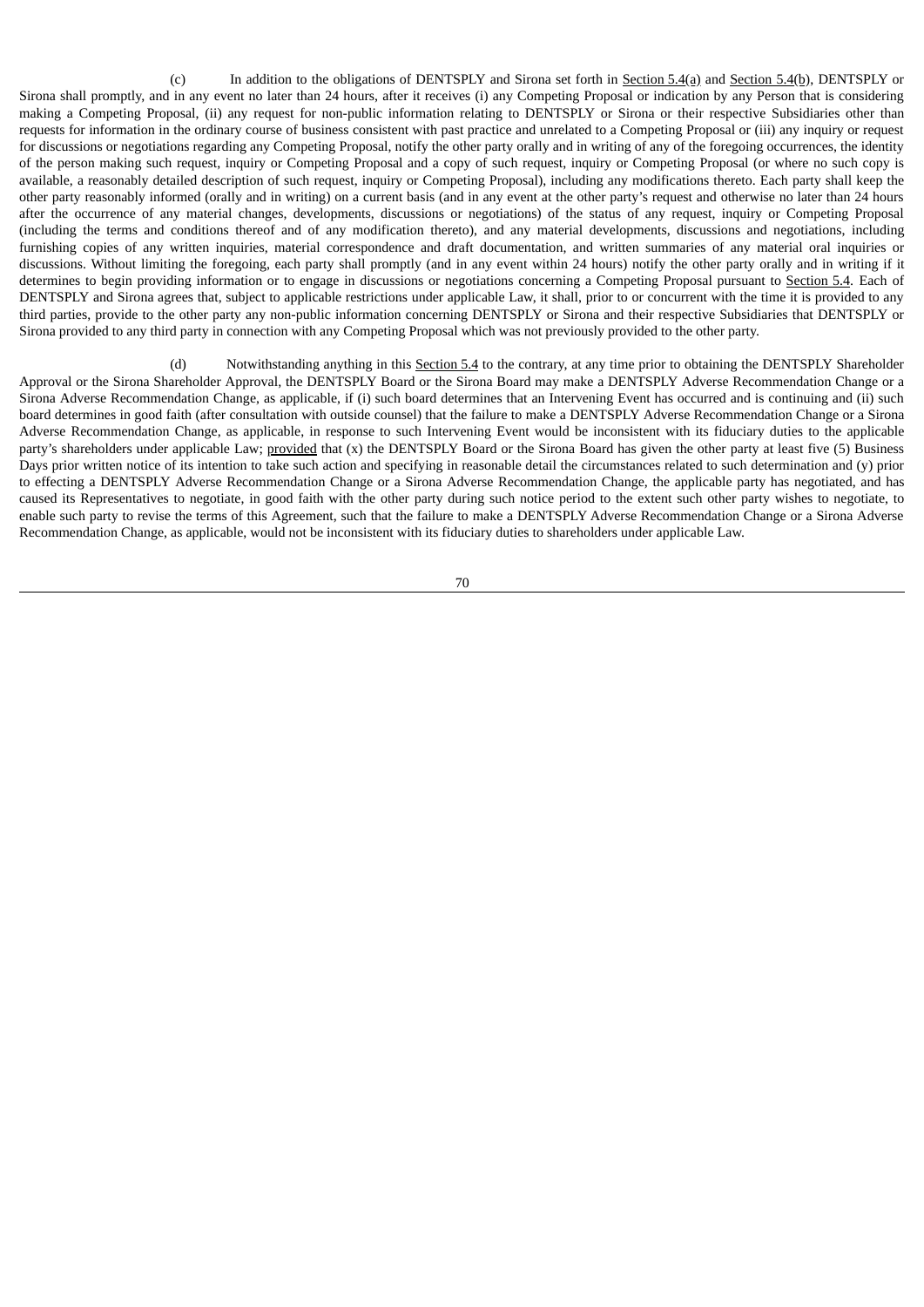(e) Nothing contained in this Agreement shall prohibit the DENTSPLY Board or the Sirona Board from (i) taking and disclosing to their shareholders, as applicable, a position contemplated by Rule 14e-2(a) promulgated under the Exchange Act or making a statement contemplated by Item 1012(a) of Regulation M-A or Rule 14d-9 promulgated under the Exchange Act, (ii) making any disclosure to their shareholders, as applicable, if the Sirona Board or DENTSPLY Board determines in good faith, after consultation with its outside counsel, that the failure to make such disclosure would be inconsistent with its duties to shareholders under, or would violate, applicable Law; or (iii) making accurate disclosure to their shareholders, as applicable, of factual information regarding the business, financial condition or results of operations of DENTSPLY or Sirona or the fact that a Competing Proposal has been made, the identity of the party making such proposal or the material terms of such proposal (and such disclosure shall not be deemed to be a DENTSPLY Adverse Recommendation Change or a Sirona Adverse Recommendation Change, as applicable), so long as (A) any such disclosure includes the DENTSPLY Recommendation or the Sirona Recommendation, as applicable, without any modification or qualification thereof and continues the prior recommendation of the DENTSPLY Board or Sirona Board, as the case may be, and (B) does not contain either an express DENTSPLY Adverse Recommendation Change (without giving effect to clause (y) of the definition thereof) or an express Sirona Adverse Recommendation Change (without giving effect to clause (y) of the definition thereof), as applicable, or any other statements by or on behalf of the Board of Directors of such party which would reasonably be expected to have the same effect as a DENTSPLY Adverse Recommendation Change or a Sirona Adverse Recommendation Change, as applicable.

(f) Any failure of DENTSPLY's or Sirona's respective Subsidiaries or its and their respective Representatives to fully comply with this Section 5.4 (as if such Subsidiaries or Representatives were directly subject to this Section 5.4) shall be deemed a breach of this Section 5.4 by DENTSPLY or Sirona, as applicable.

### (g) For purposes of this Agreement:

(i) "Competing Proposal" shall mean, other than the Transactions, any proposal or offer from a third party relating to (A) a merger, reorganization, sale of assets, share exchange, consolidation, business combination, recapitalization, dissolution, liquidation, joint venture or similar transaction involving DENTSPLY or Sirona, or any of their respective Subsidiaries; (B) the acquisition (whether by merger, consolidation, equity investment, joint venture or otherwise) by any Person of twenty percent (20%) or more of the consolidated assets of DENTSPLY or Sirona, and their respective Subsidiaries, as determined on a book-value or fair-market-value basis; (C) the purchase or acquisition, in any manner, directly or indirectly, by any Person of twenty percent (20%) or more of the issued and outstanding shares of the DENTSPLY Common Stock or the Sirona Common Stock or any other Equity Interests in DENTSPLY or Sirona, (D) any purchase, acquisition, tender offer or exchange offer that, if consummated, would result in any Person beneficially owning twenty percent (20%) or more of the shares of DENTSPLY Common Stock or Sirona Common Stock or any other Equity Interests of DENTSPLY, Sirona or any of their respective Subsidiaries or (E) any combination of the foregoing.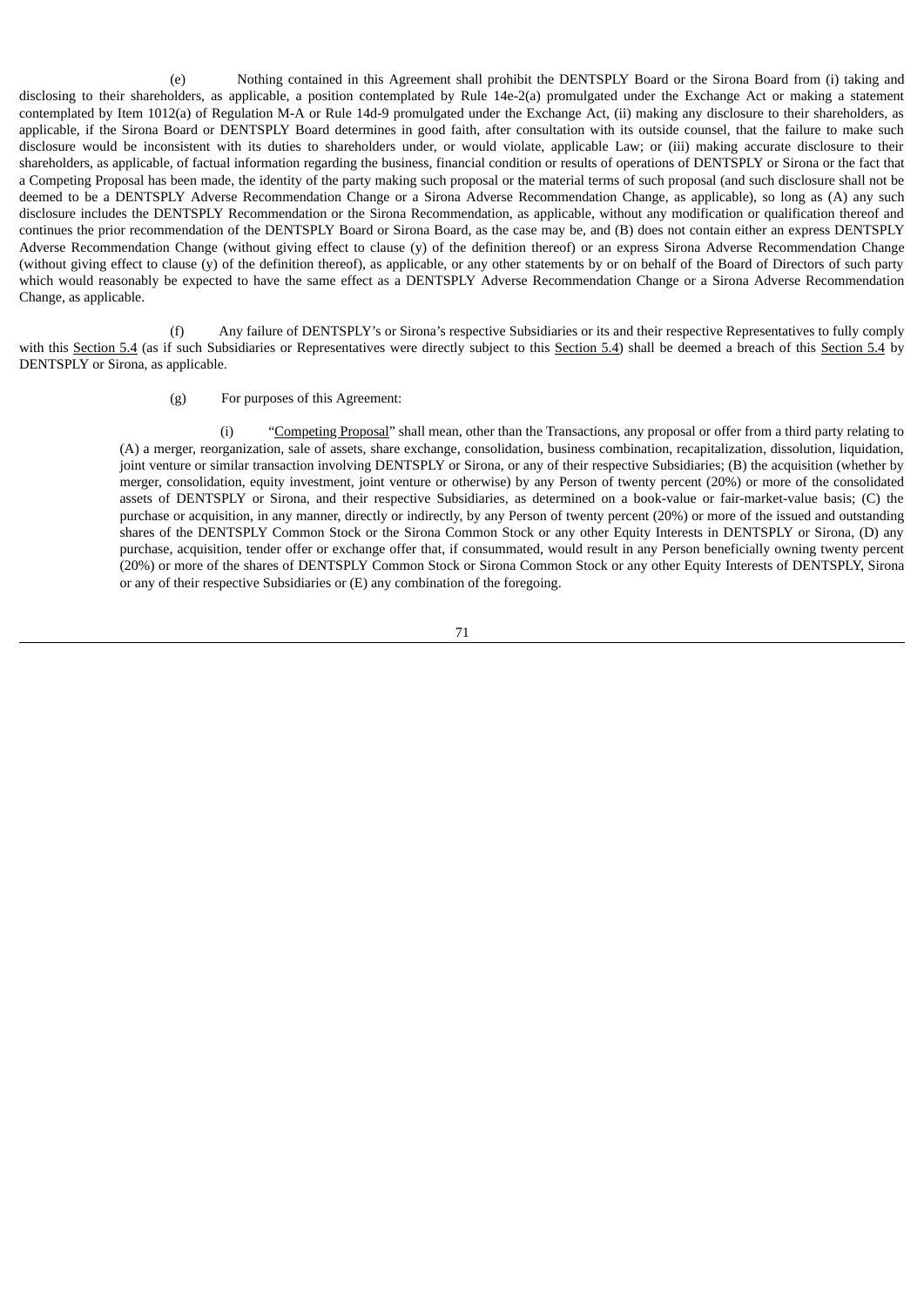(ii) "Intervening Event" means any material event, development or change in circumstances that first occurs, arises or becomes known to DENTSPLY or Sirona or its respective board after the date of this Agreement, to the extent that such event, development or change in circumstances was not reasonably foreseeable as of the date of this Agreement (or if known or reasonably foreseeable, the probability of magnitude of consequences of which were not known or reasonably foreseeable); provided, however, that in no event shall the following events, developments or changes in circumstances constitute an Intervening Event: (1) the receipt, existence or terms of a Competing Proposal or any matter relating thereto or consequence thereof; (2) any change in the price, or change in trading volume, of DENTSPLY Common Stock or Sirona Common Stock (provided, however, that the exception to this clause (2) shall not apply to the underlying causes giving rise to or contributing to such change or prevent any of such underlying causes from being taken into account in determining whether an Intervening Event has occurred); (3) meeting or exceeding internal or analysts' expectations, projections or results of operations (provided, however, that the exception to this clause (3) shall not apply to the underlying causes giving rise to or contributing to such circumstances or prevent any of such underlying causes from being taken into account in determining whether an Intervening Event has occurred); and (4) any action taken by either party pursuant to and in compliance with the affirmative covenants set forth in Section 5.6, and the consequences of any such action.

(iii) "Superior Proposal" means a bona fide written Competing Proposal (except the references therein to "20%" shall be replaced by "80%") made by a third party which was not solicited by DENTSPLY or Sirona or any of their respective Representatives and which, in the good faith judgment of the DENTSPLY Board or the Sirona Board, as applicable, and after consultation with its outside financial and legal advisors, taking into account the various legal, financial and regulatory aspects of the Competing Proposal, including the financing terms thereof, and the third party making such Competing Proposal (A) if accepted, is reasonably likely to be consummated, (B) if consummated, would result in a transaction that is more favorable to DENTSPLY's shareholders or Sirona's shareholders, as applicable, from a financial point of view, than the Merger and the other Transactions contemplated hereby (after giving effect to all adjustments or modifications to the terms thereof which may be agreed in writing to be made by the other party (including pursuant to Section 5.4(b))) and (C) if a cash transaction (in whole or in part), financing for which is then fully committed or reasonably determined to be available.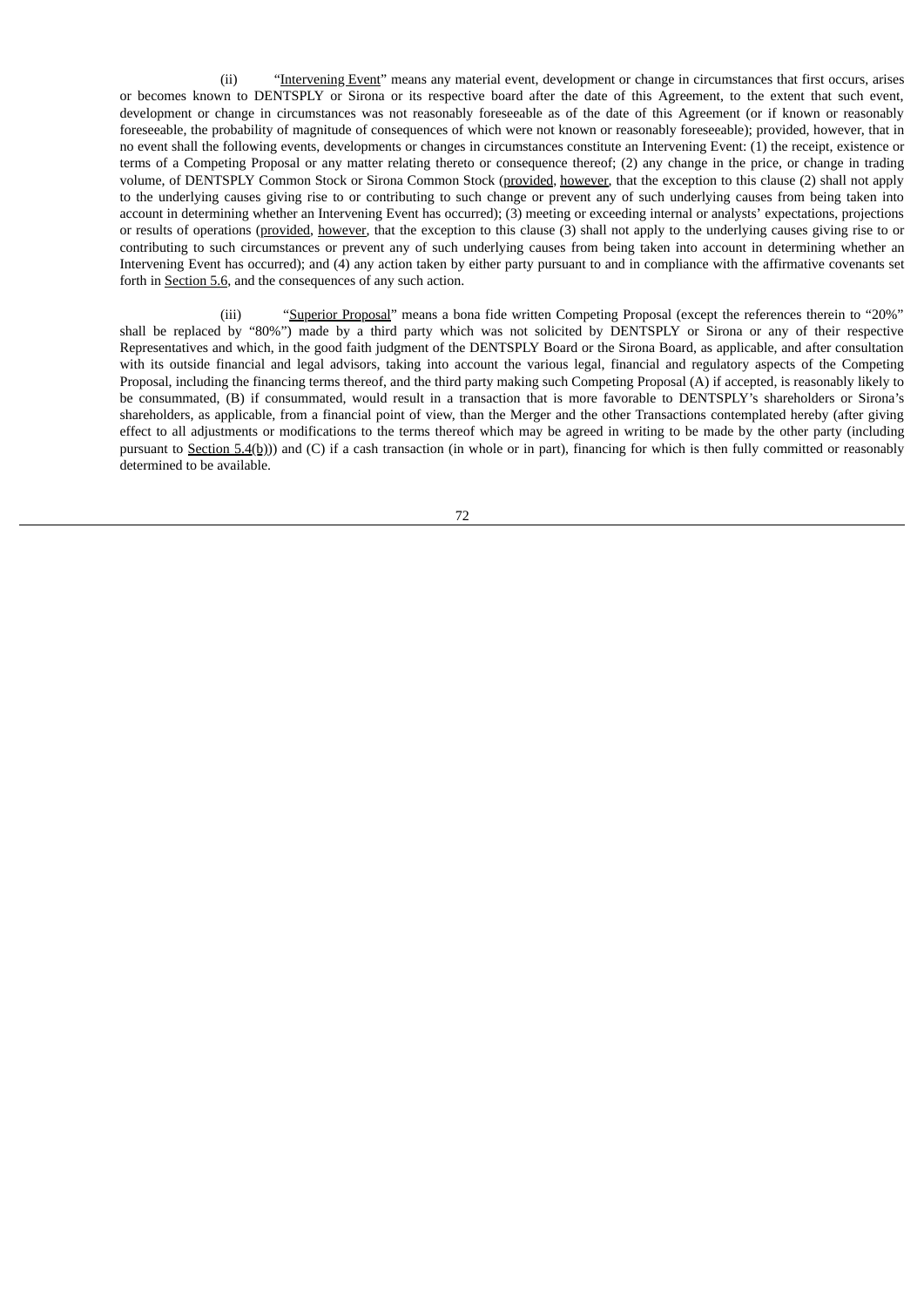### 5.5 Access to Information; Confidentiality.

(a) Upon reasonable notice, each of DENTSPLY and Sirona shall (and shall cause their respective Subsidiaries and Representatives to) afford to the other party and its Representatives reasonable access during normal business hours, during the period prior to the Effective Time, to all its properties, books, Contracts and records and its officers, employees and Representatives and, during such period, each of DENTSPLY and Sirona shall (and shall cause its Subsidiaries and Representatives to) furnish promptly to the other party (i) a copy of each report, schedule, registration statement and other document filed, published, announced or received by it during such period pursuant to the requirements of applicable securities Laws (other than reports or documents which such party is not permitted to disclose under applicable Law) and (ii) consistent with its obligations under applicable Law, all other information concerning its business, properties and personnel as the other party may reasonably request; provided, however, none of DENTSPLY or Sirona or any of their respective Subsidiaries or Representatives shall be required to provide access to or disclose information where such information or access would, in the reasonable judgment of such party,  $(x)$  breach any agreement with any third party,  $(y)$  constitute a waiver of the attorneyclient or other privilege held by such party or  $(z)$  otherwise violate any applicable Law. In the event any of the restrictions in clauses  $(x)$  through  $(z)$  of the foregoing sentence shall apply, the parties shall advise the other party of the subject matter of any such information that cannot be disclosed and shall use their reasonable best efforts to make appropriate alternate disclosure arrangements, including adopting additional specific procedures to protect the confidentiality of sensitive material and to ensure compliance with applicable Laws. Any such information provided pursuant to this Section 5.5 shall be held in confidence to the extent required by, and in accordance with, the provisions of that certain Confidentiality Agreement, dated June 10, 2015 (the "Confidentiality Agreement"), between DENTSPLY and Sirona, which Confidentiality Agreement shall remain in full force and effect.

(b) No investigation by any of the parties or their respective Representatives or information provided, made available or delivered pursuant to this Agreement shall affect the representations, warranties, covenants or agreements of any other party set forth herein.

# 5.6 Appropriate Action.

(a) Sirona, Merger Sub and DENTSPLY shall use their reasonable best efforts to take or cause to be taken all appropriate action, and to do, or cause to be done, all things necessary to consummate and make effective the transactions contemplated under this Agreement, including using their reasonable best efforts to obtain, or cause to be obtained, all waivers, permits, consents, approvals, authorizations, qualifications and orders of all Governmental Entities and parties to Contracts with Sirona, DENTSPLY or any of their respective Subsidiaries that may be or become necessary for the performance of obligations pursuant to this Agreement and the consummation of the transactions contemplated hereby. The parties shall cooperate and assist one another in good faith (i) in connection with all actions to be taken pursuant to this Section  $5.6(q)$ , including the preparation and making of the filings referred to herein and, if requested, amending or furnishing additional information thereunder, and (ii) in seeking, as promptly as reasonably practicable, to obtain all such waivers, permits, consents, approvals, authorizations, qualifications and orders. Upon the terms and subject to the conditions set forth in this Agreement, each party agrees to make any filings required to be made pursuant to the HSR Act, the EU Merger Regulation or other applicable foreign, federal, state or supranational antitrust, competition, fair trade or similar applicable Laws with respect to the Transactions as promptly as reasonably practicable and to supply as promptly as reasonably practicable to the appropriate Governmental Entities any additional information and documentary material that may be requested by such Governmental Entities pursuant to the HSR Act, the EU Merger Regulation or such other applicable foreign, federal, state or supranational antitrust, competition, fair trade or similar Laws. All such antitrust filings to be made shall be made in substantial compliance with the requirements of the HSR Act, the EU Merger Regulation and such other applicable foreign, federal, state or supranational antitrust, competition, fair trade or similar Laws, as applicable.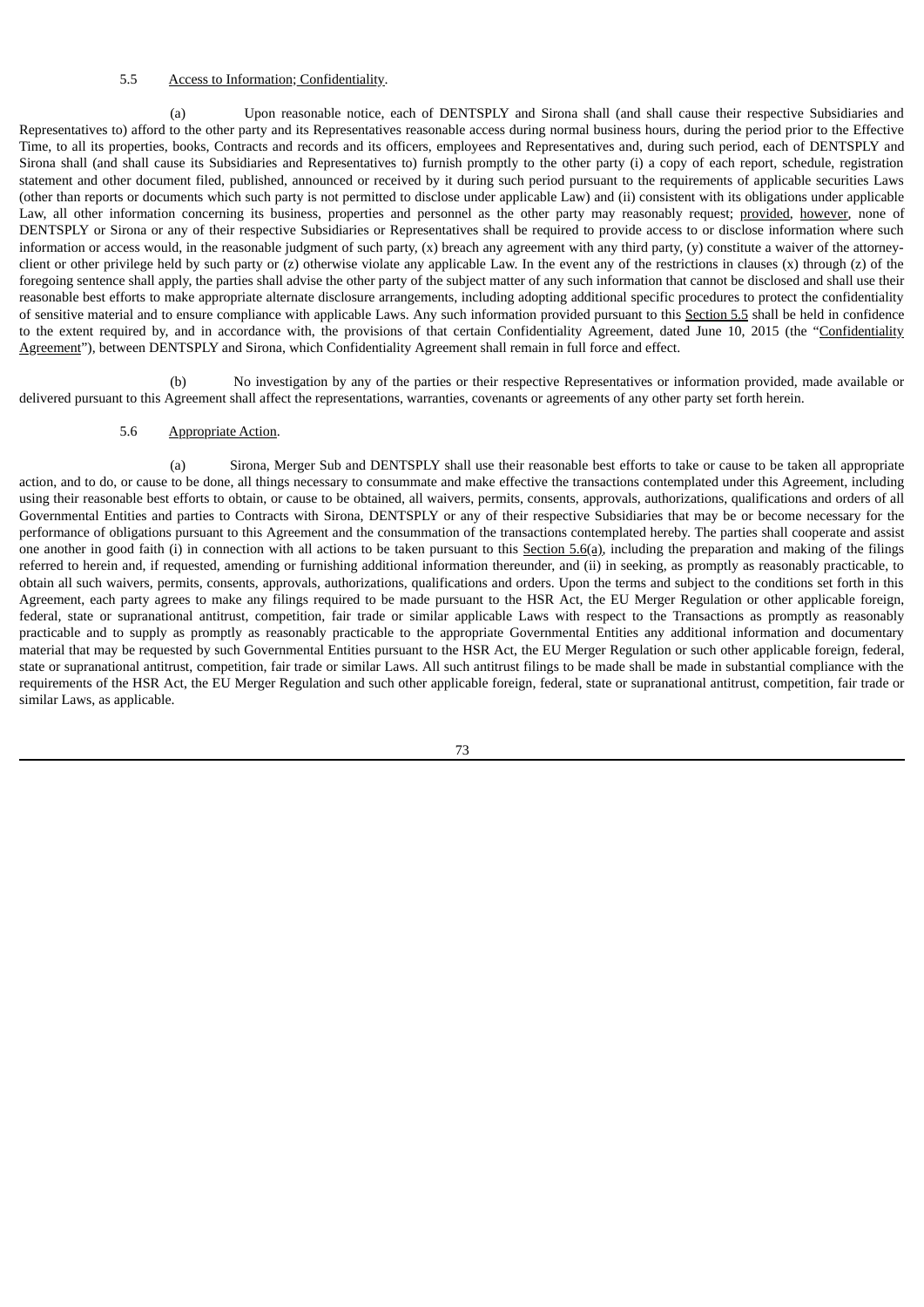(b) In furtherance, and without limiting the generality, of the foregoing, the parties shall use their reasonable best efforts to (i) cooperate with and assist each other in good faith to (A) determine, as promptly as reasonably practicable, which filings are required to be made pursuant to the HSR Act, the EU Merger Regulation or other applicable foreign, federal, state or supranational antitrust, competition, fair trade or similar Laws with respect to the Transactions, (B) provide or cause to be provided as promptly as reasonably practicable to the other party all necessary information and assistance as any Governmental Entity may from time to time require of such party in connection with obtaining the relevant waivers, permits, consents, approvals, authorizations, qualifications, Orders or expiration of waiting periods in relation to such filings or in connection with any other review or investigation of the Transactions by a Governmental Entity pursuant to the HSR Act, the EU Merger Regulation or other applicable foreign, federal, state or supranational antitrust, competition, fair trade or similar Laws and (C) provide or cause to be provided as promptly as reasonably practicable all assistance and cooperation to allow the other party to prepare and submit any such filings or submissions required to be submitted under the HSR Act, the EU Merger Regulation or other applicable foreign, federal, state or supranational antitrust, competition, fair trade or similar Laws, including providing to the other party any information that the other party may from time to time require for the purpose of any filing with, notification to, application with, or request for further information made by, any Governmental Entity in respect of any such filing and (ii) (A) cooperate with and assist each other in good faith to devise and implement a joint strategy for making such filings, including the timing thereof, and for obtaining any related antitrust, competition, fair trade or similar clearances, (B) consult in advance with the other party and in good faith take the other party's views into account regarding the overall strategic direction of obtaining such antitrust, competition, fair trade or similar clearances and (C) consult with the other party prior to taking any material substantive position in any written submissions or, to the extent practicable, in any discussions with Governmental Entities with respect to such antitrust, competition, fair trade or similar clearances, including any position as to a Divestiture. To the extent permitted by applicable Law, each party shall permit the other party to review and discuss in advance, and shall consider in good faith the views of the other party in connection with, any analyses, presentations, memoranda, briefs, written arguments, opinions, written proposals or other materials to be submitted to the Governmental Entities. To the extent permitted by applicable Law, each party shall keep the other apprised of the material content and status of any material communications with, and material communications from, any Governmental Entity with respect to the Transactions, including promptly notifying the other party of any material communication it receives from any Governmental Entity relating to any review or investigation of the Transactions under the HSR Act, the EU Merger Regulation or other applicable foreign, federal, state or supranational antitrust, competition, fair trade or similar Laws. To the extent permitted by applicable Law, the parties shall, and shall use their reasonable best efforts to cause their respective affiliates to use their reasonable best efforts to, provide each other with copies of all material correspondence, filings or communications between them or any of their respective Representatives, on the one hand, and any Governmental Entity or members of its staff, on the other hand, with respect to this Agreement and the Transactions; provided, however, that materials may be redacted (1) to remove references concerning the valuation of DENTSPLY and its Subsidiaries or Sirona and its Subsidiaries, as applicable; (2) as necessary to comply with any Contract or Laws; and (3) as necessary to address reasonable attorney-client or other privilege or confidentiality concerns.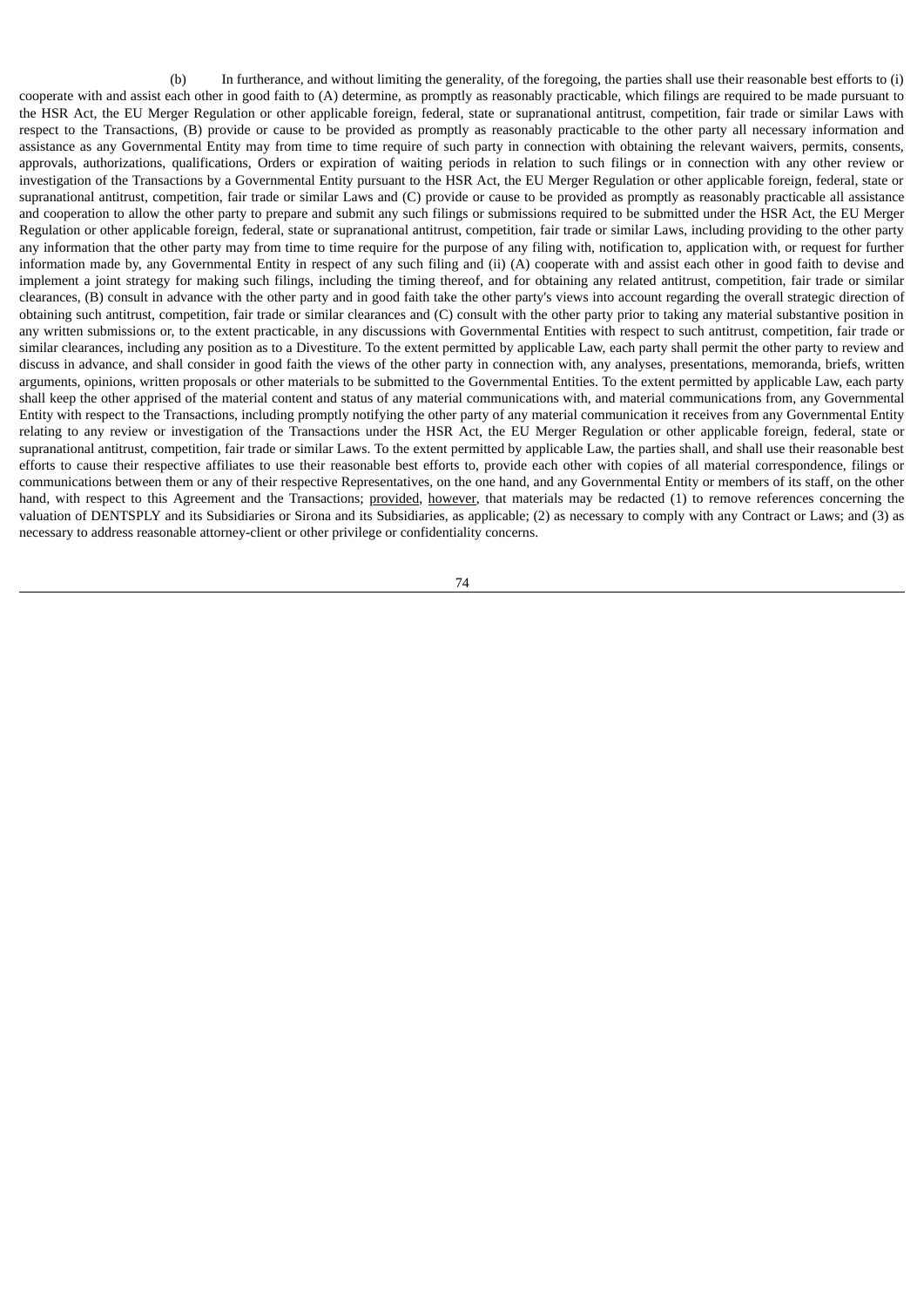(c) Subject to the penultimate sentence of this Section 5.6(c), Sirona and DENTSPLY shall, and shall cause each of their respective Subsidiaries to, take any and all steps necessary to obtain approval of the consummation of the Transactions by any antitrust or competition Governmental Entity, including taking all steps necessary to avoid or eliminate each and every legal impediment under any applicable state, federal, foreign or supranational antitrust, competition, fair trade or similar Law that may be asserted by any antitrust or competition Governmental Entity so as to enable the parties hereto to close the Transactions as promptly as reasonably practicable, and in any event prior to the Outside Date, including proposing, negotiating, accepting, committing to and effecting, by consent decree, hold separate orders, or otherwise, the sale, divestiture or disposition of their Subsidiaries, assets, properties or businesses, the entrance into, or the amendment, modification or termination of, any Contracts or other arrangements, and other remedies in order to obtain such approvals and to avoid the entry of, or to effect the dissolution of, any injunction, temporary restraining order or other Law in any suit or other action, arbitration, or litigation, which could otherwise have the effect of delaying beyond the Outside Date or preventing the consummation of any of the Transactions. In addition, Sirona and DENTSPLY shall, and shall cause each of their respective Subsidiaries to, defend through litigation on the merits so as to enable the parties to close the Transactions as promptly as reasonably practicable (and in any event prior to the Outside Date) any claim asserted in court or an administrative or other tribunal by any antitrust or competition Governmental Entity under applicable antitrust, competition, fair trade or similar Law in order to avoid entry of, or to have vacated or terminated, any decree, order or judgment (whether temporary, preliminary or permanent) or other Law that could prevent or delay beyond the Outside Date the Closing from occurring; provided, however, that, for the avoidance of doubt, such litigation shall in no way limit the obligations of the parties to comply with their obligations under the terms of this Section 5.6. Sirona and DENTSPLY shall jointly direct and control any such litigation with counsel of their own choosing. Notwithstanding the foregoing or any other provision of this Agreement, neither Sirona nor DENTSPLY nor any of their respective Subsidiaries and affiliates shall be required to agree to any sale, transfer, license, separate holding, divestiture or other disposition of, or to any prohibition of or any limitation on the acquisition, ownership, operation, effective control or exercise of full rights of ownership, or other modification of rights in respect of, any material assets or businesses, or otherwise modify any material business practice or contractual relationship (each, a "Divestiture"). In the event of any conflict between subsections (a), (b) or (c) of this Section 5.6, the provisions of this Section 5.6(c) shall, with respect to the matters addressed in this Section 5.6(c), supersede the provisions of subsection (a) and (b) of this Section 5.6.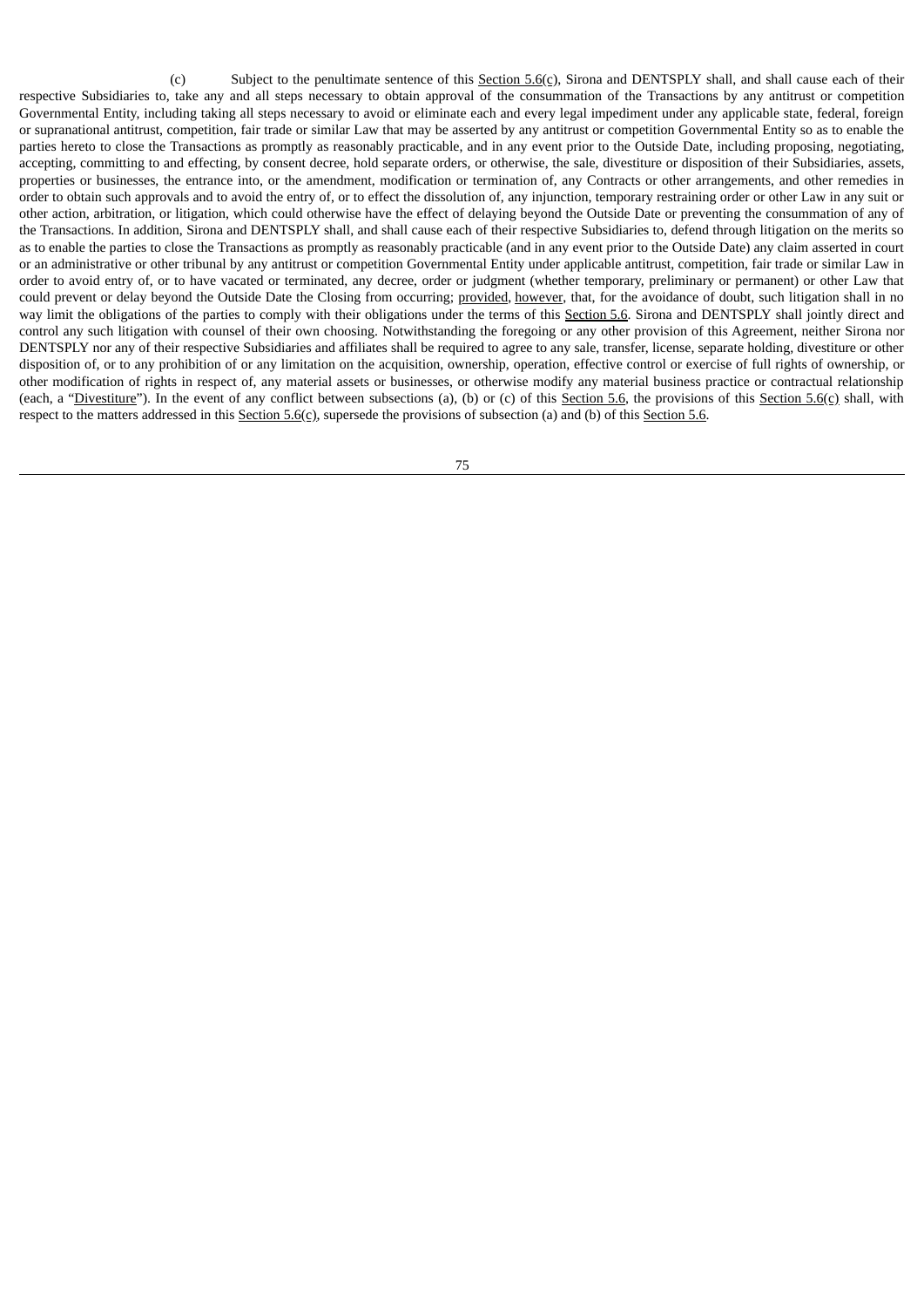(d) Each party shall, and shall cause its respective Subsidiaries to, respond as promptly as reasonably practicable to any inquiries or requests for information and documentary material received from any Governmental Entity in connection with any antitrust or competition matters related to this Agreement and the transactions contemplated hereby.

5.7 Certain Notices. Each party shall give prompt notice to the other parties if any of the following occur after the date of this Agreement: (a) receipt of any notice or other communication in writing from any Person alleging that the consent or approval of such Person is or may be required in connection with the Transactions; (b) receipt of any notice or other communication from any Governmental Entity or the NASDAQ (or any other securities market) in connection with the Transactions; or (c) such party becoming aware of the occurrence of an event that could prevent or delay beyond the Outside Date the consummation of the Transactions or that would reasonably be expected to result in any of the conditions to the Merger set forth in Article 6 not being satisfied; provided, however, that the delivery of any notice pursuant to this Section 5.7 shall not cure any breach of any representation, warranty, covenant or agreement contained in this Agreement or otherwise limit or affect the remedies available hereunder to the party receiving such notice. Sirona and DENTSPLY shall promptly provide, to the extent not publicly available, the other party with copies of all filings made by such party with any Governmental Entity in connection with the Transactions.

5.8 Public Announcements. Each party agrees that no public release or announcement concerning the Transactions shall be issued by any party without the prior written consent of DENTSPLY and Sirona (which consent shall not be unreasonably withheld, conditioned or delayed), except to the extent such release or announcement may be required by applicable Law or the rules or regulations of any applicable securities exchange or regulatory or governmental body to which the relevant party is subject, in which case the party required to make the release or announcement shall use its reasonable best efforts to allow each other party reasonable time to comment on such release or announcement in advance of such issuance. DENTSPLY and Sirona agree that the press release announcing the execution and delivery of this Agreement shall be a joint release in the form heretofore agreed by the parties. In addition, subject to the right of the DENTSPLY Board to make a DENTSPLY Adverse Recommendation Change or the Sirona Board to make a Sirona Adverse Recommendation Change, in each case in accordance with and subject to the terms and conditions of Section 5.4, DENTSPLY and Sirona agree to cause their respective directors and officers to refrain from taking any position in any public statement that is (a) contrary to the positions previously taken by Sirona and DENTSPLY with respect to this Agreement and the Transactions, including the Merger, or (b) reasonably likely to have a material adverse impact on the ability of the parties hereto to consummate the Transactions.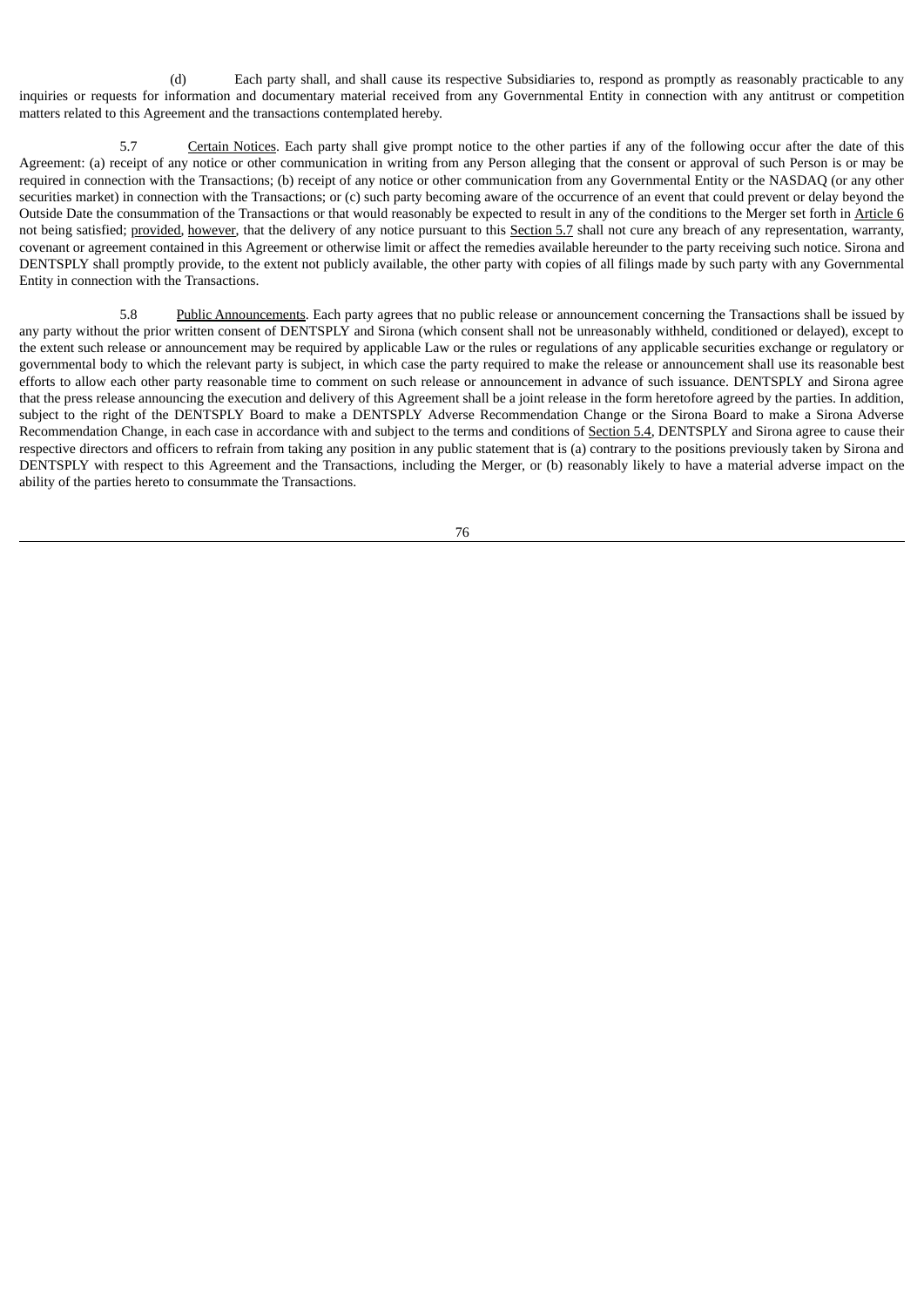# 5.9 Indemnification.

(a) From and after the Effective Time, DENTSPLY shall, and shall cause the Surviving Corporation to, indemnify, defend and hold harmless, and shall advance expenses as incurred, to the fullest extent permitted under (i) applicable Law, (ii) DENTSPLY's and Sirona's organizational documents in effect as of the date of this Agreement and (iii) any Contract of DENTSPLY, Sirona or any of their respective Subsidiaries in effect as of the date of this Agreement, each present and former director and officer of DENTSPLY, Sirona and any of their respective Subsidiaries (in each case, when acting in such capacity) (each, an "Indemnitee" and, collectively, the "Indemnitees") against any costs or expenses (including reasonable attorneys' fees), judgments, settlements, fines, losses, claims, damages or liabilities incurred in connection with any Proceeding or investigation, whether civil, criminal, administrative or investigative, arising out of or pertaining to matters existing or occurring at or prior to the Effective Time, including in connection with this Agreement or the Transactions.

(b) DENTSPLY agrees that all rights to exculpation, indemnification or advancement of expenses arising from, relating to, or otherwise in respect of, acts or omissions occurring prior to the Effective Time (including in connection with this Agreement or the Transactions) now existing in favor of an Indemnitee as provided in its certificate of incorporation, bylaws or other organizational documents shall survive the Merger and shall continue in full force and effect in accordance with their terms. For a period of no less than six (6) years from the Effective Time, DENTSPLY shall cause the Surviving Corporation to, and the Surviving Corporation shall, maintain in effect the exculpation, indemnification and advancement of expenses provisions of the organizational documents of DENTSPLY, Sirona or any of their respective Subsidiaries in effect as of the date of this Agreement, and shall not amend, repeal or otherwise modify any such provisions in any manner that would adversely affect the rights thereunder of any individuals who immediately before the Effective Time were current or former directors or officers of DENTSPLY, Sirona or any of their respective Subsidiaries; provided, however, that all rights to exculpation, indemnification and advancement of expenses in respect of any Proceeding pending or asserted or any claim made within such period shall continue until the final disposition of such Proceeding.

(c) For six (6) years from and after the Effective Time, DENTSPLY shall maintain for the benefit of the Indemnitees, a D&O insurance policy that provides coverage for events occurring prior to the Closing Date (the "D&O Insurance") that is substantially equivalent to and in any event not less favorable in the aggregate than the existing policy of Sirona, or, if substantially equivalent insurance coverage is unavailable, the best available coverage; provided, however, that DENTSPLY shall not be required to pay an annual premium for the D&O Insurance in excess of 250% of the last annual premium paid by Sirona prior to the date of this Agreement (it being understood and agreed that, in the event that the requisite coverage is not available for an annual premium less than or equal to 250% of such last annual premium, DENTSPLY shall nevertheless be obligated to provide such coverage as may be obtained for 250% of such last annual premium). The provisions of the immediately preceding sentence shall be deemed to have been satisfied if prepaid "tail" policies have been obtained prior to the Effective Time, which policies provide such directors and officers with coverage for an aggregate period of six (6) years with respect to claims arising from facts or events that occurred on or before the Effective Time, including in respect of the Transactions.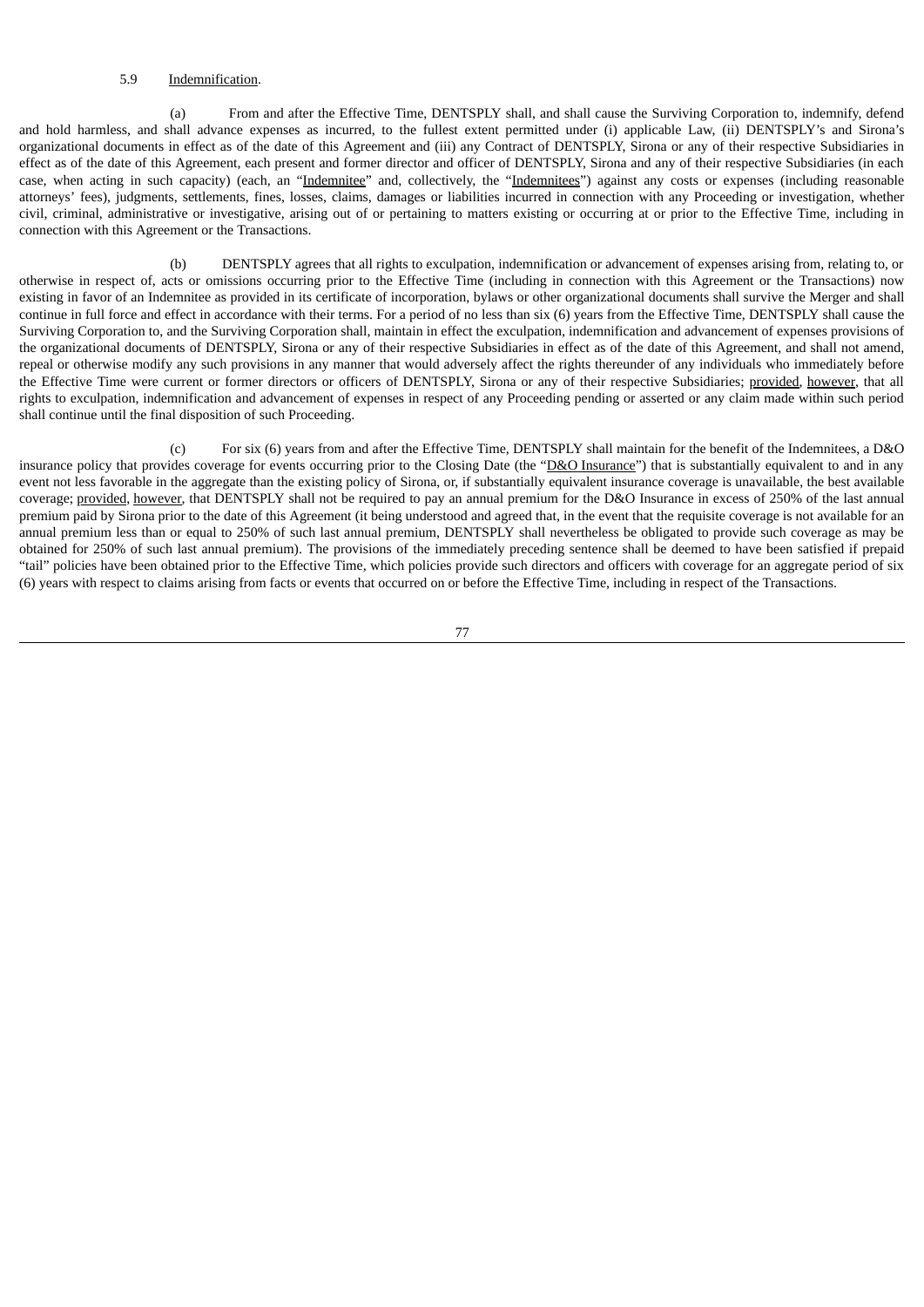(d) In the event that either DENTSPLY or the Surviving Corporation or any of its successors or assigns (i) consolidates with or merges into any other person and is not the continuing or surviving corporation or entity of such consolidation or merger or (ii) transfers or conveys all or substantially all of its properties and assets to any person, then, and in each case, DENTSPLY shall, and shall cause the Surviving Corporation to, cause proper provision to be made so that such successor or assign shall expressly assume the obligations set forth in this Section 5.9.

(e) The provisions of this Section 5.9 are (i) intended to be for the benefit of, and shall be enforceable by, each Indemnitee, his or her heirs and his or her representatives and (ii) in addition to, and not in substitution for, any other rights to indemnification or contribution that any such individual may have under DENTSPLY's, Sirona's or any of their respective Subsidiaries' organizational documents in effect as of the date of this Agreement or in any Contract of DENTSPLY, Sirona or any of their respective Subsidiaries in effect as of the date of this Agreement. The obligations of DENTSPLY and the Surviving Corporation under this Section 5.9 shall not be terminated or modified in such a manner as to adversely affect the rights of any Indemnitee to whom this Section 5.9 applies unless (x) such termination or modification is required by applicable Law or (y) the affected Indemnitee shall have consented in writing to such termination or modification (it being expressly agreed that the Indemnitees to whom this Section 5.9 applies shall be third party beneficiaries of this Section 5.9).

(f) Nothing in this Agreement is intended to, shall be construed to or shall release, waive or impair any rights to directors' and officers' insurance claims under any policy that is or has been in existence with respect to DENTSPLY, Sirona or any of their respective Subsidiaries for any of their respective directors or officers, it being understood and agreed that the indemnification provided for in this Section 5.9 is not prior to or in substitution for any such claims under such policies.

5.10 Financing Matters. Between the date hereof and the Closing Date, each of Sirona and DENTSPLY shall, and shall cause its Subsidiaries to, use reasonable best efforts (a) to obtain all necessary waivers, consents, amendments or approvals with respect to their respective Contracts relating to indebtedness for borrowed money, to the extent that the consummation of the transactions contemplated by this Agreement would result in a breach of or default (with or without notice or lapse of time, or both) under, or give rise to any notification or consent requirement or any right of termination, cancellation or acceleration of any obligation, or to loss of a material benefit under, such Contracts relating to indebtedness for borrowed money, (b) to refinance, renew or replace the indebtedness under such Contracts on terms mutually agreeable to Sirona and DENTSPLY, provided that the transactions contemplated by this Agreement would not result in a breach of or default (with or without notice or lapse of time, or both) under, or give rise to any notification or consent requirement or any right of termination, cancellation or acceleration of any obligation, or to loss of a material benefit under, any Contract under which such indebtedness is refinanced, renewed or replaced or (c) to the extent that the waivers, consents, amendments or approvals contemplated by clause (a) are not obtained and such indebtedness is not refinanced, renewed or replaced as contemplated by clause (b), to ensure that sufficient cash is available for the prompt payment in full of any indebtedness under any such Contract and termination of any such Contract, in each case at or prior to the Closing Date. In addition, between the date hereof and the Closing Date, each of Sirona and DENTSPLY shall, and shall cause its Subsidiaries to, use reasonable best efforts to cooperate to develop an optimal global financing structure for DENTSPLY and its Subsidiaries from and after the Closing, and to reasonably cooperate in connection with the arrangement of such financing.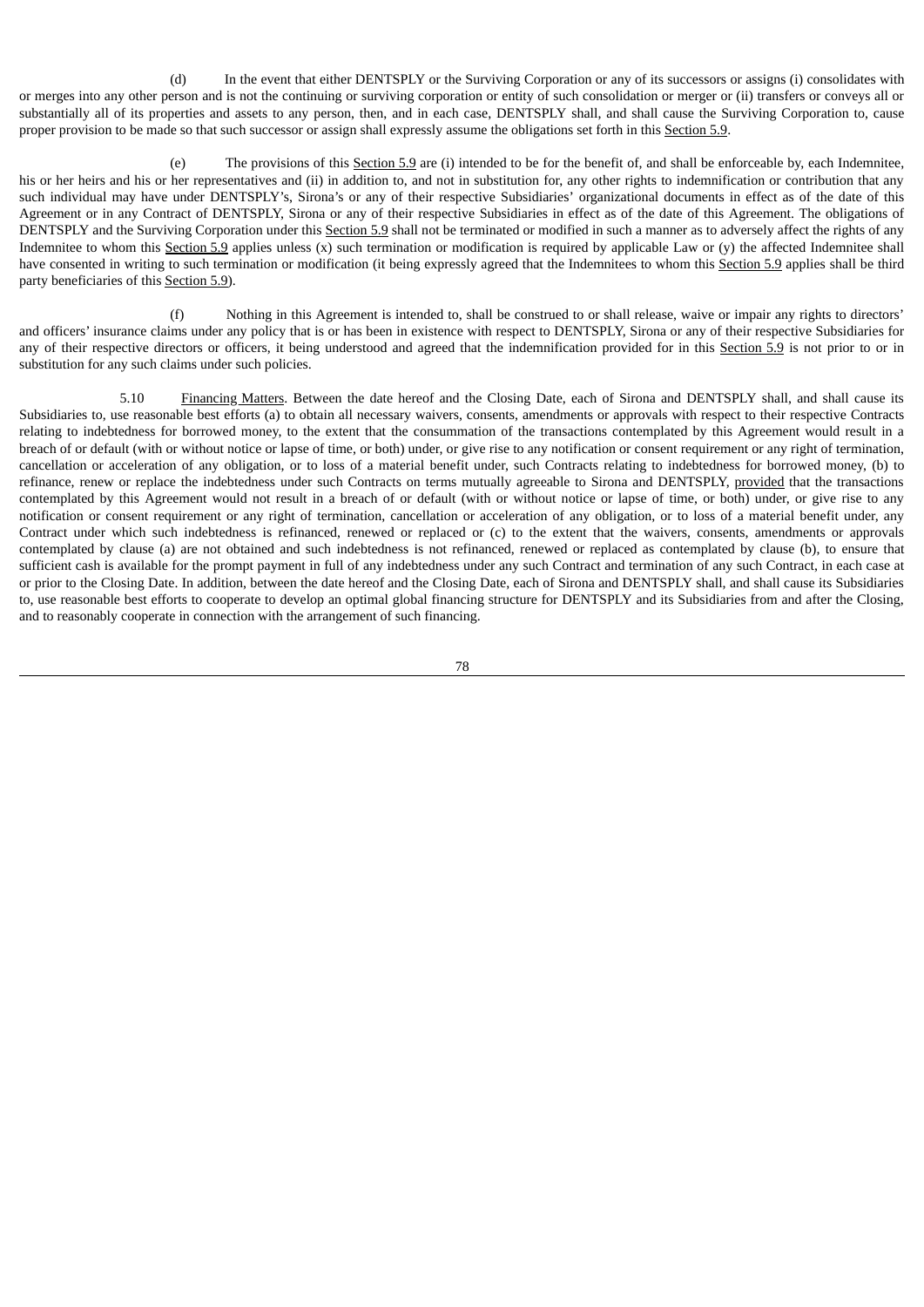5.11 Stock Exchange Listing. DENTSPLY and Sirona shall use their reasonable best efforts to cause the shares of DENTSPLY Common Stock to be issued in connection with the Merger (including shares of DENTSPLY Common Stock to be reserved upon exercise of DENTSPLY Stock Options or vesting of DENTSPLY RSUs) to be listed on the NASDAQ (or such other stock exchange as may be mutually agreed upon by DENTSPLY and Sirona), subject to official notice of issuance, prior to the Effective Time.

5.12 Section 16 Matters. Prior to the Effective Time, DENTSPLY and Sirona shall take all such steps as may be required to cause any dispositions of Sirona Common Stock (including derivative securities with respect to Sirona Common Stock) or acquisitions of DENTSPLY Common Stock (including derivative securities with respect to DENTSPLY Common Stock) resulting from the Transactions by each individual who is subject to the reporting requirements of Section 16(a) of the Exchange Act with respect to DENTSPLY or Sirona, to be exempt under Rule 16b-3 promulgated under the Exchange Act.

5.13 Shareholder Litigation. Each of DENTSPLY and Sirona shall provide the other party the opportunity to participate in the defense of any litigation brought by shareholders of DENTSPLY or shareholders of Sirona or in the name of DENTSPLY or Sirona against DENTSPLY or Sirona, as applicable, and/or their respective directors relating to the Transactions contemplated by this Agreement, including the Merger; provided, however, that no party shall compromise, settle, come to an arrangement regarding or agree to compromise, settle or come to an arrangement regarding any litigation arising or resulting from the Transactions contemplated by this Agreement, or consent to the same, without the prior written consent of the other party (not be unreasonably withheld, conditioned or delayed).

#### 5.14 Tax Matters.

(a) Notwithstanding anything herein to the contrary, none of Sirona, DENTSPLY or Merger Sub shall take, or omit to take, any action that would, or could reasonably be expected to, prevent or impede the Merger from qualifying as a "reorganization" within the meaning of Section 368(a) of the Code. Both prior to and following the Effective Time, Sirona and DENTSPLY shall use their reasonable best efforts, and shall cause their respective Subsidiaries to use their reasonable best efforts, to take or cause to be taken any action necessary for the Merger to qualify as a "reorganization" within the meaning of Section 368(a) of the Code (the "Intended Tax Treatment"), including (i) reasonably refraining from any action that such party knows, or is reasonably expected to know, is reasonably likely to prevent the Intended Tax Treatment and (ii) using its reasonable best efforts to obtain the opinions referred to in Sections 7.02(d) and 7.03(d), and any tax opinions required to be filed with the SEC in connection with the filing of the Form S-4, including by executing customary letters of representation. This Agreement is intended to constitute, and the parties hereto hereby adopt this Agreement as, a "plan of reorganization" within the meaning of Treasury Regulation Section 1.368-2(g) and 1.368-3(a). Each of DENTSPLY and Sirona shall report the Merger as a "reorganization" within the meaning of Section 368(a) of the Code and shall not take any position inconsistent with such treatment unless otherwise required pursuant to a "determination" within the meaning of Section 1313(a) of the Code.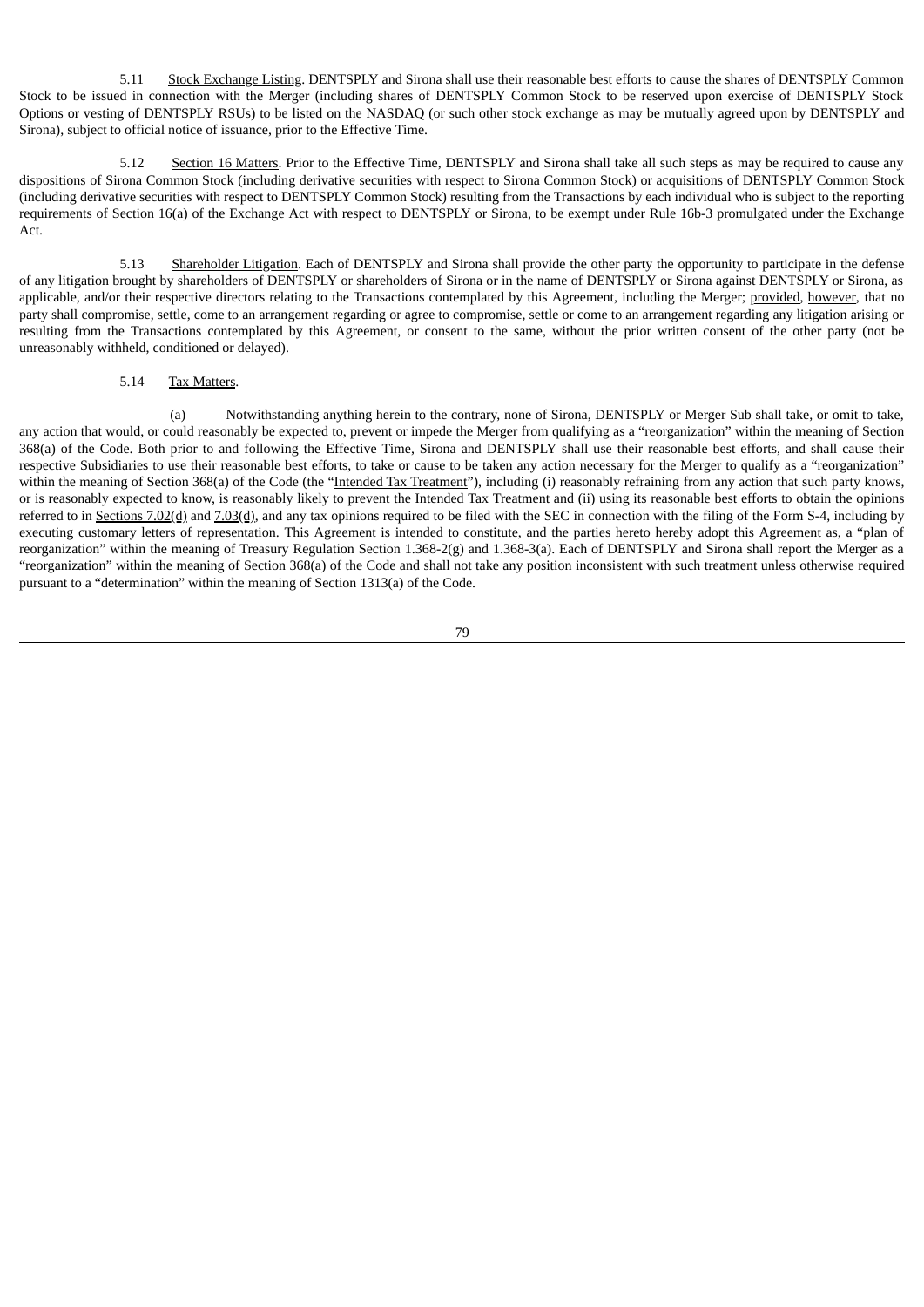(b) As soon as reasonably practicable after the date of this Agreement, DENTSPLY shall deliver to Sirona a copy of the proposed form of the DENTSPLY Tax Opinion together with all letters or certificates that form the basis therefor (collectively, the "DENTSPLY Tax Opinion Materials"). Sirona shall be entitled to a reasonable amount of time to provide DENTSPLY with written comments on the DENTSPLY Tax Opinion Materials. DENTSPLY shall furnish Sirona with a copy of the final DENTSPLY Tax Opinion Materials.

(c) As soon as reasonably practicable after the date of this Agreement, Sirona shall deliver to DENTSPLY a copy of the proposed form of the Sirona Tax Opinion together with all letters or certificates that form the basis therefor (collectively, the "Sirona Tax Opinion Materials"). DENTSPLY shall be entitled to a reasonable amount of time to provide Sirona with written comments on the Sirona Tax Opinion Materials. Sirona shall furnish DENTSPLY with a copy of the final Sirona Tax Opinion Materials.

(d) If following the date of this Agreement and prior to five (5) Business Days before the reasonably anticipated Closing Date DENTSPLY and Sirona determine that the conditions set forth in Section 6.2(d) and Section 6.3(d) cannot be satisfied and have not been waived, the parties hereto may mutually determine to alter the structure of the business combination between DENTSPLY and Sirona contemplated by this Agreement, by consummating a second-step merger of the Surviving Corporation with and into a Delaware limited liability company wholly-owned by DENTSPLY that is disregarded as an entity separate from its owner for U.S. federal income tax purposes in accordance with Delaware Law immediately following the Merger (such second-step merger, the "Second Merger"); provided, however, that (i) such wholly-owned disregarded limited liability company shall become a party to, and shall become bound by, the terms of this Agreement and (ii) any action taken pursuant to this  $Section 5.14(d)$  shall not (unless consented to in writing by Sirona and DENTSPLY prior to the Closing) (x) alter or change the Merger Consideration or any other terms set forth in Article 1 or Article 2 or (y) otherwise cause any closing condition set forth in Article 6 not to be capable of being satisfied (unless duly waived by the party entitled to the benefits thereof). If the Second Merger occurs, references to the Merger in the fifth Recital, Section 1.8, Section 3.15(b), Section 4.15(b), Section 5.1(t), Section 5.2(t), Section 5.14, Section 6.2(d) and Section 6.3(d) shall be deemed to be references to the Merger and the Second Merger, taken together as one integrated transaction for U.S. federal income tax purposes.

## 5.15 Employee Matters.

(a) At and following the Effective Time, DENTSPLY will and will cause its Subsidiaries (including the Surviving Corporation and its Subsidiaries) to honor all obligations under the Sirona Benefit Plans, DENTSPLY Benefit Plans and applicable collective bargaining agreements, agreements with a works council and labor contracts in accordance with their terms as in effect immediately before the Effective Time; provided, that nothing in this Section 5.15(a) is intended to prevent DENTSPLY from causing them to be enforced in accordance with their terms, including any reserved right to amend, modify, suspend, revoke or terminate them.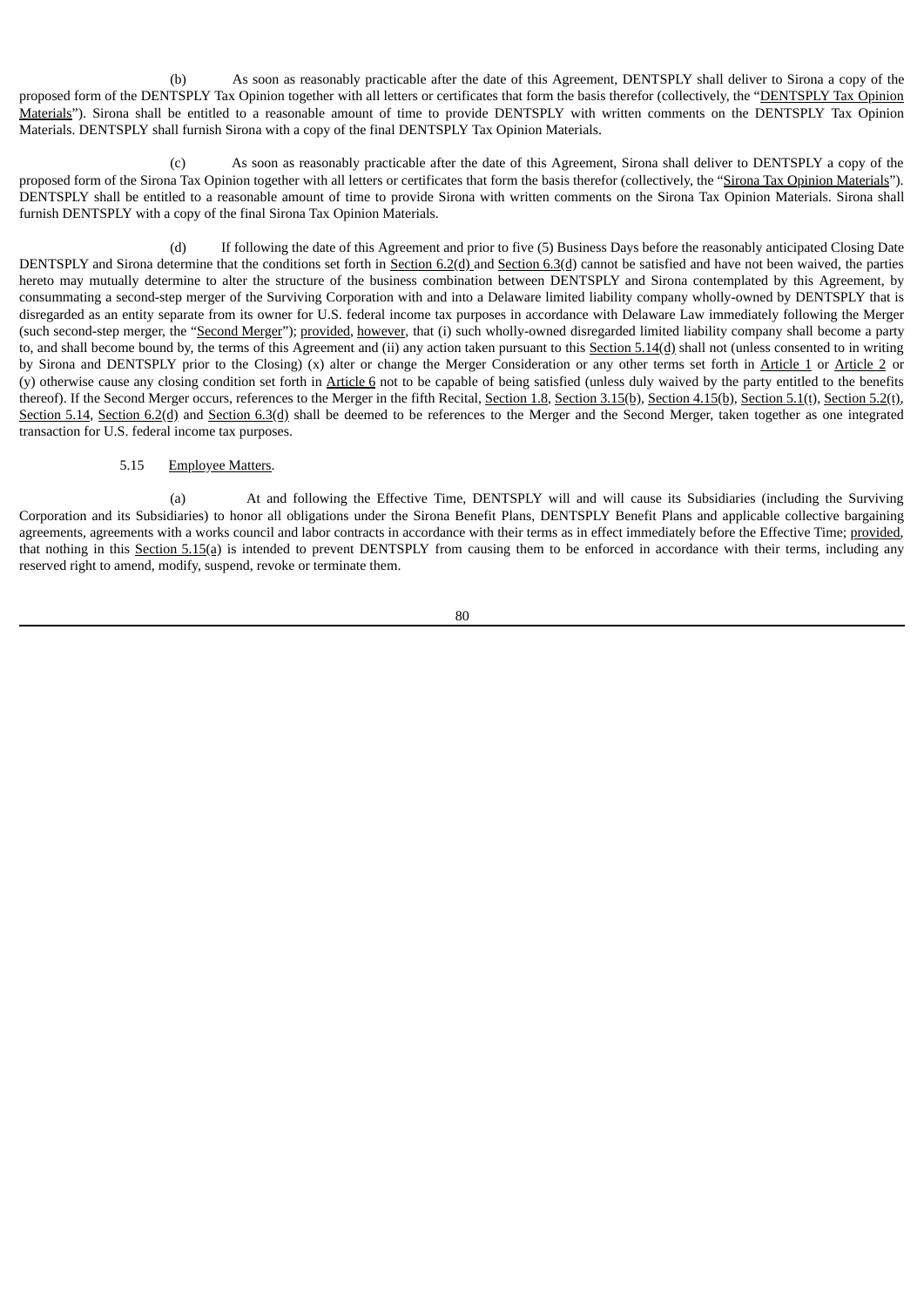(b) At the Effective Time, it shall be the intent of Sirona and DENTSPLY that, subject to obligations under applicable Law and applicable collective bargaining agreements, agreements with a works council and labor contracts, (i) any reductions in the employee work force of DENTSPLY and its Subsidiaries (including the Surviving Corporation and its Subsidiaries) shall be made on a fair and equitable basis in light of the circumstances and the objectives to be achieved, giving consideration to previous work history, job experience and qualifications, without regard to whether employment prior to the Effective Time was with Sirona and its Subsidiaries or DENTSPLY and its Subsidiaries, and any employee whose employment is terminated or job is eliminated by DENTSPLY or its Subsidiaries (including the Surviving Corporation and its Subsidiaries) after the Effective Time shall be entitled to participate on a fair and equitable basis in the job opportunity and employment placement programs offered by DENTSPLY and its Subsidiaries (including the Surviving Corporation and its Subsidiaries) for which the employee is eligible and (ii) employees shall be entitled to participate in all job training, career development and educational programs of DENTSPLY and its Subsidiaries (including the Surviving Corporation and its Subsidiaries) for which they are eligible, and shall be entitled to fair and equitable consideration in connection with any job opportunities with DENTSPLY and its Subsidiaries (including the Surviving Corporation and its Subsidiaries), in each case without regard to whether employment prior to the Effective Time was with Sirona and its Subsidiaries or DENTSPLY and its Subsidiaries.

(c) Subject to their obligations under applicable Law and applicable collective bargaining agreements, agreements with a works council and labor contracts, DENTSPLY will and will cause its Subsidiaries (including the Surviving Corporation and its Subsidiaries) to give credit under each of their respective employee benefit plans, programs and arrangements to employees for all service prior to the Effective Time with Sirona or DENTSPLY or their respective Subsidiaries, as applicable, or any predecessor employer (to the extent that such credit was given by Sirona or DENTSPLY or any of their respective Subsidiaries, as applicable) for all purposes for which such service was taken into account or recognized by Sirona or DENTSPLY or their respective Subsidiaries, as applicable, but not to the extent crediting such service would result in duplication of benefits.

(d) Without limiting the generality of Section 8.9, this Section 5.15 shall be binding upon and inure solely to the benefit of the parties to this Agreement, and nothing in this Section 5.15, express or implied, shall confer upon any other Person any rights or remedies of any nature whatsoever under or by reason of this Section 5.15. Nothing in this Agreement, express or implied, is or shall be construed to establish, amend or modify any Sirona Benefit Plan, DENTSPLY Benefit Plan or other employee or director compensation or benefit plan. The parties to this Agreement acknowledge and agree that the terms set forth in this Section 5.15 shall not create any right in any employee of Sirona, DENTSPLY, the Surviving Corporation or their respective Subsidiaries or any other Person to any continued employment with Sirona, DENTSPLY, the Surviving Corporation or their respective Subsidiaries or any right to compensation or benefits of any nature or kind whatsoever.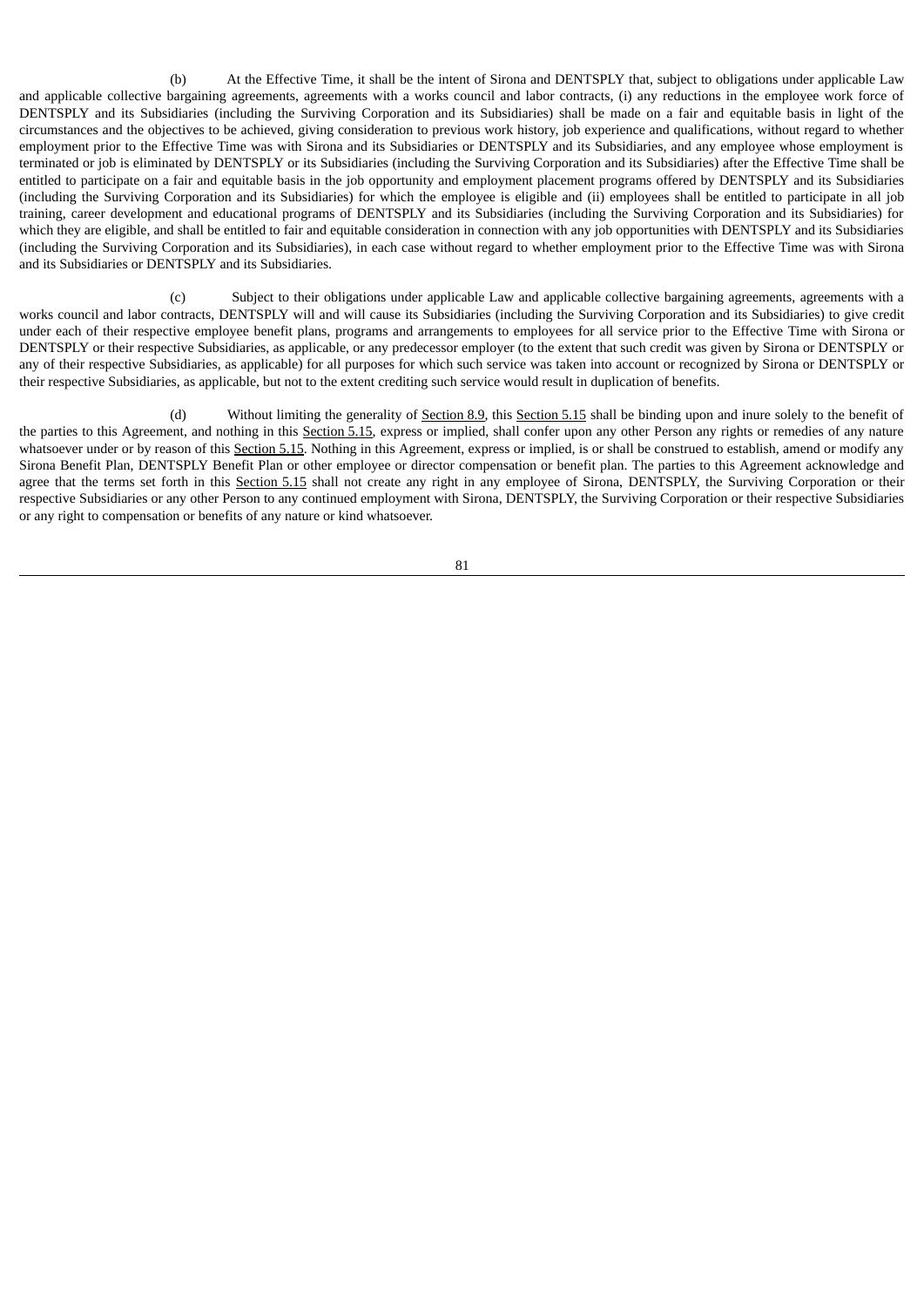5.16 Cooperation. Each of DENTSPLY and Sirona will, and will cause each of its respective Subsidiaries and Representatives to, use its reasonable best efforts, subject to applicable Laws, to cooperate with the other party in connection with planning the integration of the business operations of DENTSPLY and Sirona and their respective Subsidiaries.

## **ARTICLE 6 CONDITIONS TO CONSUMMATION OF THE MERGER**

6.1 Conditions to Obligations of Each Party Under This Agreement. The obligations of DENTSPLY, Sirona, and Merger Sub to consummate the Merger are subject to the satisfaction or waiver (to the extent permitted by applicable Law), at or prior to the Closing, of the following conditions:

(a) Shareholder Approvals. Sirona shall have obtained the Sirona Shareholder Approval, and DENTSPLY shall have obtained the DENTSPLY Shareholder Approval.

(b) NASDAQ Listing. The shares of DENTSPLY Common Stock issuable to the shareholders of Sirona pursuant to this Agreement shall have been approved for listing on the NASDAQ, subject to official notice of issuance.

(c) Statutes and Injunctions. No Law or Order shall have been promulgated, entered, enforced, enacted or issued or shall be deemed to be applicable to the Merger by any Governmental Entity (whether temporary, preliminary or permanent) which prohibits, restrains or makes illegal the consummation of the Merger and shall continue in effect.

order.

(d) Form S-4. The Form S-4 shall have become effective under the Securities Act and shall not be the subject of any stop

(e) HSR Act; EU Merger Regulation; Other Competition Authority Approvals. (i) Any applicable waiting period, together with any extensions thereof, under the HSR Act shall have expired or been terminated; (ii) the approval of the European Commission of the Transactions shall have been obtained pursuant to the EU Merger Regulation (or the approval by those national competition authorities in the European Union that have jurisdiction as a result of a referral of the Transactions under the EU Merger Regulation); (iii) the other antitrust, competition, investment, trade regulation or similar approvals set forth in Section  $6.1(e)$  of the DENTSPLY Disclosure Schedule and Section  $6.1(e)$  of the Sirona Disclosure Schedule shall have been obtained and shall be in effect and, if applicable, the waiting period, together with any extensions thereof, or mandated filings thereunder shall have expired, been terminated or been made, as applicable and (iv) any other antitrust, competition, investment, trade regulation or similar approvals that are required under Law to have been obtained prior to Closing shall have been obtained.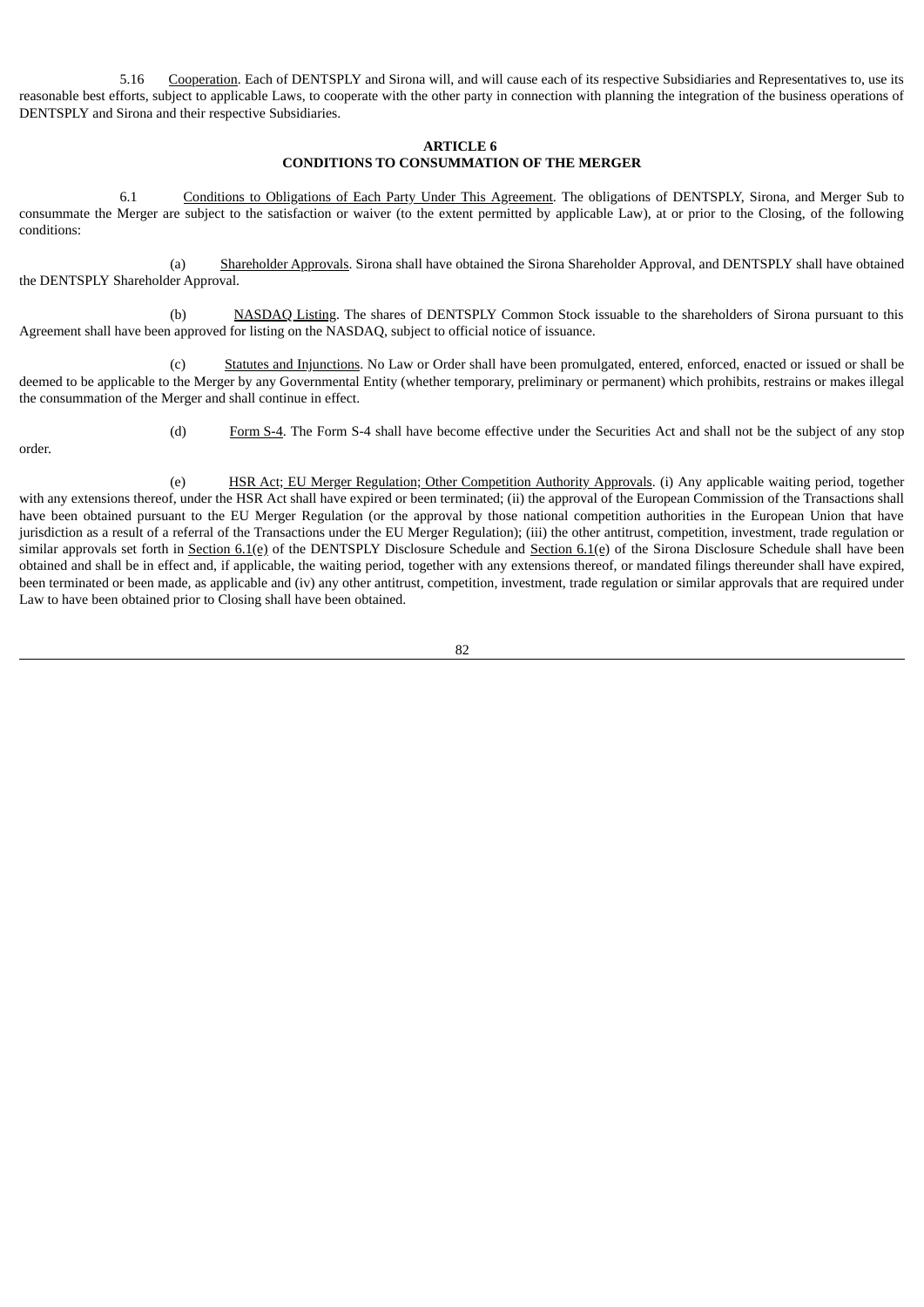6.2 Conditions to Obligations of DENTSPLY and Merger Sub Under This Agreement. The obligations of DENTSPLY and Merger Sub to consummate the Merger are subject to the satisfaction or waiver (to the extent permitted by applicable Law), at or prior to the Closing, of the following conditions:

(a) The representations and warranties of Sirona set forth in this Agreement (except those representations and warranties set forth in the proviso below) shall be true and correct in all respects (without giving effect to any materiality or Sirona Material Adverse Effect qualifiers therein), as of the date of this Agreement and as of the Closing Date as though made on and as of such date (or, in the case of representations and warranties that address matters only as of a particular date, as of such date), except to the extent that any failures of such representations and warranties to be so true and correct, individually or in the aggregate, have not had and would not reasonably be expected to have a Sirona Material Adverse Effect; provided, that (i) the representations and warranties set forth in Section 3.1 (Corporation Organization), Section 3.2 (Sirona Capitalization), Section 3.3 (Authority; Execution and Delivery; Enforceability), Section 3.19 (Broker's Fees) and Section 3.20 (Opinion of Financial Advisor) shall be true and correct in all material respects as of the date of this Agreement and as of the Closing Date as though made on and of such date (or, in the case of representations and warranties that address matters only as of a particular date, as of such date) and (ii) the representation and warranty set forth in clause (b) of the first sentence of Section 3.6 shall be true and correct in all respects as of the date of this Agreement and as of the Closing Date as though made on and of such date. DENTSPLY shall have received a certificate validly executed and signed on behalf of Sirona by an executive officer of Sirona certifying that this condition has been satisfied.

(b) Sirona shall have performed or complied with all of the material covenants and agreements required by this Agreement to be performed or complied with by it in all material respects and DENTSPLY shall have received a certificate validly executed and signed on behalf of Sirona by an executive officer of Sirona certifying that this condition has been satisfied.

(c) No change, event, development, condition, occurrence or effect shall have occurred, arisen or become known since the date of this Agreement that has had, or would reasonably be expected to have, individually or in the aggregate, a Sirona Material Adverse Effect.

(d) DENTSPLY shall have (i) received a written tax opinion from Skadden, Arps, Slate, Meagher & Flom, LLP, counsel to DENTSPLY, dated as of the Closing Date, in form and substance reasonably satisfactory to DENTSPLY and based on the facts, representations, assumptions and exclusions set forth or described in such opinion, to the effect that the Merger will qualify as a "reorganization" within the meaning of Section 368(a) of the Code (the "DENTSPLY Tax Opinion") and (ii) a copy of the Sirona Tax Opinion. Such counsel shall be entitled to rely upon customary representation letters from each of Sirona and DENTSPLY (or any other relevant parties), in each case, in form and substance reasonably satisfactory to such counsel. Each such representation letter shall be dated as of the date of such opinion.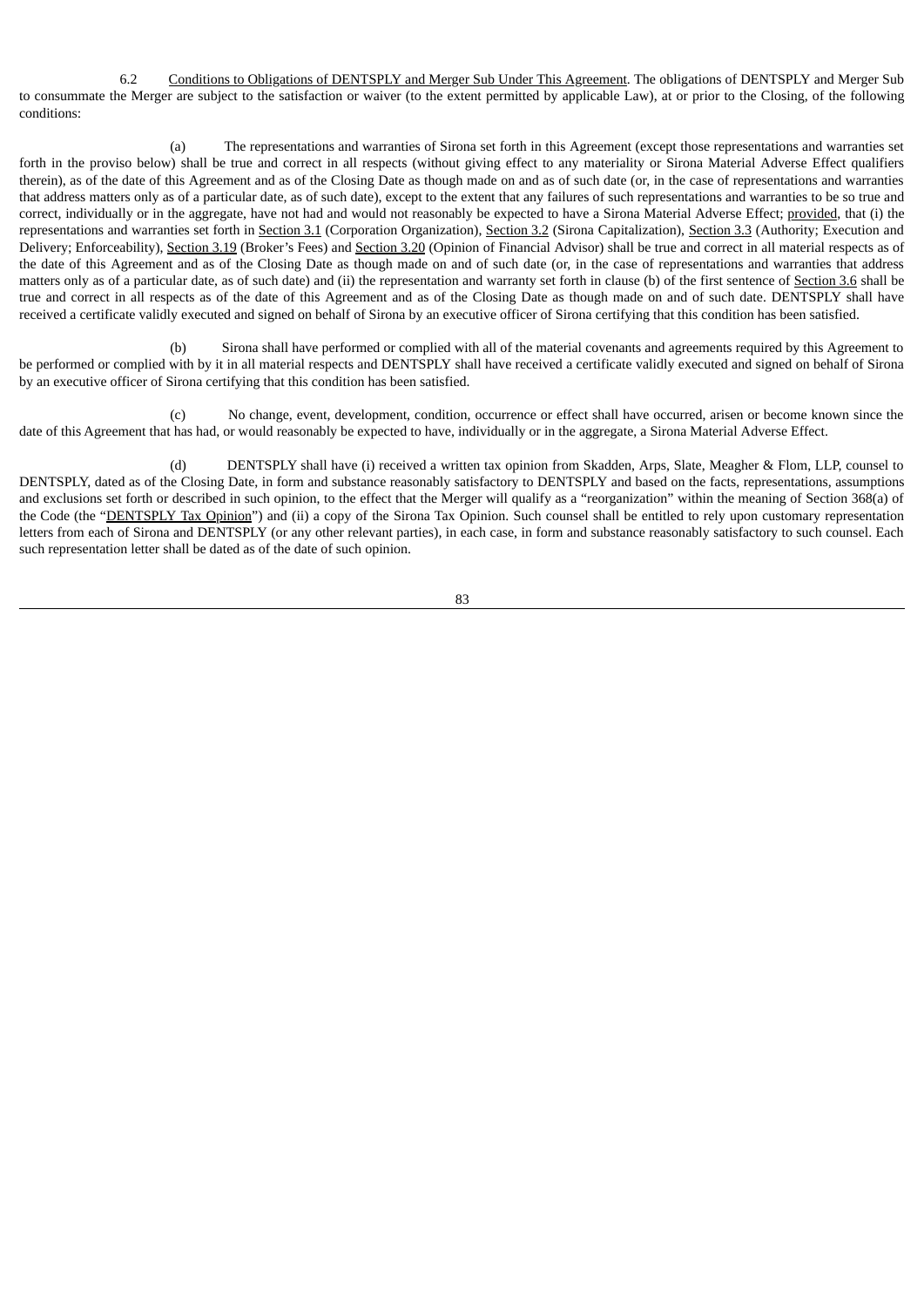6.3 Conditions to Obligations of Sirona Under This Agreement. The obligation of Sirona to consummate the Merger is subject to the satisfaction or waiver (to the extent permitted by applicable Law), at or prior to the Closing, of the following conditions:

(a) The representations and warranties of DENTSPLY and Merger Sub set forth in this Agreement (except those representations and warranties set forth in the proviso below) shall be true and correct in all respects (without giving effect to any materiality or DENTSPLY Material Adverse Effect qualifiers therein), as of the date of this Agreement and as of the Closing Date as though made on and as of such date (or, in the case of representations and warranties that address matters only as of a particular date, as of such date), except to the extent that any failures of such representations and warranties to be so true and correct, individually or in the aggregate, have not had, and would not reasonably be expected to have, a DENTSPLY Material Adverse Effect; provided, that (i) the representations and warranties set forth in in Section 4.1 (Corporate Organization), Section 4.2 (DENTSPLY Capitalization), Section 4.3 (Authority; Execution and Delivery; Enforceability), Section 4.19 (Broker's Fees), Section 4.20 (Opinion of Financial Advisor) and Section 4.23 (Merger Sub) shall be true and correct in all material respects as of the date of this Agreement and as of the Closing Date as though made on and as of such date (or, in the case of representations and warranties that address matters only as of a particular date, as of such date) and (ii) the representation and warranty set forth in clause (b) of the first sentence of Section 4.6 shall be true and correct in all respects as of the date of this Agreement and as of the Closing Date as though made on and of such date. Sirona shall have received a certificate validly executed and signed on behalf of DENTSPLY by an executive officer of DENTSPLY certifying that this condition has been satisfied.

(b) DENTSPLY and Merger Sub shall have performed or complied with, as applicable, all of the material covenants and agreements required by this Agreement to be performed or complied with by it in all material respects and Sirona shall have received a certificate validly executed and signed on behalf of DENTSPLY by an executive officer of DENTSPLY certifying that this condition has been satisfied.

(c) No change, event, development, condition, occurrence or effect shall have occurred, arisen or become known since the date of this Agreement that has had, or would reasonably be expected to have, individually or in the aggregate, a DENTSPLY Material Adverse Effect.

(d) Sirona shall have received (i) a written tax opinion from Latham & Watkins LLP, counsel to Sirona, dated as of the Closing Date, in form and substance reasonably satisfactory to Sirona and based on the facts, representations, assumptions and exclusions set forth or described in such opinion, to the effect that the Merger will qualify as a "reorganization" within the meaning of Section 368(a) of the Code (the "Sirona Tax Opinion") and (ii) a copy of the DENTSPLY Tax Opinion. Such counsel shall be entitled to rely upon customary representation letters from each of Sirona and DENTSPLY (or any other relevant parties), in each case, in form and substance reasonably satisfactory to such counsel. Each such representation letter shall be dated as of the date of such opinion.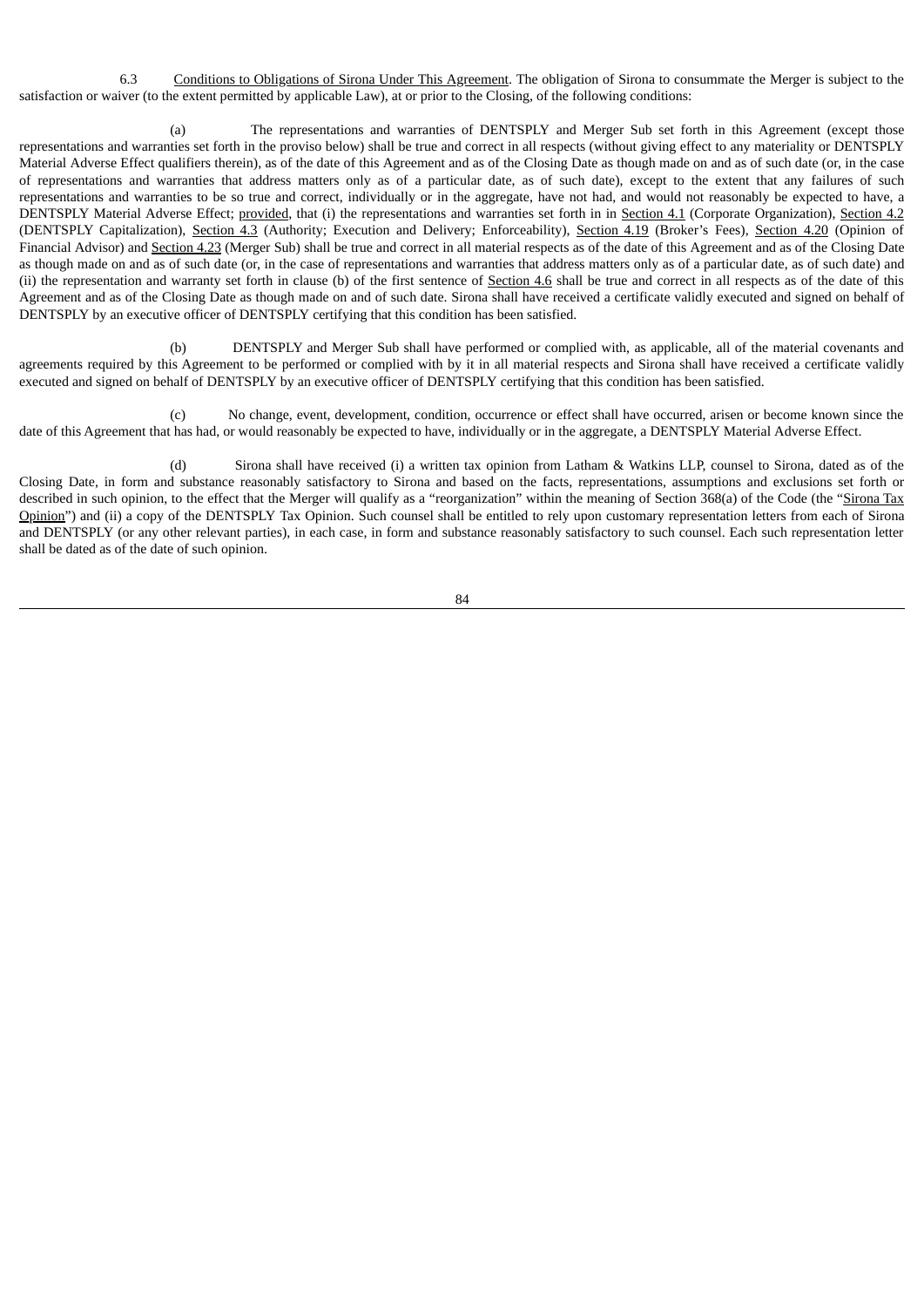## **ARTICLE 7 TERMINATION, AMENDMENT AND WAIVER**

7.1 Termination. This Agreement may be terminated, and the Merger contemplated hereby may be abandoned by action taken or authorized by the Board of Directors of the terminating party or parties, whether before or after the DENTSPLY Shareholder Approval or the Sirona Shareholder Approval:

- (a) By mutual written consent of DENTSPLY and Sirona;
- (b) By either DENTSPLY or Sirona:

(i) if any Law or final and non-appealable Order shall have been promulgated, entered, enforced, enacted or issued or shall be deemed to be applicable to the Merger by any Governmental Entity of competent jurisdiction which permanently prohibits, restrains or makes illegal the consummation of the Merger; provided, that the right to terminate the Agreement pursuant to this Section  $7.1(b)(i)$  shall not be available to any party whose failure to perform any of its obligations under this Agreement is the primary cause of, or resulted in, the enactment or issuance of any such Law or Order;

(ii) if the Transactions shall not have been consummated by the six (6) month anniversary of the date of this Agreement whether such date is before or after the date of the DENTSPLY Shareholder Approval and the Sirona Shareholder Approval; provided, that in the event that, as of the six (6) month anniversary of the date of this Agreement, all conditions to Closing set forth in Article 6 have been satisfied or waived (other than such conditions that by their terms are satisfied at the Closing) other than the conditions set forth in Section  $6.1$ (e) or Section  $6.1$ (c) (solely with respect to the matters addressed in Section  $6.1$ (e)), the termination date may be extended from time to time by either DENTSPLY or Sirona for up to an aggregate extension of nine (9) months (such date, including any such permitted extensions thereof, the "Outside Date") and provided, further, that the right to terminate the Agreement pursuant to this Section 7.1(b)(ii) shall not be available to any party whose failure to perform any of its obligations under this Agreement is the primary cause of, or resulted in, the failure of the Transactions to be consummated by such time;

(iii) if the DENTSPLY Shareholder Approval shall not have been obtained upon a vote taken thereon at the DENTSPLY Shareholders Meeting duly convened therefor or at any adjournment or postponement thereof; provided that the right to terminate this Agreement pursuant to this Section 7.1(b)(iii) shall not be available to DENTSPLY if DENTSPLY's failure to perform any of its obligations under this Agreement is the primary cause of, or resulted in, the failure to obtain the DENTSPLY Shareholder Approval; or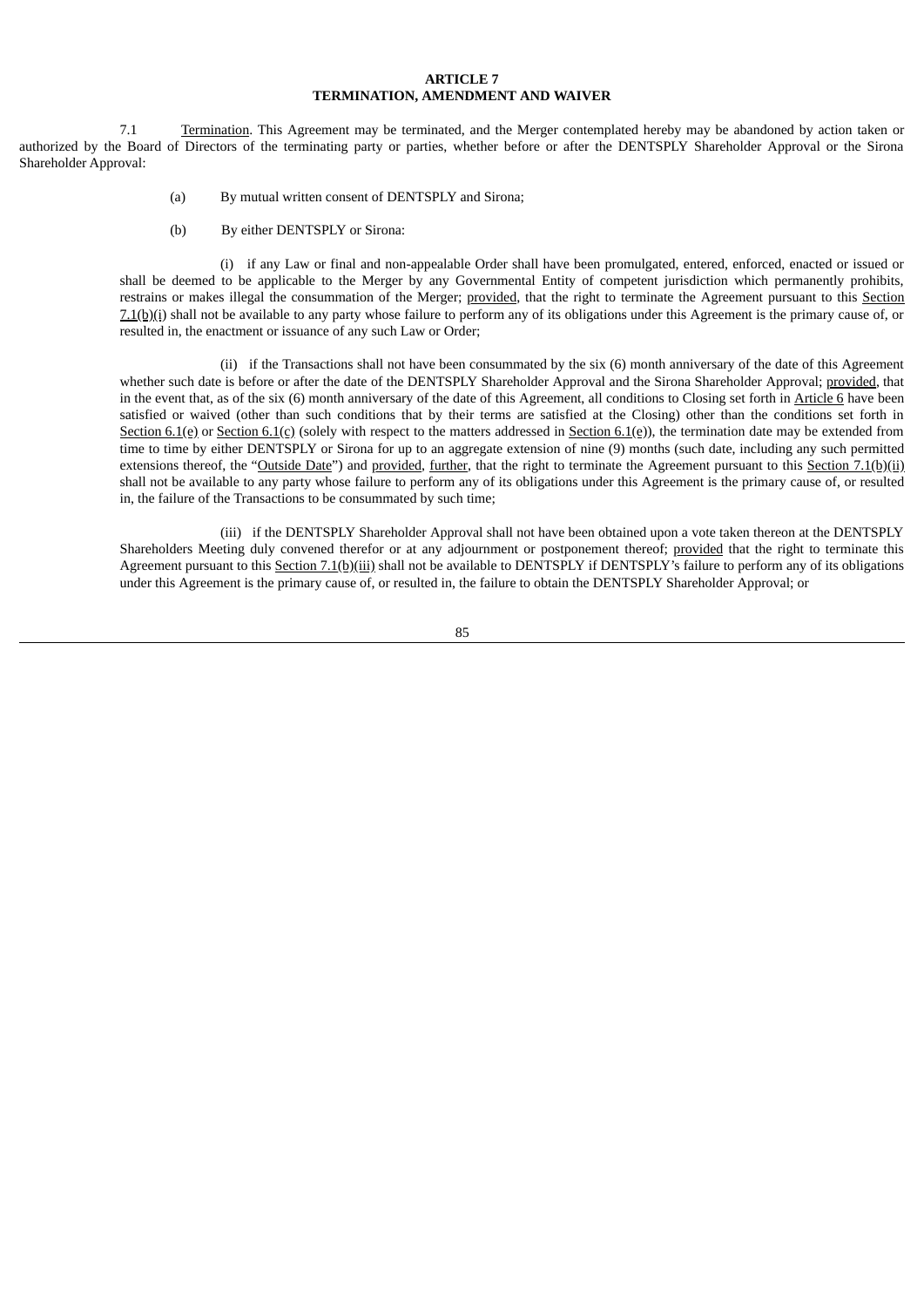(iv) if the Sirona Shareholder Approval shall not have been obtained upon a vote taken thereon at the Sirona Shareholders Meeting duly convened therefor or at any adjournment or postponement thereof; provided that the right to terminate this Agreement pursuant to this Section 7.1(b)(iv) shall not be available to Sirona if Sirona's failure to perform any of its obligations under this Agreement is the primary cause of, or resulted in, the failure to obtain the Sirona Shareholder Approval;

(c) By Sirona:

(i) if DENTSPLY shall have breached or failed to perform any of its representations, warranties or covenants contained in this Agreement, which breach or failure to perform (A) is incapable of being cured by DENTSPLY prior to the Outside Date or otherwise is not cured by the earlier of (x) twenty (20) Business Days following written notice to DENTSPLY by Sirona of such breach or (y) the Business Day prior to the Outside Date and (B) would result in a failure of any condition set forth in Section 6.3(a) or Section 6.3(b);

- (ii) if DENTSPLY shall have breached in any material respect any of its obligations under Section 5.4; or
- (iii) if the DENTSPLY Board has effected a DENTSPLY Adverse Recommendation Change; or
- (d) By DENTSPLY:

(i) if Sirona shall have breached or failed to perform any of its representations, warranties or covenants contained in this Agreement, which breach or failure to perform (A) is incapable of being cured by Sirona prior to the Outside Date or otherwise is not cured by the earlier of (x) twenty (20) Business Days following written notice to Sirona by DENTSPLY of such breach or (y) the Business Day prior to the Outside Date and (B) would result in a failure of any condition set forth in Section 6.2(a) or Section 6.2(b);

(ii) if Sirona shall have breached in any material respect any of its obligations under Section 5.4; or

(iii) if the Sirona Board has effected a Sirona Adverse Recommendation Change.

7.2 Effect of Termination. In the event of the valid termination of this Agreement by either DENTSPLY or Sirona as provided in Section 7.1, written notice thereof shall forthwith be given by the terminating party to the other party specifying the provision hereof pursuant to which such termination is made. In the event of the valid termination of this Agreement pursuant to Section 7.1, this Agreement shall be terminated and this Agreement shall forthwith become void and have no effect, without any liability or obligation on the part of DENTSPLY, Sirona or Merger Sub, other than this Section 7.2, Section 7.3 and Article 8, which provisions shall survive such termination; provided, that nothing herein shall relieve any party for any liability for Willful Breach or fraud. No termination of this Agreement shall affect the obligations of the parties contained in the Confidentiality Agreement, all of which obligations shall survive the termination of this Agreement in accordance with their terms.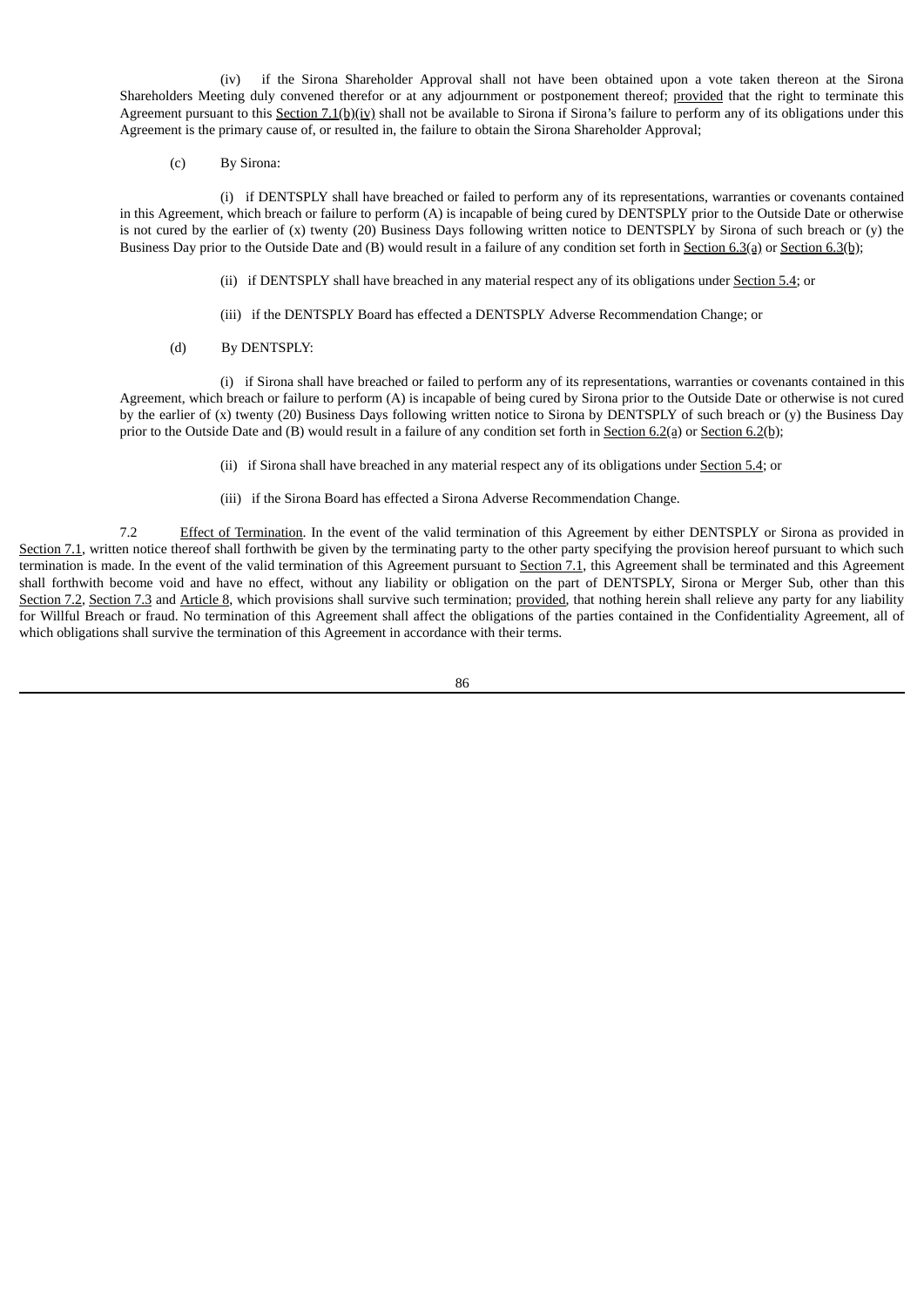#### 7.3 Termination Fee; Expenses.

(a) Except as otherwise provided in this Section 7.3 and except for (i) the expenses in connection with printing and mailing the Joint Proxy Statement and the Form S-4 required in connection with the actions specified in Section 5.3, (ii) all SEC filing fees relating to the Transactions and (iii) the fees in connection with the approvals required under Section 6.1(e) related to the Transactions (each of which fees and expenses shall be borne, in each case, equally by DENTSPLY and Sirona), all fees and expenses incurred by the parties shall be borne solely by the party that has incurred such fees and expenses.

follows:

(b) DENTSPLY shall pay to Sirona \$280 million (the "DENTSPLY Termination Fee") if this Agreement is terminated as

(i) if this Agreement is terminated pursuant to Section 7.1(c)(ii), or Section 7.1(c)(iii), then DENTSPLY shall pay the entire DENTSPLY Termination Fee (to the extent not previously paid) on the second Business Day following such termination; and

(ii) (x) if this Agreement is terminated (A) pursuant to **Section 7.1(b)(iii)**, (B) pursuant to **Section 7.1(c)(i)** or (C) pursuant to Section 7.1(b)(ii) without a vote of the shareholders of DENTSPLY contemplated by this Agreement at the DENTSPLY Shareholders Meeting having occurred, and in any such case a Competing Proposal shall have been publicly announced or otherwise communicated to the DENTSPLY Board at any time after the date of this Agreement and prior to the date of the taking of the vote of the shareholders of DENTSPLY contemplated by this Agreement at the DENTSPLY Shareholders Meeting, in the case of clause (A), or the date of termination, in the case of clauses (B) and (C), and (y) if within twelve (12) months after the date of such termination, a transaction in respect of a Competing Proposal is consummated or DENTSPLY enters into a definitive agreement in respect of a Competing Proposal, then DENTSPLY shall pay the DENTSPLY Termination Fee (less any Expenses previously paid to Sirona pursuant to Section 7.3(c)) on the second Business Day following the earlier of the date DENTSPLY enters into a definitive agreement in respect of or consummates such transaction; provided, that, solely for purposes of this  $Section 7.3(b)(ii)$ , the term "Competing Proposal" shall have the meaning ascribed thereto in Section  $5.4(g)(i)$ , except that all references to 20% shall be changed to 50%.

Any DENTSPLY Termination Fee due under this Section 7.3(b) shall be paid by wire transfer of immediately available funds.

(c) DENTSPLY shall pay to Sirona its Expenses in an amount not to exceed \$15 million, if this Agreement is terminated (i) pursuant to Section 7.1(b)(iii) (except if, prior to such termination, the Sirona Shareholder Approval was not obtained upon a vote taken thereon at the Sirona Shareholders Meeting duly convened therefor or at any adjournment or postponement thereof) or (ii) pursuant to Section 7.1(c)(i). Any Expenses of Sirona due under this Section 7.3(c) shall be paid by wire transfer of immediately available funds no later than two Business Days after DENTSPLY's receipt from Sirona of an itemized statement identifying such Expenses.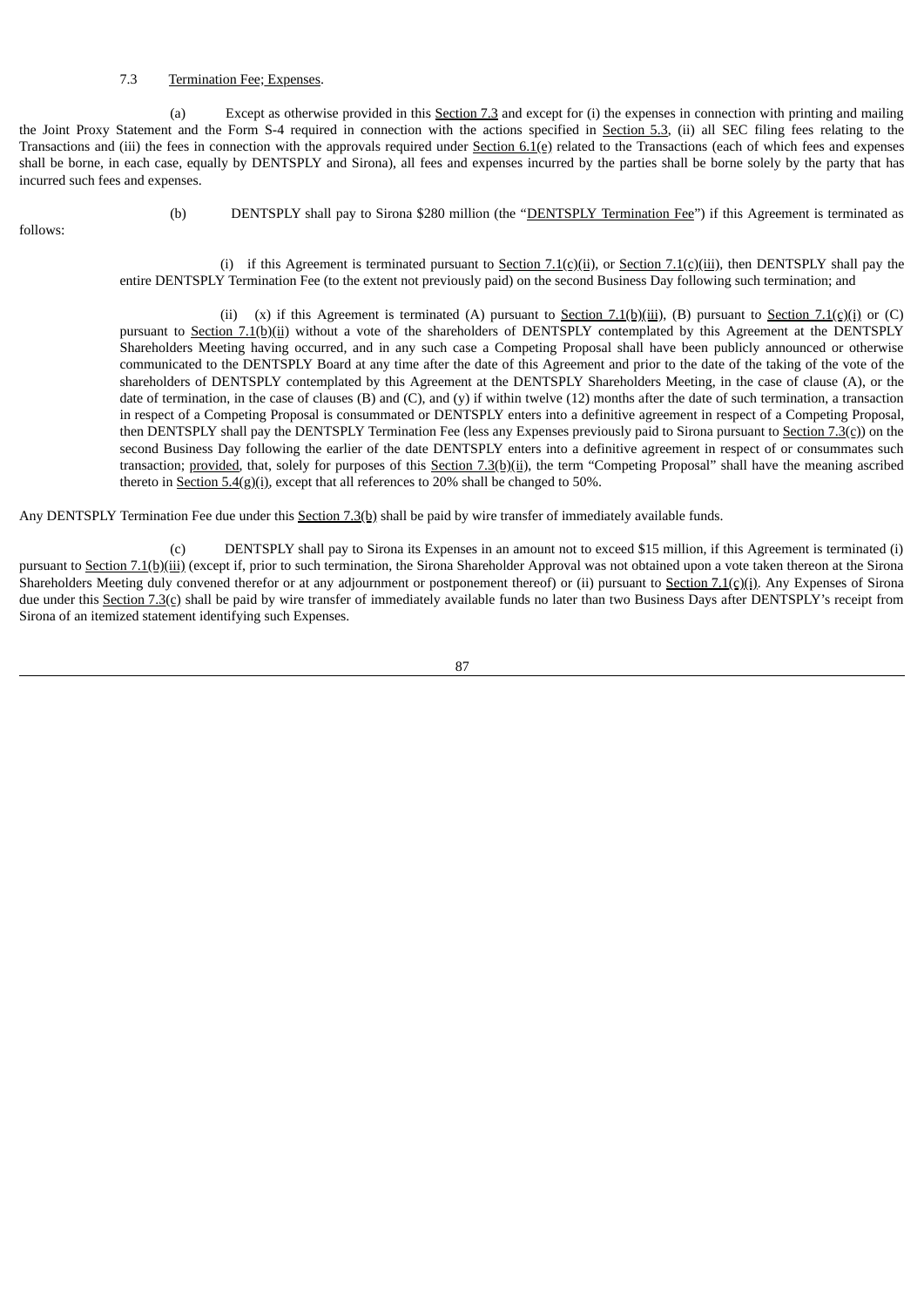(d) Sirona shall pay to DENTSPLY \$205 million (the "Sirona Termination Fee") if this Agreement is terminated as follows:

(i) if this Agreement is terminated pursuant to Section 7.1(d)(ii) or Section 7.1(d)(iii), then Sirona shall pay the entire Sirona Termination Fee (to the extent not previously paid) on the second Business Day following such termination; and

(ii) (x) if this Agreement is terminated (A) pursuant to Section 7.1(b)(iv), (B) pursuant to Section 7.1(d)(i) or (C) pursuant to Section 7.1(b)(ii) without a vote of the shareholders of Sirona contemplated by this Agreement at the Sirona Shareholders Meeting having occurred, and in any such case a Competing Proposal shall have been publicly announced or otherwise communicated to the Sirona Board at any time after the date of this Agreement and prior to the date of the taking of the vote of the shareholders of Sirona contemplated by this Agreement at the Sirona Shareholders Meeting, in the case of clause (A), or the date of termination, in the case of clauses (B) or (C), and (y) if within twelve (12) months after the date of such termination, a transaction in respect of a Competing Proposal is consummated or DENTSPLY enters into a definitive agreement in respect of a Competing Proposal, then Sirona shall pay the Sirona Termination Fee (less any Expenses previously paid to DENTSPLY pursuant to Section 7.3(e)) on the second Business Day following the earlier of the date Sirona enters into a definitive agreement in respect of or consummates such transaction; provided, that, solely for purposes of this Section 7.3(d)(ii), the term "Competing Proposal" shall have the meaning ascribed thereto in Section 5.4(g)(i), except that all references to 20% shall be changed to 50%.

Any Sirona Termination Fee due under this Section 7.3(d) shall be paid by wire transfer of immediately available funds.

(e) Sirona shall pay to DENTSPLY its Expenses in an amount not to exceed \$15 million if this Agreement is terminated (i) pursuant to Section 7.1(b)(iv) (except if, prior to such termination, the DENTSPLY Shareholder Approval was not obtained upon a vote taken thereon at the DENTSPLY Shareholders Meeting duly convened therefor or at any adjournment or postponement thereof) or (ii) pursuant to Section 7.1(d)(i). Any Expenses of DENTSPLY due under this Section 7.3(e) shall be paid by wire transfer of immediately available funds no later than two Business Days after Sirona's receipt from DENTSPLY of an itemized statement identifying such Expenses.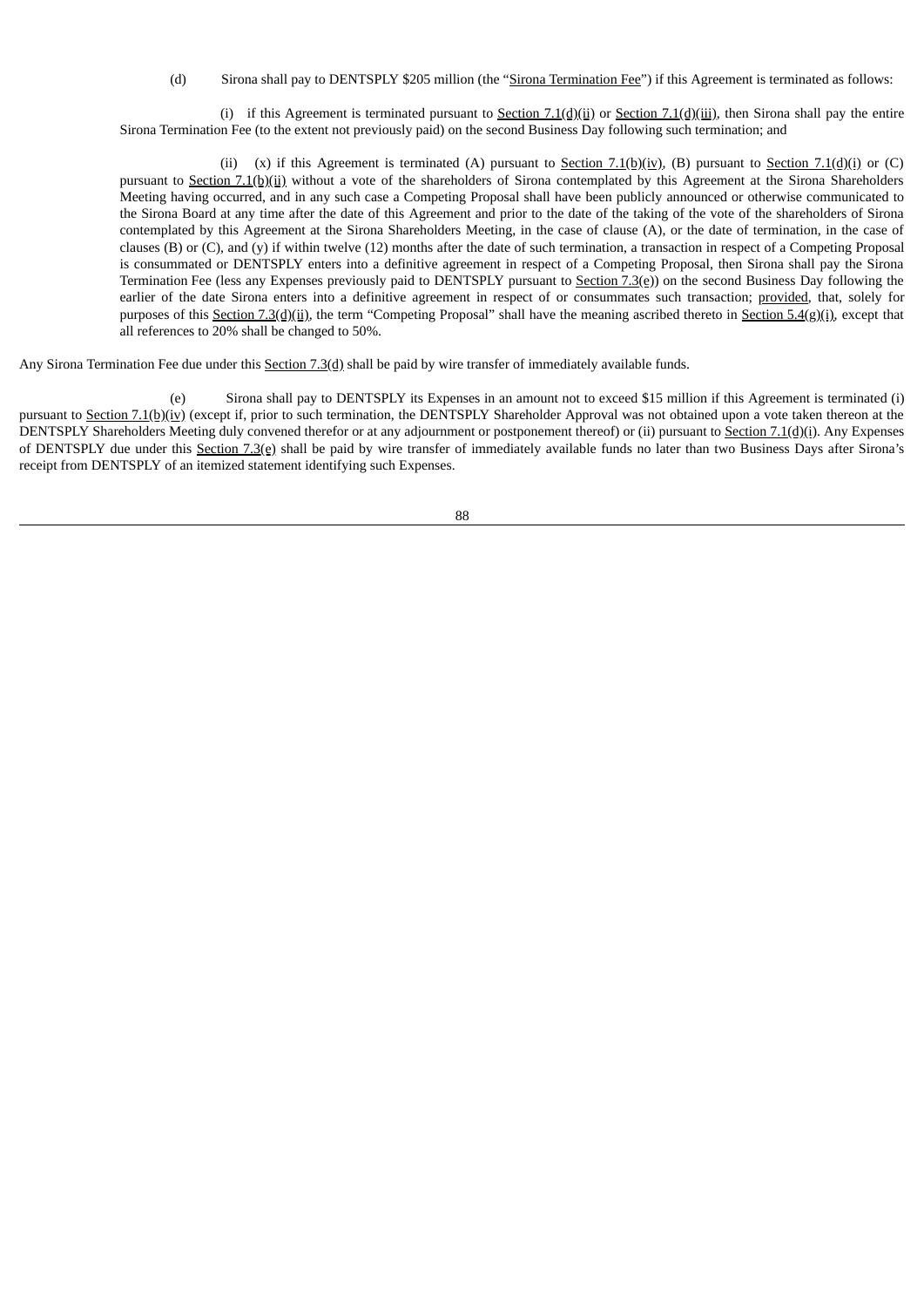(f) The parties each agree that the agreements contained in this Section 7.3 are an integral part of the Transactions, and that, without these agreements, the parties would not enter into this Agreement. Accordingly, if a party fails to pay any amounts due under this Section 7.3 and, in order to obtain such payment, Sirona or DENTSPLY, as the case may be, commences a suit that results in a judgment against such party for such amounts, such party shall pay interest on such amounts from the date payment of such amounts were due to the date of actual payment at the rate equal to the prime rate published in the Wall Street Journal for the relevant period, together with the costs and expenses of the other party (including reasonable legal fees and expenses) in connection with such suit. Notwithstanding anything to the contrary in this Agreement, in the event that the DENTSPLY Termination Fee or the Sirona Termination Fee is payable and actually paid to DENTSPLY or Sirona in accordance with this Section 7.3, payment of such DENTSPLY Termination Fee or Sirona Termination Fee, as applicable, shall be the sole and exclusive remedy of the non-terminating party and its affiliates against any other party or such other party's shareholders, directors, officers, affiliates and other Representatives, for any loss or damage based upon, arising out of or relating to this Agreement or the negotiation, execution or performance hereof or the Transactions contemplated hereby, except in the case of Willful Breach or fraud. Solely for purposes of establishing the basis for the amount thereof, and without in any way increasing the amount of the DENTSPLY Termination Fee or the Sirona Termination Fee, expanding the circumstances in which the DENTSPLY Termination Fee or the Sirona Termination Fee, as applicable, is to be paid or restricting or modifying the other rights of any party hereunder, in the event of the valid termination of this Agreement under circumstances in which the DENTSPLY Termination Fee or the Sirona Termination Fee is payable pursuant to this Section 7.3, it is agreed that each of the DENTSPLY Termination Fee and the Sirona Termination Fee is liquidated damages, and not a penalty, and the payment thereof in such circumstances is supported by due and sufficient consideration; provided, that no payment of a DENTSPLY Termination Fee or a Sirona Termination Fee shall be considered in lieu of, or a replacement or substitution for, damages incurred in the event of any Willful Breach or fraud.

7.4 Amendment or Supplement. This Agreement may be amended, modified or supplemented by the parties by action taken or authorized by their respective Boards of Directors at any time prior to the Effective Time, whether before or after the DENTSPLY Shareholder Approval or the Sirona Shareholder Approval has been obtained; provided, that after the DENTSPLY Shareholder Approval or the Sirona Shareholder Approval has been obtained, no amendment shall be made that pursuant to applicable Law requires further approval or adoption by the shareholders of DENTSPLY or shareholders of Sirona without such further approval or adoption. This Agreement may not be amended, modified or supplemented in any manner, whether by course of conduct or otherwise, except by an instrument in writing specifically designated as an amendment hereto, signed on behalf of each of the parties in interest at the time of the amendment.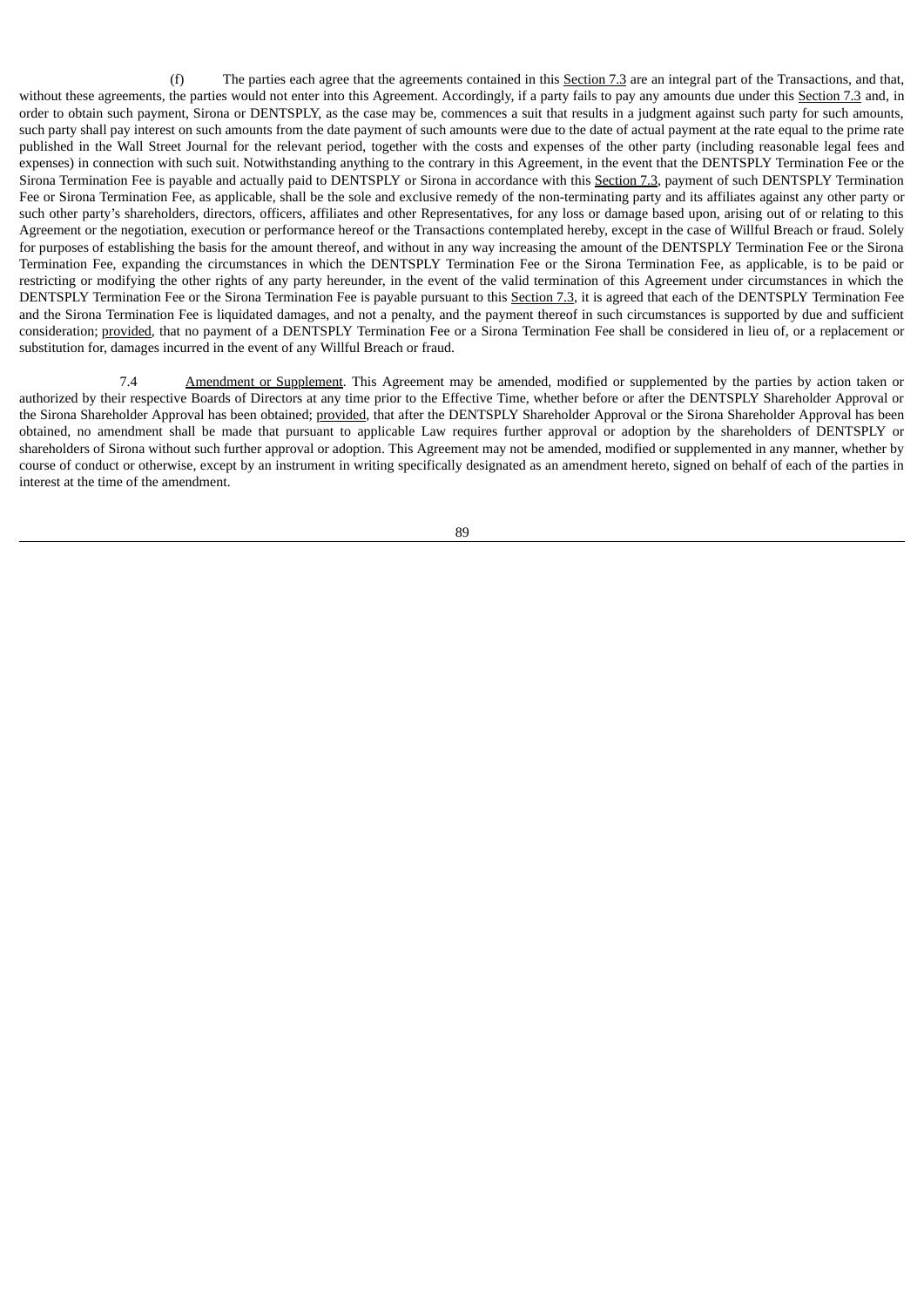7.5 Extension of Time; Waiver. At any time prior to the Effective Time, the parties may, by action taken or authorized by their respective Boards of Directors, to the extent permitted by applicable Law, (a) extend the time for the performance of any of the obligations or acts of the other parties, (b) waive any inaccuracies in the representations and warranties of the other parties set forth in this Agreement or any document delivered pursuant hereto, or (c) waive compliance with any of the agreements or conditions of the other parties contained herein; provided, that after the DENTSPLY Shareholder Approval or the Sirona Shareholder Approval has been obtained, no waiver may be made that pursuant to applicable Law requires further approval or adoption by the shareholders of DENTSPLY or shareholders of Sirona, as applicable, without such further approval or adoption. Any agreement on the part of a party to any such waiver shall be valid only if set forth in a written instrument executed and delivered by a duly authorized officer on behalf of such party. No failure or delay of any party in exercising any right or remedy hereunder shall operate as a waiver thereof, nor shall any single or partial exercise of any such right or power, or any abandonment or discontinuance of steps to enforce such right or power, or any course of conduct, preclude any other or further exercise thereof or the exercise of any other right or power. The rights and remedies of the parties hereunder are cumulative and are not exclusive of any rights or remedies which they would otherwise have hereunder.

# **ARTICLE 8 GENERAL PROVISIONS**

8.1 Non-Survival of Representations and Warranties. None of the representations, warranties, covenants or agreements in this Agreement or in any instrument delivered pursuant to this Agreement shall survive the Effective Time, other than those covenants or agreements of the parties which by their terms apply, or are to be performed in whole or in part, after the Effective Time.

8.2 Notices. Any notices or other communications required or permitted under, or otherwise given in connection with, this Agreement shall be in writing and shall be deemed to have been duly given (a) when delivered or sent if delivered in person or sent by facsimile transmission (provided confirmation of facsimile transmission is obtained), (b) on the fifth Business Day after dispatch by registered or certified mail, (c) on the next Business Day if transmitted by national overnight courier or (d) on the date delivered if sent by email (provided confirmation of email receipt is obtained), in each case as follows:

If to Sirona, addressed to it at:

Sirona Dental Systems, Inc. 30-30 47th Avenue, Suite 500 Long Island City, New York 11101 Tel: (718) 482-2011 Fax: (718) 482-2323 Attention: Secretary and General Counsel Email: jonathan.friedman@sirona.com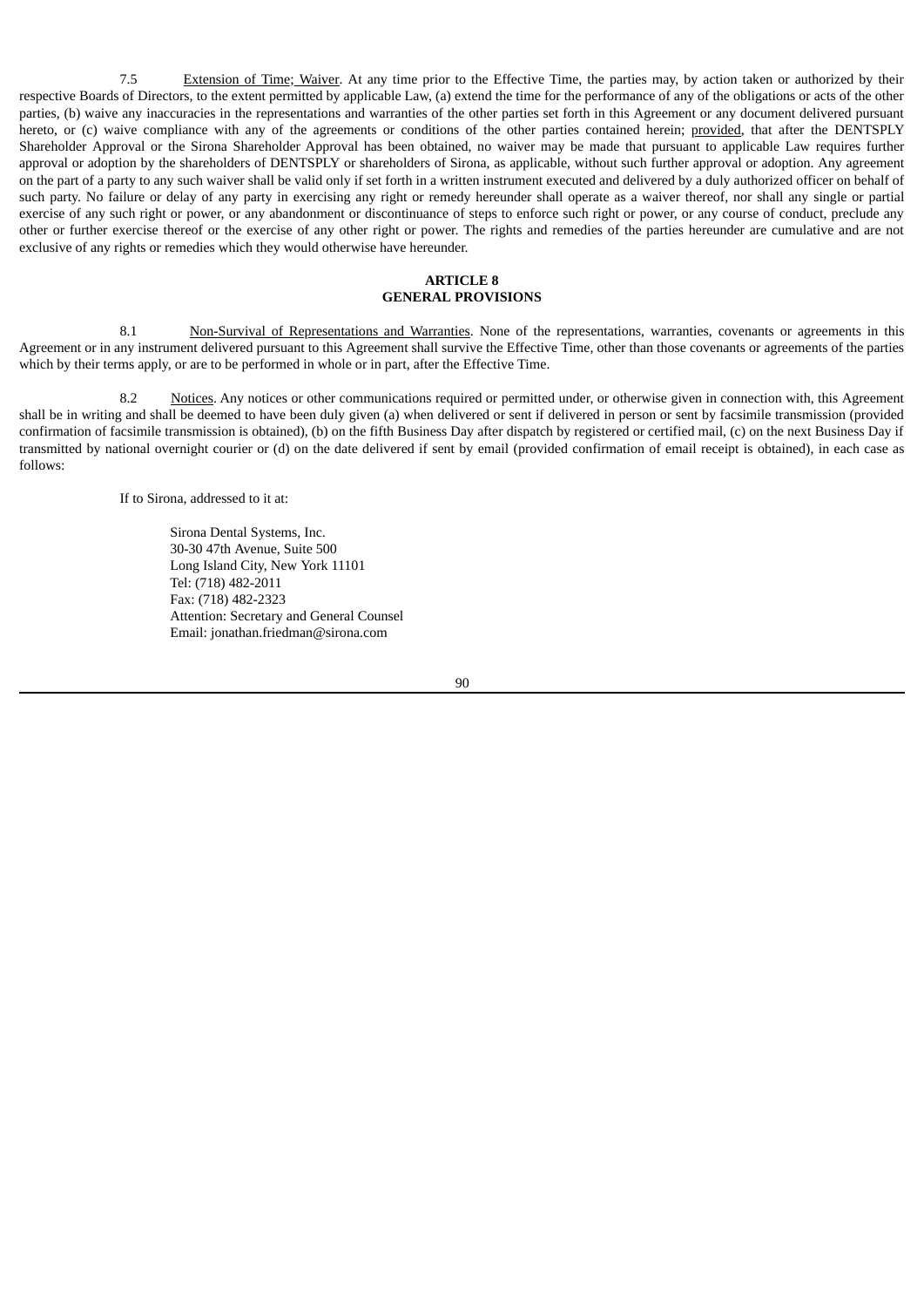with a copy to (for information purposes only):

Latham & Watkins LLP 330 North Wabash Avenue, Suite 2800 Chicago, Illinois 60611 Tel: (312) 876-7700 Fax: (312) 993-9767 Attention: Mark D. Gerstein Bradley C. Faris Email: mark.gerstein@lw.com bradley.faris@lw.com

If to DENTSPLY or Merger Sub, addressed to it at:

DENTSPLY International Inc. 221 W. Philadelphia St., Suite 60W York, Pennsylvania 17401 Tel: (717) 845-7511 Fax: (717) 849-4753 Attention: General Counsel Email: CorporateSecretary@dentsply.com

with a copy to (for information purposes only):

Skadden, Arps, Slate, Meagher & Flom LLP 1440 New York Avenue, N.W. Washington, DC 20005 Tel: (202) 371-7000 Fax: (202) 393-5760 Attention: Michael P. Rogan Pankaj K. Sinha Email: michael.rogan@skadden.com pankaj.sinha@skadden.com

8.3 Certain Definitions. For purposes of this Agreement, the term:

"Acceptable Confidentiality Agreement" means a confidentiality agreement that contains confidentiality and standstill provisions that are no less favorable in the aggregate to DENTSPLY or Sirona, as applicable, than those contained in the Confidentiality Agreement; provided that such confidentiality agreement may not include any provision calling for an exclusive right to negotiate with any party to this Agreement or otherwise conflicting with the obligations of any party under this Agreement.

"affiliate" means a Person that directly or indirectly, through one or more intermediaries, controls, is controlled by, or is under common control with, the first-mentioned Person.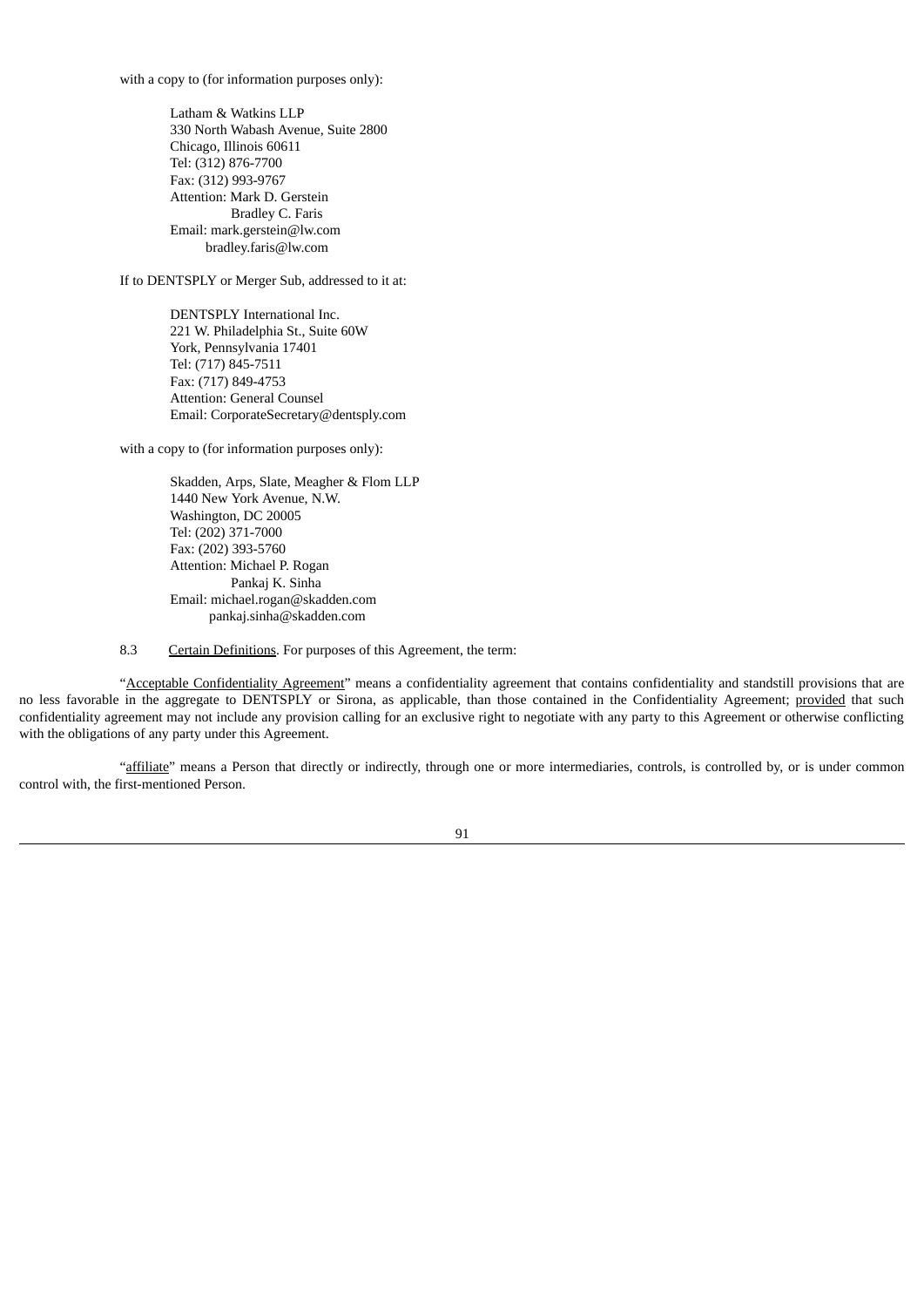"Anti-corruption Laws" means Laws relating to anti-bribery or anti-corruption (governmental or commercial) which apply to Sirona, DENTSPLY or their respective Subsidiaries, including Laws that prohibit the corrupt payment, offer, promise or authorization of the payment or transfer of anything of value (including gifts or entertainment), directly or indirectly, to any foreign Government Official or other Person to obtain a business advantage, including the FCPA, the U.K. Bribery Act of 2010 and all national and international Laws enacted to implement the OECD Convention on Combating Bribery of Foreign Officials in International Business Transactions.

"associate" has the meaning set forth in Section 203 of the DGCL.

"beneficial ownership" (and related terms such as "beneficially owned" or "beneficial owner") has the meaning set forth in Rule 13d-3 under the Exchange Act.

"Business Day" means any date except Saturday or Sunday on which commercial banks are not required or authorized to close in New York, New York, United States.

"Code" means the Internal Revenue Code of 1986, as amended.

"Contract" means any agreements, arrangements, commitments, understandings, contracts, leases (whether for real or personal property), powers of attorney, notes, bonds, mortgages, indentures, deeds of trust, loans, evidences of indebtedness, purchase orders, letters of credit, settlement agreements, franchise agreements, undertakings, covenants not to compete, employment agreements, licenses, instruments, obligations, commitments, understandings, policies, purchase and sales orders, quotations and other commitments to which a Person is a party or to which any of the assets of such Person or its Subsidiaries are subject, whether oral or written, express or implied, including all amendments or modifications thereto.

"control" (including the terms "controlled by" and "under common control with") means the possession, directly or indirectly or as trustee or executor, of the power to direct or cause the direction of the management or policies of a Person, whether through the ownership of stock or shares or as trustee or executor, by Contract or otherwise.

"DENTSPLY Disclosure Schedule" means the disclosure schedule delivered by DENTSPLY to Sirona prior to the execution of this Agreement.

"DENTSPLY Leased Real Property" means all real property leased, subleased, or otherwise occupied pursuant to an occupancy agreement by DENTSPLY or any of its Subsidiaries.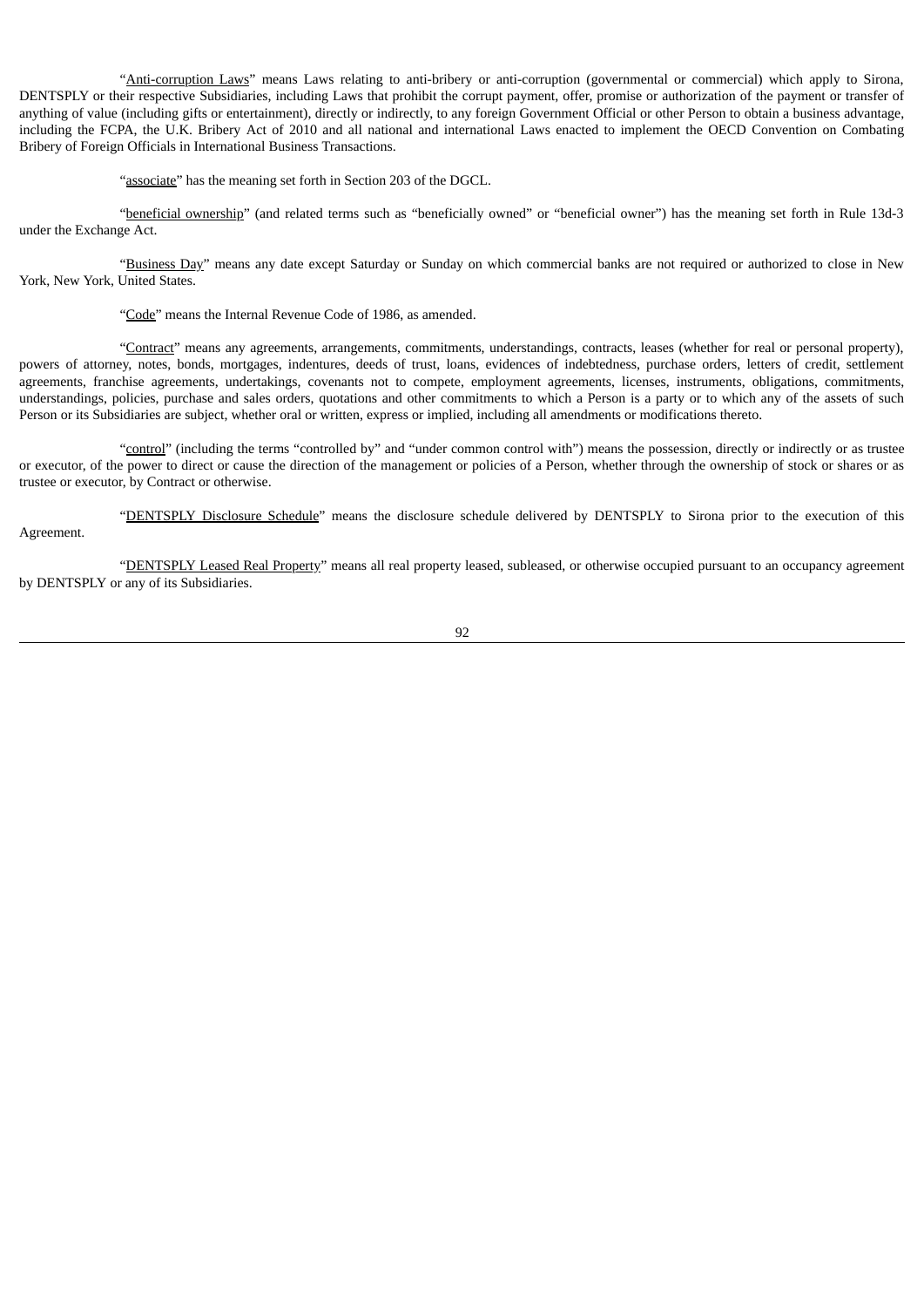"DENTSPLY Material Adverse Effect" means any change, event, development, condition, occurrence or effect that is, or would reasonably be expected to be, materially adverse to the business, condition (financial or otherwise), assets, liabilities or results of operations of DENTSPLY and its Subsidiaries, taken as a whole; provided, however, that none of the following shall be deemed in themselves, either alone or in combination, to constitute, and none of the following shall be taken into account in determining whether there has been or will be, a DENTSPLY Material Adverse Effect: (i) any changes resulting from general market, economic, financial, capital markets or political or regulatory conditions, (ii) any changes or proposed changes of Law or GAAP (or, in each case, any authoritative interpretations thereof), (iii) any changes resulting from any act of terrorism, war, national or international calamity, or any worsening thereof, (iv) any changes generally affecting the industries in which DENTSPLY and its Subsidiaries conduct their businesses, (v) any changes resulting from the execution of this Agreement or the announcement or the pendency of the Merger, including any loss of employees or customers, any cancellation of or delay in customer orders or any disruption in or termination of (or loss of or other negative effect or change with respect to) customer, supplier, distributor or similar business relationships or partnerships resulting from the Transactions (provided, that this clause (v) does not apply in the context of the representations and warranties set forth in Section 4.4), (vi) changes in DENTSPLY's stock price or the trading volume of DENTSPLY's stock or any change in the credit rating of DENTSPLY (but not, in each case, the underlying cause of any such changes, unless such underlying cause would otherwise be excepted from this definition), (vii) any changes or effects resulting from any action required to be taken by the terms of this Agreement, (viii) the failure to meet internal or analysts' expectations, projections or results of operations (but not, in each case, the underlying cause of any such changes, unless such underlying cause would otherwise be excepted from this definition), or (ix) any Proceeding arising from or relating to the Merger or the other Transactions; provided, that in the case of clauses (i), (ii), (iii) and (iv), if and only to the extent such changes do not have a disproportionate impact on DENTSPLY and its Subsidiaries, taken as a whole, as compared to other participants in the industries in which DENTSPLY and its Subsidiaries conduct their businesses.

"DENTSPLY Owned Real Property" means all real property owned or purported to be owned (as reflected in the most recent DENTSPLY SEC Financial Statements) by DENTSPLY or any of its Subsidiaries.

"DENTSPLY Share Issuance" means the issuance of shares of DENTSPLY Common Stock in the Merger pursuant to Section 2.1.

"DENTSPLY Stock Plans" means, together, (i) the DENTSPLY 1998 Stock Option Plan, (ii) the DENTSPLY 2002 Amended and Restated Equity Incentive Plan and (iii) the DENTSPLY 2010 Amended and Restated Equity Incentive Plan.

"DGCL" means the General Corporation Law of the State of Delaware, as amended.

"Disclosure Schedules" means the DENTSPLY Disclosure Schedule and the Sirona Disclosure Schedule.

"Environmental Claim" means any Proceeding, investigation, order, demand, allegation, accusation or notice (written or oral) by any Person or entity alleging actual or potential liability (including actual or potential liability for investigatory costs, cleanup costs, response costs, natural resources damages, property damages, personal injuries, attorneys' fees or penalties) arising out of, based on, resulting from or relating to any Environmental Laws, Environmental Permits or the presence, or Release into the environment, of, or exposure to, any Hazardous Materials at any location, but shall not include any claims relating to products liability.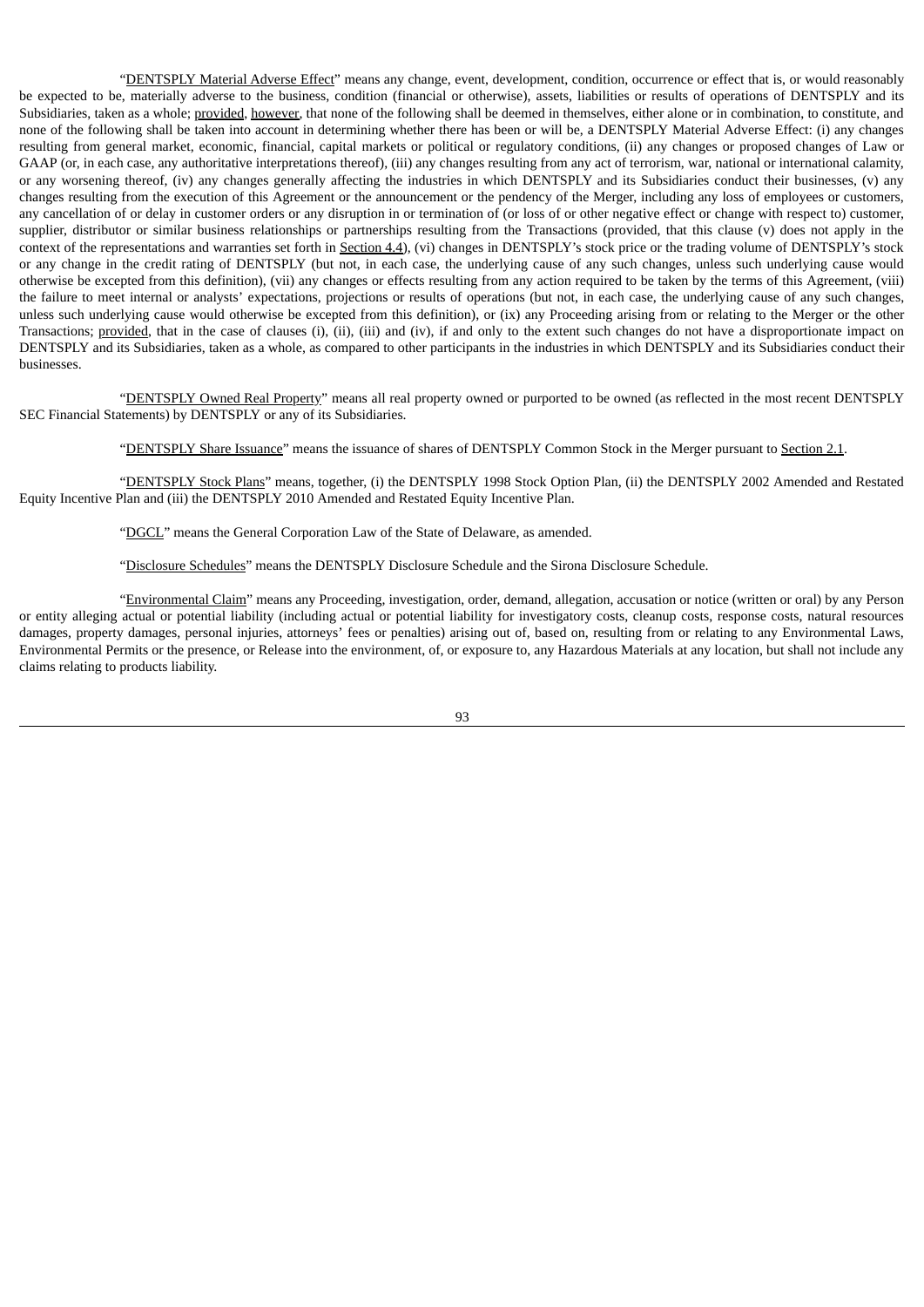"Environmental Laws" means any and all applicable, federal, state, provincial, local or foreign Laws, statutes, ordinances, regulations, treaties, policies, guidance, rules, judgments, orders, writs, court decisions or rule of common law, stipulations, injunctions, consent decrees, permits, restrictions and licenses, regulating or relating to Hazardous Materials, pollution, protection of the environment (including ambient air, surface water, ground water, land surface, subsurface strata, wildlife, plants or other natural resources), and/or the protection of health and safety of persons from exposures to Hazardous Materials in the environment.

"Environmental Permits" means any permit, certificate, approval, identification number, license or other authorization required under, or issued pursuant to, an Environmental Law.

"Equity Interest" means any share, capital stock, partnership, member, membership or similar interest in any Person, and any option, warrant, right or security (including debt securities) convertible, exchangeable or exercisable thereto or therefor.

"ERISA" means the United States Employee Retirement Income Security Act of 1974, as amended.

"ERISA Affiliate" means any Person (whether or not incorporated) that, together with DENTSPLY or Sirona, as applicable, is considered under common control and treated as one employer under Section 414(b), (c), (m) or (o) of the Code.

"EU Merger Regulation" means the requirements of Council Regulation 139/2004 of the European Union, as amended.

"Exchange Act" means the Securities Exchange Act of 1934, as amended, and the rules and regulations promulgated thereunder.

"Expenses" means, with respect to any Person, all reasonable and documented out-of-pocket fees and expenses (including all fees and expenses of counsel, accountants, financial advisors and investment bankers of such Person and its affiliates), incurred by such Person or on its behalf in connection with or related to the authorization, preparation, negotiation, execution and performance of this Agreement and the Transactions, any litigation with respect thereto, the preparation, printing, filing and mailing of the Joint Proxy Statement or Form S-4, the filing of any required notices under the HSR Act or foreign antitrust, competition, investment, trade regulation or similar Laws, or in connection with other regulatory approvals, and all other matters related to the Merger or the other Transactions.

"GAAP" means generally accepted accounting principles as applied in the United States.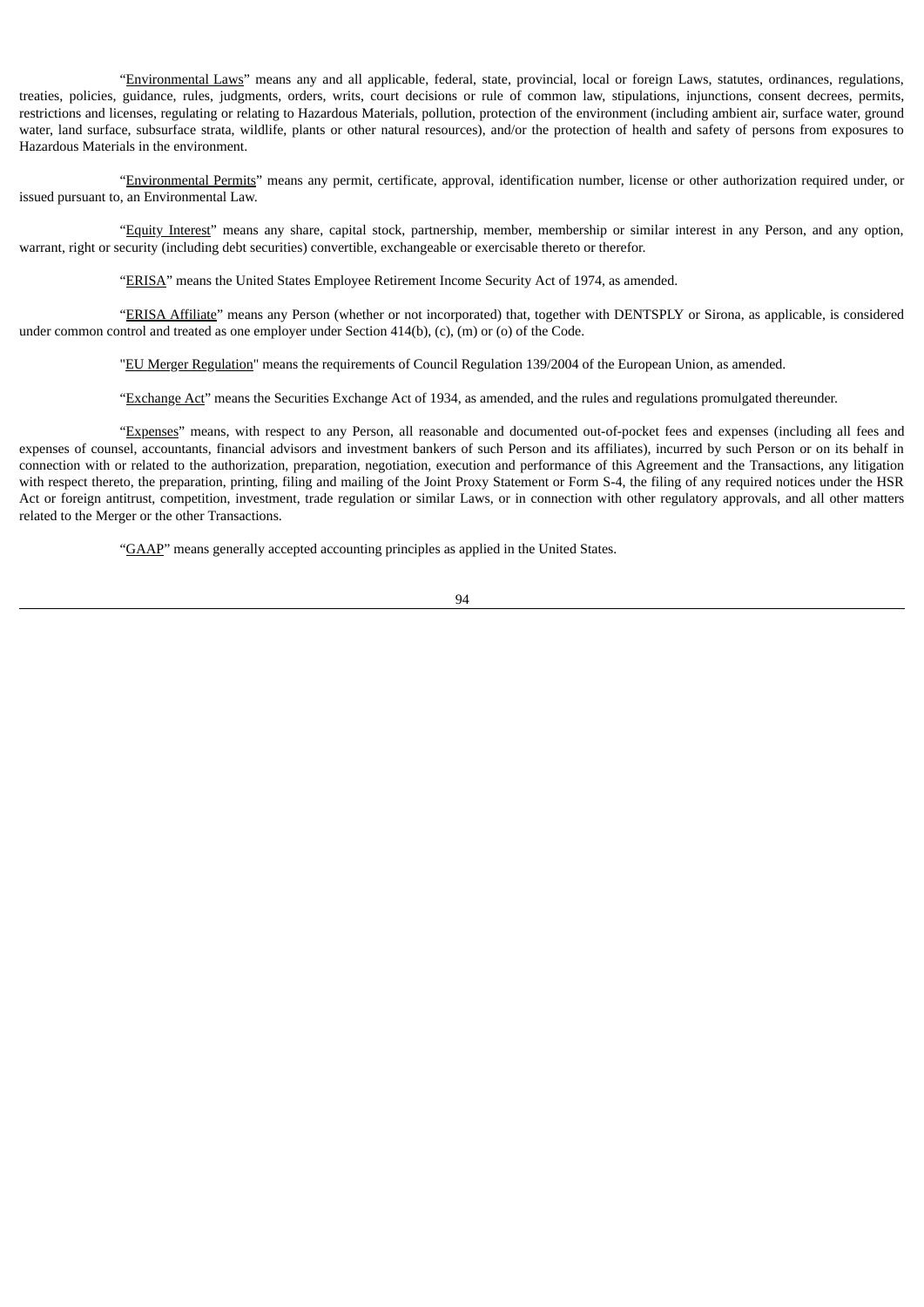"Government Official" means (i) any official, officer, employee, representative or any person acting in an official capacity for or on behalf of any Governmental Entity; (ii) any political party or party official or candidate for political office; (iii) any public international organization or any department or agency thereof; or (iv) any Person or other entity owned in whole or in part, or controlled by any Person described in the foregoing clauses (i), (ii) or (iii) of this definition.

"Governmental Entity" means any national, federal, state, county, municipal, local or foreign government, or other political subdivision thereof, any entity exercising executive, legislative, judicial, regulatory, taxing or administrative functions of or pertaining to government, and any arbitrator or arbitral body or panel of competent jurisdiction.

"group" has the meaning ascribed to in the Exchange Act, except where the context otherwise requires.

"Hazardous Materials" means any pollutants, chemicals, contaminants or wastes and any other toxic, infectious, carcinogenic, reactive, corrosive, ignitable, flammable or otherwise hazardous substance, whether solid, liquid or gas, that is subject to regulation, control or remediation under any Environmental Laws, including any quantity of asbestos in any form, urea formaldehyde, PCBs, radon gas, crude oil or any fraction thereof, all forms of natural gas, petroleum products or by-products or derivatives.

"Health Care Laws" means: (i) the Federal Food, Drug, and Cosmetic Act and the regulations promulgated thereunder; (ii) the Controlled Substances Act (21 U.S.C. § 801 et seq.); (iii) the Public Health Service Act (42 U.S.C. § 201 et seq.); (iv) all applicable federal, state, local and all applicable foreign health care related fraud and abuse, false claims, and anti-kickback laws, including, without limitation, the U.S. Anti-Kickback Statute (42 U.S.C. § 1320a-7b(b)), the Stark law (42 U.S.C. § 1395nn), the U.S. Physician Payment Sunshine Act (42 U.S.C. § 1320a-7h) and similar gift and disclosure Laws, the U.S. Civil False Claims Act (31 U.S.C. § 3729 et seq.), the criminal False Claims Law (42 U.S.C. § 1320a-7b(a)), all criminal laws relating to health care fraud and abuse, including but not limited to 18 U.S.C. §§ 286 and 287, and the health care fraud criminal provisions under the U.S. Health Insurance Portability and Accountability Act of 1996 ("HIPAA") (42 U.S.C. § 1320d et seq.), the exclusion laws (42 U.S.C. § 1320a-7), the civil monetary penalties law (42 U.S.C. § 1320a-7a), HIPAA, as amended by the Health Information Technology for Economic and Clinical Health Act (42 U.S.C. § 17921 et seq.), Laws pertaining to privacy, data protection and information security, and the regulations promulgated pursuant to such statutes; (v) state Laws relating to the manufacture, sale and distribution of dental and medical products; (vi) Medicare (Title XVIII of the Social Security Act) and (vii) Medicaid (Title XIX of the Social Security Act).

"HSR Act" means the Hart-Scott-Rodino Antitrust Improvements Act of 1976, as amended, and the rules and regulations thereunder.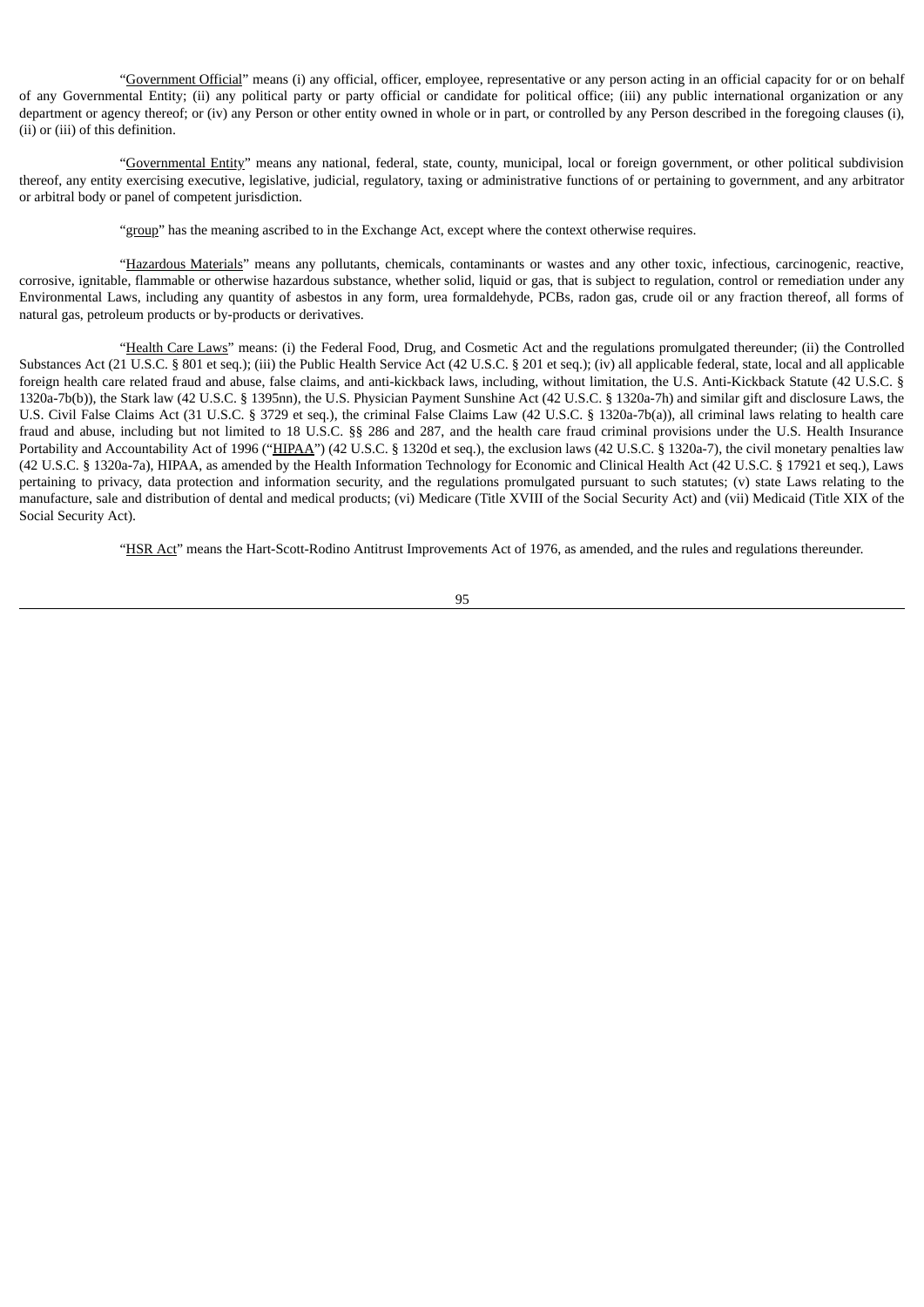"Intellectual Property" means all domestic and foreign intellectual property rights, including all (a) inventions (whether or not patentable and whether or not reduced to practice), all improvements thereto, and all patents, patent applications, and patent disclosures, together with all provisionals, reissues, continuations, continuations-in-part, divisions, revisions, extensions, and reexaminations thereof, (b) trademarks, service marks, trade names, trade dress, logos, corporate names, brand names and other source indicators, together with all translations, adaptations, derivations, and combinations thereof, and all applications, registrations, and renewals in connection therewith, (c) domain names, uniform resource locators and other names and locators associated with the Internet, and all registrations in connection therewith, (d) works of authorship (whether or not published), and all copyrights, designs and mask works, and all registrations, applications and renewals in connection therewith, (e) software and all website content (including text, graphics, images, audio, video and data) and (f) trade secrets, confidential business information, and other proprietary information (including ideas, know-how, formulas, compositions, processes and techniques, research and development information, data, designs, drawings, specifications, research records, records of inventions, test information, financial, marketing and business data, pricing and cost information, business and marketing plans and proposals and customer and supplier lists and information).

"IRS" means the United States Internal Revenue Service.

"IT Assets" means computers, software, servers, workstations, routers, hubs, switches, circuits, networks, data communications lines and all other information technology equipment.

"Joint Proxy Statement" means a proxy statement or similar disclosure document or circular relating to the DENTSPLY Shareholders Meeting and the Sirona Shareholders Meeting.

"Knowledge" and "known" means the actual knowledge of the officers of Sirona set forth in Section 8.3(a) of the Sirona Disclosure Schedule or of the officers of DENTSPLY set forth in Section 8.3(a) of the DENTSPLY Disclosure Schedule, as the case may be.

"Law" means any federal, state, provincial, municipal, local or foreign law, statute, code, ordinance, rule, regulation, circular, order, judgment, writ, stipulation, award, injunction, decree or arbitration award or finding.

"Lien" means any lien, mortgage, pledge, conditional or installment sale agreement, encumbrance, defect in title, covenant, condition, restriction, charge, option, right of first refusal, easement, security interest, deed of trust, right-of-way, encroachment, community property interest or other claim or restriction of any nature, whether voluntarily incurred or arising by operation of Law (including any restriction on the voting of any security, any restriction on the transfer of any security or other asset, and any restriction on the possession, exercise or transfer of any other attribute of ownership of any asset).

"NASDAQ" means the NASDAQ Global Select Market.

"Order" means any order, writ, injunction, decree, circular, judgment, award, injunction, settlement or stipulation issued, promulgated, made, rendered, entered into or enforced by or with any Governmental Entity (in each case, whether temporary, preliminary or permanent).

"Other Covered Party" means any political party or party official, or any candidate for political office.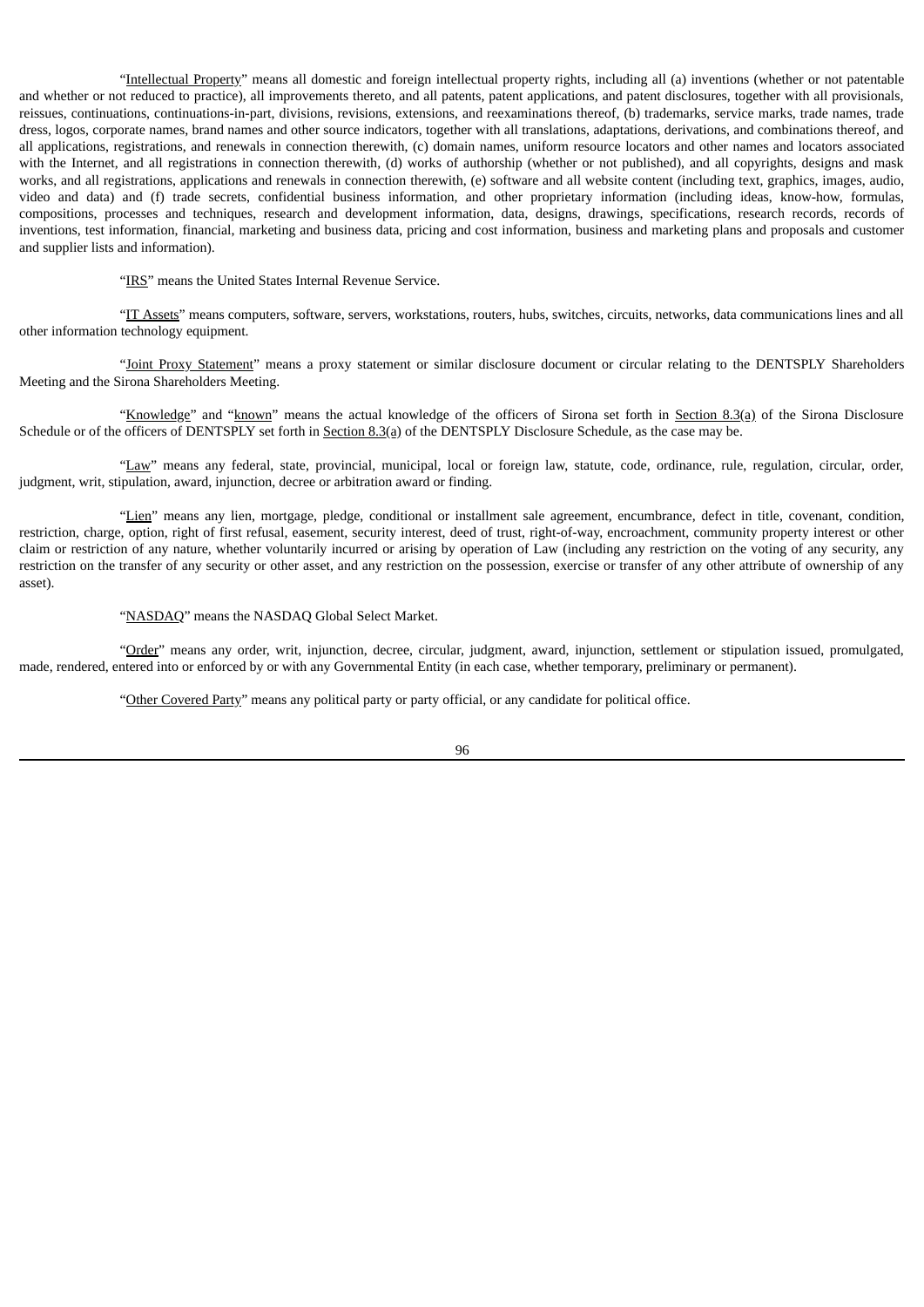"Permitted Liens" means (i) Liens for current Taxes, or governmental assessments, charges or claims of payment not yet past due or the amount or validity of which is being contested in good faith by appropriate Proceedings and for which adequate reserves in accordance with GAAP have been established in the latest financial statements of DENTSPLY included in the DENTSPLY SEC Documents or Sirona included in the Sirona SEC Documents, as the case may be, (ii) mechanics', workmen's, repairmen's, warehousemen's and carriers' Liens arising in the ordinary course of business consistent with past practice for sums not yet due and payable, (iii) any such matters of record, Liens and other imperfections of title that do not and would not reasonably be expected to, individually or in the aggregate, materially impair the continued ownership, use and operation of the assets to which they relate and (iv) restrictions on transfers under applicable securities Laws.

"Person" means an individual, corporation, limited company, limited liability company, partnership, association, trust, unincorporated organization, Governmental Entity, other entity or group (as defined in Section 13(d) of the Exchange Act).

"Proceeding" means any suit, action, proceeding, arbitration, mediation, audit, hearing, inquiry or, to the Knowledge of the Person in question, investigation (in each case, whether civil, criminal, administrative, investigative, formal or informal) commenced, brought, conducted or heard by or before, or otherwise involving, any Governmental Entity.

"Release" means disposing, discharging, injecting, spilling, leaking, pumping, pouring, leaching, dumping, emitting, escaping or emptying into or upon the indoor or outdoor environmental, including any soil, sediment, subsurface strata, surface water, groundwater, ambient air, the atmosphere or any other media.

"Representatives" means, with respect to any Person, such Person's officers, directors, employees, accountants, legal counsel, financial advisors, consultants, financing sources and other advisors and representatives.

"SEC" means the Securities and Exchange Commission.

"Securities Act" means the Securities Act of 1933, as amended, and the rules and regulations promulgated thereunder.

"Sirona Disclosure Schedule" means the disclosure schedule delivered by Sirona to DENTSPLY prior to the execution of this Agreement.

"Sirona Leased Real Property" means all real property leased, subleased, or otherwise occupied pursuant to an occupancy agreement by Sirona or any of its Subsidiaries.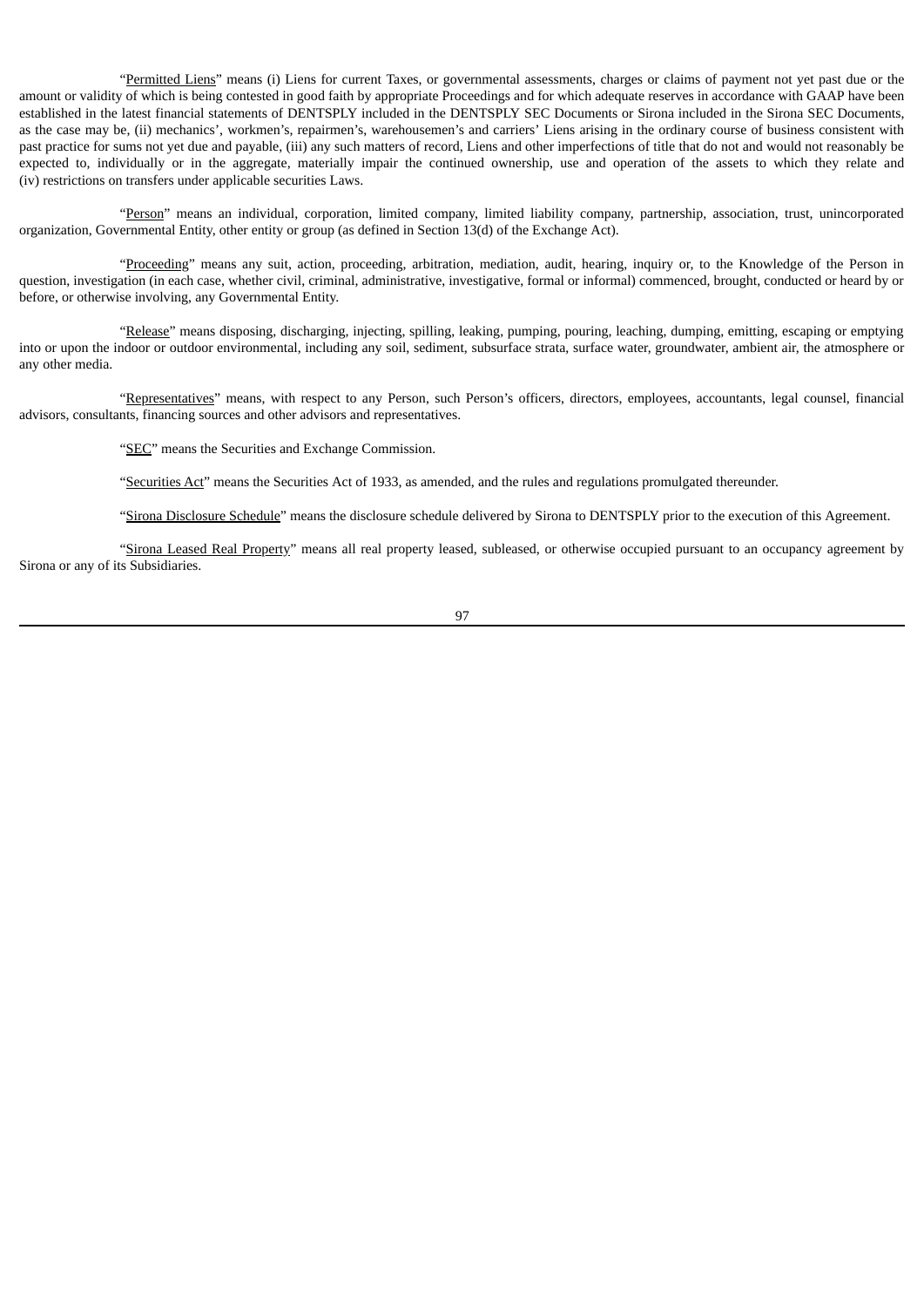"Sirona Material Adverse Effect" means any change, event, development, condition, occurrence or effect that is, or would reasonably be expected to be, materially adverse to the business, condition (financial or otherwise), assets, liabilities or results of operations of Sirona and its Subsidiaries, taken as a whole; provided, however, that none of the following shall be deemed in themselves, either alone or in combination, to constitute, and none of the following shall be taken into account in determining whether there has been or will be, a Sirona Material Adverse Effect: (i) any changes resulting from general market, economic, financial, capital markets or political or regulatory conditions, (ii) any changes or proposed changes of Law or GAAP (or, in each case, authoritative interpretations thereof), (iii) any changes resulting from any act of terrorism, war, national or international calamity, or any worsening thereof, (iv) any changes generally affecting the industries in which Sirona and its Subsidiaries conduct their businesses, (v) any changes resulting from the execution of this Agreement or the announcement or the pendency of the Merger, including any loss of employees or customers, any cancellation of or delay in customer orders or any disruption in or termination of (or loss of or other negative effect or change with respect to) customer, supplier, distributor or similar business relationships or partnerships resulting from the Transactions (provided, that this clause (v) does not apply in the context of the representations and warranties set forth in Section 3.4), (vi) changes in Sirona's stock price or the trading volume of Sirona's stock or any change in the credit rating of Sirona (but not, in each case, the underlying cause of any such changes, unless such underlying cause would otherwise be excepted from this definition), (vii) any changes or effects resulting from any action required to be taken by the terms of this Agreement, (viii) the failure to meet internal or analysts' expectations, projections or results of operations (but not, in each case, the underlying cause of any such changes, unless such underlying cause would otherwise be excepted from this definition), or (ix) any Proceeding arising from or relating to the Merger or the other Transactions; provided, that in the case of clauses (i), (ii), (iii) and (iv), if and only to the extent such changes do not have a disproportionate impact on Sirona and its Subsidiaries, taken as a whole, as compared to other participants in the industries in which Sirona and its Subsidiaries conduct their businesses.

"Sirona Owned Real Property" means all real property owned or purported to be owned (as reflected in the most recent Sirona SEC Financial Statements) by Sirona or any of its Subsidiaries.

"Sirona Stock Plans" means, together, (i) the Sirona 2015 Long-Term Incentive Plan, (ii) the Sirona 2006 Equity Incentive Plan, (iii) the Schick Technologies 1997 Stock Option Plan for Non-Employee Directors and (iv) the Schick Technologies 1996 Stock Option Plan.

"Subsidiary" means, with respect to any Person, any corporation, partnership, joint venture or other legal entity of which such Person (either alone or through or together with any other Subsidiary), owns, directly or indirectly, a majority of the stock or other Equity Interests the holders of which are generally entitled to vote for the election of the board of directors or other governing body of such corporation, partnership, joint venture or other legal entity, or any Person that would otherwise be deemed a "subsidiary" under Rule 12b-2 promulgated under the Exchange Act.

"Tax Return" means any report, return (including information return), claim for refund, election, estimated tax filing, declaration or similar filing supplied or required to be supplied to any Governmental Entity with respect to Taxes, including any election, notification, appendix schedule or attachment thereto, and including any amendments thereof.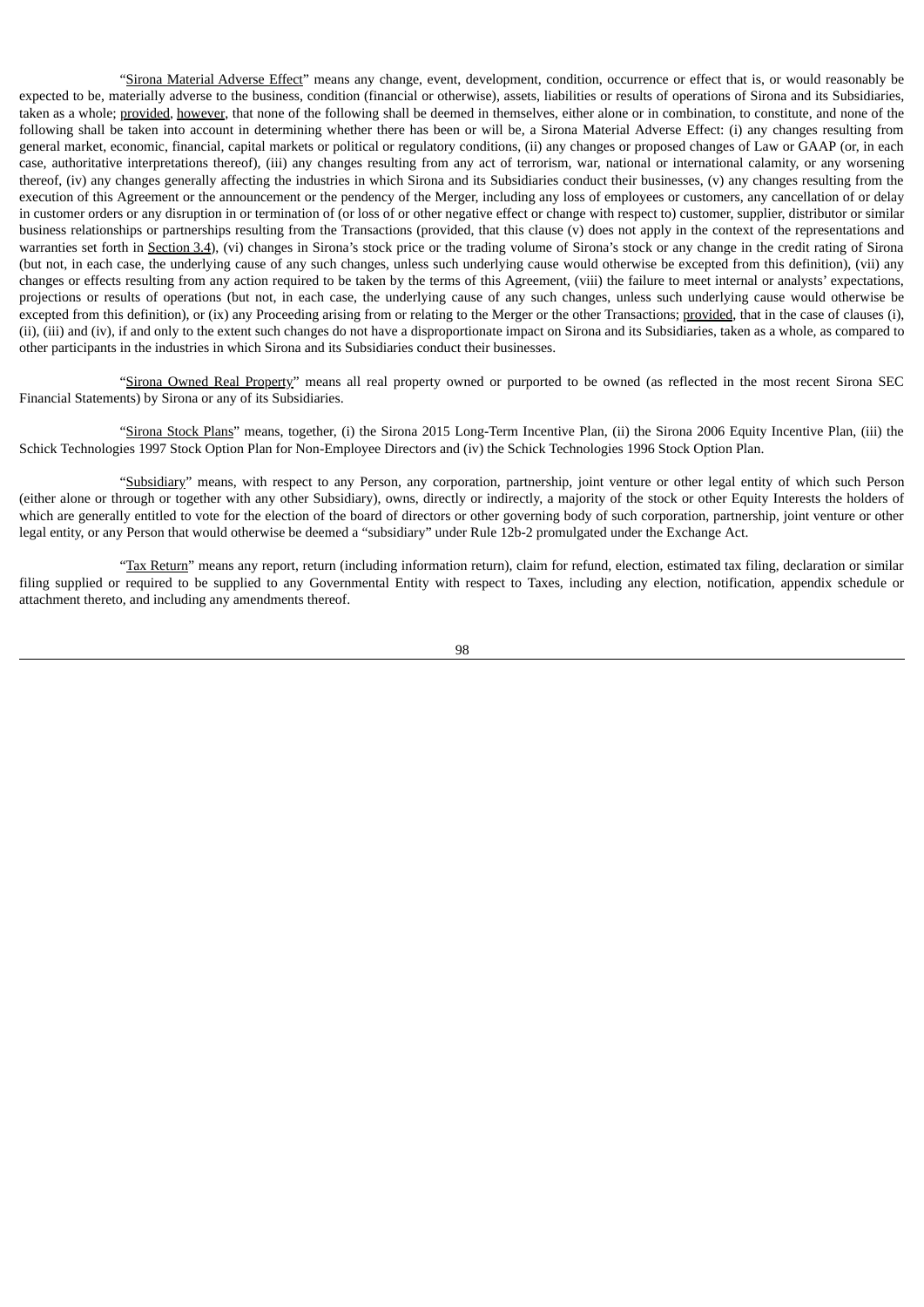"Taxes" means any and all domestic or foreign, federal, state, local or other taxes, of any kind (together with any and all interest, penalties, additions to tax and additional amounts imposed with respect thereto) imposed by any Governmental Entity, including taxes on or with respect to income, franchise, windfall or other profits, gross receipts, occupation, severance, alternative minimum, disability, estimated, property, escheat or unclaimed property, sales, use, net worth, capital stock, payroll, employment, social security, workers' compensation, unemployment compensation, and taxes in the nature of excise, withholding, ad valorem, stamp, transfer, value-added, gains tax and license, registration and documentation fees, and other taxes, fees, levies, duties, tariffs, imposts, assessments, obligations and charges of the same or a similar nature to any of the foregoing.

"Willful Breach" means a material breach of this Agreement that is the consequence of an act or omission by a party with the actual knowledge that the taking of such act or failure to take such action would be a material breach of this Agreement.

#### 8.4 Terms Defined Elsewhere. The following terms are defined elsewhere in this Agreement, as indicated below:

| "Agreement"                                 | Preamble             |
|---------------------------------------------|----------------------|
| "Amended and Restated DENTSPLY Charter"     | Section 1.4(b)       |
| "Certificate of Merger"                     | Section $1.3(a)$     |
| "Closing"                                   | Section 1.2          |
| "Closing Date"                              | Section 1.2          |
| "Common Shares Trust"                       | Section 2.4(b)       |
| "Competing Proposal"                        | Section $5.4(g)(i)$  |
| "Competing Proposal Notice"                 | Section 5.4(b)       |
| "Confidentiality Agreement"                 | Section $5.5(a)$     |
| "DENTSPLY"                                  | Preamble             |
| "DENTSPLY Adverse Recommendation<br>Change" | Section $5.3(c)(ii)$ |
| "DENTSPLY Benefit Plan"                     | Section $4.11(a)$    |
| "DENTSPLY Board"                            | Section 4.3(b)       |
| "DENTSPLY Business Personnel"               | Section $4.12(a)$    |
| "DENTSPLY Bylaws"                           | Section 4.1          |
| "DENTSPLY Charter"                          | Section 4.1          |
|                                             |                      |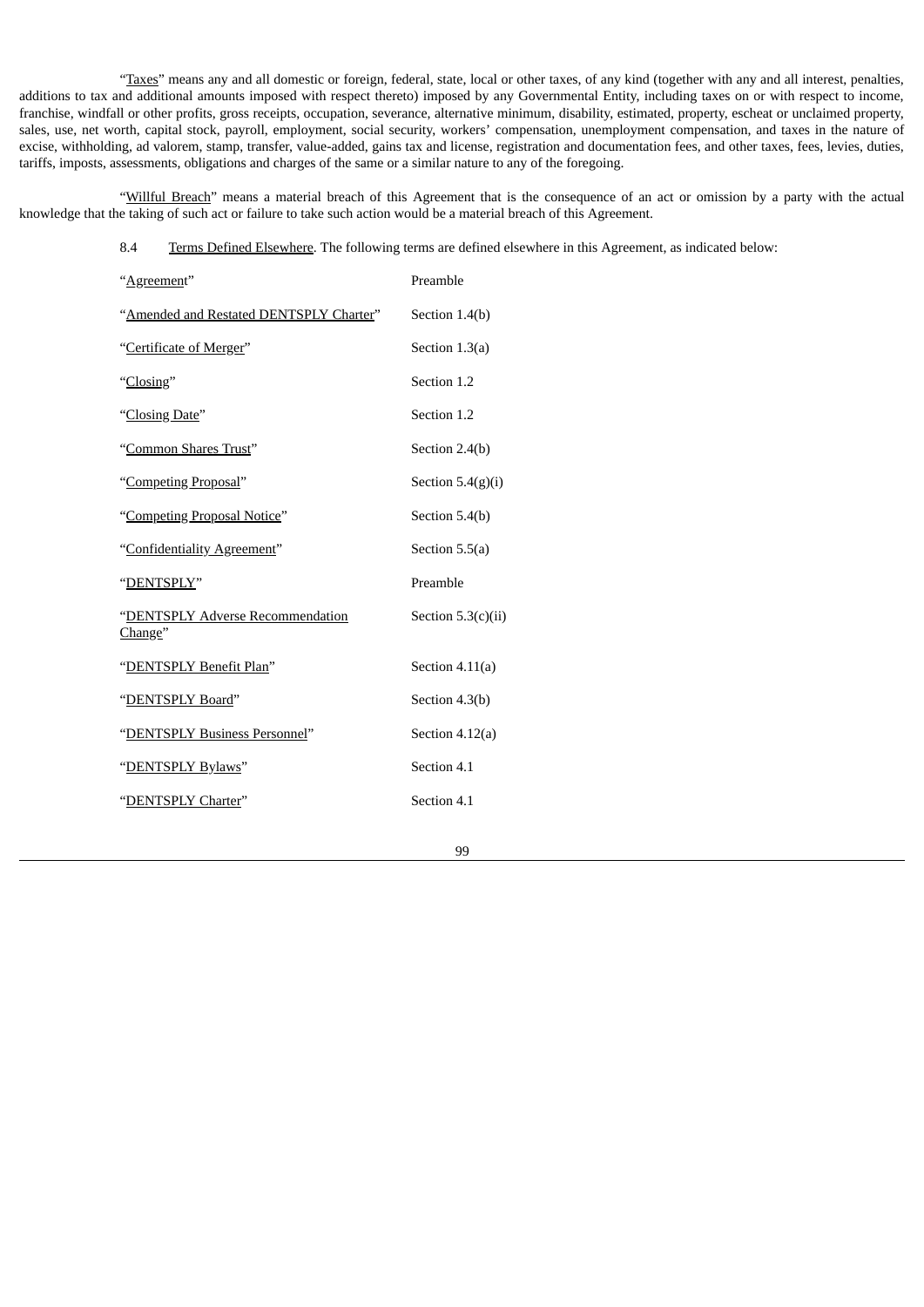| "DENTSPLY Common Stock"                     | Section 2.1(b)      |
|---------------------------------------------|---------------------|
| "DENTSPLY Foreign Benefit Plan"             | Section 4.11(j)     |
| "DENTSPLY Material Contracts"               | Section $4.16(c)$   |
| "DENTSPLY Material Intellectual Property"   | Section 4.17(d)     |
| "DENTSPLY Preferred Stock"                  | Section 4.2(a)      |
| "DENTSPLY Real Property"                    | Section $4.14(c)$   |
| "DENTSPLY Recommendation"                   | Section 4.3(b)      |
| "DENTSPLY Registered Intellectual Property" | Section $4.17(a)$   |
| "DENTSPLY RSU"                              | Section 2.6(b)      |
| "DENTSPLY SEC Documents"                    | Section 4.5(a)      |
| "DENTSPLY SEC Financial Statements"         | Section 4.5(c)      |
| "DENTSPLY Shareholder Approval"             | Section $4.3(c)$    |
| "DENTSPLY Shareholders Meeting"             | Section $5.3(c)(i)$ |
| "DENTSPLY Stock Option"                     | Section 2.6(a)      |
| "DENTSPLY Tax Opinion"                      | Section 6.2(d)      |
| "DENTSPLY Tax Opinion Materials"            | Section 5.14(b)     |
| "DENTSPLY Termination Fee"                  | Section 7.3(b)      |
| "Divestiture"                               | Section $5.6(c)$    |
| "D&O Insurance"                             | Section $5.9(c)$    |
| "Effective Time"                            | Section 1.3(b)      |
| "Excess Shares"                             | Section 2.4(a)      |
| "Exchange Agent"                            | Section 2.5(a)      |
|                                             |                     |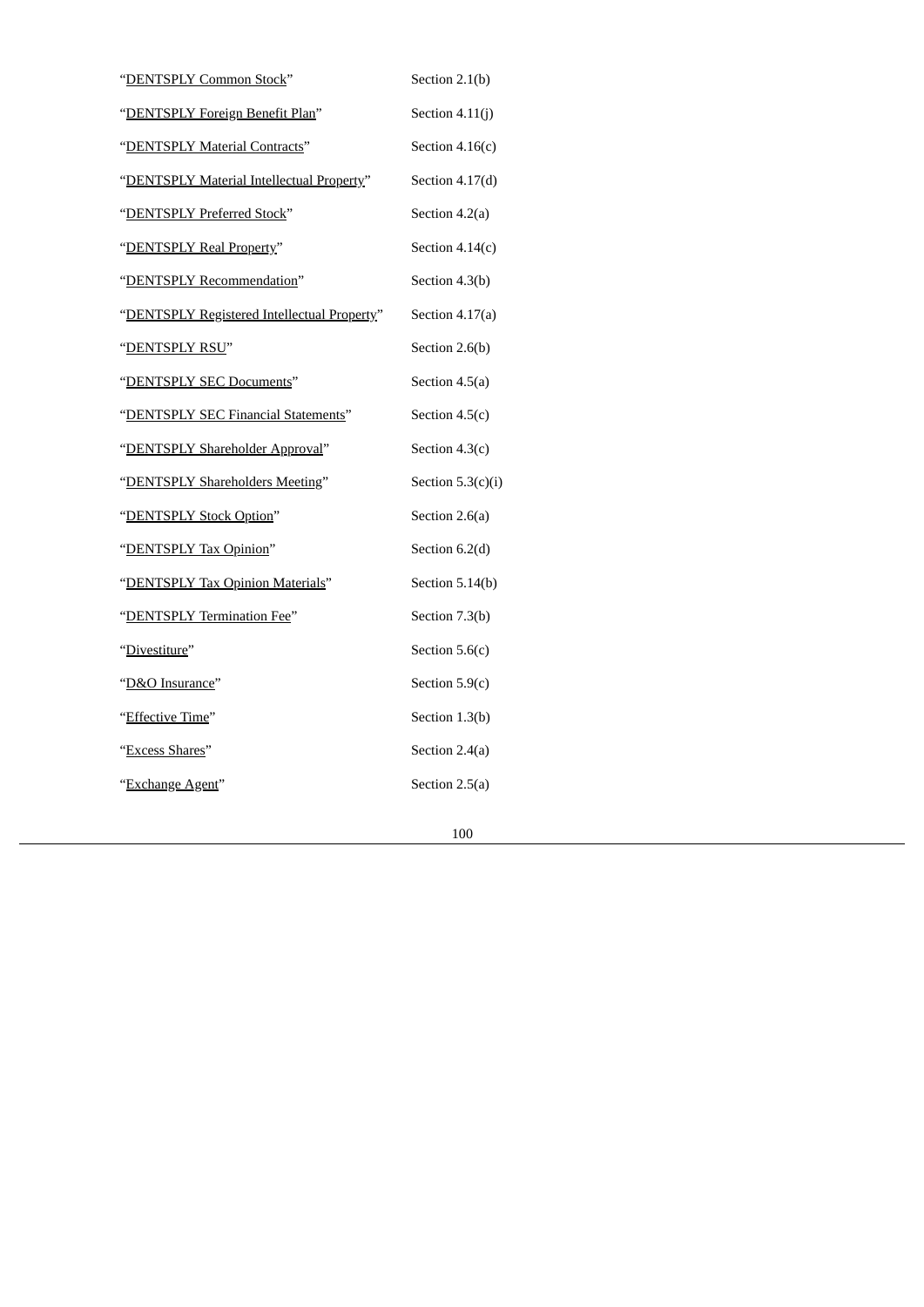| "Exchange Fund"                        | Section 2.5(a)     |
|----------------------------------------|--------------------|
| "Exchange Ratio"                       | Section 2.1(b)     |
| "FCPA"                                 | Section 3.9(b)     |
| "FDA"                                  | Section 3.18(b)    |
| "FDA Permits"                          | Section 3.18(b)    |
| "Form S-4"                             | Section 3.7        |
| "Fractional Shares Cash Amount"        | Section 2.4(b)     |
| "Indemnitee"                           | Section 5.9(a)     |
| "Intended Tax Treatment"               | Section 5.14(a)    |
| "Intervening Event"                    | Section 5.4(g)(ii) |
| "Merger"                               | Section $1.1(a)$   |
| "Merger Consideration"                 | Section 2.1(b)     |
| "Merger Sub"                           | Preamble           |
| "Multiemployer Plan"                   | Section 3.11(e)    |
| "Negotiation Period"                   | Section 5.4(b)     |
| "OFAC"                                 | Section 3.9(e)     |
| "Outside Date"                         | Section 7.1(b)(ii) |
| "Permits"                              | Section 3.10       |
| "Safety Notices"                       | Section 3.18(e)    |
| "Sarbanes-Oxley Act"                   | Section 3.5(d)     |
| "Second Merger"                        | Section 5.14(d)    |
| "Sirona"                               | Preamble           |
| "Sirona Adverse Recommendation Change" | Section 5.3(b)(ii) |
| "Sirona Benefit Plan"                  | Section 3.11(a)    |
|                                        |                    |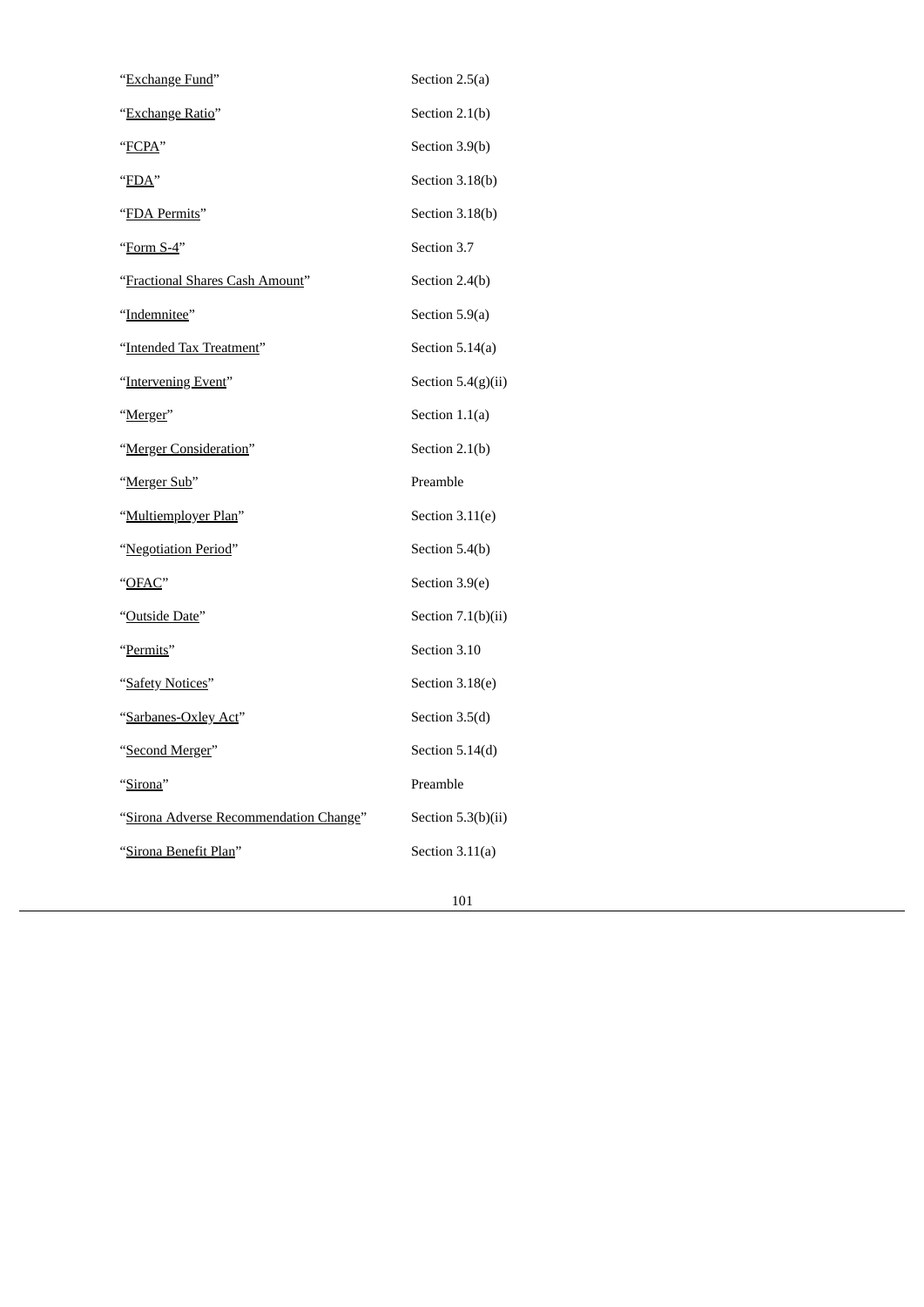| "Sirona Board"                            | Section 3.3(b)    |
|-------------------------------------------|-------------------|
| "Sirona Book-Entry Shares"                | Section $2.1(c)$  |
| "Sirona Business Personnel"               | Section $3.12(a)$ |
| "Sirona Bylaws"                           | Section 3.1       |
| "Sirona Certificate"                      | Section $2.1(c)$  |
| "Sirona Charter"                          | Section 3.1       |
| "Sirona Common Stock"                     | Section 2.1       |
| "Sirona Foreign Benefit Plan"             | Section 3.11(j)   |
| "Sirona Material Contract"                | Section $3.16(c)$ |
| "Sirona Material Intellectual Property"   | Section 3.17(d)   |
| "Sirona Performance Units"                | Section 3.2(a)    |
| "Sirona Preferred Stock"                  | Section 3.2(a)    |
| "Sirona Real Property"                    | Section $3.14(c)$ |
| "Sirona Recommendation"                   | Section 3.3(b)    |
| "Sirona Registered Intellectual Property" | Section $3.17(a)$ |
| "Sirona RSU"                              | Section 2.6(b)    |
| "Sirona SEC Documents"                    | Section 3.5(a)    |
| "Sirona SEC Financial Statements"         | Section $3.5(c)$  |
| "Sirona Shareholder Approval"             | Section $3.3(c)$  |
| "Sirona Shareholders Meeting"             | Section 5.3(b)(i) |
| "Sirona Stock Option"                     | Section 2.6(a)    |
| "Sirona Tax Opinion"                      | Section 6.3(d)    |
| "Sirona Tax Opinion Materials"            | Section $5.14(c)$ |
|                                           |                   |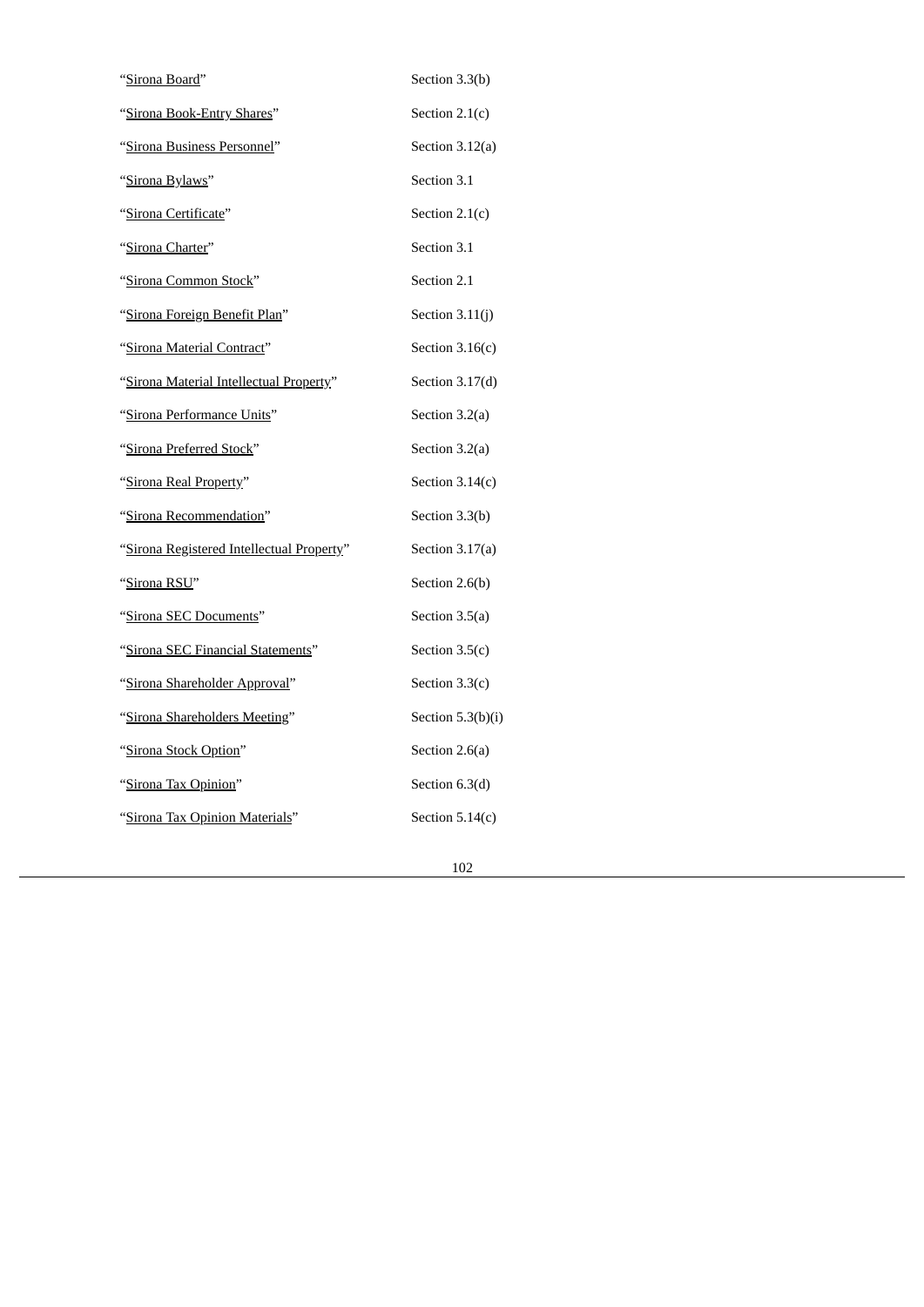| "Sirona Termination Fee" | Section 7.3(d)        |
|--------------------------|-----------------------|
| "Superior Proposal"      | Section $5.4(g)(iii)$ |
| "Surviving Corporation"  | Section $1.1(a)$      |
| "Transactions"           | Section $1.1(a)$      |

8.5 Headings. The headings contained in this Agreement are for reference purposes only and shall not affect in any way the meaning or interpretation of this Agreement.

8.6 Severability. If any term or other provision of this Agreement is invalid, illegal or incapable of being enforced by any rule of Law or public policy, all other conditions and provisions of this Agreement shall nevertheless remain in full force and effect so long as the economic or legal substance of the Transactions is not affected in any manner materially adverse to any party. Upon such determination that any term or other provision is invalid, illegal or incapable of being enforced, the parties shall negotiate in good faith to modify this Agreement so as to effect the original intent of the parties as closely as possible in an acceptable manner to the end that the Transactions are fulfilled to the extent possible.

8.7 Entire Agreement. This Agreement (together with the Exhibits, the DENTSPLY Disclosure Schedules, the Sirona Disclosure Schedules and the other documents delivered pursuant hereto) and the Confidentiality Agreement constitute the entire agreement of the parties and supersede all prior agreements and undertakings, both written and oral, among the parties, or any of them, with respect to the subject matter hereof and, except as otherwise expressly provided herein or therein, are not intended to confer upon any other Person any rights or remedies hereunder or thereunder.

8.8 Assignment. Neither this Agreement nor any of the rights, interests or obligations hereunder shall be assigned by any of the parties hereto, in whole or in part (whether by operation of law or otherwise), without the prior written consent of the other parties, and any attempt to make any such assignment without such consent shall be null and void. Subject to the preceding sentence, this Agreement will be binding upon, inure to the benefit of and be enforceable by the parties and their respective successors and assigns.

8.9 Parties in Interest. This Agreement shall be binding upon and inure solely to the benefit of the parties and their respective successors and assigns, and nothing in this Agreement, express or implied, other than pursuant to Section 5.9, is intended to or shall confer upon any other Person any right, benefit or remedy of any nature whatsoever under or by reason of this Agreement.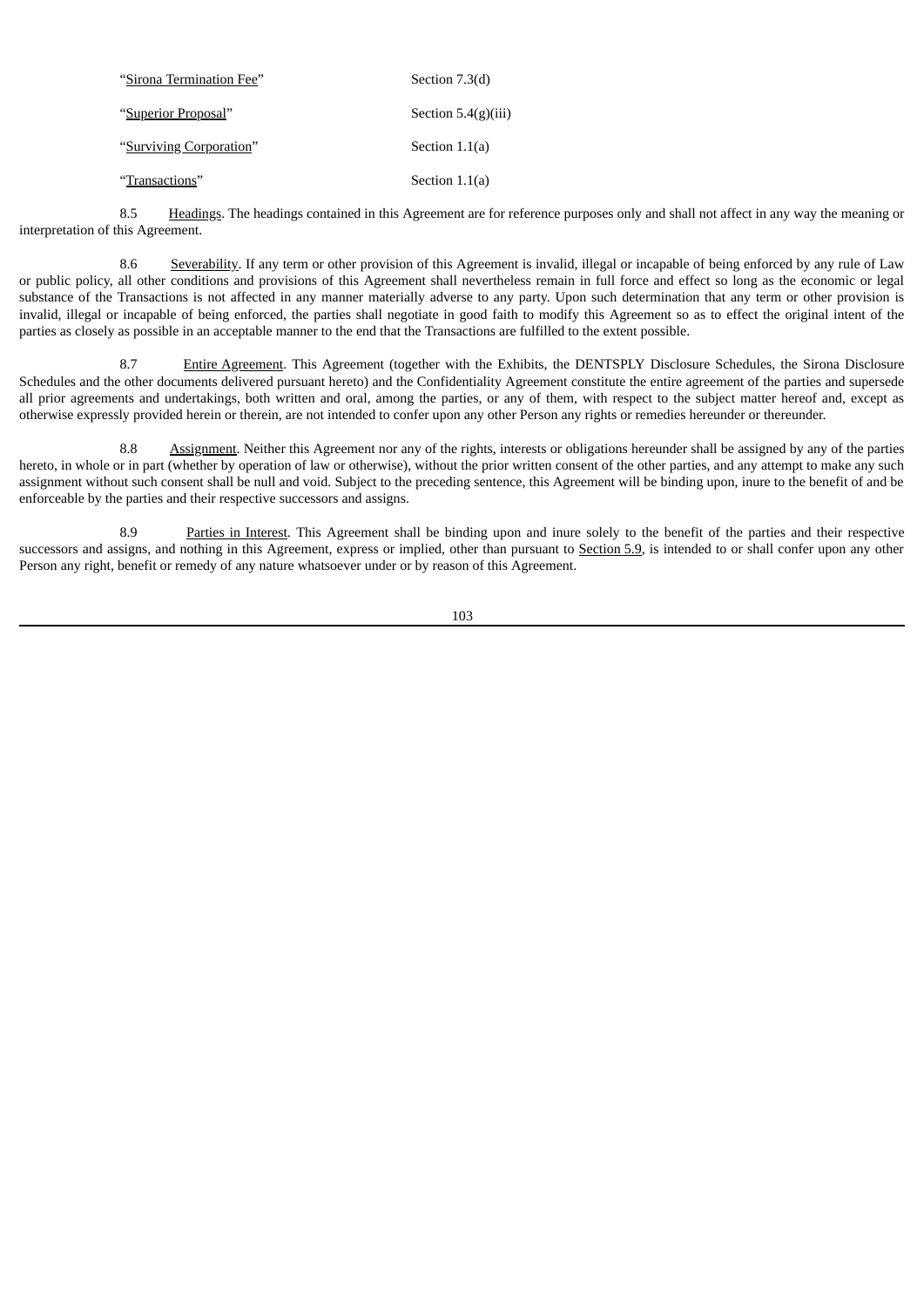8.10 Mutual Drafting; Interpretation. Each party has participated in the drafting of this Agreement, which each party acknowledges is the result of extensive negotiations between the parties. If an ambiguity or question of intent or interpretation arises, this Agreement shall be construed as if drafted jointly by the parties, and no presumption or burden of proof shall arise favoring or disfavoring any party by virtue of the authorship of any provision. For purposes of this Agreement, whenever the context requires: the singular number shall include the plural, and vice versa; the masculine gender shall include the feminine and neuter genders; the feminine gender shall include the masculine and neuter genders; and the neuter gender shall include masculine and feminine genders. As used in this Agreement, the words "include" and "including," and variations thereof, shall not be deemed to be terms of limitation, but rather shall be deemed to be followed by the words "without limitation." As used in this Agreement, references to a "party" or the "parties" are intended to refer to a party to this Agreement or the parties to this Agreement. Except as otherwise indicated, all references in this Agreement to "Sections," "Exhibits," "Annexes" and "Schedules" are intended to refer to Sections of this Agreement and Exhibits, Annexes and Schedules to this Agreement. All references in this Agreement to "\$" are intended to refer to U.S. dollars. Unless otherwise specifically provided for herein, the term "or" shall not be deemed to be exclusive. In this Agreement, when determining whether an item is "material" to DENTSPLY or its Subsidiary or Sirona or its Subsidiary, the term "material" shall be interpreted to mean, as applicable, "material to the business of DENTSPLY and its Subsidiaries, taken as a whole" or "material to the business of Sirona and its Subsidiaries, taken as a whole."

#### 8.11 Governing Law; Consent to Jurisdiction; Waiver of Trial by Jury.

(a) This Agreement shall be governed by, and construed in accordance with, the Laws of the State of Delaware, without regard to laws that may be applicable under conflicts of laws principles (whether of the State of Delaware or any other jurisdiction) that would cause the application of the Laws of any jurisdiction other than the State of Delaware.

(b) Each of the parties hereby irrevocably and unconditionally submits, for itself and its property, to the exclusive jurisdiction of the Court of Chancery of the State of Delaware or, if such court shall not have jurisdiction, any federal court of the United States of America, sitting in Delaware, and any appellate court from any thereof, in any Proceeding arising out of or relating to this Agreement or the transactions contemplated hereby or for recognition or enforcement of any judgment relating thereto, and each of the parties hereby irrevocably and unconditionally (i) agrees not to commence any such Proceeding except in such courts, (ii) agrees that any claim in respect of any such Proceeding may be heard and determined in the Court of Chancery of the State of Delaware or, to the extent permitted by Law, in such federal court, (iii) waives, to the fullest extent it may legally and effectively do so, any objection which it may now or hereafter have to the laying of venue of any such Proceeding in any such court, and (iv) waives, to the fullest extent permitted by Law, the defense of an inconvenient forum to the maintenance of such Proceeding in any such court. Each of the parties agrees that a final judgment in any such Proceeding shall be conclusive and may be enforced in other jurisdictions by suit on the judgment or in any other manner provided by Law. Each party to this Agreement irrevocably consents to service of process in the manner provided for notices in Section 8.2. Nothing in this Agreement will affect the right of any party to this Agreement to serve process in any other manner permitted by Law.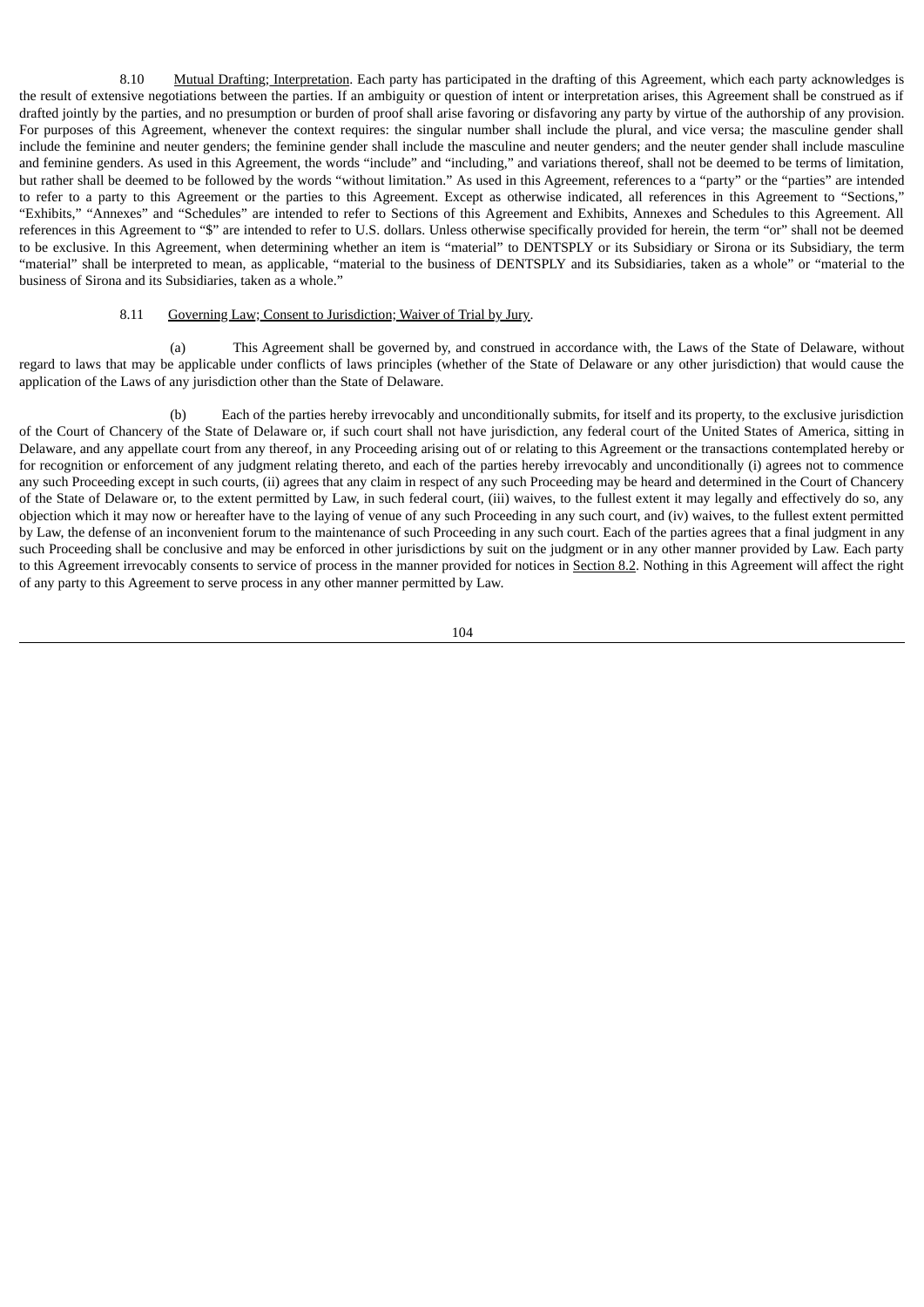(c) EACH PARTY ACKNOWLEDGES AND AGREES THAT ANY CONTROVERSY WHICH MAY ARISE UNDER THIS AGREEMENT IS LIKELY TO INVOLVE COMPLICATED AND DIFFICULT ISSUES, AND THEREFORE IT HEREBY IRREVOCABLY AND UNCONDITIONALLY WAIVES ANY RIGHT IT MAY HAVE TO A TRIAL BY JURY IN RESPECT OF ANY LITIGATION DIRECTLY OR INDIRECTLY ARISING OUT OF OR RELATING TO THIS AGREEMENT AND ANY OF THE AGREEMENTS DELIVERED IN CONNECTION HEREWITH OR THE TRANSACTIONS CONTEMPLATED HEREBY OR THEREBY. EACH PARTY CERTIFIES AND ACKNOWLEDGES THAT (I) NO REPRESENTATIVE, AGENT OR ATTORNEY OF ANY OTHER PARTY HAS REPRESENTED, EXPRESSLY OR OTHERWISE, THAT SUCH OTHER PARTY WOULD NOT, IN THE EVENT OF LITIGATION, SEEK TO ENFORCE EITHER OF SUCH WAIVERS, (II) IT UNDERSTANDS AND HAS CONSIDERED THE IMPLICATIONS OF SUCH WAIVERS, (III) IT MAKES SUCH WAIVERS VOLUNTARILY, AND (IV) IT HAS BEEN INDUCED TO ENTER INTO THIS AGREEMENT BY, AMONG OTHER THINGS, THE MUTUAL WAIVERS AND CERTIFICATIONS IN THIS SECTION 8.11(c).

8.12 Counterparts. This Agreement may be executed in one or more counterparts, and by the different parties hereto in separate counterparts, each of which when executed shall be deemed to be an original but all of which taken together shall constitute one and the same agreement.

8.13 Delivery by Facsimile or Email. This Agreement, and any amendments hereto, waivers hereof or consents or notifications hereunder, to the extent signed and delivered by facsimile or by email with scan attachment, shall be treated in all manner and respects as an original contract and shall be considered to have the same binding legal effects as if it were the original signed version thereof delivered in person. At the request of any party, each other party shall re-execute original forms thereof and deliver them to all other parties. No party shall raise the use of facsimile or email to deliver a signature or the fact that any signature or Contract was transmitted or communicated by facsimile or email with scan attachment as a defense to the formation of a legally binding contract, and each such party forever waives any such defense.

8.14 Specific Performance. The parties agree that irreparable damage would occur in the event that any of the provisions of this Agreement were not performed in accordance with their specific terms or were otherwise breached. It is accordingly agreed that the parties shall be entitled to an injunction or injunctions to prevent actual or threatened breaches of this Agreement and to enforce specifically the terms and provisions hereof in any court of the United States or any state or foreign jurisdiction having jurisdiction, this being in addition to any other remedy to which they are entitled at Law or in equity. The parties waive, in connection with any action for specific performance or injunctive relief, the defense of adequacy of remedies at Law and any requirement under Law to post a bond or other security as a prerequisite to obtaining equitable relief.

8.15 Disclosure Schedules. The parties acknowledge and agree that (a) the inclusion of any items or information in the Disclosure Schedules that are not required by this Agreement to be so included is solely for the convenience of parties, (b) the disclosure by the parties of any matter in the Disclosure Schedules shall not be deemed to constitute an acknowledgement by any party that the matter is required to be disclosed by the terms of this Agreement or that the matter is material or significant, (c) if any section of the Disclosure Schedules lists an item or information in such a way as to make its relevance to the disclosure required by or provided in another section of the Disclosure Schedules or the statements contained in any Section of this Agreement reasonably apparent, the matter shall be deemed to have been disclosed in or with respect to such other section, notwithstanding the omission of an appropriate cross-reference to such other section or the omission of a reference in the particular representation and warranty to such section of the Disclosure Schedules, (d) except as provided in clause (c) above, headings have been inserted in the Disclosure Schedules for convenience of reference only, (e) the Disclosure Schedules are qualified in their entirety by reference to specific provisions of this Agreement and (f) the Disclosure Schedules and the information and statements contained therein are not intended to constitute, and shall not be construed as constituting, representations or warranties of the parties except as and to the extent provided in this Agreement.

*[Remainder of page left intentionally blank]*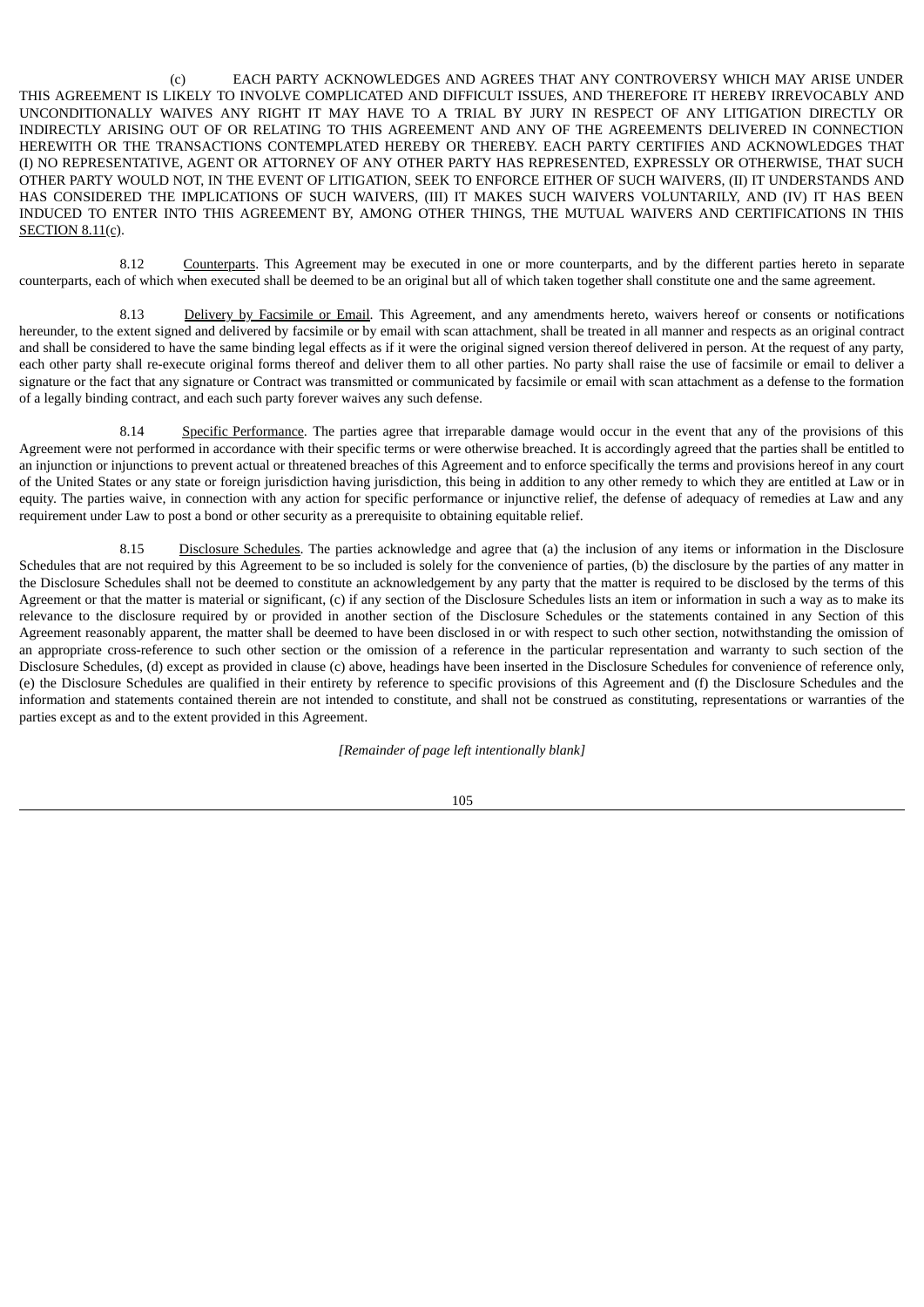IN WITNESS WHEREOF, each of the parties hereto has caused this Agreement to be executed as of the date first written above by their respective officers thereunto duly authorized.

# **DENTSPLY INTERNATIONAL INC.**

| Bу:    |
|--------|
| Name:  |
| Title: |

# **SIRONA DENTAL SYSTEMS, INC.**

By: Name: Title:

### **DAWKINS MERGER SUB INC.**

By: Name: Title:

[Signature Page to Merger Agreement]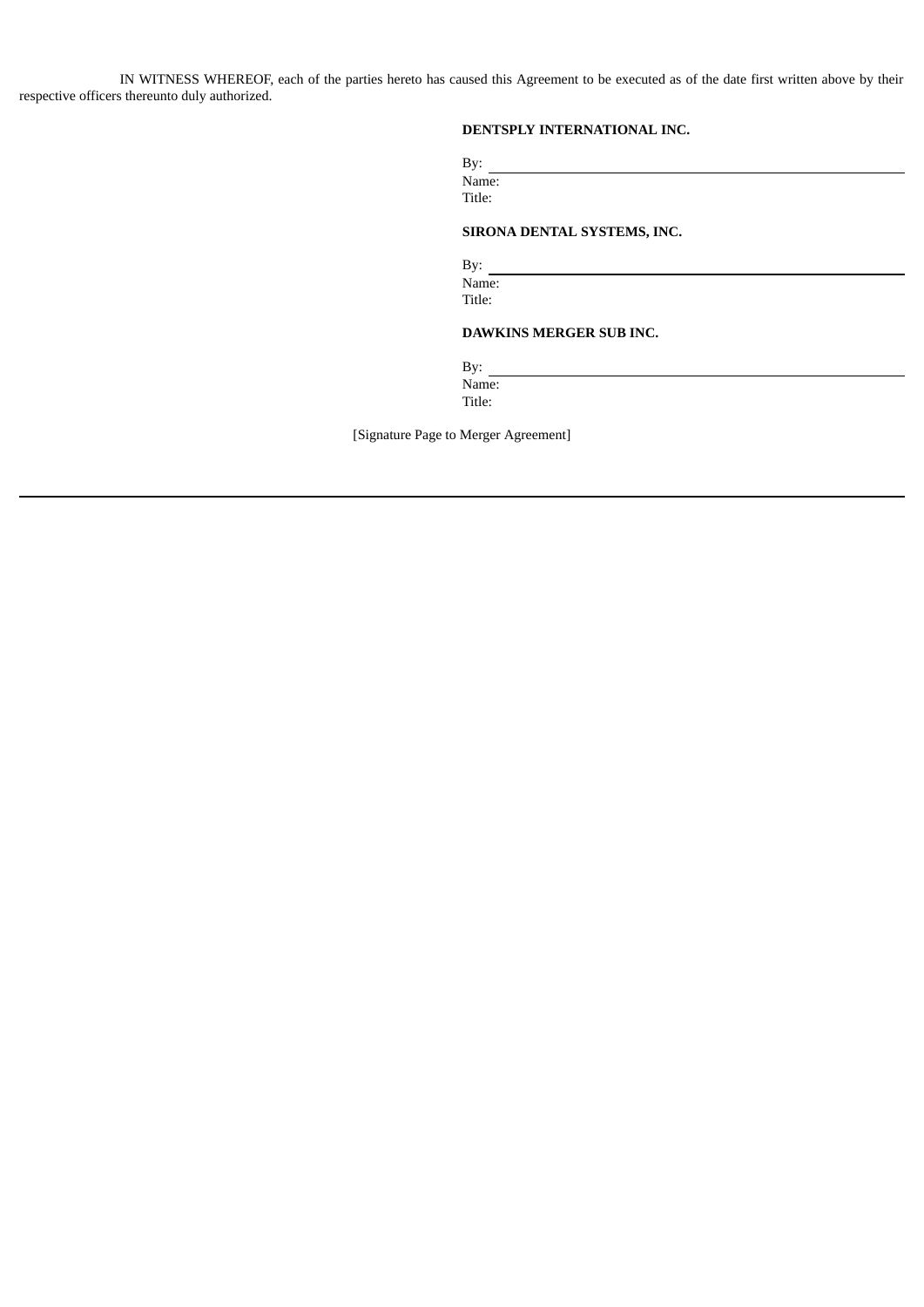#### **FORM OF AMENDED AND RESTATED CERTIFICATE OF INCORPORATION**

#### **OF**

### **SIRONA DENTAL SYSTEMS, INC.**

FIRST: The name of the Corporation is Sirona Dental Systems, Inc. (the "Corporation").

SECOND: The address of the registered office in the State of Delaware is Corporation Trust Center, 1209 Orange Street, in the City of Wilmington, County of New Castle, Delaware 19801. The name of its registered agent at such address is The Corporation Trust Company.

THIRD: The purpose of the Corporation is to engage in any lawful act or activity for which a corporation may be organized under the General Corporation Law of the State of Delaware as set forth in Title 8 of the Delaware Code (the "GCL").

FOURTH: The total number of shares of stock which the Corporation shall have authority to issue is one thousand (1,000) shares of Common Stock, each having a par value of one cent (\$0.01) per share.

FIFTH: The following provisions are inserted for the management of the business and the conduct of the affairs of the Corporation, and for further definition, limitation and regulation of the powers of the Corporation and of its directors and stockholders:

(1) The business and affairs of the Corporation shall be managed by or under the direction of the Board of Directors of the Corporation (the "Board of Directors").

(2) The directors shall have concurrent power with the stockholders to make, alter, amend, change, add to or repeal the By-Laws of the Corporation.

(3) The number of directors of the Corporation shall be as from time to time fixed by, or in the manner provided in, the By-Laws of the Corporation. Election of directors need not be by written ballot unless the By-Laws so provide.

(4) A director shall not be personally liable to the Corporation or the stockholders for monetary damages for breach of fiduciary duty as a director, except (i) for any breach of the duty of loyalty of such director to the Corporation or such holders, (ii) for acts or omissions not in good faith or which involve intentional misconduct or a knowing violation of law, (iii) under Section 174 of the GCL and (iv) for any transaction from which such director derives an improper personal benefit. If the GCL is hereafter amended to authorize corporate action further eliminating or limiting the personal liability of directors, then the liability of a director shall be eliminated or limited to the fullest extent permitted by the GCL, as so amended. No repeal or modification of this Article FIFTH shall adversely affect any right of or protection afforded to a director prior to such repeal or modification.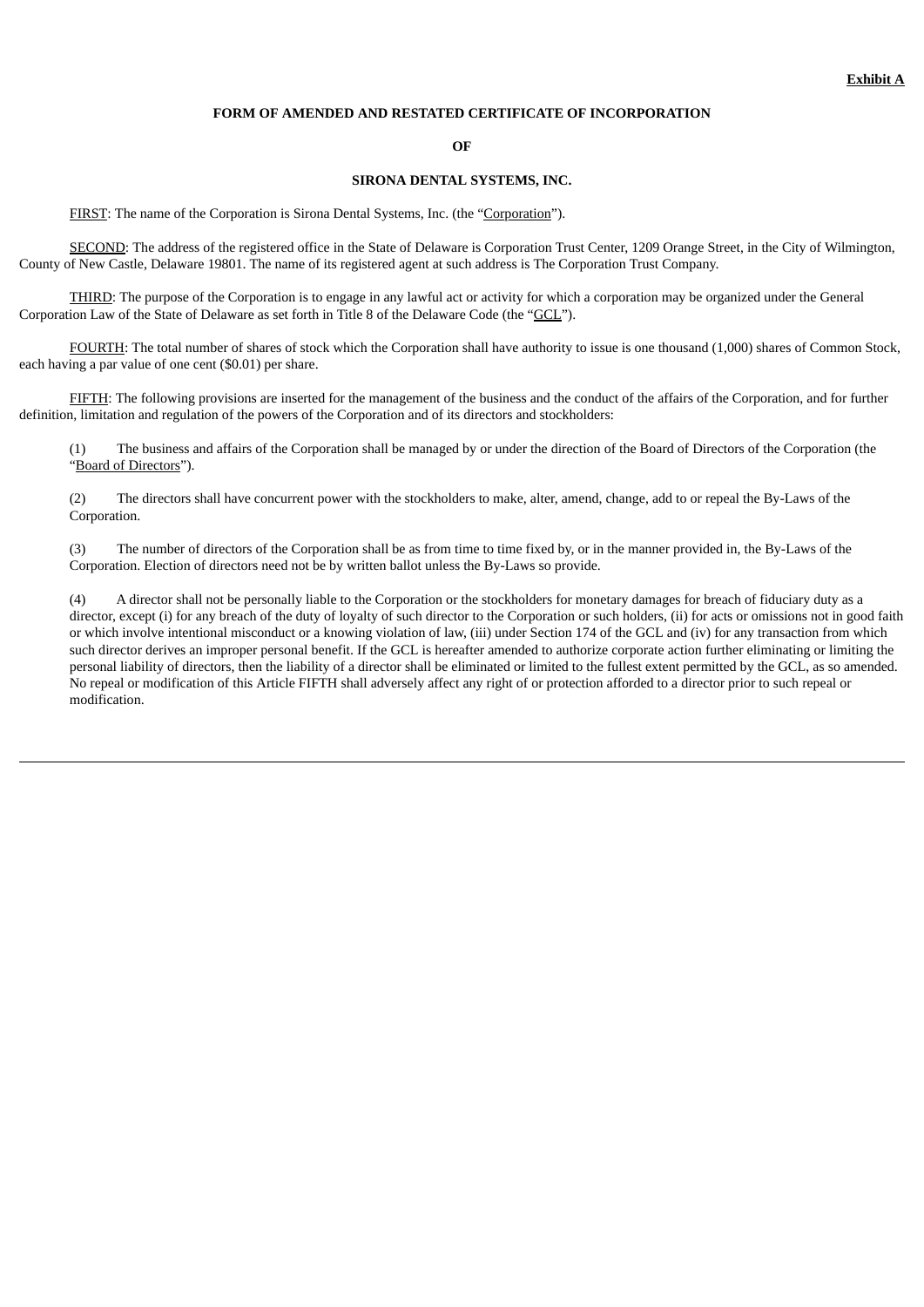(5) In addition to the powers and authority hereinbefore or by statute expressly conferred upon them, the directors are hereby empowered to exercise all such powers and do all such acts and things as may be exercised or done by the Corporation, subject, nevertheless, to the provisions of the GCL, this Certificate of Incorporation, and any By-Laws adopted by the stockholders; provided, however, that no By-Laws hereafter adopted by the stockholders shall invalidate any prior act of the directors which would have been valid if such By-Laws had not been adopted.

SIXTH: Meetings of stockholders may be held within or without the State of Delaware, as the By-Laws may provide. The books of the Corporation may be kept (subject to any provision contained in the GCL) outside the State of Delaware at such place or places as may be designated from time to time by the Board of Directors or in the By-Laws of the Corporation.

SEVENTH: The Corporation reserves the right to amend, alter, change or repeal any provision contained in this Certificate of Incorporation, in the manner now or hereafter prescribed by statute, and all rights conferred upon stockholders herein are granted subject to this reservation.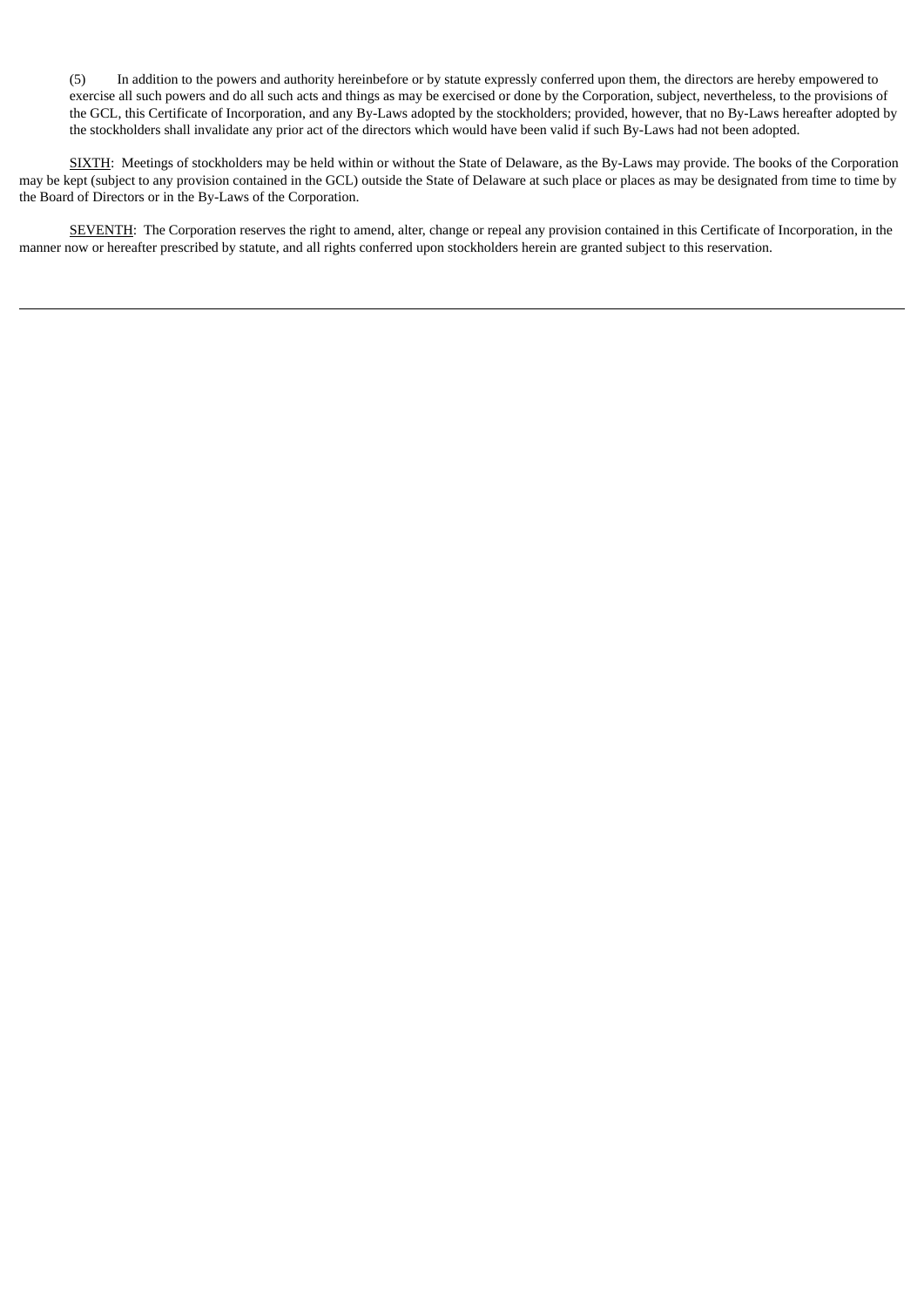### **FORM OF SECOND AMENDED AND RESTATED CERTIFICATE OF INCORPORATION OF DENTSPLY INTERNATIONAL INC.**

The present name of the corporation is DENTSPLY International Inc. (the "Corporation"). The name under which the Corporation was originally incorporated is Gendex Corporation. The date of filing of the Corporation's original Certificate of Incorporation with the Secretary of State of the State of Delaware was February 15, 1983. The Corporation's Amended and Restated Certificate of Incorporation was duly adopted in accordance with the provisions of Sections 242 and 245 of the General Corporation Law of the State of Delaware and it amended and restated the provisions of the Certificate of Incorporation of the Corporation. The date of filing of the Corporation's Amended and Restated Certificate of Incorporation with the Secretary of State of the State of Delaware was July 11, 2013.

This Second Amended and Restated Certificate of Incorporation of the Corporation, which restates and integrates and also further amends the provisions of the Corporation's Amended and Restated Certificate of Incorporation, was duly adopted in accordance with the provisions of Sections 242 and 245 of the General Corporation Law of the State of Delaware.

The Amended and Restated Certificate of Incorporation is hereby amended, integrated and restated to read in its entirety as follows:

- 1. The name of the corporation is DENTSPLY SIRONA Inc.
- 2. The address of its registered office in the State of Delaware is Corporation Trust Center, 1209 Orange Street, in the City of Wilmington, County of New Castle, Delaware 19801. The name of the registered agent at such address is The Corporation Trust Company.
- 3. The nature and business or purposes to be conducted or promoted is: To engage in any lawful act or activity for which corporations may be organized under the General Corporation Law of the state of Delaware.
- 4A. Number of Shares and Classes. The aggregate number of shares of stock which the Corporation shall have authority to issue is Four Hundred Million Two Hundred Fifty Thousand (400,250,000) shares, which shall be divided into two classes as follows:

(1) Four Hundred Million (400,000,000) shares of Common Stock, par value One Cent (\$.01) per share; and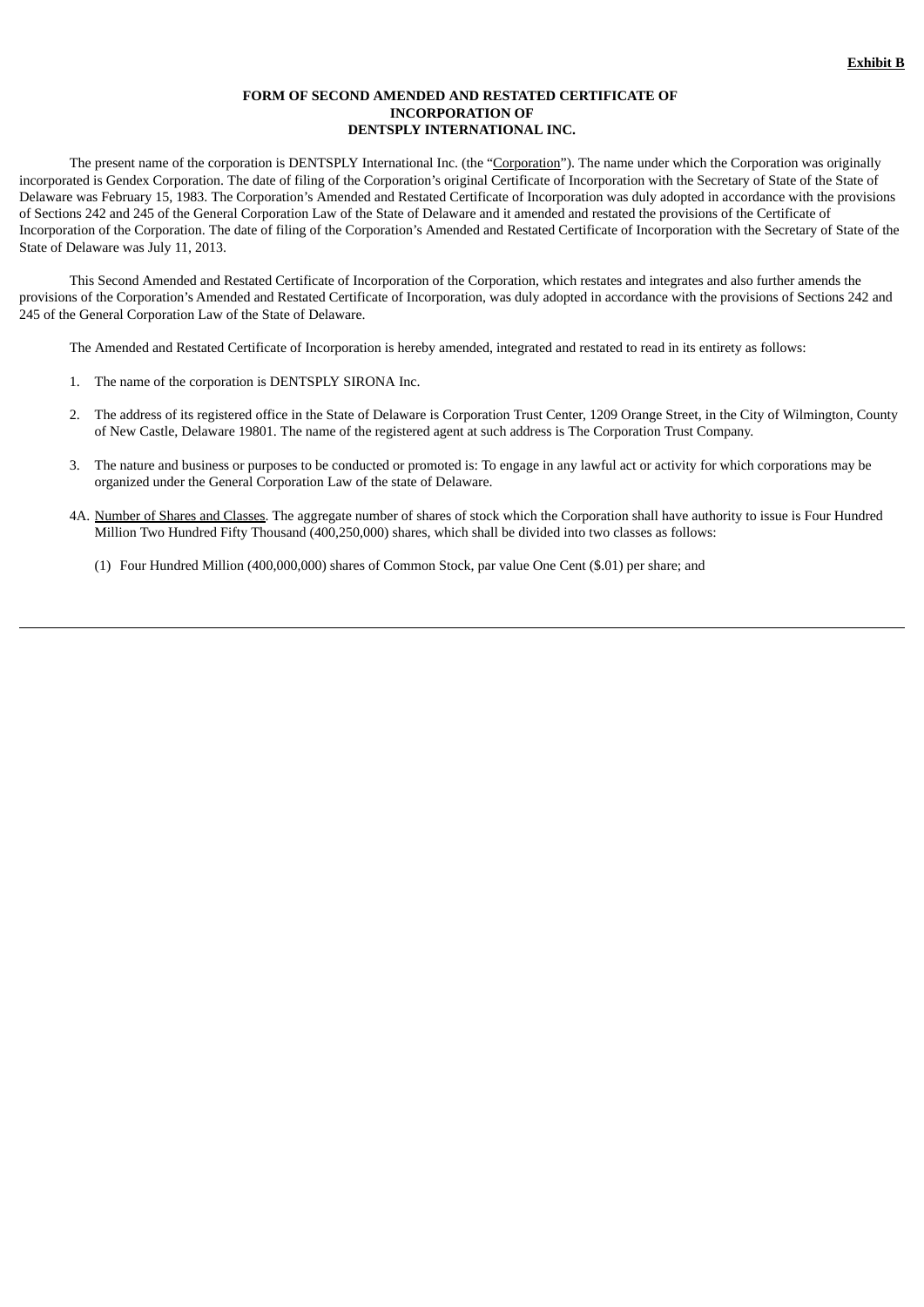- (2) Two Hundred Fifty Thousand (250,000) shares of Preferred Stock, par value One Dollar (\$1.00) per share.
- 4B. Preferred Stock. The Corporation's board of directors is hereby expressly authorized to provide by resolution or resolutions from time to time for the issue of the Preferred Stock in one or more series, the shares of each of which series may have such voting powers, full or limited, or no voting powers, and such designations, preferences and relative, participating, optional or other special rights, and qualification, limitations or restrictions thereof, as shall be permitted under the General Corporation Law of the State of Delaware and as shall be stated in the resolution or resolutions providing for the issue of such stock adopted by the board of directors pursuant to the authority expressly vested in the board of directors hereby.

#### 4C. Common Stock.

- (1) Voting. Except as otherwise required by the General Corporation Law of the State of Delaware, this Second Amended and Restated Certificate of Incorporation or any series of Preferred Stock designated by the board of directors, all of the voting power of the Corporation shall be vested in the holders of the Common Stock and each holder of the Common Stock shall have one (1) vote for each share of such Common Stock held by him of record on all matters voted upon by the Stockholders.
- (2) Dividends. Subject to the terms of any series of Preferred Stock, the board of directors of the Corporation may declare a dividend on the Common Stock out of the remaining unreserved and unrestricted surplus of the Corporation, and the holders of the Common Stock shall share ratably in such dividend in proportion to the number of shares of such Common Stock held by each.
- (3) Liquidation. Except as otherwise required by any series of Preferred Stock designated by the board of directors, in the event of any voluntary or involuntary liquidation, dissolution or winding up of the Corporation, after distribution in full of the preferential amounts to be distributed to the holders of any series of Preferred Stock, the remaining assets of the Corporation shall be distributed ratably among the holders of the Common Stock in proportion to the number of shares of such Common Stock held by each.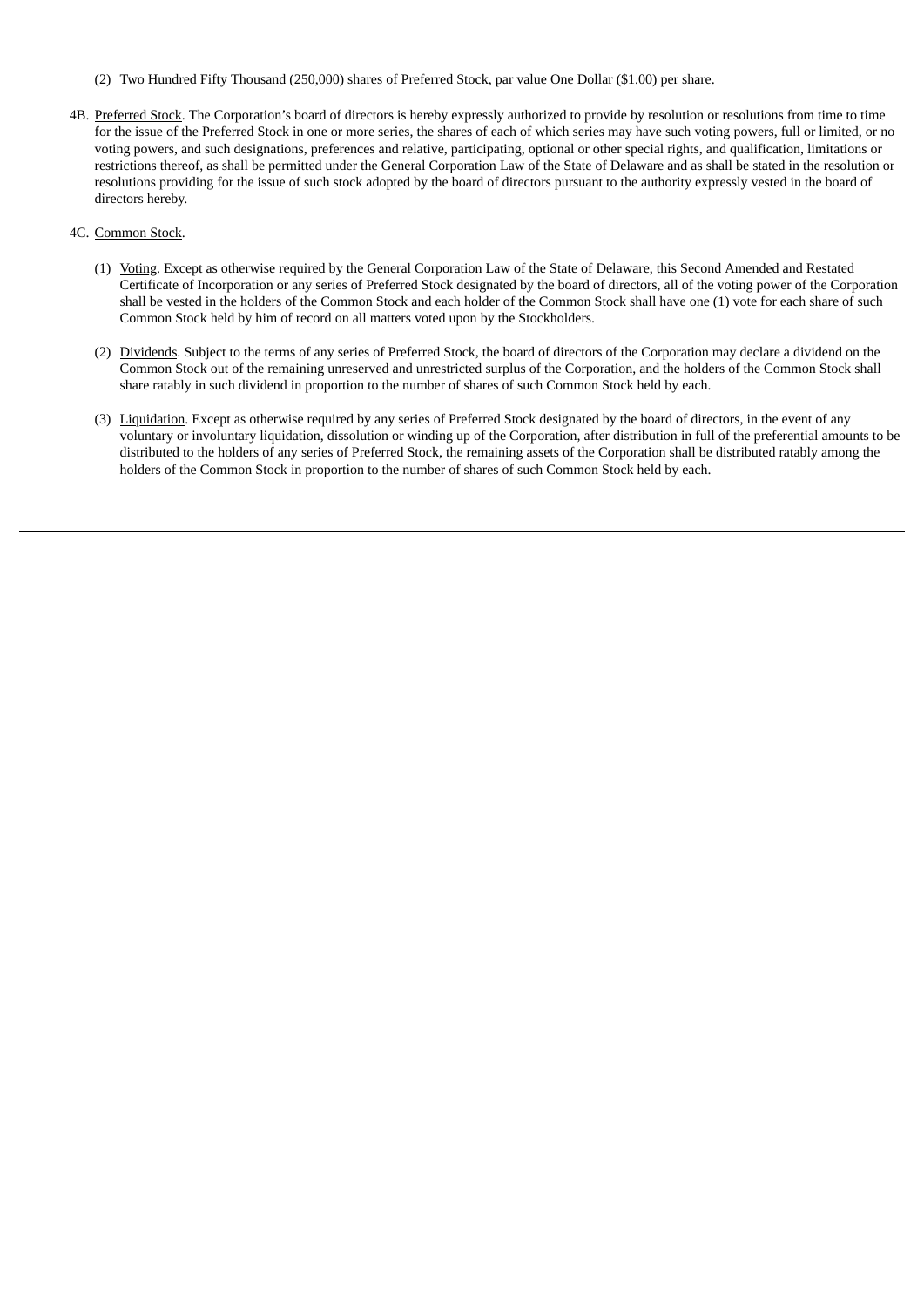- 5. The business and affairs of the Corporation shall be managed by or under the direction of a board of directors consisting of such number of directors as is determined from time to time by resolution adopted by affirmative vote of a majority of the entire board of directors or such higher vote as may be required by the Corporation's by-laws; provided, however, that in no event shall the number of directors be less than three (3) nor more than thirteen (13). Any additional director elected to fill a vacancy resulting from an increase in the number of directors shall hold office until the next annual meeting of stockholders, but in no case will a decrease in the number of directors shorten the term of any incumbent director. A director shall hold office until the annual meeting and until his or her successor shall be elected and shall qualify, subject, however, to prior death, resignation, incapacitation or removal from office. Except as otherwise required by law, any newly created directorship shall be filled only by the affirmative vote of a majority of the board of directors then in office or such higher vote as may be required by the Corporation's by-laws, provided that a quorum is present, and any vacancy occurring in the board of directors shall be filled by a majority of the directors then in office or such higher vote as may be required by the Corporation's by-laws, even if less than a quorum, or by a sole remaining director.
- 6. The Corporation is to have perpetual existence.
- 7. Notwithstanding any other provision of this Second Amended and Restated Certificate of Incorporation or the Corporation's by-laws (and notwithstanding the fact that some lesser percentage may be specified by law, this Second Amended and Restated Certificate of Incorporation or the Corporation's by-laws), the Corporation's by-laws may be amended, altered or repealed, and new by-laws enacted, only by the affirmative vote of not less than two-thirds (2/3) in voting power of the outstanding shares of capital stock of the Corporation entitled to vote at a meeting of stockholders duly called for such purpose, or by a vote of not less than a majority of the entire board of directors then in office; provided that, during the period beginning at the Effective Time (as defined in the Agreement and Plan of Merger, dated as of September 15, 2015, among the Corporation, Sirona Dental Systems, Inc., and Dawkins Merger Sub Inc.) and ending on the third (3<sup>rd</sup>) anniversary of the Effective Time, the provisions of Article VII of the Corporation's by-laws may be modified, amended or repealed by the board of directors, and any by-law provision or other resolution inconsistent with Article VII of the Corporation's by-laws may be adopted by the board of directors, only by an affirmative vote of the greater of (i) at least seventy percent (70%) of the entire board of directors and (ii) eight (8) directors.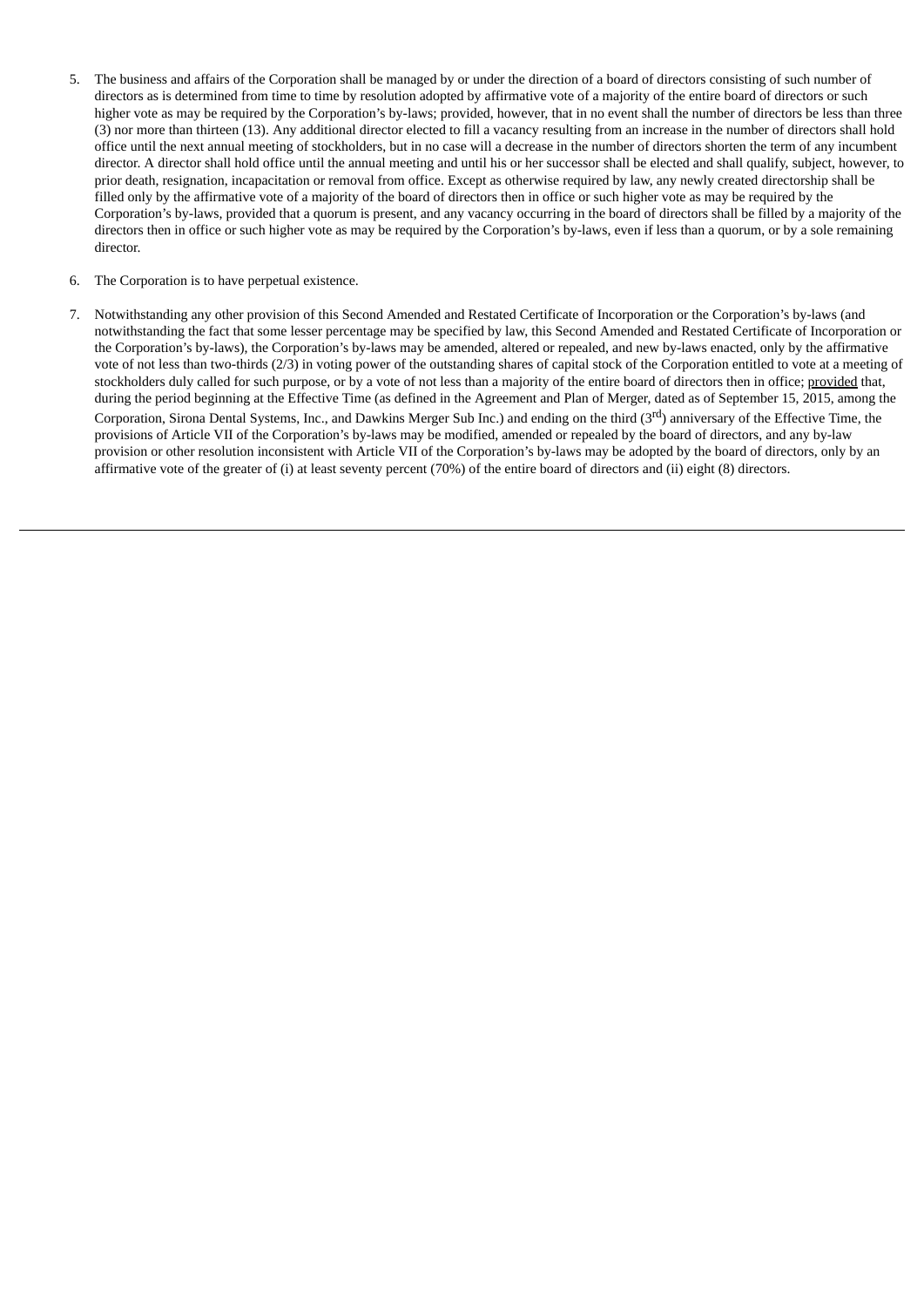- 8. Elections of directors need not be by written ballot unless the by-laws of the Corporation shall so provide.
- 9. A director of the Corporation shall not be personally liable to the Corporation or its stockholders for monetary damages for breach of fiduciary duty as a director except for liability (i) for any breach of the director's duty of loyalty to the Corporation or its stockholders, (ii) for acts or omissions not in good faith or which involve intentional misconduct or knowing violation of law, (iii) under Section 174 of the General Corporation Law of the State of Delaware, or (iv) for any transaction from which the director derived any improper personal benefit. If the General Corporation Law of the State of Delaware is hereafter amended to authorize corporate action further eliminating or limiting the personal liability of directors, then the liability of a director shall be eliminated or limited to the fullest extent permitted by the General Corporation Law of the State of Delaware, as so amended. No repeal or modification of this Section 9 shall adversely affect any right of or protection afforded to a director prior to such repeal or modification.
- 10. The stockholders of the Corporation shall have no authority to call a special meeting of the stockholders.
- 11. No action required to be taken or which may be taken at any annual or special meeting of stockholders of the Corporation may be taken without a meeting, and the power of the stockholders to consent in writing, without a meeting, to the taking of any action is specifically denied.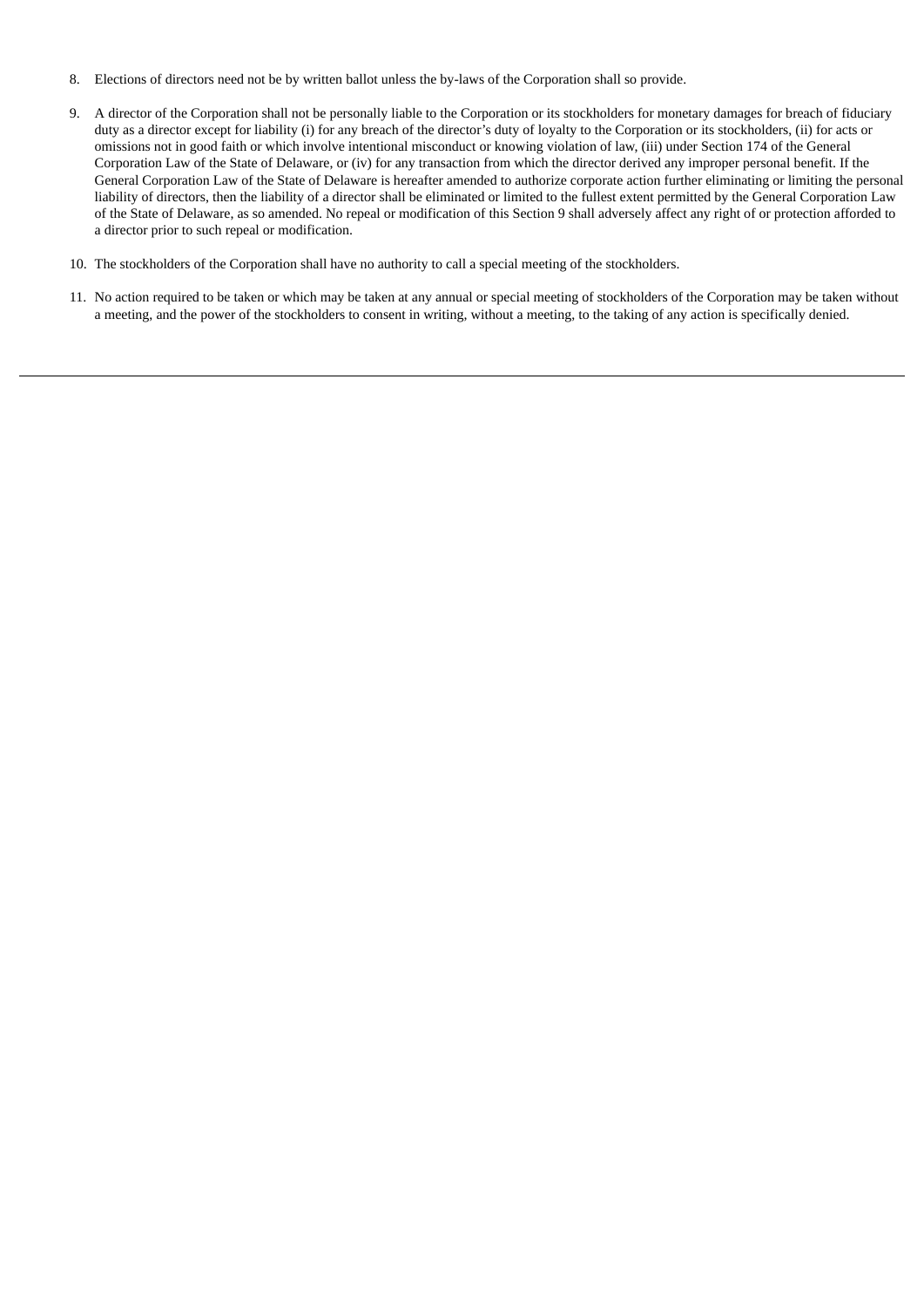# **DENTSPLY SIRONA Inc.**

| By:    |  |
|--------|--|
| Name:  |  |
| Title: |  |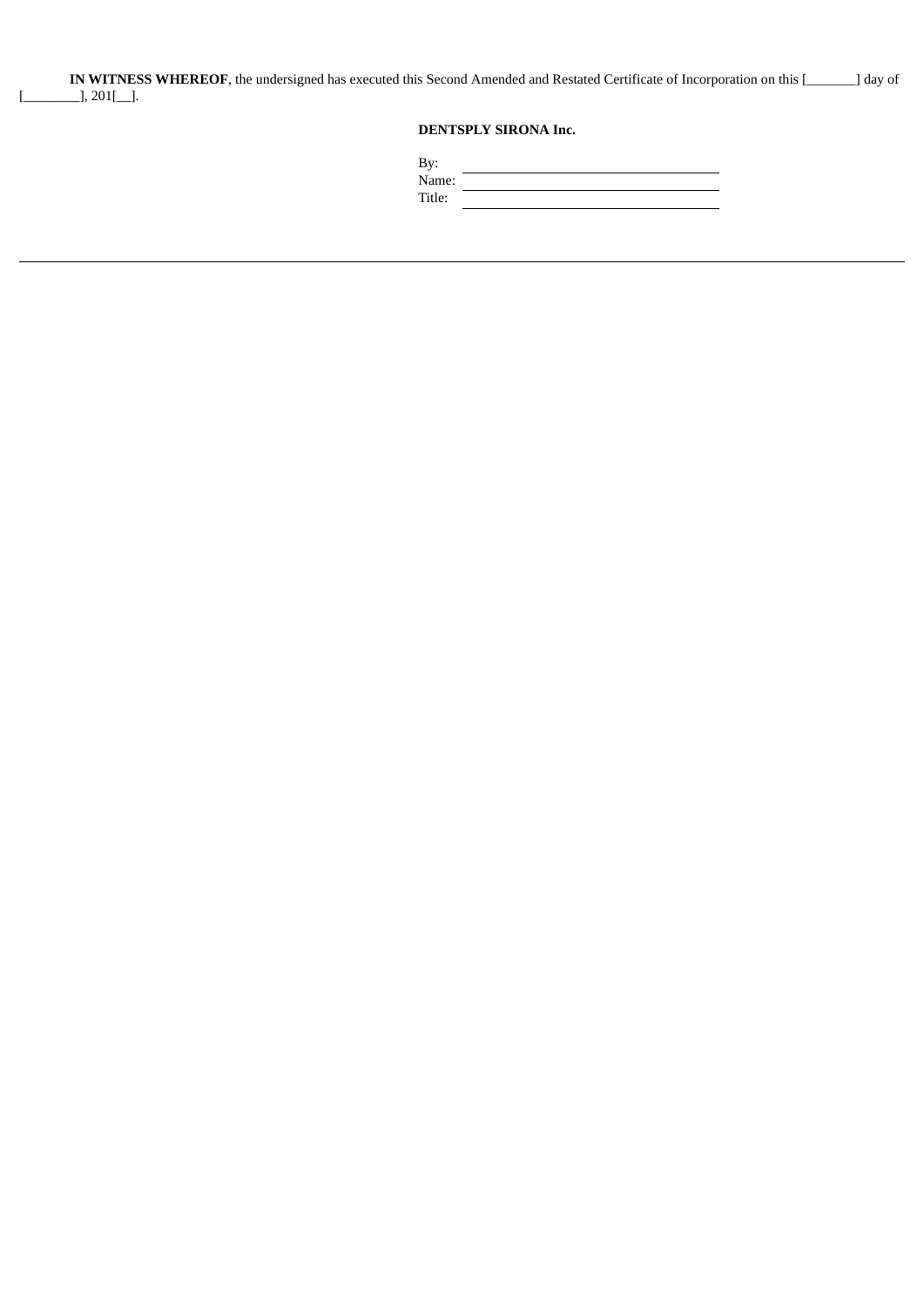# **DENTSPLY SIRONA INC.**

# **FORM OF SECOND AMENDED AND RESTATED BY-LAWS**

## **BY-LAWS INDEX**

# **TABLE OF CONTENTS**

|                                         |                                                                     | <b>PAGE</b>    |
|-----------------------------------------|---------------------------------------------------------------------|----------------|
| <b>ARTICLE I STOCKHOLDERS' MEETINGS</b> |                                                                     | $\mathbf{1}$   |
| Section 1.                              | <b>Annual Meetings.</b>                                             | $\mathbf{1}$   |
| <b>Section 2.</b>                       | <b>Special Meetings.</b>                                            | $\mathbf{1}$   |
| <b>Section 3.</b>                       | <b>Place of Meeting.</b>                                            | $\mathbf{1}$   |
| <b>Section 4.</b>                       | <b>Notice of Meeting.</b>                                           | $\mathbf{1}$   |
| <b>Section 5.</b>                       | <b>Fixing of Record Date.</b>                                       | $\overline{a}$ |
|                                         |                                                                     |                |
| Section 6.                              | Quorum.                                                             | $\overline{a}$ |
| <b>Section 7.</b>                       | Proxies.                                                            | $\overline{2}$ |
| <b>Section 8.</b>                       | <b>Voting of Shares.</b>                                            | $\overline{2}$ |
| <b>Section 9.</b>                       | <b>List of Stockholders.</b>                                        | 3              |
| <b>Section 10.</b>                      | <b>Waiver of Notice by Stockholders.</b>                            | 3              |
| <b>Section 11.</b>                      | Advance Notice of Stockholder-Proposed Business at Annual Meetings. | 3              |
| Section 12.                             | <b>Procedure for Nomination of Directors.</b>                       | 5              |
| Section 13.                             | <b>Election of Directors.</b>                                       | 7              |
|                                         |                                                                     |                |
| ARTICLE II BOARD OF DIRECTORS           |                                                                     | 7              |
| Section 1.                              | <b>General Powers.</b>                                              | $\overline{7}$ |
| <b>Section 2.</b>                       | <b>Number of Directors, Tenure and Qualifications.</b>              | $\overline{7}$ |
| <b>Section 3.</b>                       | <b>Regular Meetings.</b>                                            | 8              |
|                                         |                                                                     |                |

i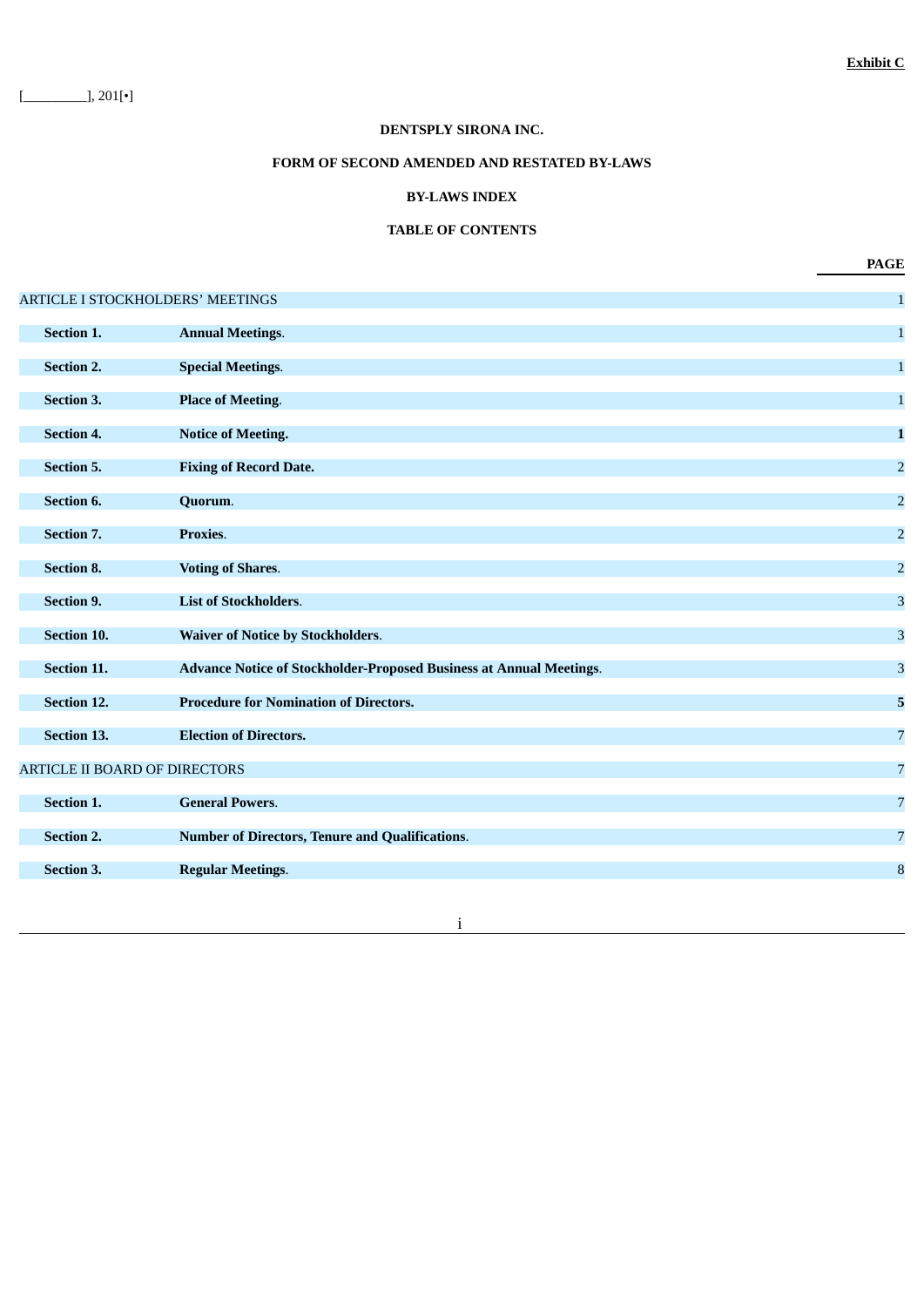| <b>Section 4.</b>           | <b>Special Meetings.</b>                          | $\boldsymbol{8}$ |
|-----------------------------|---------------------------------------------------|------------------|
| <b>Section 5.</b>           | Notice.                                           | $\bf{8}$         |
| Section 6.                  | Quorum.                                           | 8                |
| Section 7.                  | <b>Manner of Acting.</b>                          | 9                |
| <b>Section 8.</b>           | <b>Vacancies.</b>                                 | $\overline{9}$   |
| Section 9.                  | Compensation.                                     | $\overline{9}$   |
| <b>Section 10.</b>          | <b>Presumption of Assent.</b>                     | $\boldsymbol{9}$ |
| Section 11.                 | <b>Committees.</b>                                | $\overline{9}$   |
| Section 12.                 | Action of the Board by Written Consent.           | 10               |
| <b>Section 13.</b>          | Conferences.                                      | 10               |
| <b>ARTICLE III OFFICERS</b> |                                                   | 10               |
| Section 1.                  | Number.                                           | 10               |
| <b>Section 2.</b>           | <b>Election and Term of Office.</b>               | 10               |
| <b>Section 3.</b>           | Removal.                                          | 11               |
| <b>Section 4.</b>           | <b>Executive Chairman of the Board.</b>           | <b>11</b>        |
| Section 5.                  | <b>Lead Independent Directors.</b>                | <b>11</b>        |
| Section 6.                  | <b>Chief Executive Officer.</b>                   | 11               |
| Section 7.                  | <b>Senior Vice President and Vice Presidents.</b> | 11               |
| <b>Section 8.</b>           | <b>Secretary and Assistant Secretaries.</b>       | 12               |
| <b>Section 9.</b>           | <b>Treasurer and Assistant Treasurer.</b>         | 12               |
| Section 10.                 | Salaries.                                         | 12               |
| Section 11.                 | <b>Representation in Other Companies.</b>         | 12               |
|                             | ARTICLE IV STOCK AND TRANSFER OF STOCK            | 13               |
| Section 1.                  | <b>Shares of Stock.</b>                           | 13               |
| Section 2.                  | <b>Transfer of Shares.</b>                        | 13               |
|                             |                                                   |                  |
|                             | $\mathbf{ii}$                                     |                  |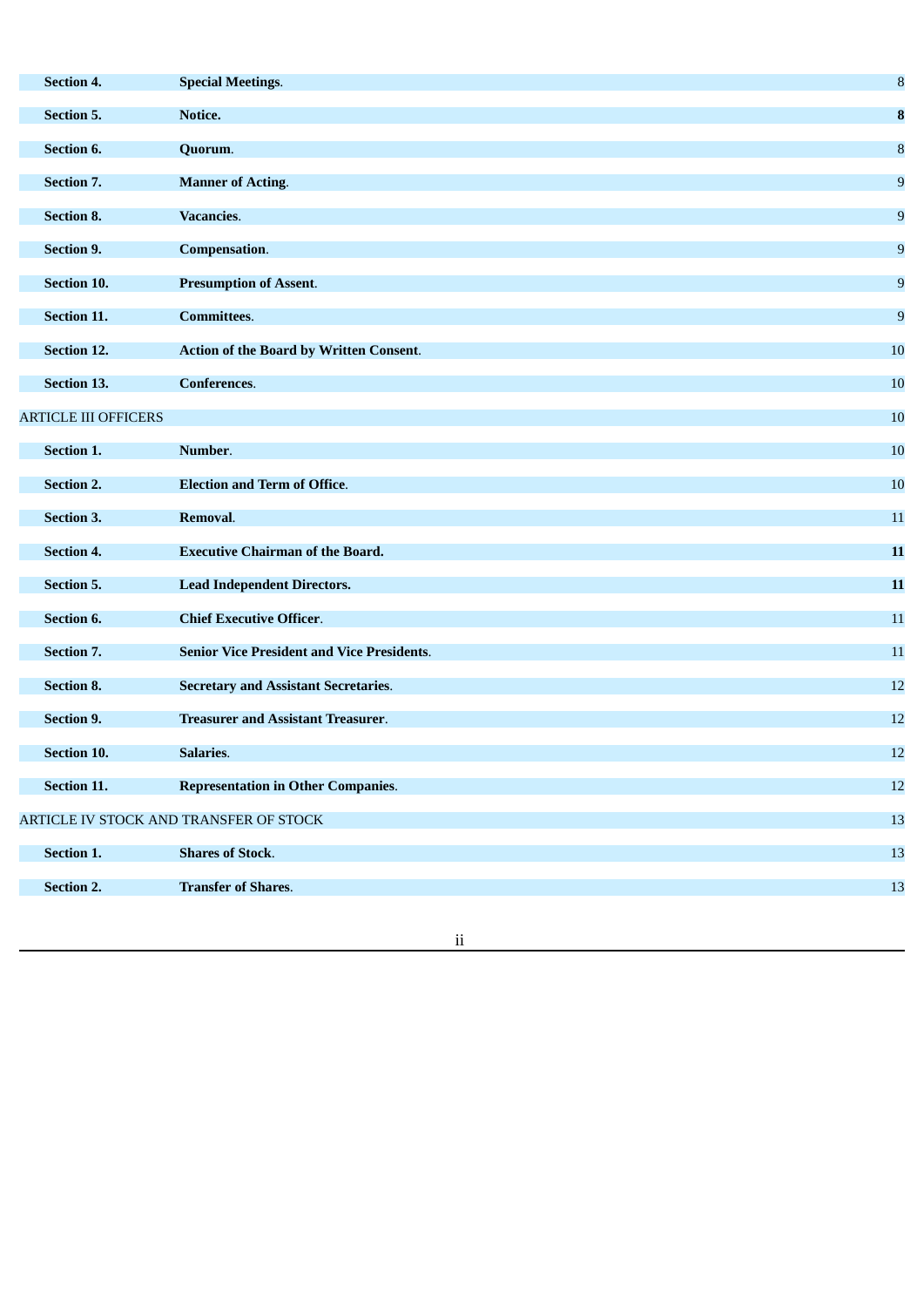|                                   | ARTICLE V INDEMNIFICATION OF DIRECTORS, OFFICERS,                 | 14 |
|-----------------------------------|-------------------------------------------------------------------|----|
| Section 1.                        | <b>Indemnification Generally.</b>                                 | 14 |
| <b>Section 2.</b>                 | Indemnification in Actions By or In the Right Of the Corporation. | 14 |
| <b>Section 3.</b>                 | Success on the Merits; Indemnification Against Expenses.          | 15 |
| <b>Section 4.</b>                 | Determination that Indemnification is Proper.                     | 15 |
| <b>Section 5.</b>                 | <b>Insurance; Indemnification Agreements.</b>                     | 15 |
| <b>Section 6.</b>                 | <b>Advancement of Expenses.</b>                                   | 15 |
| <b>Section 7.</b>                 | <b>Rights Not Exclusive.</b>                                      | 16 |
| <b>Section 8.</b>                 | Severability.                                                     | 16 |
| <b>Section 9.</b>                 | <b>Modification.</b>                                              | 16 |
| <b>ARTICLE VI EXCLUSIVE FORUM</b> |                                                                   | 16 |
|                                   | ARTICLE VII CERTAIN GOVERNANCE MATTERS                            | 17 |
| <b>Section 1.</b>                 | <b>Definitions.</b>                                               | 17 |
| <b>Section 2.</b>                 | <b>Composition of the Board.</b>                                  | 17 |
| <b>Section 3.</b>                 | Chairman, Chief Executive Officer, Lead Independent Director.     | 18 |
| <b>Section 4.</b>                 | <b>Required Committees.</b>                                       | 18 |
| <b>Section 5.</b>                 | <b>Amendments.</b>                                                | 19 |
|                                   |                                                                   |    |

iii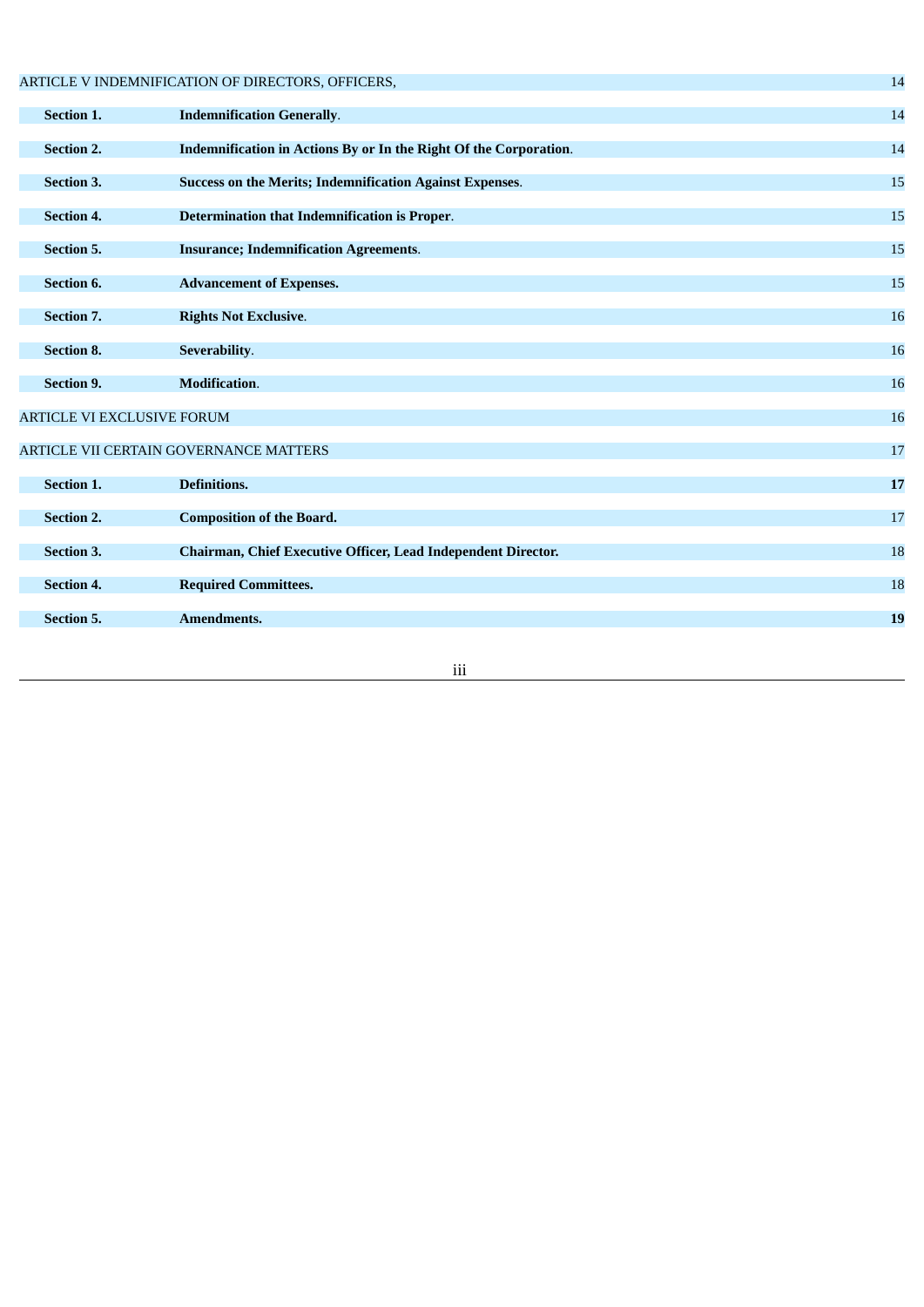### **SECOND AMENDED AND RESTATED BY-LAWS**

**OF**

### **DENTSPLY SIRONA INC.**

(formerly DENTSPLY International Inc.)

### **ARTICLE I**

#### **STOCKHOLDERS' MEETINGS**

**Section 1. Annual Meetings**. The annual meeting of the stockholders, for the purpose of electing directors and for the transaction of such other business as may properly come before the meeting, shall be held on such date and at such time as shall be designated from time to time by the Board of Directors.

**Section 2. Special Meetings**. Except as otherwise required by law and subject to the rights of the holders of any class or series of capital stock having a preference over the common stock as to dividends or upon liquidation, special meetings of stockholders of the corporation may be called only upon the request of the Chairman of the Board or the Chief Executive Officer and approved by a resolution adopted by the Board of Directors.

**Section 3. Place of Meeting**. The Board of Directors may designate any place, either within or without the State of Delaware, as the place of meeting for any annual meeting, or for any special meeting called pursuant to Article I, Section 2, above. A waiver of notice signed by all stockholders entitled to vote at a meeting may designate any place, either within or without the State of Delaware, as the place for the holding of such meeting. If no designation is made, or if a special meeting shall be otherwise called, the place of meeting shall be the principal office of the corporation.

**Section 4. Notice of Meeting**. Written notice stating the place, date and hour of the meeting and, in the case of a special meeting, the purpose or purposes for which the meeting is called, shall be delivered not less than ten (10) nor more than sixty (60) days before the date of the meeting either personally or by mail, by or at the discretion of the Chief Executive Officer or the officer or persons calling the meeting. If mailed, such notice shall be deemed to be delivered when deposited in the United States mail, addressed to the stockholder at his address as it appears on the stock record books of the corporation, with postage thereon prepaid.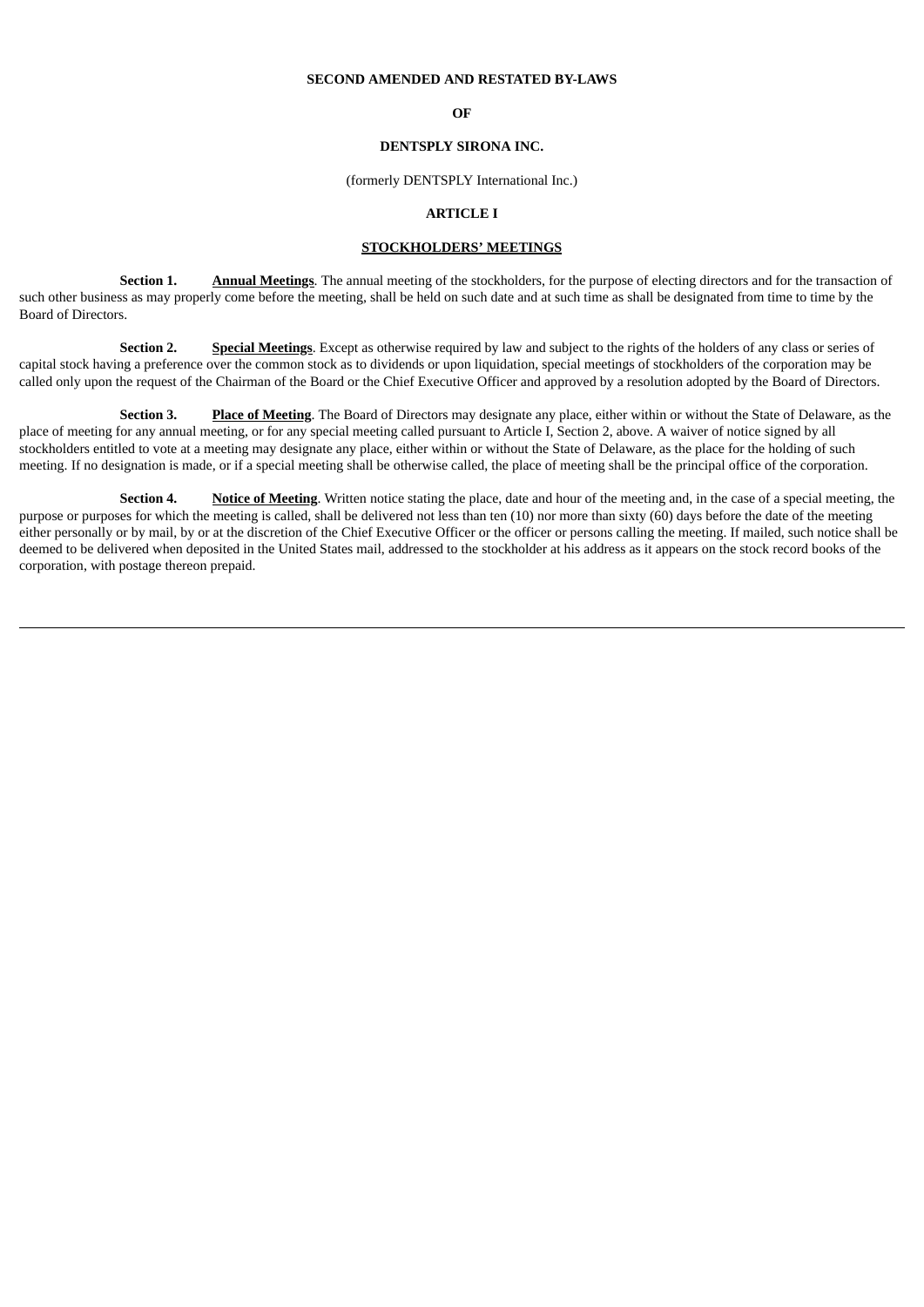### **Section 5. Fixing of Record Date.**

(a) For the purpose of determining stockholders entitled to notice of or to vote at any meeting of stockholders or any adjournment thereof, the Board of Directors of the corporation may fix, in advance, a date as the record date for any such determination of stockholders, such date in any case to be not more than sixty (60) nor less than ten (10) days prior to the date of any proposed meeting of stockholders. In no event shall the stock transfer books be closed. When a determination of stockholders entitled to vote at any meeting of stockholders has been made as provided in this Section, such determination shall be applied to any adjournment thereof.

(b) For the purpose of determining stockholders entitled to receive payment of any dividend or other distribution or allotment of any rights, or in order to make a determination of stockholders for any other lawful purpose, the Board of Directors of the corporation may fix a date as the record date for any such determination of stockholders, which record date shall not precede the date upon which the resolution fixing the record date is adopted, and which record date shall be not more than sixty (60) days prior to such action. In no event shall the stock transfer books be closed.

**Section 6.** Quorum. A majority of the outstanding shares of the corporation entitled to vote, represented in person or by proxy, shall constitute a quorum at a meeting of stockholders. Provided that a meeting has been duly convened in accordance herewith, any meeting of the stockholders may be adjourned from time to time without further notice. At any adjourned meeting at which a quorum shall be present or represented, any business may be transacted which might have been transacted at the meeting as originally notified. Any meeting (a) at which all of the outstanding shares are present in person or represented by proxy and at which none of such shares attend for the purpose of objecting, at the beginning of the meeting, to the transaction of any business thereat because the meeting was not lawfully called or convened, or (b) at which all of the outstanding stock has waived notice, or (c) for which notice shall have been duly given as provided herein, shall be deemed a properly constituted meeting of the stockholders.

**Section 7. Proxies**. At all meetings of stockholders, a stockholder entitled to vote may vote by proxy appointed in writing by the stockholder or by his duly authorized attorney in fact. Such proxy shall be filed with the Secretary of the corporation before or at the time of the meeting. An instrument appointing a proxy shall, unless the contrary is stated thereon, be valid only at the meeting for which it has been given or any adjournment thereof.

**Section 8. Voting of Shares**. At each meeting of stockholders, every stockholder entitled to vote thereat shall be entitled to vote in person or by a duly authorized proxy, which proxy may be appointed by an instrument in writing executed by such stockholder or his duly authorized attorney or through electronic means, if applicable, such as the internet. Subject to the provisions of applicable law and the corporation's Certificate of Incorporation, each holder of common stock shall be entitled to one (1) vote for each share of stock standing registered in his name at the close of business on the day fixed by the Board of Directors as the record date for the determination of the stockholders entitled to notice of and vote at such meeting. Shares standing in the name of another corporation may be voted by any officer of such corporation or any proxy appointed by any officer of such corporation in the absence of express notice of such corporation given in writing to the Secretary of this corporation in connection with the particular meeting, that such officer has no authority to vote such shares.

 $\overline{2}$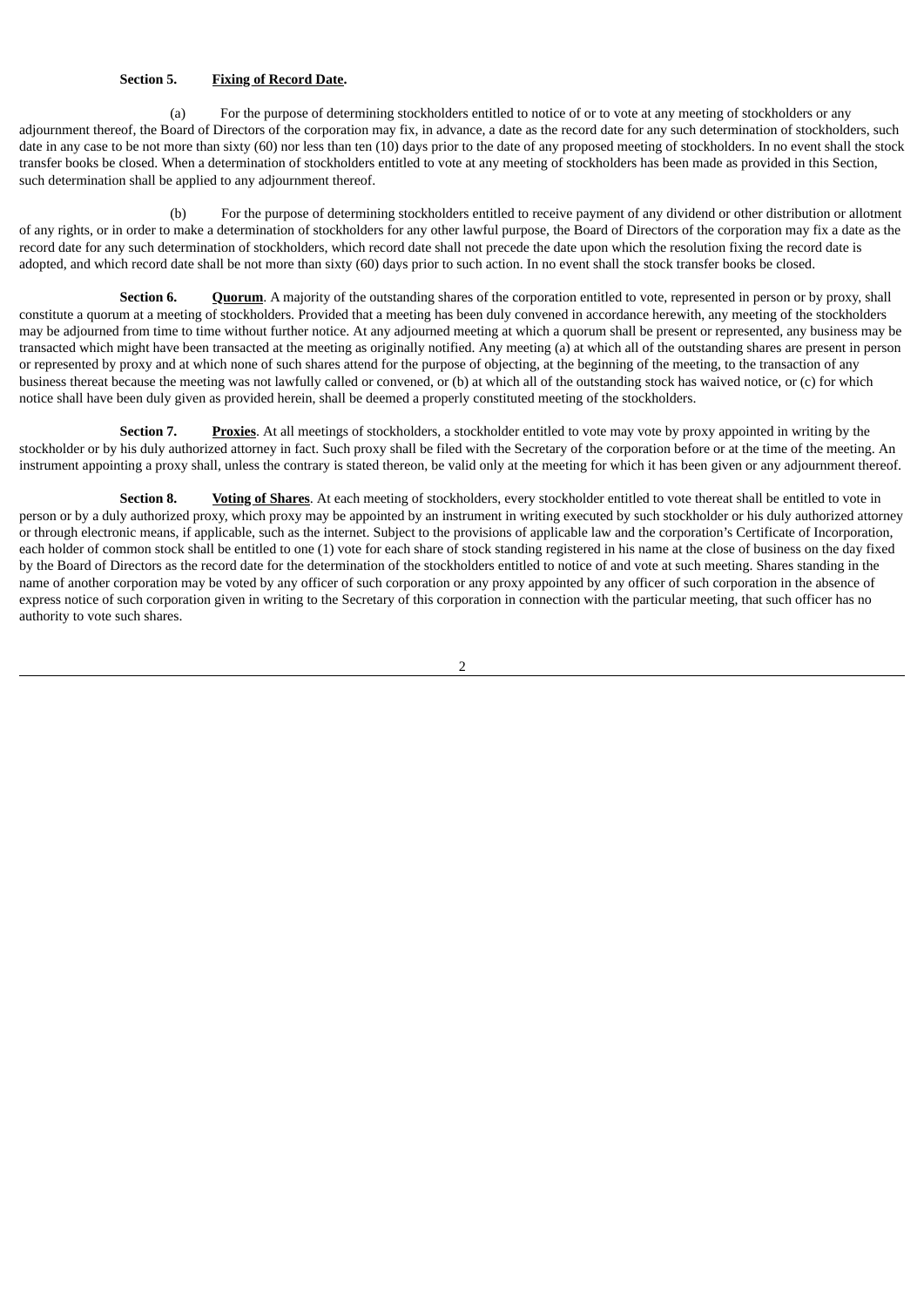**Section 9. List of Stockholders**. A complete list of the stockholders entitled to vote at the ensuing meeting, arranged in alphabetical order and showing the address of each stockholder and the number of shares registered in the name of each stockholder, shall be prepared by the Secretary, or other officer of the corporation having charge of said stock ledger. Such list shall be open to the examination of any stockholder during ordinary business hours, for a period of at least ten (10) days prior to the meeting, either at a place within the city where the meeting is to be held, which place shall be specified in the notice of the meeting, or, if not so specified, at the place where said meeting is to be held, and the list shall be produced and kept at the time and place of the meeting during the whole time thereof, and shall be subject to the inspection of any stockholder who may be present.

**Section 10. Waiver of Notice by Stockholders**. Whenever any notice whatever is required to be given to any stockholder of the corporation under the provisions of these By-Laws or under the provisions of the Certificate of Incorporation or under the provisions of any statute, a waiver thereof in writing, signed at any time, whether before or after the time of meeting, by the stockholder entitled to such notice, shall be deemed equivalent to the giving of such notice.

**Section 11. Advance Notice of Stockholder-Proposed Business at Annual Meetings**. No business may be transacted at an annual meeting of stockholders, other than business that is either (a) specified in the notice of meeting (or any supplement thereto) given by or at the direction of the Board of Directors (or any duly authorized committee thereof), (b) otherwise properly brought before the annual meeting by or at the direction of the Board of Directors (or any duly authorized committee thereof), or (c) otherwise properly brought before the annual meeting by any stockholder of the corporation (i) who is a stockholder of record on the date of the giving of the notice provided for in this Section 11 and on the record date for the determination of stockholders entitled to notice of and to vote at such annual meeting and (ii) who complies with the notice procedures set forth in this Section 11.

In addition to any other applicable requirements, for business to be properly brought before an annual meeting by a stockholder, such stockholder must have given timely notice thereof in proper written form to the Secretary of the corporation.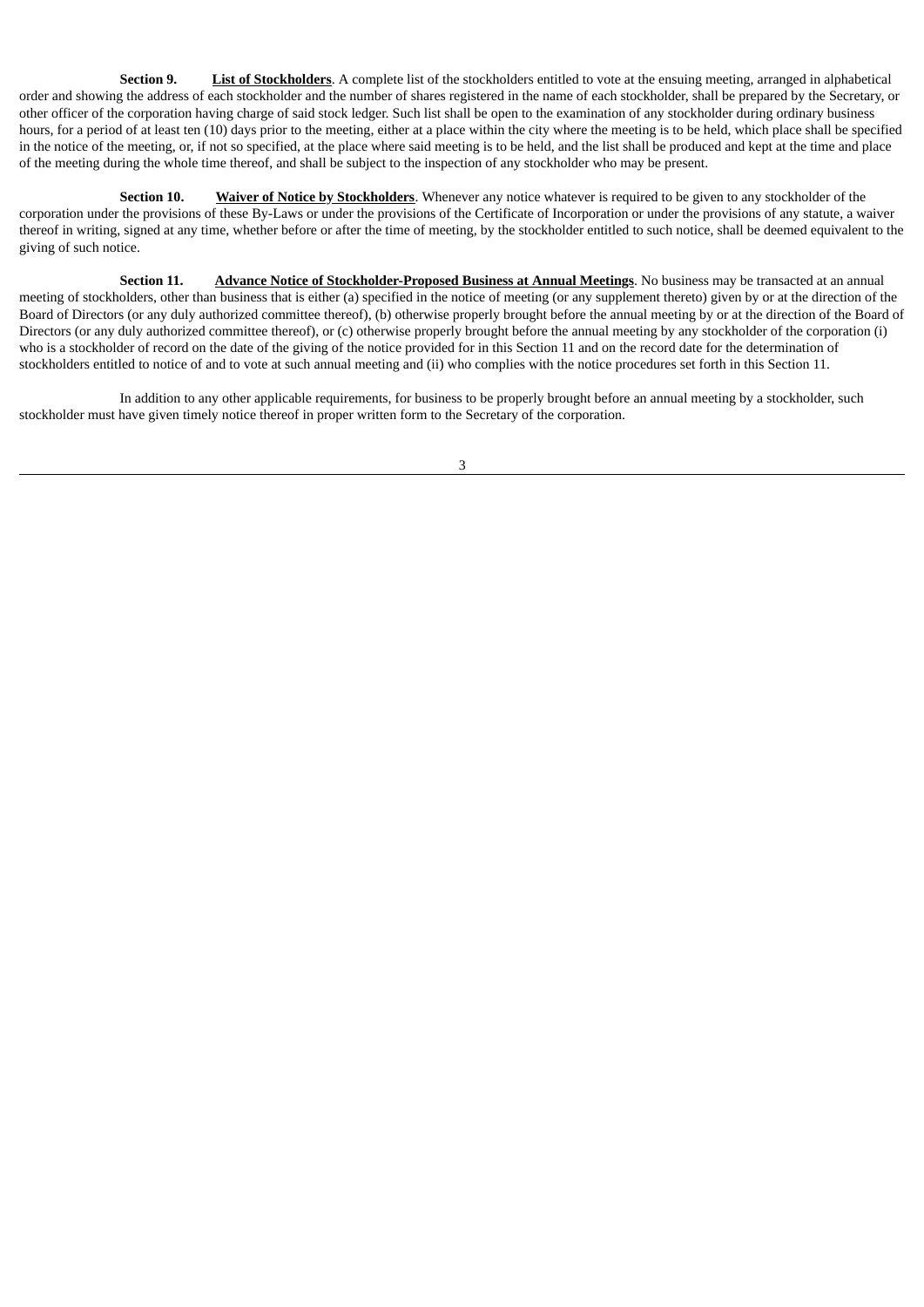To be timely, a stockholder's notice to the Secretary must be delivered to or mailed and received at the principal executive offices of the corporation not less than ninety (90) days nor more than one hundred twenty (120) days prior to the anniversary date of the immediately preceding annual meeting of stockholders; provided, however, that in the event that the annual meeting is called for a date that is not within twenty-five (25) days before or after such anniversary date, notice by the stockholder in order to be timely must be so received not later than the close of business on the tenth (10th) day following the day on which such notice of the date of the annual meeting was mailed or such public disclosure of the date of the annual meeting was made, whichever first occurs.

To be in proper written form, a stockholder's notice to the Secretary must set forth as to each matter such stockholder proposes to bring before the annual meeting (i) a brief description of the business desired to be brought before the annual meeting, the reasons for conducting such business at the annual meeting and any material interest in such business of such stockholder and any Stockholder Associated Person (as defined below), individually or in the aggregate, including any anticipated benefit to the stockholder or the Stockholder Associated Person therefrom, (ii) the name and record address of such stockholder, (iii) as to the stockholder giving the notice and any Stockholder Associated Person, (A) the class, series and number of all shares of stock of the corporation which are owned by such stockholder and by such Stockholder Associated Person, if any, (B) the nominee holder for, and number of, shares owned beneficially but not of record by such stockholder and by any such Stockholder Associated Person, and (C) any derivative positions held or beneficially held by the stockholder and by any such Stockholder Associated Person and whether and the extent to which any hedging or other transaction or series of transactions has been entered into by or on behalf of, or any other agreement, arrangement or understanding (including any short position or any borrowing or lending of shares) has been made, the effect or intent of which is to mitigate loss to or manage risk or benefit of share price changes for, or to increase or decrease the voting power of, such stockholder or any such Stockholder Associated Person with respect to any share of stock of the corporation; (iv) as to the stockholder giving the notice and any Stockholder Associated Person covered by clause (iii) of this paragraph, the name and address of such stockholder, as they appear on the corporation's stock ledger, and current name and address, if different, and of such Stockholder Associated Person; (v) a description of all proxy, contract, arrangement, understanding, or relationship between such stockholder and any other person or persons (including their names) in connection with the proposal of such business by such stockholder; and (vi) a representation that such stockholder intends to appear in person or by proxy at the annual meeting to bring such business before the meeting.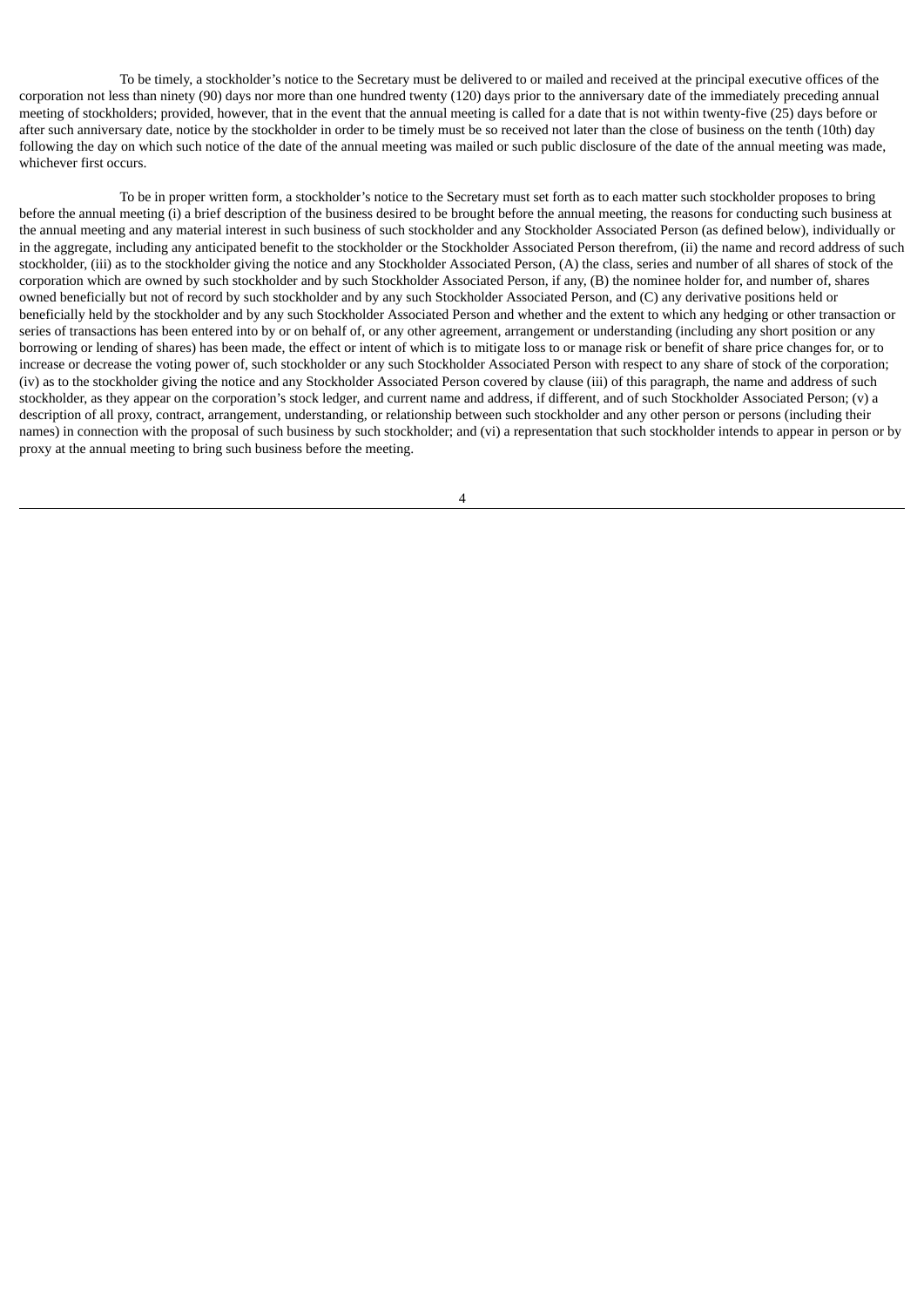Notwithstanding anything in these By-Laws to the contrary, no business shall be conducted at the annual meeting except business brought before the annual meeting in accordance with the procedures set forth in this Section 11; provided, however, that, once business has been properly brought before the annual meeting in accordance with such procedures, nothing in this Section 11 shall be deemed to preclude discussion by any stockholder of any such business. If the chairman of an annual meeting determines that business was not properly brought before the annual meeting in accordance with the foregoing procedures, the chairman shall declare to the meeting that the business was not properly brought before the meeting and such business shall not be transacted.

For purposes of this Section 11 and of Section 12 of this Article I, "Stockholder Associated Person" of any stockholder shall mean (i) any person controlling, directly or indirectly, or acting in concert with, such stockholder, (ii) any beneficial owner of shares of stock of the corporation owned of record or beneficially by such stockholder and (iii) any person controlling, controlled by or under common control with such Stockholder Associated Person.

**Section 12. Procedure for Nomination of Directors**. Only persons who are nominated in accordance with the following procedures shall be eligible for election as directors of the corporation, except as may be otherwise provided in the Certificate of Incorporation with respect to the right of holders of preferred stock of the corporation to nominate and elect a specified number of directors in certain circumstances. Nominations of persons for election to the Board of Directors may be made at any annual meeting of stockholders, or at any special meeting of stockholders called for the purpose of electing directors, (a) subject to Article VII of these By-laws, by or at the direction of the Board of Directors (or any duly authorized committee thereof) or (b) by any stockholder of the corporation (i) who is a stockholder of record on the date of the giving of the notice provided for in this Section 12 and on the record date for the determination of stockholders entitled to notice of and to vote at such meeting and (ii) who complies with the notice procedures set forth in this Section 12.

In addition to any other applicable requirements, for a nomination to be made by a stockholder, such stockholder must have given timely notice thereof in proper written form to the Secretary of the corporation.

To be timely, a stockholder's notice to the Secretary must be delivered to or mailed and received at the principal executive offices of the corporation (a) in the case of an annual meeting, not less than ninety (90) days nor more than one hundred twenty (120) days prior to the anniversary date of the immediately preceding annual meeting of stockholders; provided, however, that in the event that the annual meeting is called for a date that is not within twenty-five (25) days before or after such anniversary date, notice by the stockholder in order to be timely must be so received not later than the close of business on the tenth (10th) day following the day on which such notice of the date of the annual meeting was mailed or such public disclosure of the date of the annual meeting was made, whichever first occurs; and (b) in the case of a special meeting of stockholders called for the purpose of electing directors, not later than the close of business on the tenth (10th) day following the day on which notice of the date of the special meeting was mailed or public disclosure of the date of the special meeting was made, whichever first occurs.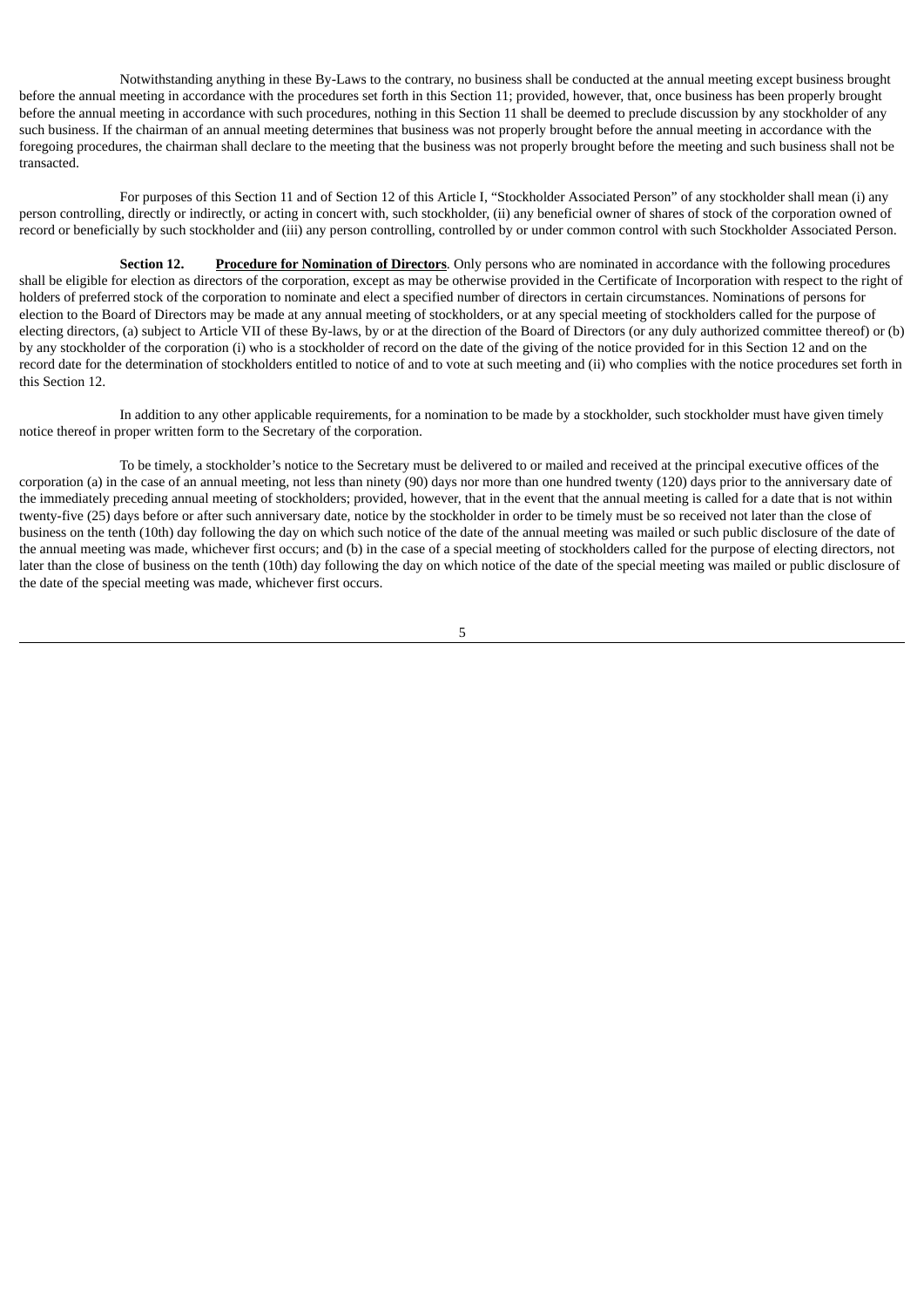To be in proper written form, a stockholder's notice to the Secretary must set forth (a) as to each person whom the stockholder proposes to nominate for election as a director (i) the name, age, business address and residence address of the person, (ii) the principal occupation or employment of the person, (iii) the class or series and number of shares of capital stock of the corporation which are owned beneficially or of record by the person and (iv) any other information relating to the person that would be required to be disclosed in a proxy statement or other filings required to be made in connection with solicitations of proxies for election of directors pursuant to Section 14 of the Exchange Act of 1934, as amended (the "Exchange Act"), and the rules and regulations promulgated thereunder; and (b) as to the stockholder giving the notice and any Stockholder Associated Person, (i) the name and record address of such stockholder, (ii) the class, series and number of all shares of stock of the corporation which are owned by such stockholder and by such Stockholder Associated Person, if any, (iii) the nominee holder for, and number of, shares owned beneficially but not of record by such stockholder and by any such Stockholder Associated Person, (iv) any derivative positions held or beneficially held by the stockholder and by any such Stockholder Associated Person and whether and the extent to which any hedging or other transaction or series of transactions has been entered into by or on behalf of, or any other agreement, arrangement or understanding (including any short position or any borrowing or lending of shares) has been made, the effect or intent of which is to mitigate loss to or manage risk or benefit of share price changes for, or to increase or decrease the voting power of, such stockholder or any such Stockholder Associated Person with respect to any share of stock of the corporation, (v) a description of all arrangements or understandings between such stockholder or any such Stockholder Associated Person and each proposed nominee and any other person or persons (including their names) pursuant to which the nomination(s) are to be made by such stockholder, (vi) as to the stockholder giving the notice, a representation that such stockholder intends to appear in person or by proxy at the meeting to nominate the persons named in its notice and (vii) any other information relating to the stockholder giving the notice that would be required to be disclosed in a proxy statement or other filings required to be made in connection with solicitations of proxies for election of directors pursuant to Section 14 of the Exchange Act and the rules and regulations promulgated thereunder. Such notice must be accompanied by a written consent of each proposed nominee to being named as a nominee and to serve as a director if elected.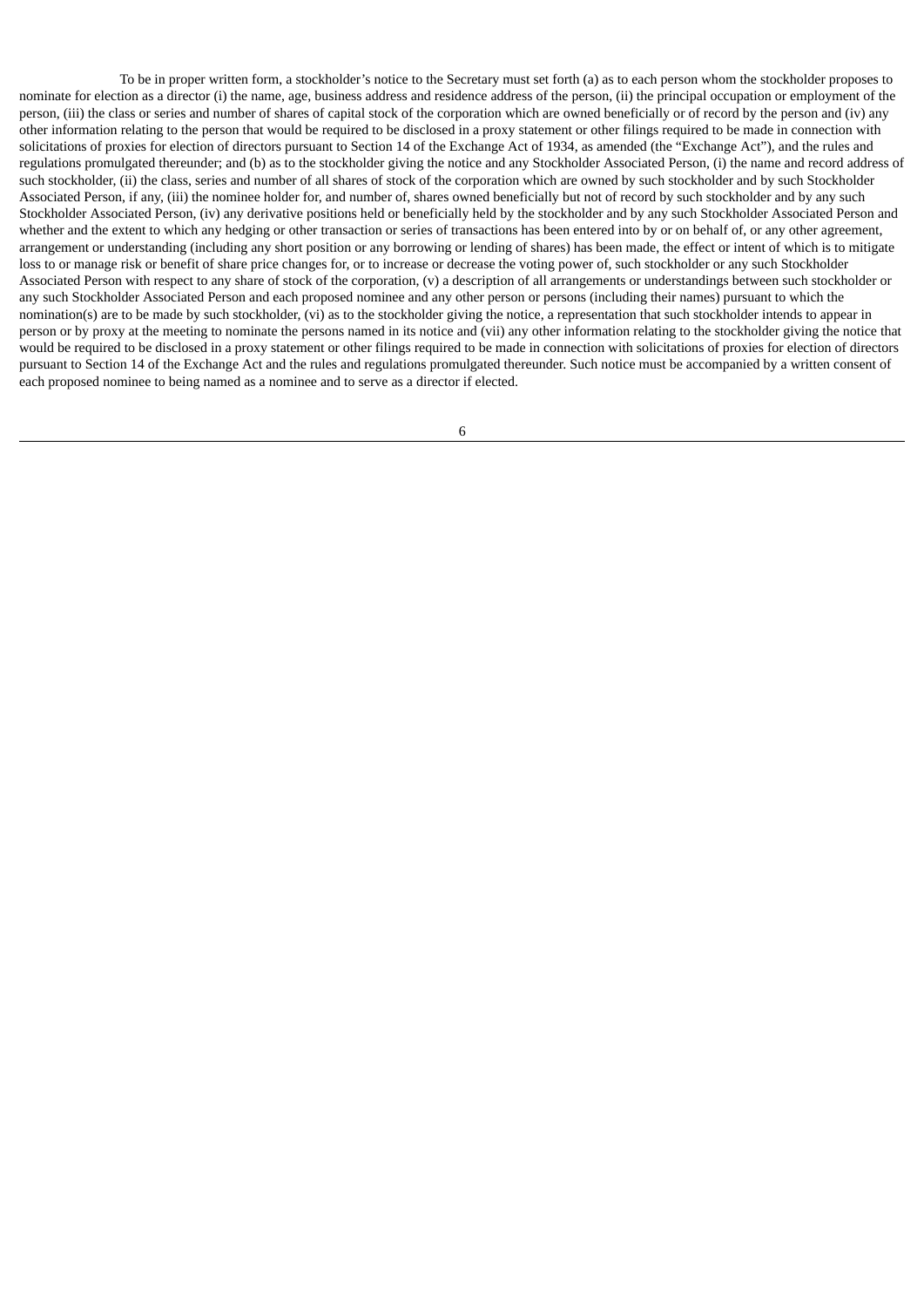No person shall be eligible for election as a director of the corporation unless nominated in accordance with the procedures set forth in this Section 12. If the Chairman of the meeting determines that a nomination was not made in accordance with the foregoing procedures, the Chairman shall declare to the meeting that the nomination was defective and such defective nomination shall be disregarded.

**Section 13. Election of Directors.** Except as provided in Section 8 of Article II of these By-laws, a nominee for director shall be elected to the Board of Directors if the votes cast for such nominee's election exceed the votes cast against such nominee's election; provided, however, that directors shall be elected by a plurality of the votes cast at any meeting of stockholders for which (i) the Secretary of the Corporation receives a notice that a stockholder has nominated a person for election to the Board of Directors in compliance with the advance notice requirements for stockholder nominees for director set forth in Article I, Section 12 of these By-laws and (ii) such nomination has not been withdrawn by such stockholder on or prior to the fourteenth day before the date the Corporation first mails to the stockholders its notice of such meeting. If directors are to be elected by a plurality of the votes cast, stockholders shall not be permitted to vote against a nominee, but only to withhold their vote.

### **ARTICLE II**

### **BOARD OF DIRECTORS**

**Section 1.** General Powers. The business and affairs of the corporation shall be managed by its Board of Directors. Except as otherwise provided in and subject to Article VII of these By-laws, the Board of Directors may adopt, amend or repeal by-laws adopted by the Board or by the stockholders.

**Section 2. Number of Directors, Tenure and Qualifications**. Except as otherwise provided in and subject to Article VII of these Bylaws or fixed pursuant to the Certificate of Incorporation, the number of members of the Board of Directors shall be not less than three (3) nor more than thirteen (13), as determined from time to time by the Board of Directors. The directors need not be stockholders of the corporation. Any additional director elected to fill a vacancy resulting from an increase in the number of directors shall hold office until the next annual meeting of stockholders, but in no case will a decrease in the number of directors shorten the term of any incumbent director. Each director shall hold office until the next annual meeting of stockholders and until his or her successor shall be elected and shall qualify, subject, however, to prior death, resignation, incapacitation or removal from office, in the manner provided in these By-laws, including Article VII, and except as otherwise required by law. In the event such election is not held at the annual meeting of stockholders, it shall be held at any adjournment thereof or a special meeting.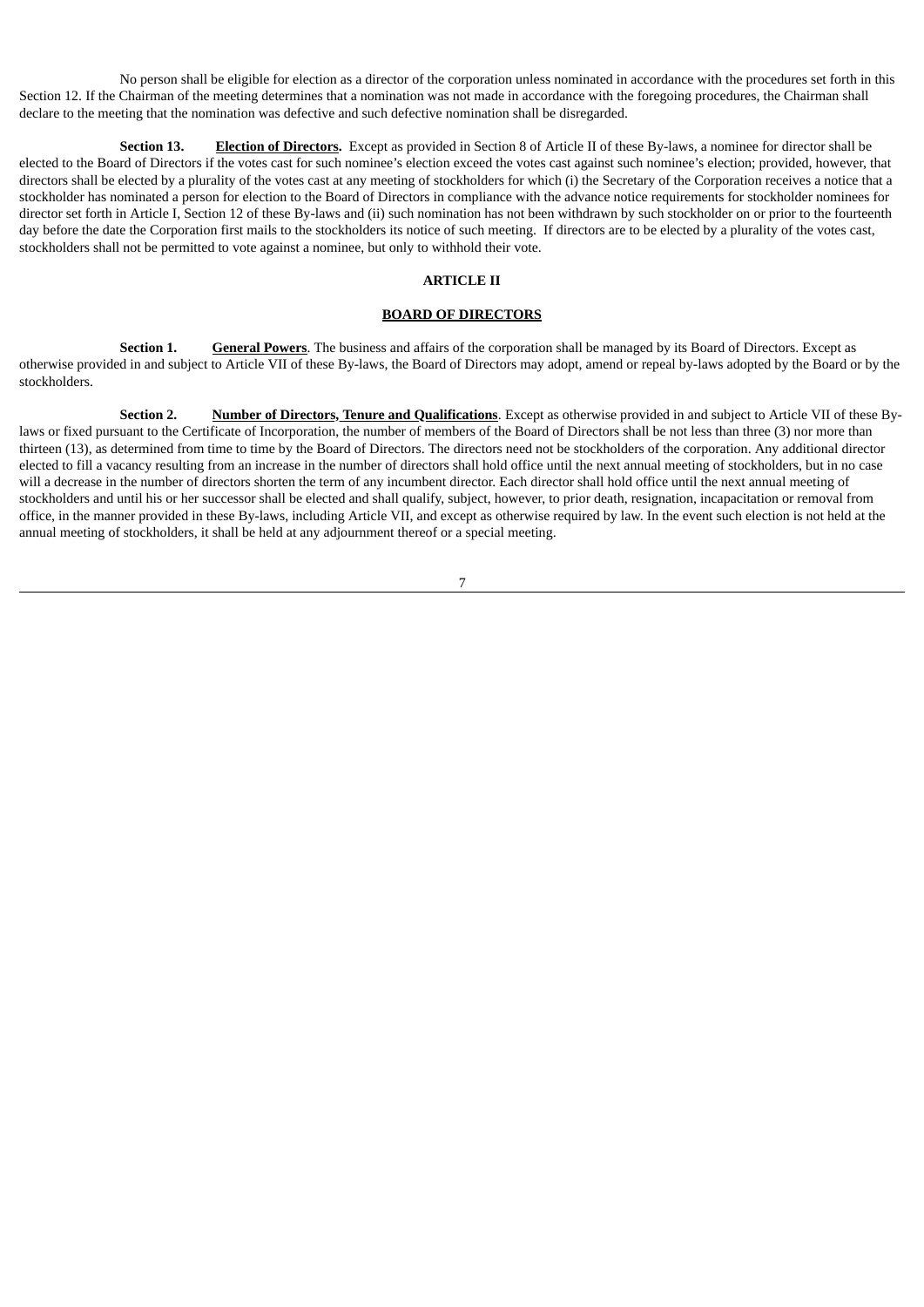**Section 3. Regular Meetings**. Regular meetings of the Board of Directors shall be held without any other notice than this By-Law immediately after, and at the same place as, the annual meeting of stockholders, and each adjourned session thereof. The Board of Directors may designate the time and place, either within or without the State of Delaware, for the holding of additional regular meetings without other notice than such designation.

**Section 4. Special Meetings**. Special meetings of the Board of Directors may be called by or at the request of the Chairman of the Board, the Chief Executive Officer or by members of the Board of Directors constituting no less than three-fourths (3/4) of the total number of directors then in office. The person or persons authorized to call special meetings of the Board of Directors may fix any place either within or without the State of Delaware, as the place for holding any special meeting of the Board of Directors called by them.

**Section 5. <b>Notice**</u>. Notice of any special meeting shall be given at least five (5) days previously thereto by written notice delivered or mailed to each director at his last known address, or at least forty-eight (48) hours previously thereto by personal delivery or by facsimile to a telephone number provided to the corporation. If mailed, such notice shall be deemed to be delivered when deposited in the United States mail so addressed, with postage thereon prepaid. If notice is given by facsimile, such notice shall be deemed to be delivered when transmitted with receipt confirmed. Whenever any notice whatever is required to be given to any director of the corporation under the provisions of these By-Laws or under the provisions of the Certificate of Incorporation or under the provisions of any statute, a waiver thereof in writing, signed at any time, whether before or after the time of meeting, by the director entitled to such notice, shall be deemed equivalent to the giving of such notice. The attendance of a director at a meeting shall constitute a waiver of notice of such meeting except where a director attends a meeting and objects thereat to the transaction of any business because the meeting is not lawfully called or convened. Neither the business to be transacted at, nor the purpose of, any regular or special meeting of the Board of Directors need be specified in the notice or waiver of notice of such meeting.

**Section 6. Quorum**. During the Specified Period (as defined in Article VII of these By-Laws), two-thirds (2/3<sup>rds</sup>) of the total number of directors which the corporation would have if there were no vacancies on the Board of Directors of the corporation shall constitute a quorum for the transaction of business at any meeting of the Board of Directors. In the event a quorum is not present at a duly called meeting of the Board of Directors, a majority of the directors present at such duly called meeting may adjourn the meeting and, upon delivery of a notice in accordance with Article II, Section 5 to the director(s), reschedule such meeting for an alternative date, and, at such rescheduled meeting, a majority of the total number of directors shall constitute a quorum.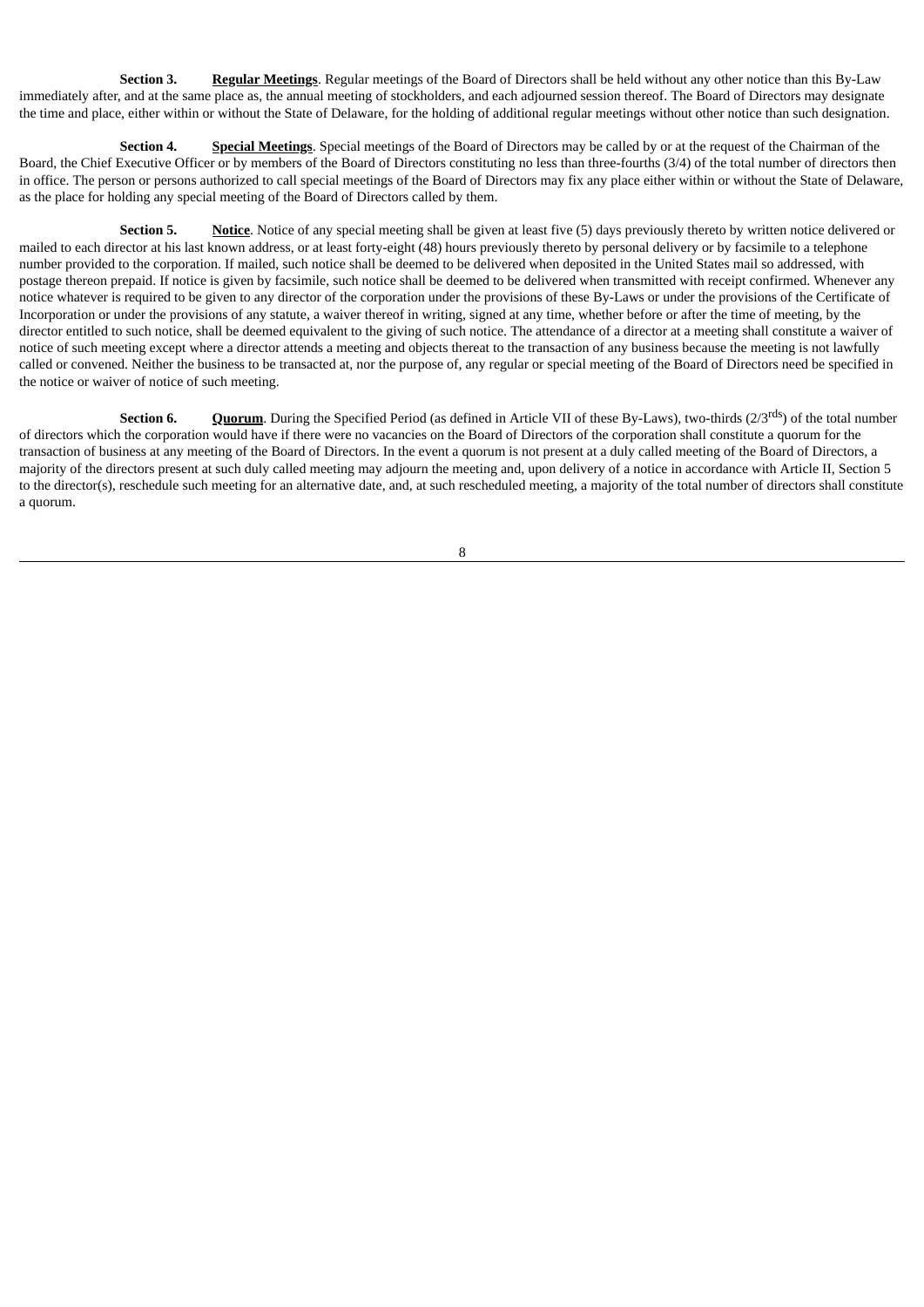**Section 7. Manner of Acting**. The act of the majority of the directors then in office shall be the act of the Board of Directors, unless the act of a greater number is required by these By-Laws, including Article VII.

**Section 8. Vacancies**. Except as otherwise required by law or Article VII of these By-laws, any vacancy on the Board of Directors that results from an increase in the number of directors shall be filled only by a majority of the Board of Directors then in office, provided that a quorum is present, and any other vacancy occurring on the Board of Directors shall be filled by a majority of the directors then in office, even if less than a quorum, or by a sole remaining director. Any director elected to fill a vacancy not resulting from an increase in the number of directors shall have the same remaining term as that of his or her predecessor. The resignation of a director shall be effective upon receipt by the corporation, unless some subsequent time is fixed in the resignation, and then from that time. Acceptance of such resignation by the corporation shall not be required.

**Section 9. Compensation**. The Board of Directors, by affirmative vote of a majority of the directors, and irrespective of any personal interest of any of its members, may establish reasonable compensation of all directors for services to the corporation as directors, officers or otherwise, or may delegate such authority to an appropriate committee.

**Section 10.** Presumption of Assent. A director of the corporation who is present at a meeting of the Board of Directors or a committee thereof at which action on any corporate matter is taken shall be presumed to have assented to the action taken unless his dissent shall be entered in the minutes of the meeting or unless he shall file his written dissent to such action with the person acting as the secretary of the meeting before the adjournment thereof. Such right to dissent shall not apply to a director who voted in favor of such action.

**Section 11. Committees**. Except as otherwise provided in and subject to Article VII of these By-laws, the Board of Directors by resolution may designate one (1) or more committees, each committee to consist of one (1) or more directors elected by the Board of Directors, which to the extent provided in such resolution, as initially adopted, and as thereafter supplemented or amended by further resolution adopted by a like vote, shall have and may exercise, when the Board of Directors is not in session, the powers of the Board of Directors in the management of the business and affairs of the corporation, except action with respect to amendment of the Certificate of Incorporation or By-Laws, adoption of an agreement of merger or consolidation (other than the adoption of a Certificate of Ownership and Merger in accordance with Section 253 of the General Corporation Law of the State of Delaware, as such law may be amended or supplemented), recommendation to the stockholders of the sale, lease or exchange of all or substantially all of the corporation's property or assets, recommendation to the stockholders of the dissolution or the revocation of a dissolution of the corporation, election of officers or the filling of vacancies on the Board of Directors or on committees created pursuant to this Section or declaration of dividends. Except as otherwise provided in and subject to Article VII of these By-laws, the Board of Directors may elect one (1) or more of its members as alternate members of any such committee who may take the place of any absent or disqualified member or members at any meeting of such committee, upon request by the Chairman of the Board or the Chief Executive Officer or upon request by the chairman of such meeting. Each such committee may fix its own rules governing the conduct of its activities and shall make such reports to the Board of Directors of its activities as the Board of Directors may request.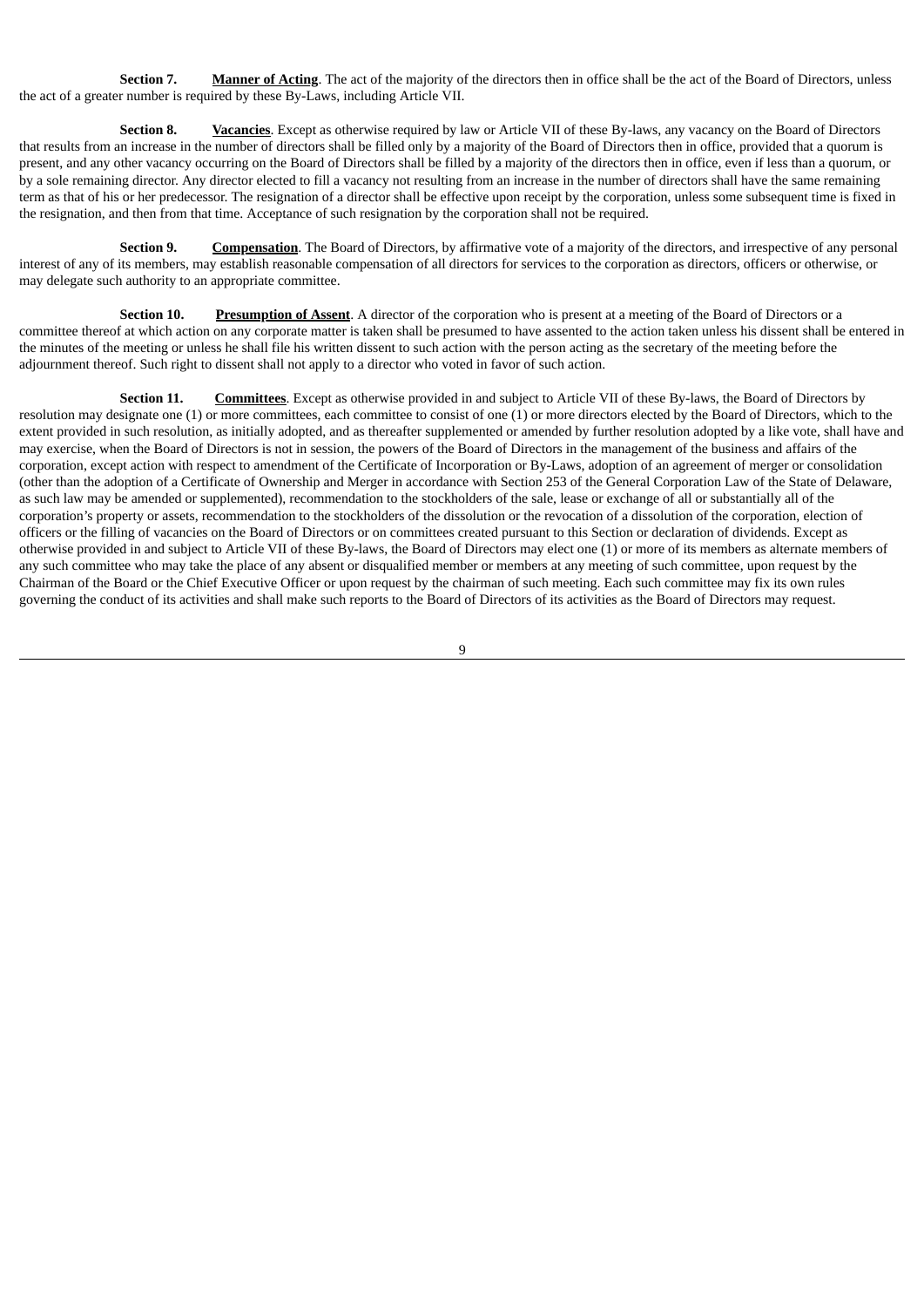**Section 12. Action of the Board by Written Consent**. Any action required or permitted to be taken at any meeting of the Board of Directors or any committee thereof may be taken without a meeting of the Board of Directors or any committee thereof if prior to such action a written consent thereto is signed by all members of the Board or of the committee, as the case may be, and such written consent is filed with the minutes of the proceedings of the Board or the committee.

**Section 13. Conferences**. Members of the Board of Directors or any committee designated by the Board may participate in a meeting of such Board or committee by means of conference telephone or similar communications equipment by means of which all persons participating in the meeting can hear each other, and participation in a meeting pursuant to this Section 13 shall constitute presence in person at such meeting.

### **ARTICLE III**

### **OFFICERS**

**Section 1. Number**. The officers of the corporation shall consist of an Chairman of the Board and a Chief Executive Officer. The Board of Directors may appoint as officers such number of Senior Vice Presidents and Vice Presidents, a Secretary, a Treasurer, one (1) or more Assistant Treasurers, one (1) or more Assistant Secretaries, and such other officers as are created by the Board from time to time. The same person may hold two (2) or more of such offices.

**Section 2. Election and Term of Office**. Except as otherwise provided in and subject to Article VII of these By-laws, the Chairman of the Board shall be elected by the directors from among their own number; other officers need not be directors. In addition to the powers conferred upon them by these By-Laws, except as otherwise provided in and subject to Article VII of these By-Laws, all officers elected or appointed by the Board of Directors shall have such authority and shall perform such duties as from time to time may be prescribed by the Board of Directors by resolution.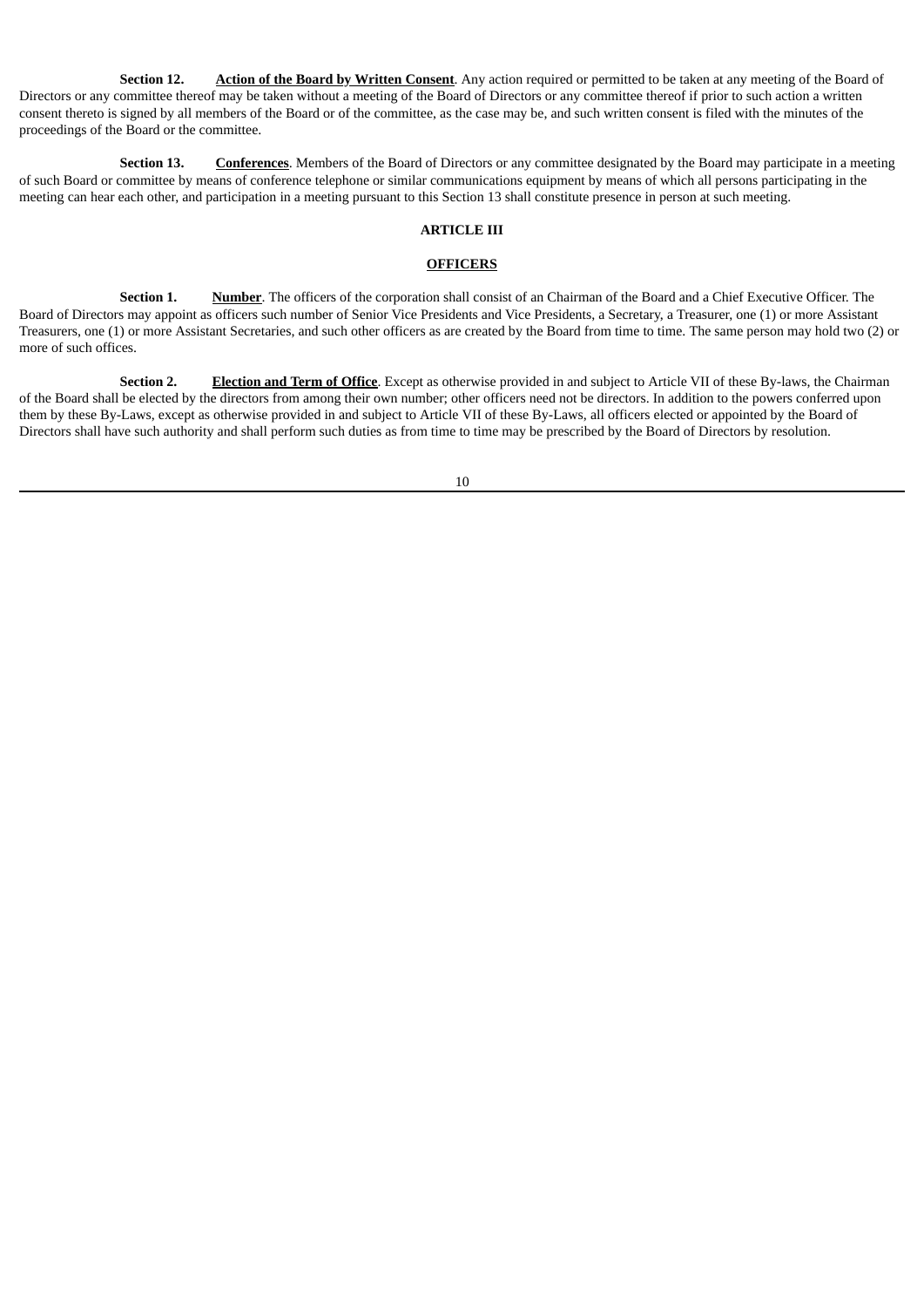**Section 3. Removal**. Except as otherwise provided in and subject to Article VII of these By-laws, any officer or agent elected or appointed by the Board of Directors may be removed by the Board of Directors, whenever in its judgment the best interests of the corporation will be served thereby, but such removal shall be without prejudice to the contract rights, if any, of the person so removed. Election or appointment shall not of itself create contract rights.

**Section 4. Executive Chairman of the Board**. The Executive Chairman of the Board shall have the duties as set forth in the Corporate Governance Guidelines/Policies of the corporation.

**Section 5. Lead Independent Directors**. The Lead Independent Director shall have the duties as set forth in the Corporate Governance Guidelines/Policies of the corporation and such other duties as from time to time may be assigned to him by the Board of Directors.

**Section 6. Chief Executive Officer**. The Chief Executive Officer shall be the principal executive officer of the corporation and shall have the general charge of and control over the business, affairs, and personnel of the corporation, subject to the authority of the Board of Directors. The Chief Executive Officer may, together with the Secretary, sign all certificates for shares of the capital stock of the corporation. Except as may be specified by the Board of Directors, the Chief Executive Officer shall have the power to enter into contracts and make commitments on behalf of the corporation and shall have the right to execute deeds, mortgages, bonds, contracts and other instruments necessary or proper to be executed in connection with the corporation's regular business and may authorize any other officer of the corporation, to sign, execute and acknowledge such documents and instruments in his place and stead.

**Section 7. Senior Vice President and Vice Presidents**. Each Senior Vice President or Vice President shall perform such duties and have such authority as from time to time may be assigned to him by the Board of Directors (so long as such duties are, and such authority is, subordinate to the Chief Executive Officer) or the Chief Executive Officer.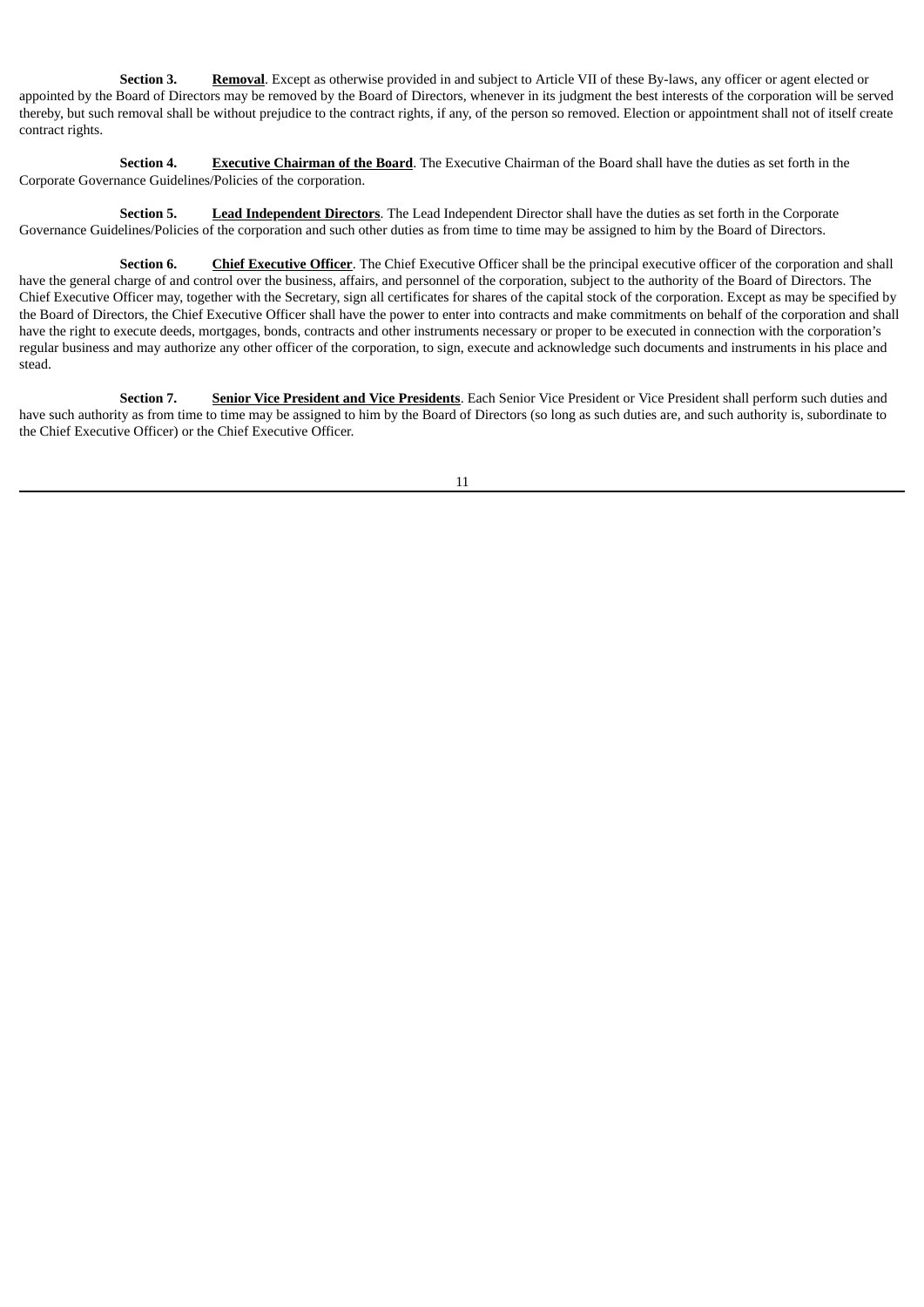**Section 8. Secretary and Assistant Secretaries**. The Secretary shall have custody of the seal of the corporation and of all books, records and papers of the corporation, except such as shall be in the charge of the Treasurer or some other person authorized to have custody and be in possession thereof by resolution of the Board of Directors. The Secretary shall record the proceedings of the meetings of the stockholders and of the Board of Directors in books kept by him for that purpose and may, at the direction of the Board of Directors, give any notice required by statute or by these By-Laws of all such meetings. The Secretary shall, together with the Chief Executive Officer, sign certificates for shares of the capital stock of the corporation. Any Assistant Secretaries elected by the Board of Directors, in order of their seniority, shall, in the absence or disability of the Secretary, perform the duties and exercise the powers of the Secretary as aforesaid. The Secretary or any Assistant Secretary may, together with the Chief Executive Officer or any other authorized officer, execute on behalf of the corporation any contract which has been approved by the Board of Directors, and shall perform such other duties as the Board of Directors or the Chief Executive Officer shall prescribe.

**Section 9. Treasurer and Assistant Treasurer**. The Treasurer shall keep accounts of all moneys of the corporation received and disbursed, and shall deposit all monies and valuables of the corporation in its name and to its credit in such banks and depositories as the Board of Directors shall designate. Any Assistant Treasurers elected by the Board of Directors, in order of their seniority, shall, in the absence or disability of the Treasurer, perform the duties and exercise the powers of the Treasurer, and shall perform such other duties as the Board of Directors or the Chief Executive Officer shall prescribe.

**Section 10. Salaries**. The salaries of the officers shall be fixed from time to time by the Board of Directors and no officer shall be prevented from receiving such salary by reason of the fact that he is also a director of the corporation.

**Section 11. Representation in Other Companies**. Unless otherwise ordered by the Board of Directors, the Chief Executive Officer or a Vice President designated by the Chief Executive Officer or the Board of Directors shall have full power and authority on behalf of the corporation to attend and to act and to vote at any meetings of security holders of corporations in which the corporation may hold securities, and at such meetings shall possess and may exercise any and all rights and powers incident to the ownership of such securities, and which as the owner thereof the corporation might have possessed and exercised, if present. The Board of Directors by resolution from time to time may confer like powers upon any other person or persons.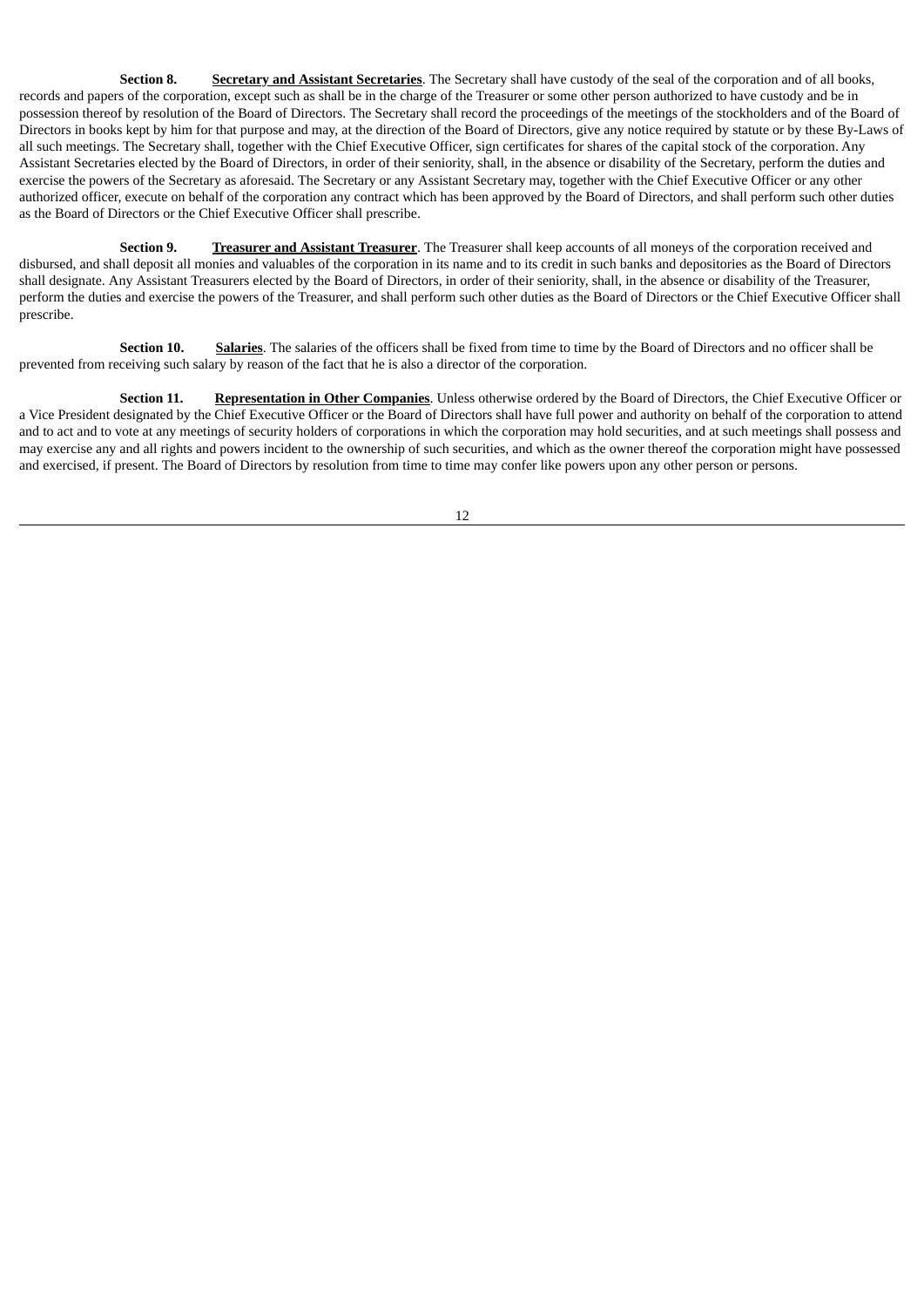### **ARTICLE IV**

#### **STOCK AND TRANSFER OF STOCK**

**Section 1. Shares of Stock**. The shares of capital stock of the corporation shall be represented by a certificate, unless and until the Board of Directors of the corporation adopts a resolution permitting shares to be uncertificated. Notwithstanding the adoption of any such resolution providing for uncertificated shares, every holder of capital stock of the corporation theretofore represented by certificates and, upon request, every holder of uncertificated shares, shall be entitled to have a certificate for shares of capital stock of the corporation signed by the Chief Executive Officer and by the Secretary. To the extent that shares are represented by certificates, the certificates shall be in such form as shall be determined by the Board of Directors and shall be consecutively numbered or otherwise identified. The name and address of the person to whom the shares represented thereby are issued, with the number of shares and date of issue, shall be entered on the stock transfer books of the corporation. With respect to certificated shares of stock, all certificates surrendered to the corporation for transfer shall be canceled and no new certificate or uncertificated shares shall be issued until the former certificate for a like number of shares shall have been surrendered and canceled, except that in case of a lost, destroyed or mutilated certificate, a new certificate or uncertificated shares may be issued therefor upon such terms and indemnity to the corporation as the Board of Directors may prescribe.

**Section 2. Transfer of Shares**. Stock of the corporation shall be transferable in the manner prescribed by applicable law and in these By-Laws. Transfers of stock shall be made on the books of the corporation, and in the case of certificated shares of stock, only by the person named in the certificate or by such person's attorney lawfully constituted in writing and upon the surrender of the certificate therefor, properly endorsed for transfer and payment of all necessary transfer taxes; or, in the case of uncertificated shares of stock, upon receipt of proper transfer instructions from the registered holder of the shares or by such person's attorney lawfully constituted in writing, and upon payment of all necessary transfer taxes and compliance with appropriate procedures for transferring shares in uncertificated form; provided, however, that such surrender and endorsement, compliance or payment of taxes shall not be required in any case in which the officers of the corporation shall determine to waive such requirement. Prior to due presentment for registration of transfer of a certificate representing shares of capital stock of the corporation or of proper transfer instructions with respect to uncertificated shares, the corporation may treat the registered owner of such shares as the person exclusively entitled to vote, to receive notifications and otherwise to exercise all the rights and powers of an owner. Where a certificate for shares is presented to the corporation with a request to register for transfer, the corporation shall not be liable to the owner or any other person suffering loss as a result of such registration of transfer if (a) there were on or with the certificate the necessary endorsements, and (b) the corporation had no duty to inquire into adverse claims or has discharged any such duty. The corporation may require reasonable assurance that said endorsements are genuine and effective and in compliance with such other regulations as may be prescribed under the authority of the Board of **Directors**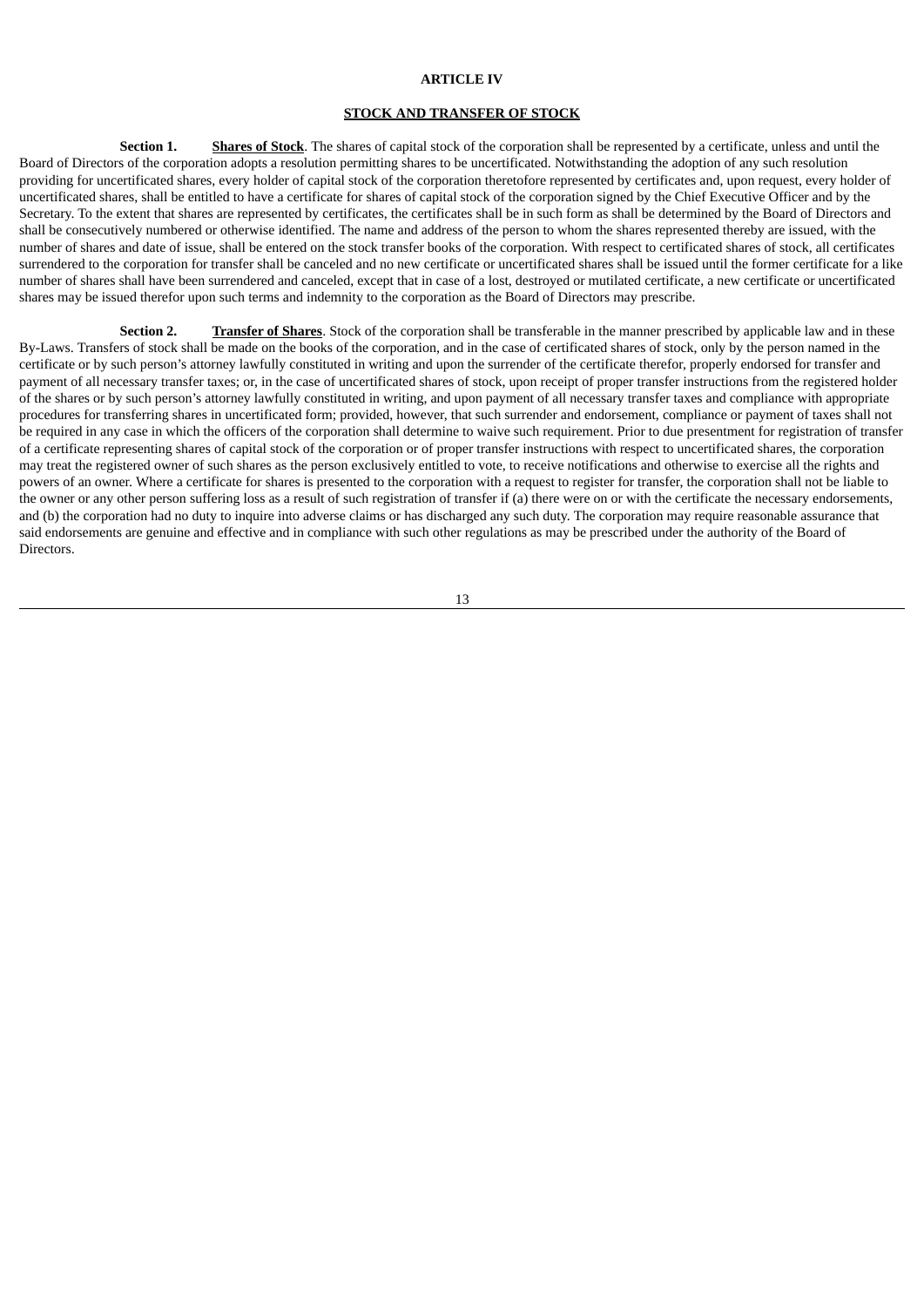### **ARTICLE V**

### **INDEMNIFICATION OF DIRECTORS, OFFICERS,**

### **EMPLOYEES AND AGENTS**

**Section 1. Indemnification Generally**. The corporation shall indemnify any person who was or is a party or is threatened to be made a party to any threatened, pending or completed action, suit or proceeding, whether civil, criminal, administrative or investigative (other than an action by or in the right of the corporation), by reason of the fact that he or she is or was a director, officer, employee or agent of the corporation, or is or was serving at the request of the corporation as a director, officer, employee or agent of another corporation, partnership, joint venture, trust or other enterprise, or is alleged to have violated the Employee Retirement Income Security Act of 1974, as amended, against expenses (including attorneys' fees), judgments, fines, penalties, and amounts paid in settlement actually and reasonably incurred by him or her in connection with such action, suit or proceeding if he or she acted in good faith and in a manner he or she reasonably believed to be in or not opposed to the best interests of the corporation, and, with respect to any criminal action or proceeding, had no reasonable cause to believe his or her conduct was unlawful. The termination of any action, suit or proceeding by judgment, order, settlement, conviction, or upon plea of nolo contendere or its equivalent shall not, of itself, create a presumption that the person did not act in good faith and in a manner which he or she reasonably believed to be in or not opposed to the best interests of the corporation, and, with respect to any criminal action or proceeding, had reasonable cause to believe that his or her conduct was unlawful.

**Section 2. Indemnification in Actions By or In the Right Of the Corporation**. The corporation shall indemnify any person who was or is a party or is threatened to be made a party to any threatened, pending or completed action or suit by or in the right of the corporation to procure a judgment in its favor by reason of the fact that he or she is or was a director, officer, employee or agent of the corporation, or is or was serving at the request of the corporation as a director, officer, employee or agent of another corporation, partnership, joint venture, trust or other enterprise against expenses (including attorneys' fees) actually and reasonably incurred by him or her in connection with the defense and settlement of such action or suit if he or she acted in good faith and in a manner he or she reasonably believed to be in or not opposed to the best interests of the corporation and except that no indemnification shall be made in respect of any claim, issue or matter as to which such person shall have been adjudged to be liable to the corporation unless and only to the extent that the Delaware Court of Chancery or the court in which such action or suit was brought shall determine upon application that, despite the adjudication of liability but in view of all the circumstances of the case, such person is fairly and reasonably entitled to indemnity for such expenses which the Delaware Court of Chancery or such other court shall deem proper.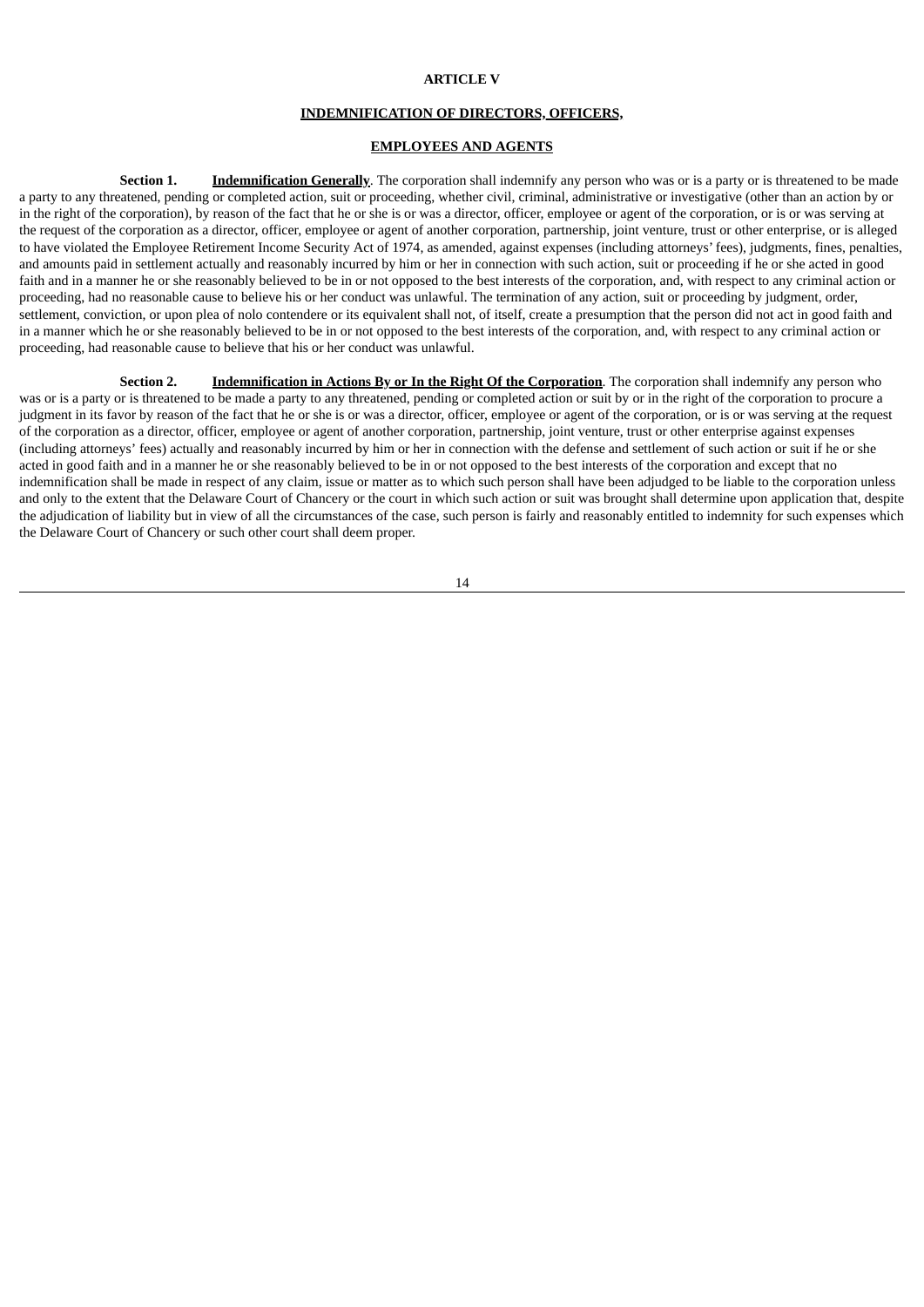**Section 3. Success on the Merits; Indemnification Against Expenses**. To the extent that a director, officer, employee or agent of the corporation has been successful on the merits or otherwise in defense of any action, suit or proceeding referred to in Section 1 or Section 2 of this Article V, or in defense of any claim, issue or matter therein, he or she shall be indemnified against expenses (including attorneys' fees) actually and reasonably incurred by him or her in connection therewith.

**Section 4. Determination that Indemnification is Proper**. Any indemnification under Section 1 or Section 2 of this Article V, unless ordered by a court, shall be made by the corporation only as authorized in the specific case upon a determination that indemnification of the director, officer, employee or agent is proper in the circumstances under the standard of conduct set forth in such Section 1 or Section 2 of this Article V, as the case may be. Such determination shall be made:

or proceeding;

(a) By the Board of Directors by a majority vote of a quorum consisting of directors who were not parties to such action, suit

(b) If such a quorum is not obtainable, or, even if obtainable if a quorum of disinterested directors so directs, by independent legal counsel in a written opinion; or

(c) By the stockholders.

**Section 5. Insurance; Indemnification Agreements**. The corporation may, but shall not be required to, supplement the right of indemnification under this Article V by any lawful means, including, without limitation by reason of enumeration, (i) the purchase and maintenance of insurance on behalf of any one or more of such indemnitees, whether or not the corporation would be obligated to indemnify such person under this Article V or otherwise, and (ii) individual or group indemnification agreements with any one or more of such indemnities.

**Section 6. Advancement of Expenses.** Expenses (including attorneys' fees) incurred by an indemnitee in defending any civil, criminal, administrative or investigative action, suit or proceeding shall be paid by the corporation in advance of the final disposition of such action, suit or proceeding upon receipt of an undertaking by or on behalf of the indemnitee to repay such amount if it shall ultimately be determined that he or she is not entitled to be indemnified by the corporation as to such amounts.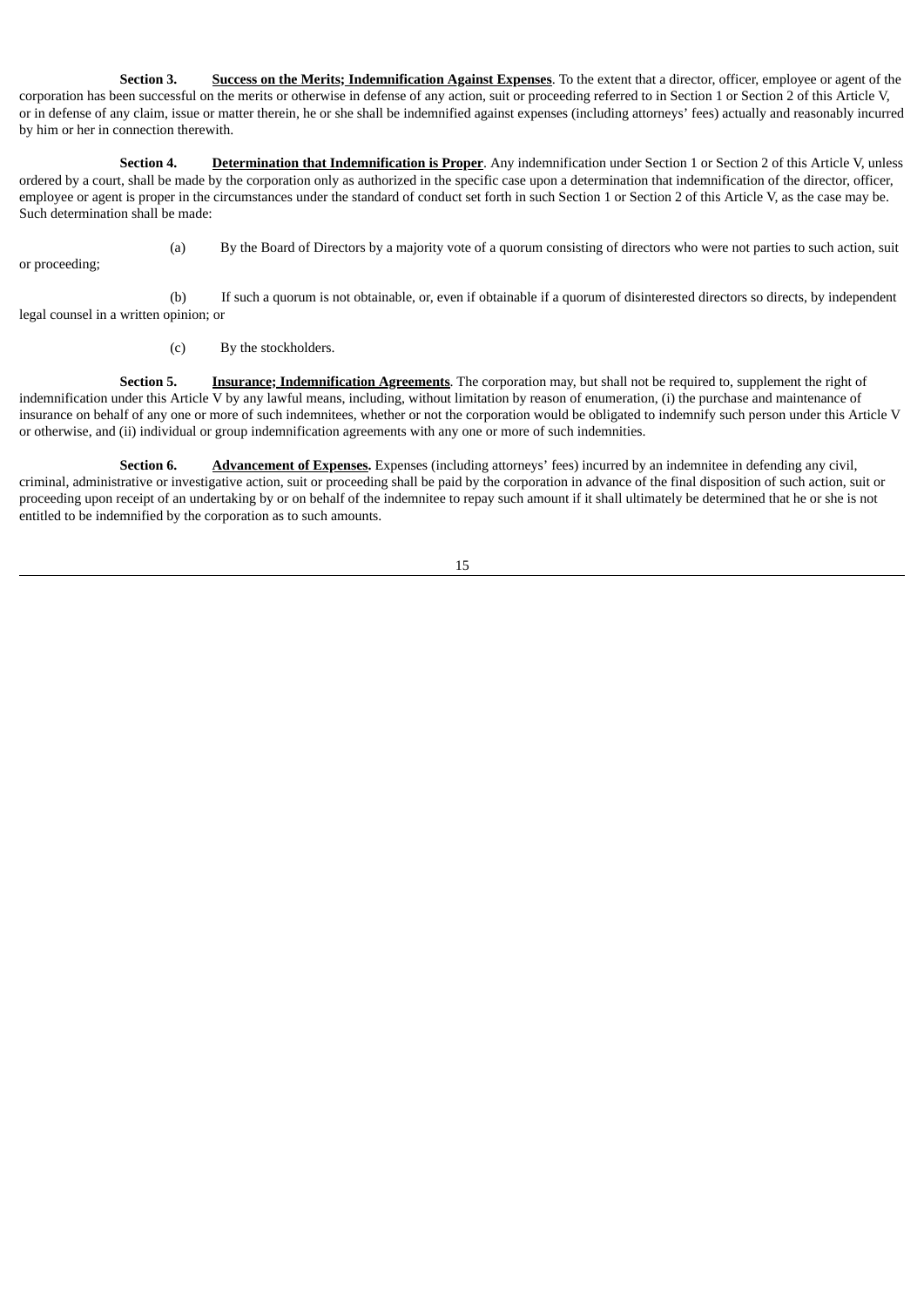**Section 7. Rights Not Exclusive**. The indemnification and advancement of expenses provided by this Article V shall be not deemed exclusive of any other right to which an indemnified person may be entitled under Section 145 of the General Corporation Law of the State of Delaware (or any successor provision) or otherwise under applicable law, or under any agreement, vote of stockholders or disinterested directors or otherwise, both as to action in his or her official capacity and as to action in another capacity while holding such office and shall continue as to a person who has ceased to be a director, officer, employee or agent and shall inure to the benefit of the heirs, executors and administrators of such a person.

**Section 8. Severability**. To the extent that any court of competent jurisdiction shall determine that the indemnification provided under this Article V shall be invalid as applied to a particular claim, issue or matter, the provisions hereof shall be deemed amended to allow indemnification to the maximum extent permitted by law.

**Section 9. Modification**. This Article V shall be deemed to be a contract between the corporation and each previous, current or future director, officer, employee or agent. The provisions of this Article V shall be applicable to all actions, claims, suits or proceedings, commenced after the adoption hereof, whether arising from any action taken or failure to act before or after such adoption. No amendment, modification or repeal of this Article V shall diminish the rights provided hereby or diminish the right to indemnification with respect to any claim, issue or matter in any then pending or subsequent proceeding which is based in any material respect from any alleged action or failure to act prior to such amendment, modification or repeal.

#### **ARTICLE VI**

#### **EXCLUSIVE FORUM**

Unless the corporation consents in writing to the selection of an alternative forum, the sole and exclusive forum for (i) any derivative action or proceeding brought on behalf of the corporation, (ii) any action asserting a claim of breach of a fiduciary duty owed by any director or officer or other employee of the corporation to the corporation or the corporation's stockholders, (iii) any action asserting a claim against the corporation or any director or officer or other employee of the corporation arising pursuant to any provision of the Delaware General Corporation Law or the corporation's Certificate of Incorporation or By-Laws (as either may be amended from time to time), or (iv) any action asserting a claim against the corporation or any director or officer or other employee of the corporation governed by the internal affairs doctrine shall be a state court located within the State of Delaware (or, if no state court located within the State of Delaware has jurisdiction, the federal district court for the District of Delaware).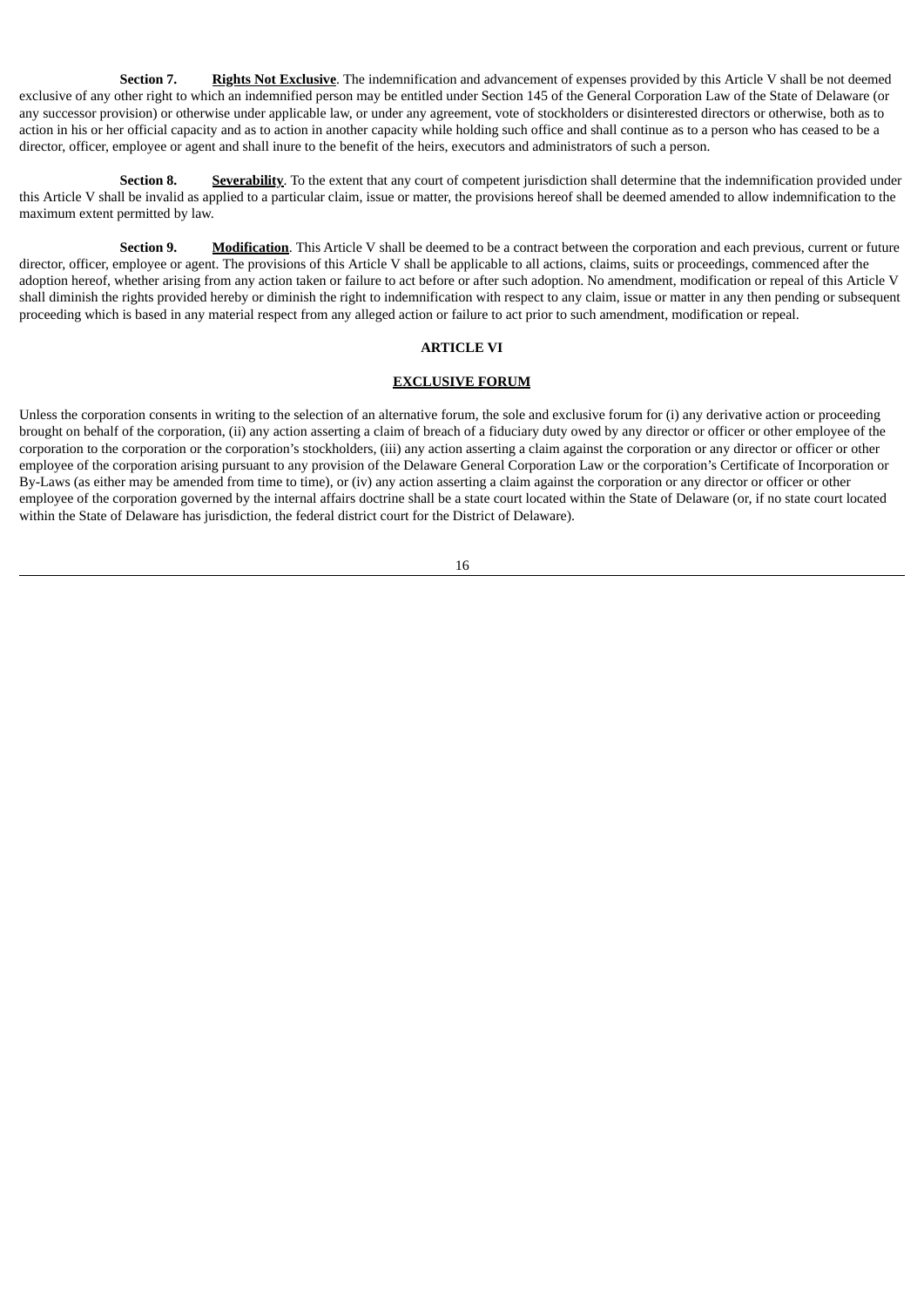### **ARTICLE VII**

#### **CERTAIN GOVERNANCE MATTERS**

**Section 1. Definitions**. The following definitions shall apply to this Article VII and otherwise as applicable in these By-laws:

(a) "Effective Time" has the meaning specified in the Merger Agreement.

(b) "Entire Board of Directors" shall mean a total of eleven (11) directors; provided, however, that if a vacancy has not been filled pursuant to Article VII, Section 2 below and the remaining directors determine, by action of a majority of the directors then in office, in the good faith exercise of their fiduciary duties, that immediate action is required to avoid material harm to the corporation, then the "Entire Board of Directors" shall mean the remaining directors (even if less than a quorum) or the sole remaining director.

(a) "Entire Corporate Governance and Nominating Committee" shall mean a total of four (4) directors on the Corporate Governance and Nominating Committee.

(b) "Merger Agreement" shall mean the Agreement and Plan of Merger, dated as of September 15, 2015, by and among DENTSPLY International Inc., Sirona Dental Systems, Inc., and Dawkins Merger Sub Inc., as amended from time to time.

Effective Time.

(c) "Specified Period" shall mean the period beginning at the Effective Time and ending on the third (3<sup>rd</sup>) anniversary of the

# **Section 2. Composition of the Board.**

(a) Following the Effective Time, the Board shall be comprised of eleven (11) members. The specific composition of the Board as of the Effective Time shall be as set forth in the Merger Agreement. Any re-nomination of a director or nomination of an individual to a seat held by an existing director shall be filled only by the approval of at least a majority of the Entire Board of Directors (even if less than a quorum, or by the sole remaining director) acting solely upon the recommendation of at least a majority of the Entire Corporate Governance and Nominating Committee. In the event of a deadlock among the members of the Corporate Governance and Nominating Committee concerning such re-nomination or nomination, as applicable, or failure of the Board to approve such recommendation of the Entire Corporate Governance and Nominating Committee, the incumbent director shall be re-nominated if willing to serve.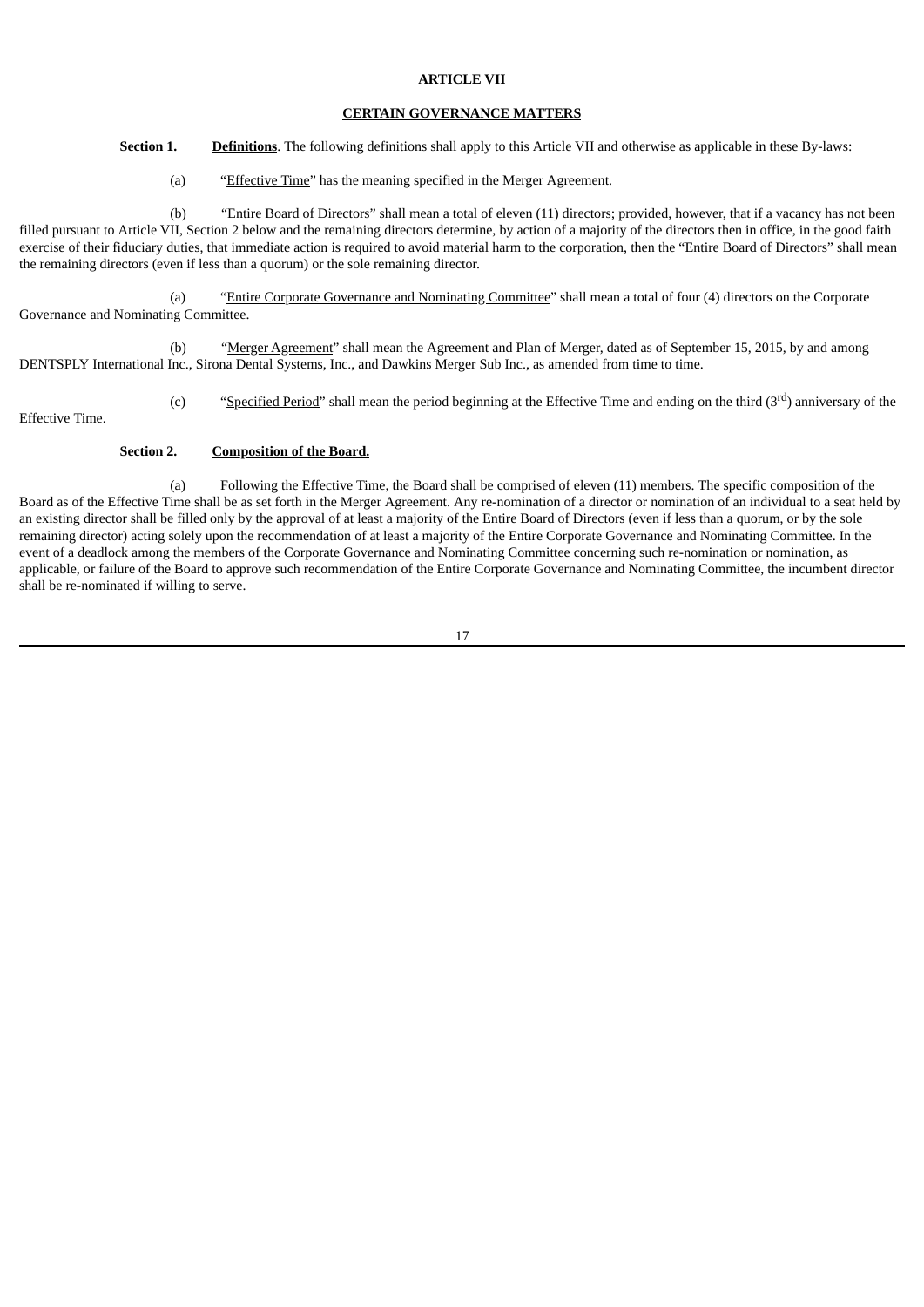(b) Vacancies resulting from the cessation of service by, including removal of, any director shall be filled only by the approval of at least a majority of the Entire Board of Directors (even if less than a quorum, or by the sole remaining director) acting solely upon the unanimous recommendation of the Corporate Governance and Nominating Committee.

**Section 3. Chairman, Chief Executive Officer, Lead Independent Director.** During the Specified Period, the Board may only replace, remove, alter the responsibilities and authorities (as set forth in the Corporate Governance Guidelines/Policies of the corporation or these By-laws), or grant conflicting responsibilities or authorities of the Chairman, the Chief Executive Officer, or the Lead Independent Director, as applicable, by the affirmative vote of the greater of (i) at least seventy percent (70%) of the Entire Board of Directors and (ii) eight (8) directors.

### **Section 4. Required Committees.**

(a) From the Effective Date, the Board shall have the following three committees, in addition to any other committees as determined by the Board from time to time by the affirmative vote of the greater of (i) at least seventy percent (70%) of the Entire Board of Directors and (ii) eight (8) directors: Audit & Finance Committee, Corporate Governance and Nominating Committee, and Human Resources Committee (the "Required Committees").

(b) Vacancies in any Required Committee resulting from the cessation of service by, including removal of, any director or any subsequent director shall be filled only by the approval of at least a majority of the Entire Board of Directors (even if less than a quorum, or by a sole remaining director) acting solely upon the unanimous recommendation of the Corporate Governance and Nominating Committee.

(c) The chairman of the Required Committees as of the Effective Time shall be as set forth in the Merger Agreement. Any change to or replacement of the chairman of any Required Committee shall be determined by the Board from time to time by the affirmative vote of the greater of (i) at least seventy percent (70%) of the Entire Board of Directors and (ii) eight (8) directors.

(d) Each Required Committee shall have the responsibilities set forth in the charter of such Required Committee as of the Effective Time, except as modified from time to time by the affirmative vote of the greater of (i) at least seventy percent (70%) of the Entire Board of Directors and (ii) eight (8) directors.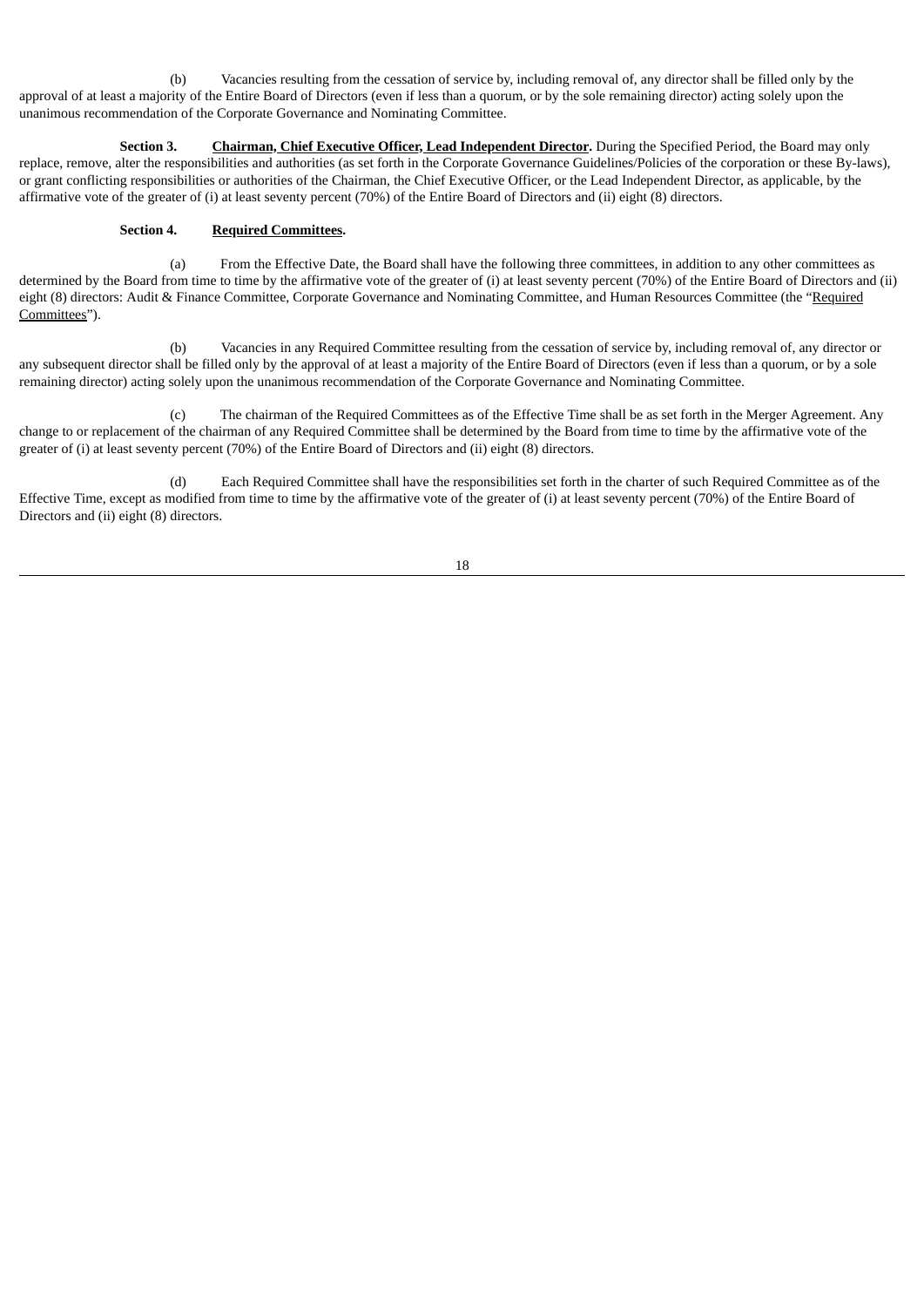**Section 5. Amendments**. During the Specified Period, the provisions of this Article VII and the Corporate Governance Guidelines/Policies of the corporation may be modified, amended or repealed by the Board of Directors, and any By-law provision or other resolution inconsistent with this Article VII or the Corporate Governance Guidelines/Policies of the corporation may be adopted by the Board of Directors, only by an affirmative vote of the greater of (i) at least seventy percent (70%) of the Entire Board of Directors and (ii) eight (8) directors. In the event of any inconsistency between any other provision of these By-laws and any provision of this Article VII, the provisions of this Article VII shall control. Following the end of the Specified Period, this Article VII shall automatically and without further action become void and be of no further force and effect.

[*Remainder of Page Intentionally Left Blank*]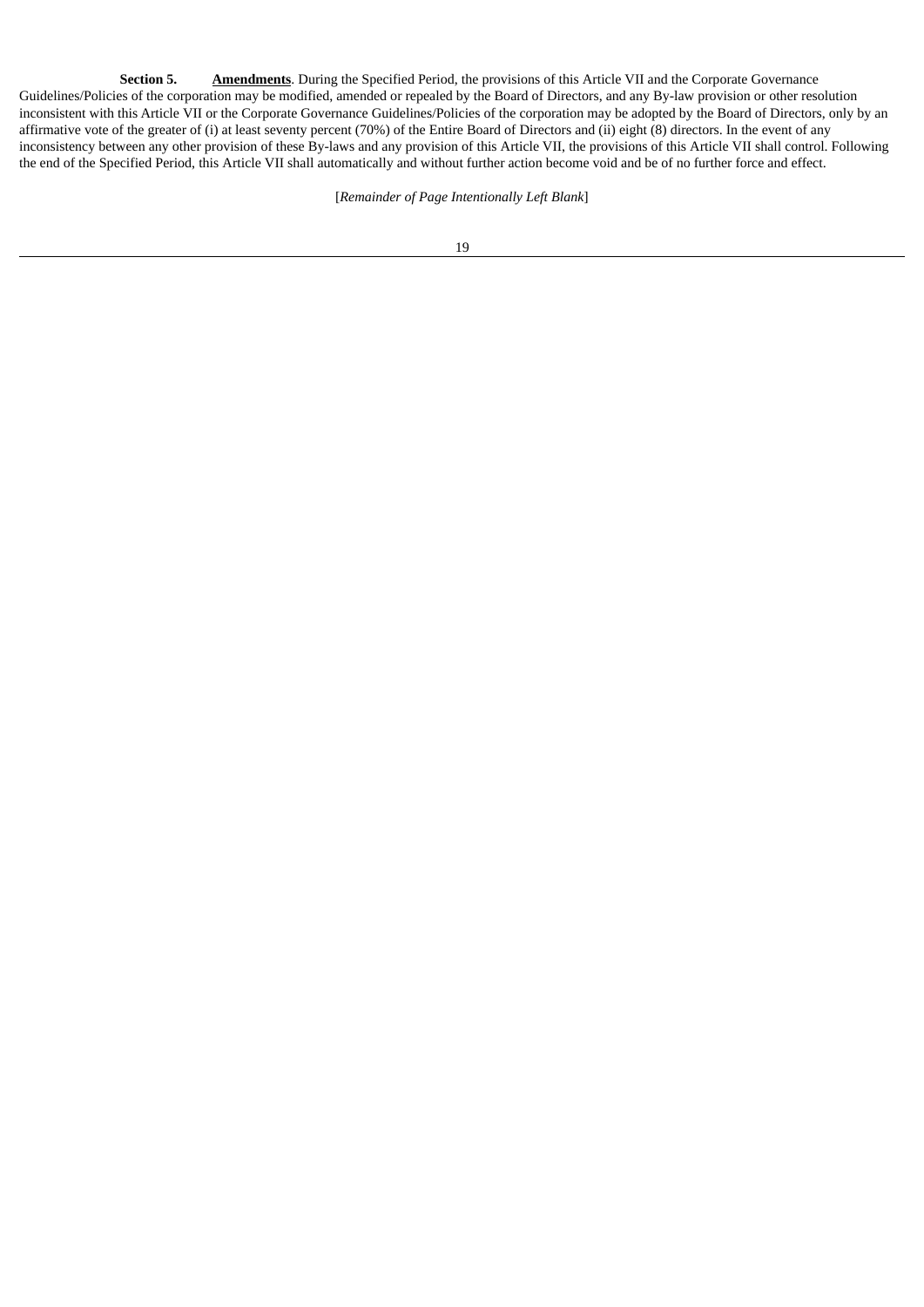# FORM OF

## DENTSPLY SIRONA INC.

# CORPORATE GOVERNANCE GUIDELINES/POLICIES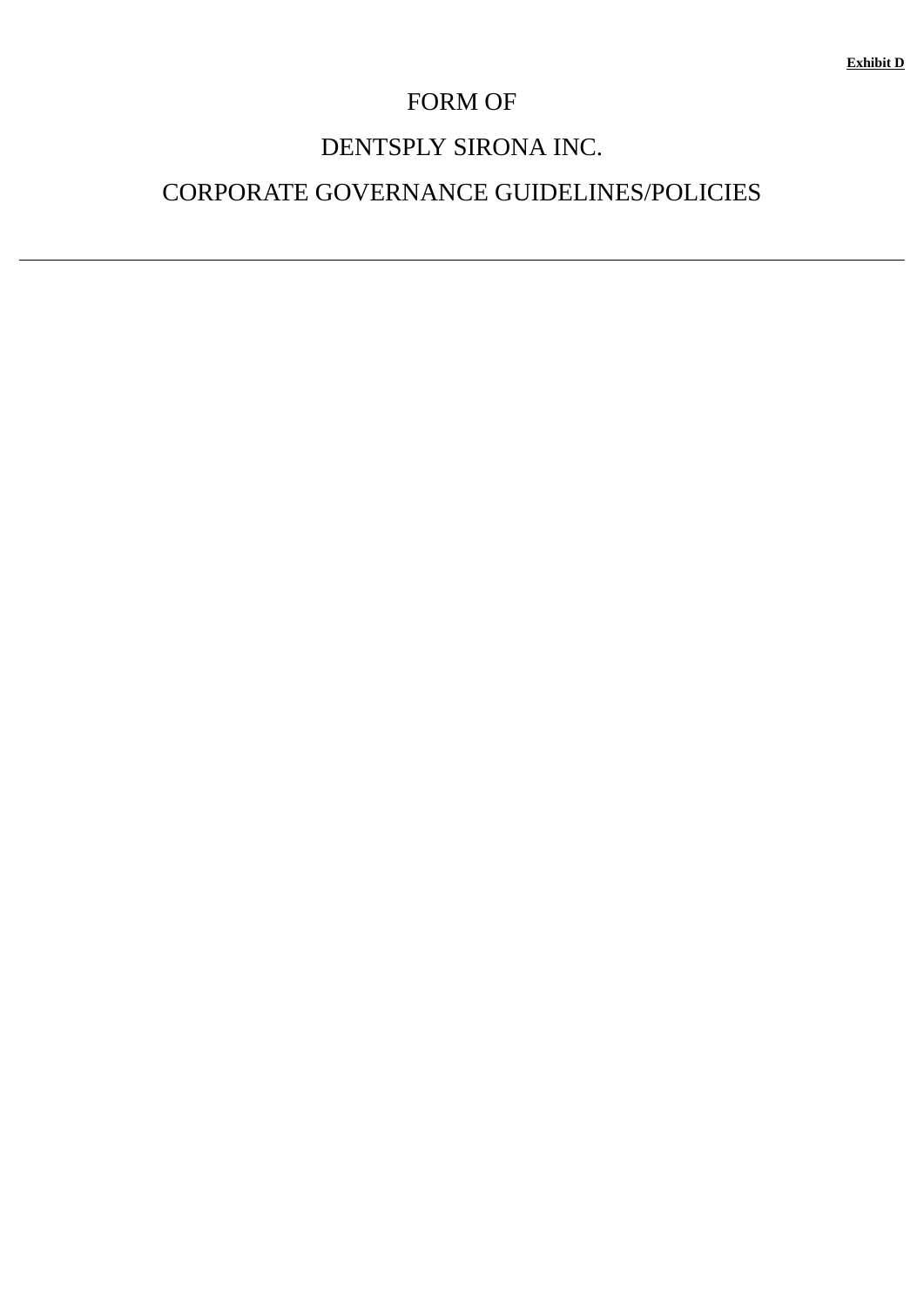## **TABLE OF CONTENTS**

| Ι.    | Functions/Responsibilities of the Board of Directors  |                                                                            |                     |
|-------|-------------------------------------------------------|----------------------------------------------------------------------------|---------------------|
| П.    | Selection/Service of Board Members                    |                                                                            | $\overline{2}$      |
|       | A.                                                    | Identification                                                             | $\overline{2}$      |
|       | B.                                                    | Non-Discrimination                                                         | $\overline{2}$      |
|       | C.                                                    | Independence                                                               | $\overline{2}$      |
|       | D.                                                    | Criteria for the Nomination                                                | $\overline{2}$      |
|       | Ε.                                                    | Number of Board Seats                                                      | 3                   |
|       | F.                                                    | Size of Board                                                              | $\overline{4}$      |
|       |                                                       |                                                                            |                     |
| Ш.    | Term                                                  |                                                                            | $\overline{4}$      |
|       | A.                                                    | Normal Terms                                                               | 4                   |
|       | <b>B.</b>                                             | <b>Management Director Resignation</b>                                     | $\overline{4}$      |
|       | C.                                                    | Term Limits                                                                | 4                   |
|       | D.                                                    | Retirement                                                                 | $\overline{4}$      |
|       |                                                       |                                                                            |                     |
| IV.   | <b>Stock Ownership of Directors</b><br>$\overline{4}$ |                                                                            |                     |
|       |                                                       |                                                                            |                     |
| V.    | <b>Board Meetings</b>                                 |                                                                            | $\overline{4}$      |
|       | А.                                                    | <b>Scheduling of Meetings</b>                                              | 4                   |
|       | <b>B.</b>                                             | Agenda                                                                     | 5                   |
|       | C.                                                    | <b>Management Presentations</b>                                            | 5                   |
|       | D.                                                    | <b>Executive Sessions</b>                                                  | 5                   |
|       |                                                       |                                                                            |                     |
| VI.   | Attendance                                            |                                                                            | 5                   |
|       | A.                                                    | <b>Board Meetings</b>                                                      | 5                   |
|       | <b>B.</b>                                             | <b>Annual Stockholders Meeting</b>                                         | 5                   |
| VII.  | Chairman of the Board                                 |                                                                            | 5                   |
|       |                                                       |                                                                            |                     |
| VIII. |                                                       | Roles and Responsibilities: Executive Chairman and Chief Executive Officer | 5                   |
|       |                                                       |                                                                            |                     |
| IX.   | Lead Independent Director                             |                                                                            | 6                   |
|       |                                                       |                                                                            |                     |
| Х.    | <b>Board Committees</b>                               |                                                                            | 6                   |
|       | А.                                                    | Generally                                                                  | 6                   |
|       | B.                                                    | Charters                                                                   | 6                   |
|       | C.                                                    | Advisors                                                                   | 7                   |
|       | D.<br>Ε.                                              | <b>Committee Assignments</b><br><b>Committee Meetings</b>                  | $\overline{7}$<br>7 |
|       |                                                       |                                                                            |                     |
| XI.   | Compensation<br>7                                     |                                                                            |                     |
|       |                                                       |                                                                            |                     |
| XII.  | Self-Evaluation by the Board                          |                                                                            | 7                   |
|       |                                                       |                                                                            |                     |
| XIII. | <b>Director Education</b>                             |                                                                            | 8                   |
|       |                                                       |                                                                            |                     |
| XIV.  | Expenses                                              |                                                                            | $\, 8$              |
|       |                                                       |                                                                            |                     |
| XV.   | Capital Expenditures & Acquisitions                   |                                                                            | 8                   |
|       |                                                       |                                                                            |                     |
| XVI.  | Communications<br>9                                   |                                                                            |                     |
|       | A.                                                    | <b>Communications With Management</b>                                      | $9\,$               |
|       | <b>B.</b>                                             | Communications to Board                                                    | 9                   |
|       | C.                                                    | <b>Communications with Third Parties</b>                                   | $9\,$               |
|       | D.                                                    | <b>Director Nominations</b>                                                | 9                   |
|       |                                                       |                                                                            |                     |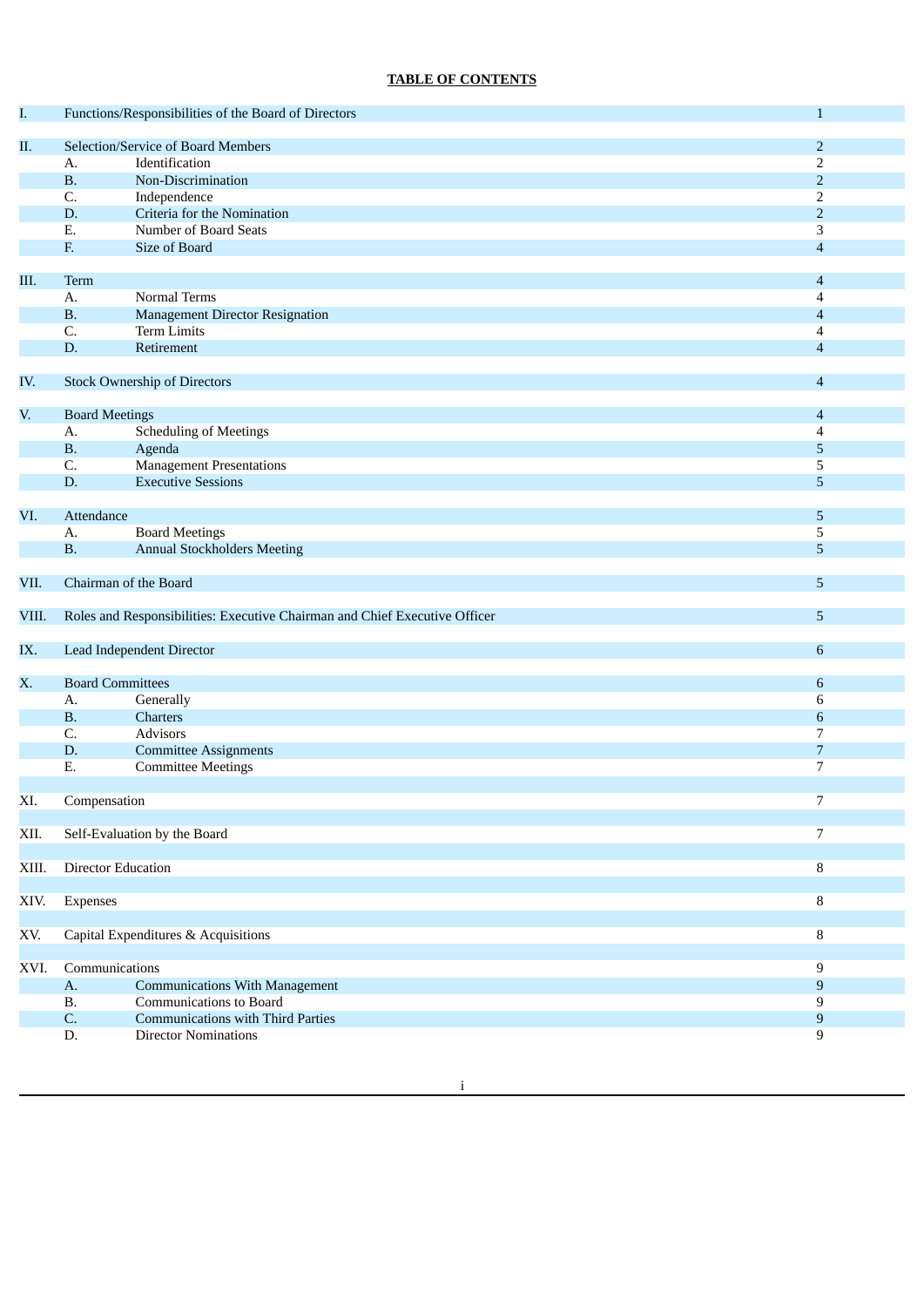### DENTSPLY SIRONA INC. CORPORATE GOVERNANCE GUIDELINES/POLICIES

The following Corporate Governance Guidelines have been adopted by the Board of Directors of DENTSPLY SIRONA Inc. (the "Company") to assist the Board in the exercise of its responsibilities. These Corporate Governance Guidelines reflect the Board's commitment to monitor the effectiveness of policy and decision making both at the Board and management level. These Corporate Governance Guidelines shall be reviewed by the Board, through the Corporate Governance and Nominating Committee (or successor thereof) (the "Governance Committee"), on a periodic basis and are subject to modification from time to time by the Board in accordance with the By-Laws of the Company.

### I. Functions/Responsibilities of the Board of Directors

The Directors oversee and direct the management of the business and affairs of the Company in accordance with the Delaware General Corporation Law and as set forth in the Company's By-Laws. Directors shall discharge the duties of their positions in good faith, in a manner reasonably believed to be in the best interests of the Company and with such care, skill and diligence, including reasonable inquiry as a person of ordinary prudence would use under similar circumstances. The responsibility of the Board of Directors is to supervise and direct the management of the Company. To that end, the role of the Board of Directors (references to the Board include the Committees of the Board, as applicable) shall include, but not be limited to:

- (1) The selection, appointment and regular evaluation of the performance, and approval of the compensation of, the Chief Executive Officer and, with the advice of the Chief Executive Officer, the principal senior executives;
- (2) The development of plans for succession with respect to the position of Executive Chairman and Chief Executive Officer, and monitoring succession planning for other key executives;
- (3) Oversight of the conduct of the Company's business and evaluation of whether the business is being properly managed;
- (4) Review and, where appropriate, approval of the Company's objectives, plans and actions, including its longer term strategic plans;
- (5) Review of the Company's financial statements;
- (6) Assessment of major risk factors relating to the Company and its performance, and review of measures taken or intended to be taken to address and mitigate such risks; and
- (7) Evaluation of whether appropriate systems and processes are in place to support the effective management of the Company in accordance with applicable legal requirements and the Company's Code of Business Conduct and Ethics.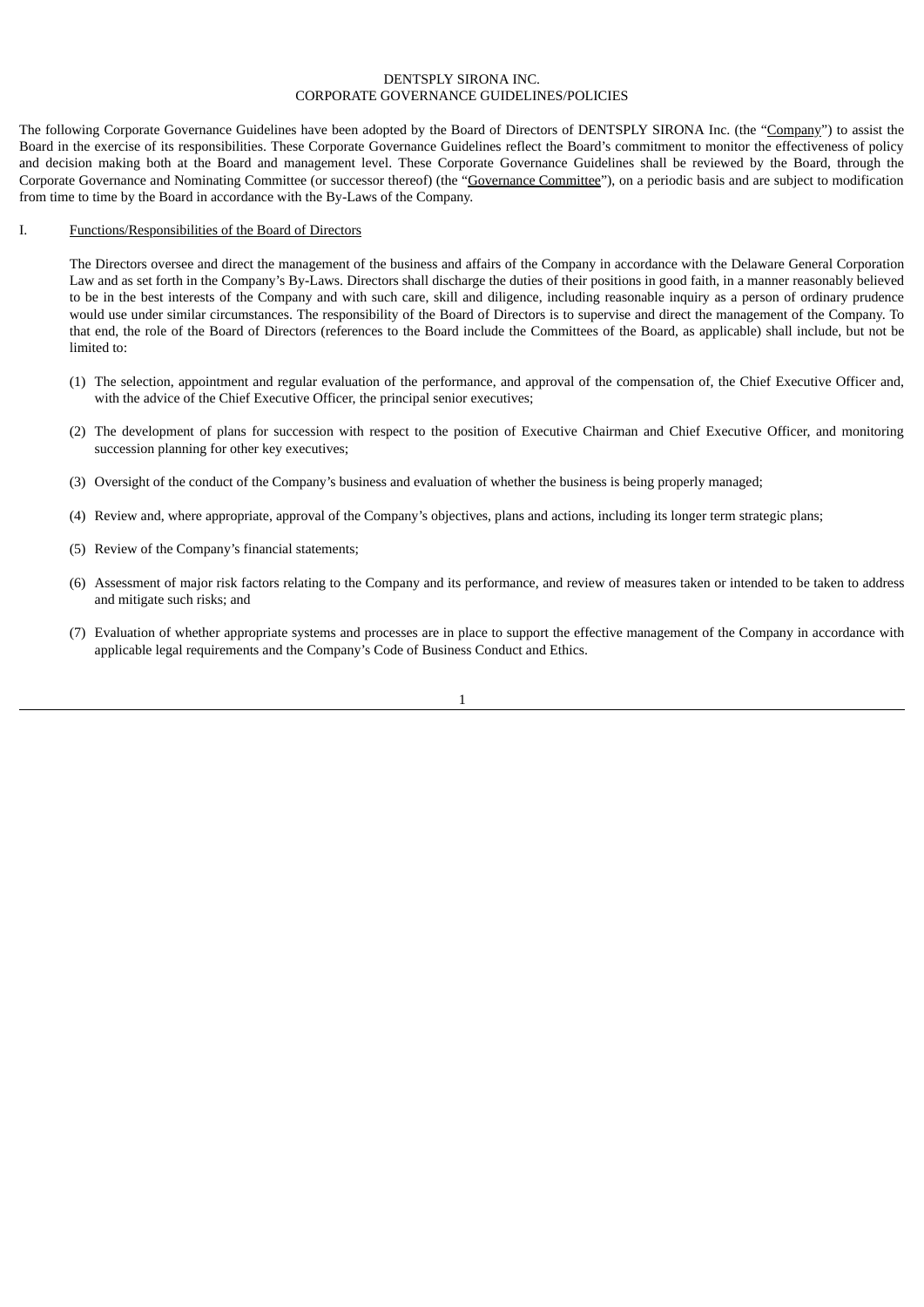### II. Selection/Service of Board Members

- A. Identification. The responsibility for the selection of new Directors resides with the Board and stockholders. The identification, screening and recommendation process has been delegated to the Governance Committee, which reviews candidates for election as Directors, recommends candidates to the Board to fill vacant Board seats and annually recommends a slate of Directors for approval by the Board and election by the stockholders of the Company.
- B. Non-Discrimination. Potential candidates for membership on the Board and Committees of the Board shall not be denied consideration by reason of race, gender, religion, color or ethnicity, nor shall any candidate be approached or selected solely because of any such reason.
- C. Independence. The Board shall be comprised of a majority of independent Directors, and no less than are required by NASDAQ or applicable law. Independence shall be defined as provided by the rules and regulations of NASDAQ and the Securities Exchange Commission ("SEC") law. The Board, in consultation with the Company's Secretary, shall undertake an annual review of the independence of all non-employee Directors. In advance of the meeting at which this review occurs, each non-employee Director shall provide to the Company for presentation to the Board, full information regarding the Director's business and other relationships with the Company and its affiliates, and with senior management and their affiliates, to enable the Board to evaluate the Director's independence.

Directors have an affirmative obligation to inform the Board of any material changes in their circumstances or relationships that may impact their designation by the Board as "independent." This obligation includes all business relationships between Directors, their immediate families and organizations in which they perform a material function, and the Company and its affiliates or members of senior management and their affiliates, whether or not such business relationships are subject to the approval requirement set forth elsewhere in these Guidelines.

### D. Criteria for the Nomination:

- 1. The Governance Committee shall consider for selection as Directors those persons:
	- a. who possess strong personal and professional ethics, and high standards of integrity and values;
	- b. who have the proven ability and experience to bring informed, thoughtful and well-considered opinions to corporate management and the Board;
	- c. who have the competence, maturity and integrity to monitor and evaluate the Company's management, performance and policies;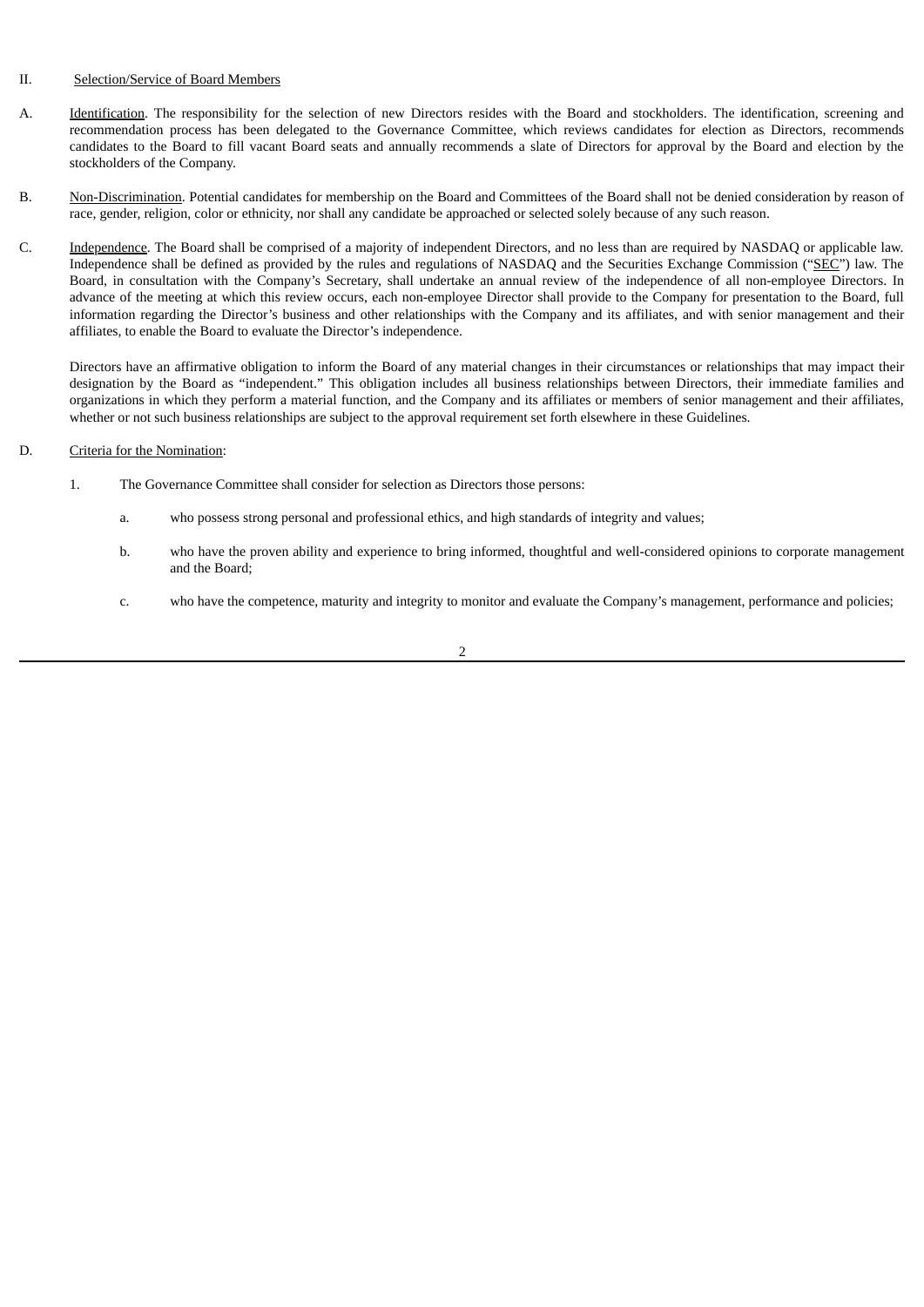- d. who have the willingness, commitment and availability to devote the necessary time and effort required for service on the Board;
- e. who have the capacity to provide additional strength and diversity of view to the Board and its activities;
- f. who have the necessary measure of communication skills and self-confidence to ensure ease of participation in Board discussion;
- g. who hold or have held a senior position with a significant business enterprise or a position of senior leadership in an educational, medical, religious, or other non-profit institution or foundation of significance; and
- h. who meet the requirements of Article VII of the Company's By-Laws.
- 2. Persons who have attained the age of 75 shall not be eligible for election or reelection as a Director.
- 3. Any Director who (i) retires from; or (ii) discontinues their active employment with the business or other enterprise with which they were primarily affiliated at the time of their most recent election to the Board; or (iii) incurs a significant change in responsibilities, title or activities since their most recent election to the Board, shall submit their resignation upon the occurrence of any of the aforesaid events. The Governance Committee will review the effects of this change upon the interests of the Company and recommend to the Board whether to accept such resignation. If such resignation is not accepted, it shall be deemed rejected.
- 4. It is the responsibility of each Director to advise the Corporate Secretary of any actual or potential conflict of interest, as well as any affiliation with public or privately held enterprises, including for profit and non-profit entities, that may create a potential conflict of interest, embarrassment to the Company or inconsistency with the Company's policies or values.

#### E. Number of Board Seats.

- 1. The Company does not have a policy specifying a maximum number of other company boards upon which a Director may sit. However, it is recognized that other activities of Board members, including service on multiple Boards, could affect the ability of a Director to effectively serve on the Company's Board and therefore, no director shall accept a position on another Board which would result in the Director sitting on more than three (3) Boards, without prior review and approval of the Governance Committee.
- 2. Directors are expected to advise the Chairman of the Board and the Chairman of the Governance Committee in advance of accepting any other company directorship or any assignment to the audit committee or compensation committee of the board of directors of any other company.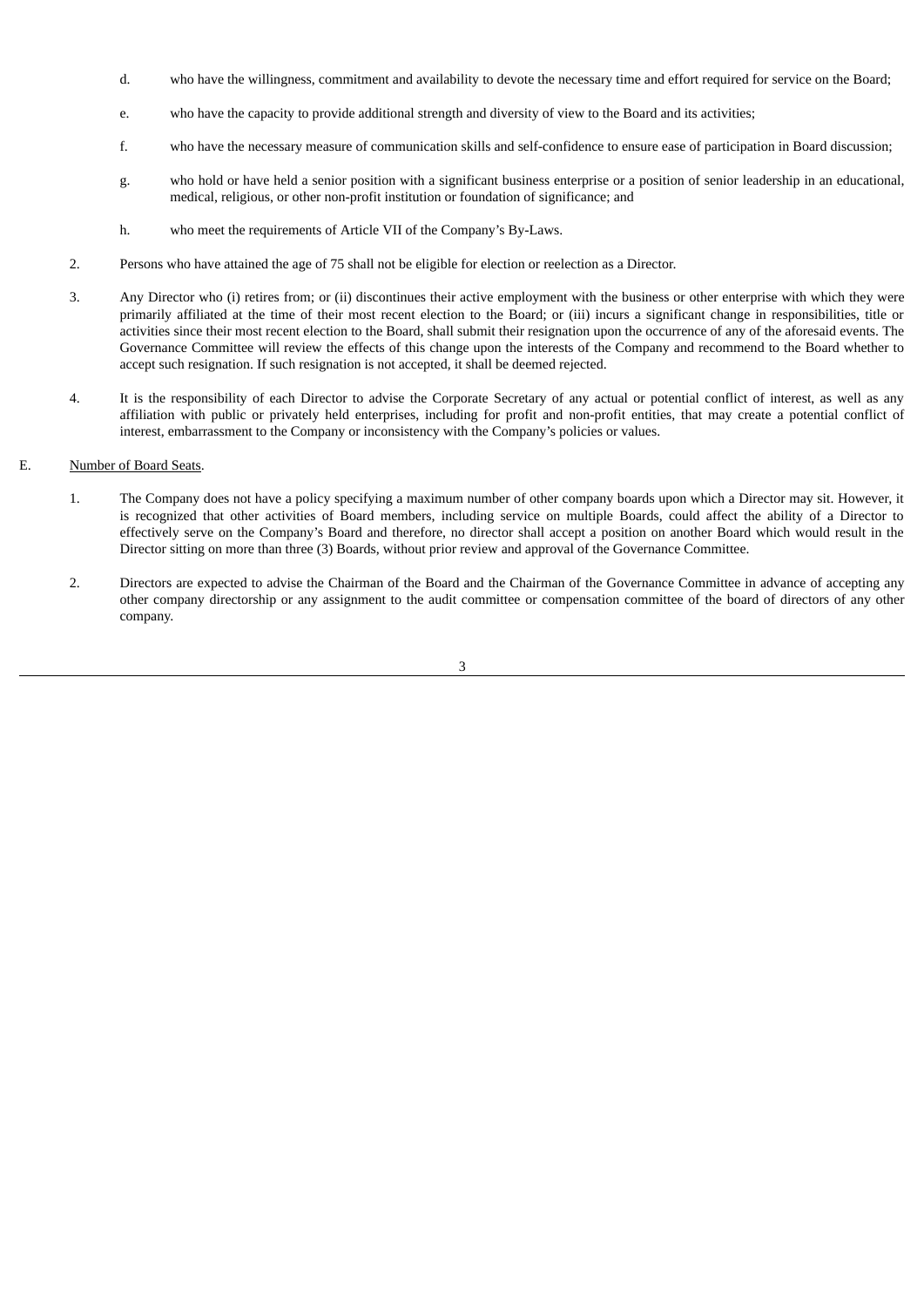F. Size of Board. The By-laws of the Company provide that the size of the Board of Directors shall consist of not more than thirteen (13) Directors. The Board shall determine the number of Directors as deemed appropriate by the Board, subject to the Company's By-laws.

### III. Term

- A. Normal Terms. Directors shall hold office from the time of their election and qualification and shall serve until the next annual meeting of stockholders and until the election and qualification of their successor or until such Director's earlier death, resignation, disqualification or removal. Any open Director position in the Board for any reason, including a vacancy resulting from an increase in the specific size of the Board, may be filled by action of the Board of Directors in accordance with the By-Laws of the Company.
- B. Management Director Resignation. A Director who also is an officer of the Company, who either resigns or retires their officer position, shall simultaneously submit their resignation as a Director, acceptance of which shall be at the discretion of the Board.
- C. Term Limits. The Board does not believe it should establish term limits. While term limits could help ensure that there are fresh ideas and viewpoints available to the Board, they hold the disadvantage of losing the contribution of Directors who have been able to develop, over a period of time, increasing insight into the Company and its operations and, therefore, provide an increasing contribution to the Board as a whole.
- D. Retirement. A Director who attains the age of 75 shall be required to retire from the Board at the next Annual Stockholders' meeting.

## IV. Stock Ownership of Directors

It is the policy of the Board that all Directors hold an equity interest in the Company. Toward this end, the Board expects that all Directors own, or acquire within five years of first becoming a Director, shares of common stock of the Company (including share units held under the Company's Board of Directors Deferred Compensation Plan, or any successor plan, and restricted stock units, but not including stock options) having a market value of at least five times the annual retainer paid to Board members. The Board recognizes that exceptions to this policy may be necessary or appropriate in individual cases, and may approve such exceptions from time to time as it deems appropriate.

## V. Board Meetings

A. Scheduling of Meetings. The Chairman, in consultation with other members of the Board, shall determine the timing and length of the meetings of the Board. The Board expects that five to six meetings per year at appropriate intervals are generally desirable for the performance of the Board's responsibilities. In addition to regularly scheduled meetings, additional Board meetings may be called upon appropriate notice at any time to address specific needs of the Company. A special meeting of the Board may be called at any time by the Chief Executive Officer, the Chairman or by members of the Board of Directors constituting no less than three-fourths (3/4) of the total number of directors then in office. Participation in meetings may be by means of conference telephone with the prior authorization from the Chairman.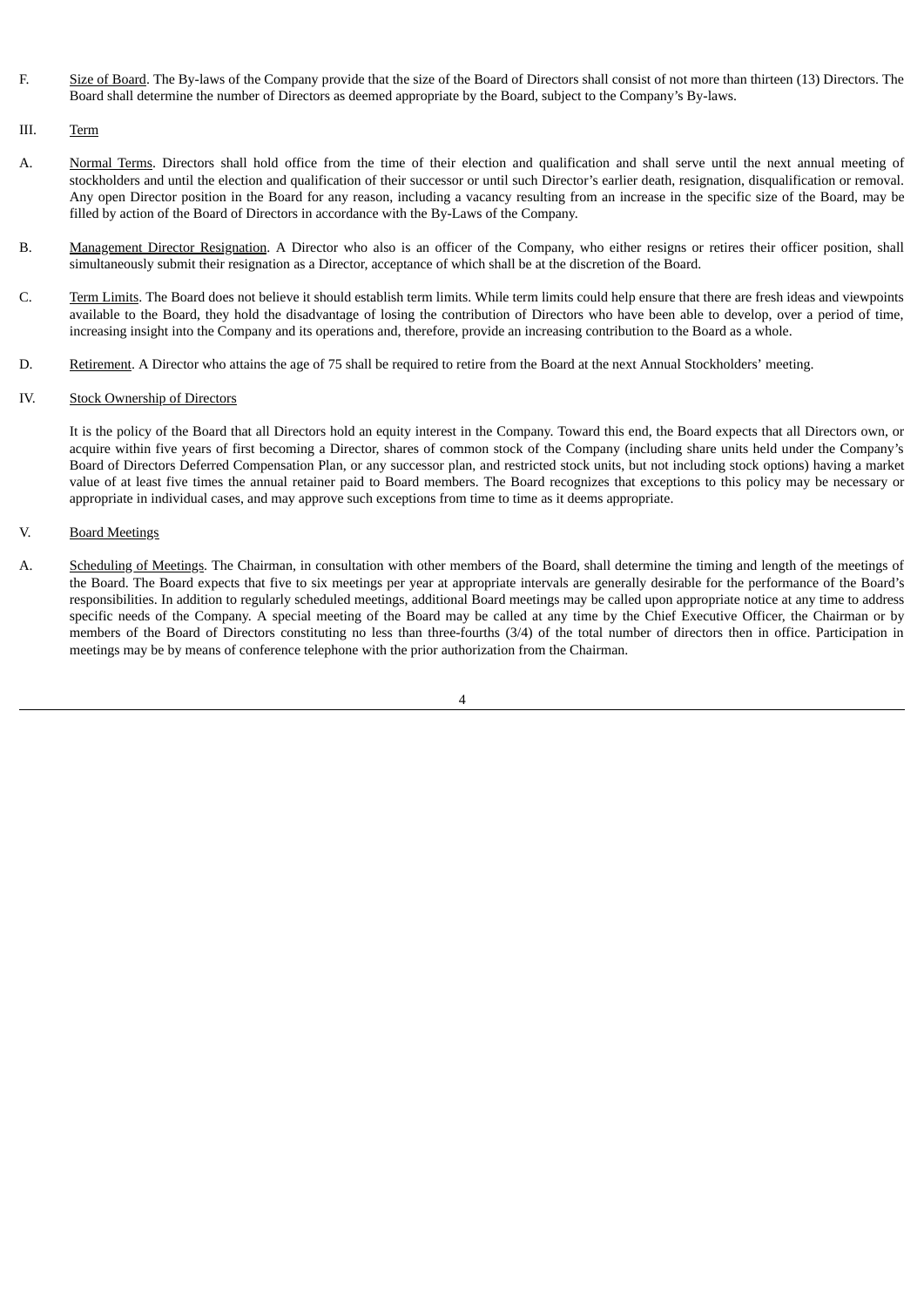- B. Agenda. The Chairman and Chief Executive Officer, in conjunction with the Lead Independent Director, shall establish the agenda for each Board meeting. Each Director shall be entitled to suggest the inclusion of items on the agenda, request the presence of any member of the Company's senior management, or at any Board meeting raise subjects that are not on the agenda for that meeting. Subject to reasonable exception, Directors shall be advised of significant agenda items and shall be furnished with appropriate supporting materials, including minutes of Board and Committee meetings, in advance of meetings of the Board and Committees of the Board.
- C. Management Presentations. Management shall make presentations to the Board on the performance, operations, strategies and significant activities of the Company.
- D. Executive Sessions. The Board will generally meet in Executive Session at each meeting and in any event, in Executive Sessions of the independent Directors no less than twice a year. Executive Sessions of the independent Directors will be chaired by the Lead Independent Director.
- VI. Attendance
- A. Board Meetings. It is expected that Board Members will make every effort to attend every Board Meeting and meetings of their respective Committees.
- B. Annual Stockholders Meeting. It is expected that Board Members will attend the Annual Stockholders Meeting, except when exceptional circumstances prevent such attendance.

## VII. Chairman of the Board

- A. Subject to and in accordance with the By-laws of the Company, the Chairman of the Board shall be elected by and serve at the pleasure of the Board of Directors. The Board has no policy restricting the Chief Executive Officer from serving as the Chairman.
- B. The Chairman shall schedule board meetings and call meetings.
- C. The Executive Chairman shall be designated the Chairman of the Board until such time as the Board determines otherwise in accordance with Section 3 of Article VII of the By-Laws of the Company (if such provision is applicable at such time).

#### VIII. Roles and Responsibilities: Executive Chairman and Chief Executive Officer

A. The roles and responsibilities of the Executive Chairman and the Chief Executive Officer are set forth in the By-laws of the Company and on Exhibit A to these Corporate Governance Guidelines.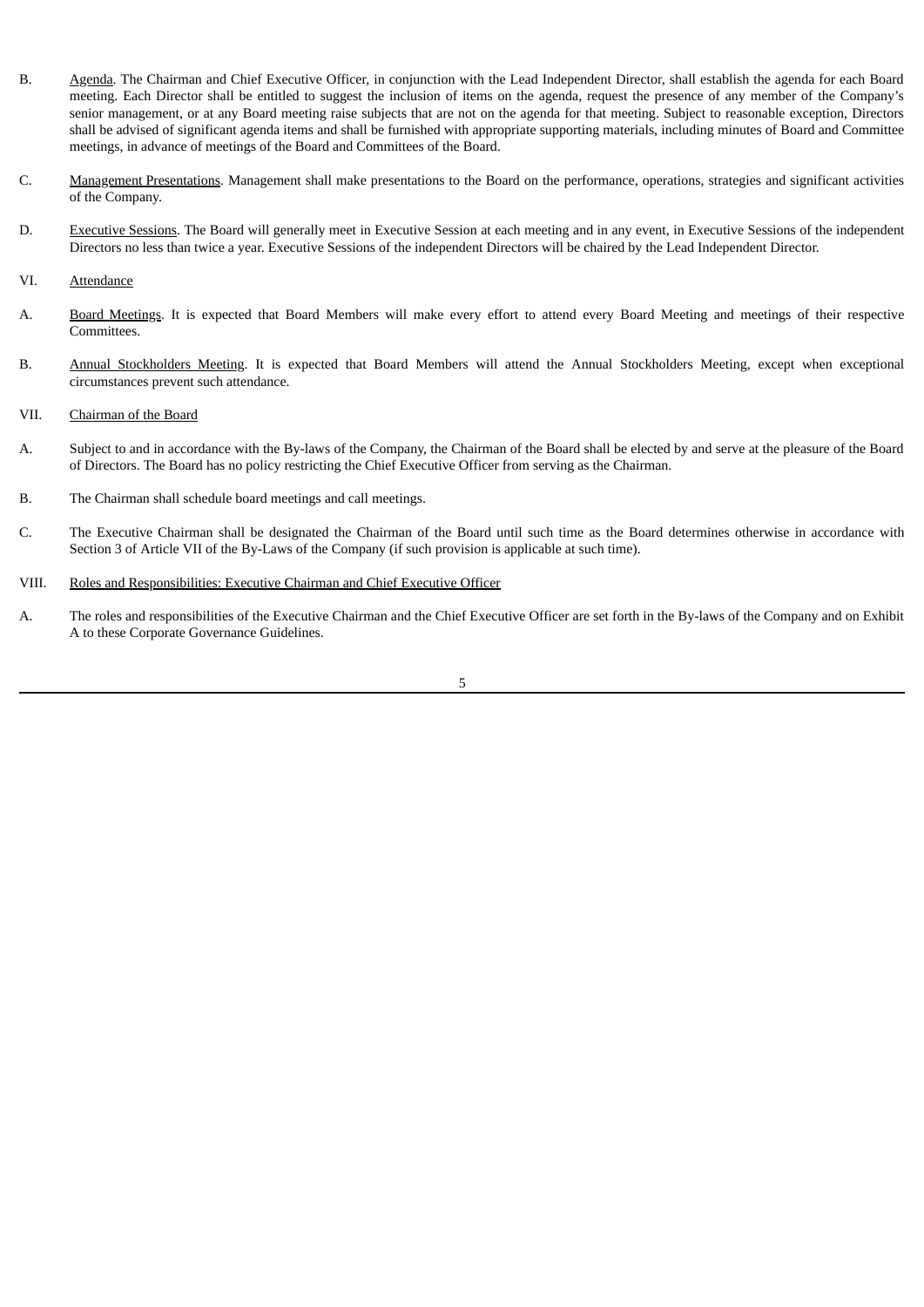#### IX. Lead Independent Director

An independent Director shall act in a lead capacity to perform certain functions ("Lead Independent Director") as outlined below. Except as otherwise provided in and subject to the By-laws of the Company, for so long as the Chairman of the Board is also an officer or employee of the Company (i.e., an Executive Chairman), or for any other reason is not an independent director, then the independent directors of the Board of Directors shall annually elect one of the independent directors to serve as the Lead Independent Director and shall fill any vacancy in the position of Lead Independent Director, when applicable, at such time and in such manner as the independent directors of the Board of Directors shall determine, provided that the Lead Independent Director may only be selected from among the independent directors.

The Lead Independent Director's responsibilities are to:

- (a) call for and preside at Executive Sessions of the independent Directors;
- (b) provide the Chairman with input into the agenda for Board meetings, and on other matters as deemed appropriate by the Board, or on behalf of the independent Directors, and recommend the agenda for Executive Sessions of independent Directors, to the extent deemed necessary; and
- (c) be available for consultation with other Directors, and apprise the Chairman and the Chief Executive Officer, as appropriate, of activities of the Board in Executive Sessions of the independent directors.

#### X. Board Committees

A. Generally. Standing and/or temporary committees may be appointed by the Board from time to time. The Board may vest committees with such power and authority as the Board determines appropriate, subject to such limitations as are set forth in the Delaware General Corporation Law and the Company's Certificate of Incorporation and By-Laws. In general, Committees of the Board focus on issues that may require more in-depth time or attention than could be consistently provided by the full Board. There are currently three standing committees:

Audit & Finance Committee ("Audit Committee")

Human Resources Committee ("HR Committee")

Corporate Governance and Nominating Committee ("Governance Committee")

B. Charters. Each standing Committee shall have a written charter of responsibilities, duties and authorities, which shall periodically be reviewed by the Board. Each Committee shall report to the full Board with respect to its activities, findings and recommendations.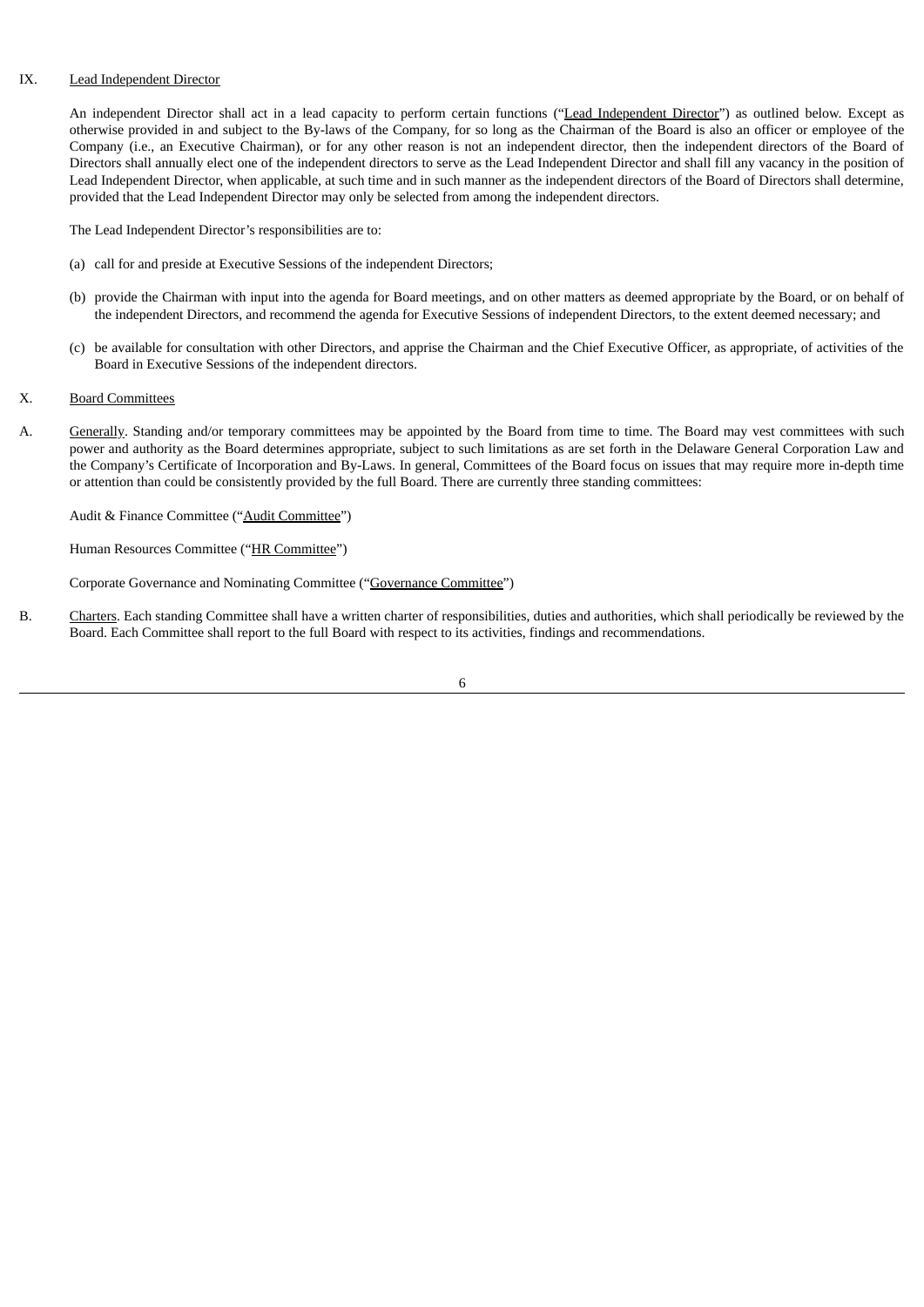- C. Advisors. Each Committee shall have full power and authority to retain the services of such advisors and experts, including counsel, as the Committee deems necessary or appropriate with respect to specific matters within its purview.
- D. Committee Assignments. Subject to and in accordance with the By-laws of the Company, the Governance Committee, after consideration of the desires, experience and expertise of individual Directors, shall recommend to the Board the assignment of Directors to Committees, including the designation of Committee Chairs. In acting upon such recommendation and report, the full Board shall give consideration to the following objectives:
	- the target size of each Committee is three or more members, unless circumstances call for an exception;
	- a Committee Chair shall stay on the Committee for one year after stepping down as the Chair;
		- · the Audit, Human Resources and Governance Committees shall be composed entirely of independent Directors.
- E. Committee Meetings. Each Committee Chair, in consultation with the Chairman of the Board, Committee members and management of the Company shall establish agendas and set meetings at the frequency and length appropriate and necessary to carry out the Committee's responsibilities. Any Director who is not a member of a particular Committee may attend any Committee meeting with the concurrence of the Committee Chair or a majority of the members of the Committee.

## XI. Compensation

Directors who are not also officers of the company shall be appropriately compensated for their service on the Board. This compensation shall take into consideration the amount of time required to be devoted to Board activities, the fiduciary responsibility of such positions and the competitiveness of the compensation levels. Compensation is subject to change at the discretion of the Board. The current composition of compensation paid to Outside Directors shall be comprised of an annual Board retainer fee, annual Committee retainer fees, Committee Chair and Lead Independent Director fees, all paid quarterly; and an equity incentive component under the Company's Equity Incentive Plan(s). The Company has adopted a deferred compensation plan which allows Directors to defer payment of their Board compensation. This plan and Director compensation may be changed from time to time by action of the Board.

#### XII. Self-Evaluation by the Board

The Governance Committee will manage a self-assessment process of the Board's performance as well as follow up on self-assessments performed by the Committees of the Board, the results of which will be discussed with the full Board, including reviewing and recommending to the Board changes identified by the Committees. The Governance Committee will also utilize the results of this self-evaluation process in assessing and determining the characteristics and critical skills required of prospective candidates for election to the Board.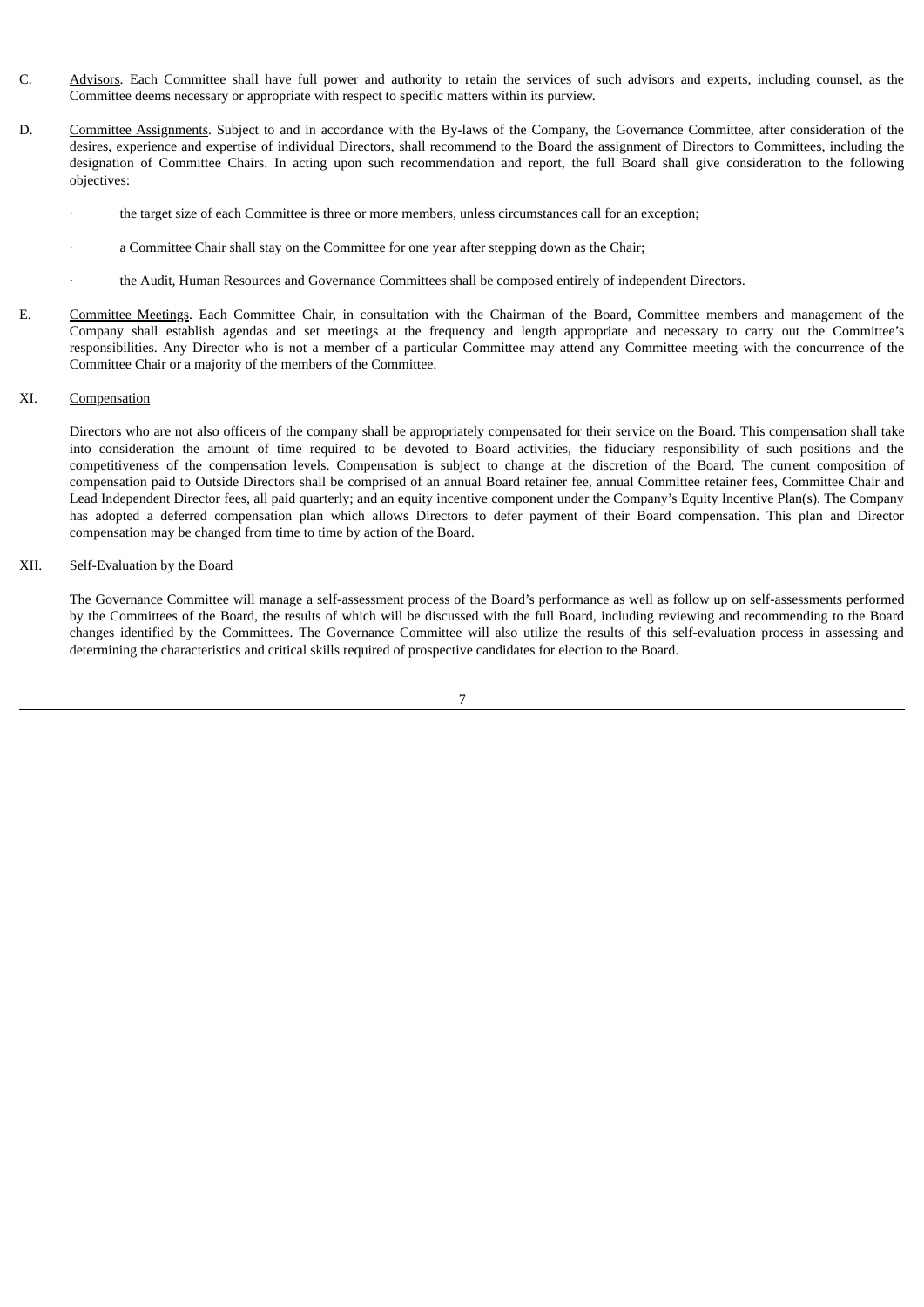## XIII. Director Education

The Company shall assist the Board by providing appropriate orientation programs for new Directors, which shall be designed both to familiarize new Directors with the full scope of the Company's businesses and to assist them in developing and maintaining skills necessary or appropriate for the performance of their responsibilities. The Board and the Company's management shall similarly work together to develop and periodically implement appropriate continuing education programs for Board members.

## XIV. Expenses

Directors shall be reimbursed for ordinary, necessary and reasonable expenses incident to their service on the Board and to their attendance at meetings of the Board, Committees of the Board and the annual stockholders meeting. Requests for reimbursement for expenses over \$75.00 must be accompanied by a receipt for such expenses. Directors shall be reimbursed for air travel expenses not exceeding the first-class commercial air travel rate. All such requests are to be forwarded to the Secretary of the Company for processing.

## XV. Capital Expenditures & Acquisitions

Management shall submit to the Board an Annual Capital Expenditure Budget for Board approval at the same time the Annual Operating Budget is submitted.

While the Capital Expenditure Budget will outline anticipated projects, the projects may change at the discretion of management as long as total annual capital expenditures do not exceed the total Annual Budget and subject to the individual expenditure approval levels established by the Board. If management anticipates that expenditures will exceed the amount budgeted, it must obtain Board approval for amounts that exceed the approved budget.

Management authority to approve funding for individual capital expenditures, sale of assets and acquisitions is as follows:

Greater than \$15 million Board of Directors

Up to \$15 million Chief Executive Officer, and other executives with the direction of the Chief Executive Officer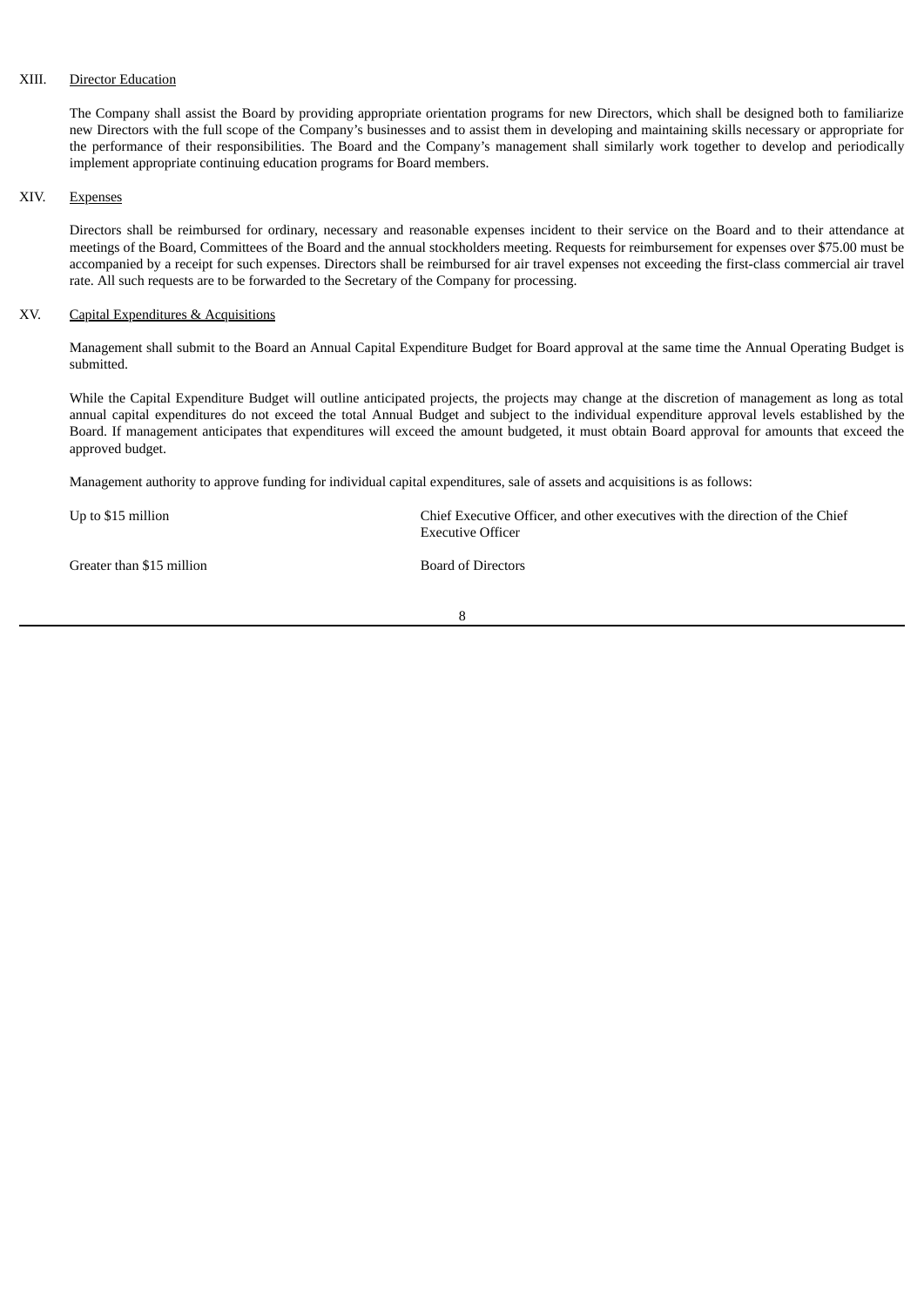#### XVI. Communications

- A. Communications With Management. As the role of the Board is oversight of management and not directing the operations of the Company, in general, Board members should communicate principally with the Chief Executive Officer and other senior management of the Company. Board members should carefully consider any communications with Company employees to ensure it is an appropriate subject for communication.
- B. Communications to Board. All Board members, including their Committee assignments, are identified each year in the Company's Proxy Statement. Communications which are intended for Board members can be sent to the Company's Secretary at the Company's Headquarters for delivery to individual Board members. Mail received will be delivered to the respective Board member to which the communication is addressed. Mail addressed to "Outside Directors" or "Non-Management Directors" will be forwarded or delivered to the Chairman of the Governance Committee. Mail addressed to the "Board of Directors" will be forwarded or delivered to the Chairman of the Board.
- C. Communications with Third Parties. To help shield directors from general questions from media representatives and others, it is the Company's policy that directors should respond by indicating that, as a general matter, the Company's spokesmen are the Chairman or the Chief Executive Officer or their designees and that comments on behalf of the Company would come from such a person. Directors should at all times maintain the confidentiality of sensitive or proprietary Company information.
- D. Director Nominations. The Directors welcome and are willing to consider recommendations from stockholders for Director nominations. Stockholders desiring to make candidate recommendations for the Board may do so by submitting nominations to the Company or the Company's Governance Committee, in accordance with the Company's Bylaws and addressed to the Corporate Secretary or to the Chairman of the Governance Committee at the following address: DENTSPLY SIRONA Inc., 221 West Philadelphia Street, York, Pennsylvania 17405-0872.

#### **THESE GUIDELINES/POLICIES, INCLUDING ANY EXHIBITS ATTACHED HERETO, SHALL BE SUBJECT TO CHANGE AS REQUIRED BY LAW OR AS DEEMED APPROPRIATE BY THE BOARD OF DIRECTORS IN ACCORDANCE WITH THE BY-LAWS OF THE COMPANY.**